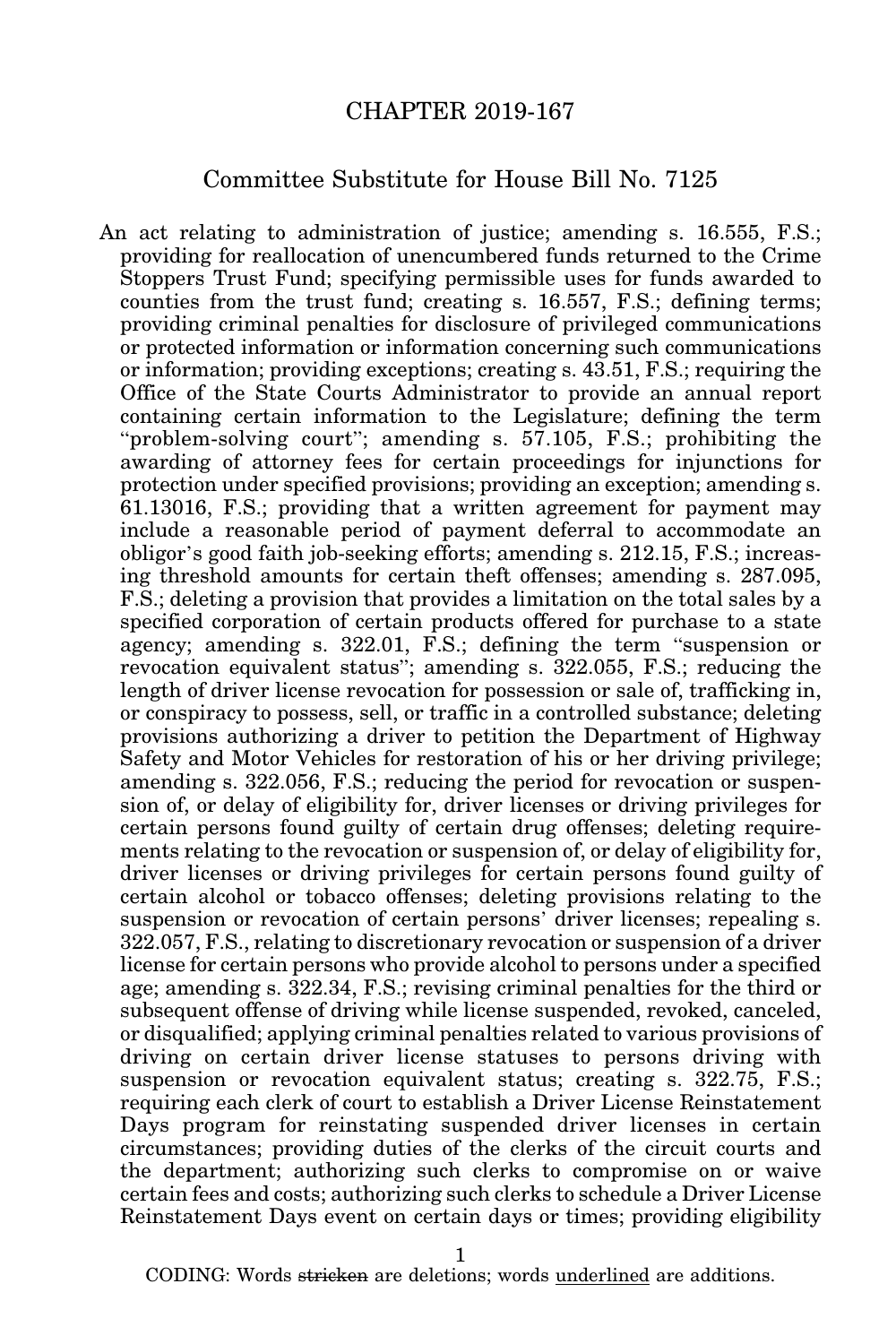requirements; requiring such clerks and the Department of Highway Safety and Motor Vehicles to verify information necessary to reinstate a driver license under the program; requiring the clerks of court to collect specified data and report such data to the Florida Clerks of Court Operations Corporation; requiring the Florida Clerks of Court Operations Corporation to report specified information in a certain annual report the annual report required by s. 28.35, F.S.; amending s. 394.917, F.S.; requiring the Department of Children and Families to provide rehabilitation to criminal offenders designated as sexually violent predators; amending s. 397.334, F.S.; conforming provisions to changes made by the act; amending s. 397.403, F.S.; providing an exemption from certain accreditation requirements relating to licensure renewal for certain substance abuse programs; amending s. 455.213, F.S.; requiring certain boards and entities within the Divisions of Certified Public Accounting, Professions, or Real Estate of the Department of Business and Professional Regulation to use a specified process for the review of an applicant's criminal record to determine the applicant's eligibility for certain licenses; prohibiting the conviction, or any other adjudication, of a crime before a specified date from being grounds for the denial of certain licenses; defining the term "conviction"; providing construction; authorizing a person to apply for a license before his or her lawful release from confinement or supervision; prohibiting the department from charging an applicant who is confined or under supervision an additional fee; prohibiting a board from basing a denial of a license application solely on the applicant's current confinement or supervision; authorizing a board to stay the issuance of an approved license under certain circumstances; requiring a board to verify an applicant's release with the Department of Corrections; requiring the applicable board or the Department of Business and Professional Regulation to allow certain applicants to appear by teleconference or video conference at certain meetings; requiring the Department of Corrections to cooperate and coordinate with the applicable board to facilitate the appearance of certain applicants at certain meetings in person, by teleconference, or by video conference, as appropriate; requiring a board or the department to provide certain lists on the department's website specifying how certain crimes do or do not affect an applicant's eligibility for licensure; providing that certain information be identified for the crimes on such list; requiring such lists to be available to the public upon request; amending s. 474.2165, F.S.; authorizing a veterinarian to report certain suspected criminal violations without notice to or authorization from a client; providing an exception; amending s. 489.126, F.S.; providing that a contractor has a just cause defense for criminal offenses and disciplinary violations; providing an inference; deleting an intent requirement for contractor offenses; revising elements of offenses; revising criminal penalties for contractor offenses; amending s. 489.553, F.S.; prohibiting the conviction, or any other adjudication, of a crime before a specified date from being grounds for the denial of registration under certain circumstances; defining the term "conviction"; providing construction; authorizing a person to apply for registration before his or her lawful release from confinement or supervision;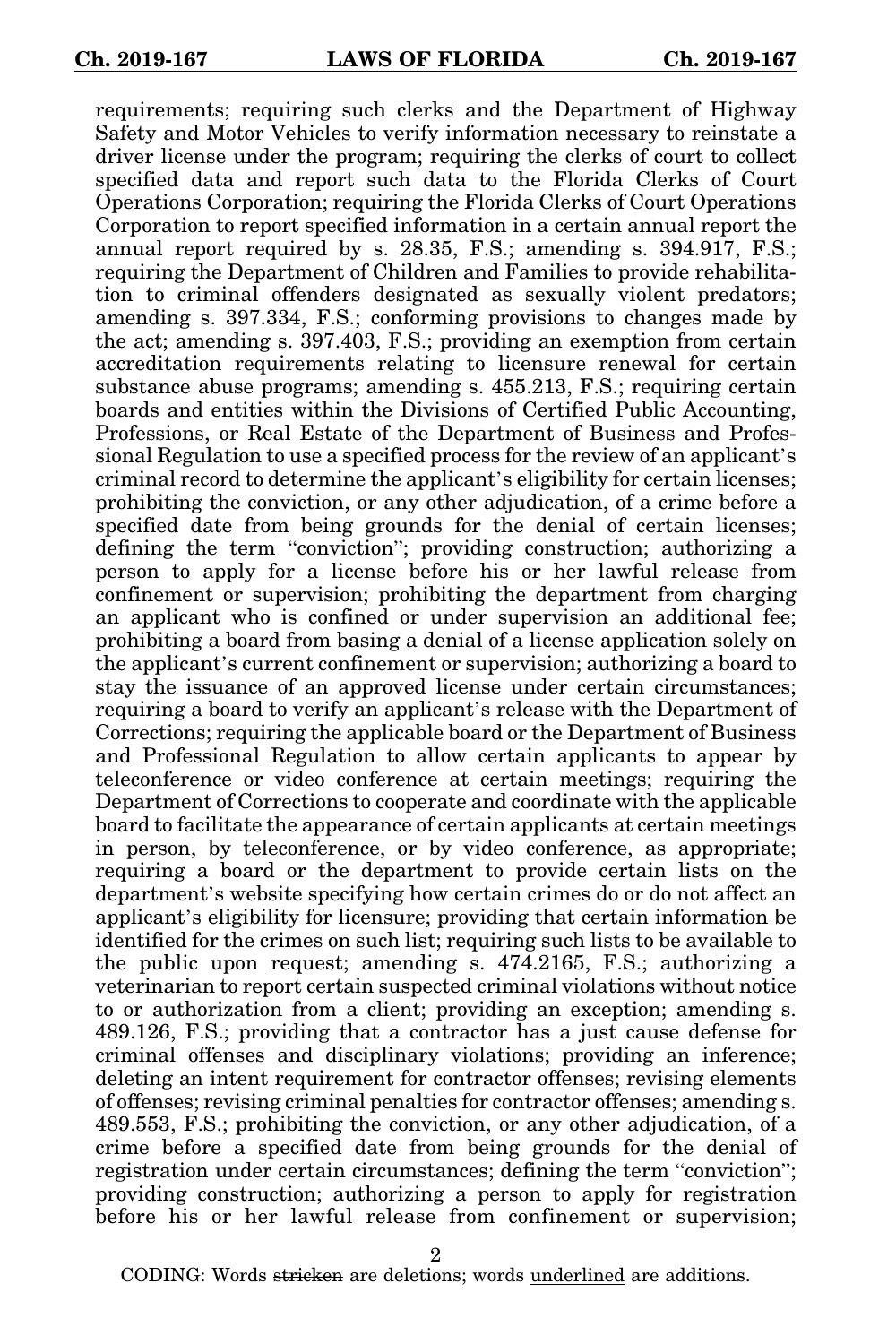prohibiting the department or other applicable authority from charging an applicant who is confined or under supervision an additional fee; prohibiting the department or other applicable authority from basing the denial of registration solely on the applicant's current confinement or supervision; authorizing the department or other applicable authority to stay the issuance of an approved registration under certain circumstances; requiring the department or other applicable authority to verify an applicant's release with the Department of Corrections; requiring the Department of Business and Professional Regulation or other applicable authority to allow certain applicants to appear by teleconference or video conference at certain meetings; requiring the Department of Corrections to cooperate and coordinate with the department or applicable authority to facilitate the appearance of certain applicants at certain meetings in person, by teleconference, or by video conference, as appropriate; requiring the department or other applicable authority to provide certain lists on its website specifying how certain crimes do or do not affect an applicant's eligibility for registration; providing that certain information be identified for each crime on such lists; requiring such lists to be available to the public upon request; amending s. 500.451, F.S.; abolishing mandatory minimum sentence for the sale of horse meat for human consumption; amending s. 509.151, F.S.; increasing threshold amounts for certain theft offenses; amending s. 562.11, F.S.; deleting provisions relating to withholding, suspending, or revoking the driving privilege of a person who provides alcoholic beverages to a person under 21 years of age; amending s. 562.111, F.S.; deleting provisions relating to withholding, suspending, or revoking the driving privilege of a person under 21 years of age who possesses alcoholic beverages; amending s. 562.27, F.S.; reducing the offense severity of certain crimes related to the possession of a still or related apparatus; amending s. 562.451, F.S.; reducing the offense severity for possession of one or more gallons of certain liquors; amending s. 569.11, F.S.; conforming provisions to changes made by the act; revising penalties; amending s. 713.69, F.S.; increasing threshold amounts for certain theft offenses; amending s. 741.30, F.S.; conforming a provision to changes made by the act; amending s. 775.082, F.S.; revising legislative intent that certain offenders released from incarceration from county detention facilities qualify as prison releasee reoffenders; amending s. 784.048, F.S.; revising the definition of the term "cyberstalk"; providing criminal penalties; amending s. 790.052, F.S.; specifying that certain law enforcement and correctional officers meet the definition of "qualified law enforcement officer" for the purposes of qualifying for certain rights during off-duty hours; specifying that certain persons meet the definition of "qualified retired law enforcement officer" for the purposes of qualifying for certain rights during off-duty hours; amending s. 790.22, F.S.; authorizing, rather than requiring, a court to withhold issuance of or suspend a person's driver license or driving privilege for a minor who possesses or uses a firearm in certain circumstances; amending s. 800.09, F.S.; revising the definitions of the terms "employee" and "facility"; prohibiting certain lewd or lascivious acts in the presence of county correctional personnel; providing criminal penalties; amending s. 806.13,

3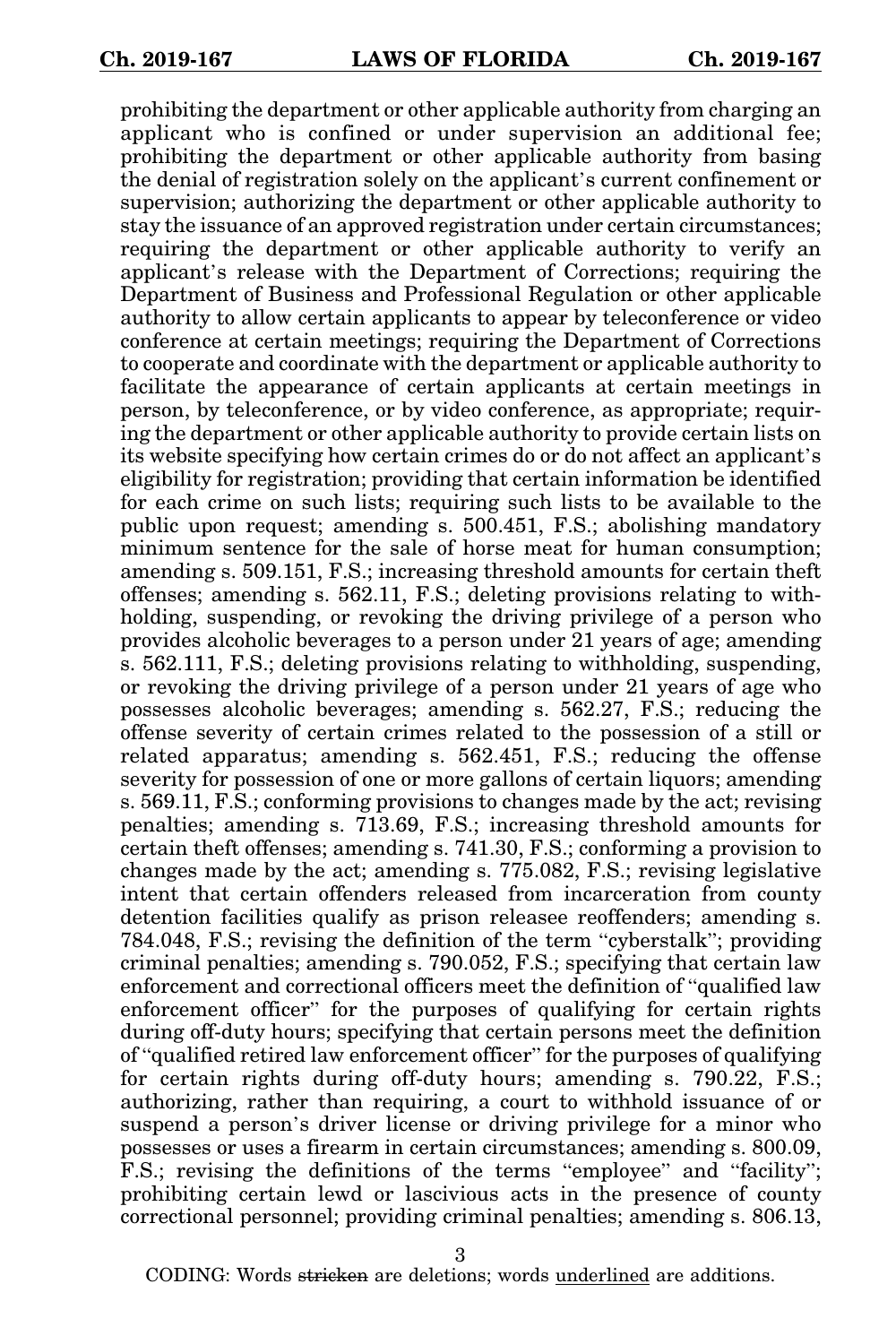F.S.; authorizing, rather than requiring, a court to withhold issuance of or suspend a person's driver license or driving privilege for committing criminal mischief by a minor; amending s. 812.014, F.S.; increasing the threshold amount for certain theft offenses; revising the list of items the theft of which constitutes a felony of the third degree; requiring the Office of Program Policy Analysis and Government Accountability (OPPAGA) to perform a study about certain threshold amounts on a specified schedule; providing study requirements; requiring OPPAGA to consult with the Office of Economic and Demographic Research and other interested entities; requiring OPPAGA to submit a report to the Governor and the Legislature by a certain date and on a specified basis; amending s. 812.015, F.S.; revising the circumstances under which an offense of retail theft constitutes a felony of the second or third degree; authorizing the aggregation of retail thefts that occur in more than one judicial circuit within a 30-day period into one total value and requiring prosecution of such thefts by the Office of the Statewide Prosecutor in accordance with s. 16.56, F.S.; requiring OPPAGA to perform a study about certain threshold amounts on a specified schedule; providing study requirements; requiring OPPAGA to consult with the Office of Economic and Demographic Research and other interested entities; requiring OPPAGA to submit a report to the Governor and the Legislature by a certain date and on a specified basis; amending s. 812.0155, F.S.; removing a court's authority to suspend a driver license for a misdemeanor theft adjudication of guilt for a person 18 years of age or older; allowing a court to suspend a driver license for a person 18 years of age or younger as an alternative to other possible sentences; amending s. 815.03, F.S.; revising the definition of the term "access" for purposes of provisions relating to computer crimes; amending s. 815.06, F.S.; revising conduct constituting an offense against users of computers, computer systems, computer networks, or electronic devices; providing criminal penalties; amending s. 817.413, F.S.; increasing threshold amounts for certain theft offenses; amending s. 831.28, F.S.; criminalizing possession of a counterfeit instrument with intent to defraud; amending s. 849.01, F.S.; reducing the offense severity of certain crimes relating to keeping a gambling house or possessing certain gambling apparatuses; amending s. 877.112, F.S.; removing driver license revocation or suspension as a penalty for certain offenses involving nicotine products; amending s. 893.135, F.S.; revising threshold amounts for trafficking in specified substances; amending s. 900.05, F.S.; revising and providing definitions; revising and providing data required to be collected and reported to the Department of Law Enforcement by specified entities; requiring the department to publish data received from reporting agencies by a specified date; imposing penalties on reporting agencies for noncompliance with data reporting requirements; declaring information that is confidential and exempt upon collection by a reporting agency remains confidential and exempt when reported to the department; creating s. 943.0578, F.S.; establishing eligibility criteria for expunction of a criminal history record by a person found to have acted in lawful selfdefense; requiring the department to issue a certificate of eligibility for expunction if specified criteria are fulfilled; specifying requirements for a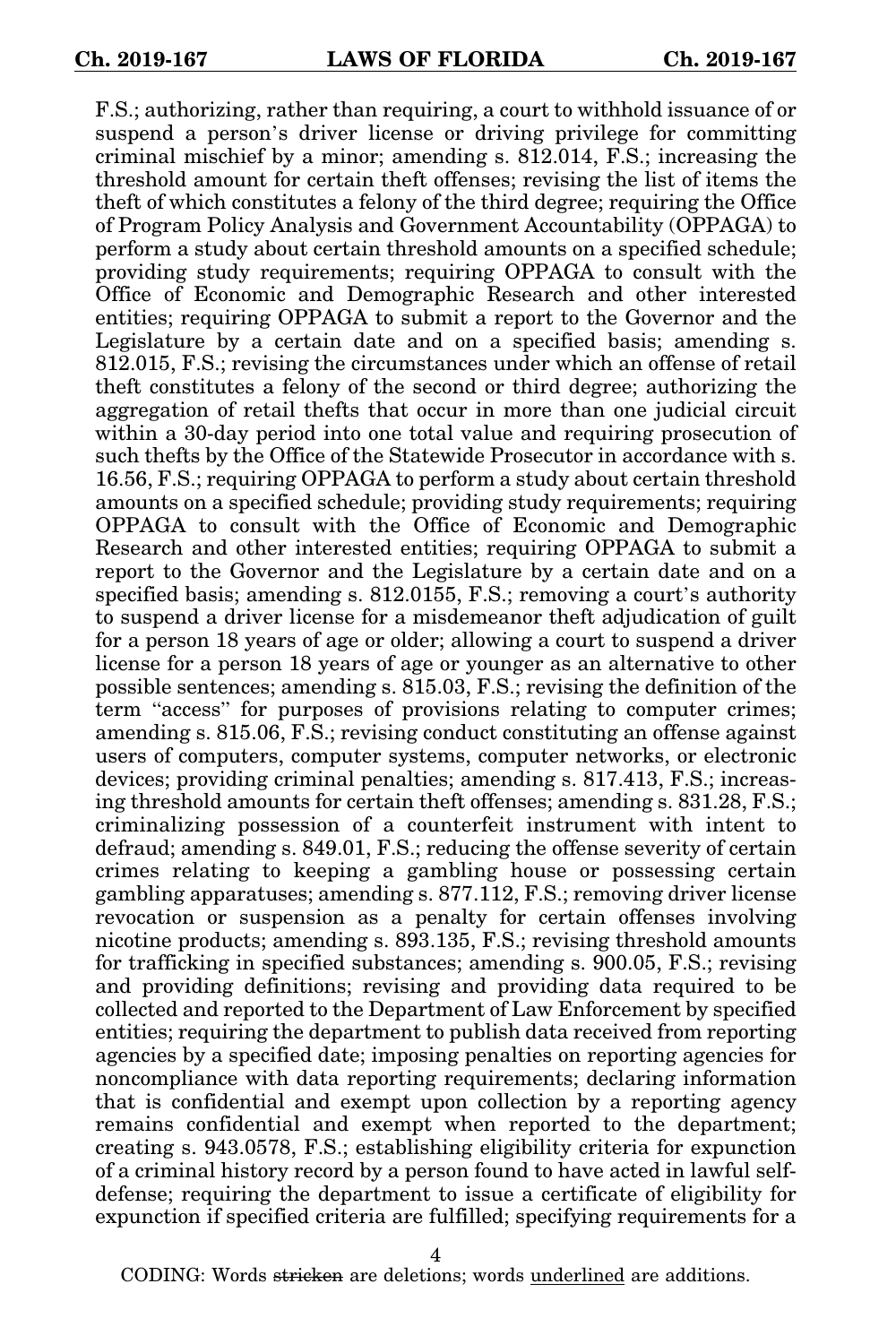petition to expunge; creating a penalty for providing false information on such petition; requiring the department to adopt rules relating to a certificate of expunction for lawful self-defense; amending s. 943.0581, F.S.; clarifying that administrative expunction applies to criminal history records resulting from an arrest made contrary to law or by mistake; creating s. 943.0584, F.S.; providing a definition; specifying criminal history records that are ineligible for court-ordered expunction or courtordered sealing; amending s. 943.0585, F.S.; providing eligibility criteria for court-ordered expunction of a criminal history record; requiring the department to issue a certificate of eligibility to petitioners meeting eligibility criteria; specifying requirements for a petition for court-ordered expunction; specifying a court's authority to expunge criminal history records; specifying the process for a petition to expunge a criminal history record; specifying the process following the issuance of an order to expunge a criminal history record; specifying the effect of an order to expunge a criminal history record; amending s. 943.059, F.S.; providing eligibility criteria for court-ordered sealing of a criminal history record; requiring the department to issue a certificate of eligibility to petitioners meeting eligibility criteria; specifying requirements for a petition for court-ordered sealing; specifying a court's authority to seal criminal history records; specifying the process for a petition to seal a criminal history record; specifying the effect of an order to seal a criminal history record; creating s. 943.0595, F.S.; requiring the department to adopt rules to implement administrative sealing of specified criminal history records; providing eligibility criteria for administrative sealing of criminal history records; specifying ineligible criminal history records; providing that there is no limitation on the number of times a person with an eligible criminal history record may obtain an automatic administrative sealing; requiring the clerk of court to transmit a certified copy of an eligible criminal history record to the department upon the resolution of a criminal case; specifying that the effect of automatic sealing is the same as court-ordered sealing; amending s. 943.6871, F.S.; declaring information received by the department from a reporting agency that is confidential and exempt upon collection remains confidential and exempt; requiring the Criminal and Juvenile Justice Information Systems Council to develop specifications for a uniform arrest affidavit; providing requirements for such affidavits; requiring the council to develop specifications for a uniform criminal charge and disposition statute crosswalk table and uniform criminal disposition and sentencing crosswalk table; requiring the department to procure the affidavit and statute crosswalk tables by a certain date; requiring the department to provide training on the use of the affidavit and crosswalk tables; requiring law enforcement agencies to use the uniform arrest affidavit and other agencies to use the statute crosswalk tables by a certain date; amending s. 944.40, F.S.; including escape while on furlough in the offense of escape; providing criminal penalties; amending s. 944.47, F.S.; providing enhanced penalties for offenses involving introduction of contraband in correctional facilities when committed by correctional facility employees; amending s. 944.704, F.S.; authorizing the department to increase the number of employees

5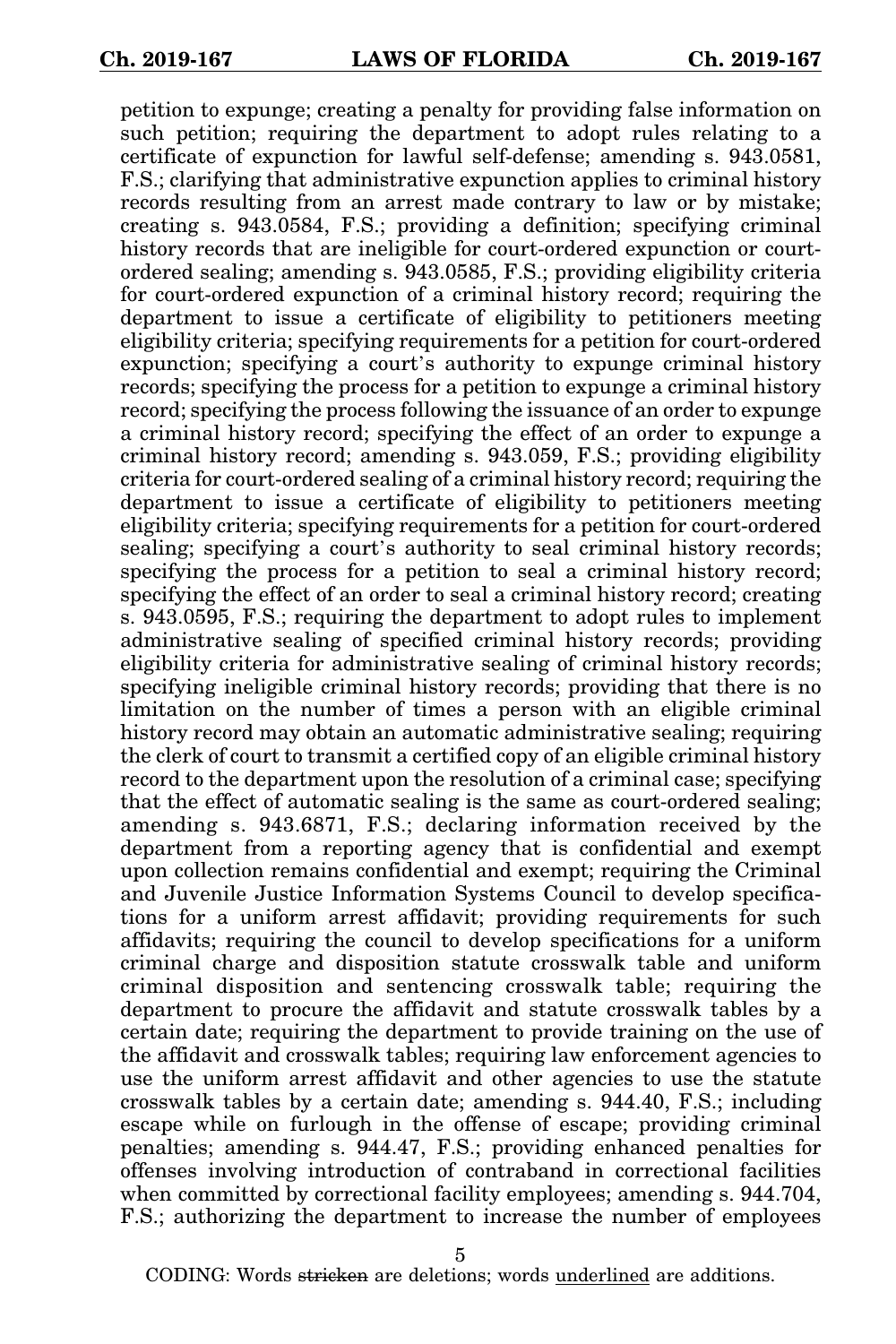serving as transition specialists and employment specialists; requiring transition assistance staff to provide job assignment credentialing and industry certification information to inmates before their release; amending s. 944.705, F.S.; requiring the department to establish a telephone hotline for released offenders; requiring that the department provide an inmate with a comprehensive community reentry resource directory organized by county before the inmate's release; requiring the department to use certain programming data to notify inmates about reentry resources before release; authorizing a nonprofit faith-based or professional business or a civic or community organization to apply for registration with the department to provide inmate reentry services; requiring the department to adopt certain policies and procedures; authorizing the department to deny approval and registration of an organization or representative of an organization under certain circumstances; authorizing the department to contract with a public or private educational institution's veteran advocacy clinic or veteran legal clinic for certain purposes; authorizing the department to contract with public or private organizations to establish transitional employment programs that provide employment opportunities to recently released inmates; requiring the department to adopt certain rules; amending s. 944.801, F.S.; authorizing the Correctional Education Program to establish a Prison Entrepreneurship Program and adopt procedures for admitting student inmates; providing requirements for the program; authorizing transitional and postrelease continuing educational services to be offered under certain circumstances; requiring the department to enter into certain agreements to implement the program; requiring that the program be funded with existing resources; authorizing the Department of Corrections to develop a program, in cooperation with the Department of Agriculture and Consumer Services, the Florida Forestry Division, and the Florida Department of Financial Services, Division of State Fire Marshal, to train and certify inmates to become firefighters; amending s. 948.001, F.S.; redefining the term "administrative probation"; amending s. 948.013, F.S.; authorizing the department to transfer an offender to administrative probation under certain circumstances; amending s. 948.04, F.S.; requiring a court to early terminate a term of probation or convert the term to administrative probation under certain circumstances; authorizing a court to continue reporting probation upon making written findings; amending s. 948.05, F.S.; requiring the department to implement a graduated incentives program for probationers and offenders on community control; authorizing the department to issue certain incentives without leave of court; amending s. 948.06, F.S.; requiring a probation officer to determine whether a probationer or offender on community control who commits a technical violation is eligible for a certain alternative sanctioning program; authorizing the probation officer to take certain actions if such probationer or offender is eligible; defining the term "technical violation"; requiring a court to modify or continue a probationary term under certain circumstances; requiring that judicial circuits establish an alternative sanctioning program; authorizing the chief judge of each judicial circuit to issue specified administrative orders;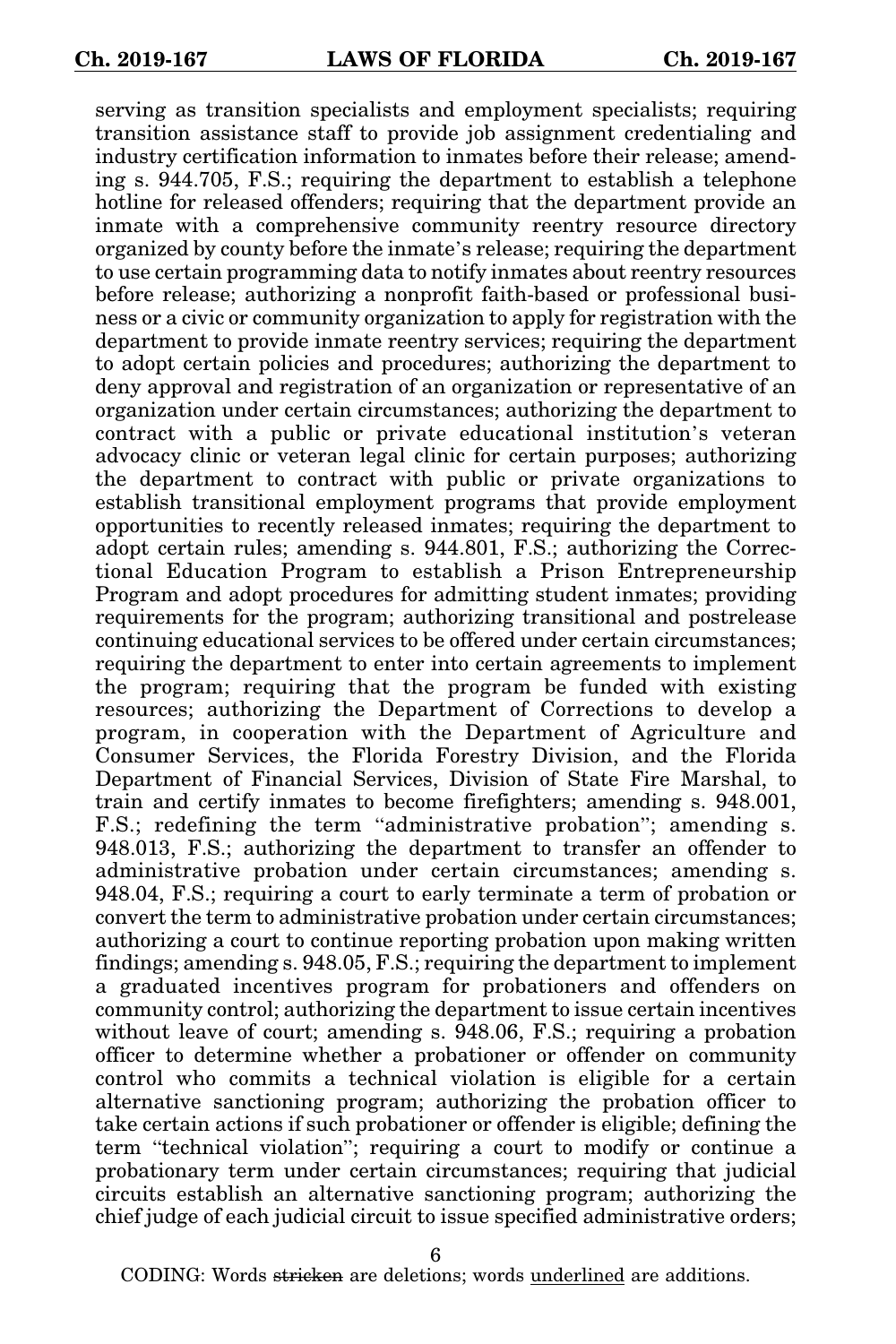requiring a probation officer to submit to the court for approval any recommended sanctions against a probationer or offender determined to be eligible for the program; defining the terms "low-risk violation" and "moderate-risk violation"; specifying circumstances under which a probationer or offender on community control is not eligible for an alternative sanction; authorizing a probation officer to offer an eligible probationer one or more specified alternative sanctions for a first or second low-risk violation; authorizing a probation officer, under certain circumstances, to offer an eligible probationer or offender on community control one or more specified alternative sanctions for a first moderate-risk violation; providing that the participation of a probationer or offender on community control in the alternative sanctioning program is voluntary, subject to certain requirements; specifying actions that a probationer or offender on community control may take if he or she is eligible for an alternative sanctioning program; requiring that a probation officer, under certain circumstances, submit a recommended sanction to the court; authorizing the court to impose the recommended sanction or direct the department to submit a violation report, affidavit, and warrant to the court; authorizing a probation officer to submit a violation report, affidavit, and warrant to the court under certain circumstances; prohibiting certain evidence in subsequent proceedings; amending s. 948.08, F.S.; expanding eligibility criteria for pretrial substance abuse education programs to include a person with two or fewer convictions for nonviolent felonies; creating s. 948.081, F.S.; authorizing community court programs; providing program requirements; amending s. 951.22, F.S.; providing an exception to a prohibition on contraband for certain legal documents; prohibiting introduction into or possession of certain cellular telephones or other portable communication devices on the grounds of any county detention facility; providing criminal penalties; amending s. 958.04, F.S.; revising the criteria authorizing a court to sentence as a youthful offender a person who is found guilty of, or who pled nolo contendere or guilty to, committing a felony before the person turned 21 years of age; amending s. 960.07, F.S.; increasing the timeframe for filing a crime victim compensation claim; providing an extension for good cause for a specified period; increasing the timeframe to file a claim for a victim or intervenor who was under a certain age at the time of the crime; providing an extension of a certain timeframe for good cause; increasing the timeframe a victim of a sexually violent offense may file a claim for victim compensation; amending s. 960.13, F.S.; increasing the timeframe for prompt reporting of a crime to be eligible for a victim compensation award; amending s. 960.195, F.S.; increasing the timeframe for reporting a criminal or delinquent act resulting in property loss of an elderly person or disabled adult; amending s. 960.196, F.S.; increasing the timeframe to report certain human trafficking offenses to be eligible for a victim relocation assistance award; providing an extension for good cause; amending s. 960.28, F.S., increasing the maximum monetary reimbursement amount to certain medical providers for an initial forensic physical examination of certain victims; amending s. 985.12, F.S.; providing that locally authorized entities may continue to operate an independent civil citation or similar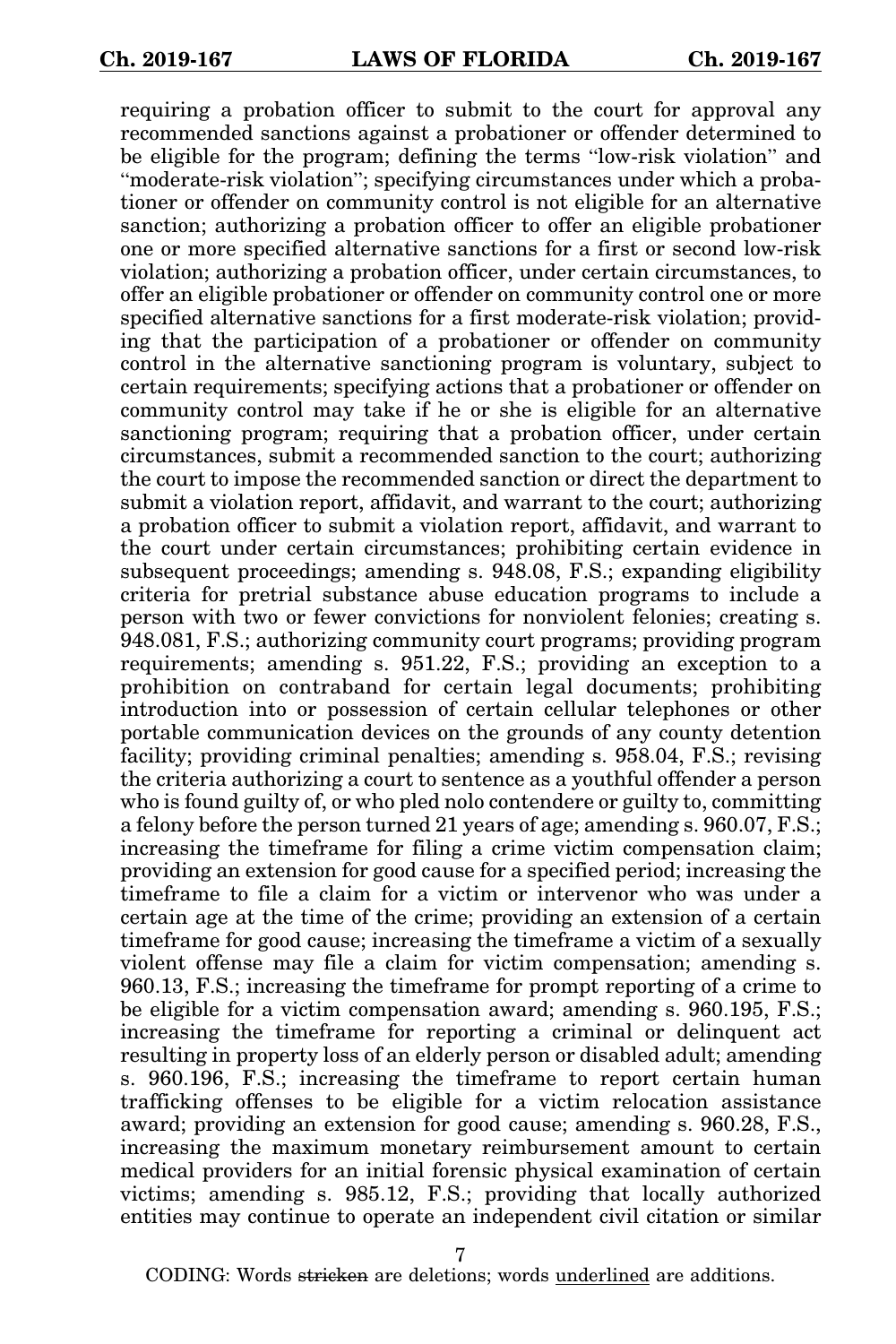prearrest diversion program that is in operation as of October 1, 2018; requiring each civil citation or similar diversion program to enter appropriate youth data into the Juvenile Justice Information System Prevention Web within a specified period after the admission of the youth into the program; amending s. 985.126, F.S.; removing the requirement for law enforcement officers to submit a copy of specified documentation to the Department of Juvenile Justice; requiring certain information be entered into the Juvenile Justice Information System Prevention Web within a specified timeframe; amending s. 985.145, F.S.; deleting the requirement that the department must enter certain information into the Juvenile Justice Information System Prevention Web in specified instances; amending s. 985.557, F.S.; deleting provisions requiring the mandatory direct filing of charges in adult court against juveniles under certain circumstances; amending ss. 776.09, 943.053, and 943.0582, F.S.; conforming cross-references; amending s. 985.565, F.S.; conforming provisions to changes made by the act; amending s. 921.0022, F.S.; listing on levels 3 and 4 certain felonies on the offense severity ranking chart of the Criminal Punishment Code; conforming provisions to changes made by the act; reenacting s. 322.05(11), F.S., relating to prohibiting the issuance of a driver license to certain persons, to incorporate the amendment made to s.  $322.056$ , F.S., in a reference thereto; reenacting ss.  $316.027(2)(c)$  and  $907.041(4)(c)$ , F.S., relating to a crash involving death or personal injuries and pretrial detention and release, respectively, to incorporate the amendment made to s. 322.34, F.S., in references thereto; reenacting s. 509.161, F.S., relating to rules of evidence in certain prosecutions, to incorporate the amendment made to s. 509.151, F.S., in a reference thereto; reenacting ss. 790.065(2)(c), 794.056(1), 847.0141(4), 901.41(5), 938.08, 938.085, 943.325(2)(g), 948.06(8)(c), 948.062(1), 960.001(1)(b),  $985.265(3)(b)$ , and  $1006.147(3)(e)$ , F.S., relating to the sale and delivery of firearms, the Rape Crisis Program Trust Fund, sexting, prearrest diversion programs, additional costs to fund programs in domestic violence and rape crisis centers, the DNA database, the definition of the term "qualifying offense" as it relates to the violation of probation or community control and failure to pay restitution or cost of supervision, reviewing and reporting serious offenses committed by offenders placed on probation or community control, guidelines for fair treatment of victims and witnesses in the criminal justice and juvenile justice systems, detention transfer and release, education, and adult jails, and the prohibition of bullying and harassment, respectively, to incorporate the amendment made to s. 784.048, F.S., in references thereto; reenacting s. 316.0775(1), F.S., relating to interference with official traffic control devices or railroad signs or signals, to incorporate the amendment made to s. 806.13, F.S., in a reference thereto; reenacting ss. 95.18(10), 373.6055(3)(c), 400.9935(3), 550.6305(10), 627.743(2), 634.421(2), 642.038(2), 705.102(4), 812.14(7), and 893.138(3), F.S., relating to real property actions and adverse possession without color of title, criminal history checks for certain water management district employees and others, clinic responsibilities, intertrack wagering, guest track payments, and accounting rules, the payment of third-party claims, reporting and

8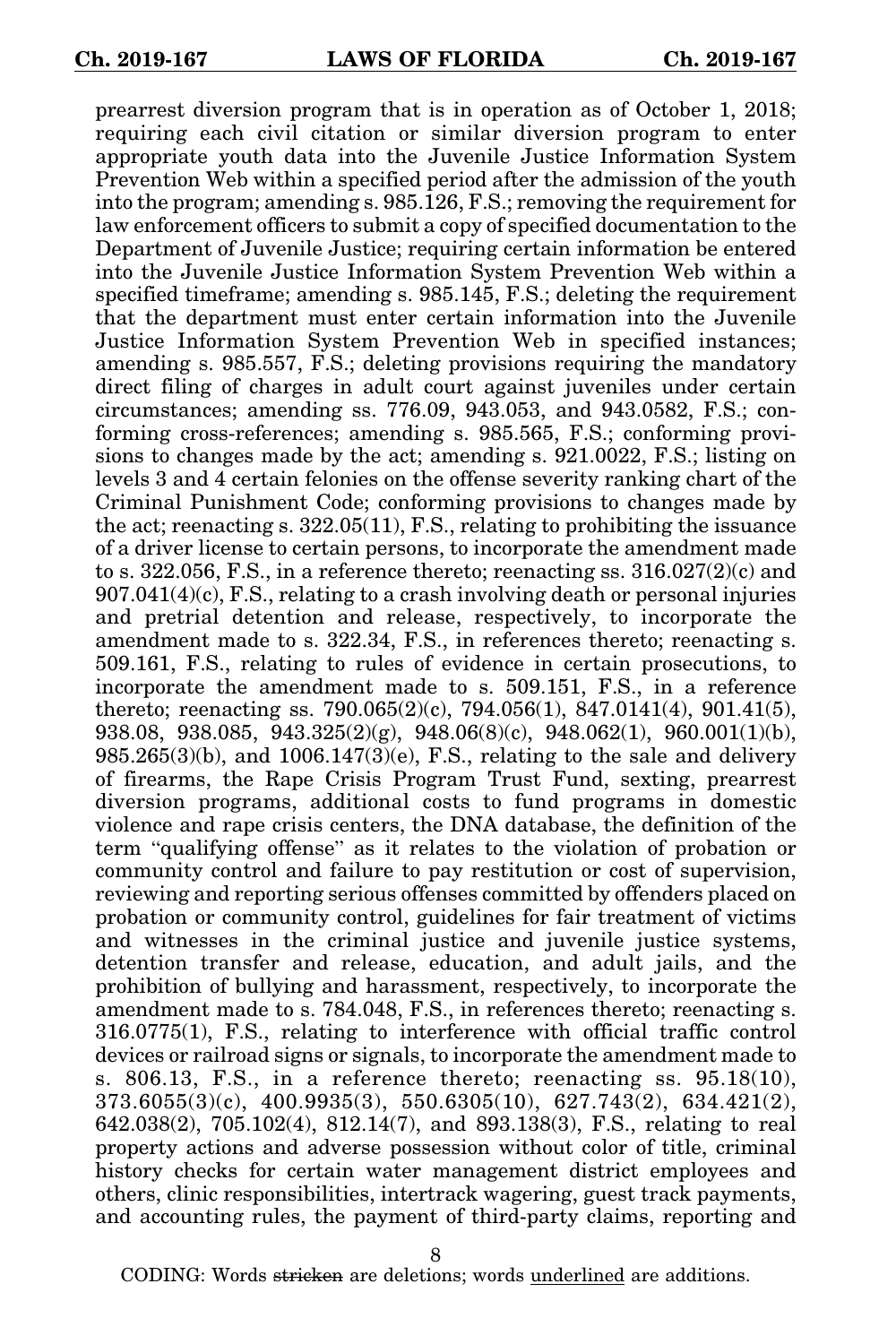accounting for funds, reporting lost or abandoned property, trespass and larceny with relation to utility fixtures and the theft of utility services, and local administrative action to abate drug-related, prostitution-related, or stolen-property-related public nuisances and criminal gang activity, respectively, to incorporate the amendment made to s. 812.014, F.S., in references thereto; reenacting ss. 538.09(5) and 538.23(2), F.S., relating to the registration of and violations and penalties for secondhand dealers, respectively, to incorporate the amendment made to s. 812.015, F.S., in references thereto; reenacting s.  $1006.147(3)(e)$ , F.S., relating to the prohibition of bullying and harassment, to incorporate the amendment made to s. 815.03, F.S., in a reference thereto; reenacting ss. 316.80(2), 775.30(1) and (2), 775.33(2), 782.04(5), and 934.07(3), F.S., relating to the unlawful conveyance of fuel and obtaining fuel fraudulently, terrorism, providing material support or resources for terrorism or to terrorist organizations, the definition of the term "terrorism" as it relates to murder, and the authorization for interception of wire, oral, or electronic communications, respectively, to incorporate the amendment made to s. 815.06, F.S., in references thereto; reenacting s. 849.02, F.S., relating to agents or employees of keepers of gambling houses, to incorporate the amendment made to s. 849.01, F.S., in a reference thereto; reenacting ss. 373.6055(3)(c), 397.4073(6), 414.095(1), 772.12(2), 775.087(2)(a) and  $(3)(a)$ ,  $782.04(1)(a)$ ,  $(3)$ , and  $(4)$ ,  $810.02(3)$ ,  $893.13(8)(d)$ ,  $893.1351(1)$  and  $(2), 900.05(3)(e), 903.133, 907.041(4)(c), 921.141(9), and 921.142(2), F.S.,$ relating to criminal history checks for certain water management district employees and others, background checks of service provider personnel, determining eligibility for temporary cash assistance, the Drug Dealer Liability Act, possession or use of a weapon, aggravated battery, felony reclassifications, and minimum sentencing, murder, burglary, prohibited acts and penalties relating to controlled substances, the ownership, lease, rental, or possession for trafficking in or manufacturing a controlled substance, criminal justice data collection, the prohibition of bail on appeal for certain felony convictions, pretrial detention and release, the sentence of death or life imprisonment for capital felonies and further proceedings to determine sentences, and the sentence of death or life imprisonment for capital drug trafficking felonies and further proceedings to determine sentences, respectively, to incorporate the amendment made to s. 893.135, F.S., in references thereto; reenacting s.  $944.026(3)(a)$ , F.S., relating to community-based facilities and programs, to incorporate the amendment made to s. 944.704, F.S., in a reference thereto; reenacting s. 944.4731(6), F.S., relating to the Addiction-Recovery Supervision Program, to incorporate the amendment made to s. 944.705, F.S., in a reference thereto; reenacting s. 447.203(2), F.S., relating to the definition of the terms "public employer" or "employer," to incorporate the amendment made to s. 944.801, F.S., in a reference thereto; reenacting s.  $921.187(1)(n)$ , F.S., relating to disposition and sentencing alternatives, to incorporate the amendment made to s. 948.013, F.S., in a reference thereto; reenacting ss. 948.012(2)(b), 948.10(3), 948.20(3), and 958.14, F.S., relating to split sentencing of probation or community control and imprisonment, procedures governing violations of community control,

9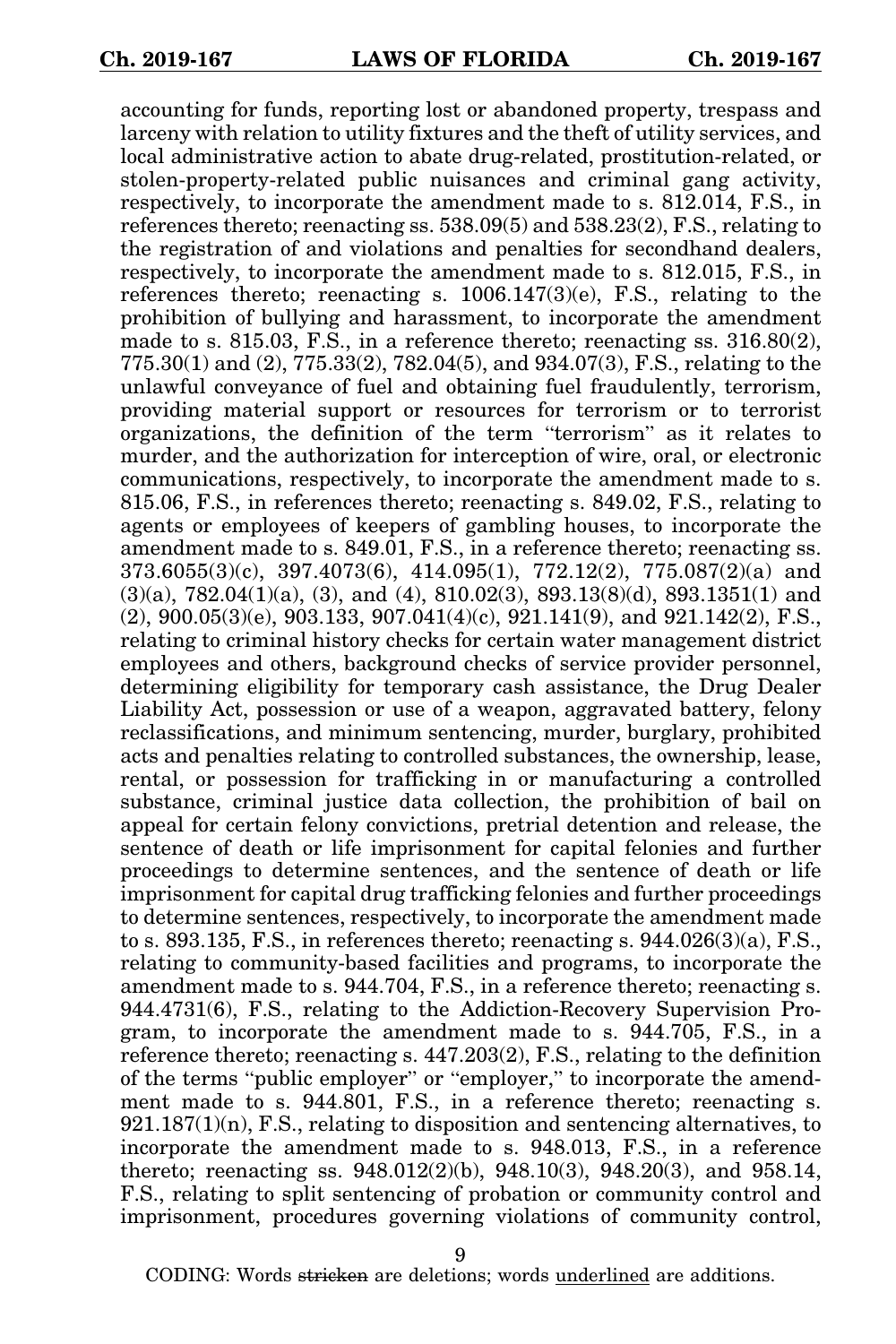revocation of drug offender probation, and violations of probation or community control programs, respectively, to incorporate the amendment made to s. 948.06, F.S., in references thereto; reenacting ss.  $796.07(4)(b)$ , 944.026(3)(b), and 948.036(1), F.S., relating to charges of prostitution and related acts, certain pretrial intervention programs, and work programs, respectively, to incorporate the amendment made to s. 948.08, F.S., in references thereto; reenacting ss.  $394.47892(2)$ ,  $397.334(5)$ , and 910.035(5)(a), F.S., relating to mental health court programs, treatment-based drug court programs, and transfer for participation in a problem-solving court, respectively, to incorporate the amendments made to ss. 948.08 and 948.16, F.S., in references thereto; reenacting ss. 958.03(5), 958.045(8)(a), 958.046, and 985.565(4)(c), F.S., relating to the definition of the term "youthful offender," the youthful offender basic training program, county-operated youthful offender boot camp programs, and adult sanctions upon failure of juvenile sanctions, to incorporate the amendment made to s. 958.04, F.S., in references thereto; reenacting s. 985.556(3), F.S., relating to involuntary mandatory waiver, to incorporate the amendment made to s. 985.557, F.S., in a reference thereto; reenacting ss.  $985.15(1)$ , and  $985.26(2)(c)$ , F.S., relating to filing decisions of state attorneys in the prosecution of a child, and length of detention for prolific juvenile offenders, respectively, to incorporate the amendment made to s. 985.557, F.S., in references thereto; creating the Task Force on the Criminal Punishment Code adjunct to the Department of Legal Affairs; providing a legislative finding; specifying the task force's purpose; requiring that the task force analyze best practices; providing for membership of the task force and the filling of any vacancies; providing meeting requirements; providing for staff support; authorizing, when resources permit, specified governmental entities to provide certain information and support services upon request of the Attorney General; providing for reimbursement of per diem and travel expenses; prescribing reporting requirements; providing for dissolution of the task force; creating s. 1009.02, F.S.; specifying eligibility for educational scholarships, grants, or other aid for specified persons upon completion of all terms of sentence; providing an appropriation; providing effective dates.

Be It Enacted by the Legislature of the State of Florida:

Section 1. Effective July 1, 2019, paragraph (c) is added to subsection (4) and paragraph (e) is added to subsection (5) of section 16.555, Florida Statutes, to read:

16.555 Crime Stoppers Trust Fund; rulemaking.—

(4)

(c) After an initial distribution of funds to the judicial circuit in which they were collected, up to 50 percent of the unencumbered funds returned to the Crime Stoppers Trust Fund from that circuit from a previous grant year, may, in subsequent grant years, be reallocated to other judicial circuits for special crime stoppers initiatives or other programs of the Florida

10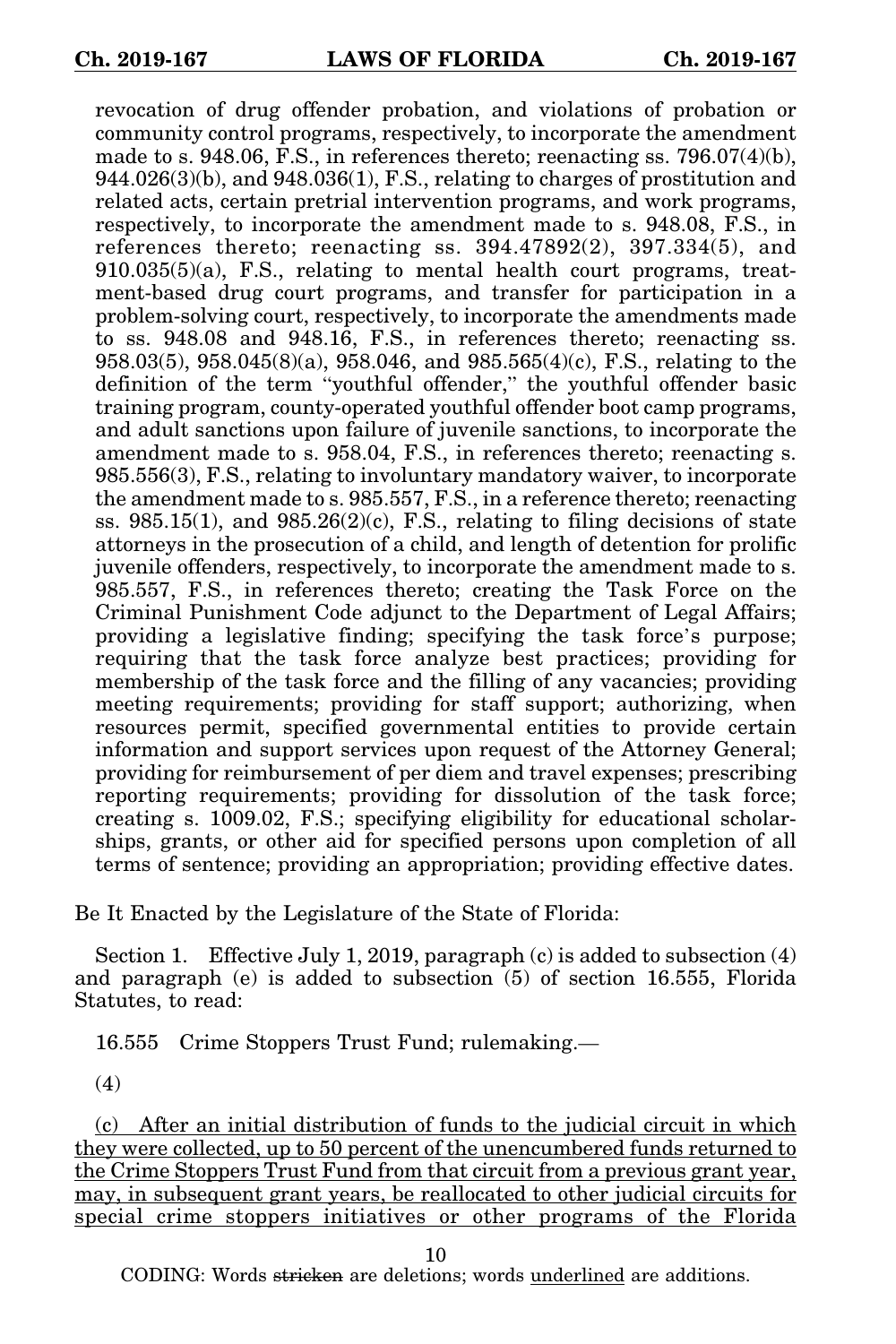Association of Crime Stoppers, as prioritized and determined by the department and the Florida Association of Crime Stoppers.

(5)

(e) A county that is awarded a grant under this section may use such funds to pay rewards for tips that result in any of the following:

1. An arrest.

2. The recovery of stolen property.

3. The recovery of illegal narcotics.

4. The recovery of the body of a homicide victim.

5. The recovery of a human trafficking victim or a missing person connected to criminal activity.

6. The recovery of an illegal firearm or an illegal weapon on a K-12 school campus.

7. The prevention of a terrorist act.

8. The solving and closing of a criminal case involving a homicide or other violent felony offense that remains unsolved for 1 year or more after being reported to a law enforcement agency and that has no viable and unexplored investigatory leads.

Section 2. Section 16.557, Florida Statutes, is created to read:

16.557 Crime stoppers organizations; disclosure of privileged communications or protected information.—

(1) As used in this section, the term:

(a) "Crime stoppers organization" means a private not-for-profit organization that collects and expends donations for rewards to persons who report to the organization information concerning criminal activity, and forwards that information to appropriate law enforcement agencies.

(b) "Privileged communication" means the act of providing information to a crime stoppers organization for the purpose of reporting alleged criminal activity.

(c) "Protected information" includes the identity of a person who engages in privileged communication with a crime stoppers organization and any records, recordings, oral or written statements, papers, documents, or other tangible items provided to or collected by a crime stoppers organization, a law enforcement crime stoppers coordinator or his or her staff, or a law enforcement agency in connection with such privileged communication.

11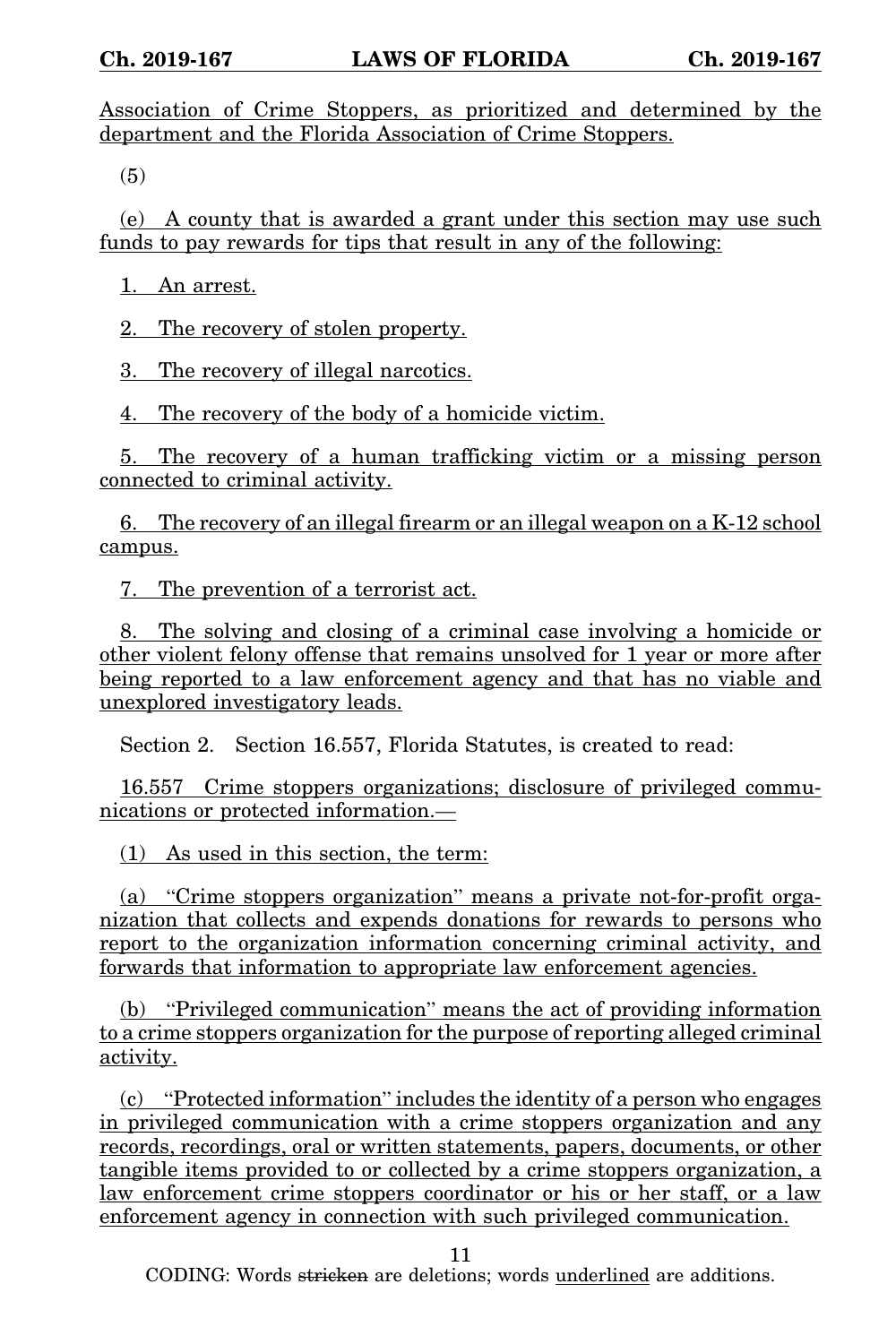$(2)(a)$  Except pursuant to criminal discovery or as provided in paragraph (b), a person who discloses a privileged communication or protected information or any information concerning a privileged communication or protected information commits a felony of the third degree, punishable as provided in s. 775.082, s. 775.083, or s. 775.084.

(b) This subsection does not apply to:

1. The person who provides the privileged communication or protected information; or

2. A law enforcement officer or an employee of a law enforcement agency or the Department of Legal Affairs when he or she is acting within the scope of his or her official duties.

(c) This subsection does not limit the right of any criminal defendant to criminal discovery.

Section 3. Section 43.51, Florida Statutes, is created to read:

43.51 Problem-solving court reports.—

(1) The Office of the State Courts Administrator shall provide an annual report to the President of the Senate and the Speaker of the House of Representatives which details the number of participants in each problemsolving court for each fiscal year the court has been operating and the types of services provided, identifies each source of funding for each court during each fiscal year, and provides information on the performance of each court based upon outcome measures established by the courts.

(2) For purposes of this section, the term "problem-solving court" includes, but is not limited to, a drug court pursuant to s. 397.334, s. 948.01, s. 948.06, s. 948.08, s. 948.16, or s. 948.20; a military veterans' and servicemembers' court pursuant to s. 394.47891, s. 948.08, s. 948.16, or s. 948.21; a mental health court program pursuant to s. 394.47892, s. 948.01, s. 948.06, s. 948.08, or s. 948.16; a community court pursuant to s. 948.081; or a delinquency pretrial intervention court program pursuant to s. 985.345.

Section 4. Subsection (8) is added to section 57.105, Florida Statutes, to read:

57.105 Attorney's fee; sanctions for raising unsupported claims or defenses; exceptions; service of motions; damages for delay of litigation.—

(8) Attorney fees may not be awarded under this section in proceedings for an injunction for protection pursuant to s. 741.30, s. 784.046, or s. 784.0485, unless the court finds by clear and convincing evidence that the petitioner knowingly made a false statement or allegation in the petition or that the respondent knowingly made a false statement or allegation in an asserted defense, with regard to a material matter as defined in s. 837.011(3).

12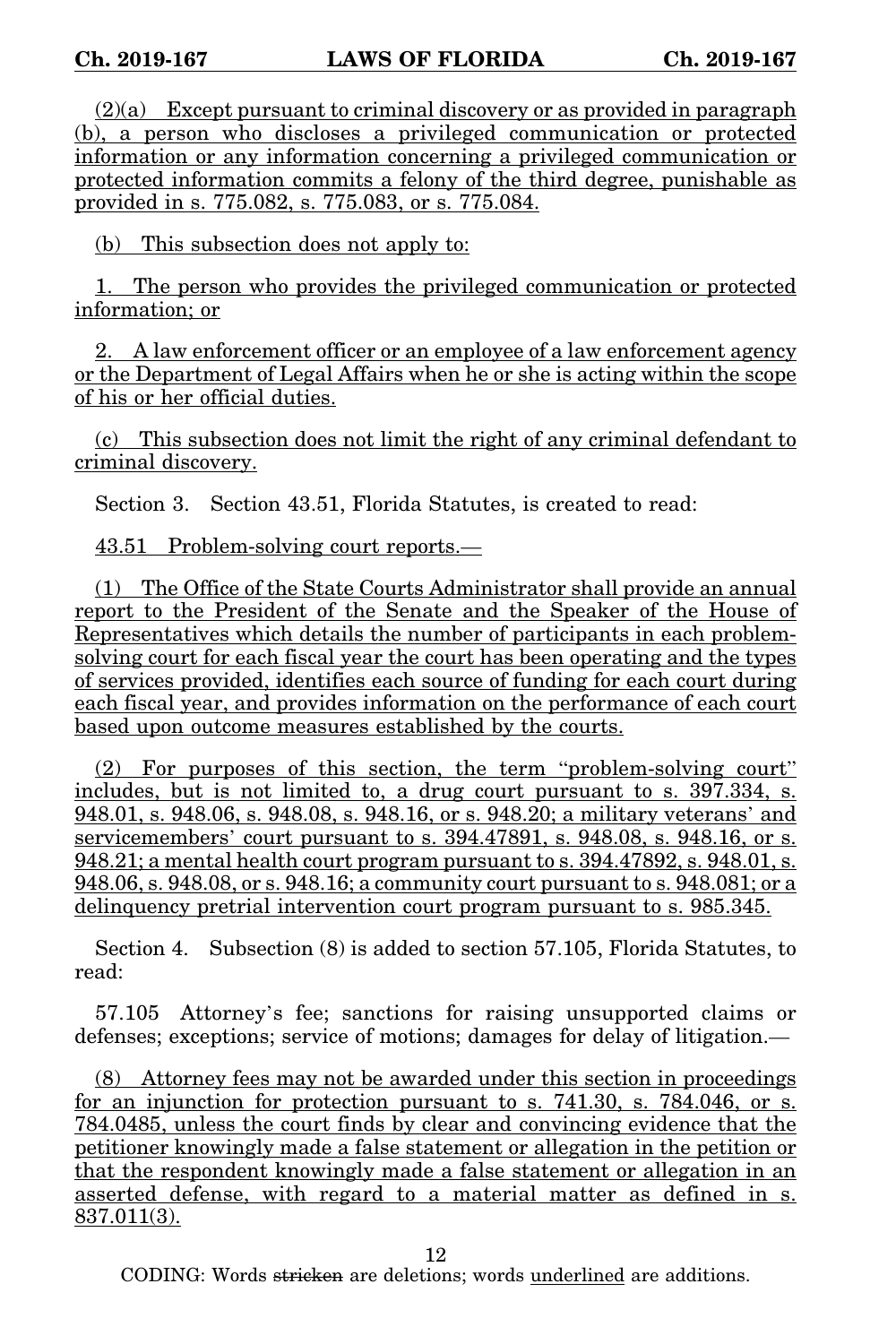Section 5. Paragraph (c) of subsection (1) of section 61.13016, Florida Statutes, is amended to read:

61.13016 Suspension of driver licenses and motor vehicle registrations.

(1) The driver license and motor vehicle registration of a support obligor who is delinquent in payment or who has failed to comply with subpoenas or a similar order to appear or show cause relating to paternity or support proceedings may be suspended. When an obligor is 15 days delinquent making a payment in support or failure to comply with a subpoena, order to appear, order to show cause, or similar order in IV-D cases, the Title IV-D agency may provide notice to the obligor of the delinquency or failure to comply with a subpoena, order to appear, order to show cause, or similar order and the intent to suspend by regular United States mail that is posted to the obligor's last address of record with the Department of Highway Safety and Motor Vehicles. When an obligor is 15 days delinquent in making a payment in support in non-IV-D cases, and upon the request of the obligee, the depository or the clerk of the court must provide notice to the obligor of the delinquency and the intent to suspend by regular United States mail that is posted to the obligor's last address of record with the Department of Highway Safety and Motor Vehicles. In either case, the notice must state:

(c) That notification will be given to the Department of Highway Safety and Motor Vehicles to suspend the obligor's driver license and motor vehicle registration unless, within 20 days after the date that the notice is mailed, the obligor:

1.a. Pays the delinquency in full and any other costs and fees accrued between the date of the notice and the date the delinquency is paid;

b. Enters into a written agreement for payment with the obligee in non-IV-D cases or with the Title IV-D agency in IV-D cases; or in IV-D cases, complies with a subpoena or order to appear, order to show cause, or a similar order, which may include a reasonable period of payment deferral to accommodate an obligor's good faith job-seeking efforts;

c. Files a petition with the circuit court to contest the delinquency action;

d. Demonstrates that he or she receives reemployment assistance or unemployment compensation pursuant to chapter 443;

e. Demonstrates that he or she is disabled and incapable of self-support or that he or she receives benefits under the federal Supplemental Security Income program or Social Security Disability Insurance program;

f. Demonstrates that he or she receives temporary cash assistance pursuant to chapter 414; or

g. Demonstrates that he or she is making payments in accordance with a confirmed bankruptcy plan under chapter 11, chapter 12, or chapter 13 of the United States Bankruptcy Code, 11 U.S.C. ss. 101 et seq.; and

13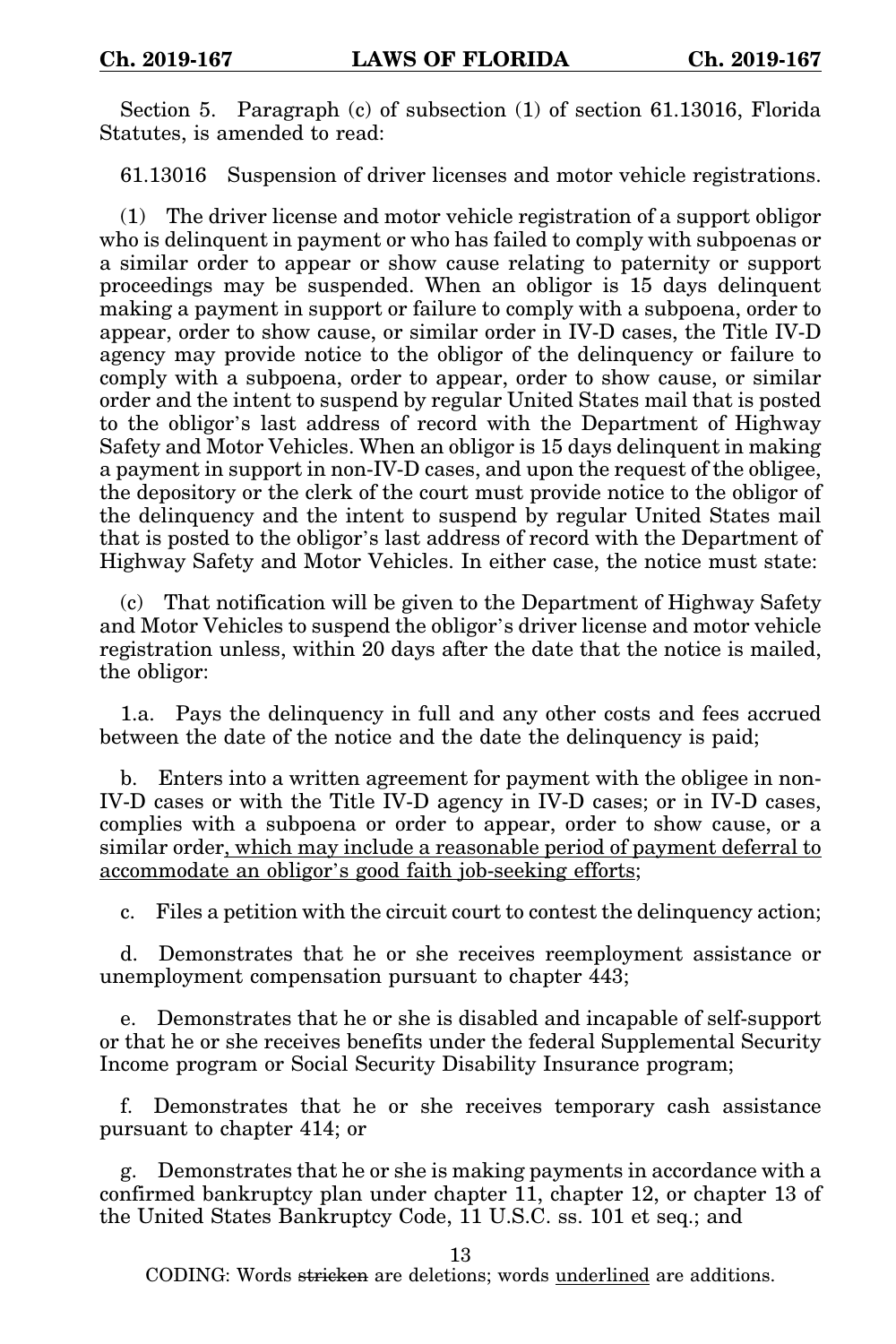2. Pays any applicable delinquency fees.

If an obligor in a non-IV-D case enters into a written agreement for payment before the expiration of the 20-day period, the obligor must provide a copy of the signed written agreement to the depository or the clerk of the court. If an obligor seeks to satisfy sub-subparagraph 1.d., sub-subparagraph 1.e., subsubparagraph 1.f., or sub-subparagraph 1.g. before expiration of the 20-day period, the obligor must provide the applicable documentation or proof to the depository or the clerk of the court.

Section 6. Subsection (2) of section 212.15, Florida Statutes, is amended to read:

212.15 Taxes declared state funds; penalties for failure to remit taxes; due and delinquent dates; judicial review.—

(2) Any person who, with intent to unlawfully deprive or defraud the state of its moneys or the use or benefit thereof, fails to remit taxes collected under this chapter commits is guilty of theft of state funds, punishable as follows:

(a) If the total amount of stolen revenue is less than \$1,000 \$300, the offense is a misdemeanor of the second degree, punishable as provided in s. 775.082 or s. 775.083. Upon a second conviction, the offender commits is guilty of a misdemeanor of the first degree, punishable as provided in s. 775.082 or s. 775.083. Upon a third or subsequent conviction, the offender commits is guilty of a felony of the third degree, punishable as provided in s. 775.082, s. 775.083, or s. 775.084.

(b) If the total amount of stolen revenue is  $$1,000$   $$300$  or more, but less than \$20,000, the offense is a felony of the third degree, punishable as provided in s. 775.082, s. 775.083, or s. 775.084.

(c) If the total amount of stolen revenue is \$20,000 or more, but less than \$100,000, the offense is a felony of the second degree, punishable as provided in s. 775.082, s. 775.083, or s. 775.084.

(d) If the total amount of stolen revenue is \$100,000 or more, the offense is a felony of the first degree, punishable as provided in s. 775.082, s. 775.083, or s. 775.084.

Section 7. Subsection (3) of section 287.095, Florida Statutes, is amended to read:

287.095 Department of Corrections; prison industry programs.—

(3) All products offered for purchase to a state agency by the corporation organized under chapter 946 shall be produced in majority part by inmate labor, except for products not made by inmates which products are contractually allied to products made by inmates which are offered by the

14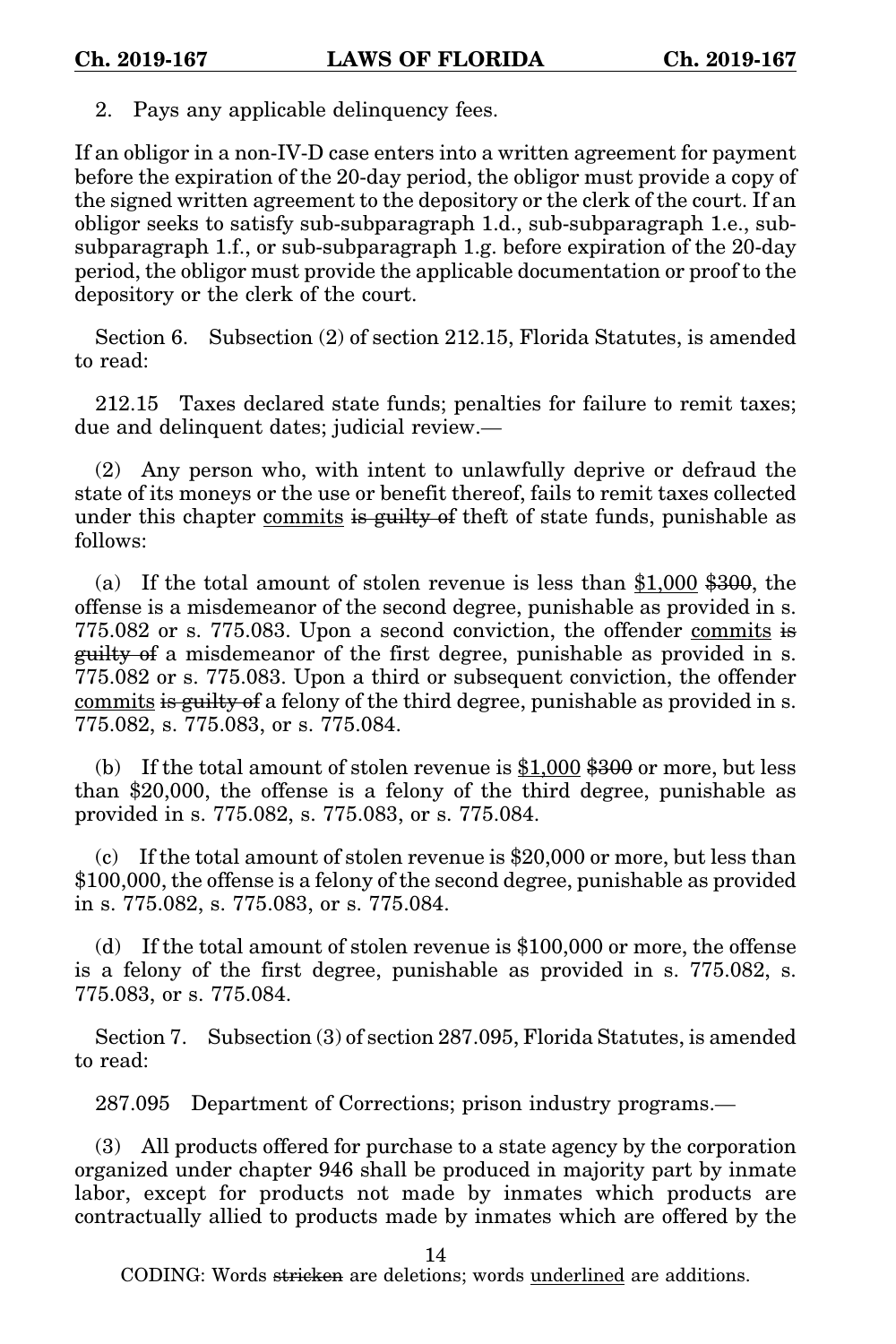corporation, provided the value of the products not made by inmates do not exceed 2 percent of the total sales of the corporation in any year.

Section 8. Present subsections (41) through (46) of section 322.01, Florida Statutes, are redesignated as subsections (42) through (47), respectively, and a new subsection (41) is added to that section, to read:

322.01 Definitions.—As used in this chapter:

(41) "Suspension or revocation equivalent status" is a designation for a person who does not have a driver license or driving privilege but would qualify for suspension or revocation of his or her driver license or driving privilege if licensed. The department may designate a person as having suspension or revocation equivalent status in the same manner as it is authorized to suspend or revoke a driver license or driving privilege by law.

Section 9. Subsections (1) through (4) of section 322.055, Florida Statutes, are amended to read:

322.055 Revocation or suspension of, or delay of eligibility for, driver license for persons 18 years of age or older convicted of certain drug offenses.

(1) Notwithstanding s. 322.28, upon the conviction of a person 18 years of age or older for possession or sale of, trafficking in, or conspiracy to possess, sell, or traffic in a controlled substance, the court shall direct the department to suspend revoke the person's driver license or driving privilege of the person. The suspension period of such revocation shall be 6 months 1 year or until the person is evaluated for and, if deemed necessary by the evaluating agency, completes a drug treatment and rehabilitation program approved or regulated by the Department of Children and Families. However, the court may, upon finding a compelling circumstance to warrant an exception in its sound discretion, direct the department to issue a license for driving privilege restricted to business or employment purposes only, as defined by s. 322.271, if the person is otherwise qualified for such a license. A driver whose license or driving privilege has been suspended or revoked under this section or s. 322.056 may, upon the expiration of 6 months, petition the department for restoration of the driving privilege on a restricted or unrestricted basis depending on length of suspension or revocation. In no case shall a restricted license be available until 6 months of the suspension or revocation period has expired.

(2) If a person 18 years of age or older is convicted for the possession or sale of, trafficking in, or conspiracy to possess, sell, or traffic in a controlled substance and such person is eligible by reason of age for a driver license or privilege, the court shall direct the department to withhold issuance of such person's driver license or driving privilege for a period of 6 months  $\frac{1}{1}$  year after the date the person was convicted or until the person is evaluated for and, if deemed necessary by the evaluating agency, completes a drug treatment and rehabilitation program approved or regulated by the Department of Children and Families. However, the court may, upon

15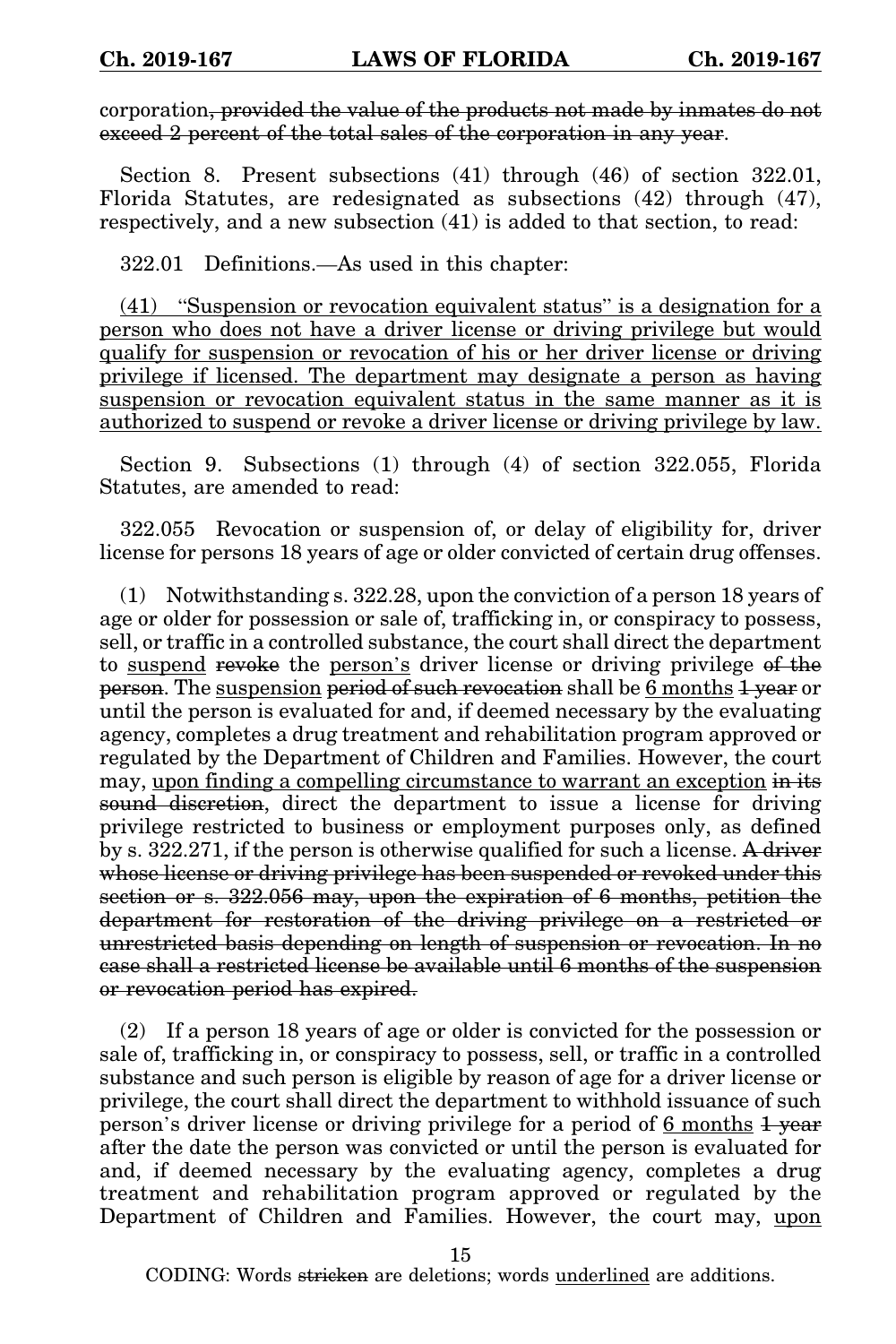finding a compelling circumstance to warrant an exception in its sound discretion, direct the department to issue a license for driving privilege restricted to business or employment purposes only, as defined by s. 322.271, if the person is otherwise qualified for such a license. A driver whose license or driving privilege has been suspended or revoked under this section or s. 322.056 may, upon the expiration of 6 months, petition the department for restoration of the driving privilege on a restricted or unrestricted basis depending on the length of suspension or revocation. In no case shall a restricted license be available until 6 months of the suspension or revocation period has expired.

(3) If a person 18 years of age or older is convicted for the possession or sale of, trafficking in, or conspiracy to possess, sell, or traffic in a controlled substance and such person's driver license or driving privilege is already under suspension or revocation for any reason, the court shall direct the department to extend the period of such suspension or revocation by an additional period of  $6$  months  $1$  year or until the person is evaluated for and, if deemed necessary by the evaluating agency, completes a drug treatment and rehabilitation program approved or regulated by the Department of Children and Families. However, the court may, upon finding a compelling circumstance to warrant an exception in its sound discretion, direct the department to issue a license for driving privilege restricted to business or employment purposes only, as defined by s. 322.271, if the person is otherwise qualified for such a license. A driver whose license or driving privilege has been suspended or revoked under this section or s. 322.056 may, upon the expiration of 6 months, petition the department for restoration of the driving privilege on a restricted or unrestricted basis depending on the length of suspension or revocation. In no case shall a restricted license be available until 6 months of the suspension or revocation period has expired.

(4) If a person 18 years of age or older is convicted for the possession or sale of, trafficking in, or conspiracy to possess, sell, or traffic in a controlled substance and such person is ineligible by reason of age for a driver license or driving privilege, the court shall direct the department to withhold issuance of such person's driver license or driving privilege for a period of  $6$  months  $1$ year after the date that he or she would otherwise have become eligible or until he or she becomes eligible by reason of age for a driver license and is evaluated for and, if deemed necessary by the evaluating agency, completes a drug treatment and rehabilitation program approved or regulated by the Department of Children and Families. However, the court may, upon finding a compelling circumstance to warrant an exception in its sound discretion, direct the department to issue a license for driving privilege restricted to business or employment purposes only, as defined by s. 322.271, if the person is otherwise qualified for such a license. A driver whose license or driving privilege has been suspended or revoked under this section or s. 322.056 may, upon the expiration of 6 months, petition the department for restoration of the driving privilege on a restricted or unrestricted basis depending on the length of suspension or revocation. In no case shall a

16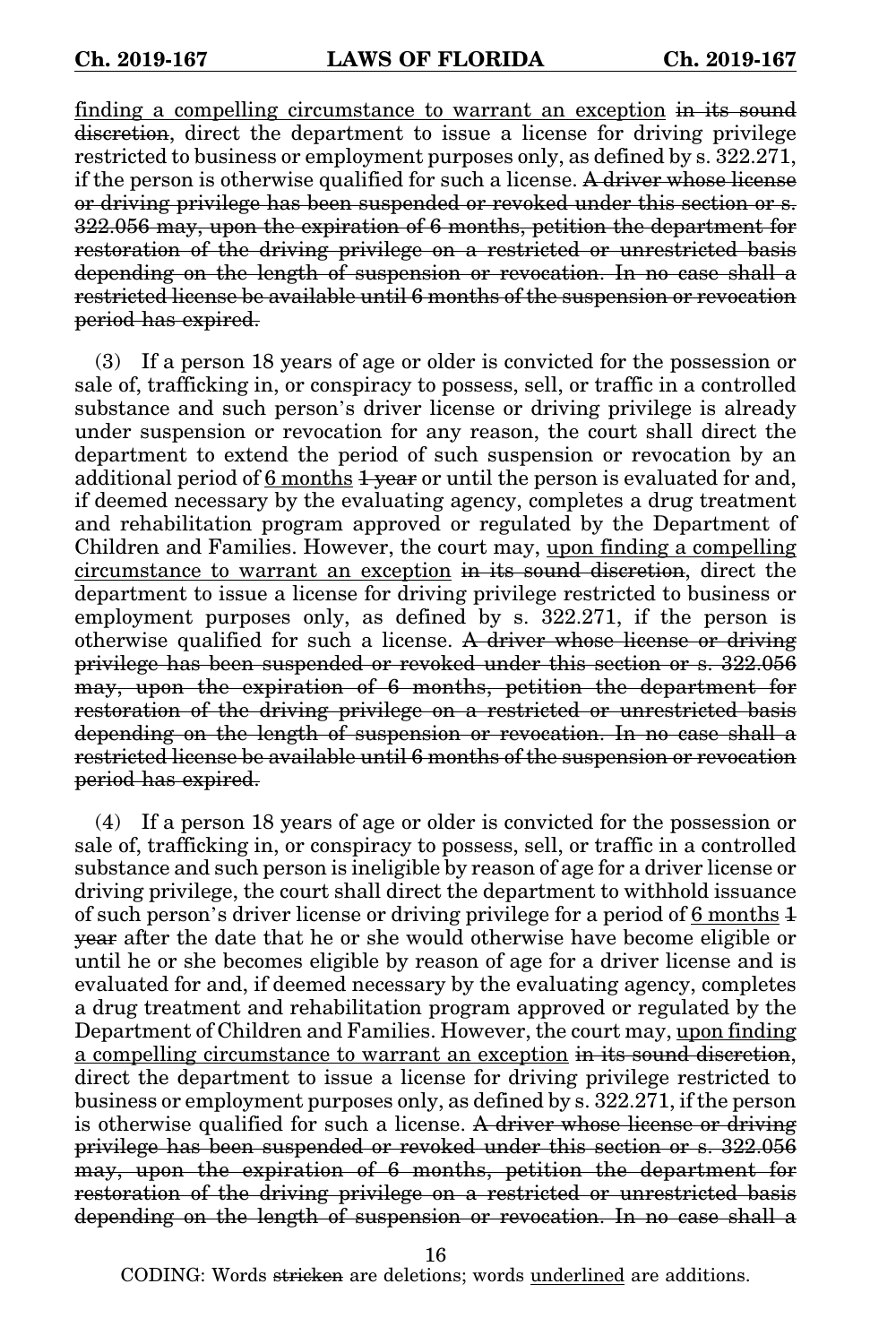restricted license be available until 6 months of the suspension or revocation period has expired.

Section 10. Section 322.056, Florida Statutes, is amended to read:

322.056 Mandatory revocation or suspension of, or delay of eligibility for, driver license for persons under age 18 found guilty of eertain alcohol, drug, or tobacco offenses; prohibition.—

(1) Notwithstanding the provisions of s. 322.055, if a person under  $18$ years of age is found guilty of or delinquent for a violation of  $s. 562.11(2), s.$ 562.111, or chapter 893, and:

(a) The person is eligible by reason of age for a driver license or driving privilege, the court shall direct the department to revoke or to withhold issuance of his or her driver license or driving privilege for a period of 6 months:

1. Not less than 6 months and not more than 1 year for the first violation.

2. Two years, for a subsequent violation.

(b) The person's driver license or driving privilege is under suspension or revocation for any reason, the court shall direct the department to extend the period of suspension or revocation by an additional period of 6 months:

1. Not less than 6 months and not more than 1 year for the first violation.

2. Two years, for a subsequent violation.

(c) The person is ineligible by reason of age for a driver license or driving privilege, the court shall direct the department to withhold issuance of his or her driver license or driving privilege for a period of.

Not less than 6 months and not more than 1 year after the date on which he or she would otherwise have become eligible, for the first violation.

2. Two years after the date on which he or she would otherwise have become eligible, for a subsequent violation.

However, the court may, upon finding a compelling circumstance to warrant an exception in its sound discretion, direct the department to issue a license for driving privileges restricted to business or employment purposes only, as defined in s. 322.271, if the person is otherwise qualified for such a license.

(2) If a person under 18 years of age is found by the court to have committed a noncriminal violation under s. 569.11 or s. 877.112(6) or (7) and that person has failed to comply with the procedures established in that section by failing to fulfill community service requirements, failing to pay the applicable fine, or failing to attend a locally available school-approved anti-tobacco program, and:

17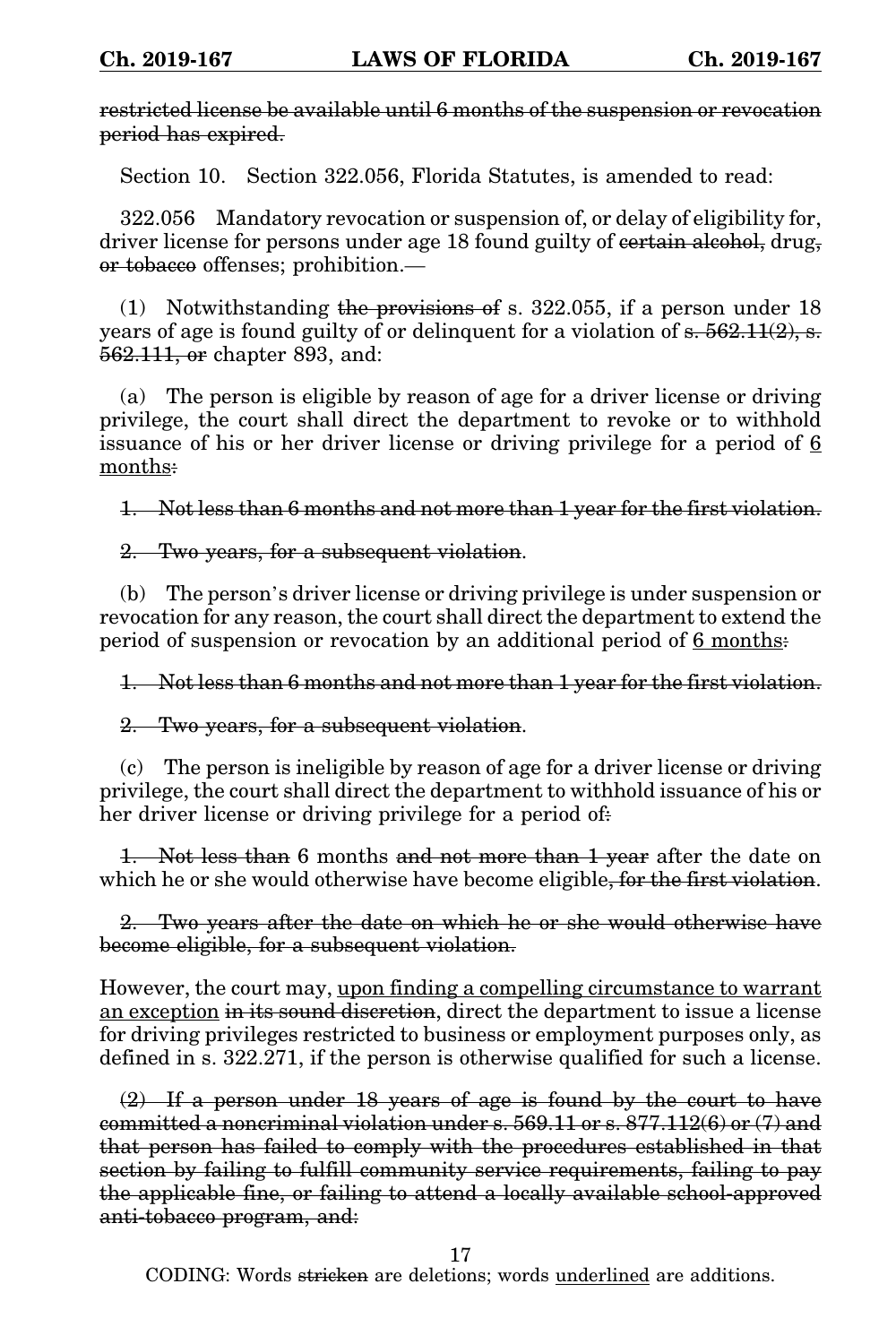(a) The person is eligible by reason of age for a driver license or driving privilege, the court shall direct the department to revoke or to withhold issuance of his or her driver license or driving privilege as follows:

1. For the first violation, for 30 days.

2. For the second violation within 12 weeks of the first violation, for 45 days.

(b) The person's driver license or driving privilege is under suspension or revocation for any reason, the court shall direct the department to extend the period of suspension or revocation by an additional period as follows:

1. For the first violation, for 30 days.

2. For the second violation within 12 weeks of the first violation, for 45 days.

(c) The person is ineligible by reason of age for a driver license or driving privilege, the court shall direct the department to withhold issuance of his or her driver license or driving privilege as follows:

1. For the first violation, for 30 days.

2. For the second violation within 12 weeks of the first violation, for 45 days.

Any second violation of s.  $569.11$  or s.  $877.112(6)$  or  $(7)$  not within the 12week period after the first violation will be treated as a first violation and in the same manner as provided in this subsection.

(3) If a person under 18 years of age is found by the court to have committed a third violation of s.  $569.11$  or s.  $877.112(6)$  or  $(7)$  within 12 weeks of the first violation, the court must direct the Department of Highway Safety and Motor Vehicles to suspend or withhold issuance of his or her driver license or driving privilege for 60 consecutive days. Any third violation of s.  $569.11$  or s.  $877.112(6)$  or  $(7)$  not within the 12-week period after the first violation will be treated as a first violation and in the same manner as provided in subsection  $(2)$ .

 $(2)(4)$  A penalty imposed under this section shall be in addition to any other penalty imposed by law.

(5) The suspension or revocation of a person's driver license imposed pursuant to subsection (2) or subsection (3), shall not result in or be cause for an increase of the convicted person's, or his or her parent's or legal guardian's, automobile insurance rate or premium or result in points assessed against the person's driving record.

Section 11. Section 322.057, Florida Statutes, is repealed.

18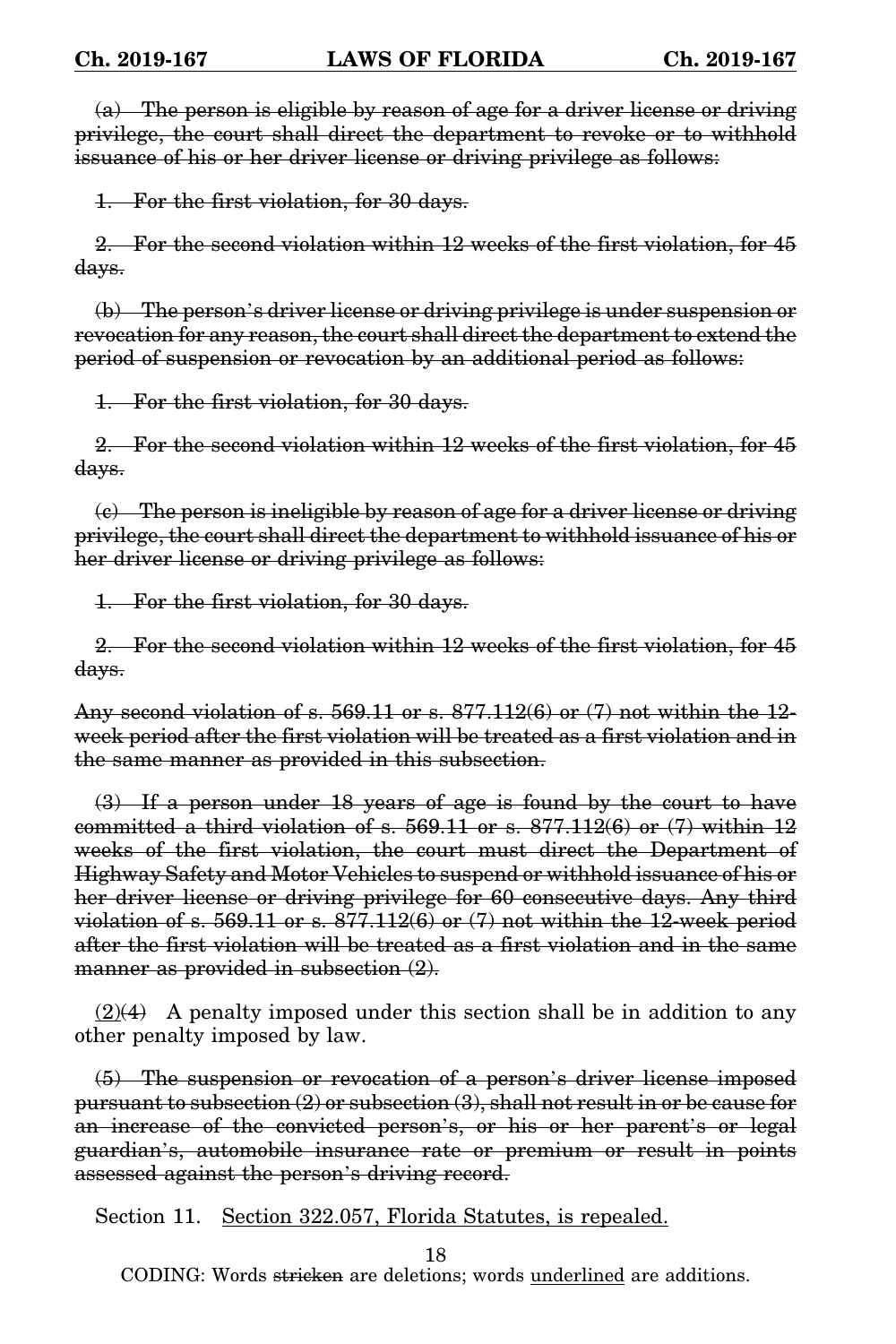Section 12. Subsections  $(2)$ ,  $(4)$ ,  $(5)$ ,  $(7)$ , paragraph  $(a)$  of subsection  $(8)$ , paragraph (a) of subsection (9), subsection (10), and paragraph (a) of subsection (11) of section 322.34, Florida Statutes, are amended to read:

322.34 Driving while license suspended, revoked, canceled, or disqualified.—

(2) Any person whose driver license or driving privilege has been canceled, suspended, or revoked as provided by law, or who does not have a driver license or driving privilege but is under suspension or revocation equivalent status as defined in s. 322.01(41), except persons defined in s. 322.264, who, knowing of such cancellation, suspension, or revocation, or suspension or revocation equivalent status, drives any motor vehicle upon the highways of this state while such license or privilege is canceled, suspended, or revoked, or while under suspension or revocation equivalent status, commits upon:

(a) A first conviction is guilty of a misdemeanor of the second degree, punishable as provided in s. 775.082 or s. 775.083.

(b) $\mathbf{I}$ . A second conviction is guilty of a misdemeanor of the first degree, punishable as provided in s. 775.082 or s. 775.083, upon a second or subsequent conviction, except as provided in paragraph (c).

2. A person convicted of a third or subsequent conviction, except as provided in paragraph (c), must serve a minimum of 10 days in jail.

(c) A third or subsequent conviction is guilty of a felony of the third degree, punishable as provided in s. 775.082, s. 775.083, or s. 775.084, upon a third or subsequent conviction if the current violation of this section or the most recent prior violation of the section are related to driving while license canceled, suspended, revoked, or suspension or revocation equivalent status resulting from a violation of:

1. Driving under the influence;

- 3. A traffic offense causing death or serious bodily injury; or
- 4. Fleeing or eluding.

The element of knowledge is satisfied if the person has been previously cited as provided in subsection (1); or the person admits to knowledge of the cancellation, suspension, or revocation, or suspension or revocation equivalent status; or the person received notice as provided in subsection (4). There shall be a rebuttable presumption that the knowledge requirement is satisfied if a judgment or order as provided in subsection (4) appears in the department's records for any case except for one involving a suspension by the department for failure to pay a traffic fine or for a financial responsibility violation.

19

<sup>2.</sup> Refusal to submit to a urine, breath-alcohol, or blood alcohol test;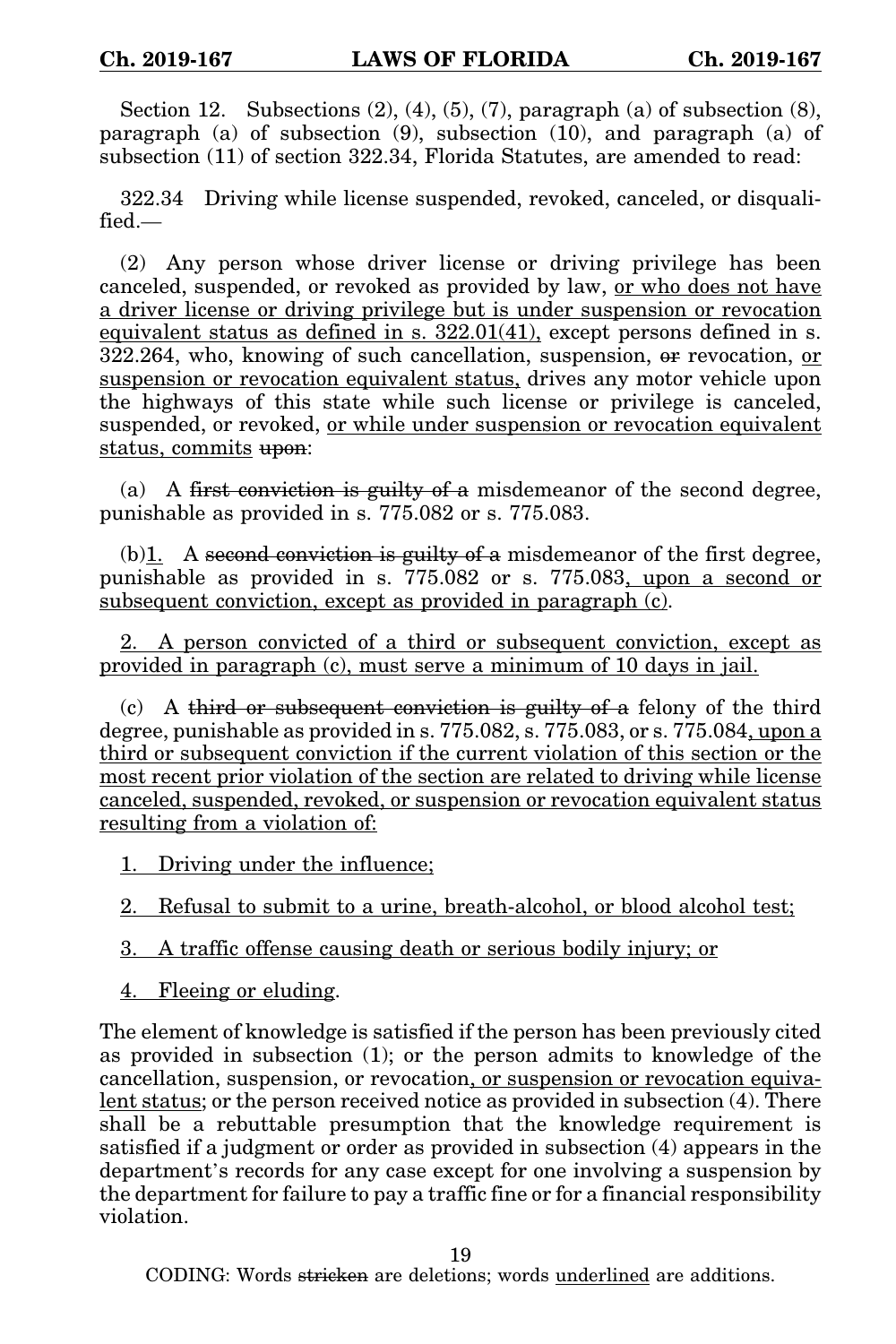(4) Any judgment or order rendered by a court or adjudicatory body or any uniform traffic citation that cancels, suspends, or revokes a person's driver license or places a person under suspension or revocation equivalent status must contain a provision notifying the person that his or her driver license has been canceled, suspended, or revoked, or of such suspension or revocation equivalent status.

(5) Any person who has been designated a habitual traffic offender as defined by whose driver license has been revoked pursuant to s. 322.264 (habitual offender) and who drives any motor vehicle upon the highways of this state while designated a habitual traffic offender such license is revoked is guilty of a felony of the third degree, punishable as provided in s. 775.082, s. 775.083, or s. 775.084.

(7) Any person whose driver license or driving privilege has been canceled, suspended, revoked, or disqualified, or who does not have a driver license or driving privilege but is under suspension or revocation equivalent status, and who drives a commercial motor vehicle on the highways of this state while such license or privilege is canceled, suspended, revoked, or disqualified, or while under suspension or revocation equivalent status, upon:

(a) A first conviction is guilty of a misdemeanor of the first degree, punishable as provided in s. 775.082 or s. 775.083.

(b) A second or subsequent conviction is guilty of a felony of the third degree, punishable as provided in s. 775.082, s. 775.083, or s. 775.084.

(8)(a) Upon the arrest of a person for the offense of driving while the person's driver license or driving privilege is suspended or revoked, the arresting officer shall determine:

1. Whether the person's driver license is suspended or revoked, or the person is under suspension or revocation equivalent status.

2. Whether the person's driver license has remained suspended or revoked, or the person has been under suspension or revocation equivalent status, since a conviction for the offense of driving with a suspended or revoked license.

3. Whether the suspension, or revocation, or suspension or revocation equivalent status was made under s. 316.646 or s. 627.733, relating to failure to maintain required security, or under s. 322.264, relating to habitual traffic offenders.

4. Whether the driver is the registered owner or coowner of the vehicle.

 $(9)(a)$  A motor vehicle that is driven by a person under the influence of alcohol or drugs in violation of s. 316.193 is subject to seizure and forfeiture under ss. 932.701-932.7062 and is subject to liens for recovering, towing, or storing vehicles under s. 713.78 if, at the time of the offense, the person's

20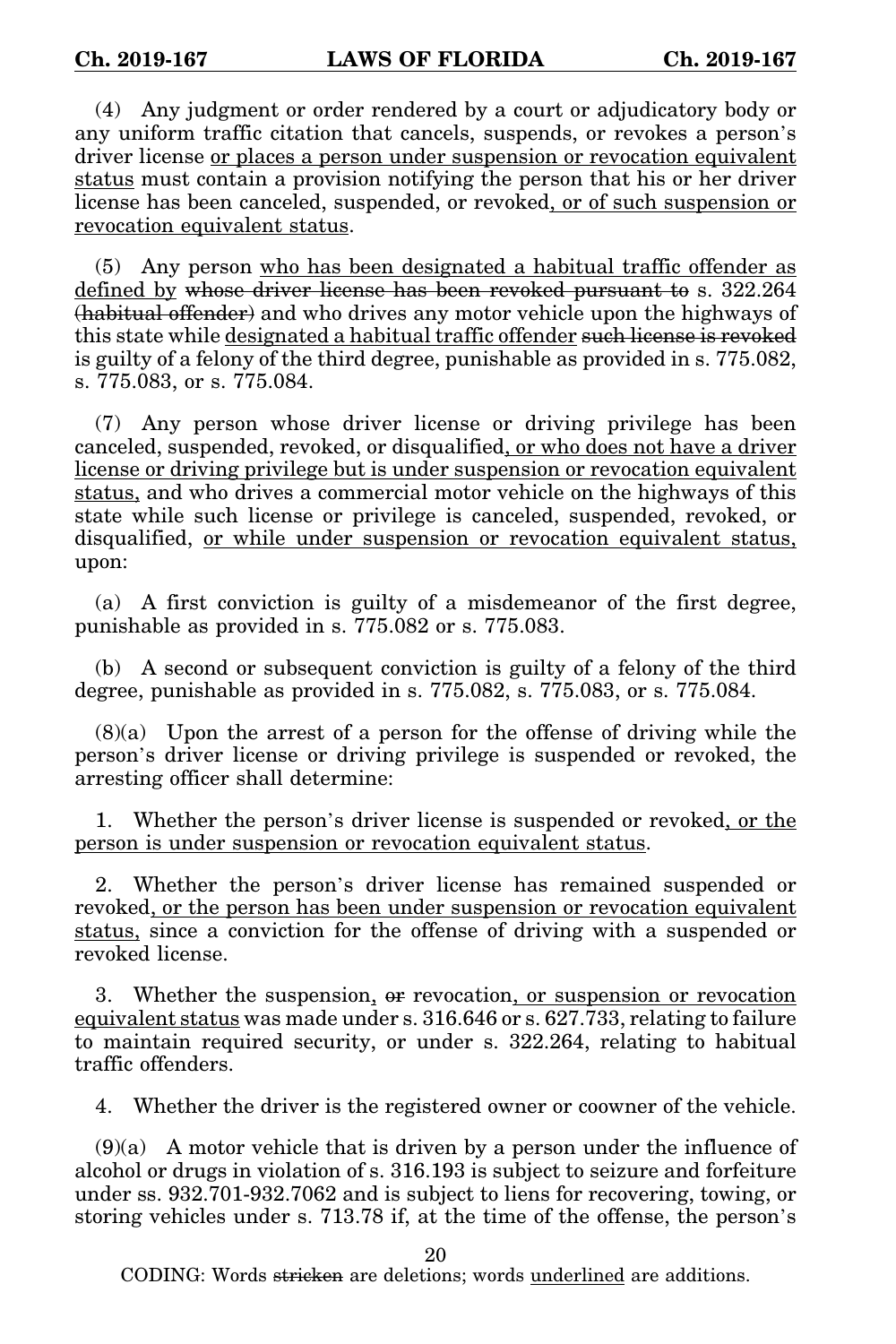driver license is suspended, revoked, or canceled, or suspension or revocation equivalent status was imposed, as a result of a prior conviction for driving under the influence.

 $(10)(a)$  Notwithstanding any other provision of this section, if a person does not have a prior forcible felony conviction as defined in s. 776.08, the penalties provided in paragraph (b) apply if a person's driver license or driving privilege is canceled, suspended, or revoked, or the person is under suspension or revocation equivalent status, for:

1. Failing to pay child support as provided in s. 322.245 or s. 61.13016;

2. Failing to pay any other financial obligation as provided in s. 322.245 other than those specified in s. 322.245(1);

3. Failing to comply with a civil penalty required in s. 318.15;

4. Failing to maintain vehicular financial responsibility as required by chapter 324;

5. Failing to comply with attendance or other requirements for minors as set forth in s. 322.091; or

6. Having been designated a habitual traffic offender under s.  $322.264(1)(d)$  as a result of suspensions of his or her driver license or driver privilege for any underlying violation listed in subparagraphs 1.-5.

(b)1. Upon a first conviction for knowingly driving while his or her license is suspended, revoked, or canceled, or while under suspension or revocation equivalent status, for any of the underlying violations listed in subparagraphs (a)1.-6., a person commits a misdemeanor of the second degree, punishable as provided in s. 775.082 or s. 775.083.

2. Upon a second or subsequent conviction for the same offense of knowingly driving while his or her license is suspended, revoked, or canceled, or while under suspension or revocation equivalent status, for any of the underlying violations listed in subparagraphs (a)1.-6., a person commits a misdemeanor of the first degree, punishable as provided in s. 775.082 or s. 775.083.

 $(11)(a)$  A person who does not hold a commercial driver license and who is cited for an offense of knowingly driving while his or her license is suspended, revoked, or canceled, or while under suspension or revocation equivalent status, for any of the underlying violations listed in paragraph  $(10)(a)$  may, in lieu of payment of fine or court appearance, elect to enter a plea of nolo contendere and provide proof of compliance to the clerk of the court, designated official, or authorized operator of a traffic violations bureau. In such case, adjudication shall be withheld. However, no election shall be made under this subsection if such person has made an election under this subsection during the preceding 12 months. A person may not make more than three elections under this subsection.

21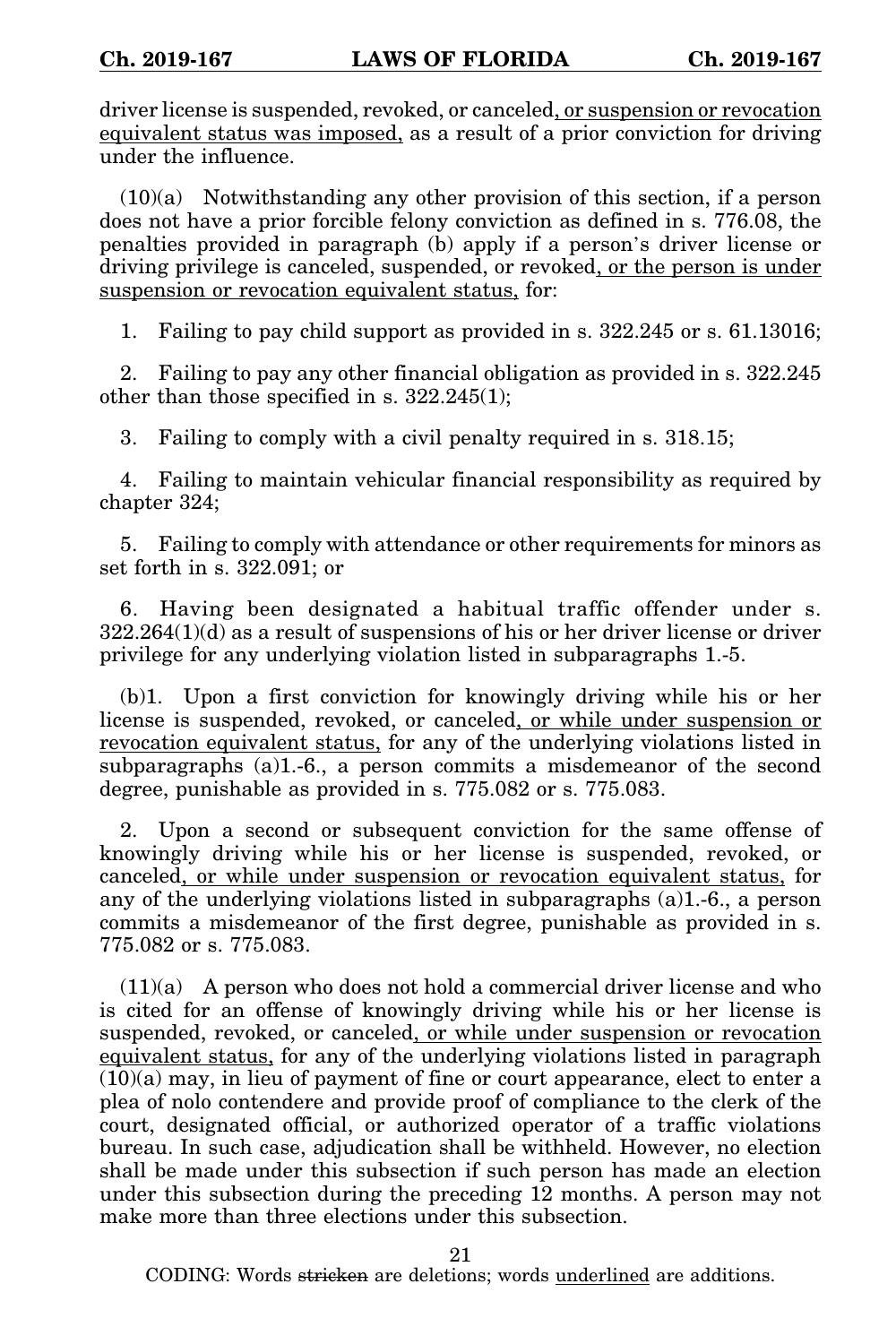Section 13. Section 322.75, Florida Statutes, is created to read:

322.75 Driver License Reinstatement Days.—

(1) Each clerk of court shall establish a Driver License Reinstatement Days program for reinstating suspended driver licenses. Participants may include, but are not limited to, the Department of Highway Safety and Motor Vehicles, the state attorney's office, the public defender's office, the circuit and county courts, the clerk of court, and any interested community organization.

(2) The clerk of court, in consultation with other participants, shall select 1 or more days annually for an event at which a person may have his or her driver license reinstated. The clerk may work with the Florida Association of Court Clerks and Comptrollers to promote such program, develop communications, and coordinate the event. A person must pay the full license reinstatement fee; however, the clerk may reduce or waive other fees and costs, except those imposed by the court, to facilitate reinstatement.

(3) The clerk of court is encouraged to schedule at least one event on a weekend or with hours after 5 p.m. on a weekday.

(4)(a) A person is eligible for reinstatement under the program if his or her license was suspended due to:

1. Driving without a valid driver license;

2. Driving with a suspended driver license;

3. Failing to make a payment on penalties in collection;

4. Failing to appear in court for a traffic violation; or

5. Failing to comply with any provision of chapter 318 or this chapter.

(b) Notwithstanding paragraphs  $(5)(a)-(c)$ , a person is eligible for reinstatement under the program if the period of suspension or revocation has elapsed, the person has completed any required course or program as described in paragraph  $(5)(c)$ , and the person is otherwise eligible for reinstatement.

(5) A person is not eligible for reinstatement under the program if his or her driver license is suspended or revoked due to:

(a) The person's failure to fulfill a court-ordered child support obligation;

(b) A violation of s. 316.193;

(c) The person's failure to complete a driver training program, driver improvement course, or alcohol or substance abuse education or evaluation program required under s. 316.192, s. 316.193, s. 322.2616, s. 322.271, or s. 322.264;

22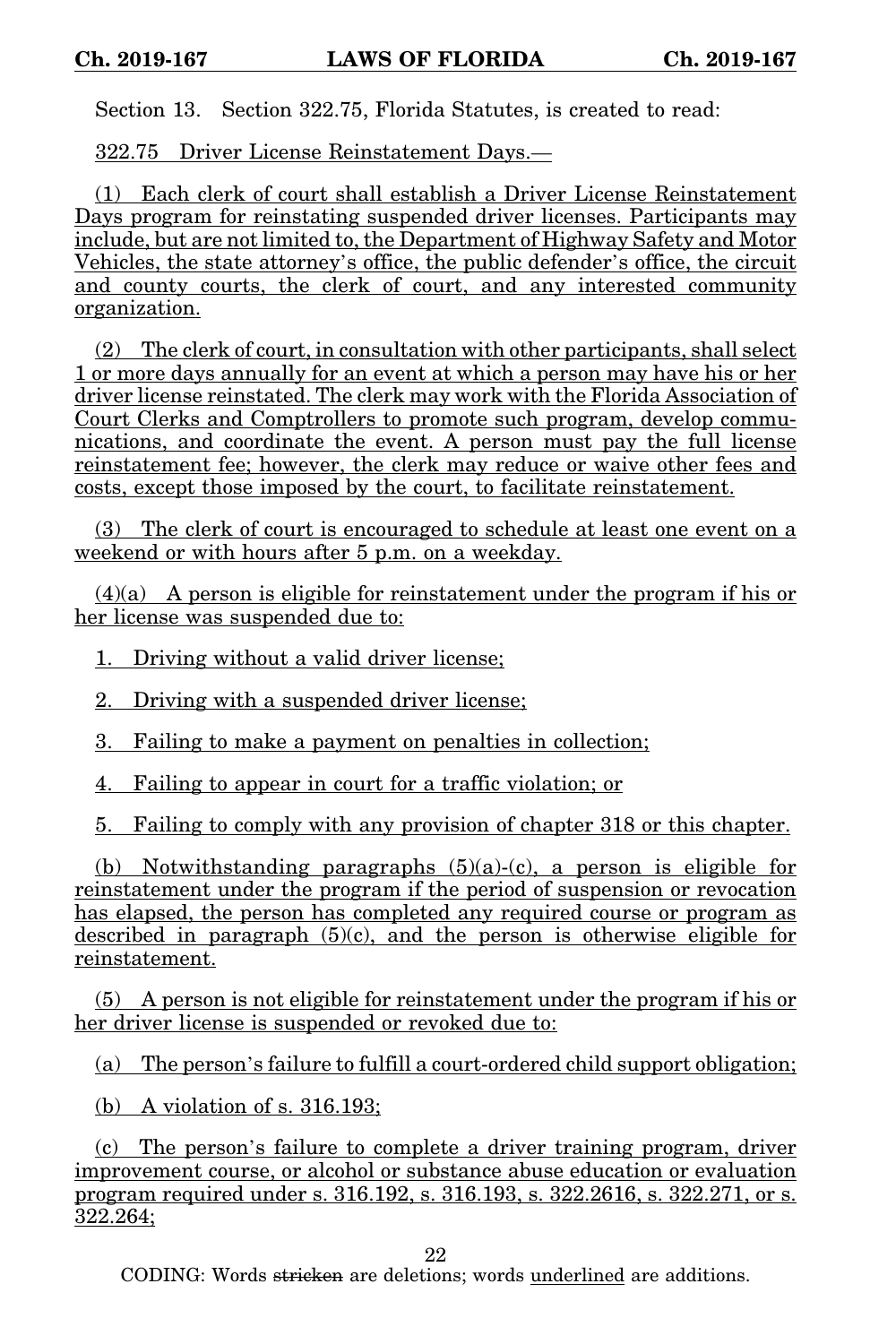(d) A traffic-related felony; or

(e) The person being designated as a habitual traffic offender under s. 322.264.

(6) The clerk of court and the Department of Highway Safety and Motor Vehicles shall verify any information necessary for reinstatement of a driver license under the program.

(7) The clerk of court must collect and report to the Florida Clerks of Court Operations Corporation all of the following:

(a) Number of cases paid in full.

(b) Number of cases put on a payment plan.

(c) Number of driver license reinstatements.

(d) Number of driver licenses made eligible for reinstatement.

(e) Amount of fees and costs collected, reported by the entity receiving the funds. The Florida Clerks of Court Operations Corporation must report the aggregate funds received by the clerks of court, the local governmental entities, and state entities, including the General Revenue Fund.

(f) The personnel, operating, security, and other expenditures incurred by the clerk of court.

(g) The number of cases that fail to comply with a payment plan and subsequently result in driver license suspension.

(8) The Florida Clerks of Court Operations Corporation shall report the information collected in subsection (7) in its annual report required by s. 28.35.

Section 14. Subsection (2) of section 394.917, Florida Statutes, is amended to read:

394.917 Determination; commitment procedure; mistrials; housing; counsel and costs in indigent appellate cases.—

(2) If the court or jury determines that the person is a sexually violent predator, upon the expiration of the incarcerative portion of all criminal sentences and disposition of any detainers, the person shall be committed to the custody of the Department of Children and Families for control, care, and treatment, and rehabilitation of criminal offenders, until such time as the person's mental abnormality or personality disorder has so changed that it is safe for the person to be at large. At all times, persons who are detained or committed under this part shall be kept in a secure facility segregated from patients of the department who are not detained or committed under this part.

23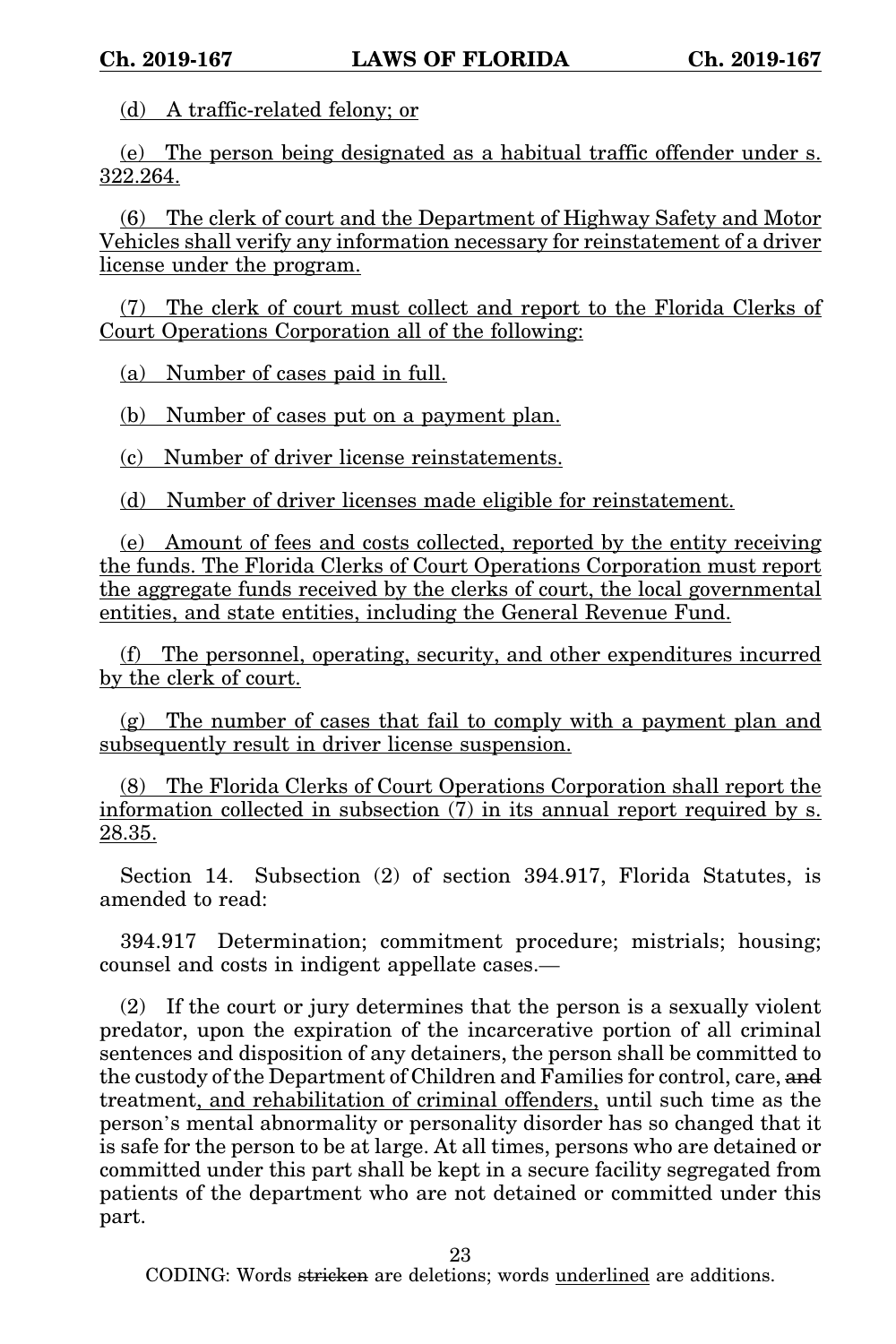Section 15. Subsection (2) of section 397.334, Florida Statutes, is amended to read:

397.334 Treatment-based drug court programs.—

(2) Entry into any pretrial treatment-based drug court program shall be voluntary. When neither s.  $948.08(6)(c)1$ . nor 2. s.  $948.08(6)(a)1$ . nor 2. applies, the court may order an eligible individual to enter into a pretrial treatment-based drug court program only upon written agreement by the individual, which shall include a statement that the individual understands the requirements of the program and the potential sanctions for noncompliance.

Section 16. Subsection (3) of section 397.403, Florida Statutes, is amended to read:

397.403 License application.—

(3) Applications for licensure renewal must include proof of application for accreditation for each licensed service component providing clinical treatment by an accrediting organization that is acceptable to the department for the first renewal, and proof of accreditation for any subsequent renewals. This subsection does not apply to any inmate substance abuse program operated by or under an exclusive contract with a jail or the Department of Corrections.

Section 17. Present subsections (3) through (12) of section 455.213, Florida Statutes, are redesignated as subsections (4) through (13), respectively, subsection (2) of that section is amended, and a new subsection (3) is added to that section, to read:

455.213 General licensing provisions.—

(2) Before the issuance of any license, the department may charge an initial license fee as determined by rule of the applicable board or, if no such board exists, by rule of the department. Upon receipt of the appropriate license fee, except as provided in subsection  $(4)$   $(3)$ , the department shall issue a license to any person certified by the appropriate board, or its designee, or the department when there is no board, as having met the applicable requirements imposed by law or rule. However, an applicant who is not otherwise qualified for licensure is not entitled to licensure solely based on a passing score on a required examination. Upon a determination by the department that it erroneously issued a license, or upon the revocation of a license by the applicable board, or by the department when there is no board, the licensee must surrender his or her license to the department.

 $(3)(a)$  Notwithstanding any other law, the applicable board shall use the process in this subsection for review of an applicant's criminal record to determine his or her eligibility for licensure as:

24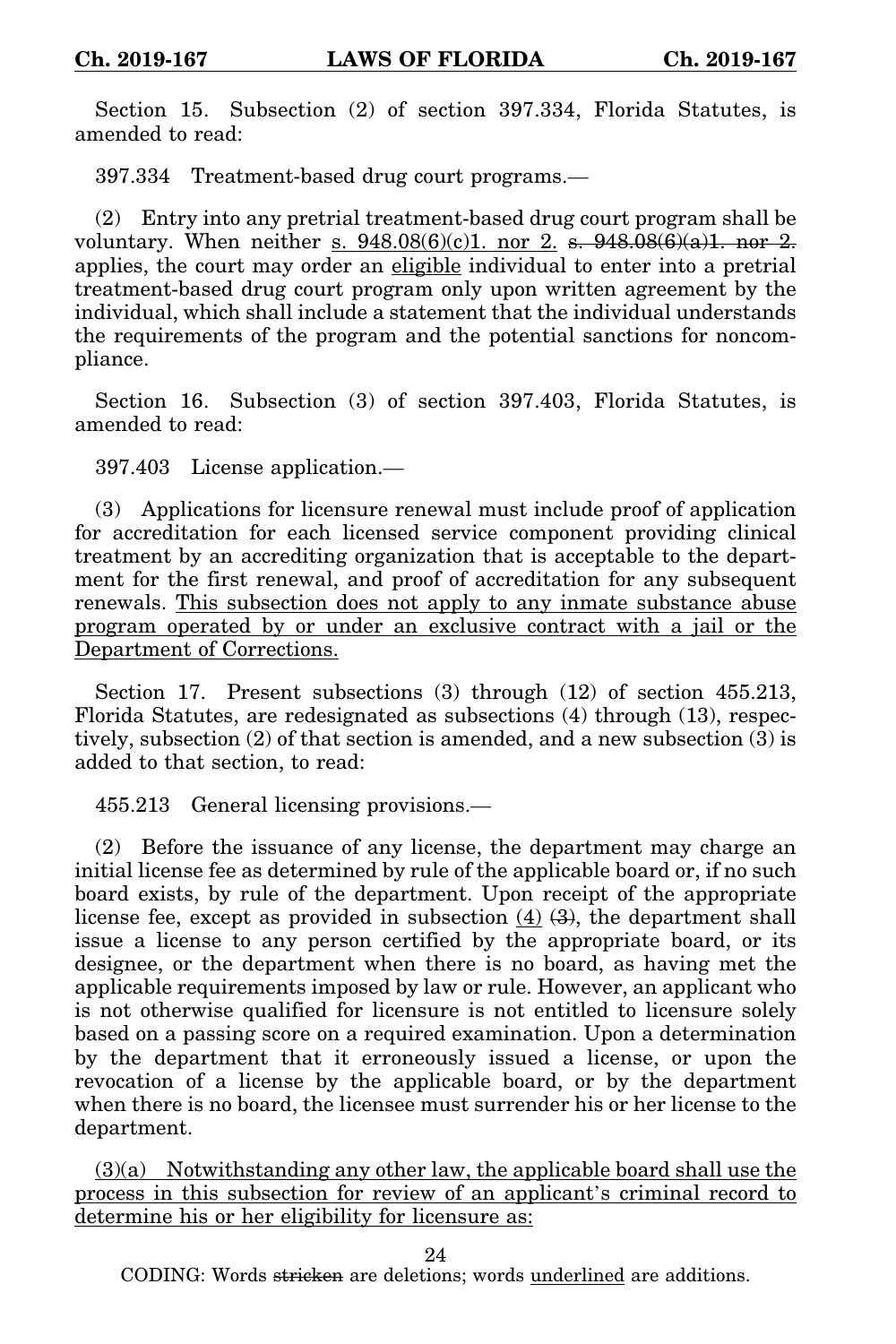- 1. A barber under chapter 476;
- 2. A cosmetologist or cosmetology specialist under chapter 477;
- 3. Any of the following construction professions under chapter 489:
- a. Air-conditioning contractor;
- b. Electrical contractor;
- c. Mechanical contractor;
- d. Plumbing contractor;
- e. Pollutant storage systems contractor;
- f. Roofing contractor;
- g. Sheet metal contractor;
- h. Solar contractor;
- i. Swimming pool and spa contractor;
- j. Underground utility and excavation contractor; or
- k. Other specialty contractors; or

4. Any other profession for which the department issues a license, provided the profession is offered to inmates in any correctional institution or correctional facility as vocational training or through an industry certification program.

(b)1. A conviction, or any other adjudication, for a crime more than 5 years before the date the application is received by the applicable board may not be grounds for denial of a license specified in paragraph (a). For purposes of this paragraph, the term "conviction" means a determination of guilt that is the result of a plea or trial, regardless of whether adjudication is withheld. This paragraph does not limit the applicable board from considering an applicant's criminal history that includes a crime listed in s.  $775.21(4)(a)1$ . or s. 776.08 at any time, but only if such criminal history has been found to relate to the practice of the applicable profession.

2. The applicable board may consider the criminal history of an applicant for licensure under subparagraph (a)3. if such criminal history has been found to relate to good moral character.

(c)1. A person may apply for a license before his or her lawful release from confinement or supervision. The department may not charge an applicant an additional fee for being confined or under supervision. The applicable board may not deny an application for a license solely on the basis of the applicant's current confinement or supervision.

25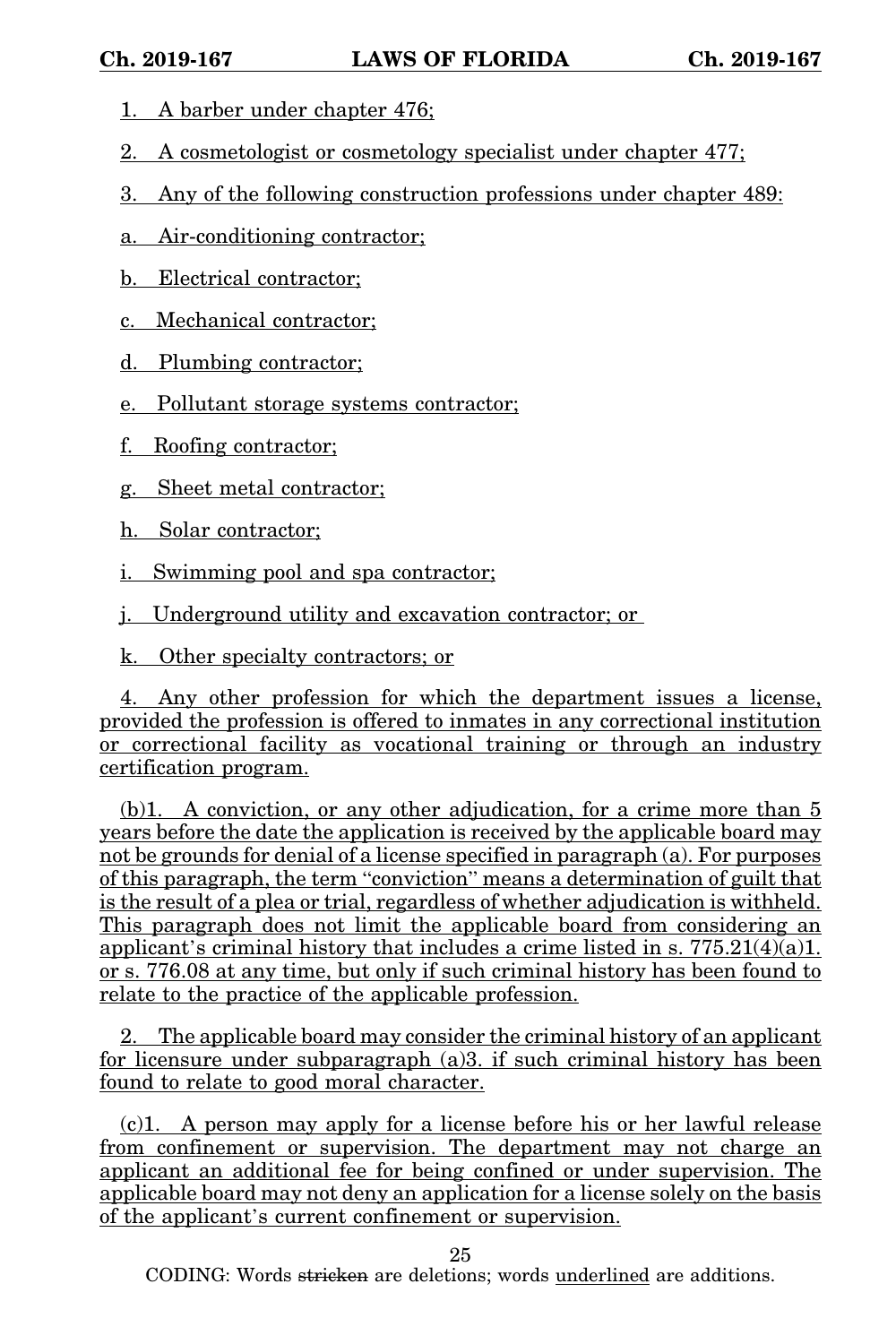2. After a license application is approved, the applicable board may stay the issuance of a license until the applicant is lawfully released from confinement or supervision and the applicant notifies the applicable board of such release. The applicable board must verify the applicant's release with the Department of Corrections before it issues a license.

3. If an applicant is unable to appear in person due to his or her confinement or supervision, the applicable board must permit the applicant to appear by teleconference or video conference, as appropriate, at any meeting of the applicable board or other hearing by the agency concerning his or her application.

4. If an applicant is confined or under supervision, the Department of Corrections and the applicable board shall cooperate and coordinate to facilitate the appearance of the applicant at a board meeting or agency hearing in person, by teleconference, or by video conference, as appropriate.

(d) Each applicable board shall compile a list of crimes that, if committed and regardless of adjudication, do not relate to the practice of the profession or the ability to practice the profession and do not constitute grounds for denial of a license. This list must be made available on the department's website and updated annually. Beginning October 1, 2019, each applicable board shall compile a list of crimes that although reported by an applicant for licensure, were not used as a basis for denial. The list must identify for each such license application the crime reported and the date of conviction and whether there was a finding of guilt, a plea, or an adjudication entered or the date of sentencing.

(e) Each applicable board shall compile a list of crimes that have been used as a basis for denial of a license in the past 2 years and shall make the list available on the department's website. Starting October 1, 2019, and updated quarterly thereafter, the applicable board shall compile a list indicating each crime used as a basis for denial. For each crime listed, the applicable board must identify the date of conviction, finding of guilt, plea, or adjudication entered, or date of sentencing. Such denials must be made available to the public upon request.

Section 18. Subsection (4) of section 474.2165, Florida Statutes, is amended to read:

474.2165 Ownership and control of veterinary medical patient records; report or copies of records to be furnished.—

(4) Except as otherwise provided in this section, such records may not be furnished to, and the medical condition of a patient may not be discussed with, any person other than the client or the client's legal representative or other veterinarians involved in the care or treatment of the patient, except upon written authorization of the client. However, such records may be furnished without written authorization under the following circumstances:

26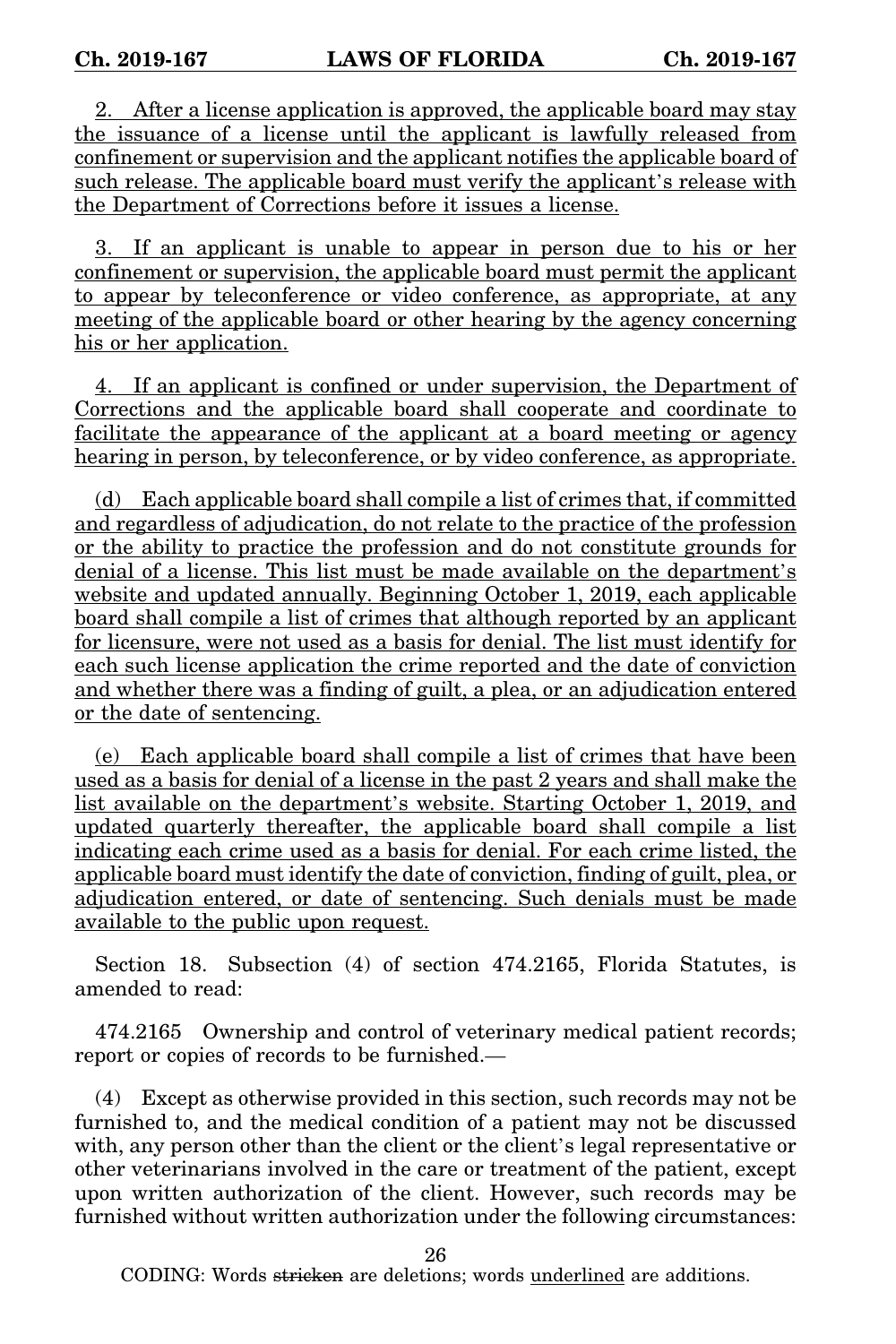(a) To any person, firm, or corporation that has procured or furnished such examination or treatment with the client's consent.

(b) In any civil or criminal action, unless otherwise prohibited by law, upon the issuance of a subpoena from a court of competent jurisdiction and proper notice to the client or the client's legal representative by the party seeking such records.

(c) For statistical and scientific research, provided the information is abstracted in such a way as to protect the identity of the patient and the client, or provided written permission is received from the client or the client's legal representative.

(d) In any criminal action or situation where a veterinarian suspects a criminal violation. If a criminal violation is suspected, a veterinarian may, without notice to or authorization from the client, report the violation to a law enforcement officer, an animal control officer who is certified pursuant to s.  $828.27(4)(a)$ , or an agent appointed under s.  $828.03$ . However, if a suspected violation occurs at a commercial food-producing animal operation on land classified as agricultural under s. 193.461, the veterinarian must provide notice to the client or the client's legal representative before reporting the suspected violation to an officer or agent under this paragraph. The report may not include written medical records except upon the issuance of an order from a court of competent jurisdiction.

Section 19. Subsections (2), (3), and (4) of section 489.126, Florida Statutes, are amended, and subsections (5) and (6) are added to that section, to read:

489.126 Moneys received by contractors.—

 $(2)(a)$  A contractor who receives, as initial payment, money totaling more than 10 percent of the contract price for repair, restoration, improvement, or construction to residential real property must:

 $1.6a$  Apply for permits necessary to do work within 30 days after the date payment is made, except where the work does not require a permit under the applicable codes and ordinances, and

 $2.6$ ) Start the work within 90 days after the date all necessary permits for work, if any, are issued,

unless the contractor has just cause for failing to apply for the necessary permits, starting the work, or refunding the payment, or unless the person who made the payment agreed, in writing, to a longer period to apply for the necessary permits or start the work or to longer periods for both.

(b)1. If a contractor fails to comply with the requirements of paragraph (a), the contractee must make written demand to the contractor in the form of a letter that includes a demand to apply for the necessary permits, to start the work, or to refund the payment sent via certified mail, return receipt

27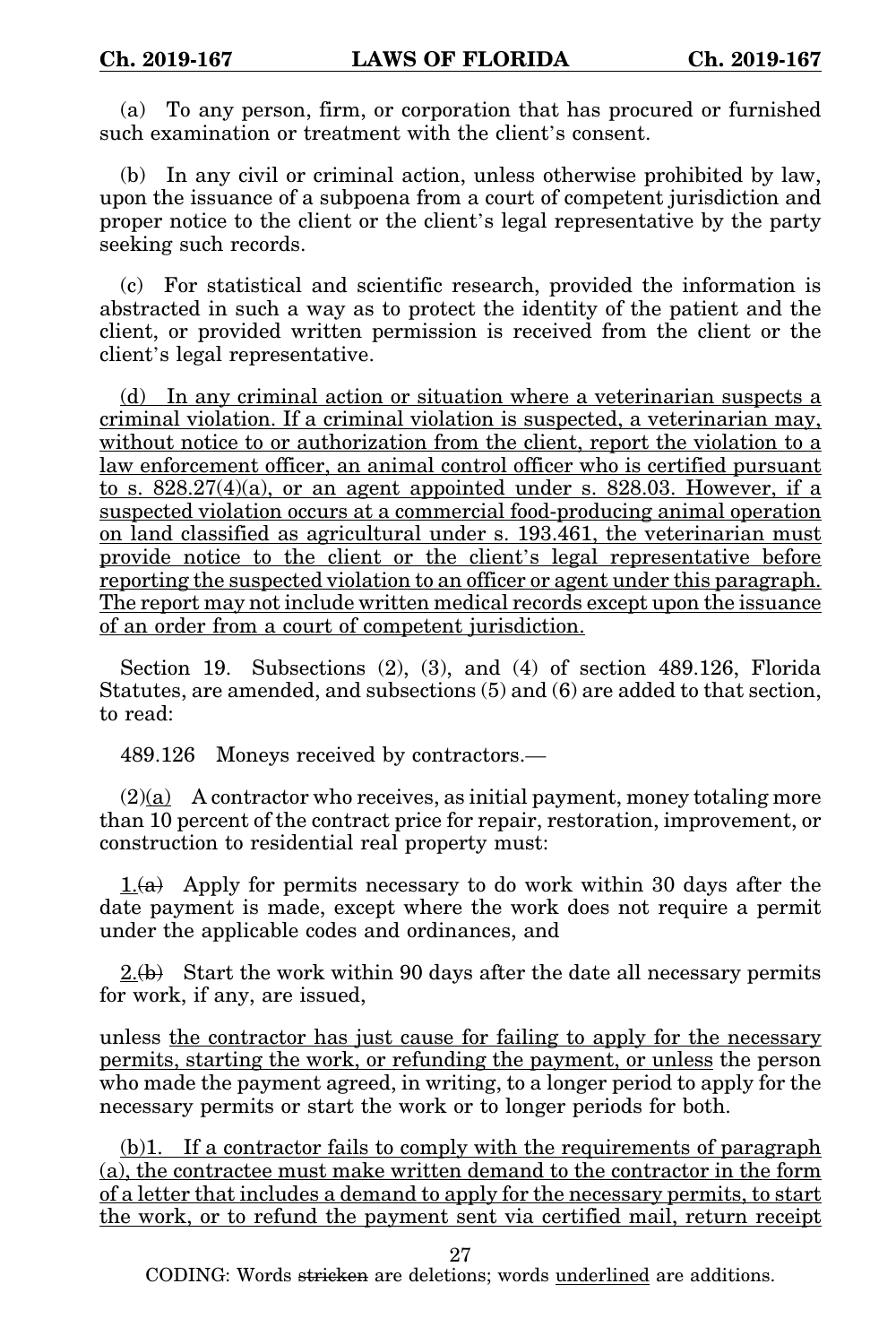requested, mailed to the address listed in the contracting agreement. If there is no address for the contractor listed in the contracting agreement, or no written agreement exists, the contractee must mail the written demand letter to the address listed for licensing purposes with the department or the local construction industry licensing board, if applicable.

2. It may be inferred that a contractor does not have just cause if the contractor fails to apply for the necessary permits, start the work, or refund payments within 30 days of receiving written demand to apply for the necessary permits, start the work, or refund the payment from the person who made the payment.

(3)(a) A contractor who receives money for repair, restoration, addition, improvement, or construction of residential real property in excess of the value of the work performed may shall not, with intent to defraud the owner, fail or refuse to perform any work for any 90-day period or for any period that is mutually agreed upon and specified in the contract.

(b) It is prima facie evidence Proof that a contractor received money for the repair, restoration, addition, improvement, or construction of residential real property and that the amount received exceeds the value of the work performed by the contractor when and that:

1. The contractor failed to perform any of the work for which he or she contracted during any 90-day 60-day period or any period that is mutually agreed upon and specified in the contract;

2. The failure to perform any such work during the 90-day 60-day period or such period that is mutually agreed upon and specified in the contract was not related to the owner's termination of the contract or a material breach of the contract by the owner; and

3. The contractor failed to perform for the 90-day period or such period that is mutually agreed upon and specified in the contract without just cause or terminated the contract without proper notification to the owner.

a. Proper notification of termination for purposes of this subparagraph must be made by the contractor in the form of a letter that includes the reason for termination of the contract or the reason for failure to perform sent via certified mail, return receipt requested, mailed to the address of the owner listed in the contracting agreement. If no written agreement exists, the letter must be mailed to the address where the work was to be performed or the address listed on the permit, if applicable.

b. If a contractor fails to comply with paragraph (a), written demand must be made to the contractor in the form of a letter that includes a demand to perform work, or refund the money received in excess of the value of the work performed, sent via certified mail, return receipt requested, mailed to the address listed in the contracting agreement. If there is no address for the contractor listed in the contracting agreement, or no agreement exists, the

28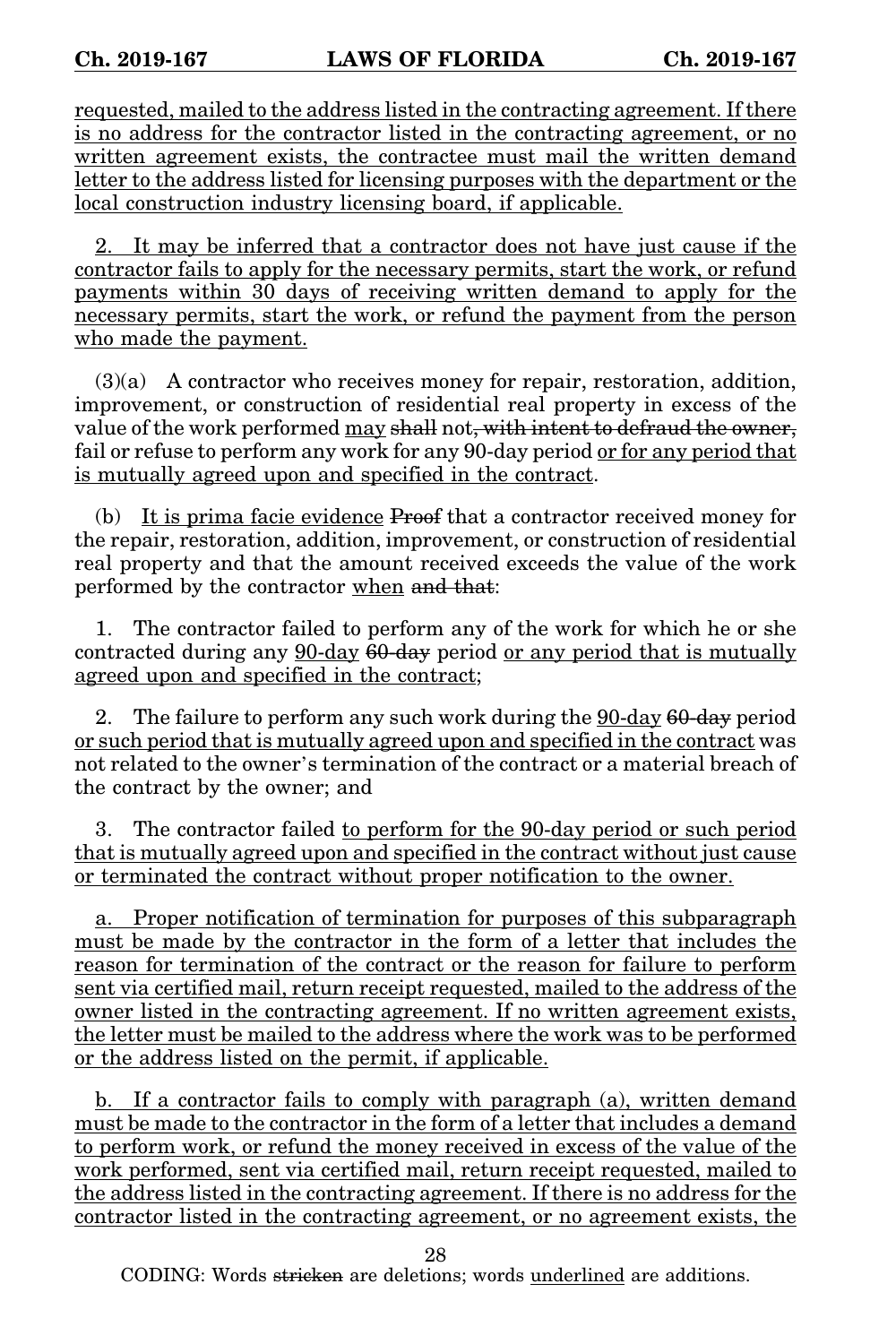letter must be mailed to the address listed with the department for licensing purposes or the local construction industry licensing board, if applicable.

c. It may be inferred that a contractor does not have just cause if the contractor fails to perform work, or refund the money received in excess of the value of the work performed, within 30 days after receiving a written demand to perform the work, or refund the money received in excess of the value of the work performed, from the person who made the payment, for an additional 30-day period after the date of mailing of notification as specified in paragraph (c), to perform any work for which he or she contracted,

gives rise to an inference that the money in excess of the value of the work performed was taken with the intent to defraud.

(c) Notification as contemplated in paragraph (b) consists of a certified letter, return receipt requested, mailed to the address of the contractor as listed in the written contracting agreement. The letter must indicate that the contractor has failed to perform any work for a 60-day period, that the failure to perform the work was not the result of the owner's termination of the contract or a material breach of the contract by the owner, and that the contractor must recommence construction within 30 days after the date of mailing of the letter. If there is no address for the contractor listed in the written contracting agreement, or no written agreement exists, the letter must be mailed to the address of the contractor listed in the building permit application.

(4) Any violation of subsection (2) or subsection (3) must be prosecuted in accordance with the thresholds established in this section and the following: person who violates any provision of this section is guilty of theft and shall be prosecuted and punished under s. 812.014.

(a) The required intent to prove a criminal violation may be shown to exist at the time that the contractor appropriated the money to his or her own use and is not required to be proven to exist at the time of the taking of the money from the owner or at the time the owner makes a payment to the contractor.

(b) It may be inferred that a contractor intended to deprive the owner of the right to the money owed, or deprive the owner of the benefit from it, and inferred that the contractor appropriated the money for his or her own use, or to a person not entitled to the use of the money, if the contractor fails to refund any portion of the money owed within 30 days after receiving a written demand for such money from the owner.

(c) In a prosecution for a violation of this section, the fact that the person so charged intended to return the money owed is not a defense.

(5) A person who violates subsection (2) commits:

(a) A misdemeanor of the first degree, punishable as provided in s. 775.082 or s. 775.083, if the total money received is less than \$1,000.

29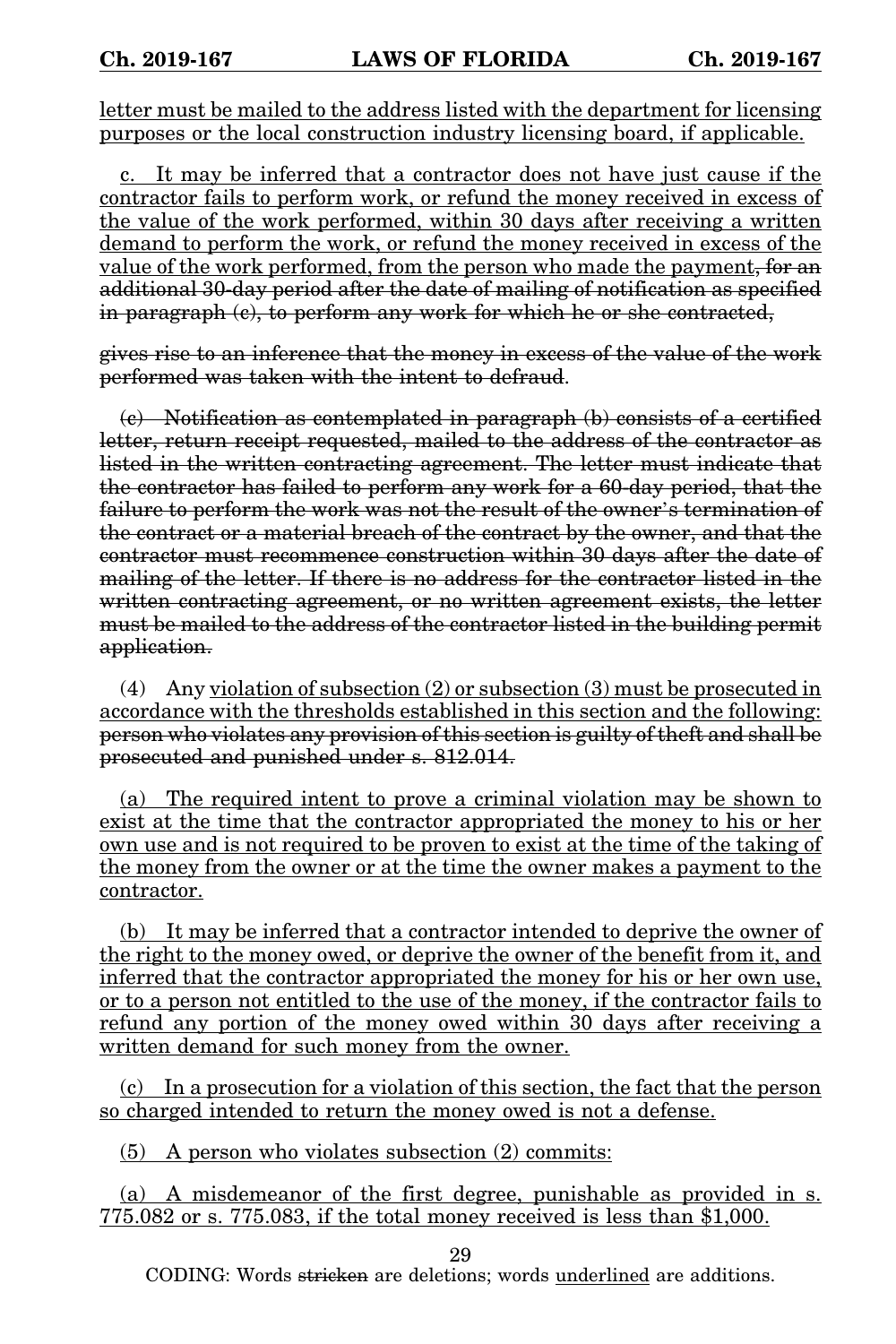(b) A felony of the third degree, punishable as provided in s. 775.082, s. 775.083, or s. 775.084, if the total money received is \$1,000 or more, but less than \$20,000.

(c) A felony of the second degree, punishable as provided in s. 775.082, s. 775.083, or s. 775.084, if the total money received is \$20,000 or more, but less than \$200,000.

(d) A felony of the first degree, punishable as provided in s. 775.082, s. 775.083, or s. 775.084, if the total money received is \$200,000 or more.

(6) A person who violates subsection (3) commits:

(a) A misdemeanor of the first degree, punishable as provided in s. 775.082 or s. 775.083, if the total money received exceeding the value of the work performed is less than \$1,000.

(b) A felony of the third degree, punishable as provided in s. 775.082, s. 775.083, or s. 775.084, if the total money received exceeding the value of the work performed is \$1,000 or more, but less than \$20,000.

(c) A felony of the second degree, punishable as provided in s. 775.082, s. 775.083, or s. 775.084, if the total money received exceeding the value of the work performed is \$20,000 or more, but less than \$200,000.

(d) A felony of the first degree, punishable as provided in s. 775.082, s. 775.083, or s. 775.084, if the total money received exceeding the value of the work performed is \$200,000 or more.

Section 20. Subsections (7) through (10) are added to section 489.553, Florida Statutes, to read:

489.553 Administration of part; registration qualifications; examination.—

(7) Notwithstanding any other law, a conviction, or any other adjudication, for a crime more than 5 years before the date the application is received by the department or other applicable authority may not be grounds for denial of registration. For purposes of this subsection, the term "conviction" means a determination of guilt that is the result of a plea or trial, regardless of whether adjudication is withheld. This subsection does not limit a board from considering an applicant's criminal history that includes any crime listed in s.  $775.\overline{21(4)(a)1}$  or s.  $776.08$  at any time, but only if such criminal history has been found to relate to the practice of the applicable profession, or any crime if it has been found to relate to good moral character.

(8)(a) A person may apply to be registered before his or her lawful release from confinement or supervision. The department or other applicable authority may not charge an applicant an additional fee for being confined or under supervision. The department or other applicable authority may not

30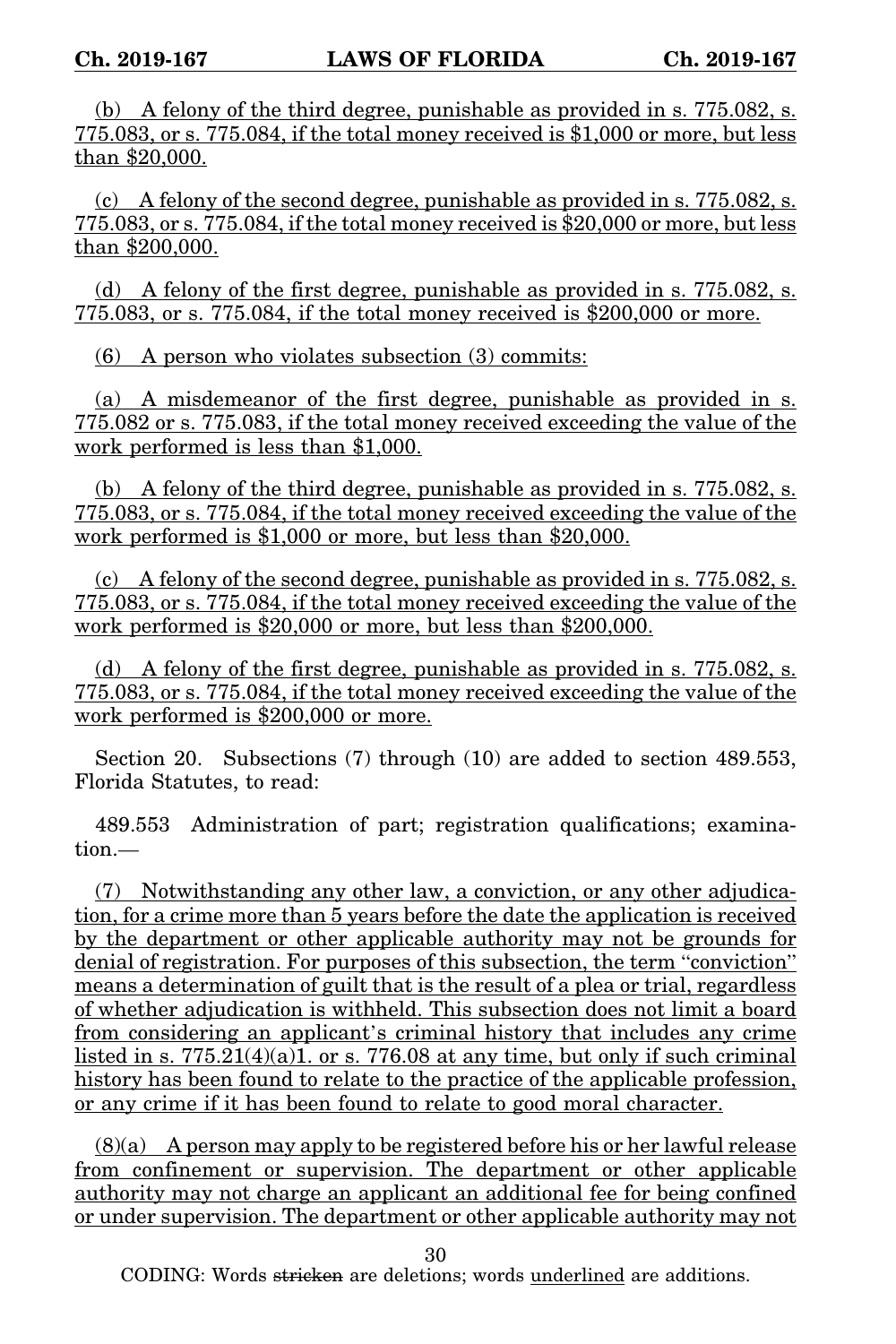deny an application for registration solely on the basis of the applicant's current confinement or supervision.

(b) After a registration application is approved, the department or other applicable authority may stay the issuance of registration until the applicant is lawfully released from confinement or supervision and the applicant notifies the board of such release. The department or other applicable authority must verify the applicant's release with the Department of Corrections before it registers such applicant.

(c) If an applicant is unable to appear in person due to his or her confinement or supervision, the department or other applicable authority must permit the applicant to appear by teleconference or video conference, as appropriate, at any meeting or hearing by the department or other applicable authority concerning his or her application.

(d) If an applicant is confined or under supervision, the Department of Corrections and the department or other applicable authority shall cooperate and coordinate to facilitate the appearance of the applicant at a meeting or hearing in person, by teleconference, or by video conference, as appropriate.

(9) The department or other applicable authority shall compile a list of crimes that, if committed and regardless of adjudication, do not relate to the practice of the profession or the ability to practice the profession and do not constitute grounds for denial of registration. This list must be made available on the department's website and updated annually. Beginning October 1, 2019, and updated quarterly thereafter, the department or other applicable authority shall add to this list such crimes that although reported by an applicant for registration, were not used as a basis for denial in the past 2 years. The list must identify for each such registration application the crime reported and the date of conviction, plea, adjudication, or sentencing.

(10) The department or other applicable authority shall compile a list of crimes that have been used as a basis for denial of registration in the past 2 years and make the list available on the department's website. Beginning October 1, 2019, and updated quarterly thereafter, the department shall add to this list each crime used as a basis for denial. For each crime listed, the department must identify the date of conviction, plea, adjudication, or sentencing. Such denials must be made available to the public upon request.

Section 21. Subsection (2) of section 500.451, Florida Statutes, is amended, and subsection (1) of that section is republished, to read:

500.451 Horse meat; offenses.—

(1) It is unlawful for any person to:

(a) Sell in the markets of this state horse meat for human consumption unless the horse meat is clearly stamped, marked, and described as horse meat for human consumption.

31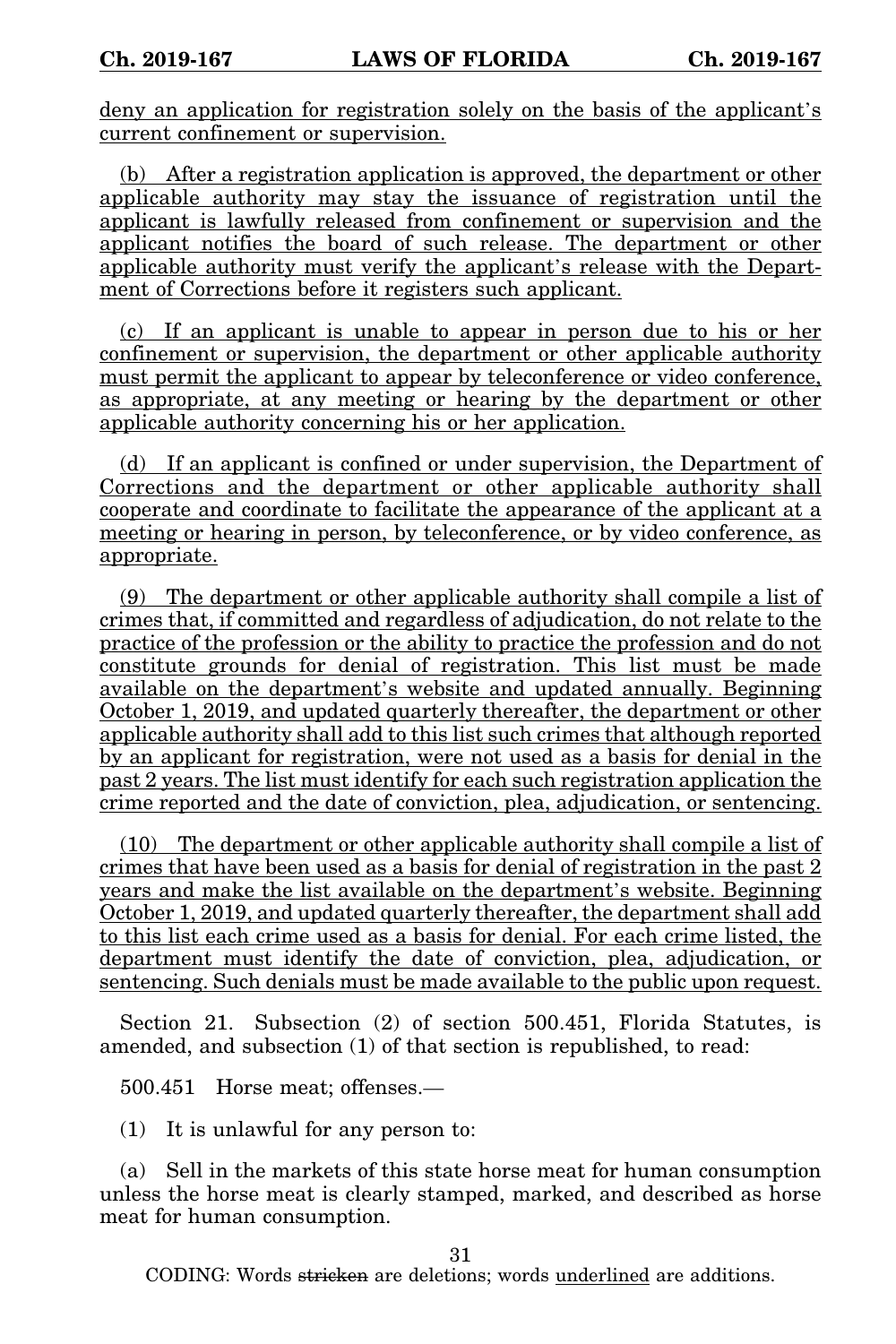(b) Knowingly transport, distribute, sell, purchase, or possess horse meat for human consumption that is not clearly stamped, marked, and described as horse meat for human consumption or horse meat that is not acquired from a licensed slaughterhouse.

(2) A person that violates this section commits a felony of the third degree, punishable as provided in s. 775.082, s. 775.083, or s. 775.084, except that any person who commits a violation of this section must shall be sentenced to a minimum mandatory fine of  $$3,500$  and a minimum mandatory period of incarceration of 1 year.

Section 22. Subsection (1) of section 509.151, Florida Statutes, is amended to read:

509.151 Obtaining food or lodging with intent to defraud; penalty.—

(1) Any person who obtains food, lodging, or other accommodations having a value of less than \$1,000 \$300 at any public food service establishment, or at any transient establishment, with intent to defraud the operator thereof, commits is guilty of a misdemeanor of the second degree, punishable as provided in s. 775.082 or s. 775.083; if such food, lodging, or other accommodations have a value of \$1,000 \$300 or more, such person commits is guilty of a felony of the third degree, punishable as provided in s. 775.082, s. 775.083, or s. 775.084.

Section 23. Paragraph (a) of subsection (1) and paragraph (c) of subsection (2) of section 562.11, Florida Statutes, are amended to read:

562.11 Selling, giving, or serving alcoholic beverages to person under age 21; providing a proper name; misrepresenting or misstating age or age of another to induce licensee to serve alcoholic beverages to person under 21; penalties.—

 $(1)(a)$ 1. A person may not sell, give, serve, or permit to be served alcoholic beverages to a person under 21 years of age or permit a person under 21 years of age to consume such beverages on the licensed premises. A person who violates this paragraph subparagraph commits a misdemeanor of the second degree, punishable as provided in s. 775.082 or s. 775.083. A person who violates this paragraph subparagraph a second or subsequent time within 1 year after a prior conviction commits a misdemeanor of the first degree, punishable as provided in s. 775.082 or s. 775.083.

2. In addition to any other penalty imposed for a violation of subparagraph 1., the court may order the Department of Highway Safety and Motor Vehicles to withhold the issuance of, or suspend or revoke, the driver license or driving privilege, as provided in s. 322.057, of any person who violates subparagraph 1. This subparagraph does not apply to a licensee, as defined in s. 561.01, who violates subparagraph 1. while acting within the scope of his or her license or an employee or agent of a licensee, as defined in s.

32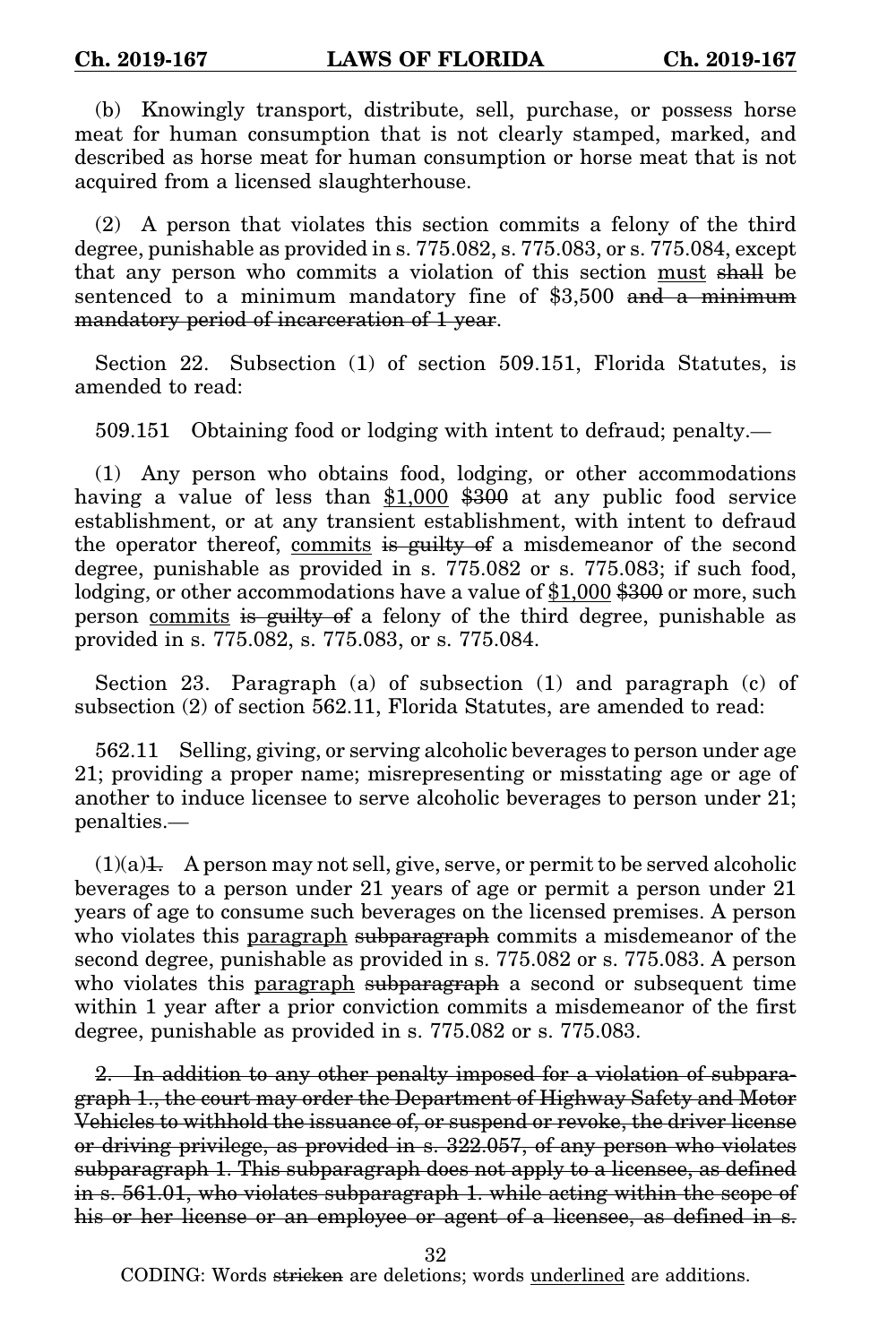561.01, who violates subparagraph 1. while engaged within the scope of his or her employment or agency.

3. A court that withholds the issuance of, or suspends or revokes, the driver license or driving privilege of a person pursuant to subparagraph 2. may direct the Department of Highway Safety and Motor Vehicles to issue the person a license for driving privilege restricted to business purposes only, as defined in s. 322.271, if he or she is otherwise qualified.

(2) It is unlawful for any person to misrepresent or misstate his or her age or the age of any other person for the purpose of inducing any licensee or his or her agents or employees to sell, give, serve, or deliver any alcoholic beverages to a person under 21 years of age, or for any person under 21 years of age to purchase or attempt to purchase alcoholic beverages.

(c) In addition to any other penalty imposed for a violation of this subsection, if a person uses a driver license or identification card issued by the Department of Highway Safety and Motor Vehicles in violation of this subsection, the court:

1. may order the person to participate in public service or a community work project for a period not to exceed 40 hours; and

2. Shall direct the Department of Highway Safety and Motor Vehicles to withhold issuance of, or suspend or revoke, the person's driver license or driving privilege, as provided in s. 322.056.

Section 24. Subsection (3) of section 562.111, Florida Statutes, is amended to read:

562.111 Possession of alcoholic beverages by persons under age 21 prohibited.—

(3) In addition to any other penalty imposed for a violation of subsection (1), the court shall direct the Department of Highway Safety and Motor Vehicles to withhold issuance of, or suspend or revoke, the violator's driver license or driving privilege, as provided in s. 322.056.

Section 25. Subsection (8) of section 562.27, Florida Statutes, is amended, and subsections (1) through (7) of that section are republished, to read:

562.27 Seizure and forfeiture.—

(1) It is unlawful for any person to have in her or his possession, custody, or control, or to own, make, construct, or repair, any still, still piping, still apparatus, or still worm, or any piece or part thereof, designed or adapted for the manufacture of an alcoholic beverage, or to have in her or his possession, custody or control any receptacle or container containing any mash, wort, or wash, or other fermented liquids whatever capable of being distilled or manufactured into an alcoholic beverage, unless such possession, custody,

33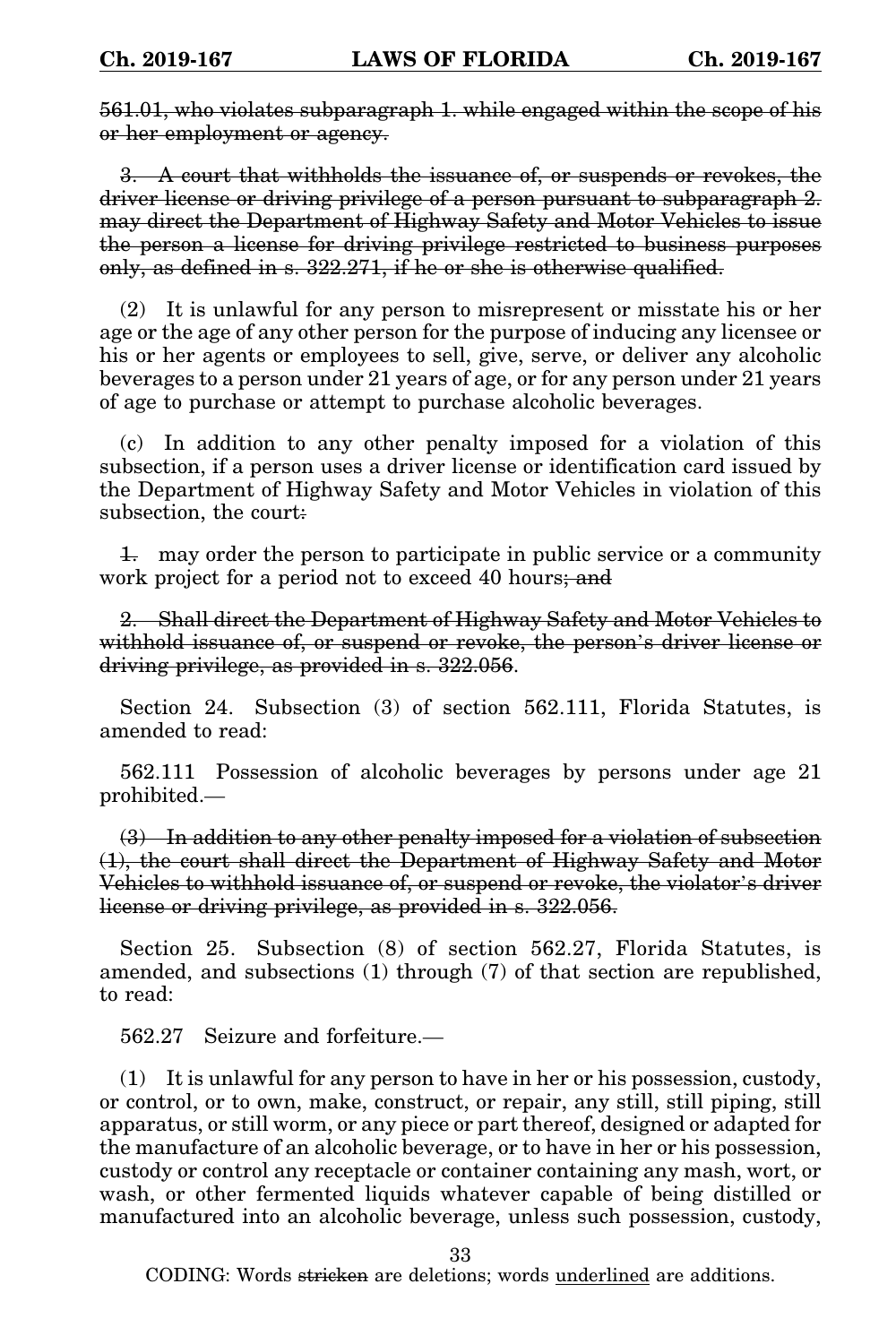control, ownership, manufacture, construction, or repairing be by or for a person authorized by law to manufacture such alcoholic beverage.

(2) It is unlawful for any person to have in her or his possession, custody, or control any raw materials or substance intended to be used in the distillation or manufacturing of an alcoholic beverage unless the person holds a license from the state authorizing the manufacture of the alcoholic beverage.

(3) The terms "raw material" or "substance" for the purpose of this chapter shall mean and include, but not be limited to, any of the following: Any grade or type of sugar, syrup, or molasses derived from sugarcane, sugar beets, corn, sorghum, or any other source; starch; potatoes; grain or cornmeal, corn chops, cracked corn, rye chops, middlings, shorts, bran, or any other grain derivative; malt; malt sugar or malt syrup; oak chips, charred or not charred; yeast; cider; honey; fruit; grapes; berries; fruit, grape or berry juices or concentrates; wine; caramel; burnt sugar; gin flavor; Chinese bean cake or Chinese wine cake; urea; ammonium phosphate, ammonium carbonate, ammonium sulphate, or any other yeast food; ethyl acetate or any other ethyl ester; any other material of the character used in the manufacture of distilled spirits or any chemical or other material suitable for promoting or accelerating fermentation; any chemical or material of the character used in the production of distilled spirits by chemical reaction; or any combination of such materials or chemicals.

(4) Any such raw materials, substance, or any still, still piping, still apparatus, or still worm, or any piece or part thereof, or any mash, wort, or wash, or other fermented liquid and the receptacle or container thereof, and any alcoholic beverage, together with all personal property used to facilitate the manufacture or production of the alcoholic beverage or to facilitate the violation of the alcoholic beverage control laws of this state or the United States, may be seized by the division or by any sheriff or deputy sheriff and shall be forfeited to the state.

(5) It shall be unlawful for any person to sell or otherwise dispose of raw materials or other substances knowing same are to be used in the distillation or manufacture of an alcoholic beverage unless such person receiving same, by purchase or otherwise, holds a license from the state authorizing the manufacture of such alcoholic beverage.

(6) Any vehicle, vessel, or aircraft used in the transportation or removal of or for the deposit or concealment of any illicit liquor still or stilling apparatus; any mash, wort, wash, or other fermented liquids capable of being distilled or manufactured into an alcoholic beverage; or any alcoholic beverage commonly known and referred to as "moonshine whiskey" shall be seized and may be forfeited as provided by the Florida Contraband Forfeiture Act. Any sheriff, deputy sheriff, employee of the division, or police officer may seize any of the vehicles, vessels, or conveyances, and the same may be forfeited as provided by law.

34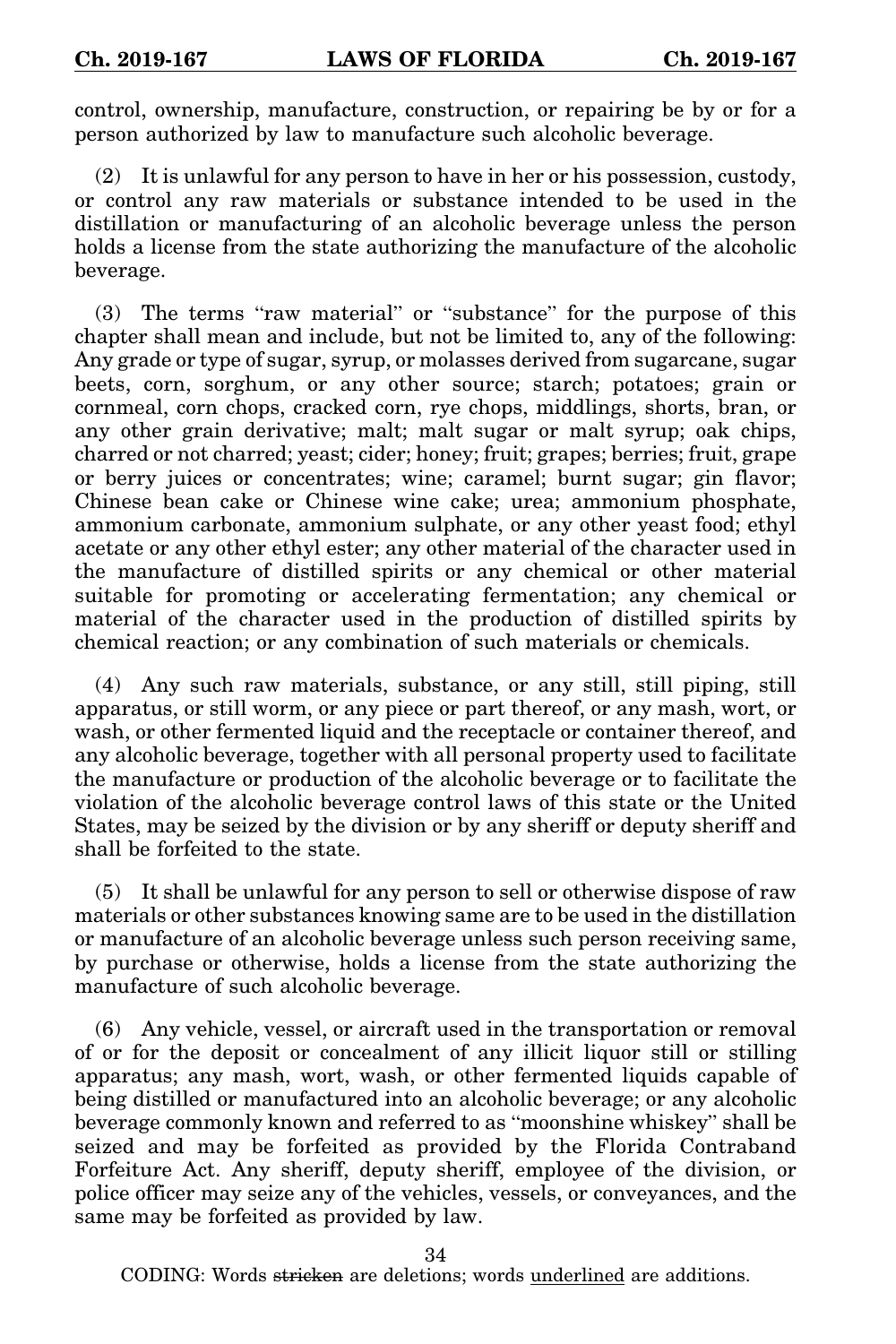(7) The finding of any still, still piping, still apparatus, or still worm, or any piece or part thereof, or any mash, wort, or wash or other fermented liquids in the dwelling house or place of business, or so near thereto as to lead to the reasonable belief that they are within the possession, custody, or control of the occupants of the dwelling house or place of business, shall be prima facie evidence of a violation of this section by the occupants of the dwelling house or place of business.

(8) Any person violating any provisions of this section of the law commits shall be guilty of a misdemeanor felony of the second third degree, punishable as provided in s.  $775.082 \text{ or } 5.775.083$ , or s.  $775.084$ .

Section 26. Subsections (1) and (2) of section 562.451, Florida Statutes, are amended to read:

562.451 Moonshine whiskey; ownership, possession, or control prohibited; penalties; rule of evidence.—

(1) Any person who owns or has in her or his possession or under her or his control less than 1 gallon of liquor, as defined in the Beverage Law, which was not made or manufactured in accordance with the laws in effect at the time when and place where the same was made or manufactured commits shall be guilty of a misdemeanor of the second degree, punishable as provided in s. 775.082 or s. 775.083.

(2) Any person who owns or has in her or his possession or under her or his control 1 gallon or more of liquor, as defined in the Beverage Law, which was not made or manufactured in accordance with the laws in effect at the time when and place where the same was made or manufactured commits shall be guilty of a misdemeanor felony of the first third degree, punishable as provided in s. 775.082 or, s. 775.083, or s. 775.084.

Section 27. Subsections (1), (2), and (5) of section 569.11, Florida Statutes, are amended to read:

569.11 Possession, misrepresenting age or military service to purchase, and purchase of tobacco products by persons under 18 years of age prohibited; penalties; jurisdiction; disposition of fines.—

(1) It is unlawful for any person under 18 years of age to knowingly possess any tobacco product. Any person under 18 years of age who violates the provisions of this subsection commits a noncriminal violation as provided in s. 775.08(3), punishable by:

(a) For a first violation, 16 hours of community service or, instead of community service, a \$25 fine. In addition, the person must attend a schoolapproved anti-tobacco program, if locally available; or

(b) For a second <u>or subsequent</u> violation within 12 weeks after  $\theta$  f the first violation, a \$25 fine; or

35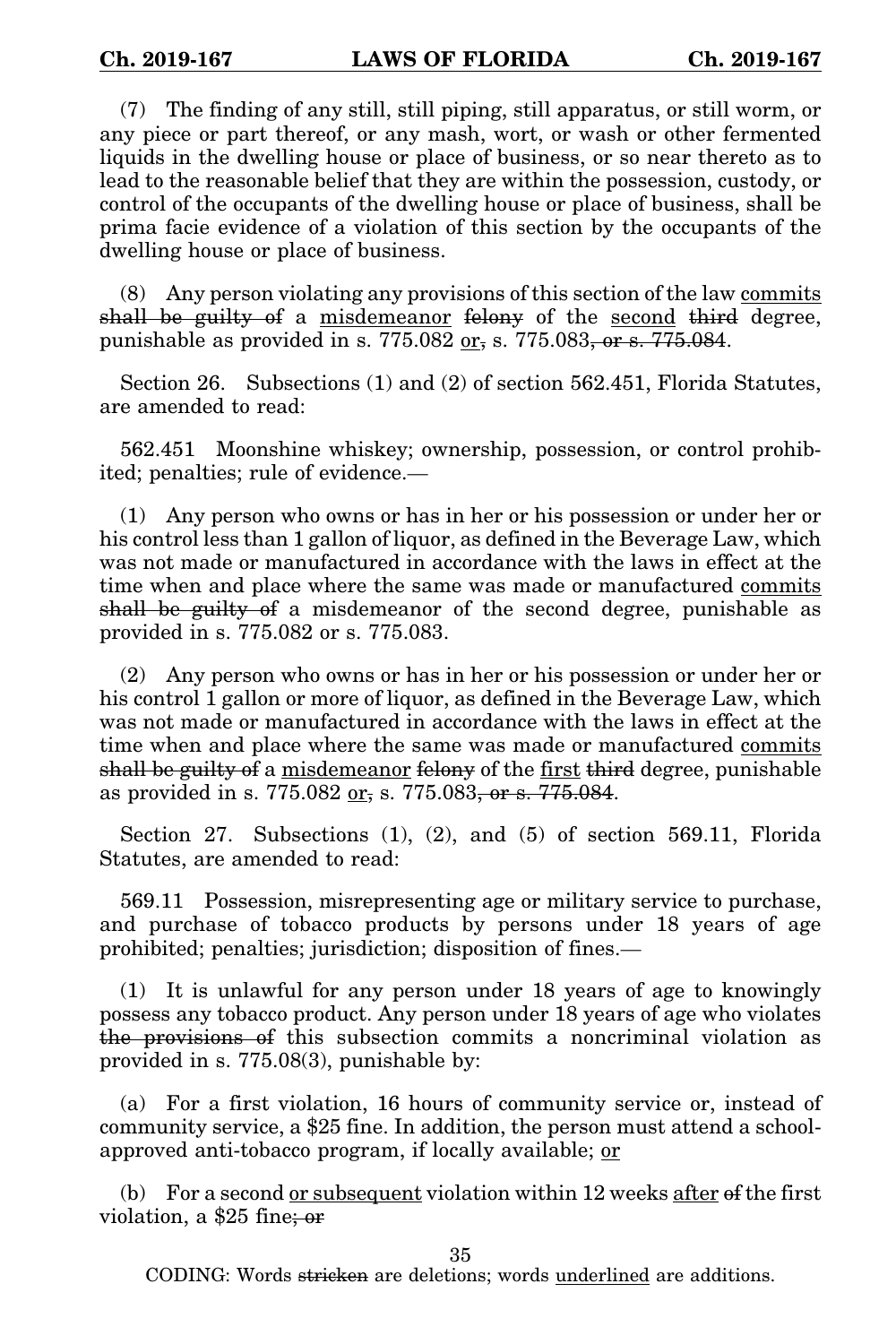(c) For a third or subsequent violation within 12 weeks of the first violation, the court must direct the Department of Highway Safety and Motor Vehicles to withhold issuance of or suspend or revoke the person's driver license or driving privilege, as provided in s. 322.056.

Any second or subsequent violation not within the 12-week time period after the first violation is punishable as provided for a first violation.

(2) It is unlawful for any person under 18 years of age to misrepresent his or her age or military service for the purpose of inducing a dealer or an agent or employee of the dealer to sell, give, barter, furnish, or deliver any tobacco product, or to purchase, or attempt to purchase, any tobacco product from a person or a vending machine. Any person under 18 years of age who violates a provision of this subsection commits a noncriminal violation as provided in s. 775.08(3), punishable by:

(a) For a first violation, 16 hours of community service or, instead of community service, a \$25 fine and, in addition, the person must attend a school-approved anti-tobacco program, if available; or

(b) For a second or subsequent violation within  $12$  weeks after  $\theta$ f the first violation, a \$25 fine; or

(c) For a third or subsequent violation within 12 weeks of the first violation, the court must direct the Department of Highway Safety and Motor Vehicles to withhold issuance of or suspend or revoke the person's driver license or driving privilege, as provided in s. 322.056.

Any second or subsequent violation not within the 12-week time period after the first violation is punishable as provided for a first violation.

(5)(a) If a person under 18 years of age is found by the court to have committed a noncriminal violation under this section and that person has failed to complete community service, pay the fine as required by paragraph  $(1)(a)$  or paragraph  $(2)(a)$ , or attend a school-approved anti-tobacco program, if locally available, the court may must direct the Department of Highway Safety and Motor Vehicles to withhold issuance of or suspend the driver license or driving privilege of that person for a period of 30 consecutive days.

(b) If a person under 18 years of age is found by the court to have committed a noncriminal violation under this section and that person has failed to pay the applicable fine as required by paragraph  $(1)(b)$  or paragraph  $(2)(b)$ , the court  $\underline{may}$  must direct the Department of Highway Safety and Motor Vehicles to withhold issuance of or suspend the driver license or driving privilege of that person for a period of 45 consecutive days.

Section 28. Section 713.69, Florida Statutes, is amended to read:

713.69 Unlawful to remove property upon which lien has accrued.—It is unlawful for any person to remove any property upon which a lien has accrued under the provisions of s. 713.68 from any hotel, apartment house,

36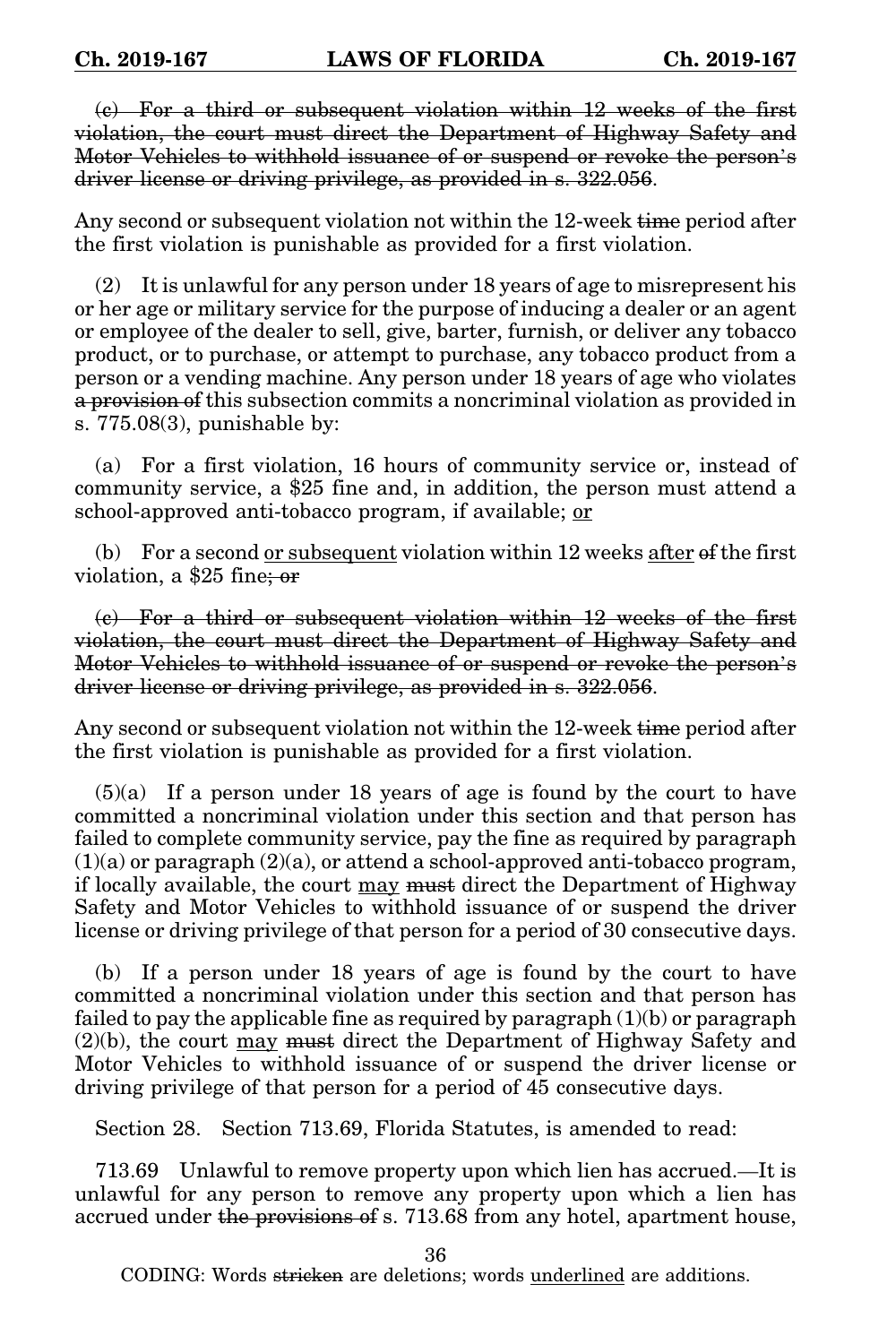roominghouse, lodginghouse, boardinghouse or tenement house without first making full payment to the person operating or conducting the same of all sums due and payable for such occupancy or without first having the written consent of such person so conducting or operating such place to so remove such property. Any person who violates violating the provisions of this section shall, if the value of the property removed in violation hereof is less than \$1,000 be of the value of \$50 or less, commits be guilty of a misdemeanor of the second degree, punishable as provided in s. 775.082 or s. 775.083; and if the value of the property so removed is \$1,000 or more, should be of greater value than \$50 then such person commits shall be guilty of a felony of the third degree, punishable as provided in s. 775.082, s. 775.083, or s. 775.084.

Section 29. Paragraph (g) of subsection (1) of section 741.30, Florida Statutes, is amended to read:

741.30 Domestic violence; injunction; powers and duties of court and clerk; petition; notice and hearing; temporary injunction; issuance of injunction; statewide verification system; enforcement; public records exemption.—

(1) There is created a cause of action for an injunction for protection against domestic violence.

 $(g)$  Notwithstanding any other law, attorney fees may not be awarded in any proceeding under this section.

Section 30. Paragraphs (a) and (d) of subsection (9) of section 775.082, Florida Statutes, are amended to read:

775.082 Penalties; applicability of sentencing structures; mandatory minimum sentences for certain reoffenders previously released from prison.

 $(9)(a)1.$  "Prison releasee reoffender" means any defendant who commits, or attempts to commit:

- a. Treason;
- b. Murder;
- c. Manslaughter;
- d. Sexual battery;
- e. Carjacking;
- f. Home-invasion robbery;
- g. Robbery;
- h. Arson;

37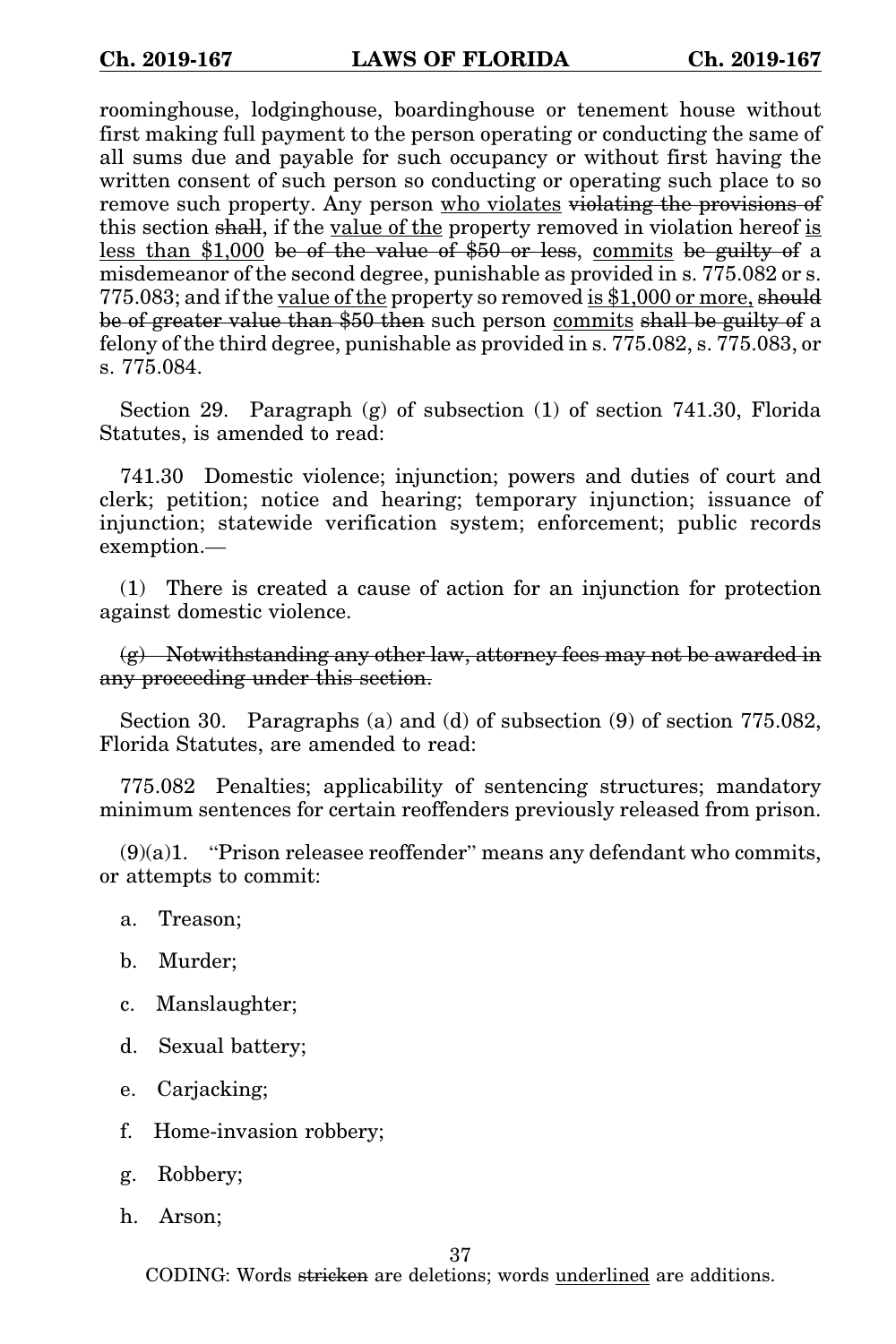i. Kidnapping;

j. Aggravated assault with a deadly weapon;

k. Aggravated battery;

l. Aggravated stalking;

m. Aircraft piracy;

n. Unlawful throwing, placing, or discharging of a destructive device or bomb;

o. Any felony that involves the use or threat of physical force or violence against an individual;

p. Armed burglary;

q. Burglary of a dwelling or burglary of an occupied structure; or

r. Any felony violation of s. 790.07, s. 800.04, s. 827.03, s. 827.071, or s. 847.0135(5);

within 3 years after being released from a state correctional facility operated by the Department of Corrections or a private vendor, a county detention facility following incarceration for an offense for which the sentence pronounced was a prison sentence, or within 3 years after being released from a correctional institution of another state, the District of Columbia, the United States, any possession or territory of the United States, or any foreign jurisdiction, following incarceration for an offense for which the sentence is punishable by more than 1 year in this state.

2. "Prison releasee reoffender" also means any defendant who commits or attempts to commit any offense listed in sub-subparagraphs (a)1.a.-r. while the defendant was serving a prison sentence or on escape status from a state correctional facility operated by the Department of Corrections or a private vendor or while the defendant was on escape status from a correctional institution of another state, the District of Columbia, the United States, any possession or territory of the United States, or any foreign jurisdiction, following incarceration for an offense for which the sentence is punishable by more than 1 year in this state.

3. If the state attorney determines that a defendant is a prison releasee reoffender as defined in subparagraph 1., the state attorney may seek to have the court sentence the defendant as a prison releasee reoffender. Upon proof from the state attorney that establishes by a preponderance of the evidence that a defendant is a prison releasee reoffender as defined in this section, such defendant is not eligible for sentencing under the sentencing guidelines and must be sentenced as follows:

a. For a felony punishable by life, by a term of imprisonment for life;

38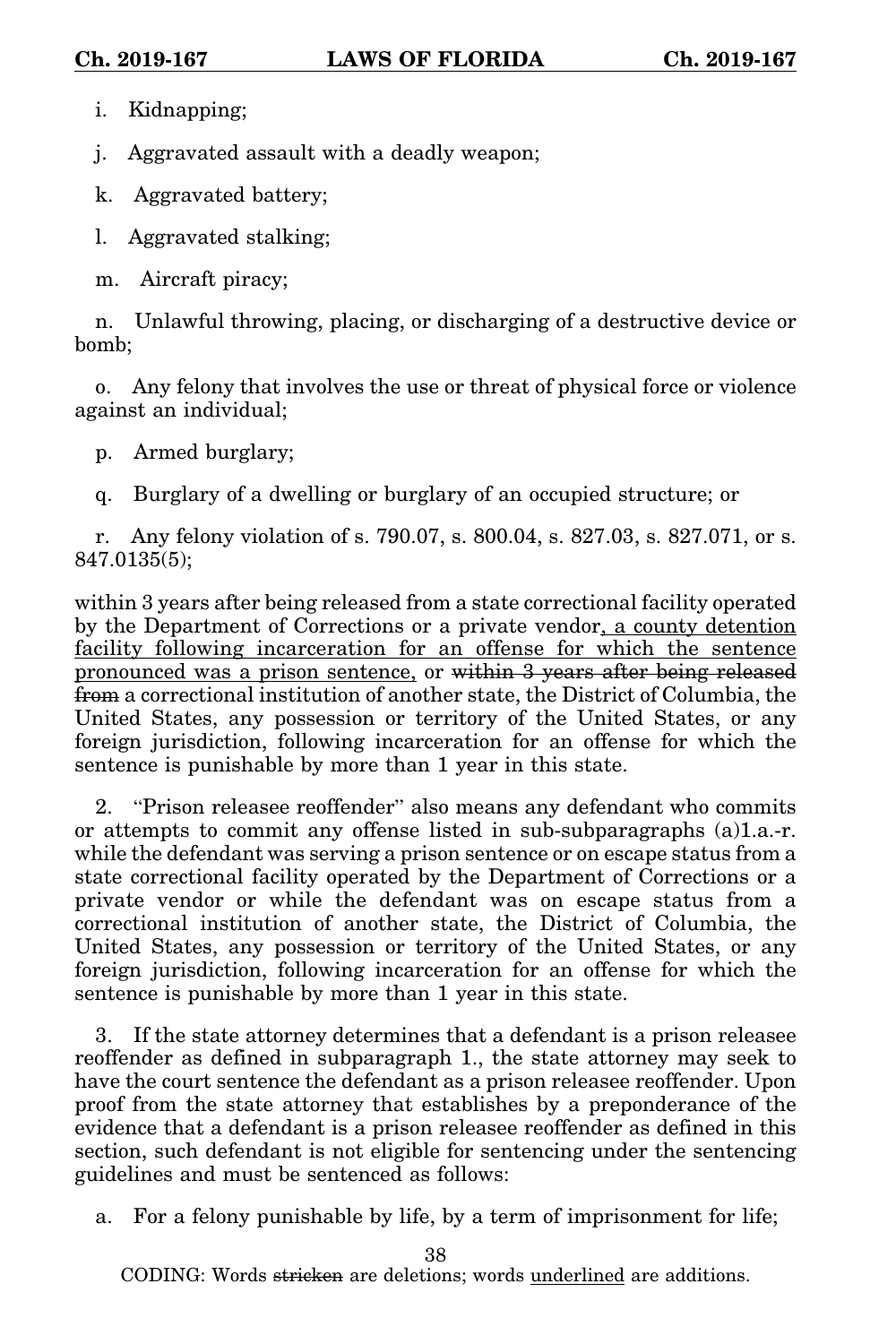b. For a felony of the first degree, by a term of imprisonment of 30 years;

c. For a felony of the second degree, by a term of imprisonment of 15 years; and

d. For a felony of the third degree, by a term of imprisonment of 5 years.

(d)1. It is the intent of the Legislature that offenders previously released from prison or a county detention facility following incarceration for an offense for which the sentence pronounced was a prison sentence who meet the criteria in paragraph (a) be punished to the fullest extent of the law and as provided in this subsection, unless the state attorney determines that extenuating circumstances exist which preclude the just prosecution of the offender, including whether the victim recommends that the offender not be sentenced as provided in this subsection.

2. For every case in which the offender meets the criteria in paragraph (a) and does not receive the mandatory minimum prison sentence, the state attorney must explain the sentencing deviation in writing and place such explanation in the case file maintained by the state attorney.

Section 31. Paragraph (d) of subsection (1) of section 784.048, Florida Statutes, is amended, and subsections (2) through (5) and (7) of that section are republished, to read:

784.048 Stalking; definitions; penalties.—

(1) As used in this section, the term:

(d) "Cyberstalk" means:

1. To engage in a course of conduct to communicate, or to cause to be communicated, words, images, or language by or through the use of electronic mail or electronic communication, directed at a specific person; or

2. To access, or attempt to access, the online accounts or Internetconnected home electronic systems of another person without that person's permission,

causing substantial emotional distress to that person and serving no legitimate purpose.

(2) A person who willfully, maliciously, and repeatedly follows, harasses, or cyberstalks another person commits the offense of stalking, a misdemeanor of the first degree, punishable as provided in s. 775.082 or s. 775.083.

(3) A person who willfully, maliciously, and repeatedly follows, harasses, or cyberstalks another person and makes a credible threat to that person commits the offense of aggravated stalking, a felony of the third degree, punishable as provided in s. 775.082, s. 775.083, or s. 775.084.

39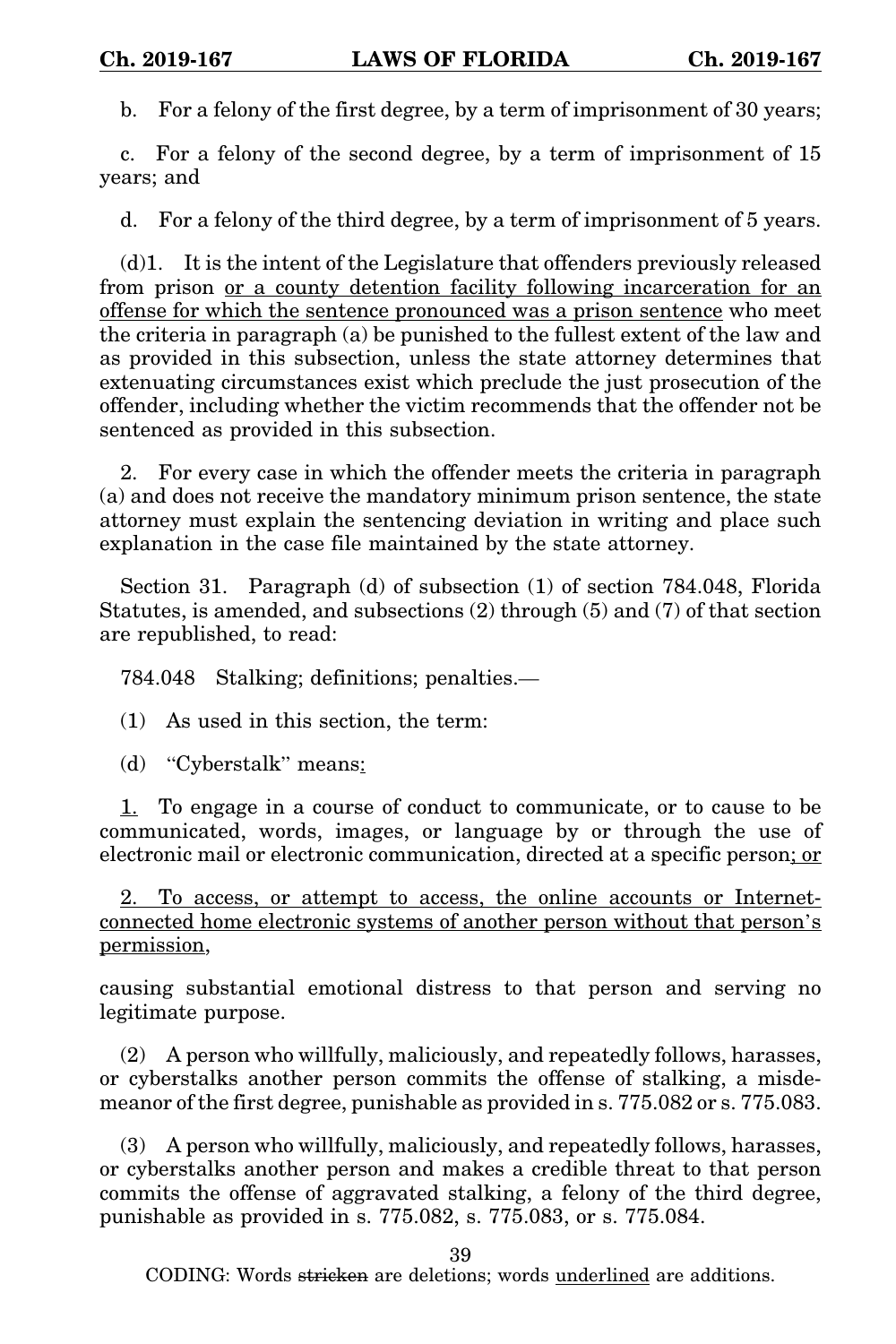(4) A person who, after an injunction for protection against repeat violence, sexual violence, or dating violence pursuant to s. 784.046, or an injunction for protection against domestic violence pursuant to s. 741.30, or after any other court-imposed prohibition of conduct toward the subject person or that person's property, knowingly, willfully, maliciously, and repeatedly follows, harasses, or cyberstalks another person commits the offense of aggravated stalking, a felony of the third degree, punishable as provided in s. 775.082, s. 775.083, or s. 775.084.

(5) A person who willfully, maliciously, and repeatedly follows, harasses, or cyberstalks a child under 16 years of age commits the offense of aggravated stalking, a felony of the third degree, punishable as provided in s. 775.082, s. 775.083, or s. 775.084.

(7) A person who, after having been sentenced for a violation of s. 794.011, s. 800.04, or s. 847.0135(5) and prohibited from contacting the victim of the offense under s. 921.244, willfully, maliciously, and repeatedly follows, harasses, or cyberstalks the victim commits the offense of aggravated stalking, a felony of the third degree, punishable as provided in s. 775.082, s. 775.083, or s. 775.084.

Section 32. Subsection (1) of section 790.052, Florida Statutes, is amended to read:

790.052 Carrying concealed firearms; off-duty law enforcement officers.

 $(1)(a)$  All persons holding active certifications from the Criminal Justice Standards and Training Commission as law enforcement officers or correctional officers as defined in s.  $943.10(1)$ ,  $(2)$ ,  $(6)$ ,  $(7)$ ,  $(8)$ , or  $(9)$  shall have the right to carry, on or about their persons, concealed firearms, during off-duty hours, at the discretion of their superior officers, and may perform those law enforcement functions that they normally perform during duty hours, utilizing their weapons in a manner which is reasonably expected of on-duty officers in similar situations.

(b) All persons holding an active certification from the Criminal Justice Standards and Training Commission as a law enforcement officer or a correctional officer as defined in s.  $943.10(1), (2), (6), (7), (8),$  or  $(9)$  meet the definition of "qualified law enforcement officer" in 18 U.S.C. s. 926B(c).

(c) All persons who held an active certification from the Criminal Justice Standards and Training Commission as a law enforcement officer or correctional officer as defined in s.  $943.10(1)$ ,  $(2)$ ,  $(6)$ ,  $(7)$ ,  $(8)$ , or  $(9)$ , while working for an employing agency, as defined in s. 943.10(4), but have separated from service under the conditions set forth in 18 U.S.C. s. 926C(c), meet the definition of "qualified retired law enforcement officer."

(d) However, nothing in This section does not subsection shall be construed to limit the right of a law enforcement officer, correctional officer, or correctional probation officer to carry a concealed firearm off duty as a

40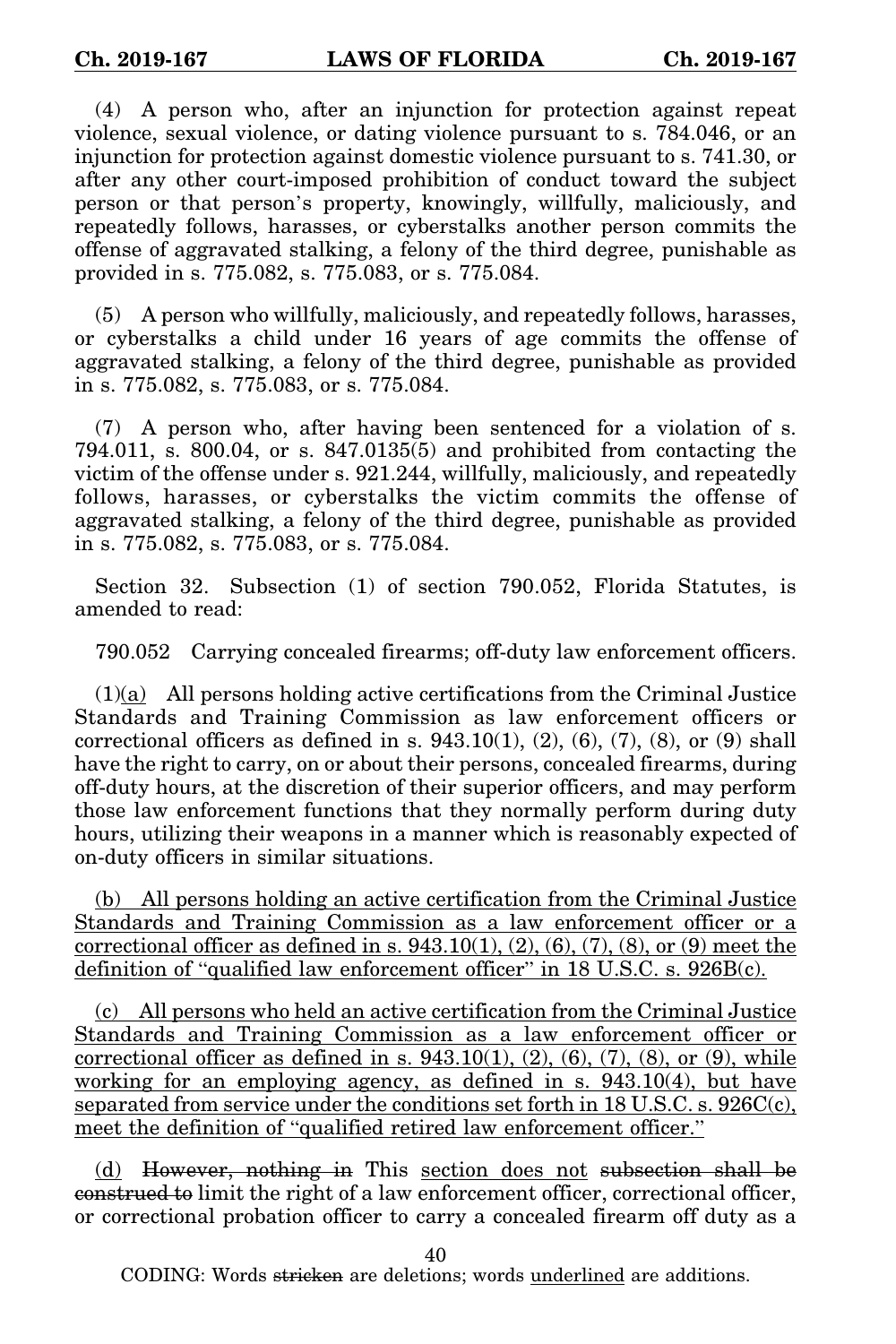private citizen under the exemption provided in s. 790.06 that allows a law enforcement officer, correctional officer, or correctional probation officer as defined in s.  $943.10(1)$ ,  $(2)$ ,  $(3)$ ,  $(6)$ ,  $(7)$ ,  $(8)$ , or  $(9)$  to carry a concealed firearm without a concealed weapon or firearm license. The appointing or employing agency or department of an officer carrying a concealed firearm as a private citizen under s. 790.06 shall not be liable for the use of the firearm in such capacity. Nothing herein limits the authority of the appointing or employing agency or department from establishing policies limiting law enforcement officers or correctional officers from carrying concealed firearms during offduty hours in their capacity as appointees or employees of the agency or department.

Section 33. Subsections (5) and (10) of section 790.22, Florida Statutes, are amended to read:

790.22 Use of BB guns, air or gas-operated guns, or electric weapons or devices by minor under 16; limitation; possession of firearms by minor under 18 prohibited; penalties.—

 $(5)(a)$  A minor who violates subsection  $(3)$  commits a misdemeanor of the first degree; for a first offense, may serve a period of detention of up to 3 days in a secure detention facility; and, in addition to any other penalty provided by law, shall be required to perform 100 hours of community service; and:

1. If the minor is eligible by reason of age for a driver license or driving privilege, the court may shall direct the Department of Highway Safety and Motor Vehicles to revoke or to withhold issuance of the minor's driver license or driving privilege for up to 1 year.

2. If the minor's driver license or driving privilege is under suspension or revocation for any reason, the court may shall direct the Department of Highway Safety and Motor Vehicles to extend the period of suspension or revocation by an additional period of up to 1 year.

3. If the minor is ineligible by reason of age for a driver license or driving privilege, the court may shall direct the Department of Highway Safety and Motor Vehicles to withhold issuance of the minor's driver license or driving privilege for up to 1 year after the date on which the minor would otherwise have become eligible.

(b) For a second or subsequent offense, a minor who violates subsection (3) commits a felony of the third degree and shall serve a period of detention of up to 15 days in a secure detention facility and shall be required to perform not less than 100 nor more than 250 hours of community service, and:

1. If the minor is eligible by reason of age for a driver license or driving privilege, the court may shall direct the Department of Highway Safety and Motor Vehicles to revoke or to withhold issuance of the minor's driver license or driving privilege for up to 2 years.

41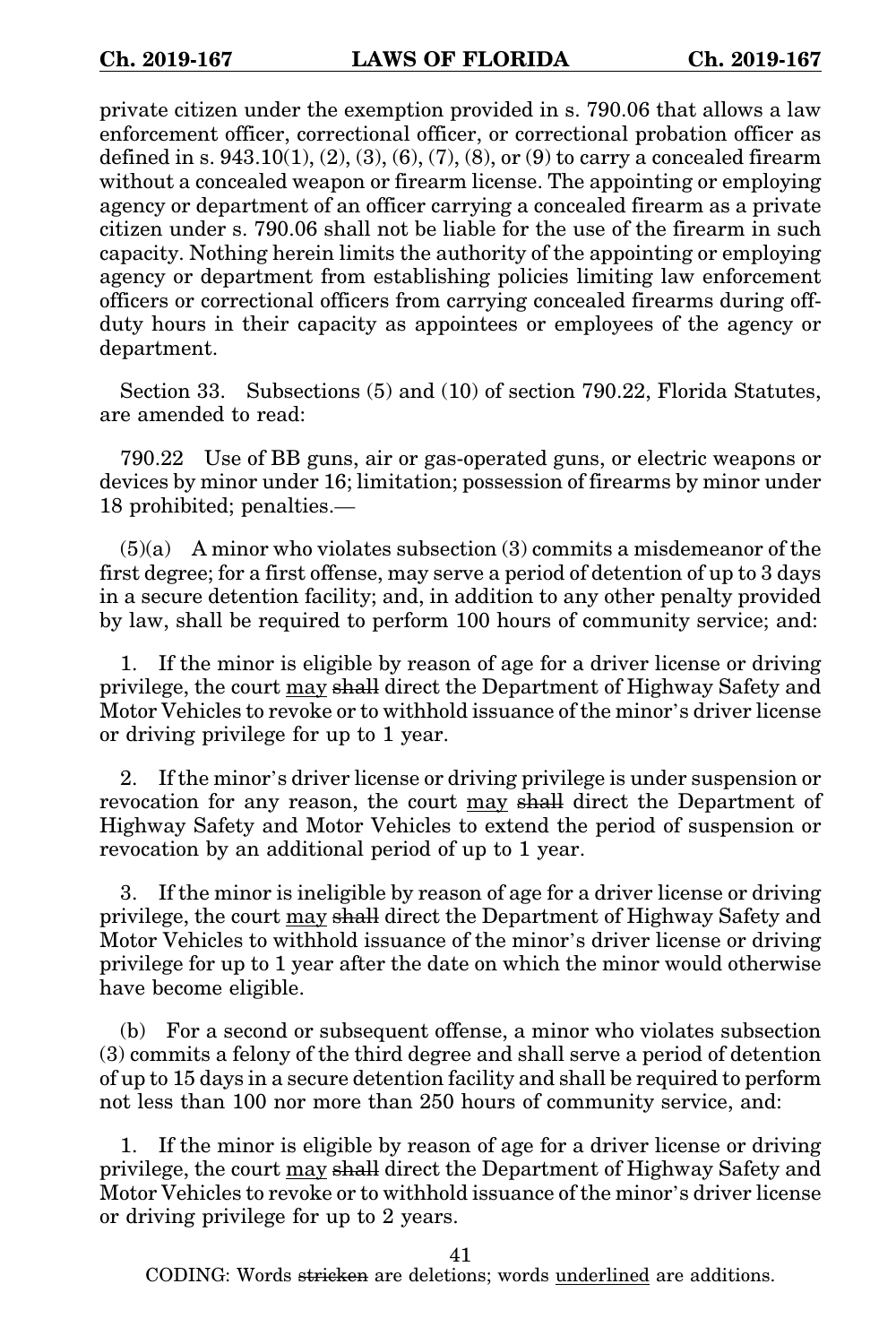2. If the minor's driver license or driving privilege is under suspension or revocation for any reason, the court may shall direct the Department of Highway Safety and Motor Vehicles to extend the period of suspension or revocation by an additional period of up to 2 years.

3. If the minor is ineligible by reason of age for a driver license or driving privilege, the court may shall direct the Department of Highway Safety and Motor Vehicles to withhold issuance of the minor's driver license or driving privilege for up to 2 years after the date on which the minor would otherwise have become eligible.

For the purposes of this subsection, community service shall be performed, if possible, in a manner involving a hospital emergency room or other medical environment that deals on a regular basis with trauma patients and gunshot wounds.

(10) If a minor is found to have committed an offense under subsection (9), the court shall impose the following penalties in addition to any penalty imposed under paragraph  $(9)(a)$  or paragraph  $(9)(b)$ :

(a) For a first offense:

1. If the minor is eligible by reason of age for a driver license or driving privilege, the court may shall direct the Department of Highway Safety and Motor Vehicles to revoke or to withhold issuance of the minor's driver license or driving privilege for up to 1 year.

2. If the minor's driver license or driving privilege is under suspension or revocation for any reason, the court may shall direct the Department of Highway Safety and Motor Vehicles to extend the period of suspension or revocation by an additional period for up to 1 year.

3. If the minor is ineligible by reason of age for a driver license or driving privilege, the court may shall direct the Department of Highway Safety and Motor Vehicles to withhold issuance of the minor's driver license or driving privilege for up to 1 year after the date on which the minor would otherwise have become eligible.

(b) For a second or subsequent offense:

1. If the minor is eligible by reason of age for a driver license or driving privilege, the court may shall direct the Department of Highway Safety and Motor Vehicles to revoke or to withhold issuance of the minor's driver license or driving privilege for up to 2 years.

2. If the minor's driver license or driving privilege is under suspension or revocation for any reason, the court may shall direct the Department of Highway Safety and Motor Vehicles to extend the period of suspension or revocation by an additional period for up to 2 years.

42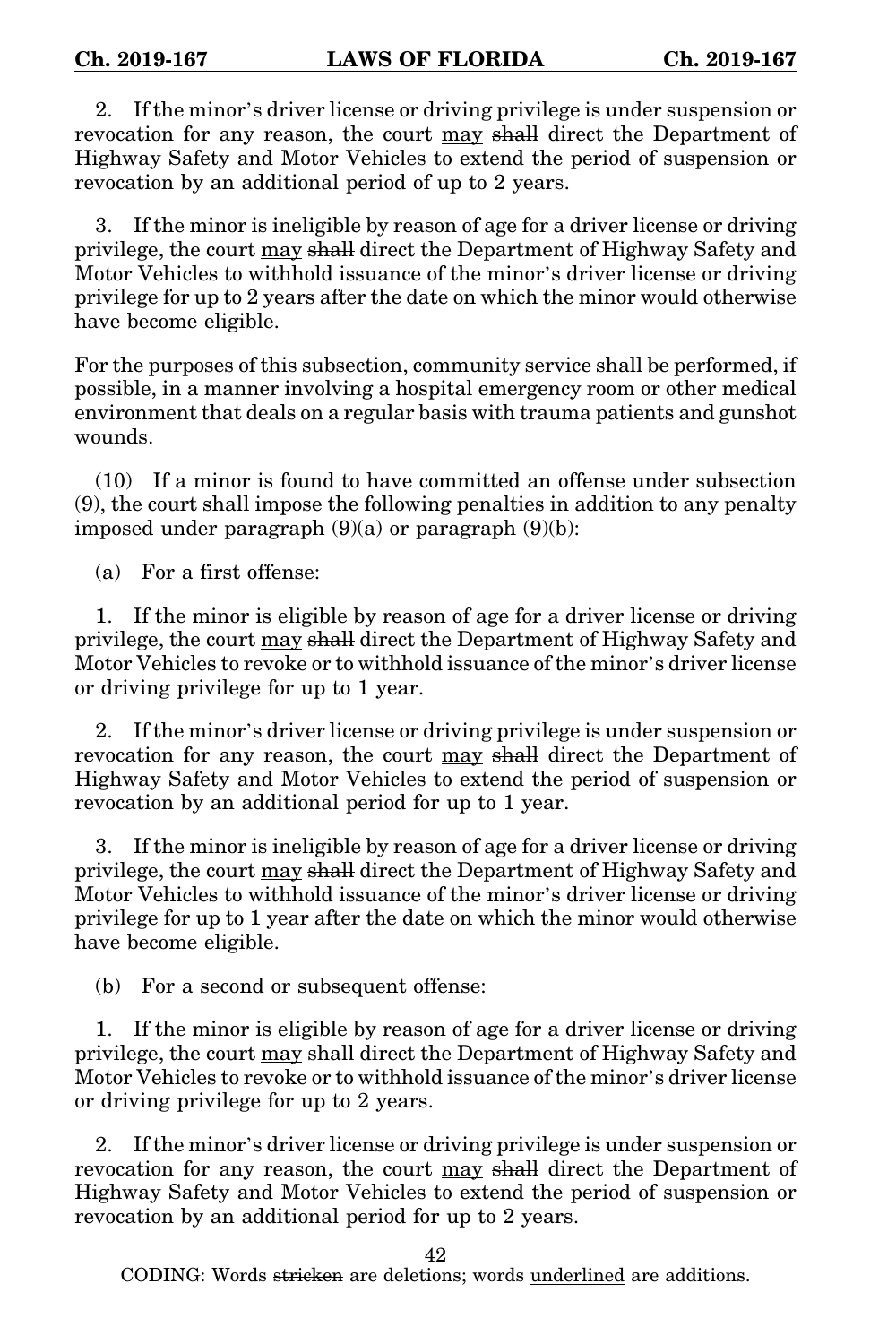3. If the minor is ineligible by reason of age for a driver license or driving privilege, the court may shall direct the Department of Highway Safety and Motor Vehicles to withhold issuance of the minor's driver license or driving privilege for up to 2 years after the date on which the minor would otherwise have become eligible.

Section 34. Section 800.09, Florida Statutes, is amended to read:

800.09 Lewd or lascivious exhibition in the presence of an employee.—

(1) As used in this section, the term:

(a) "Employee" means:

1. Any person employed by or performing contractual services for a public or private entity operating a state correctional institution or private correctional facility; or

2. Any person employed by or performing contractual services for the corporation operating the prison industry enhancement programs or the correctional work programs under part II of chapter 946;. The term also includes

3. Any person who is a parole examiner with the Florida Commission on Offender Review; or

4. Any person employed at or performing contractual services for a county detention facility.

(b) "Facility" means a state correctional institution as defined in s. 944.02, or a private correctional facility as defined in s. 944.710, or a county detention facility as defined in s. 951.23.

 $(2)(a)$  A person who is detained in a facility may not:

1. Intentionally masturbate;

2. Intentionally expose the genitals in a lewd or lascivious manner; or

3. Intentionally commit any other sexual act that does not involve actual physical or sexual contact with the victim, including, but not limited to, sadomasochistic abuse, sexual bestiality, or the simulation of any act involving sexual activity,

in the presence of a person he or she knows or reasonably should know is an employee.

(b) A person who violates paragraph (a) commits lewd or lascivious exhibition in the presence of an employee, a felony of the third degree, punishable as provided in s. 775.082, s. 775.083, or s. 775.084.

43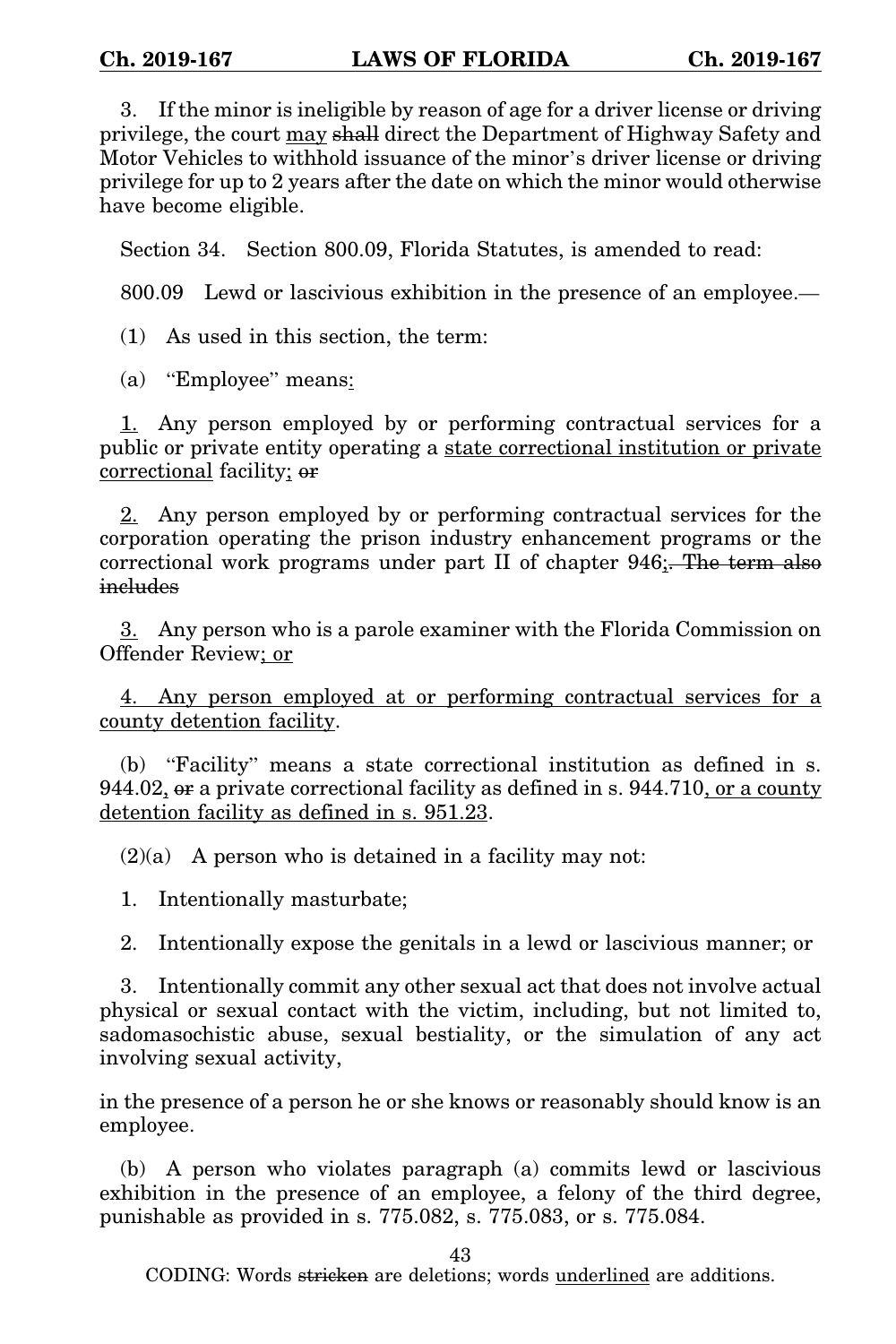Section 35. Subsection (7) of section 806.13, Florida Statutes, is amended, and subsection (8) of that section is republished, to read:

806.13 Criminal mischief; penalties; penalty for minor.—

(7) In addition to any other penalty provided by law, if a minor is found to have committed a delinquent act under this section for placing graffiti on any public property or private property, and:

(a) The minor is eligible by reason of age for a driver license or driving privilege, the court may shall direct the Department of Highway Safety and Motor Vehicles to revoke or withhold issuance of the minor's driver license or driving privilege for not more than 1 year.

(b) The minor's driver license or driving privilege is under suspension or revocation for any reason, the court may shall direct the Department of Highway Safety and Motor Vehicles to extend the period of suspension or revocation by an additional period of not more than 1 year.

(c) The minor is ineligible by reason of age for a driver license or driving privilege, the court may shall direct the Department of Highway Safety and Motor Vehicles to withhold issuance of the minor's driver license or driving privilege for not more than 1 year after the date on which he or she would otherwise have become eligible.

(8) A minor whose driver license or driving privilege is revoked, suspended, or withheld under subsection (7) may elect to reduce the period of revocation, suspension, or withholding by performing community service at the rate of 1 day for each hour of community service performed. In addition, if the court determines that due to a family hardship, the minor's driver license or driving privilege is necessary for employment or medical purposes of the minor or a member of the minor's family, the court shall order the minor to perform community service and reduce the period of revocation, suspension, or withholding at the rate of 1 day for each hour of community service performed. As used in this subsection, the term "community service" means cleaning graffiti from public property.

Section 36. Paragraphs  $(c)$ ,  $(d)$ , and  $(e)$  of subsection  $(2)$  of section 812.014, Florida Statutes, are amended, and subsection (7) is added to that section, to read:

812.014 Theft.—

(2)

(c) It is grand theft of the third degree and a felony of the third degree, punishable as provided in s. 775.082, s. 775.083, or s. 775.084, if the property stolen is:

1. Valued at \$750 \$300 or more, but less than \$5,000.

44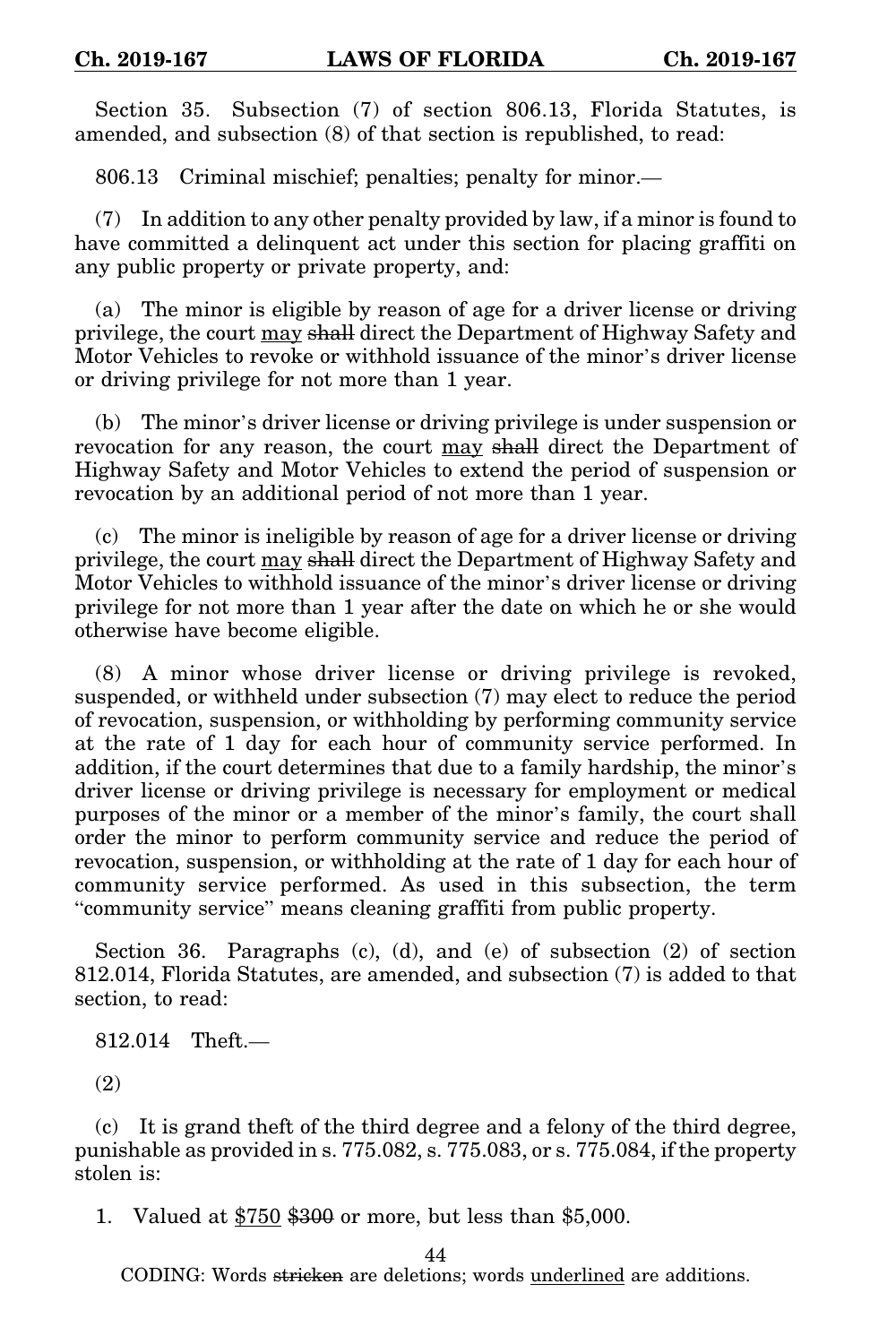2. Valued at \$5,000 or more, but less than \$10,000.

3. Valued at \$10,000 or more, but less than \$20,000.

4. A will, codicil, or other testamentary instrument.

5. A firearm.

6. A motor vehicle, except as provided in paragraph (a).

7. Any commercially farmed animal, including any animal of the equine, avian, bovine, or swine class or other grazing animal; a bee colony of a registered beekeeper; and aquaculture species raised at a certified aquaculture facility. If the property stolen is a commercially farmed animal, including an animal of the equine, avian, bovine, or swine class or other grazing animal; a bee colony of a registered beekeeper; or an aquaculture species raised at a certified aquaculture facility, a \$10,000 fine shall be imposed.

8. Any fire extinguisher that, at the time of the taking, was installed in any building for the purpose of fire prevention and control. This subparagraph does not apply to a fire extinguisher taken from the inventory at a point-of-sale business.

9. Any amount of citrus fruit consisting of 2,000 or more individual pieces of fruit.

10. Taken from a designated construction site identified by the posting of a sign as provided for in s.  $810.09(2)(d)$ .

11. Any stop sign.

12. Anhydrous ammonia.

13. Any amount of a controlled substance as defined in s. 893.02. Notwithstanding any other law, separate judgments and sentences for theft of a controlled substance under this subparagraph and for any applicable possession of controlled substance offense under s. 893.13 or trafficking in controlled substance offense under s. 893.135 may be imposed when all such offenses involve the same amount or amounts of a controlled substance.

However, if the property is stolen within a county that is subject to a state of emergency declared by the Governor under chapter 252, the property is stolen after the declaration of emergency is made, and the perpetration of the theft is facilitated by conditions arising from the emergency, the offender commits a felony of the second degree, punishable as provided in s. 775.082, s. 775.083, or s. 775.084, if the property is valued at \$5,000 or more, but less than \$10,000, as provided under subparagraph 2., or if the property is valued at \$10,000 or more, but less than \$20,000, as provided under subparagraph 3. As used in this paragraph, the term "conditions arising from the emergency" means civil unrest, power outages, curfews, voluntary or

45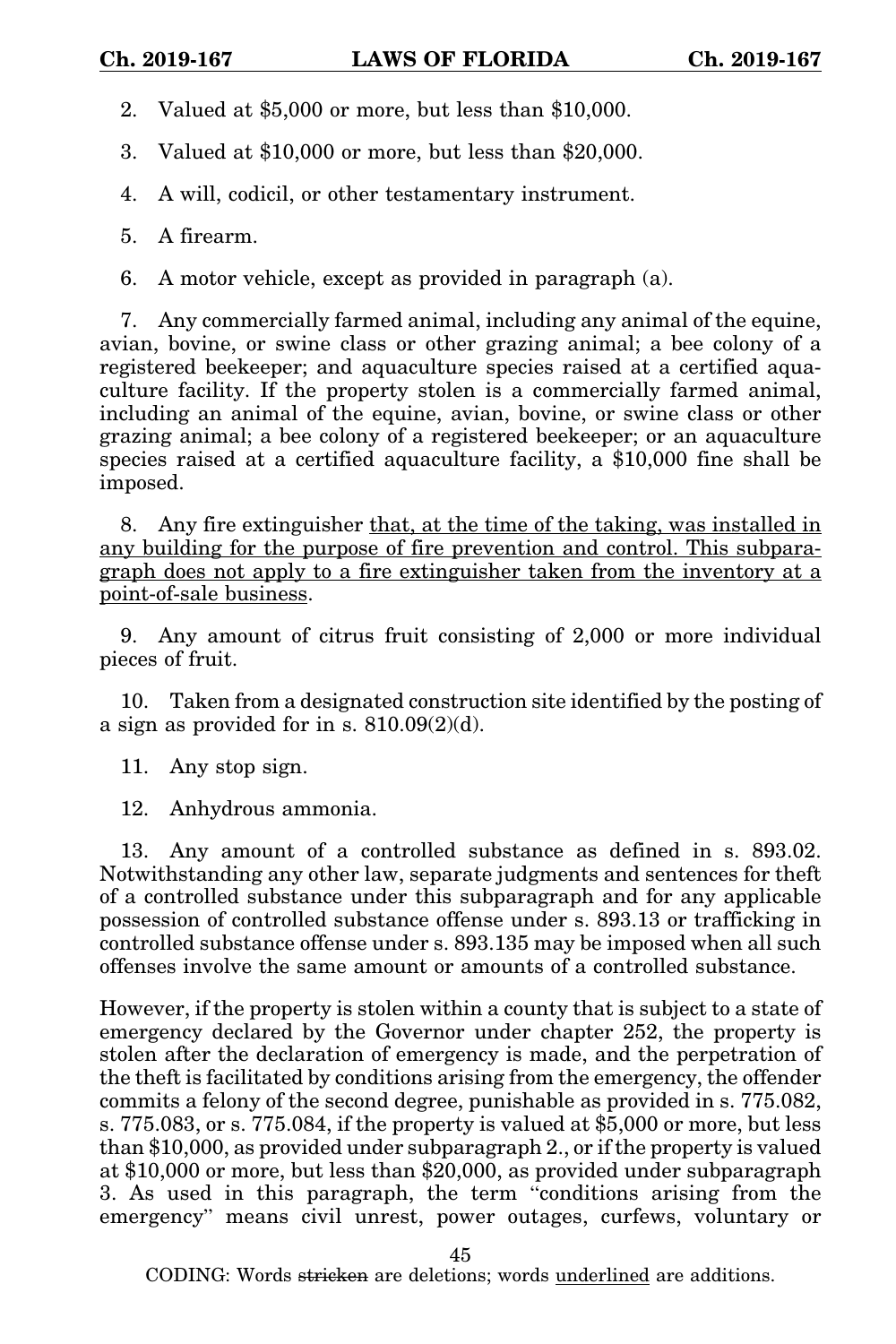mandatory evacuations, or a reduction in the presence of or the response time for first responders or homeland security personnel. For purposes of sentencing under chapter 921, a felony offense that is reclassified under this paragraph is ranked one level above the ranking under s. 921.0022 or s. 921.0023 of the offense committed.

(d) It is grand theft of the third degree and a felony of the third degree, punishable as provided in s. 775.082, s. 775.083, or s. 775.084, if the property stolen is valued at \$100 or more, but less than \$750 \$300, and is taken from a dwelling as defined in s.  $810.011(2)$  or from the unenclosed curtilage of a dwelling pursuant to s. 810.09(1).

(e) Except as provided in paragraph (d), if the property stolen is valued at \$100 or more, but less than \$750 \$300, the offender commits petit theft of the first degree, punishable as a misdemeanor of the first degree, as provided in s. 775.082 or s. 775.083.

(7) The Office of Program Policy Analysis and Government Accountability (OPPAGA) shall perform a study every 5 years to determine the appropriateness of the threshold amounts included in this section. The study's scope must include, but need not be limited to, the crime trends related to theft offenses, the theft threshold amounts of other states in effect at the time of the study, the fiscal impact of any modifications to this state's threshold amounts, and the effect on economic factors, such as inflation. The study must include options for amending the threshold amounts if the study finds that such amounts are inconsistent with current trends. In conducting the study, OPPAGA shall consult with the Office of Economic and Demographic Research in addition to other interested entities. OPPAGA shall submit a report to the Governor, the President of the Senate, and the Speaker of the House of Representatives by September 1 of every 5th year.

Section 37. Subsections (8) and (9) of section 812.015, Florida Statutes, are amended, and subsections (10) and (11) are added to that section, to read:

812.015 Retail and farm theft; transit fare evasion; mandatory fine; alternative punishment; detention and arrest; exemption from liability for false arrest; resisting arrest; penalties.—

(8) Except as provided in subsection (9), a person who commits retail theft commits a felony of the third degree, punishable as provided in s. 775.082, s. 775.083, or s. 775.084, if the property stolen is valued at  $$750$ \$300 or more, and the person:

(a) Individually commits retail theft, or in concert with one or more other persons, coordinates the activities of one or more individuals in committing the offense, which may occur through multiple acts of retail theft, in which ease the amount of each individual theft is aggregated within a 30-day period to determine the value of the property stolen;

46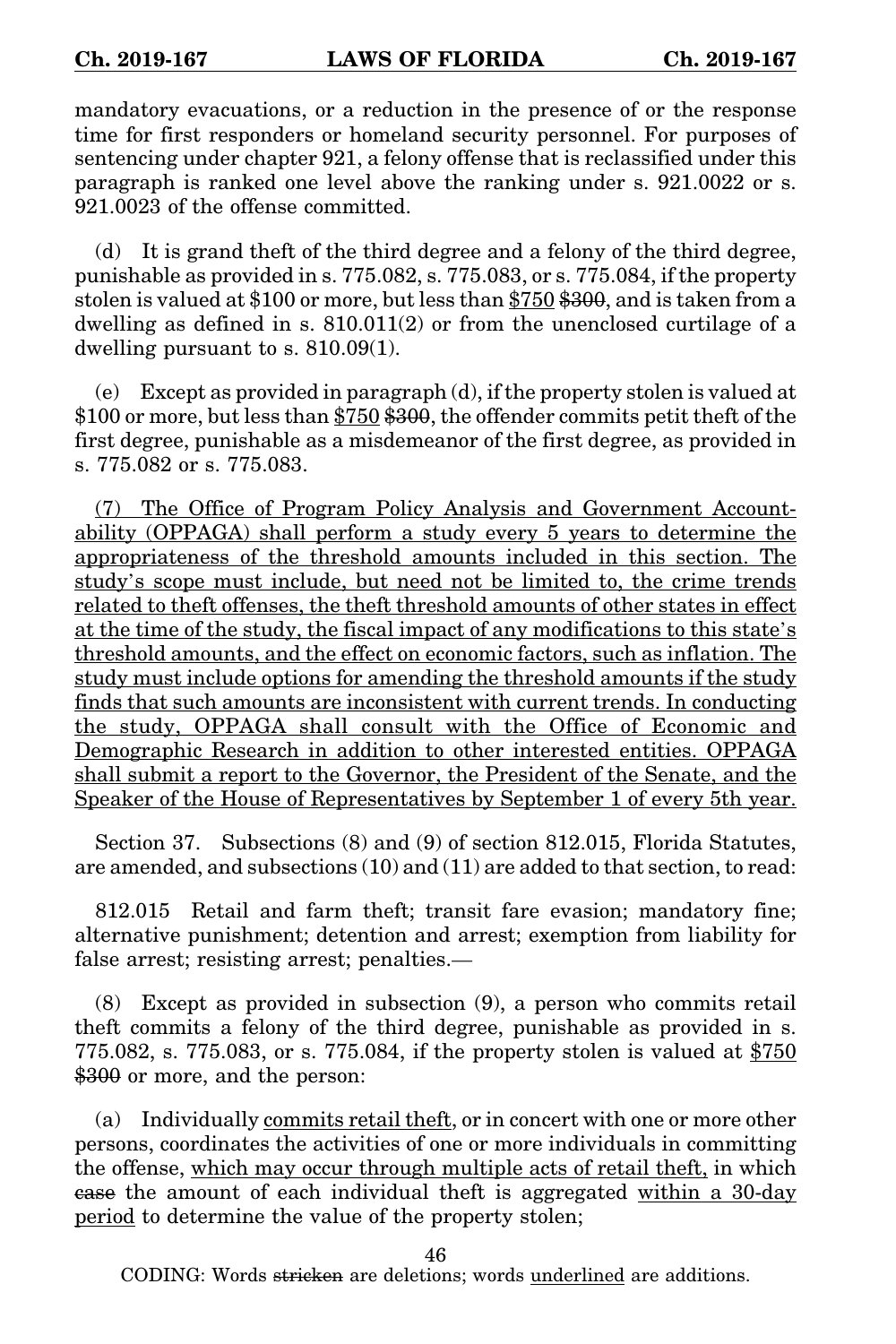(b) Conspires with another person to commit retail theft with the intent to sell the stolen property for monetary or other gain, and subsequently takes or causes such property to be placed in the control of another person in exchange for consideration, in which the stolen property taken or placed within a 30-day period is aggregated to determine the value of the stolen property;

 $(c)(b)$  Individually, or in concert with one or more other persons, commits theft from more than one location within a 30-day 48-hour period, in which case the amount of each individual theft is aggregated to determine the value of the property stolen;

 $(d)(e)$  Acts in concert with one or more other individuals within one or more establishments to distract the merchant, merchant's employee, or law enforcement officer in order to carry out the offense, or acts in other ways to coordinate efforts to carry out the offense; or

 $(e)(d)$  Commits the offense through the purchase of merchandise in a package or box that contains merchandise other than, or in addition to, the merchandise purported to be contained in the package or box.

(9) A person commits a felony of the second degree, punishable as provided in s. 775.082, s. 775.083, or s. 775.084, if the person:

(a) Violates subsection (8) and has previously been convicted of a violation of subsection  $(8)$ ; or

(b) Individually, or in concert with one or more other persons, coordinates the activities of one or more persons in committing the offense of retail theft, in which the amount of each individual theft within a 30-day period is aggregated to determine the value of the stolen property and such where the stolen property has a value is in excess of \$3,000; or

(c) Conspires with another person to commit retail theft with the intent to sell the stolen property for monetary or other gain, and subsequently takes or causes such property to be placed in control of another person in exchange for consideration, in which the stolen property taken or placed within a 30-day period is aggregated to have a value in excess of \$3,000.

(10) If a person commits retail theft in more than one judicial circuit within a 30-day period, the value of the stolen property resulting from the thefts in each judicial circuit may be aggregated, and the person must be prosecuted by the Office of the Statewide Prosecutor in accordance with s. 16.56.

(11) The Office of Program Policy Analysis and Government Accountability (OPPAGA) shall perform a study every 5 years to determine the appropriateness of the threshold amounts included in this section. The study's scope must include, but need not be limited to, the crime trends related to theft offenses, the theft threshold amounts of other states in effect at the time of the study, the fiscal impact of any modifications to this state's

47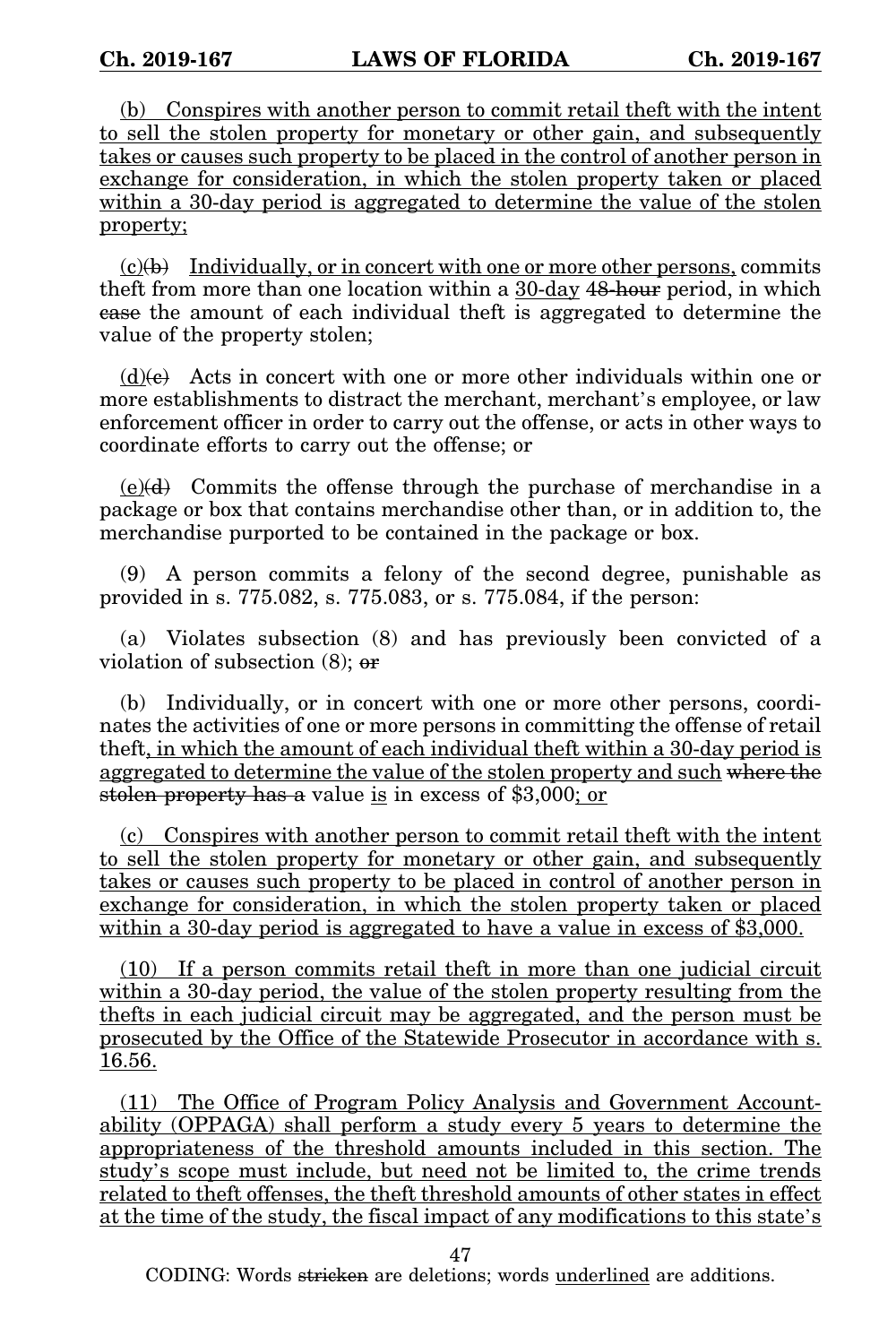threshold amounts, and the effect on economic factors, such as inflation. The study must include options for amending the threshold amounts if the study finds that such amounts are inconsistent with current trends. In conducting the study, OPPAGA shall consult with the Office of Economic and Demographic Research in addition to other interested entities. OPPAGA shall submit a report to the Governor, the President of the Senate, and the Speaker of the House of Representatives by September 1 of every 5th year.

Section 38. Section 812.0155, Florida Statutes, is amended to read:

812.0155 Driver license suspension as an alternative sentence for a person under 18 years of age Suspension of driver license following an adjudication of guilt for theft.—

 $(1)$  Except as provided in subsections  $(2)$  and  $(3)$ , the court may order the suspension of the driver license of each person adjudicated guilty of any misdemeanor violation of s. 812.014 or s. 812.015, regardless of the value of the property stolen. Upon ordering the suspension of the driver license of the person adjudicated guilty, the court shall forward the driver license of the person adjudicated guilty to the Department of Highway Safety and Motor Vehicles in accordance with s. 322.25.

(a) The first suspension of a driver license under this subsection shall be for a period of up to 6 months.

(b) A second or subsequent suspension of a driver license under this subsection shall be for 1 year.

 $(1)(2)$  The court may revoke, suspend, or withhold issuance of a driver license of a person less than 18 years of age who violates s. 812.014 or s. 812.015 as an alternative to sentencing the person to:

(a) Probation as defined in s. 985.03 or commitment to the Department of Juvenile Justice, if the person is adjudicated delinquent for such violation and has not previously been convicted of or adjudicated delinquent for any criminal offense, regardless of whether adjudication was withheld.

(b) Probation as defined in s. 985.03, commitment to the Department of Juvenile Justice, probation as defined in chapter 948, community control, or incarceration, if the person is convicted as an adult of such violation and has not previously been convicted of or adjudicated delinquent for any criminal offense, regardless of whether adjudication was withheld.

 $(2)$ (3) As used in this subsection, the term "department" means the Department of Highway Safety and Motor Vehicles. A court that revokes, suspends, or withholds issuance of a driver license under subsection  $(1)$   $(2)$ shall:

(a) If the person is eligible by reason of age for a driver license or driving privilege, direct the department to revoke or withhold issuance of the

48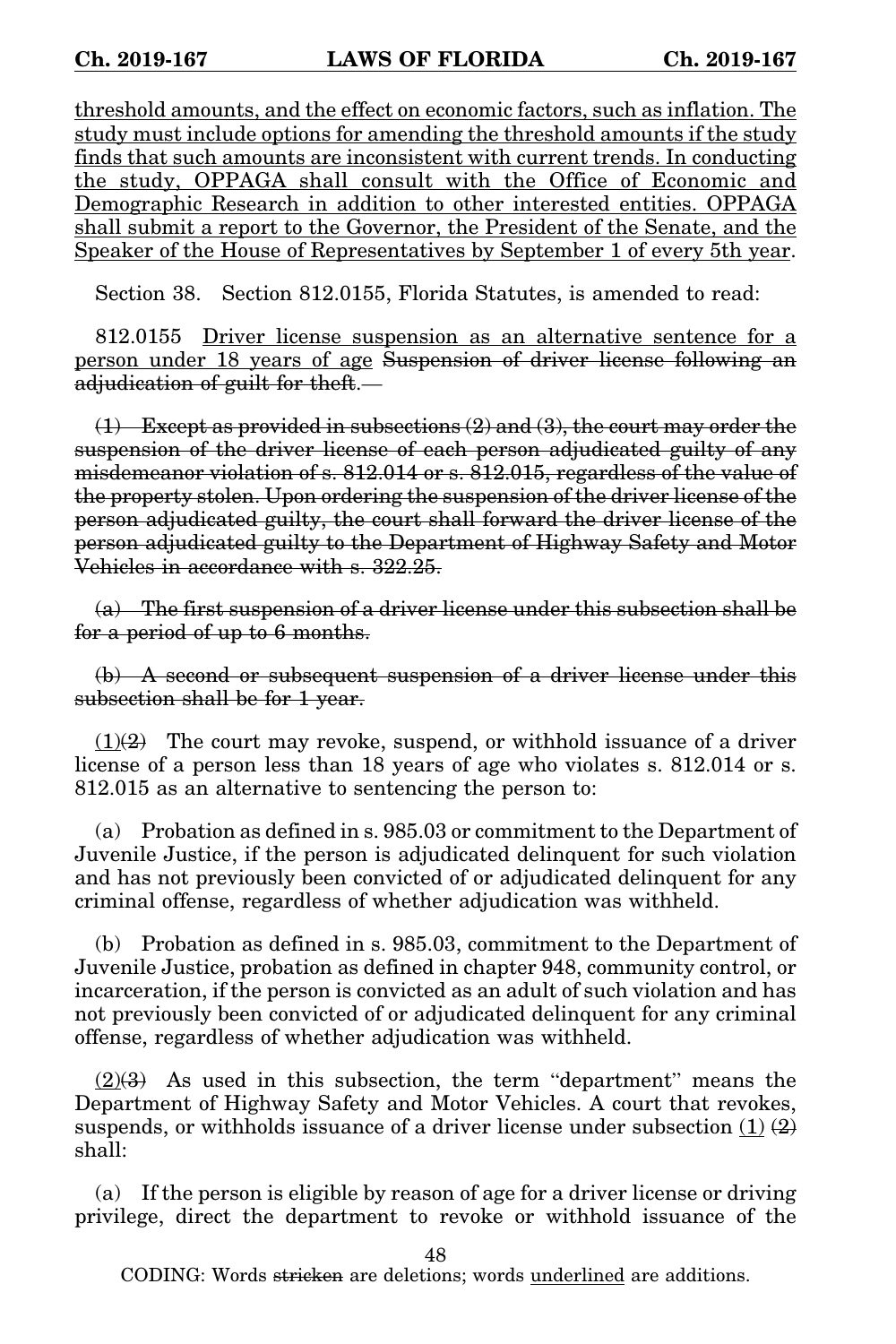person's driver license or driving privilege for not less than 6 months and not more than 1 year;

(b) If the person's driver license is under suspension or revocation for any reason, direct the department to extend the period of suspension or revocation by not less than 6 months and not more than 1 year; or

(c) If the person is ineligible by reason of age for a driver license or driving privilege, direct the department to withhold issuance of the person's driver license or driving privilege for not less than 6 months and not more than 1 year after the date on which the person would otherwise become eligible.

 $(3)(4)$  This section does Subsections  $(2)$  and  $(3)$  do not preclude the court from imposing any <u>other</u> sanction specified or not specified in subsection  $(2)$ or subsection (3).

(5) A court that suspends the driver license of a person pursuant to subsection (1) may direct the Department of Highway Safety and Motor Vehicles to issue the person a license for driving privilege restricted to business purposes only, as defined in s. 322.271, if he or she is otherwise qualified.

Section 39. Subsection (1) of section 815.03, Florida Statutes, is amended to read:

815.03 Definitions.—As used in this chapter, unless the context clearly indicates otherwise:

(1) "Access" means to approach, instruct, communicate with, store data in, retrieve data from, or otherwise make use of any resources of a computer, a computer system, a or computer network, or an electronic device.

Section 40. Subsection (2) of section 815.06, Florida Statutes, is amended, and subsection (3) of that section is republished, to read:

815.06 Offenses against users of computers, computer systems, computer networks, and electronic devices.—

(2) A person commits an offense against users of computers, computer systems, computer networks, or electronic devices if he or she willfully, knowingly, and without authorization or exceeding authorization:

(a) Accesses or causes to be accessed any computer, computer system, computer network, or electronic device with knowledge that such access is unauthorized or the manner of use exceeds authorization;

(b) Disrupts or denies or causes the denial of the ability to transmit data to or from an authorized user of a computer, computer system, computer network, or electronic device, which, in whole or in part, is owned by, under contract to, or operated for, on behalf of, or in conjunction with another;

49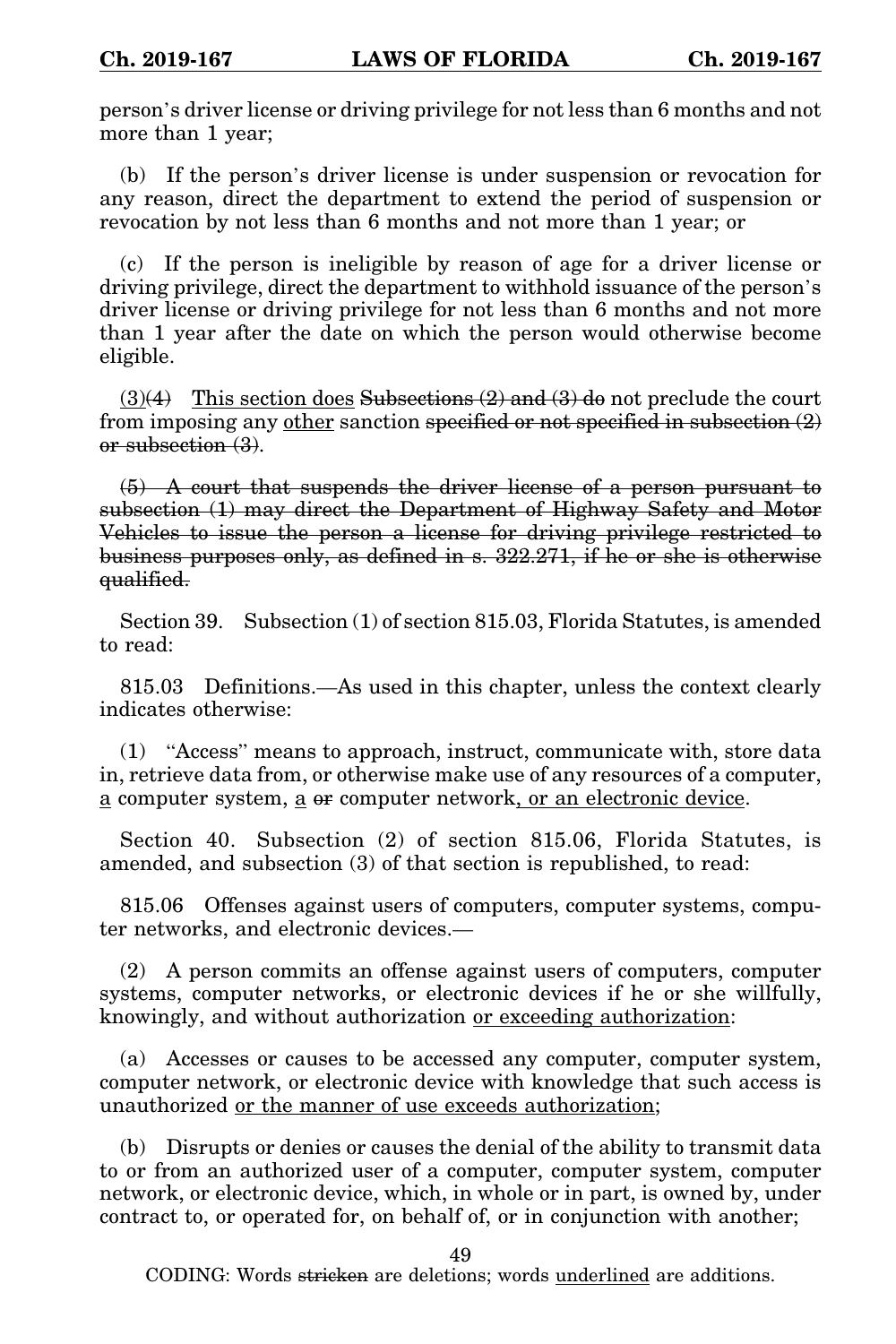(c) Destroys, takes, injures, or damages equipment or supplies used or intended to be used in a computer, computer system, computer network, or electronic device;

(d) Destroys, injures, or damages any computer, computer system, computer network, or electronic device;

(e) Introduces any computer contaminant into any computer, computer system, computer network, or electronic device; or

(f) Engages in audio or video surveillance of an individual by accessing any inherent feature or component of a computer, computer system, computer network, or electronic device, including accessing the data or information of a computer, computer system, computer network, or electronic device that is stored by a third party.

 $(3)(a)$  Except as provided in paragraphs  $(b)$  and  $(c)$ , a person who violates subsection (2) commits a felony of the third degree, punishable as provided in s. 775.082, s. 775.083, or s. 775.084.

(b) A person commits a felony of the second degree, punishable as provided in s. 775.082, s. 775.083, or s. 775.084, if he or she violates subsection  $(2)$  and:

1. Damages a computer, computer equipment or supplies, a computer system, or a computer network and the damage or loss is at least \$5,000;

2. Commits the offense for the purpose of devising or executing any scheme or artifice to defraud or obtain property;

3. Interrupts or impairs a governmental operation or public communication, transportation, or supply of water, gas, or other public service; or

4. Intentionally interrupts the transmittal of data to or from, or gains unauthorized access to, a computer, computer system, computer network, or electronic device belonging to any mode of public or private transit, as defined in  $s$   $.341.031$ .

(c) A person who violates subsection (2) commits a felony of the first degree, punishable as provided in s. 775.082, s. 775.083, or s. 775.084, if the violation:

1. Endangers human life; or

2. Disrupts a computer, computer system, computer network, or electronic device that affects medical equipment used in the direct administration of medical care or treatment to a person.

Section 41. Section 817.413, Florida Statutes, is amended to read:

817.413 Sale of used motor vehicle goods as new; penalty.—

50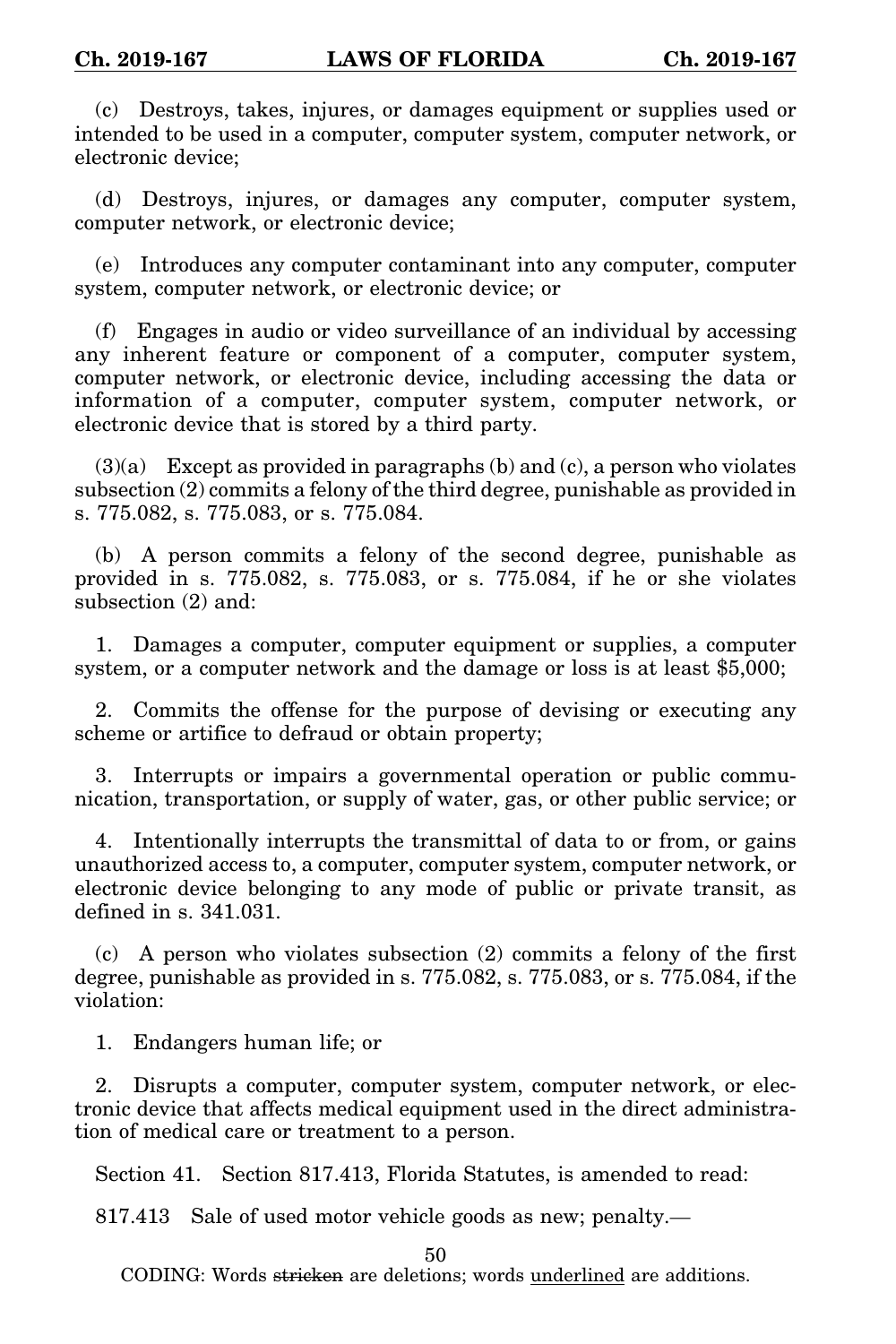(1) With respect to a transaction for which any charges will be paid from the proceeds of a motor vehicle insurance policy, and in which the purchase price of motor vehicle goods exceeds \$100, it is unlawful for the seller to knowingly misrepresent orally, in writing, or by failure to speak, that the goods are new or original when they are used or repossessed or have been used for sales demonstration.

(2) A person who violates the provisions of this section, if the purchase price of the motor vehicle goods is \$1,000 or more, commits a felony of the third degree, punishable as provided in s. 775.082, s. 775.083, or s. 775.084. If the purchase price of the motor vehicle goods is less than \$1,000, the person commits a misdemeanor of the first degree, punishable as provided in s. 775.082 or s. 775.083.

Section 42. Paragraph (a) of subsection (2) of section 831.28, Florida Statutes, is amended to read:

831.28 Counterfeiting a payment instrument; possessing a counterfeit payment instrument; penalties.—

 $(2)(a)$  It is unlawful to counterfeit a payment instrument with the intent to defraud a financial institution, account holder, or any other person or organization or for a person to have any counterfeit payment instrument in such person's possession with the intent to defraud a financial institution, an account holder, or any other person or organization. Any person who violates this subsection commits a felony of the third degree, punishable as provided in s. 775.082, s. 775.083, or s. 775.084.

Section 43. Section 849.01, Florida Statutes, is amended to read:

849.01 Keeping gambling houses, etc.—Whoever by herself or himself, her or his servant, clerk or agent, or in any other manner has, keeps, exercises or maintains a gaming table or room, or gaming implements or apparatus, or house, booth, tent, shelter or other place for the purpose of gaming or gambling or in any place of which she or he may directly or indirectly have charge, control or management, either exclusively or with others, procures, suffers or permits any person to play for money or other valuable thing at any game whatever, whether heretofore prohibited or not, commits shall be guilty of a misdemeanor felony of the second third degree, punishable as provided in s.  $775.082 \text{ or }$ , s.  $775.083, \text{ or }$  s.  $775.084$ .

Section 44. Subsections (6) and (7) and paragraphs (c) and (d) of subsection (8) of section 877.112, Florida Statutes, are amended to read:

877.112 Nicotine products and nicotine dispensing devices; prohibitions for minors; penalties; civil fines; signage requirements; preemption.—

(6) PROHIBITIONS ON POSSESSION OF NICOTINE PRODUCTS OR NICOTINE DISPENSING DEVICES BY MINORS.—It is unlawful for any person under 18 years of age to knowingly possess any nicotine product or a nicotine dispensing device. Any person under 18 years of age who violates

51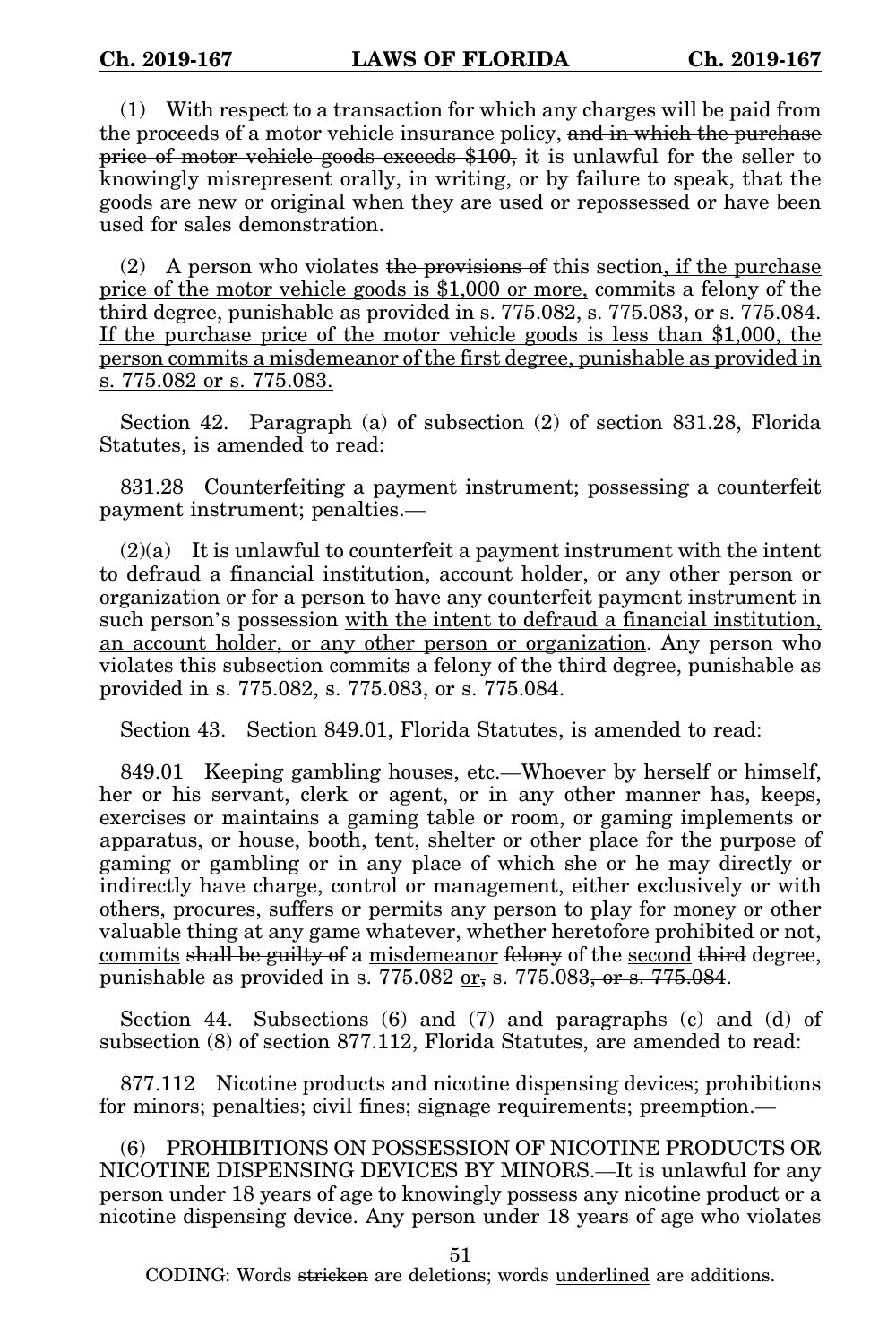this subsection commits a noncriminal violation as defined in s. 775.08(3), punishable by:

(a) For a first violation, 16 hours of community service or, instead of community service, a \$25 fine. In addition, the person must attend a schoolapproved anti-tobacco and nicotine program, if locally available; or

(b) For a second or subsequent violation within 12 weeks after of the first violation, a \$25 fine.<del>; or</del>

(c) For a third or subsequent violation within 12 weeks of the first violation, the court must direct the Department of Highway Safety and Motor Vehicles to withhold issuance of or suspend or revoke the person's driver license or driving privilege, as provided in s. 322.056.

Any second or subsequent violation not within the 12-week time period after the first violation is punishable as provided for a first violation.

(7) PROHIBITION ON MISREPRESENTING AGE.—It is unlawful for any person under 18 years of age to misrepresent his or her age or military service for the purpose of inducing a retailer of nicotine products or nicotine dispensing devices or an agent or employee of such retailer to sell, give, barter, furnish, or deliver any nicotine product or nicotine dispensing device, or to purchase, or attempt to purchase, any nicotine product or nicotine dispensing device from a person or a vending machine. Any person under 18 years of age who violates this subsection commits a noncriminal violation as defined in s. 775.08(3), punishable by:

(a) For a first violation, 16 hours of community service or, instead of community service, a \$25 fine and, in addition, the person must attend a school-approved anti-tobacco and nicotine program, if available; or

(b) For a second violation within 12 weeks after of the first violation, a \$25 fine<u>.; or</u>

(c) For a third or subsequent violation within 12 weeks of the first violation, the court must direct the Department of Highway Safety and Motor Vehicles to withhold issuance of or suspend or revoke the person's driver license or driving privilege, as provided in s. 322.056.

Any second or subsequent violation not within the 12-week time period after the first violation is punishable as provided for a first violation.

(8) PENALTIES FOR MINORS.—

(c) If a person under 18 years of age is found by the court to have committed a noncriminal violation under this section and that person has failed to complete community service, pay the fine as required by paragraph  $(6)(a)$  or paragraph  $(7)(a)$ , or attend a school-approved anti-tobacco and nicotine program, if locally available, the court may must direct the Department of Highway Safety and Motor Vehicles to withhold issuance

52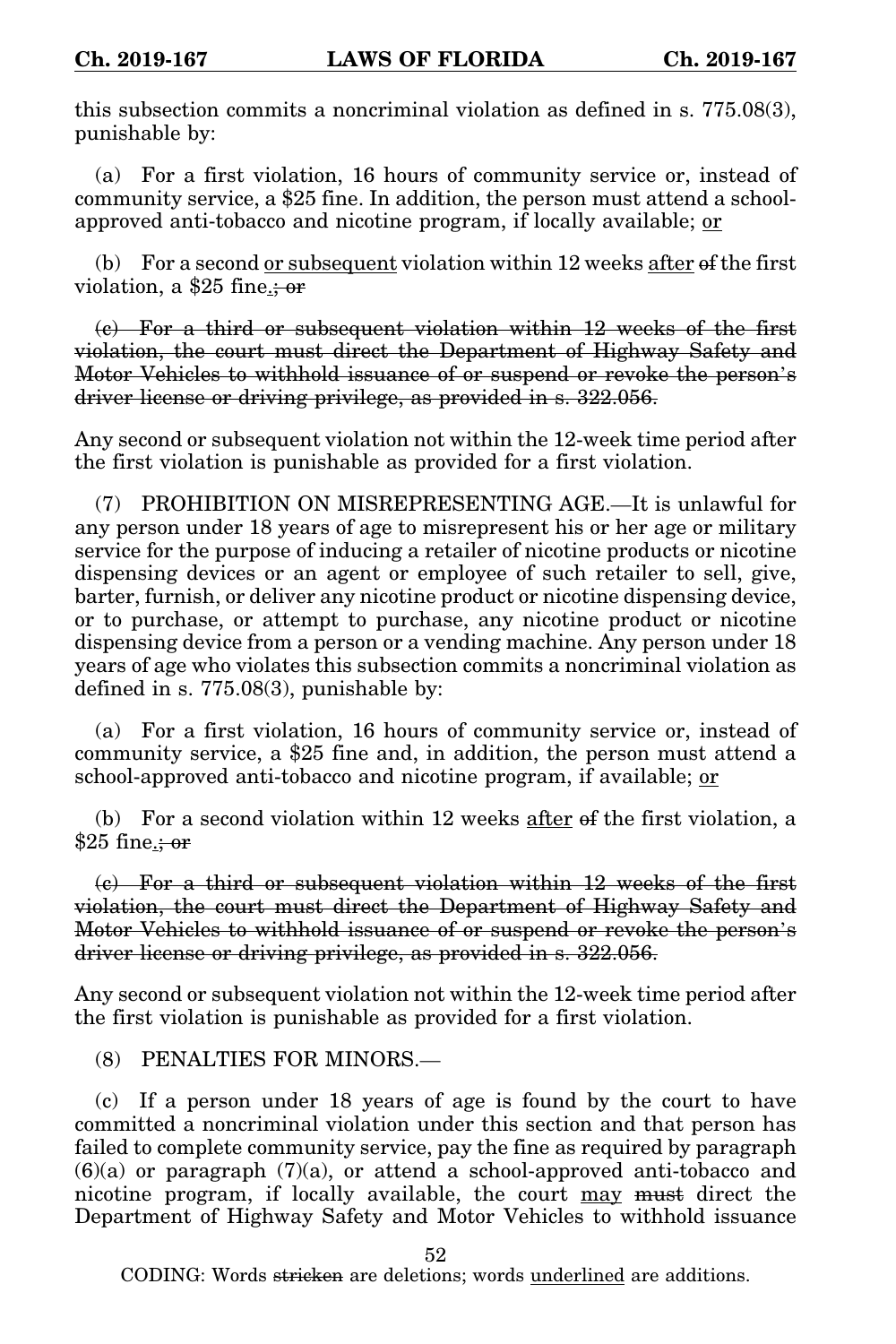of or suspend the driver license or driving privilege of that person for 30 consecutive days.

(d) If a person under 18 years of age is found by the court to have committed a noncriminal violation under this section and that person has failed to pay the applicable fine as required by paragraph (6)(b) or paragraph (7)(b), the court may must direct the Department of Highway Safety and Motor Vehicles to withhold issuance of or suspend the driver license or driving privilege of that person for 45 consecutive days.

Section 45. Paragraph (c) of subsection (1) of section 893.135, Florida Statutes, is amended to read:

893.135 Trafficking; mandatory sentences; suspension or reduction of sentences; conspiracy to engage in trafficking.—

(1) Except as authorized in this chapter or in chapter 499 and notwithstanding the provisions of s. 893.13:

(c)1. A person who knowingly sells, purchases, manufactures, delivers, or brings into this state, or who is knowingly in actual or constructive possession of, 4 grams or more of any morphine, opium, hydromorphone, or any salt, derivative, isomer, or salt of an isomer thereof, including heroin, as described in s.  $893.03(1)(b)$ ,  $(2)(a)$ ,  $(3)(c)3$ ., or  $(3)(c)4$ ., or 4 grams or more of any mixture containing any such substance, but less than 30 kilograms of such substance or mixture, commits a felony of the first degree, which felony shall be known as "trafficking in illegal drugs," punishable as provided in s. 775.082, s. 775.083, or s. 775.084. If the quantity involved:

a. Is 4 grams or more, but less than 14 grams, such person shall be sentenced to a mandatory minimum term of imprisonment of 3 years and shall be ordered to pay a fine of \$50,000.

b. Is 14 grams or more, but less than 28 grams, such person shall be sentenced to a mandatory minimum term of imprisonment of 15 years and shall be ordered to pay a fine of \$100,000.

c. Is 28 grams or more, but less than 30 kilograms, such person shall be sentenced to a mandatory minimum term of imprisonment of 25 years and shall be ordered to pay a fine of \$500,000.

2. A person who knowingly sells, purchases, manufactures, delivers, or brings into this state, or who is knowingly in actual or constructive possession of, 28 14 grams or more of hydrocodone, as described in s.  $893.03(2)(a)1.k.,$  codeine, as described in s.  $893.03(2)(a)1.g.,$  or any salt thereof, or  $28$   $14$  grams or more of any mixture containing any such substance, commits a felony of the first degree, which felony shall be known as "trafficking in hydrocodone," punishable as provided in s. 775.082, s. 775.083, or s. 775.084. If the quantity involved:

53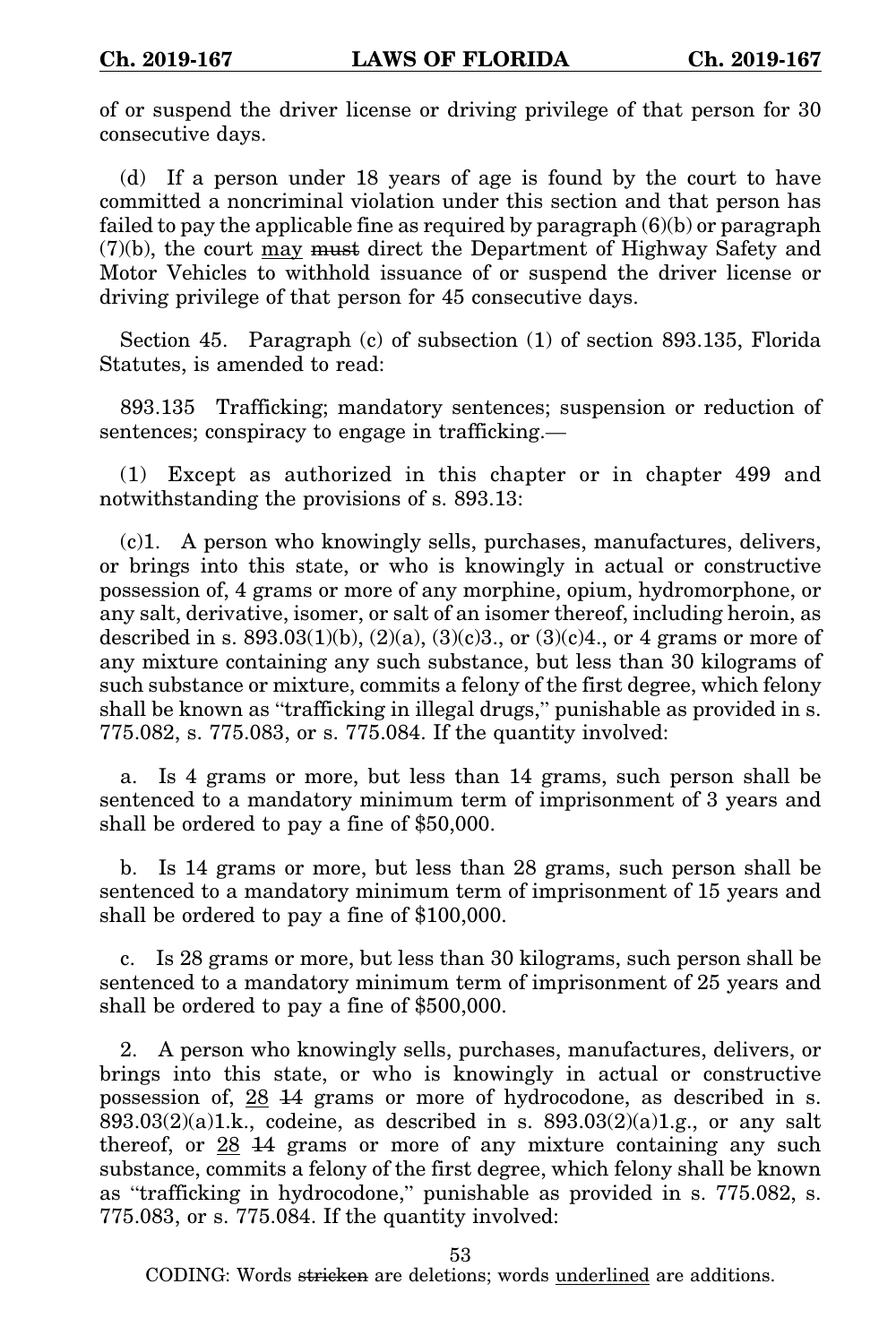a. Is 28 14 grams or more, but less than 50 28 grams, such person shall be sentenced to a mandatory minimum term of imprisonment of 3 years and shall be ordered to pay a fine of \$50,000.

b. Is 50 28 grams or more, but less than 100 50 grams, such person shall be sentenced to a mandatory minimum term of imprisonment of 7 years and shall be ordered to pay a fine of \$100,000.

c. Is  $100\,50$  grams or more, but less than  $300\,200$  grams, such person shall be sentenced to a mandatory minimum term of imprisonment of 15 years and shall be ordered to pay a fine of \$500,000.

d. Is 300 200 grams or more, but less than 30 kilograms, such person shall be sentenced to a mandatory minimum term of imprisonment of 25 years and shall be ordered to pay a fine of \$750,000.

3. A person who knowingly sells, purchases, manufactures, delivers, or brings into this state, or who is knowingly in actual or constructive possession of, 7 grams or more of oxycodone, as described in s.  $893.03(2)(a)1.q.,$  or any salt thereof, or 7 grams or more of any mixture containing any such substance, commits a felony of the first degree, which felony shall be known as "trafficking in oxycodone," punishable as provided in s. 775.082, s. 775.083, or s. 775.084. If the quantity involved:

a. Is 7 grams or more, but less than 14 grams, such person shall be sentenced to a mandatory minimum term of imprisonment of 3 years and shall be ordered to pay a fine of \$50,000.

b. Is 14 grams or more, but less than 25 grams, such person shall be sentenced to a mandatory minimum term of imprisonment of 7 years and shall be ordered to pay a fine of \$100,000.

c. Is 25 grams or more, but less than 100 grams, such person shall be sentenced to a mandatory minimum term of imprisonment of 15 years and shall be ordered to pay a fine of \$500,000.

d. Is 100 grams or more, but less than 30 kilograms, such person shall be sentenced to a mandatory minimum term of imprisonment of 25 years and shall be ordered to pay a fine of \$750,000.

4.a. A person who knowingly sells, purchases, manufactures, delivers, or brings into this state, or who is knowingly in actual or constructive possession of, 4 grams or more of:

(I) Alfentanil, as described in s.  $893.03(2)(b)1$ .;

(II) Carfentanil, as described in s.  $893.03(2)(b)6$ .;

(III) Fentanyl, as described in s.  $893.03(2)(b)9$ .;

 $(IV)$  Sufentanil, as described in s.  $893.03(2)(b)30$ .;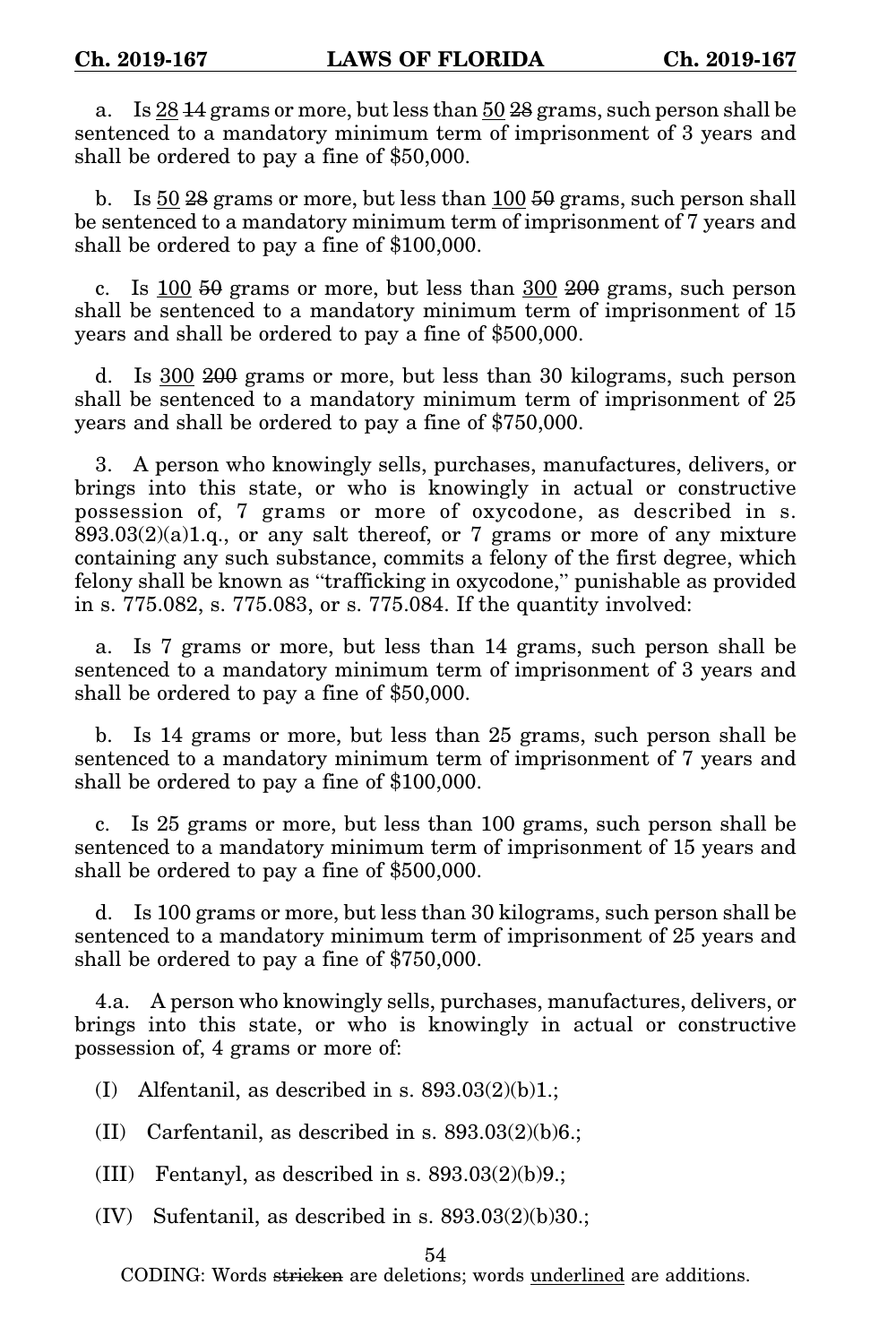(V) A fentanyl derivative, as described in s. 893.03(1)(a)62.;

(VI) A controlled substance analog, as described in s. 893.0356, of any substance described in sub-sub-subparagraphs (I)-(V); or

(VII) A mixture containing any substance described in sub-sub-subparagraphs (I)-(VI), commits a felony of the first degree, which felony shall be known as "trafficking in fentanyl," punishable as provided in s. 775.082, s. 775.083, or s. 775.084.

b. If the quantity involved under sub-subparagraph a.:

(I) Is 4 grams or more, but less than 14 grams, such person shall be sentenced to a mandatory minimum term of imprisonment of 3 years, and shall be ordered to pay a fine of \$50,000.

(II) Is 14 grams or more, but less than 28 grams, such person shall be sentenced to a mandatory minimum term of imprisonment of 15 years, and shall be ordered to pay a fine of \$100,000.

(III) Is 28 grams or more, such person shall be sentenced to a mandatory minimum term of imprisonment of 25 years, and shall be ordered to pay a fine of \$500,000.

5. A person who knowingly sells, purchases, manufactures, delivers, or brings into this state, or who is knowingly in actual or constructive possession of, 30 kilograms or more of any morphine, opium, oxycodone, hydrocodone, codeine, hydromorphone, or any salt, derivative, isomer, or salt of an isomer thereof, including heroin, as described in s. 893.03(1)(b),  $(2)(a)$ ,  $(3)(c)3$ ., or  $(3)(c)4$ ., or 30 kilograms or more of any mixture containing any such substance, commits the first degree felony of trafficking in illegal drugs. A person who has been convicted of the first degree felony of trafficking in illegal drugs under this subparagraph shall be punished by life imprisonment and is ineligible for any form of discretionary early release except pardon or executive clemency or conditional medical release under s. 947.149. However, if the court determines that, in addition to committing any act specified in this paragraph:

a. The person intentionally killed an individual or counseled, commanded, induced, procured, or caused the intentional killing of an individual and such killing was the result; or

b. The person's conduct in committing that act led to a natural, though not inevitable, lethal result, such person commits the capital felony of trafficking in illegal drugs, punishable as provided in ss. 775.082 and 921.142. A person sentenced for a capital felony under this paragraph shall also be sentenced to pay the maximum fine provided under subparagraph 1.

6. A person who knowingly brings into this state 60 kilograms or more of any morphine, opium, oxycodone, hydrocodone, codeine, hydromorphone, or any salt, derivative, isomer, or salt of an isomer thereof, including heroin, as

55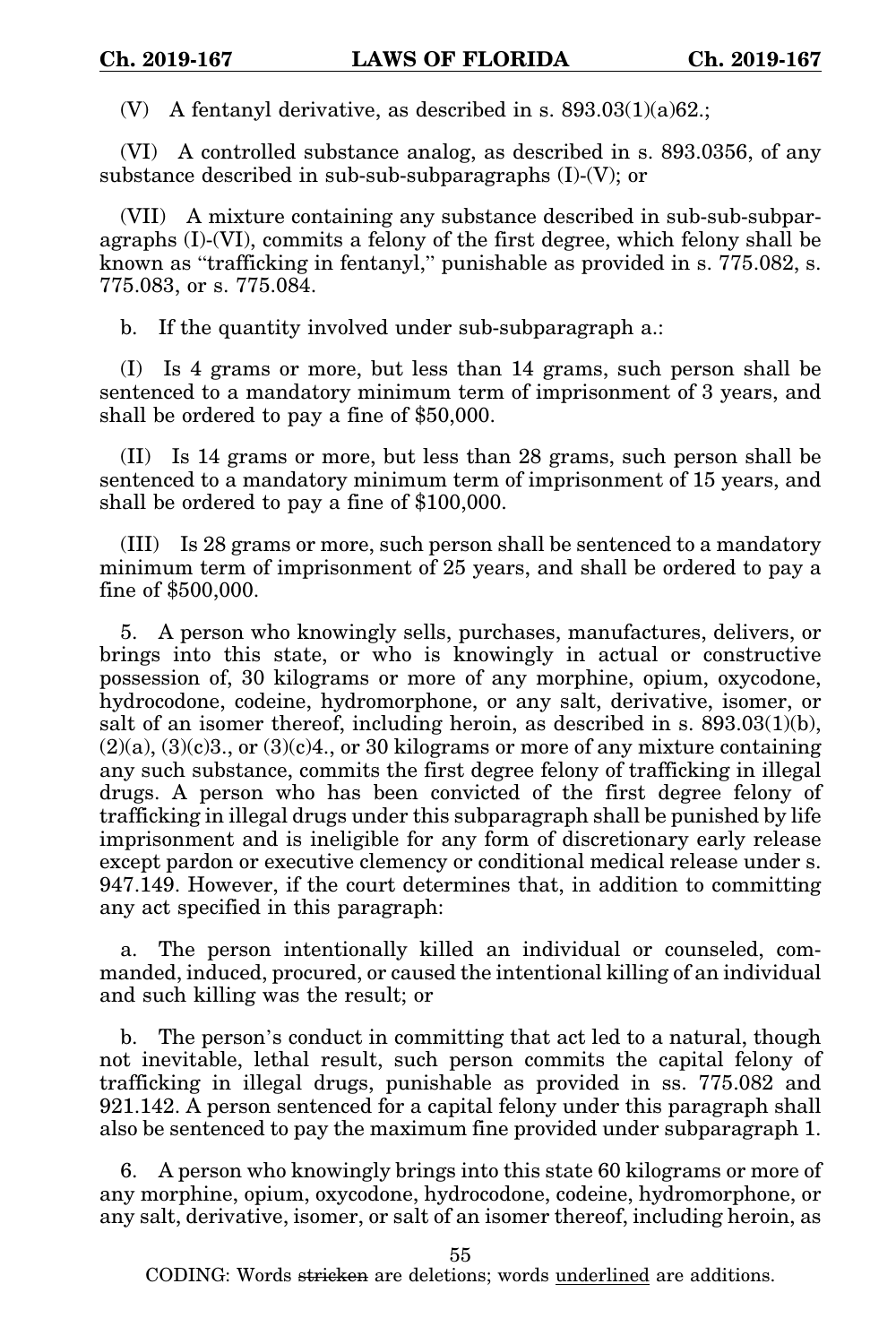described in s.  $893.03(1)(b)$ ,  $(2)(a)$ ,  $(3)(c)3$ ., or  $(3)(c)4$ ., or 60 kilograms or more of any mixture containing any such substance, and who knows that the probable result of such importation would be the death of a person, commits capital importation of illegal drugs, a capital felony punishable as provided in ss. 775.082 and 921.142. A person sentenced for a capital felony under this paragraph shall also be sentenced to pay the maximum fine provided under subparagraph 1.

Section 46. Effective upon this act becoming a law, section 900.05, Florida Statutes, is amended to read:

900.05 Criminal justice data collection.—

(1) LEGISLATIVE FINDINGS AND INTENT.—It is the intent of the Legislature to create a model of uniform criminal justice data collection by requiring local and state criminal justice agencies to report complete, accurate, and timely data, and making such data available to the public. The Legislature finds that it is an important state interest to implement a uniform data collection process and promote criminal justice data transparency.

(2) DEFINITIONS.—As used in this section, the term:

(a) "Annual felony caseload" means the yearly caseload of each full-time state attorney and assistant state attorney, or public defender and assistant public defender, or regional conflict counsel and assistant regional conflict counsel for cases assigned to the circuit criminal division, based on the number of felony cases reported to the Supreme Court under s. 25.075. The term does not include the appellate caseload of a public defender, or assistant public defender, regional conflict counsel, or assistant regional conflict counsel. Cases reported pursuant to this term must be associated with a case number, and each case number must only be reported once regardless of the number of attorney assignments that occur during the course of litigation. The caseload shall be calculated on June 30 and reported once at the beginning of the reporting agency's fiscal year.

(b) "Annual felony conflict caseload" means the total number of felony cases the office of the public defender or office of regional conflict counsel has declined or withdrawn from in the previous calendar year due to lack of qualified counsel or due to excessive caseload. The caseload shall be calculated on June 30 and reported once at the beginning of the reporting agency's fiscal year.

 $(c)(b)$  "Annual misdemeanor caseload" means the yearly caseload of each full-time state attorney and assistant state attorney, or public defender and assistant public defender, or regional conflict counsel and assistant regional conflict counsel for cases assigned to the county criminal division, based on the number of misdemeanor cases reported to the Supreme Court under s. 25.075. The term does not include the appellate caseload of a public defender, or assistant public defender, regional conflict counsel, or assistant

56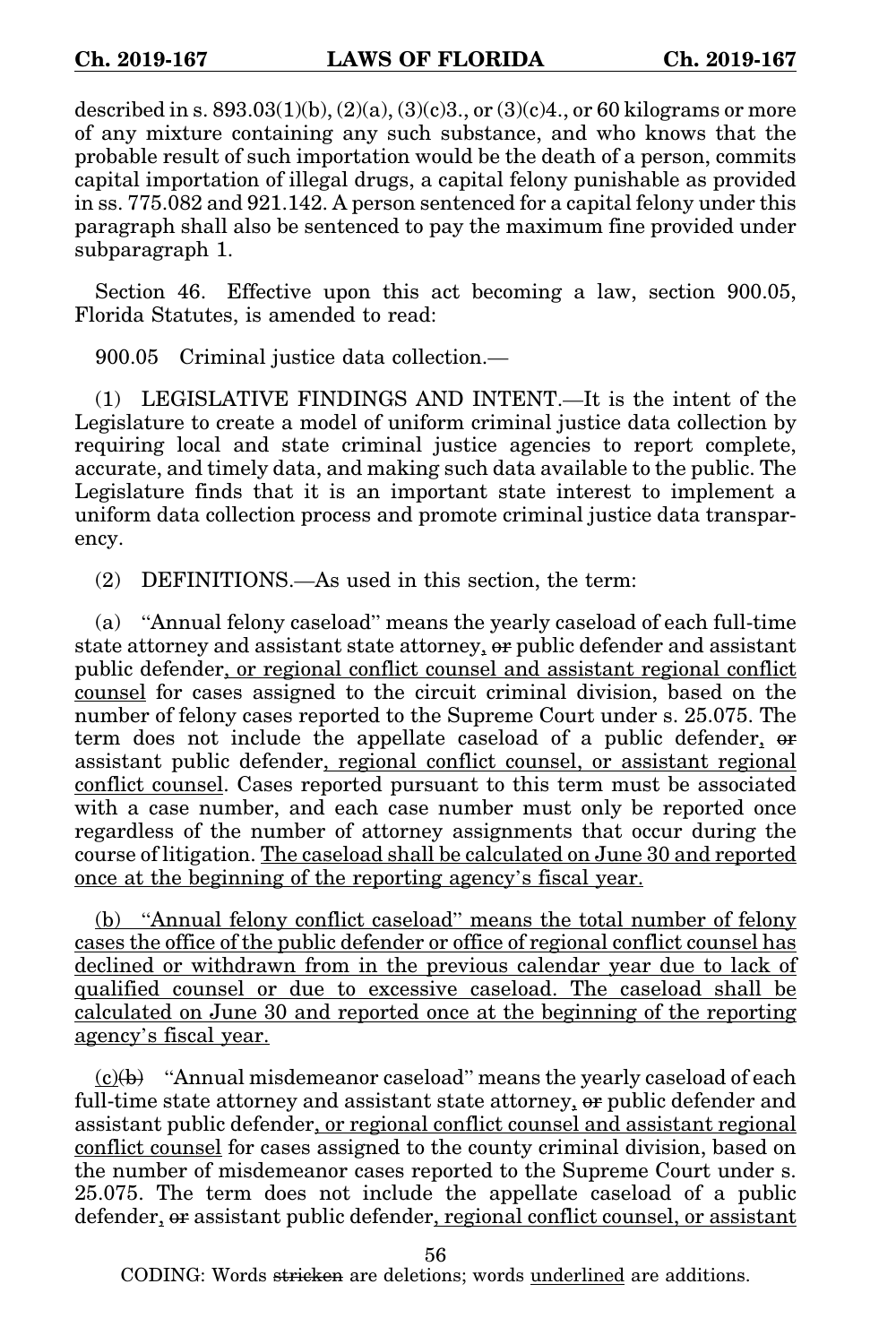regional conflict counsel. Cases reported pursuant to this term must be associated with a case number, and each case number must only be reported once regardless of the number of attorney assignments that occur during the course of litigation. The caseload shall be calculated on June 30 and reported once at the beginning of the reporting agency's fiscal year.

(d) "Annual misdemeanor conflict caseload" means the total number of misdemeanor cases the office of the public defender or office of regional conflict counsel has declined or withdrawn from in the previous calendar year due to lack of qualified counsel or due to excessive caseload. The caseload shall be calculated on June 30 and reported once at the beginning of the reporting agency's fiscal year.

 $(e)(e)$  "Attorney assignment date" means the date a court-appointed attorney is assigned to the case or, if privately retained, the date an attorney files a notice of appearance with the clerk of court.

 $(f)(d)$  "Attorney withdrawal date" means the date the court removes court-appointed counsel from a case or, for a privately retained attorney, the date a motion to withdraw is granted by the court.

 $(g)(e)$  "Case number" means the <u>uniform case</u> identification number assigned by the clerk of court to a criminal case.

 $(h)$ (f) "Case status" means whether a case is open, active, inactive, closed, reclosed, or reopened due to a violation of probation or community control.

 $(i)$ (i)(g) "Charge description" means the statement of the conduct that is alleged to have been violated, the associated statutory section establishing such conduct as criminal, and the misdemeanor or felony classification that is provided for in the statutory section alleged to have been violated.

(j) "Charge disposition" means the final adjudication for each charged crime, including, but not limited to, dismissal by state attorney, dismissal by judge, acquittal, no contest plea, guilty plea, or guilty finding at trial.

 $(k)(h)$  "Charge modifier" means an aggravating circumstance of an alleged crime that enhances or reclassifies a charge to a more serious misdemeanor or felony offense level.

 $(1)(i)$  "Concurrent or consecutive sentence flag" means an indication that a defendant is serving another sentence concurrently or consecutively in addition to the sentence for which data is being reported.

 $(m)(\dagger)$  "Daily number of correctional officers" means the number of fulltime, part-time, and auxiliary correctional officers who are actively providing supervision, protection, care, custody, and control of inmates in a county detention facility or state correctional institution or facility each day.

57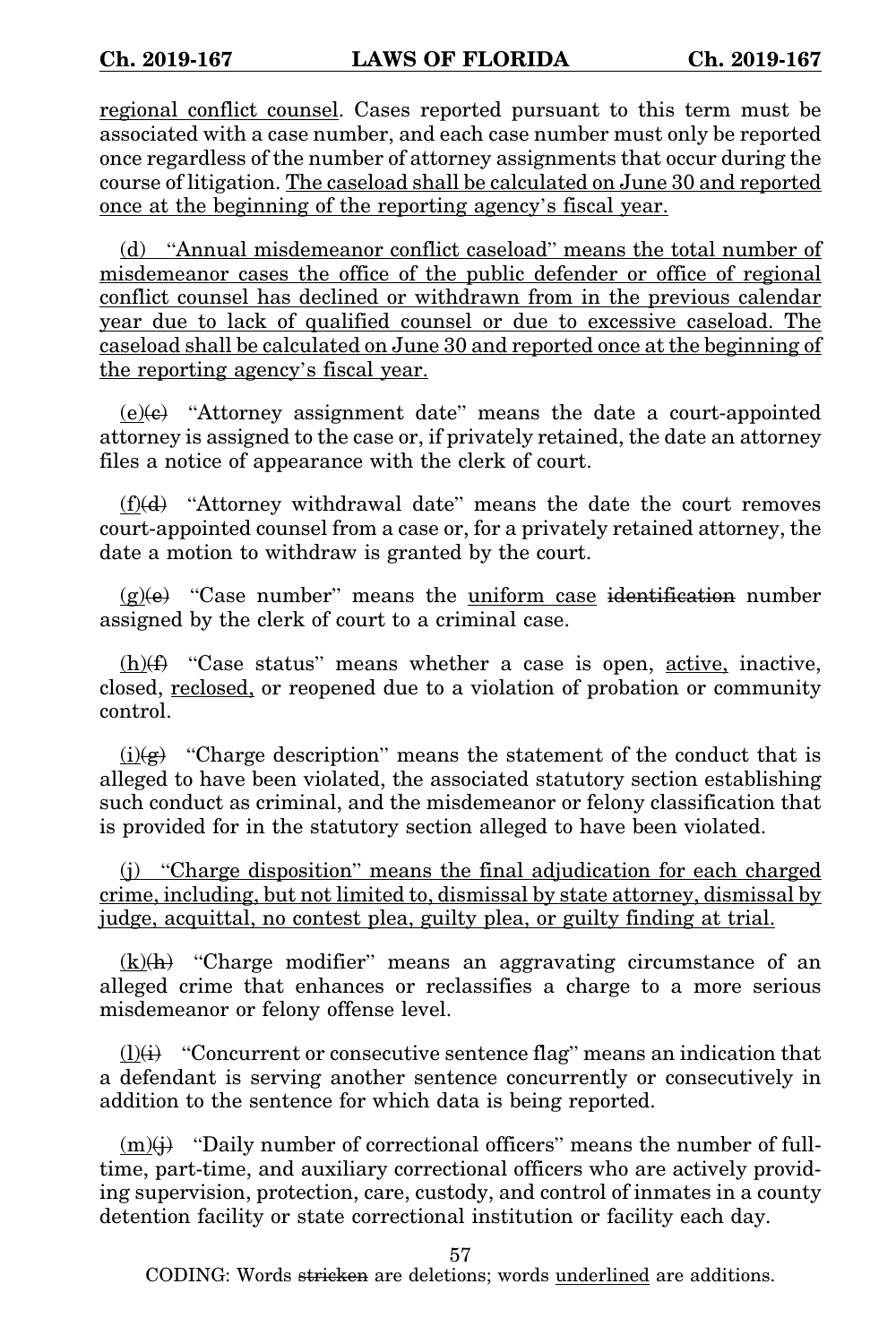$(n)(k)$  "Defense attorney type" means whether the attorney is a public defender, regional conflict counsel, or other counsel court-appointed for the defendant; the attorney is privately retained by the defendant; or the defendant is represented pro se.

 $(0)(l)$  "Deferred prosecution or pretrial diversion agreement date" means the date an agreement a contract is signed by the parties regarding a defendant's admission into a deferred prosecution or pretrial diversion program.

 $(p)(m)$  "Deferred prosecution or pretrial diversion hearing date" means each date that a hearing, including a status hearing, is held on a case that is in a deferred prosecution or pretrial diversion program, if applicable.

 $(q)(n)$  "Disciplinary violation and action" means any conduct performed by an inmate in violation of the rules of a county detention facility or state correctional institution or facility that results in the initiation of disciplinary proceedings by the custodial entity and the consequences of such disciplinary proceedings.

 $(r)(\theta)$  "Disposition date" means the date of final judgment, adjudication, adjudication withheld, dismissal, or nolle prosequi for the case and if different dates apply, the disposition dates of each charge.

(s) "Disposition type" means the manner in which the charge was closed, including final judgment, adjudication, adjudication withheld, dismissal, or nolle prosequi.

 $(t)(p)$  "Domestic violence flag" means an indication that a filed charge involves domestic violence as defined in s. 741.28.

 $(u)(q)$  "Gang affiliation flag" means an indication that a defendant is involved in or associated with a criminal gang as defined in s. 874.03 at the time of the current offense.

 $(v)(r)$  "Gain-time credit earned" means a credit of time awarded to an inmate in a county detention facility in accordance with s. 951.22 or a state correctional institution or facility in accordance with s. 944.275.

 $(w)(s)$  "Habitual offender flag" means an indication that a defendant is a habitual felony offender as defined in s. 775.084 or a habitual misdemeanor offender as defined in s. 775.0837.

(x) "Habitual violent felony offender flag" means an indication that a defendant is a habitual violent felony offender as defined in s. 775.084.

(t) "Judicial transfer date" means a date on which a defendant's case is transferred to another court or presiding judge.

 $(y)(u)$  "Number of contract attorneys representing indigent defendants for the office of the public defender" means the number of attorneys hired on

58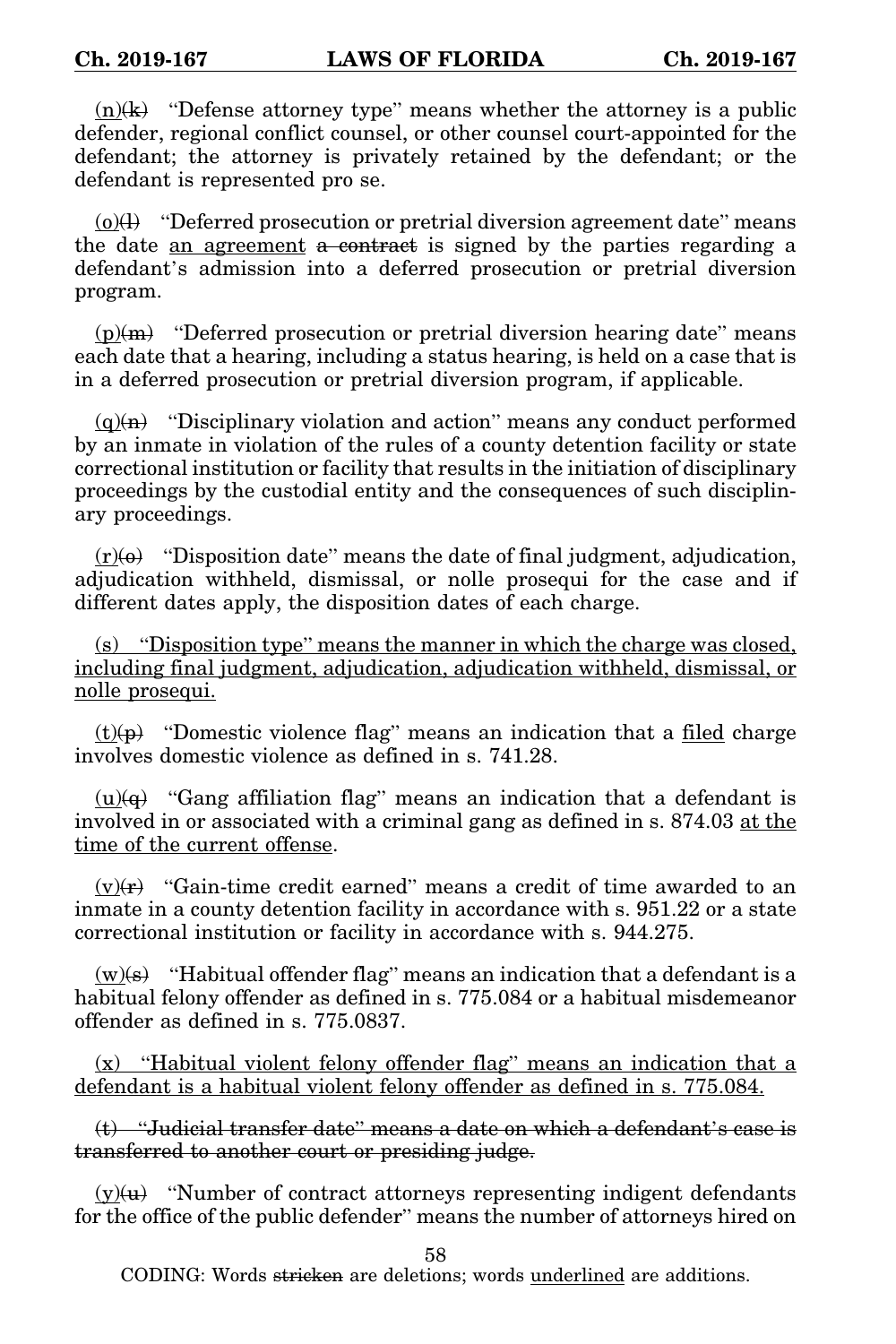a temporary basis, by contract, to represent indigent clients who were appointed a public defender, whereby the public defender withdraws from the case due to a conflict of interest.

 $(z)(v)$  "Pretrial release violation flag" means an indication that the defendant has violated the terms of his or her pretrial release.

 $(aa)(w)$  "Prior incarceration within the state" means any prior history of a defendant's incarceration defendant being incarcerated in a county detention facility or state correctional institution or facility.

(bb) "Prison releasee reoffender flag" means an indication that the defendant is a prison releasee reoffender as defined in s. 775.082 or any other statute.

 $(\text{dd})(\mathbf{x})$  "Tentative release date" means the anticipated date that an inmate will be released from incarceration after the application of adjustments for any gain-time earned or credit for time served.

 $\langle \text{cc}(\mathbf{y}) \rangle$  "Sexual offender flag" means an indication that a defendant was is required to register as a sexual predator as defined in s. 775.21 or as a sexual offender as defined in s. 943.0435.

(ee) "Three-time violent felony offender flag" means an indication that the defendant is a three-time violent felony offender as defined in s. 775.084 or any other statute.

(ff) "Violent career criminal flag" means an indication that the defendant is a violent career criminal as defined in s. 775.084 or any other statute.

(3) DATA COLLECTION AND REPORTING.—Beginning January 1, 2019, An entity required to collect data in accordance with this subsection shall collect the specified data and required of the entity on a biweekly basis. Each entity shall report them the data collected in accordance with this subsection to the Department of Law Enforcement on a monthly basis.

(a) *Clerk of the court.*—Each clerk of court shall collect the following data for each criminal case:

1. Case number.

2. Date that the alleged offense occurred.

## 3. County in which the offense is alleged to have occurred.

3.4. Date the defendant is taken into physical custody by a law enforcement agency or is issued a notice to appear on a criminal charge, if such date is different from the date the offense is alleged to have occurred.

4. Whether the case originated by notice to appear.

59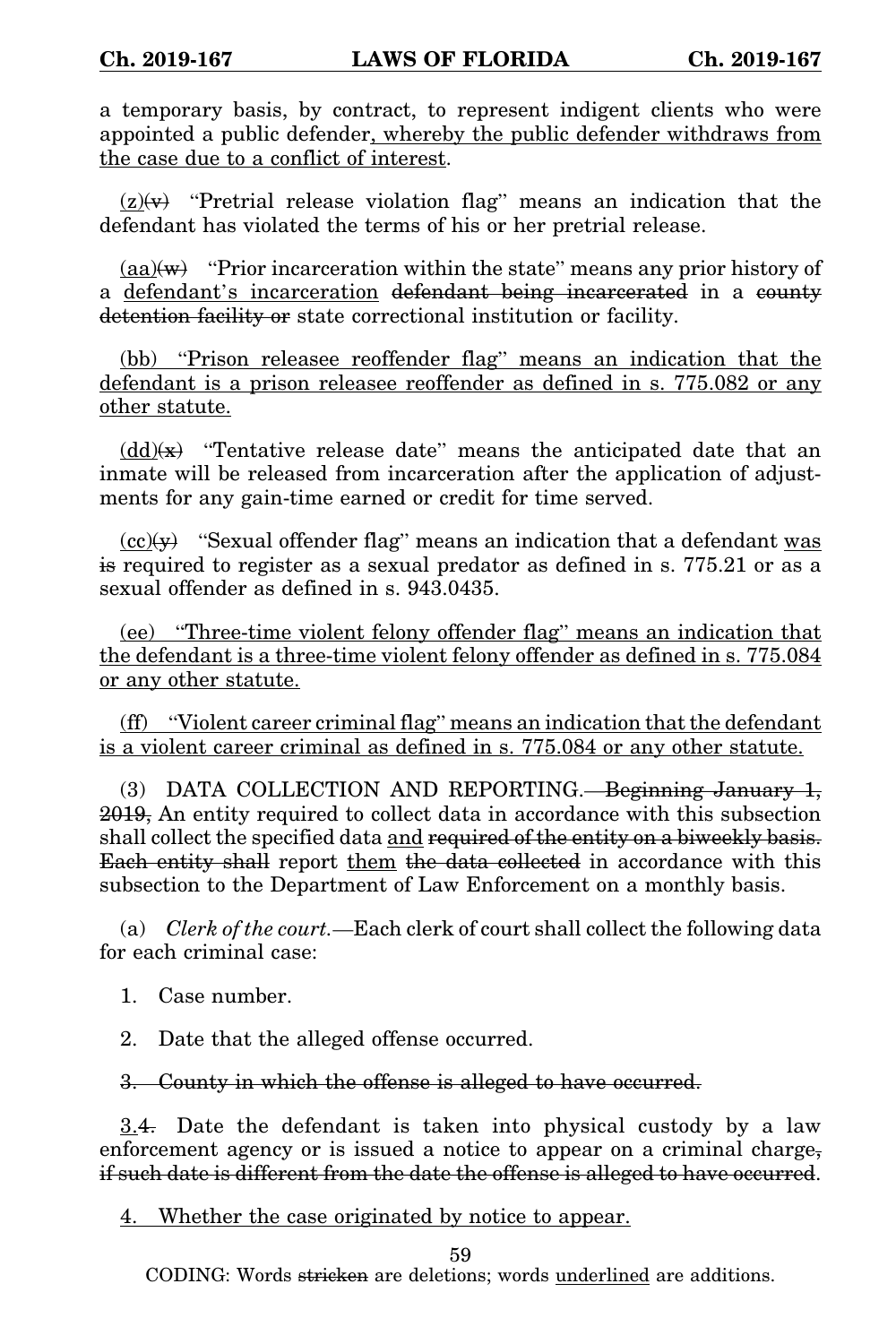5. Date that the criminal prosecution of a defendant is formally initiated through the filing, with the clerk of the court, of an information by the state attorney or an indictment issued by a grand jury.

6. Arraignment date.

7. Attorney appointment assignment date.

8. Attorney withdrawal date.

9. Case status.

10. Charge disposition.

11.10. Disposition date and disposition type.

12.<del>11.</del> Information related to each defendant, including:

a. Identifying information, including name, known aliases, date of birth, age, race, or ethnicity, and gender.

b. Zip code of last known address primary residence.

c. Primary language.

d. Citizenship.

e. Immigration status, if applicable.

f. Whether the defendant has been found by a court to be indigent under pursuant to s. 27.52.

13.12. Information related to the formal charges filed against the defendant, including:

a. Charge description.

b. Charge modifier description and statute, if applicable.

c. Drug type for each drug charge, if known.

d. Qualification for a flag designation as defined in this section, including a domestic violence flag, gang affiliation flag, sexual offender flag, habitual offender flag, habitual violent felony offender flag, or pretrial release violation flag, prison releasee reoffender flag, three-time violent felony offender flag, or violent career criminal flag.

14.13. Information related to bail or bond and pretrial release determinations, including the dates of any such determinations:

a. Pretrial release determination made at a first appearance hearing that occurs within 24 hours of arrest, including any all monetary and nonmonetary conditions of release.

60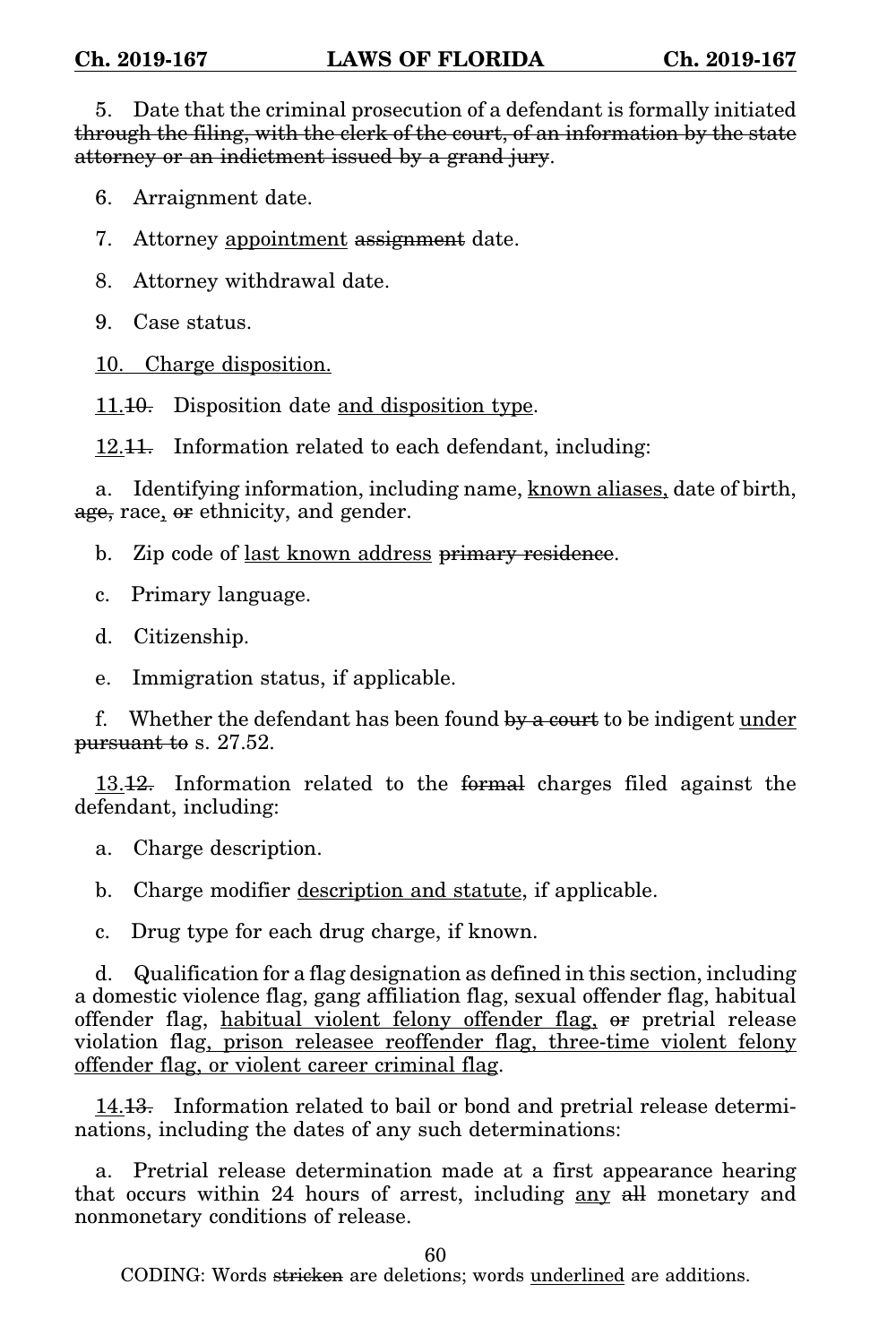b. Modification of bail or bond conditions made by a court having jurisdiction to try the defendant or, in the absence of the judge of the trial court, by the circuit court, including modifications to any monetary and nonmonetary conditions of release.

c. Cash bail or bond payment, including whether the defendant utilized a bond agent to post a surety bond.

d. Date defendant is released on bail, bond, or pretrial release for the current case.

e. Bail or bond revocation due to a new offense, a failure to appear, or a violation of the terms of bail or bond, if applicable.

15.14. Information related to court dates and dates of motions and appearances, including:

a. Date of any court appearance and the type of proceeding scheduled for each date reported.

b. Date of any failure to appear in court, if applicable.

c. Deferred prosecution or pretrial diversion hearing, if applicable Judicial transfer date, if applicable.

d. Each scheduled trial date.

e. Date that a defendant files a notice to participate in discovery.

f. Speedy trial motion date and each hearing date dates, if applicable.

g. Dismissal motion date and each hearing date dates, if applicable.

16.15. Defense attorney type.

17.16. Information related to sentencing, including:

a. Date that a court enters a sentence against a defendant.

b. Charge sentenced to, including charge sequence number, and charge description, statute, type, and charge class severity.

c. Sentence type and length imposed by the court in the current case, reported in years, months, and days, including, but not limited to, the total duration of incarceration imprisonment in a county detention facility or state correctional institution or facility, and conditions of probation or community control supervision.

d. Amount of time served in custody by the defendant related to each charge the reported criminal case that is credited at the time of disposition of the charge case to reduce the imposed actual length of time the defendant

61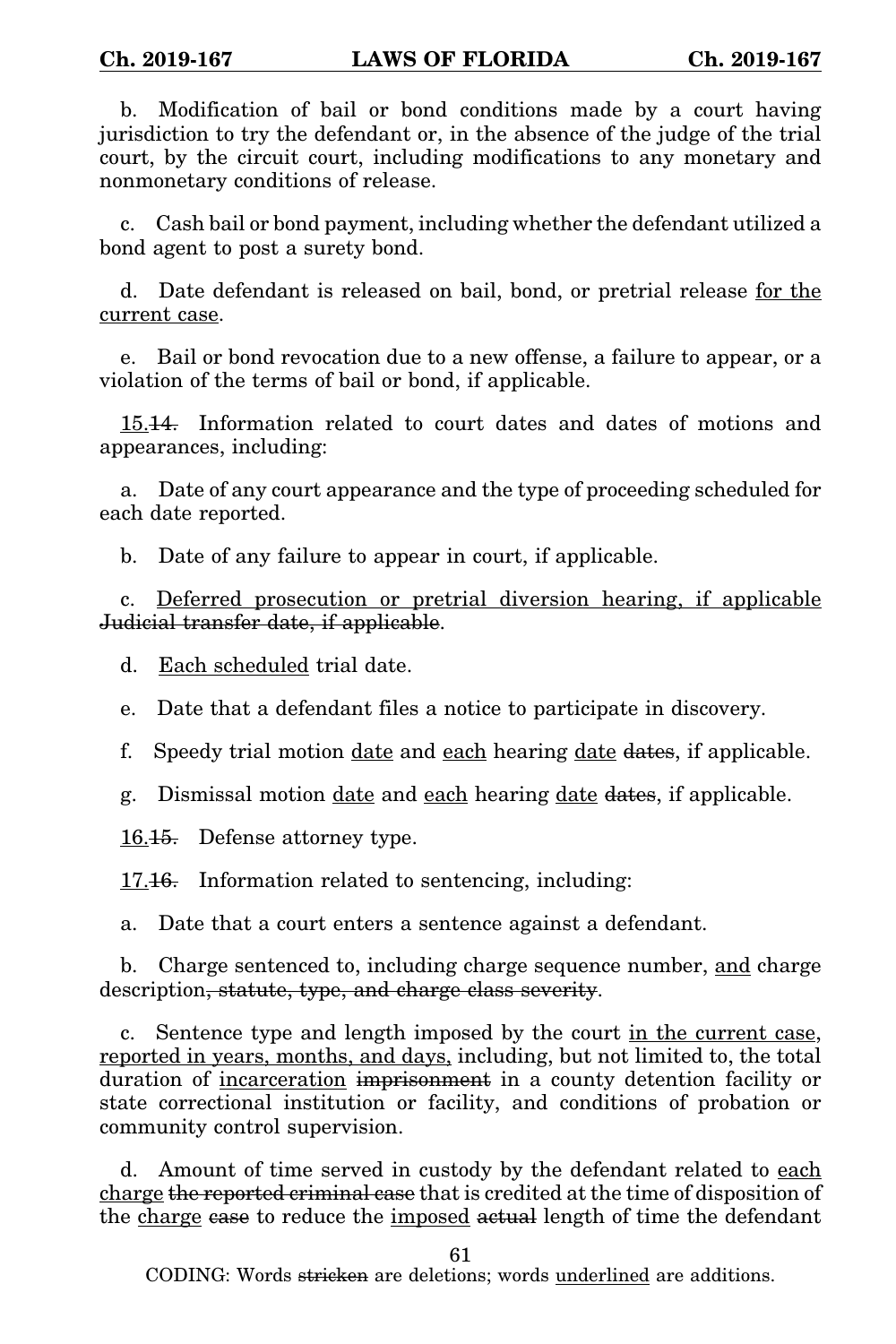will serve on the term of incarceration imprisonment that is ordered by the court at disposition.

e. Total amount of court costs fees imposed by the court at the disposition of the case.

f. Outstanding balance of the defendant's court fees imposed by the court at disposition of the case.

f.g. Total amount of fines imposed by the court at the disposition of the case.

h. Outstanding balance of the defendant's fines imposed by the court at disposition of the case.

g.i. Restitution amount ordered at sentencing, including the amount collected by the court and the amount paid to the victim, if applicable.

j. Digitized sentencing scoresheet prepared in accordance with s. 921.0024.

18.17. The sentencing judge or magistrate, or their equivalent number of judges or magistrates, or their equivalents, hearing cases in circuit or county criminal divisions of the circuit court. Judges or magistrates, or their equivalents, who solely hear appellate cases from the county criminal division are not to be reported under this subparagraph.

- (b) *State attorney.*—Each state attorney shall collect the following data:
- 1. Information related to a human victim of a criminal offense, including:

a. Identifying information of the victim, including race, or ethnicity, gender, and age at the time of the offense.

b. Relationship to the offender, if any.

2. Number of full-time prosecutors.

3. Number of part-time prosecutors.

4. Annual felony caseload.

5. Annual misdemeanor caseload.

6. Disposition of each referred charge, such as filed, declined, or diverted Any charge referred to the state attorney by a law enforcement agency related to an episode of criminal activity.

- 7. Number of cases in which a no-information was filed.
- 8. Information related to each defendant, including:

62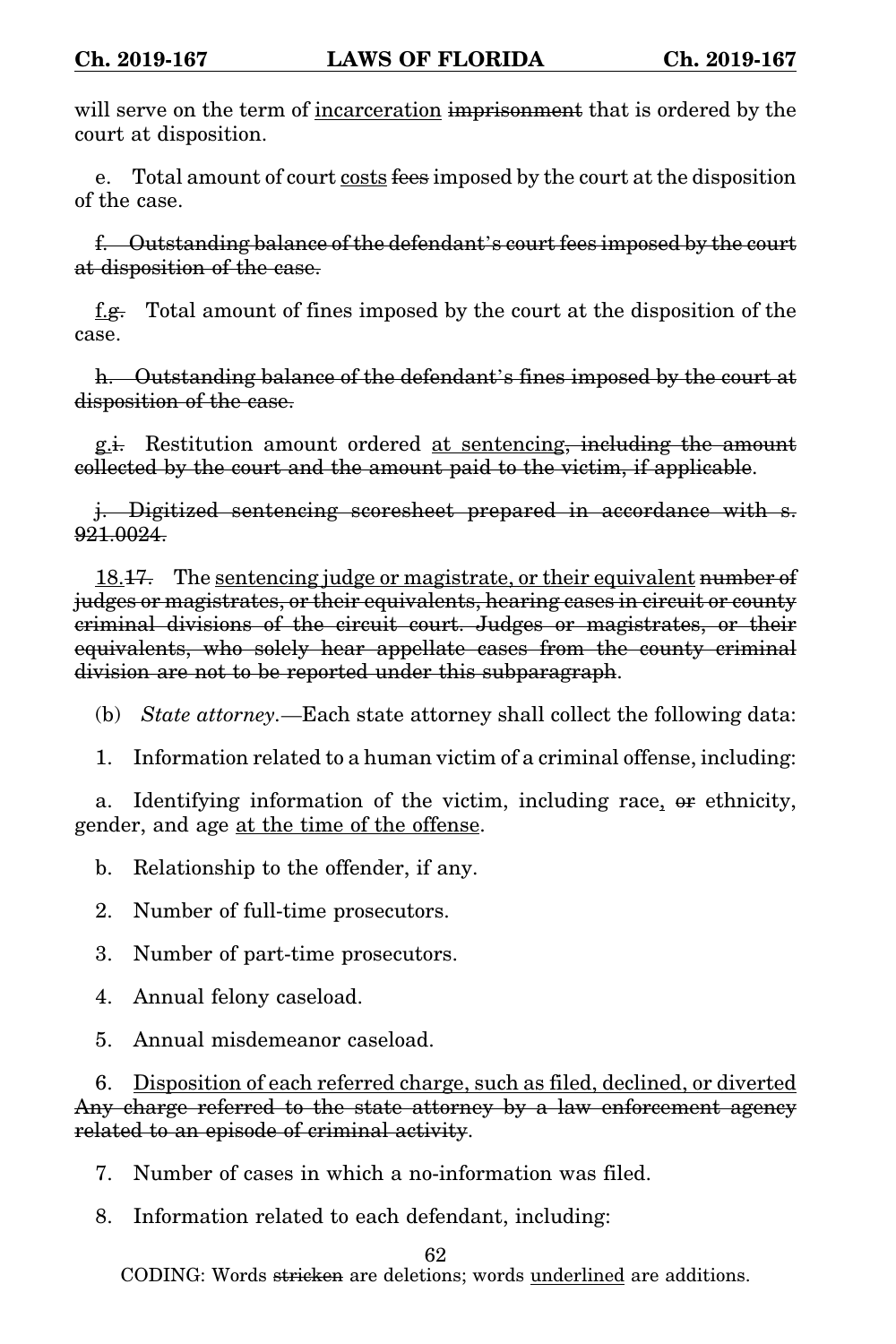a. Each charge referred to the state attorney by a law enforcement agency or sworn complainant related to an episode of criminal activity.

b. Case number, name, and date of birth.

 $c.b.$  Drug type for each drug charge, if applicable.

d. Deferred prosecution or pretrial diversion agreement date, if applicable.

(c) *Public defender.*—Each public defender shall collect the following data for each criminal case:

1. Number of full-time public defenders.

2. Number of part-time public defenders.

3. Number of contract attorneys representing indigent defendants for the office of the public defender.

4. Annual felony caseload.

5. Annual felony conflict caseload.

6.5. Annual misdemeanor caseload.

7. Annual misdemeanor conflict caseload.

(d) *County detention facility.*—The administrator of each county detention facility shall collect the following data:

1. Maximum capacity for the county detention facility.

2. Weekly admissions to the county detention facility for a revocation of probation or community control.

3. Weekly admissions to the county detention facility for a revocation of pretrial release.

4.3. Daily population of the county detention facility, including the specific number of inmates in the custody of the county that:

a. Are awaiting case disposition.

b. Have been sentenced by a court to a term of incarceration imprisonment in the county detention facility.

c. Have been sentenced by a court to a term of imprisonment with the Department of Corrections and who are awaiting transportation to the department.

d. Have a federal detainer,  $\theta$  are awaiting disposition of a case in federal court, or are awaiting other federal disposition.

63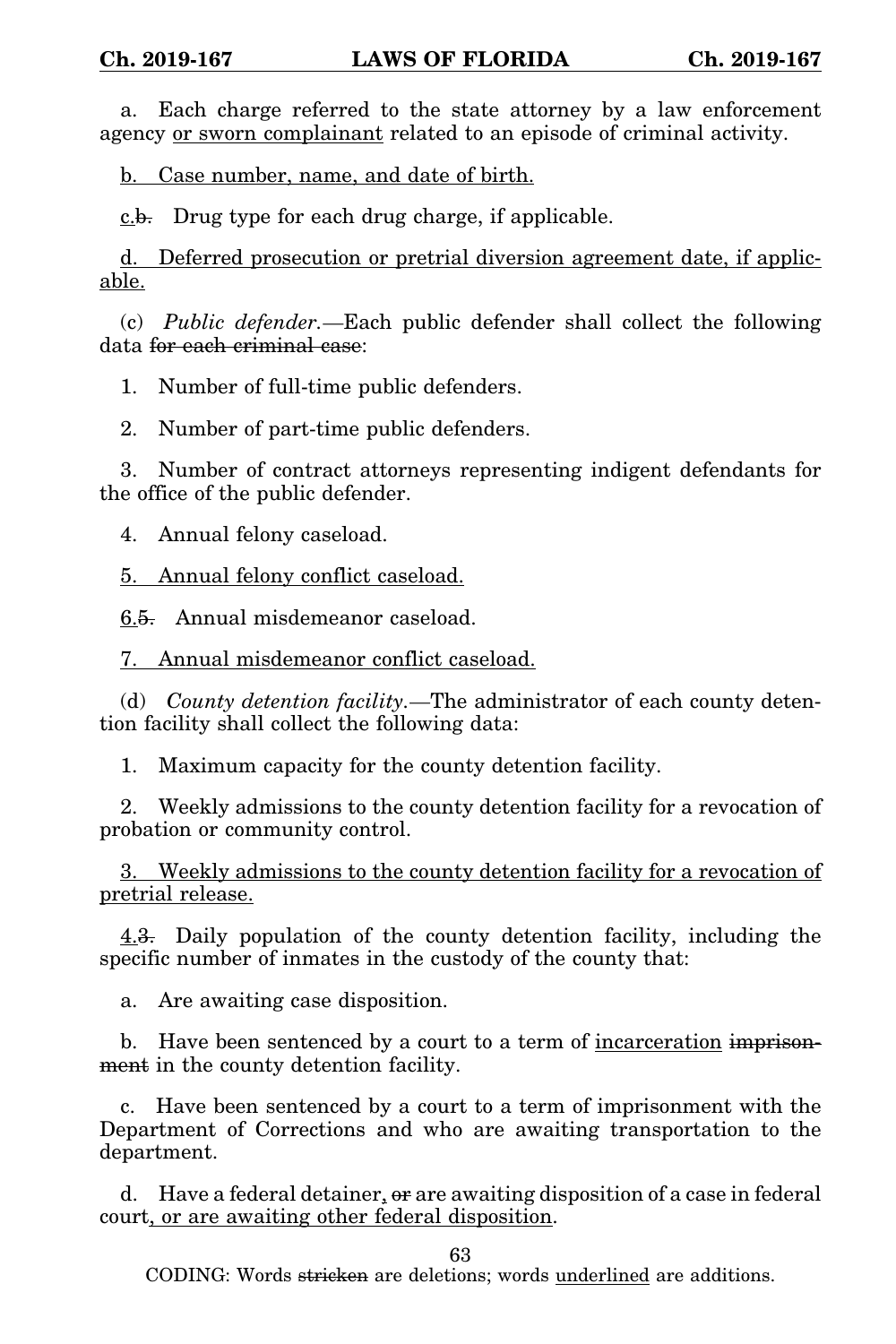5.4. Information related to each inmate, including:

a. Identifying information, including name, date of birth, race, ethnicity, gender, case number, and identification number assigned by the county detention facility.

b.a. Date when an inmate a defendant is processed and booked into the county detention facility subsequent to an arrest for a new violation of law, or for a violation of probation or community control, or for a violation of pretrial release.

c.b. Reason why an inmate a defendant is processed and booked into the county detention facility, including  $\frac{f}{f}$  is for a new law violation, or a violation of probation or community control, or a violation of pretrial release.

d.c. Qualification for a flag designation as defined in this section, including domestic violence flag, gang affiliation flag, habitual offender flag, habitual violent felony offender flag, pretrial release violation flag, or sexual offender flag, prison releasee reoffender flag, three-time violent felony offender flag, or violent career criminal flag.

6.5. Total population of the county detention facility at year-end. This data must include the same specified classifications as subparagraph 3.

7.6. Per diem rate for a county detention facility bed.

8.7. Daily number of correctional officers for the county detention facility.

9.8. Annual county detention facility budget. This information only needs to be reported once annually at the beginning of the county's fiscal year.

10.9. Annual revenue generated for the county from the temporary incarceration of federal defendants or inmates.

(e) *Department of Corrections.*—The Department of Corrections shall collect the following data:

1. Information related to each inmate, including:

a. Identifying information, including name, date of birth, race, or ethnicity, gender, case number, and identification number assigned by the department.

b. Number of children.

e. Highest education level<del>, including any vocational training</del>.

 $c.d.$  Date the inmate was admitted to the custody of the department for his or her current incarceration.

64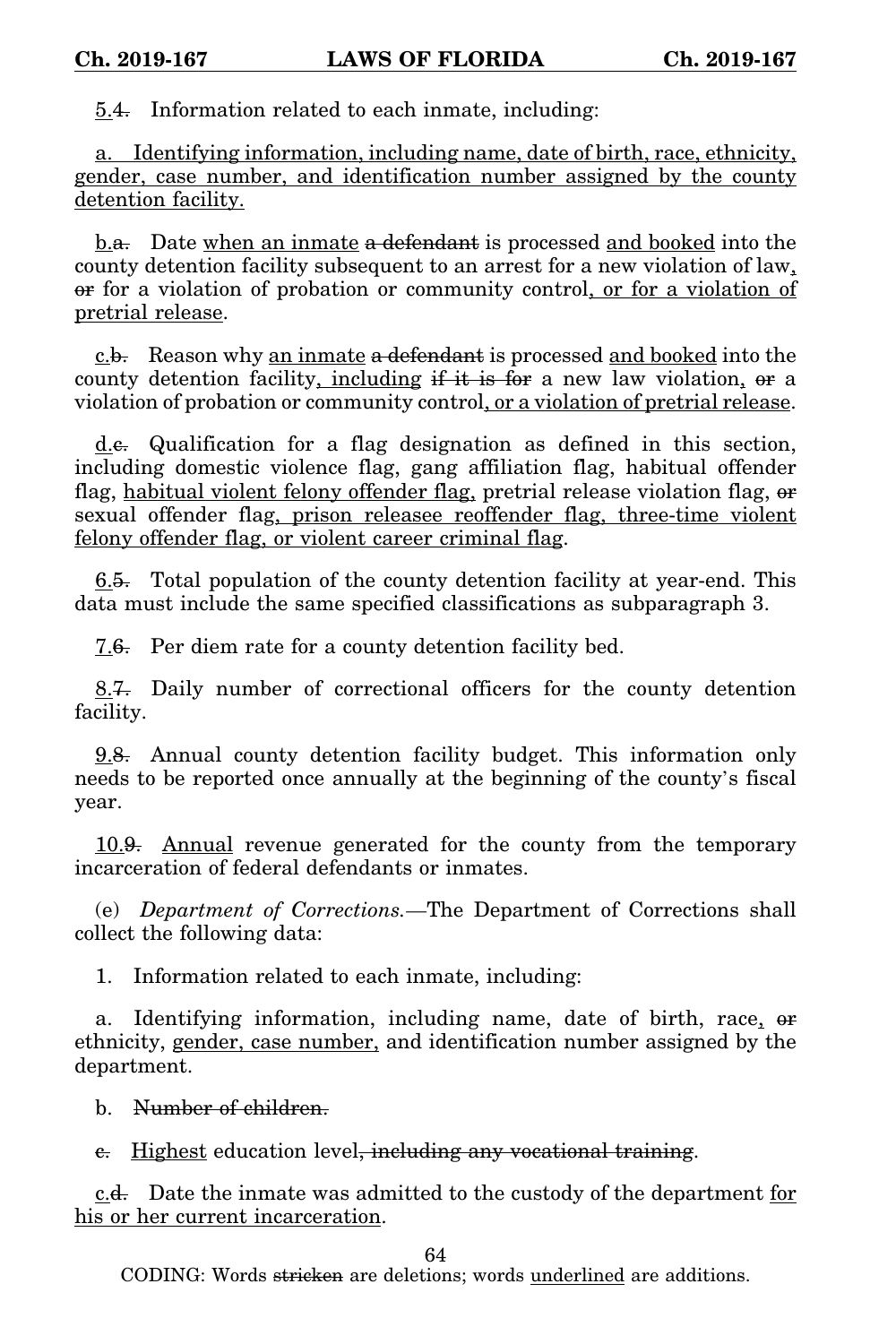d.e. Current institution placement and the security level assigned to the institution.

e.f. Custody level assignment.

f. $g$ . Qualification for a flag designation as defined in this section, including sexual offender flag, habitual offender flag, habitual violent felony offender flag, prison releasee reoffender flag, three-time violent felony offender flag, violent career criminal flag, gang affiliation flag, or concurrent or consecutive sentence flag.

g.h. County that committed the prisoner to the custody of the department.

 $h.$  Whether the reason for admission to the department is for a new conviction or a violation of probation, community control, or parole. For an admission for a probation, community control, or parole violation, the department shall report whether the violation was technical or based on a new violation of law.

i.j. Specific statutory citation for which the inmate was committed to the department, including, for an inmate convicted of drug trafficking under s. 893.135, the statutory citation for each specific drug trafficked.

j. Length of sentence served.

k. Length of sentence or concurrent or consecutive sentences served.

l. Tentative release date.

m. Gain time earned in accordance with s. 944.275.

n. Prior incarceration within the state.

o. Disciplinary violation and action.

p. Participation in rehabilitative or educational programs while in the custody of the department.

q. Digitized sentencing scoresheet prepared in accordance with s. 921.0024.

2. Information about each state correctional institution or facility, including:

a. Budget for each state correctional institution or facility.

b. Daily prison population of all inmates incarcerated in a state correctional institution or facility.

c. Daily number of correctional officers for each state correctional institution or facility.

65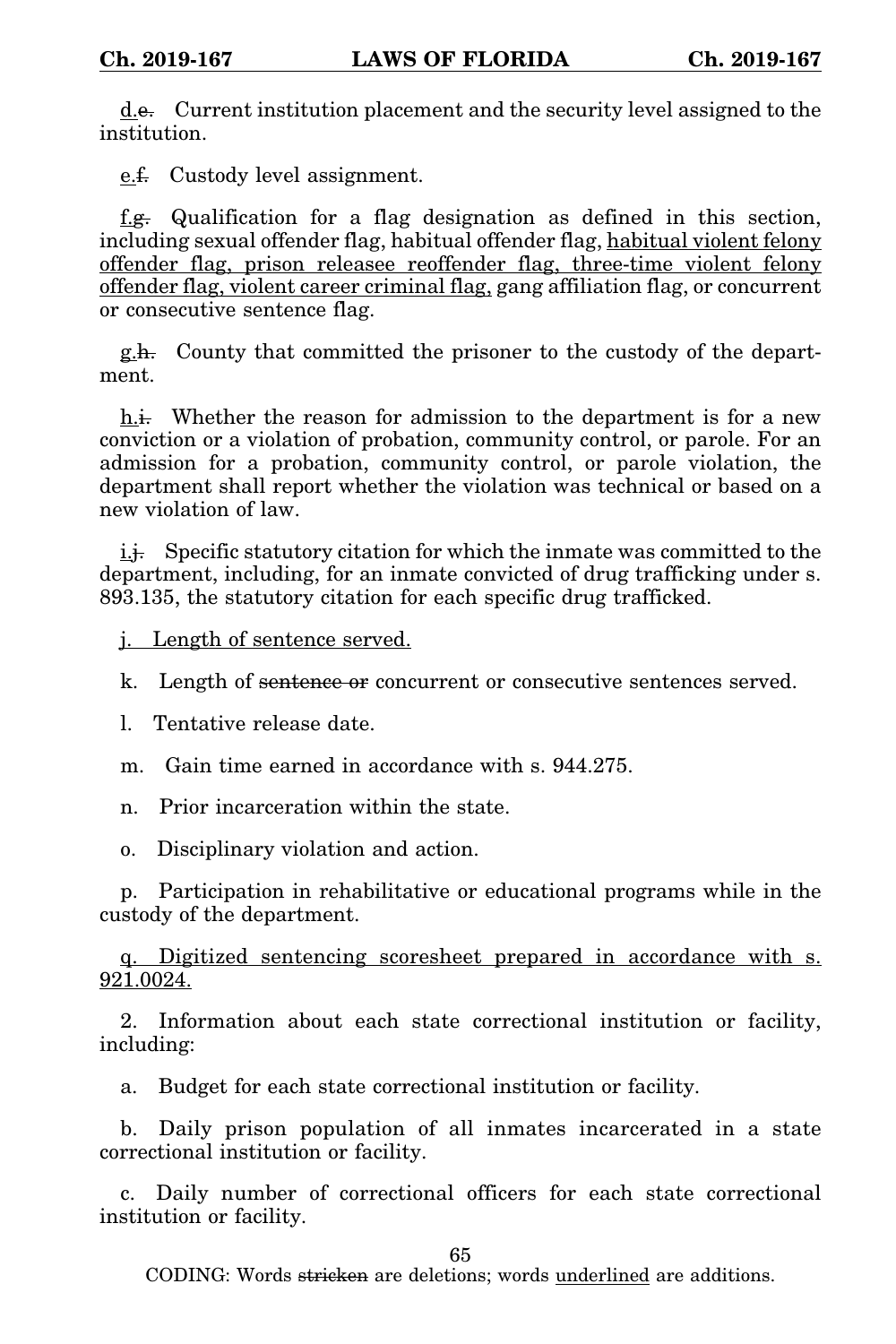3. Information related to persons supervised by the department on probation or community control, including:

a. Identifying information for each person supervised by the department on probation or community control, including his or her name, date of birth, race, or ethnicity, gender, case number sex, and department-assigned case number.

b. Length of probation or community control sentence imposed and amount of time that has been served on such sentence.

c. Projected termination date for probation or community control.

d. Revocation of probation or community control due to a violation, including whether the revocation is due to a technical violation of the conditions of supervision or from the commission of a new law violation.

4. Per diem rates for:

- a. Prison bed.
- b. Probation.
- c. Community control.

This information only needs to be reported once annually at the time the most recent per diem rate is published.

(f) *Justice Administrative Commission.*—The Justice Administrative Commission shall collect the following data:

1. Number of private registry attorneys representing indigent adult defendants.

2. Annual felony caseload assigned to private registry contract attorneys.

3. Annual misdemeanor caseload assigned to private registry contract attorneys.

(g) *Criminal regional conflict counsel.*—Each office of criminal regional conflict counsel shall report the following data:

1. Number of full-time assistant regional conflict counsel handling criminal cases.

2. Number of part-time assistant regional conflict counsel handling criminal cases.

3. Number of contract attorneys representing indigent adult defendants.

4. Annual felony caseload.

66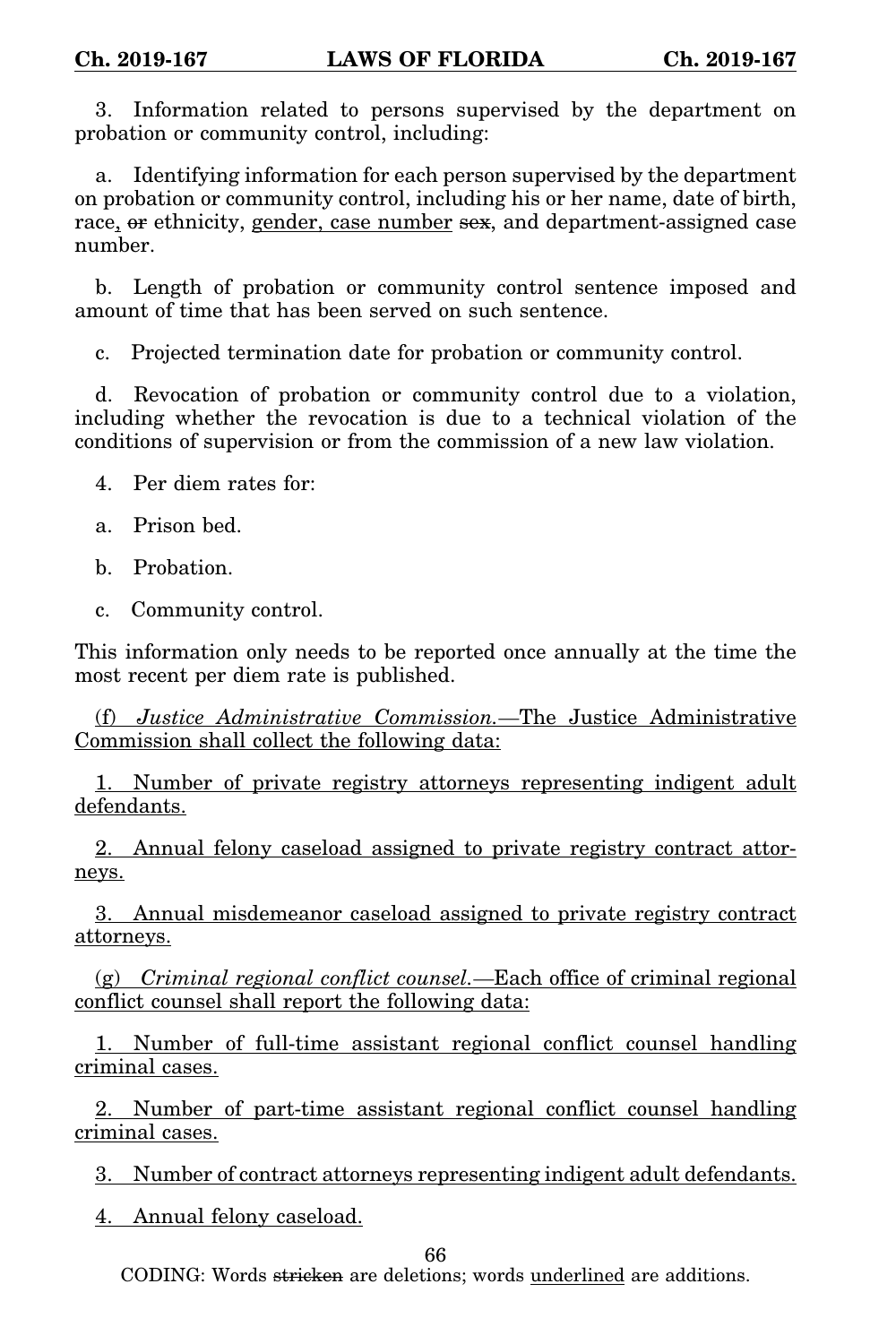5. Annual felony caseload assigned to contract attorneys.

6. Annual felony conflict caseload.

7. Annual misdemeanor caseload.

8. Annual misdemeanor caseload assigned to contract attorneys.

9. Annual misdemeanor conflict caseload.

(4) DATA PUBLICLY AVAILABLE.—Beginning January 1, 2019, The Department of Law Enforcement shall publish datasets in its possession in a modern, open, electronic format that is machine-readable and readily accessible by the public on the department's website. The published data must be searchable, at a minimum, by each data elements element, county, circuit, and unique identifier. Beginning March 1, 2019, the department shall publish begin publishing the data received under subsection  $(3)$   $(2)$  in the same modern, open, electronic format that is machine-readable and readily accessible to the public on the department's website. The department shall publish all data received under subsection  $(3)$   $(2)$  no later than January 1, 2020, and monthly thereafter July 1, 2019.

(5) NONCOMPLIANCE.—Notwithstanding any other provision of law, an entity required to collect and transmit data under subsection (3) paragraph  $(3)(a)$  or paragraph  $(3)(d)$  which does not comply with the requirements of this section is ineligible to receive funding from the General Appropriations Act, any state grant program administered by the Department of Law Enforcement, or any other state agency for 5 years after the date of noncompliance.

(6) CONFIDENTIALITY.—Information collected by any reporting agency which is confidential and exempt upon collection remains confidential and exempt when reported to the Department of Law Enforcement under this section.

Section 47. Section 943.0578, Florida Statutes, is created to read:

943.0578 Lawful self-defense expunction.—

(1) Notwithstanding the eligibility requirements defined in s. 943.0585(1) and (2), the department shall issue a certificate of eligibility for expunction under this section to a person who is the subject of a criminal history record if that person has obtained, and submitted to the department, on a form provided by the department, a written, certified statement from the appropriate state attorney or statewide prosecutor which states whether an information, indictment, or other charging document was not filed or was dismissed by the state attorney, or dismissed by the court, because it was found that the person acted in lawful self-defense pursuant to chapter 776.

(2) Each petition to expunge a criminal history record pursuant to this section must be accompanied by:

67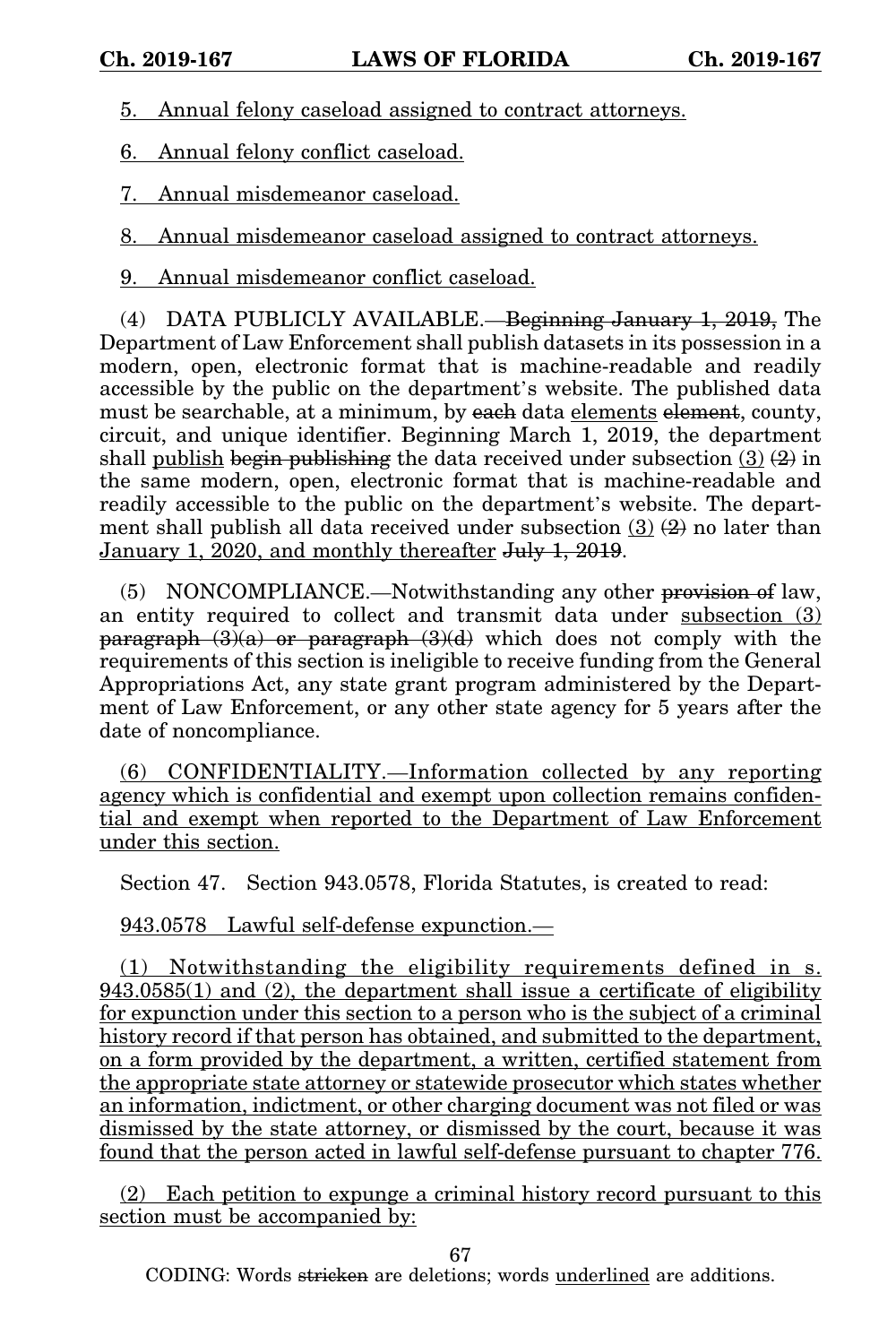(a) A valid certificate of eligibility for expunction issued by the department pursuant to this section; and

(b) The petitioner's sworn statement attesting that the petitioner is eligible for such an expunction to the best of his or her knowledge or belief.

Any person who knowingly provides false information on such sworn statement to the court commits a felony of the third degree, punishable as provided in s. 775.082, s. 775.083, or s. 775.084.

(3) This section does not confer any right to the expunction of a criminal history record, and any request for expunction of a criminal history record may be denied at the discretion of the court.

(4) Sections 943.0585(5) and (6) apply to an expunction ordered under this section.

(5) The department shall adopt rules to establish procedures for applying for and issuing a certificate of eligibility for expunction under this section.

Section 48. Section 943.0581, Florida Statutes, is amended to read:

943.0581 Administrative expunction for arrests made contrary to law or by mistake.—

(1) Notwithstanding any law dealing generally with the preservation and destruction of public records, the department may adopt a rule pursuant to chapter 120 for the administrative expunction of any nonjudicial record of an arrest of a minor or an adult made contrary to law or by mistake.

(2) A law enforcement agency shall apply to the department in the manner prescribed by rule for the administrative expunction of any nonjudicial record of any arrest of a minor or an adult who is subsequently determined by the agency, at its discretion, or by the final order of a court of competent jurisdiction, to have been arrested contrary to law or by mistake.

(3) An adult or, in the case of a minor child, the parent or legal guardian of the minor child, may apply to the department in the manner prescribed by rule for the administrative expunction of any nonjudicial record of an arrest alleged to have been made contrary to law or by mistake, provided that the application is supported by the endorsement of the head of the arresting agency or his or her designee or the state attorney of the judicial circuit in which the arrest occurred or his or her designee.

(4) An application for administrative expunction shall include the date and time of the arrest, the name of the person arrested, the offender-based tracking system (OBTS) number, and the crime or crimes charged. The application shall be on the submitting agency's letterhead and shall be signed by the head of the submitting agency or his or her designee.

68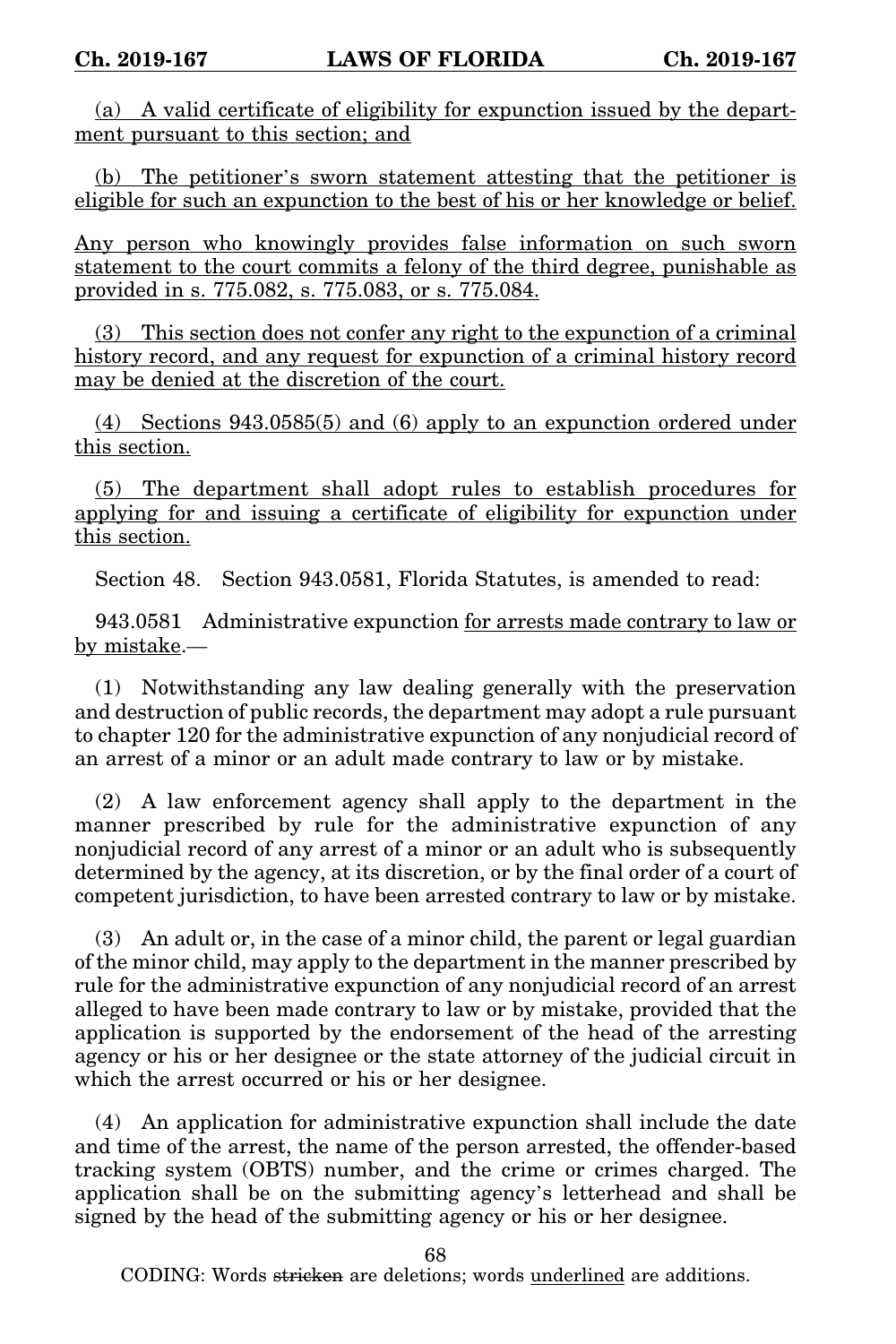(5) If the person was arrested on a warrant, capias, or pickup order, a request for an administrative expunction may be made by the sheriff of the county in which the warrant, capias, or pickup order was issued or his or her designee or by the state attorney of the judicial circuit in which the warrant, capias, or pickup order was issued or his or her designee.

(6) An application or endorsement under this section is not admissible as evidence in any judicial or administrative proceeding and may not be construed in any way as an admission of liability in connection with an arrest.

Section 49. Section 943.0584, Florida Statutes, is created to read:

943.0584 Criminal history records ineligible for court-ordered expunction or court-ordered sealing.—

(1) As used in this section, the term "conviction" means a determination of guilt which is the result of a trial or the entry of a plea of guilty or nolo contendere, regardless of whether adjudication is withheld, or if the defendant was a minor, a finding that the defendant committed or pled guilty or nolo contendere to committing a delinquent act, regardless of whether adjudication of delinquency is withheld.

(2) A criminal history record is ineligible for a certificate of eligibility for expunction or a court-ordered expunction pursuant to s. 943.0585 or a certificate of eligibility for sealing or a court-ordered sealing pursuant to s. 943.059 if the record is a conviction for any of the following offenses:

(a) Sexual misconduct, as defined in s. 393.135, s. 394.4593, or s. 916.1075;

(b) Illegal use of explosives, as defined in chapter 552;

(c) Terrorism, as defined in s. 775.30;

(d) Murder, as defined in s. 782.04, s. 782.065, or s. 782.09;

(e) Manslaughter or homicide, as defined in s. 782.07, s. 782.071, or s. 782.072;

(f) Assault or battery, as defined in ss. 784.011 and 784.03, respectively, of one family or household member by another family or household member, as defined in s. 741.28(3);

(g) Aggravated assault, as defined in s. 784.021;

(h) Felony battery, domestic battery by strangulation, or aggravated battery, as defined in s. 784.03, s. 784.041, and s. 784.045, respectively;

(i) Stalking or aggravated stalking, as defined in s. 784.048;

(j) Luring or enticing a child, as defined in s. 787.025;

69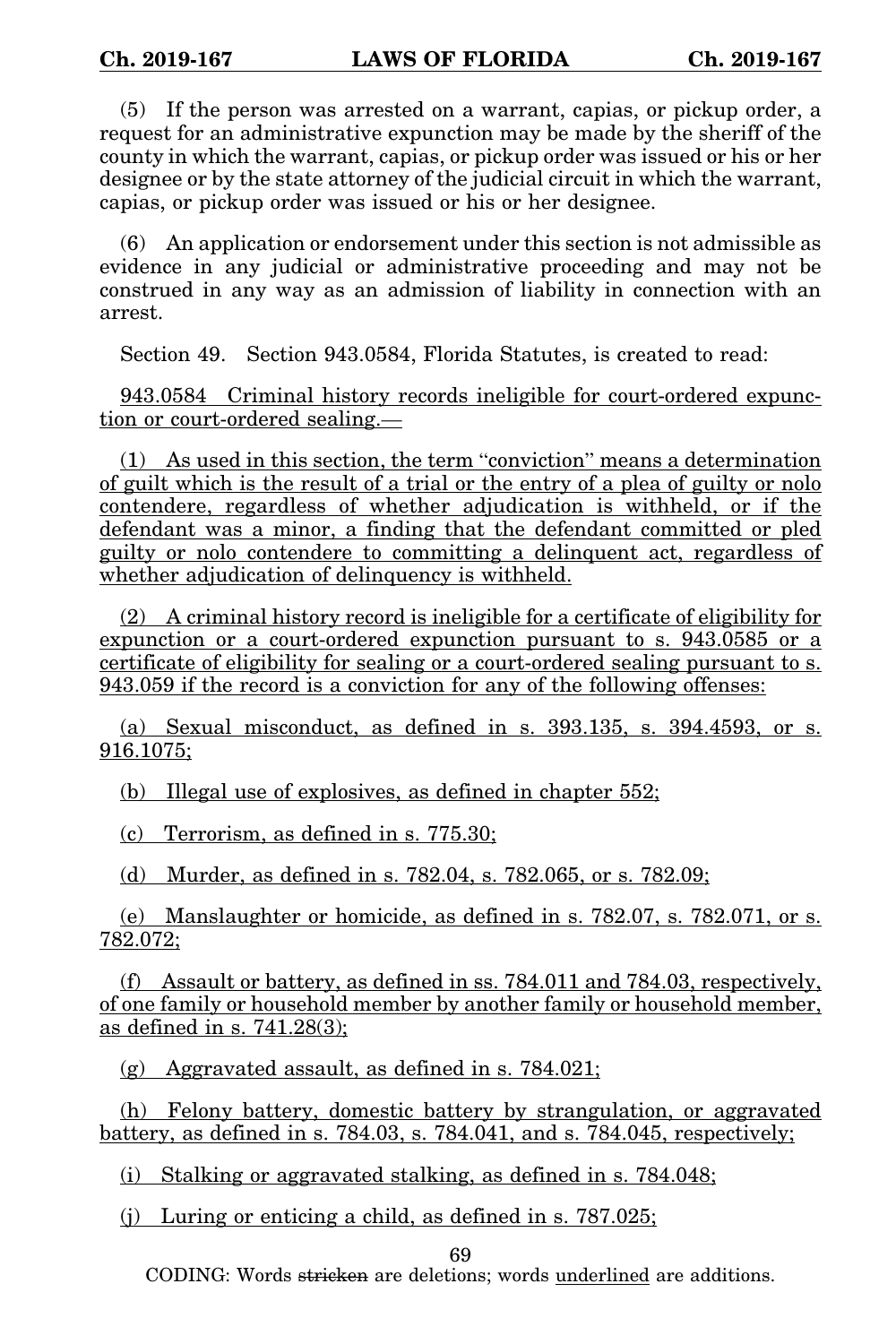(k) Human trafficking, as defined in s. 787.06;

(l) Kidnapping or false imprisonment, as defined in s. 787.01 or s. 787.02;

(m) Any offense defined in chapter 794;

(n) Procuring a person less than 18 years of age for prostitution, as defined in former s. 796.03;

(o) Lewd or lascivious offenses committed upon or in the presence of persons less than 16 years of age, as defined in s. 800.04;

(p) Arson, as defined in s. 806.01;

(q) Burglary of a dwelling, as defined in s. 810.02;

(r) Voyeurism or video voyeurism, as defined in s. 810.14 and s. 810.145, respectively;

(s) Robbery or robbery by sudden snatching, as defined in s. 812.13 and s. 812.131, respectively;

(t) Carjacking, as defined in s. 812.133;

(u) Home-invasion robbery, as defined in s. 812.135;

(v) A violation of the Florida Communications Fraud Act, as provided in s. 817.034;

(w) Abuse of an elderly person or disabled adult, or aggravated abuse of an elderly person or disabled adult, as defined in s. 825.102;

(x) Lewd or lascivious offenses committed upon or in the presence of an elderly person or disabled person, as defined in s. 825.1025;

(y) Child abuse or aggravated child abuse, as defined in s. 827.03;

(z) Sexual performance by a child, as defined in s. 827.071;

(aa) Any offense defined in chapter 839;

(bb) Certain acts in connection with obscenity, as defined in s. 847.0133;

 $(cc)$  Any offense defined in s. 847.0135;

(dd) Selling or buying of minors, as defined in s. 847.0145;

(ee) Aircraft piracy, as defined in s. 860.16;

(ff) Manufacturing a controlled substance in violation of chapter 893;

(gg) Drug trafficking, as defined in s. 893.135; or

70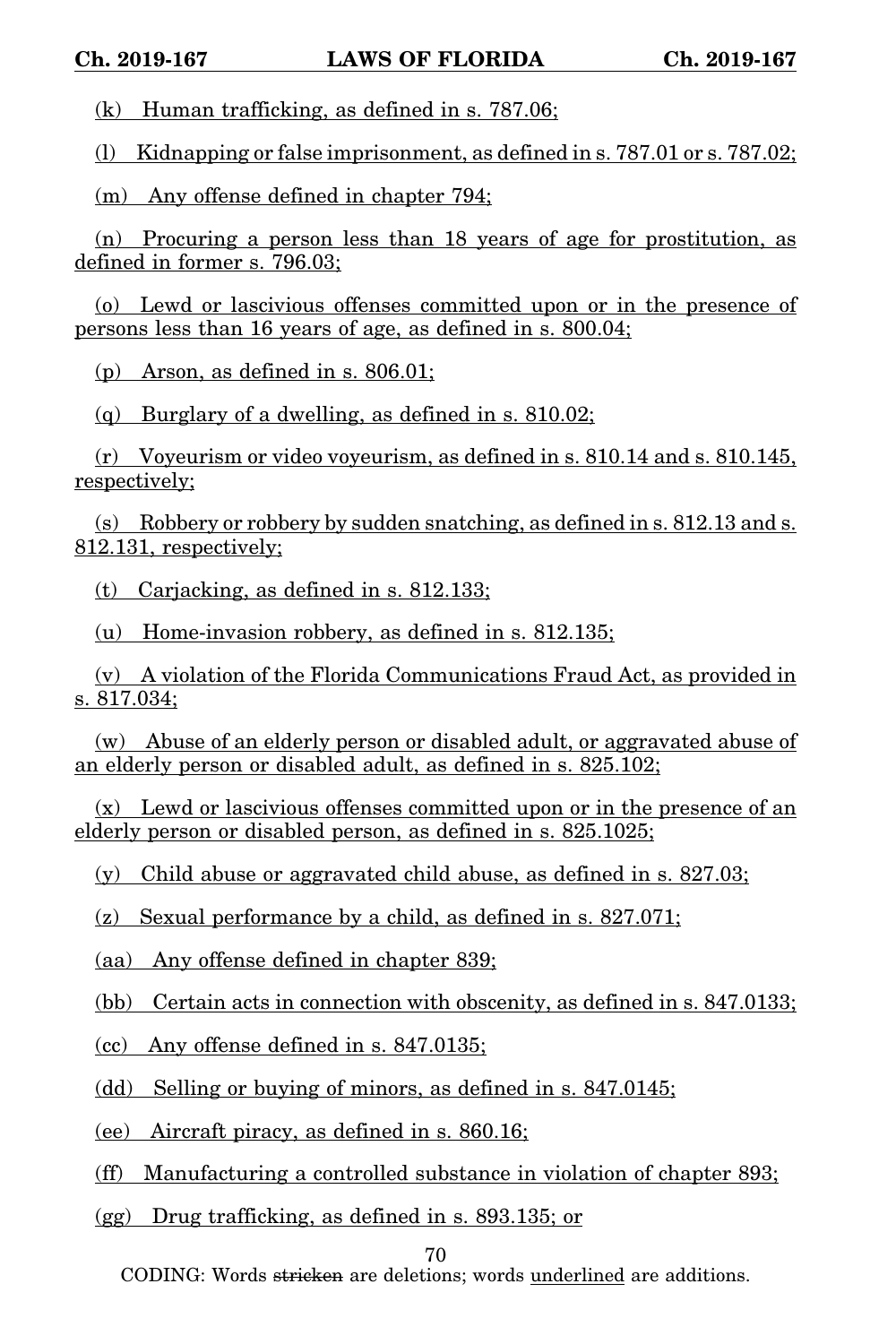(hh) Any violation specified as a predicate offense for registration as a sexual predator pursuant to s. 775.21, or sexual offender pursuant to s. 943.0435, without regard to whether that offense alone is sufficient to require such registration.

Section 50. Section 943.0585, Florida Statutes, is amended to read:

(Substantial rewording of section. See s. 943.0585, F.S., for present text.)

943.0585 Court-ordered expunction of criminal history records.—

(1) ELIGIBILITY.—A person is eligible to petition a court to expunge a criminal history record if:

(a) An indictment, information, or other charging document was not filed or issued in the case giving rise to the criminal history record.

(b) An indictment, information, or other charging document was filed or issued in the case giving rise to the criminal history record, was dismissed or nolle prosequi by the state attorney or statewide prosecutor, or was dismissed by a court of competent jurisdiction or a judgment of acquittal was rendered by a judge, or a verdict of not guilty was rendered by a judge or jury.

(c) The person is not seeking to expunge a criminal history record that is ineligible for court-ordered expunction under s. 943.0584.

(d) The person has never, as of the date the application for a certificate of expunction is filed, been adjudicated guilty in this state of a criminal offense or been adjudicated delinquent in this state for committing any felony or any of the following misdemeanors, unless the record of such adjudication of delinquency has been expunged pursuant to s. 943.0515:

1. Assault, as defined in s. 784.011;

2. Battery, as defined in s. 784.03;

3. Assault on a law enforcement officer, a firefighter, or other specified officers, as defined in s.  $784.07(2)(a)$ ;

4. Carrying a concealed weapon, as defined in s.  $790.01(1)$ ;

5. Open carrying of a weapon, as defined in s. 790.053;

6. Unlawful possession or discharge of a weapon or firearm at a schoolsponsored event or on school property, as defined in s. 790.115;

7. Unlawful use of destructive devices or bombs, as defined in s. 790.1615(1);

8. Unlawful possession of a firearm, as defined in s. 790.22(5);

71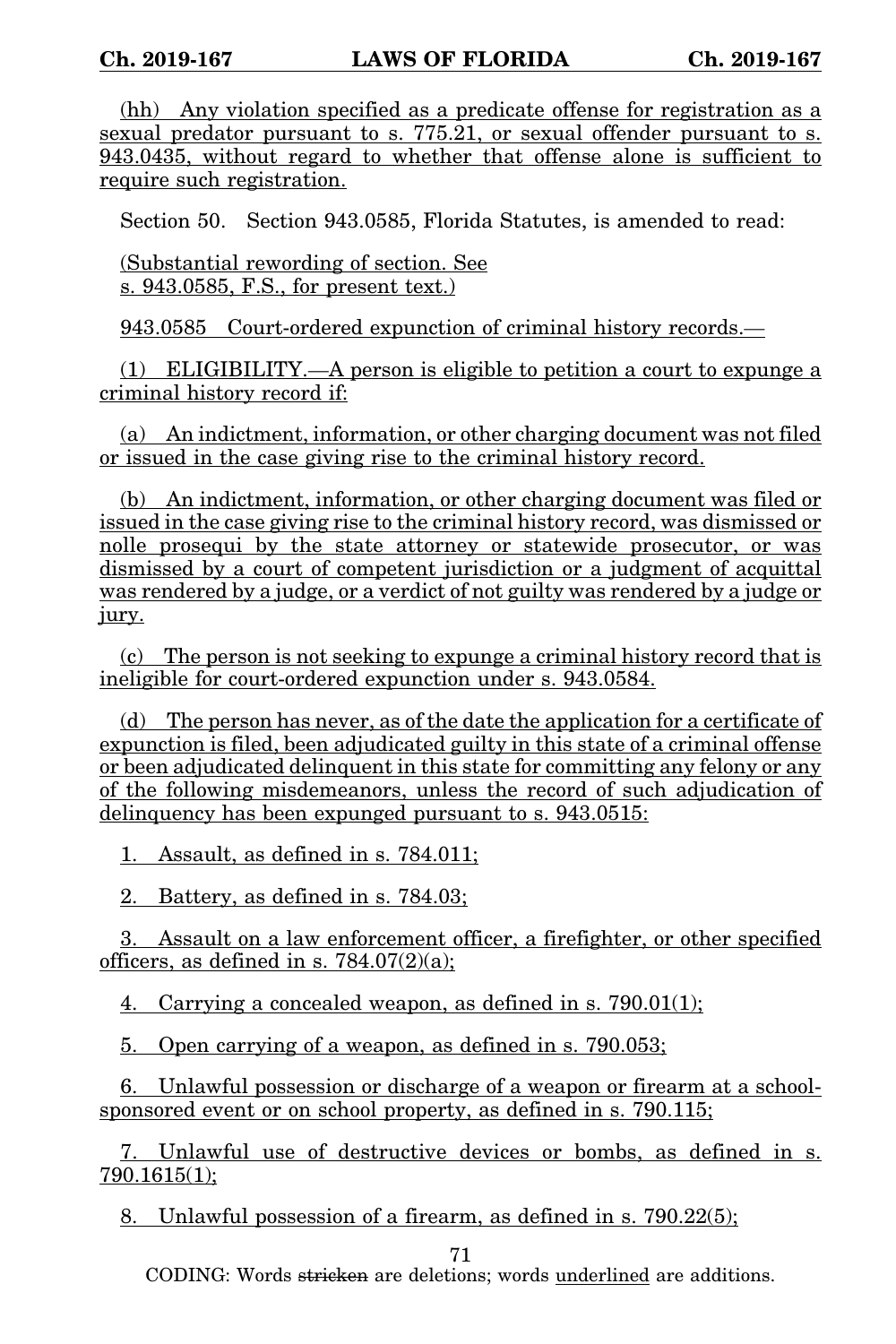9. Exposure of sexual organs, as defined in s. 800.03;

10. Arson, as defined in s. 806.031(1);

11. Petit theft, as defined in s. 812.014(3);

12. Neglect of a child, as defined in s.  $827.03(1)(e)$ ; or

13. Cruelty to animals, as defined in s. 828.12(1).

(e) The person has not been adjudicated guilty of, or adjudicated delinquent for committing, any of the acts stemming from the arrest or alleged criminal activity to which the petition pertains.

(f) The person is no longer under court supervision applicable to the disposition of arrest or alleged criminal activity to which the petition to expunge pertains.

(g) The person has never secured a prior sealing or expunction of a criminal history record under this section, s. 943.059, former s. 893.14, former s. 901.33, or former s. 943.058, unless expunction is sought of a criminal history record previously sealed for 10 years pursuant to paragraph (h) and the record is otherwise eligible for expunction.

(h) The person has previously obtained a court-ordered sealing the criminal history record under s. 943.059, former s. 893.14, former s. 901.33, or former s. 943.058 for a minimum of 10 years because adjudication was withheld or because all charges related to the arrest or alleged criminal activity to which the petition to expunge pertains were not dismissed before trial, without regard to whether the outcome of the trial was other than an adjudication of guilt. The requirement for the record to have previously been sealed for a minimum of 10 years does not apply if a plea was not entered or all charges related to the arrest or alleged criminal activity to which the petition to expunge pertains were dismissed before trial or a judgment of acquittal was rendered by a judge or a verdict of not guilty was rendered by a judge or jury.

(2) CERTIFICATE OF ELIGIBILITY.—Before petitioning a court to expunge a criminal history record, a person seeking to expunge a criminal history record must apply to the department for a certificate of eligibility for expunction. The department shall adopt rules to establish procedures for applying for and issuing a certificate of eligibility for expunction.

(a) The department shall issue a certificate of eligibility for expunction to a person who is the subject of a criminal history record if that person:

1. Satisfies the eligibility criteria in paragraphs  $(1)(a)$ -(h) and is not ineligible under s. 943.0584.

2. Has submitted to the department a written certified statement from the appropriate state attorney or statewide prosecutor which confirms the

72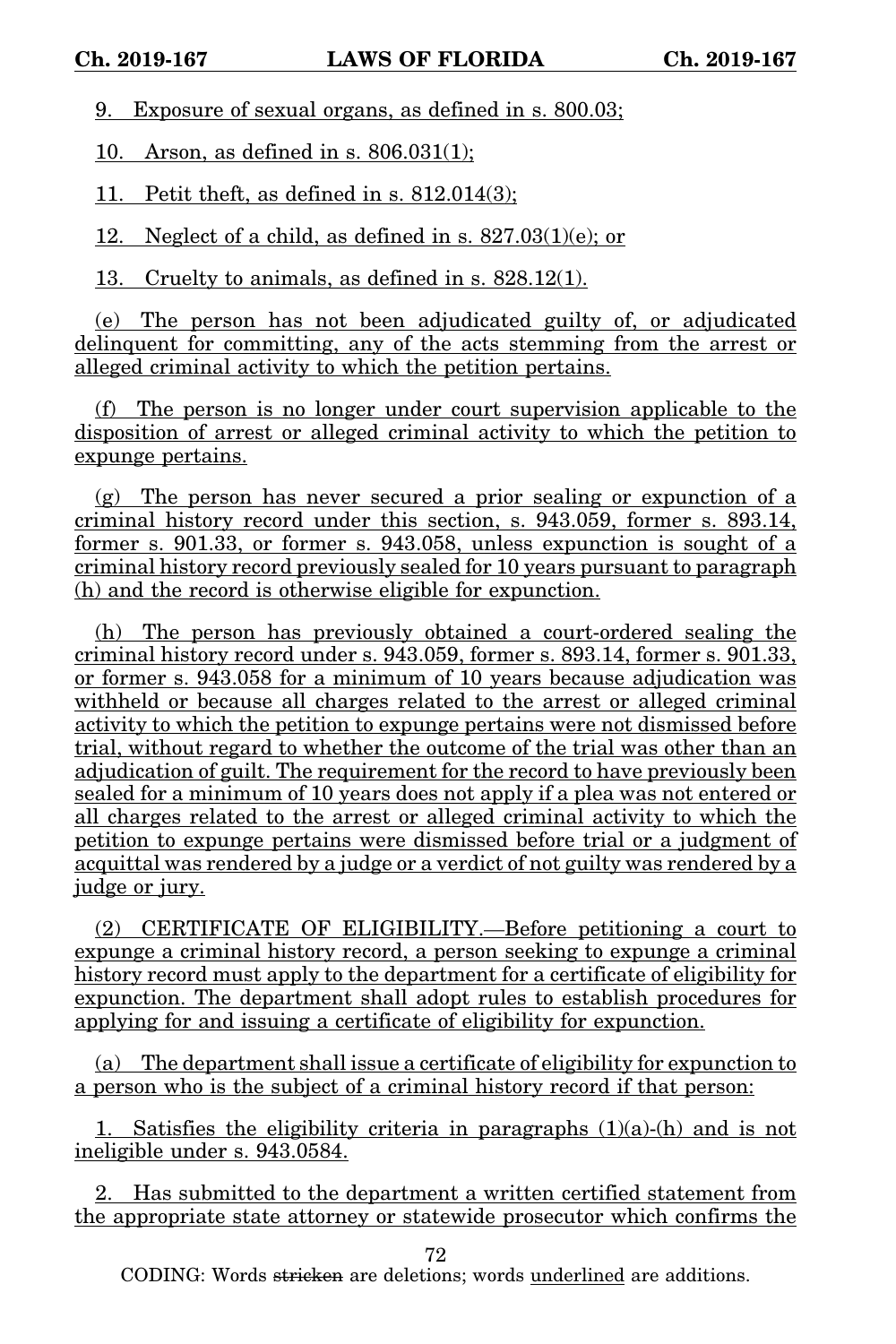criminal history record complies with the criteria in paragraph  $(1)(a)$  or paragraphs  $(1)(b)$  and  $(c)$ .

3. Has submitted to the department a certified copy of the disposition of the charge to which the petition to expunge pertains.

4. Remits a \$75 processing fee to the department for placement in the Department of Law Enforcement Operating Trust Fund, unless the executive director waives such fee.

(b) A certificate of eligibility for expunction is valid for 12 months after the date stamped on the certificate when issued by the department. After that time, the petitioner must reapply to the department for a new certificate of eligibility. The petitioner's status and the law in effect at the time of the renewal application determine the petitioner's eligibility.

(3) PETITION.—Each petition to expunge a criminal history record must be accompanied by:

(a) A valid certificate of eligibility issued by the department.

(b) The petitioner's sworn statement that he or she:

1. Satisfies the eligibility requirements for expunction in subsection (1).

2. Is eligible for expunction to the best of his or her knowledge and does not have any other petition to seal or expunge a criminal history record pending before any court.

A person who knowingly provides false information on such sworn statement commits a felony of the third degree, punishable as provided in s. 775.082, s. 775.083, or s. 775.084.

(4) COURT AUTHORITY.—

(a) The courts of this state have jurisdiction over their own procedures, including the maintenance, expunction, and correction of judicial records containing criminal history information to the extent that such procedures are not inconsistent with the conditions, responsibilities, and duties established by this section.

(b) A court of competent jurisdiction may order a criminal justice agency to expunge the criminal history record of a minor or an adult who complies with the requirements of this section. The court may not order a criminal justice agency to expunge a criminal history record until the person seeking to expunge a criminal history record has applied for and received a certificate of eligibility under subsection (2).

(c) The court may order expunction of a criminal history record pertaining to one arrest or one incident of alleged criminal activity only, except that the court may order the expunction of a criminal history record

73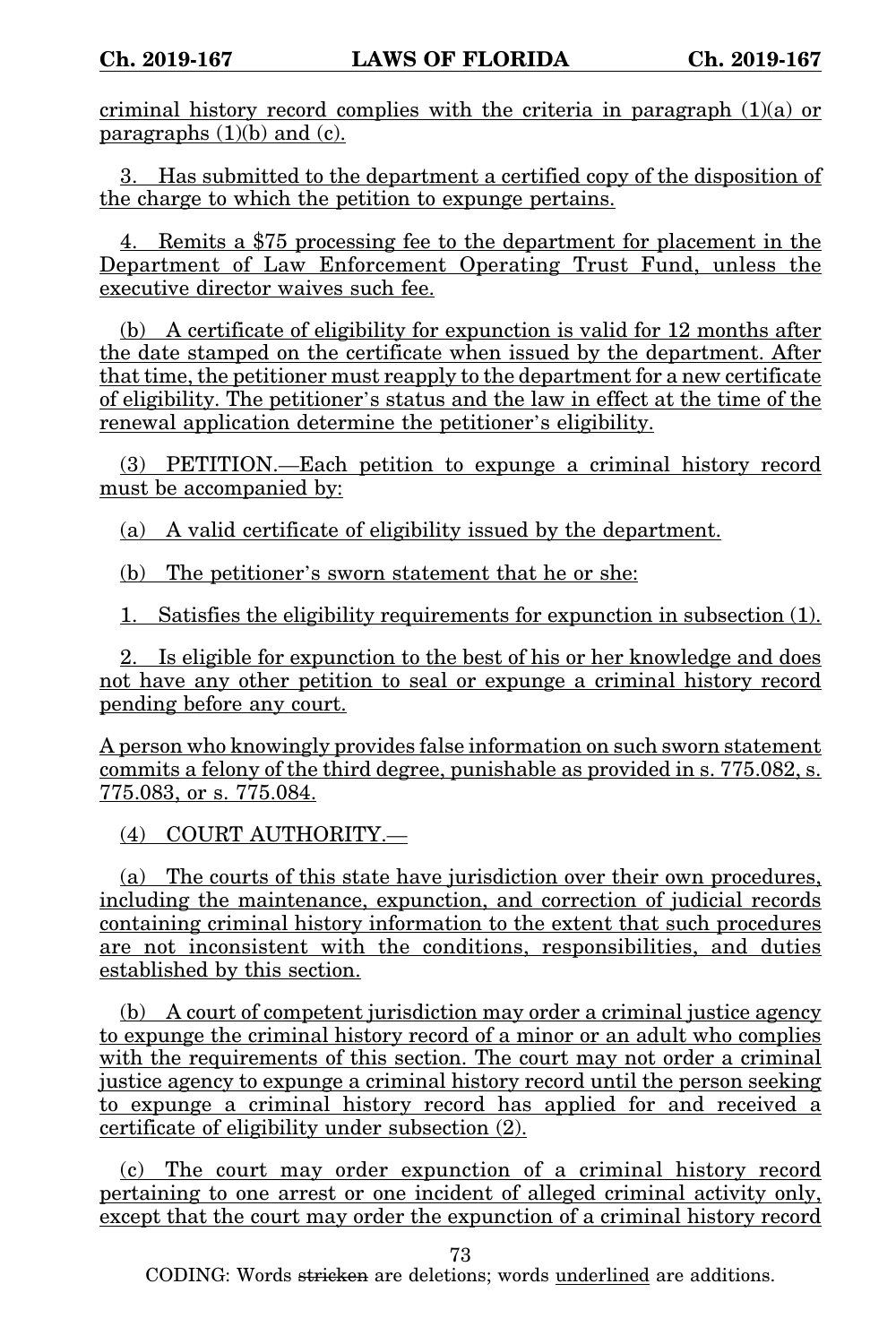pertaining to more than one arrest if the additional arrests directly relate to the original arrest. If the court intends to order the expunction of records pertaining to such additional arrests, such intent must be specified in the order. A criminal justice agency may not expunge any record pertaining to such additional arrests if the order to expunge does not articulate the intention of the court to expunge a record pertaining to more than one arrest. This section does not prevent the court from ordering the expunction of only a portion of a criminal history record pertaining to one arrest or one incident of alleged criminal activity.

(d) Notwithstanding any law to the contrary, a criminal justice agency may comply with laws, court orders, and official requests of other jurisdictions relating to expunction, correction, or confidential handling of criminal history records or information derived therefrom.

(e) This section does not confer any right to expunction of any criminal history record, and any request for expunction of a criminal history record may be denied at the sole discretion of the court.

(5) PROCESSING OF A PETITION OR AN ORDER.—

(a) In judicial proceedings under this section, a copy of the completed petition to expunge shall be served upon the appropriate state attorney or the statewide prosecutor and upon the arresting agency; however, it is not necessary to make any agency other than the state a party. The appropriate state attorney or the statewide prosecutor and the arresting agency may respond to the court regarding the completed petition to expunge.

(b) If relief is granted by the court, the clerk of the court shall certify copies of the order to the appropriate state attorney or the statewide prosecutor and the arresting agency. The arresting agency shall forward the order to any other agency to which the arresting agency disseminated the criminal history record information to which the order pertains. The department shall forward the order to expunge to the Federal Bureau of Investigation. The clerk of the court shall certify a copy of the order to any other agency which the records of the court reflect has received the criminal history record from the court.

(c) The department or any other criminal justice agency is not required to act on an order to expunge entered by a court when such order does not comply with the requirements of this section. Upon receipt of such an order, the department must notify the issuing court, the appropriate state attorney or statewide prosecutor, the petitioner or the petitioner's attorney, and the arresting agency of the reason for noncompliance. The appropriate state attorney or statewide prosecutor shall take action within 60 days to correct the record and petition the court to void the order. No cause of action, including contempt of court, shall arise against any criminal justice agency for failure to comply with an order to expunge when the petitioner for such order failed to obtain the certificate of eligibility as required by this section

74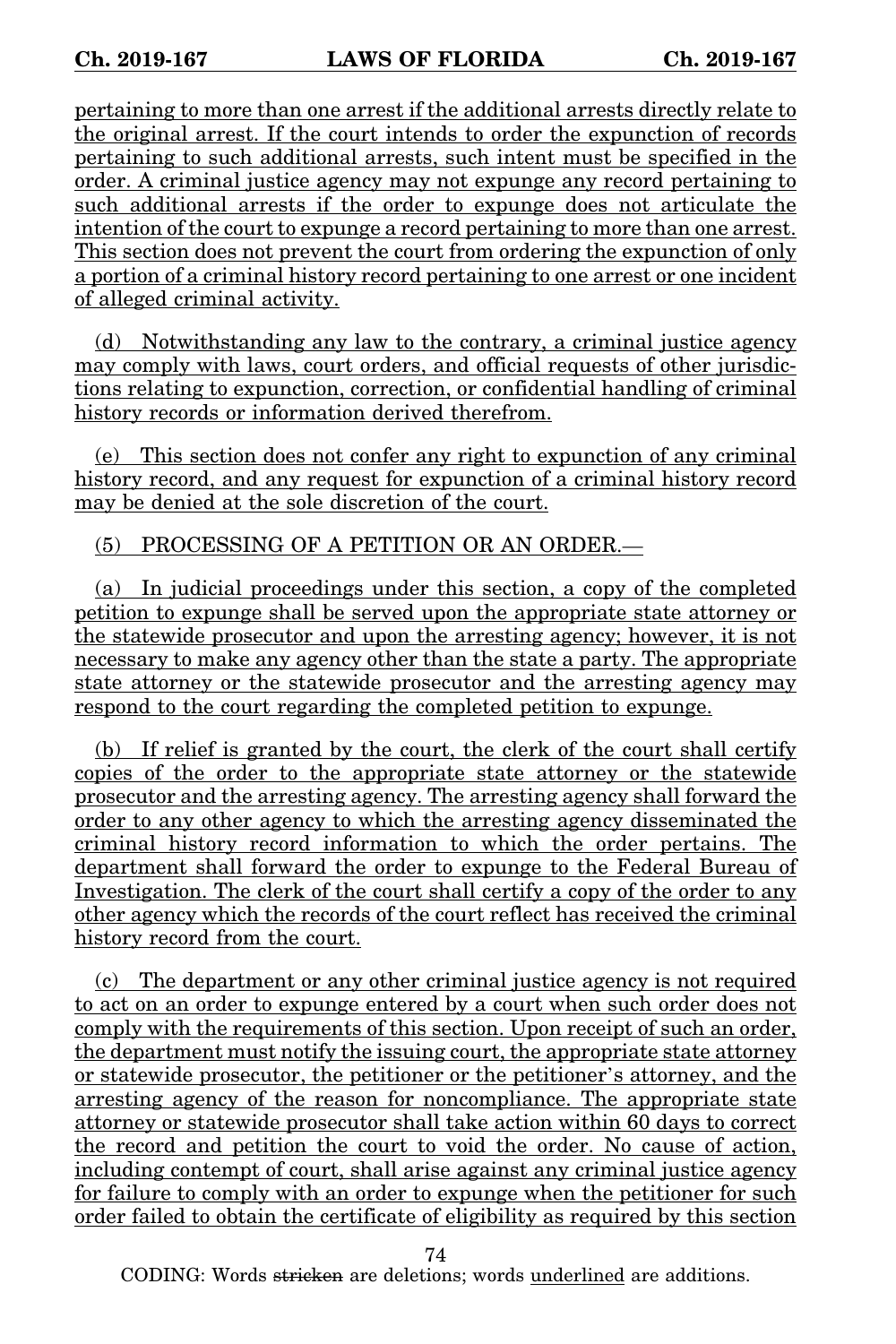or such order does not otherwise comply with the requirements of this section.

(6) EFFECT OF EXPUNCTION ORDER.—

(a) Any criminal history record of a minor or an adult which is ordered expunged by a court of competent jurisdiction pursuant to this section must be physically destroyed or obliterated by any criminal justice agency having custody of such record, except that any criminal history record in the custody of the department must be retained in all cases. A criminal history record ordered expunged which is retained by the department is confidential and exempt from s. 119.07(1) and s. 24(a), Art. I of the State Constitution and not available to any person or entity except upon order of a court of competent jurisdiction. A criminal justice agency may retain a notation indicating compliance with an order to expunge.

(b) The person who is the subject of a criminal history record that is expunged under this section or under other provisions of law, including former s. 893.14, former s. 901.33, and former s. 943.058, may lawfully deny or fail to acknowledge the arrests covered by the expunged record, except when the subject of the record:

1. Is a candidate for employment with a criminal justice agency;

2. Is a defendant in a criminal prosecution;

3. Concurrently or subsequently petitions for relief under this section, s. 943.0583, or s. 943.059;

4. Is a candidate for admission to The Florida Bar;

5. Is seeking to be employed or licensed by or to contract with the Department of Children and Families, the Division of Vocational Rehabilitation within the Department of Education, the Agency for Health Care Administration, the Agency for Persons with Disabilities, the Department of Health, the Department of Elderly Affairs, or the Department of Juvenile Justice or to be employed or used by such contractor or licensee in a sensitive position having direct contact with children, the disabled, or the elderly;

6. Is seeking to be employed or licensed by the Department of Education, any district school board, any university laboratory school, any charter school, any private or parochial school, or any local governmental entity that licenses child care facilities;

7. Is seeking to be licensed by the Division of Insurance Agent and Agency Services within the Department of Financial Services; or

8. Is seeking to be appointed as a guardian pursuant to s. 744.3125.

(c) Subject to the exceptions in paragraph (b), a person who has been granted an expunction under this section, former s. 893.14, former s. 901.33,

75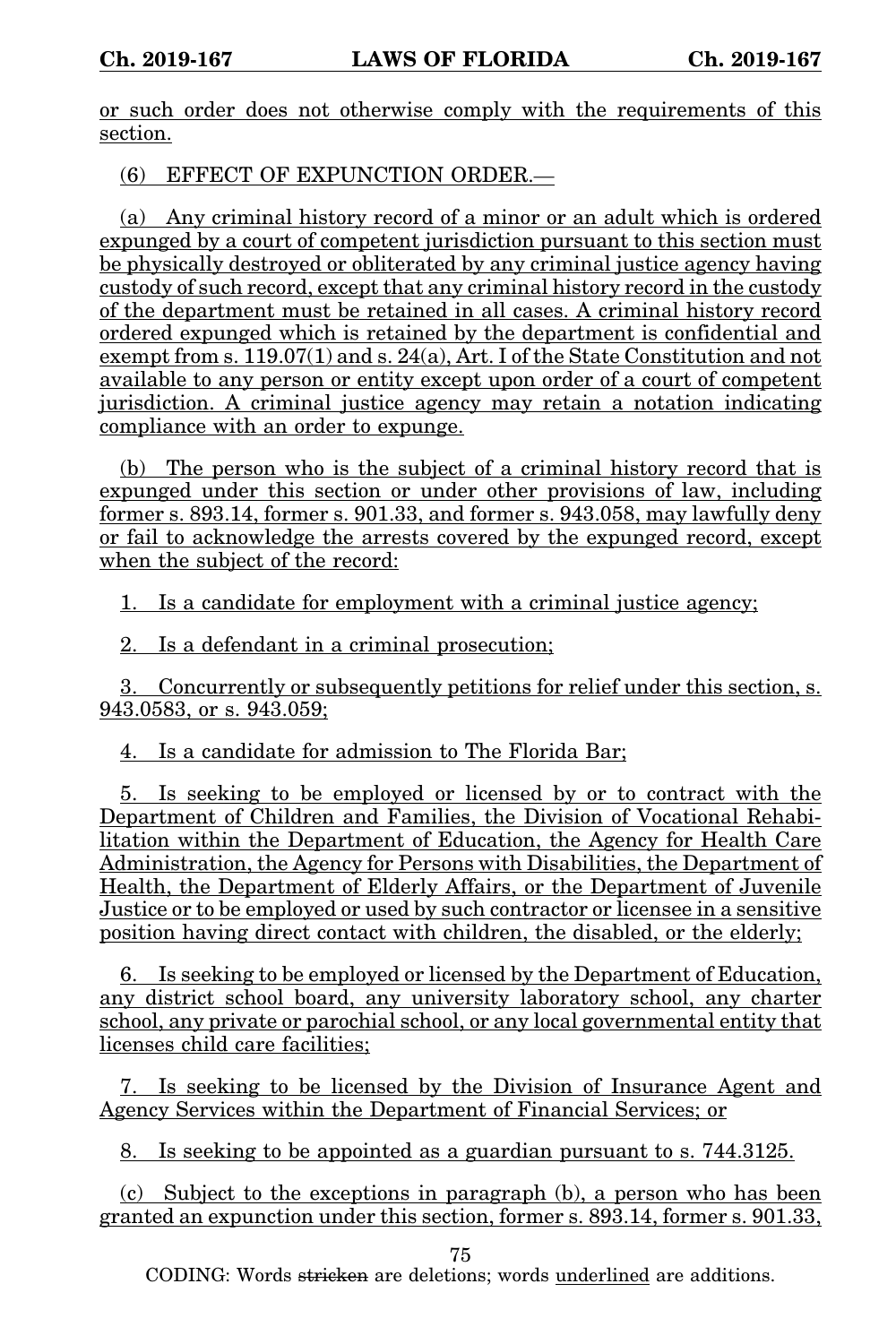or former s. 943.058 may not be held under any provision of law of this state to commit perjury or to be otherwise liable for giving a false statement by reason of such person's failure to recite or acknowledge an expunged criminal history record.

(d) Information relating to the existence of an expunged criminal history record which is provided in accordance with paragraph (a) is confidential and exempt from s. 119.07(1) and s. 24(a), Art. I of the State Constitution, except that the department shall disclose the existence of a criminal history record ordered expunged to the entities set forth in subparagraphs (b)1, 4, 5., 6., 7., and 8. for their respective licensing, access authorization, and employment purposes and to criminal justice agencies for their respective criminal justice purposes. It is unlawful for any employee of an entity set forth in subparagraph (b)1., 4., 5., 6., 7., or 8. to disclose information relating to the existence of an expunged criminal history record of a person seeking employment, access authorization, or licensure with such entity or contractor, except to the person to whom the criminal history record relates or to persons having direct responsibility for employment, access authorization, or licensure decisions. A person who violates this paragraph commits a misdemeanor of the first degree, punishable as provided in s. 775.082 or s. 775.083.

Section 51. Section 943.059, Florida Statutes, is amended to read:

(Substantial rewording of section. See s. 943.059, F.S., for present text.)

943.059 Court-ordered sealing of criminal history records.—

(1) ELIGIBILITY.—A person is eligible to petition a court to seal a criminal history record when:

(a) The criminal history record is not ineligible for court-ordered sealing under s. 943.0584.

(b) The person has never, before the date the application for a certificate of eligibility is filed, been adjudicated guilty in this state of a criminal offense, or been adjudicated delinquent in this state for committing any felony or any of the following misdemeanor offenses, unless the record of such adjudication of delinquency has been expunged pursuant to s. 943.0515:

1. Assault, as defined in s. 784.011;

2. Battery, as defined in s. 784.03;

3. Assault on a law enforcement officer, a firefighter, or other specified officers, as defined in s.  $784.07(2)(a)$ ;

4. Carrying a concealed weapon, as defined in s. 790.01(1);

76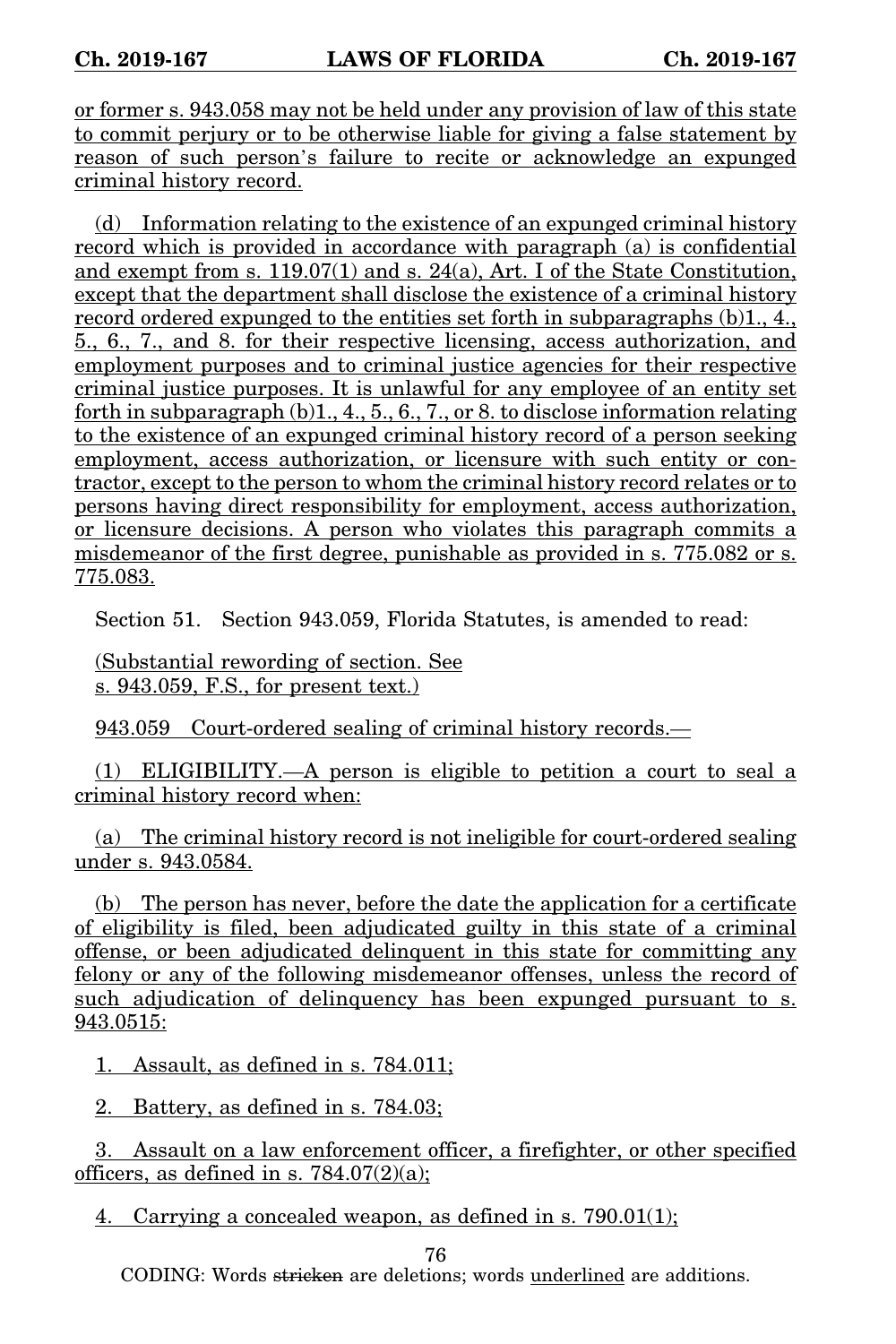5. Open carrying of a weapon, as defined in s. 790.053;

6. Unlawful possession or discharge of a weapon or firearm at a schoolsponsored event or on school property, as defined in s. 790.115;

7. Unlawful use of destructive devices or bombs, as defined in s. 790.1615(1);

8. Unlawful possession of a firearm by a minor, as defined in s. 790.22(5);

9. Exposure of sexual organs, as defined in s. 800.03;

10. Arson, as defined in s. 806.031(1);

11. Petit theft, as defined in s. 812.014(3);

12. Neglect of a child, as defined in s. 827.03(1)(e); or

13. Cruelty to animals, as defined in s. 828.12(10).

(c) The person has not been adjudicated guilty of, or adjudicated delinquent for committing, any of the acts stemming from the arrest or alleged criminal activity to which the petition to seal pertains.

(d) The person is no longer under court supervision applicable to the disposition of arrest or alleged criminal activity to which the petition to seal pertains.

(e) The person has never secured a prior sealing or expunction of a criminal history record under this section, s. 943.0585, former s. 893.14, former s. 901.33, or former s. 943.058.

(2) CERTIFICATE OF ELIGIBILITY.—Before petitioning the court to seal a criminal history record, a person seeking to seal a criminal history record must apply to the department for a certificate of eligibility for sealing. The department shall adopt rules relating to the application for and issuance of certificates of eligibility for sealing.

(a) The department shall issue a certificate of eligibility for sealing to a person who is the subject of a criminal history record if that person:

1. Satisfies the eligibility criteria in paragraphs  $(1)(a)-(e)$  and is not ineligible for court-ordered sealing under s. 943.0584.

2. Has submitted to the department a certified copy of the disposition of charge to which the petition pertains.

3. Remits a \$75 processing fee to the department for placement in the Department of Law Enforcement Operating Trust Fund, unless the executive director waives such fee.

77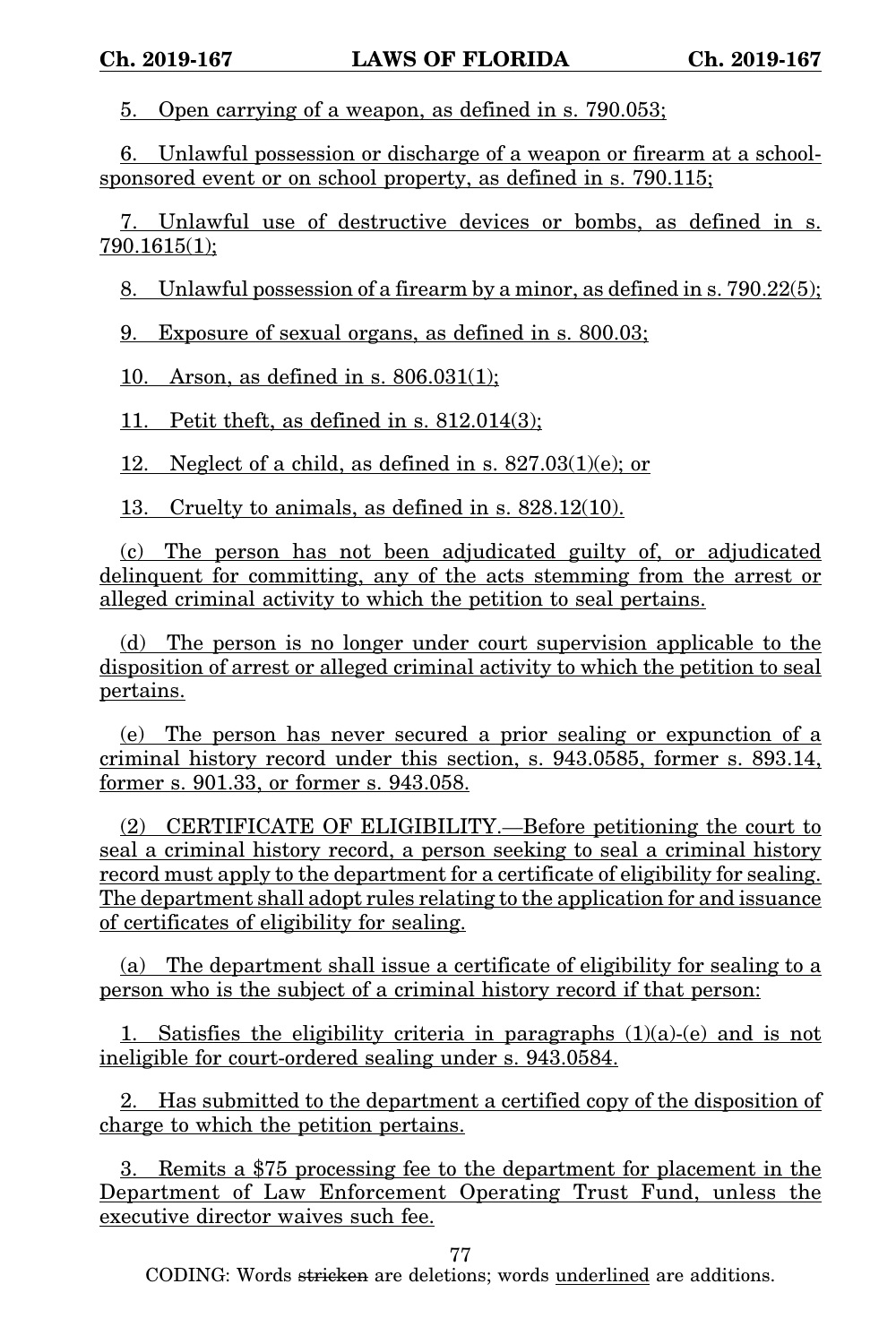(b) A certificate of eligibility for sealing is valid for 12 months after the date stamped on the certificate when issued by the department. After that time, the petitioner must reapply to the department for a new certificate of eligibility. The status of the applicant and the law in effect at the time of the renewal application determine the petitioner's eligibility.

(3) PETITION**.**—Each petition to a court to seal a criminal history record is complete only when accompanied by:

(a) A valid certificate of eligibility issued by the department pursuant to this section.

(b) The petitioner's sworn statement that the petitioner:

1. Satisfies the eligibility requirements for sealing in subsection (1).

2. Is eligible for sealing to the best of his or her knowledge and does not have any other petition to seal or expunge a criminal history record pending before any court.

Any person who knowingly provides false information on such sworn statement to the court commits a felony of the third degree, punishable as provided in s. 775.082, s. 775.083, or s. 775.084.

(4) COURT AUTHORITY.—

(a) The courts of this state have jurisdiction over their own procedures, including the maintenance, sealing, and correction of judicial records containing criminal history information to the extent that such procedures are not inconsistent with the conditions, responsibilities, and duties established by this section.

(b) Any court of competent jurisdiction may order a criminal justice agency to seal the criminal history record of a minor or an adult who complies with the requirements of this section. The court may not order a criminal justice agency to seal a criminal history record until the person seeking to seal a criminal history record has applied for and received a certificate of eligibility pursuant to subsection (2).

(c) The court may order the sealing of a criminal history record pertaining to one arrest or one incident of alleged criminal activity only, except the court may order the sealing of a criminal history record pertaining to more than one arrest if the additional arrests directly relate to the original arrest. If the court intends to order the sealing of records pertaining to such additional arrests, such intent must be specified in the order. A criminal justice agency may not seal any record pertaining to such additional arrests if the order to seal does not articulate the intention of the court to seal a record pertaining to more than one arrest. This section does not prevent the court from ordering the sealing of only a portion of a criminal history record pertaining to one arrest or one incident of alleged criminal activity.

78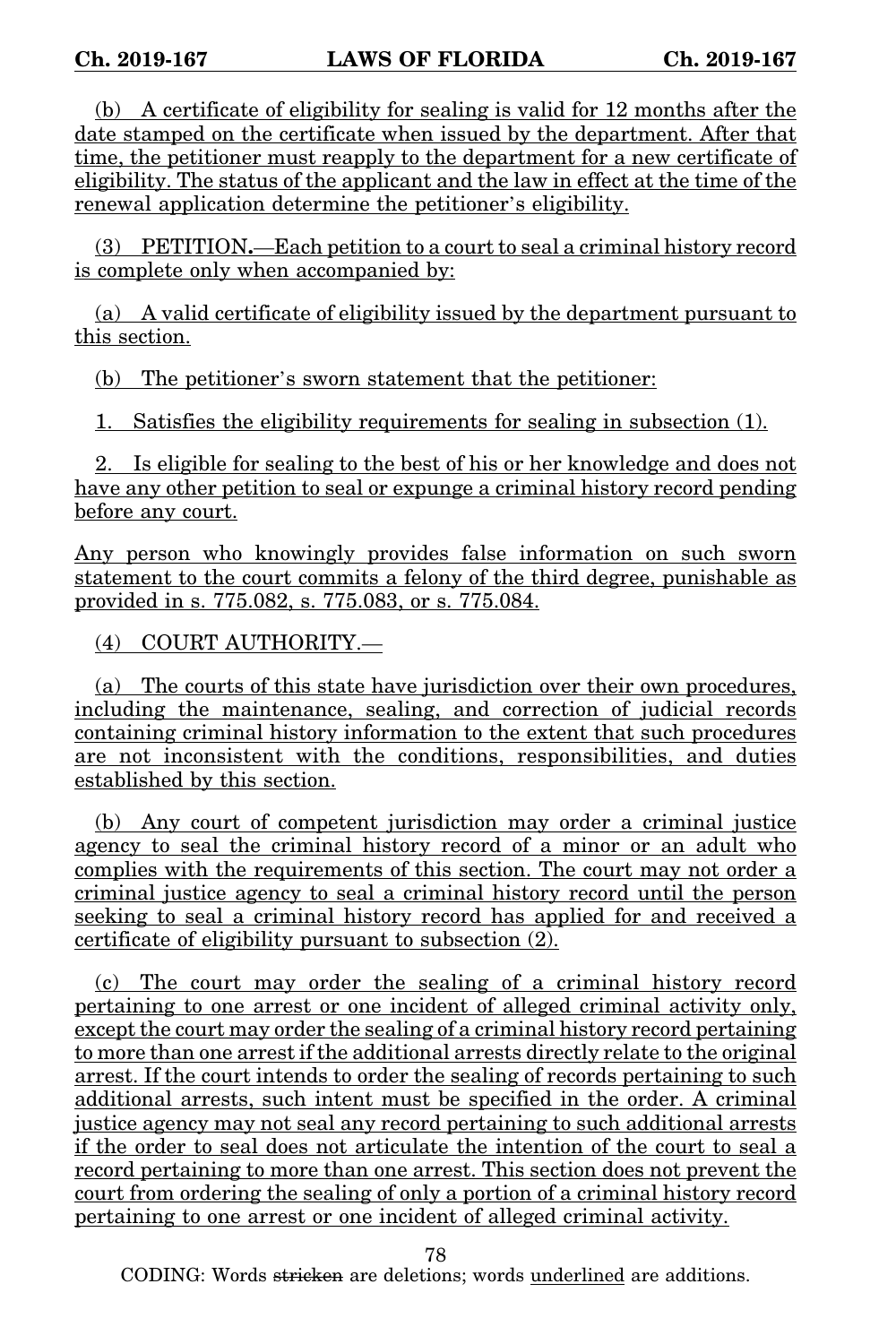(d) Notwithstanding any law to the contrary, a criminal justice agency may comply with laws, court orders, and official requests of other jurisdictions relating to sealing, correction, or confidential handling of criminal history records or information derived therefrom.

(e) This section does not confer any right to the sealing of any criminal history record, and any request for sealing of a criminal history record may be denied at the sole discretion of the court.

## (5) PROCESSING OF A PETITION OR ORDER.—

(a) In judicial proceedings under this section, a copy of the completed petition to seal shall be served upon the appropriate state attorney or the statewide prosecutor and upon the arresting agency; however, it is not necessary to make any agency other than the state a party. The appropriate state attorney or the statewide prosecutor and the arresting agency may respond to the court regarding the completed petition to seal.

(b) If relief is granted by the court, the clerk of the court shall certify copies of the order to the appropriate state attorney or the statewide prosecutor and the arresting agency. The arresting agency is responsible for forwarding the order to any other agency to which the arresting agency disseminated the criminal history record information to which the order pertains. The department shall forward the order to seal to the Federal Bureau of Investigation. The clerk of the court shall certify a copy of the order to any other agency that the records of the court reflect has received the criminal history record from the court.

(c) The department or any other criminal justice agency is not required to act on an order to seal entered by a court when such order does not comply with the requirements of this section. Upon receipt of such an order, the department must notify the issuing court, the appropriate state attorney or statewide prosecutor, the petitioner or the petitioner's attorney, and the arresting agency of the reason for noncompliance. The appropriate state attorney or statewide prosecutor shall take action within 60 days to correct the record and petition the court to void the order. No cause of action, including contempt of court, shall arise against any criminal justice agency for failure to comply with an order to seal when the petitioner for such order failed to obtain the certificate of eligibility as required by this section or such order does not otherwise comply with the requirements of this section.

(6) EFFECT OF ORDER.—

(a) A criminal history record of a minor or an adult which is ordered sealed by a court pursuant to this section is confidential and exempt from s.  $119.07(1)$  and s.  $24(a)$ , Art. I of the State Constitution and is available only to the following persons:

1. The subject of the record;

2. The subject's attorney;

79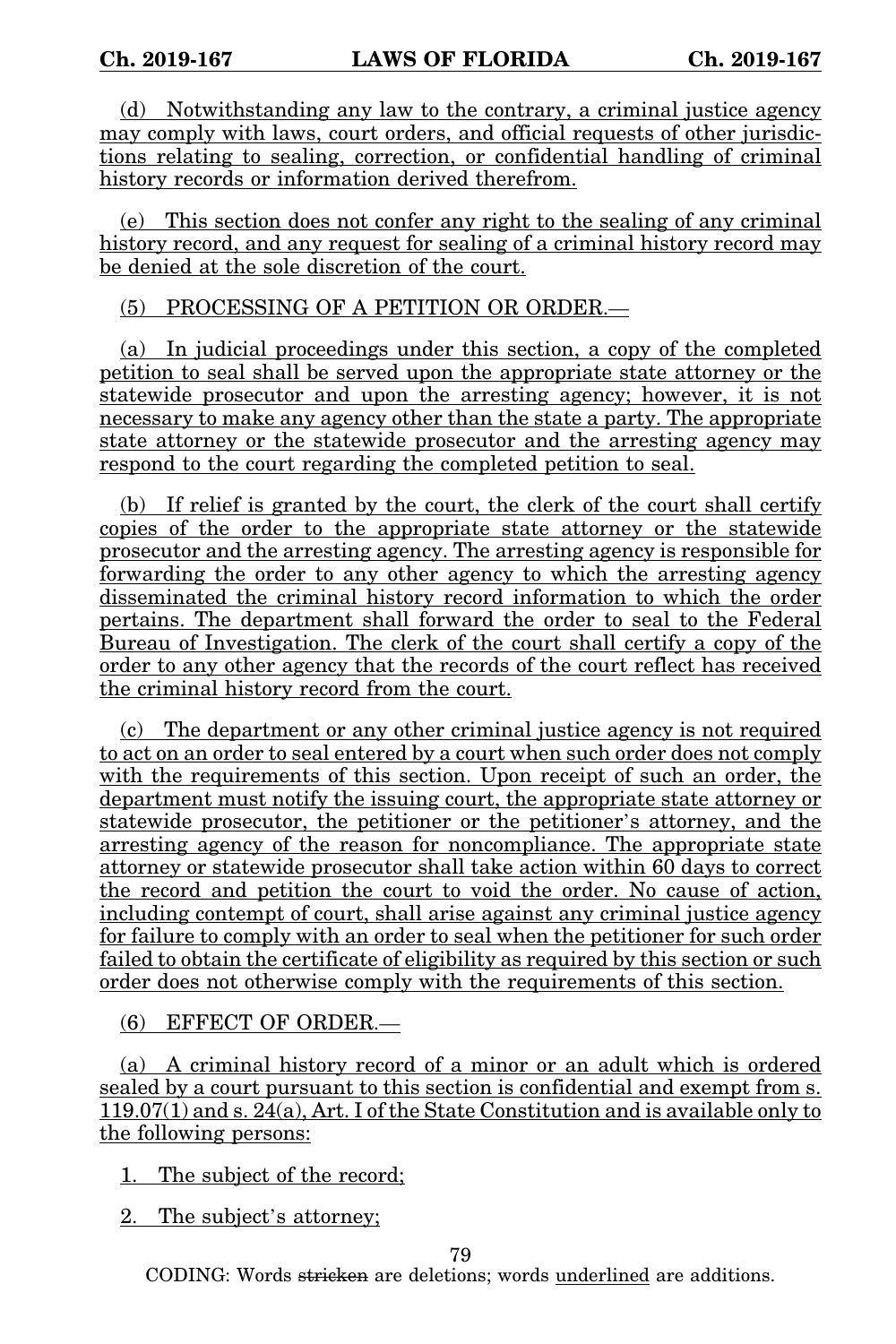3. Criminal justice agencies for their respective criminal justice purposes, which include conducting a criminal history background check for approval of firearms purchases or transfers as authorized by state or federal law;

4. Judges in the state courts system for the purpose of assisting them in their case-related decisionmaking responsibilities, as set forth in s. 943.053(5); or

5. To those entities set forth in subparagraphs  $(b)1, 4, 5, 6, 8, 9,$  and 10. for their respective licensing access authorization and employment purposes.

(b) The subject of the criminal history record sealed under this section or under other provisions of law, including former s. 893.14, former s. 901.33, and former s. 943.058, may lawfully deny or fail to acknowledge the arrests covered by the sealed record, except when the subject of the record:

1. Is a candidate for employment with a criminal justice agency;

2. Is a defendant in a criminal prosecution;

3. Concurrently or subsequently petitions for relief under this section, s. 943.0583, or s. 943.0585:

4. Is a candidate for admission to The Florida Bar;

5. Is seeking to be employed or licensed by or to contract with the Department of Children and Families, the Division of Vocational Rehabilitation within the Department of Education, the Agency for Health Care Administration, the Agency for Persons with Disabilities, the Department of Health, the Department of Elderly Affairs, or the Department of Juvenile Justice or to be employed or used by such contractor or licensee in a sensitive position having direct contact with children, the disabled, or the elderly;

6. Is seeking to be employed or licensed by the Department of Education, a district school board, a university laboratory school, a charter school, a private or parochial school, or a local governmental entity that licenses child care facilities;

7. Is attempting to purchase a firearm from a licensed importer, licensed manufacturer, or licensed dealer and is subject to a criminal history check under state or federal law;

8. Is seeking to be licensed by the Division of Insurance Agent and Agency Services within the Department of Financial Services;

9. Is seeking to be appointed as a guardian pursuant to s. 744.3125; or

10. Is seeking to be licensed by the Bureau of License Issuance of the Division of Licensing within the Department of Agriculture and Consumer

80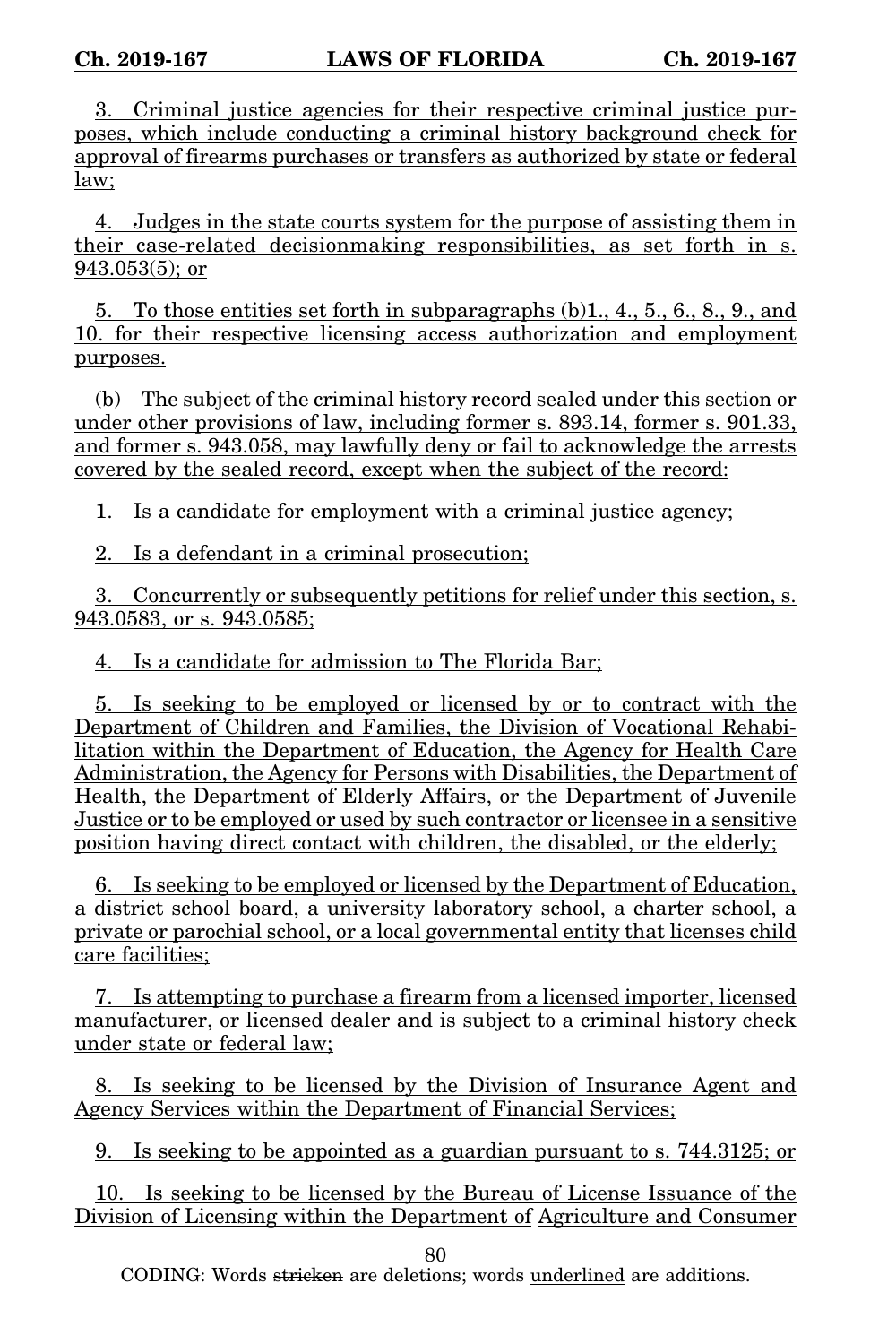Services to carry a concealed weapon or concealed firearm. This subparagraph applies only in the determination of an applicant's eligibility under s. 790.06.

(c) Subject to the exceptions in paragraph (b), a person who has been granted a sealing under this section, former s. 893.14, former s. 901.33, or former s. 943.058 may not be held under any provision of law of this state to commit perjury or to be otherwise liable for giving a false statement by reason of such person's failure to recite or acknowledge a sealed criminal history record.

(d) Information relating to the existence of a sealed criminal history record provided in accordance with paragraph (b) is confidential and exempt from s.  $119.07(1)$  and s.  $24(a)$ , Art. I of the State Constitution, except that the department shall disclose the sealed criminal history record to the entities set forth in subparagraphs (b)1., 4., 5., 6., 8., 9., and 10. for their respective licensing, access authorization, and employment purposes. An employee of an entity set forth in subparagraph  $(b)1$ ,  $(b)4$ ,  $(b)5$ ,  $(b)6$ ,  $(b)8$ ,  $(b)9$ , or  $(b)$ 10. may not disclose information relating to the existence of a sealed criminal history record of a person seeking employment, access authorization, or licensure with such entity or contractor, except to the person to whom the criminal history record relates or to persons having direct responsibility for employment, access authorization, or licensure decisions. A person who violates this paragraph commits a misdemeanor of the first degree, punishable as provided in s. 775.082 or s. 775.083.

Section 52. Section 943.0595, Florida Statutes, is created to read:

943.0595 Automatic sealing of criminal history records.—

(1) RULEMAKING.—Notwithstanding any law dealing generally with the preservation and destruction of public records, the department shall adopt rules addressing the automatic sealing of any criminal history record of a minor or adult described in this section.

(2) ELIGIBILITY.—

(a) The department shall automatically seal a criminal history record that does not result from an indictment, information, or other charging document for a forcible felony as defined in s. 776.08 or for an offense enumerated in s.  $943.0435(1)(h)1.a.(I)$ , if:

1. An indictment, information, or other charging document was not filed or issued in the case giving rise to the criminal history record.

2. An indictment, information, or other charging document was filed in the case giving rise to the criminal history record, but was dismissed or nolle prosequi by the state attorney or statewide prosecutor or was dismissed by a court of competent jurisdiction. However, a person is not eligible for automatic sealing under this section if the dismissal was pursuant to s. 916.145 or s. 985.19.

81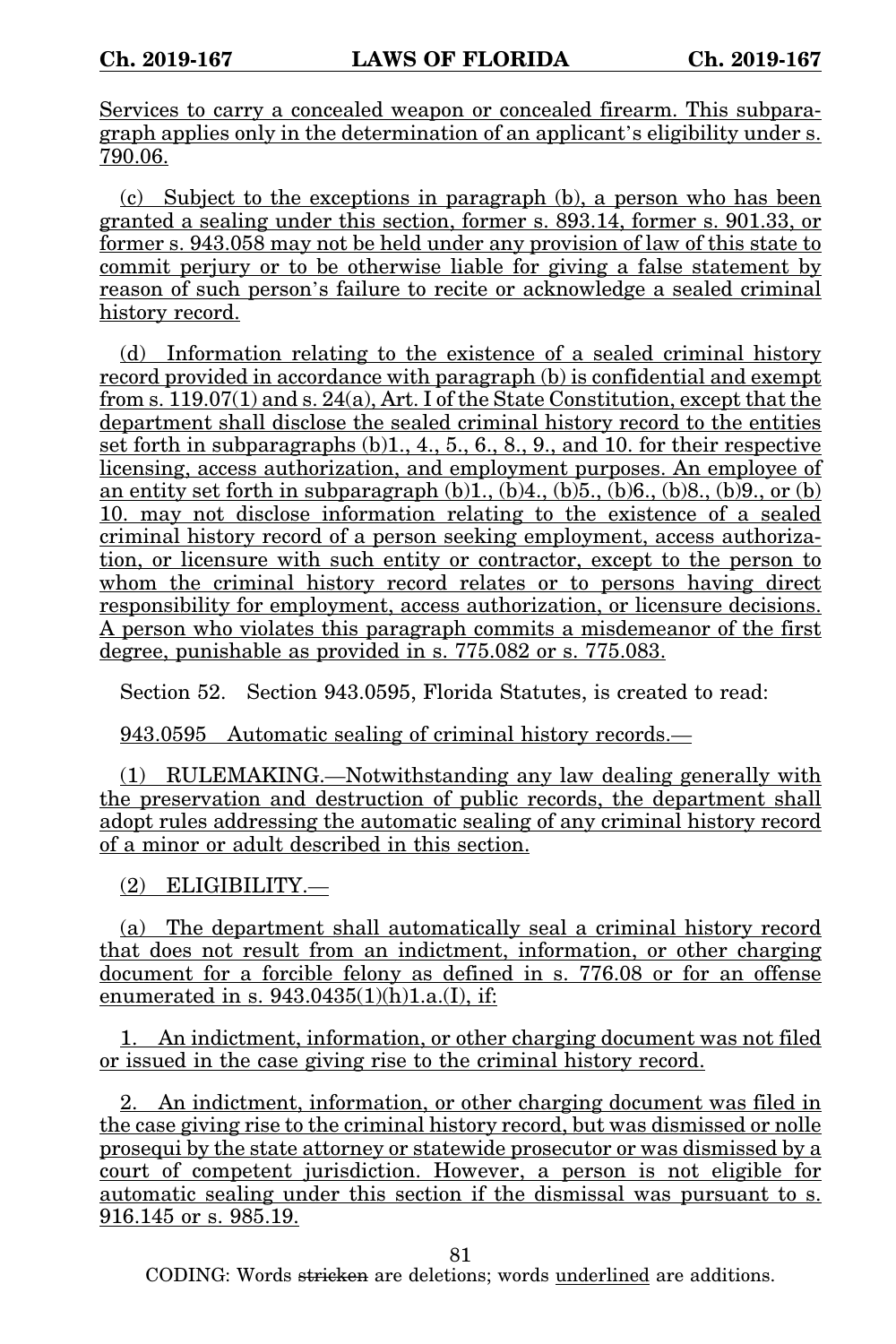3. A not guilty verdict was rendered by a judge or jury. However, a person is not eligible for automatic sealing under this section if the defendant was found not guilty by reason of insanity.

4. A judgment of acquittal was rendered by a judge.

(b) There is no limitation on the number of times a person may obtain an automatic sealing for a criminal history record described in paragraph (a).

(3) PROCESS FOR AND EFFECT OF AUTOMATIC SEALING.—

(a) Upon the disposition of a criminal case resulting in a criminal history record eligible for automatic sealing under paragraph (2)(a), the clerk of the court shall transmit a certified copy of the disposition of the criminal history record to the department, which shall seal the criminal history record upon receipt of the certified copy.

(b) Automatic sealing of a criminal history record does not require sealing by the court or other criminal justice agencies, or that such record be surrendered to the court, and such record shall continue to be maintained by the department and other criminal justice agencies.

(c) Except as provided in this section, automatic sealing of a criminal history record shall have the same effect, and the department may disclose such a record in the same manner, as a record sealed under s. 943.059.

Section 53. Effective upon this act becoming a law, subsections (9) and (10) are added to section 943.6871, Florida Statutes, to read:

943.6871 Criminal justice data transparency.—In order to facilitate the availability of comparable and uniform criminal justice data, the department shall<sup>t</sup>

(9) Keep all information received by the department under s. 900.05 which is confidential and exempt when collected by the reporting agency confidential and exempt for purposes of this section and s. 900.05.

(10)(a) By October 1, 2019, assist the Criminal and Juvenile Justice Information Systems Council in developing specifications for a uniform arrest affidavit to be used by each state, county, and municipal law enforcement agency to facilitate complete, accurate, and timely collection and reporting of data from each criminal offense arrest. The uniform arrest affidavit must at a minimum include all of the following:

1. Identification of the arrestee.

2. Details of the arrest, including each charge.

3. Details of each vehicle and item seized at the time of arrest.

4. Juvenile arrestee information.

82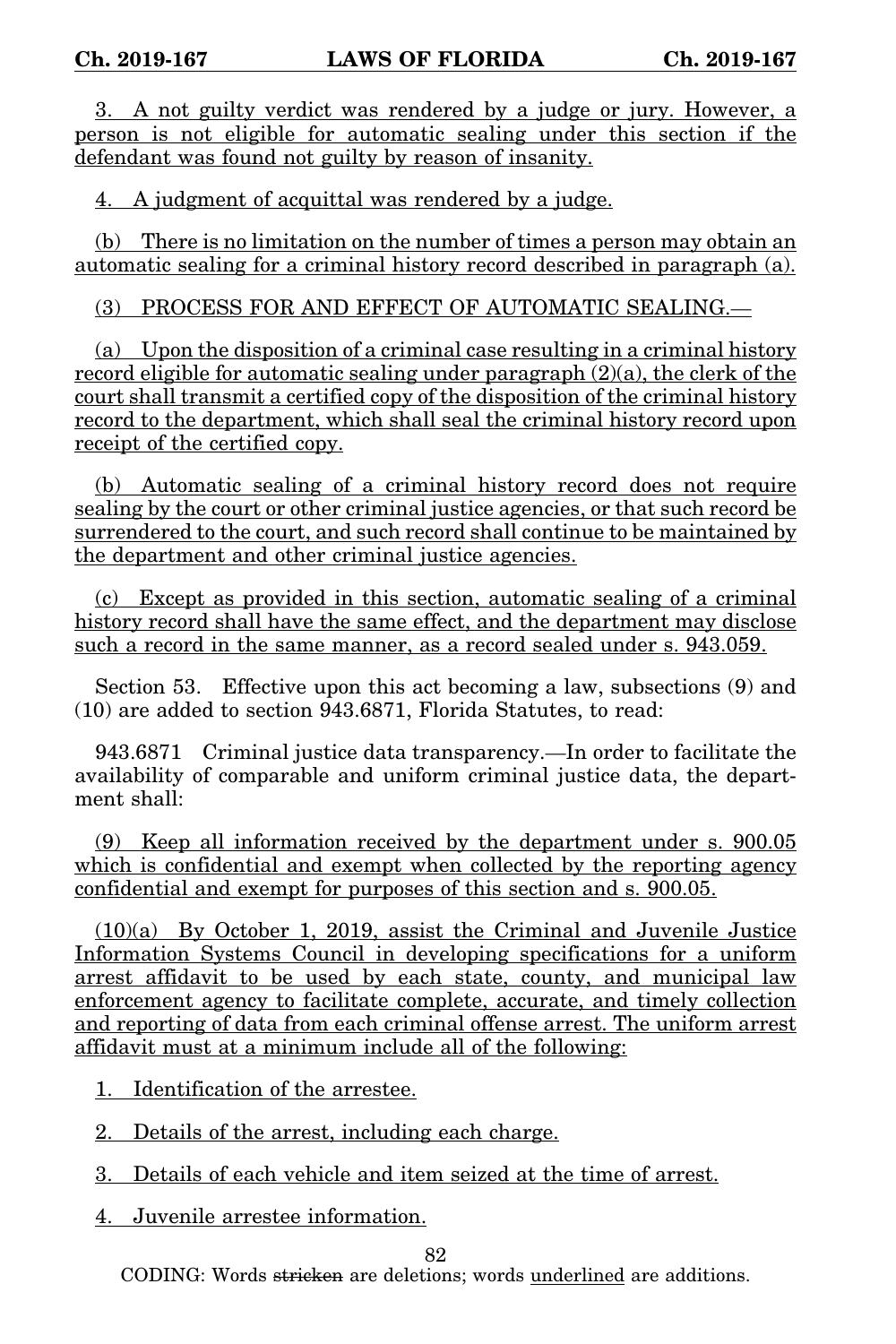## 5. Release information.

The uniform arrest affidavit specifications must also include guidelines for developing a uniform criminal charge and disposition statute crosswalk table to be used by each law enforcement agency, state attorney, and jail administrator; and guidelines for developing a uniform criminal disposition and sentencing statute crosswalk table to be used by each clerk of the court.

(b) By January 1, 2020, subject to appropriation, the department shall procure a uniform arrest affidavit, a uniform criminal charge and disposition statute crosswalk table, and a uniform criminal disposition and sentencing statute crosswalk table following the specifications developed under paragraph (a). The department shall provide training on use of the affidavit and crosswalk tables to each state, county, and municipal law enforcement agency, clerk of the court, state attorney, and jail administrator, as appropriate.

(c) By July 1, 2020, each state, county, and municipal law enforcement agency must use the uniform arrest affidavit, each state attorney and jail administrator must use the uniform criminal charge and statute crosswalk table, and each clerk of the court must use the uniform criminal disposition and sentencing statute crosswalk table.

Section 54. Section 944.40, Florida Statutes, is amended to read:

944.40 Escapes; penalty.—Any prisoner confined in, or released on furlough from, any prison, jail, private correctional facility, road camp, or other penal institution, whether operated by the state, a county, or a municipality, or operated under a contract with the state, a county, or a municipality, working upon the public roads, or being transported to or from a place of confinement who escapes or attempts to escape from such confinement commits a felony of the second degree, punishable as provided in s. 775.082, s. 775.083, or s. 775.084. The punishment of imprisonment imposed under this section shall run consecutive to any former sentence imposed upon any prisoner.

Section 55. Subsection (2) of section 944.47, Florida Statutes, is amended to read:

944.47 Introduction, removal, or possession of contraband certain articles unlawful; penalty.—

 $(2)(a)$  A person who violates any provision of this section as it pertains to an article of contraband described in subparagraph  $(1)(a)1$ ., subparagraph  $(1)(a)2$ , or subparagraph  $(1)(a)6$ . commits a felony of the third degree, punishable as provided in s. 775.082, s. 775.083, or s. 775.084. Otherwise In all other cases, a violation of a provision of this section is constitutes a felony of the second degree, punishable as provided in s. 775.082, s. 775.083, or s. 775.084.

83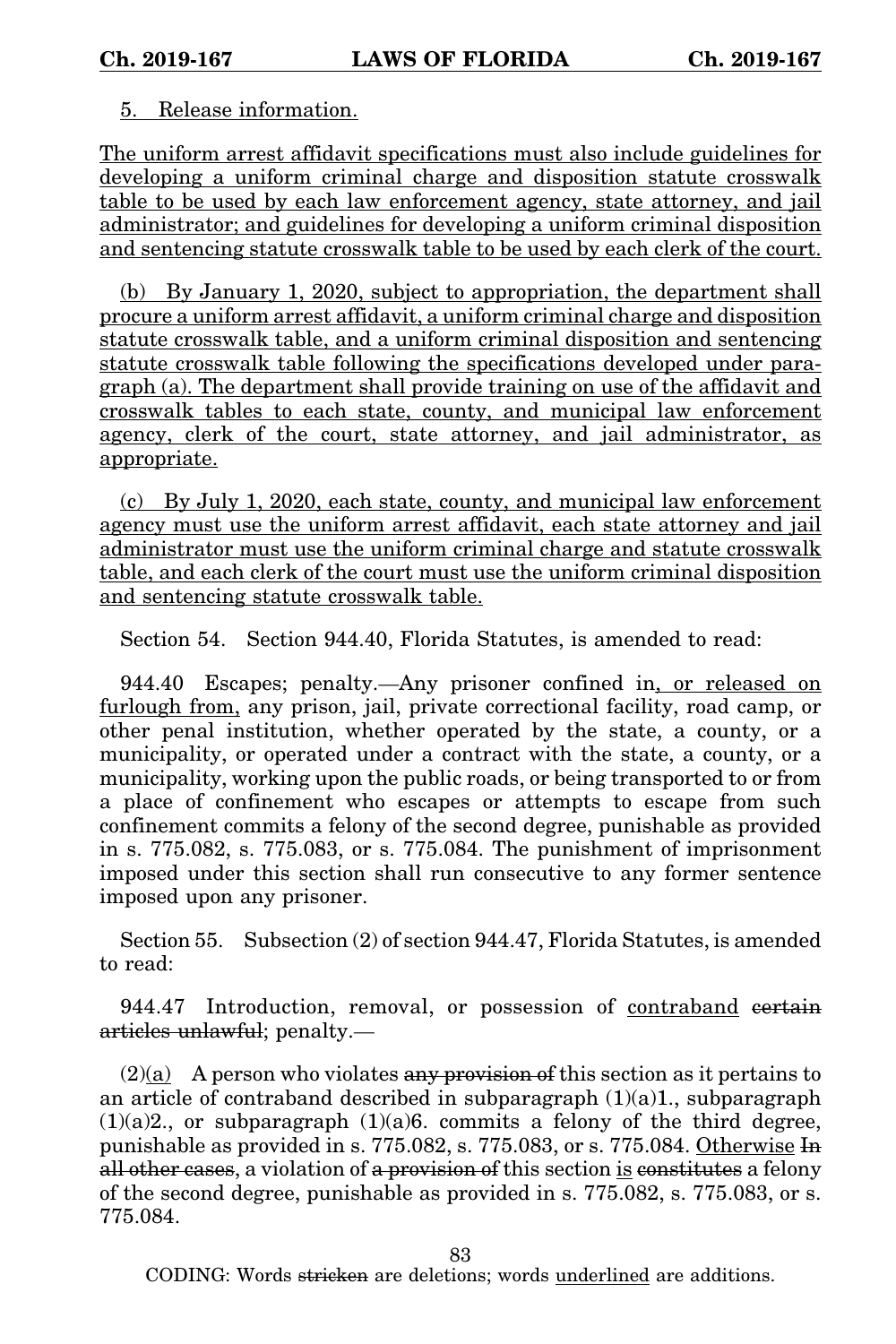(b) A violation of this section by an employee, as defined in s.  $944.115(2)(b)$ , who uses or attempts to use the powers, rights, privileges, duties, or position of his or her employment in the commission of the violation is ranked one level above the ranking specified in s. 921.0022 or s. 921.0023 for the offense committed.

Section 56. Section 944.704, Florida Statutes, is amended to read:

944.704 Staff who provide transition assistance; duties.—

 $(1)$  The department shall provide a transition assistance specialist at each of the major institutions.

(2) The department may increase the number of transition assistance specialists in proportion to the number of inmates served at each of the major institutions and may increase the number of employment specialists per judicial circuit based on the number of released inmates served under community supervision in that circuit, subject to appropriations.

(3) The transition assistance specialists' whose duties include, but are not limited to:

(a) $\text{+1}$  Coordinating delivery of transition assistance program services at the institution and at the community correctional centers authorized pursuant to s.  $945.091(1)(b)$ .

 $(b)(2)$  Assisting in the development of each inmate's postrelease plan.

 $(c)(3)$  Obtaining job placement information. Such information must include identifying any job assignment credentialing or industry certifications for which the inmate is eligible.

 $(d)(4)$  Providing a written medical discharge plan and referral to a county health department.

 $(e)(\overline{6})$  For an inmate who is known to be HIV positive, providing a 30-day supply of all HIV/AIDS-related medication that the inmate is taking before prior to release, if required under protocols of the Department of Corrections and treatment guidelines of the United States Department of Health and Human Services.

 $(f)(6)$  Facilitating placement in a private transition housing program, if requested by any eligible inmate. If an inmate who is nearing his or her date of release requests placement in a contracted substance abuse transition housing program, the transition assistance specialist shall inform the inmate of program availability and assess the inmate's need and suitability for transition housing assistance. If an inmate is approved for placement, the specialist shall assist the inmate and coordinate the release of the inmate with the selected program. If an inmate requests and is approved for placement in a contracted faith-based substance abuse transition housing program, the specialist must consult with the chaplain before prior to such

84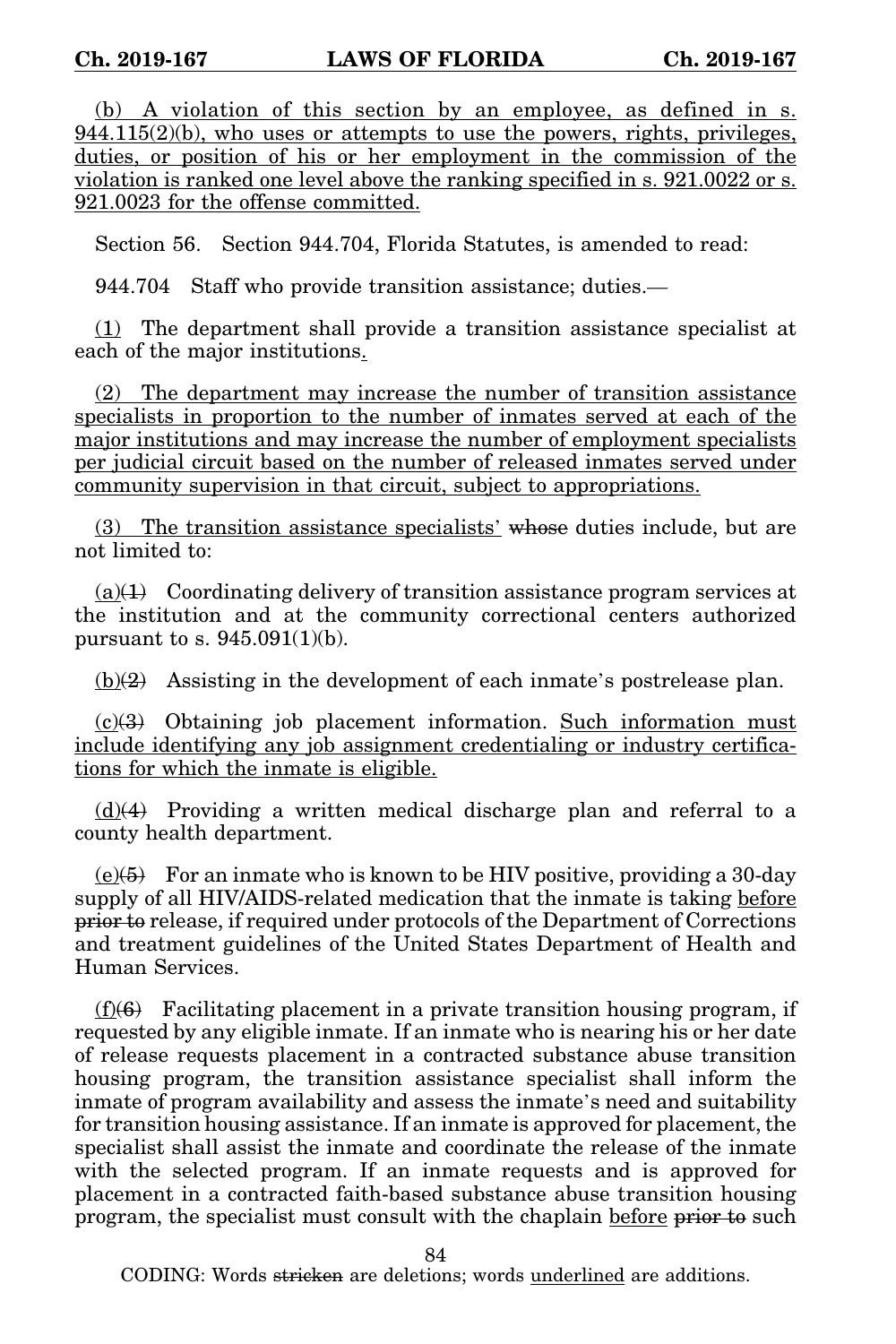placement. In selecting inmates who are nearing their date of release for placement in a faith-based program, the department shall ensure that an inmate's faith orientation, or lack thereof, will not be considered in determining admission to the program and that the program does not attempt to convert an inmate toward a particular faith or religious preference.

 $(g)(7)$  Providing a photo identification card to all inmates before prior to their release.

(4) A The transition assistance specialist may not be a correctional officer or correctional probation officer as defined in s. 943.10.

Section 57. Present subsections (3) through (6) of section 944.705, Florida Statutes, are redesignated as subsections (4) through (7), respectively, and a new subsection (3) and subsections (8) through (12) are added to that section, to read:

944.705 Release orientation program.—

(3)(a) The department shall establish a toll-free hotline for the benefit of released inmates. The hotline shall provide information to released inmates seeking to obtain post-release referrals for community-based reentry services.

(b) Before an inmate's release, the department shall provide the inmate with a comprehensive community reentry resource directory organized by county and which must include the name, address, and a description of the services offered by each reentry service provider. The directory must also include the name, address, and telephone number of existing portals of entry and the toll-free hotline number required by paragraph (a).

(c) The department shall expand the use of a department-approved risk and needs assessment system to provide inmates and offenders with community-specific reentry service provider referrals.

(8) A nonprofit faith-based or professional business, or a civic or community organization, may apply for registration with the department to provide inmate reentry services. Reentry services include, but are not limited to, counseling; providing information on housing and job placement; money management assistance; and programs that address substance abuse, mental health, or co-occurring conditions.

(9) The department shall adopt policies and procedures for screening, approving, and registering an organization that applies under subsection (8). The department may deny approval and registration of an organization or a representative from an organization if it determines that the organization or representative does not meet the department's policies and procedures.

85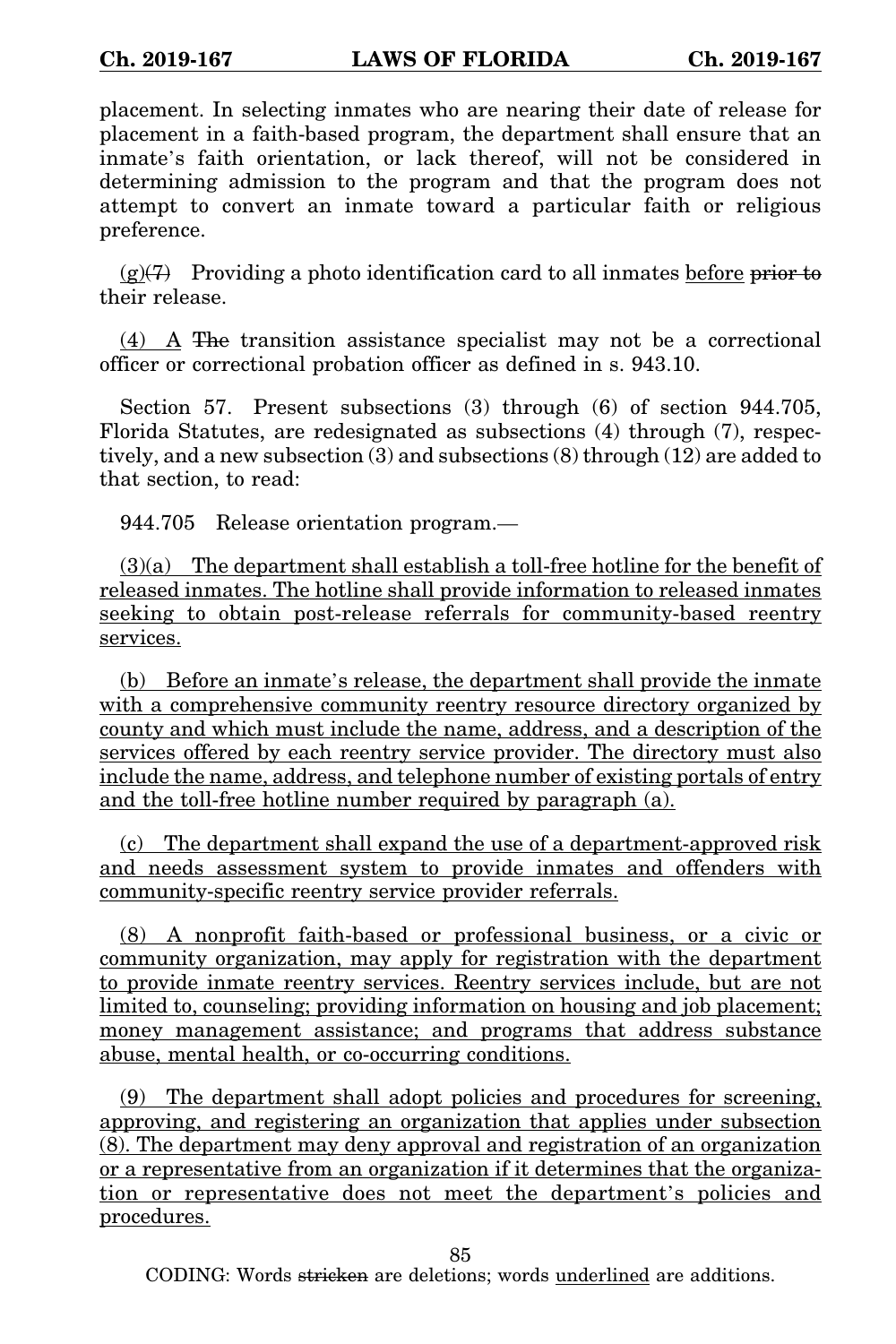(10) The department may contract with a public or private educational institution's veteran advocacy clinic or veteran legal clinic to assist qualified veteran inmates in applying for veterans' benefits upon release.

(11) The department may contract with public or private organizations to establish transitional employment programs that provide employment opportunities for released inmates.

(12) The department shall adopt rules to implement this section.

Section 58. Present subsections (4), (5), and (6) of section 944.801, Florida Statutes, are redesignated as subsections (7), (8), and (9), respectively, and new subsections (4), (5), and (6) are added to that section, to read:

944.801 Education for state prisoners.—

(4) The department may expand the use of job assignment credentialing and industry certifications.

(5) The Correctional Education Program may establish a prison entrepreneurship program and adopt procedures for admitting student inmates. If the department elects to develop the program, it must include at least 180 days of in-prison education. The program curriculum must include a component on developing a business plan, procedures for graduation and certification of successful student inmates, and at least 90 days of transitional and postrelease continuing educational services. Transitional and postrelease continuing educational services may be offered to graduate student inmates on a voluntary basis and are not a requirement for completion of the program. The department shall enter into agreements with public or private colleges or universities, other nonprofit entities, or other authorized provider under s. 1002.45(1)(a)1. to implement the program. The program must be funded with existing resources.

(6) The Correctional Education Program may work in cooperation with the Department of Agriculture and Consumer Services, Florida Forestry Service Division, and the Florida Department of Financial Services, Division of State Fire Marshal to develop a program for implementation within state correctional institutions or correctional facilities to train and certify inmates as firefighters. The program should include, but not be limited to, certification of inmates as state forest staff trained to help protect homes, forestland, and natural resources from the effects of wildfires throughout the state.

Section 59. Subsection (1) of section 948.001, Florida Statutes, is amended to read:

948.001 Definitions.—As used in this chapter, the term:

(1) "Administrative probation" means a form of no contact, nonreporting supervision. A court may order administrative probation, or the Department of Corrections may transfer an offender to administrative probation, as

86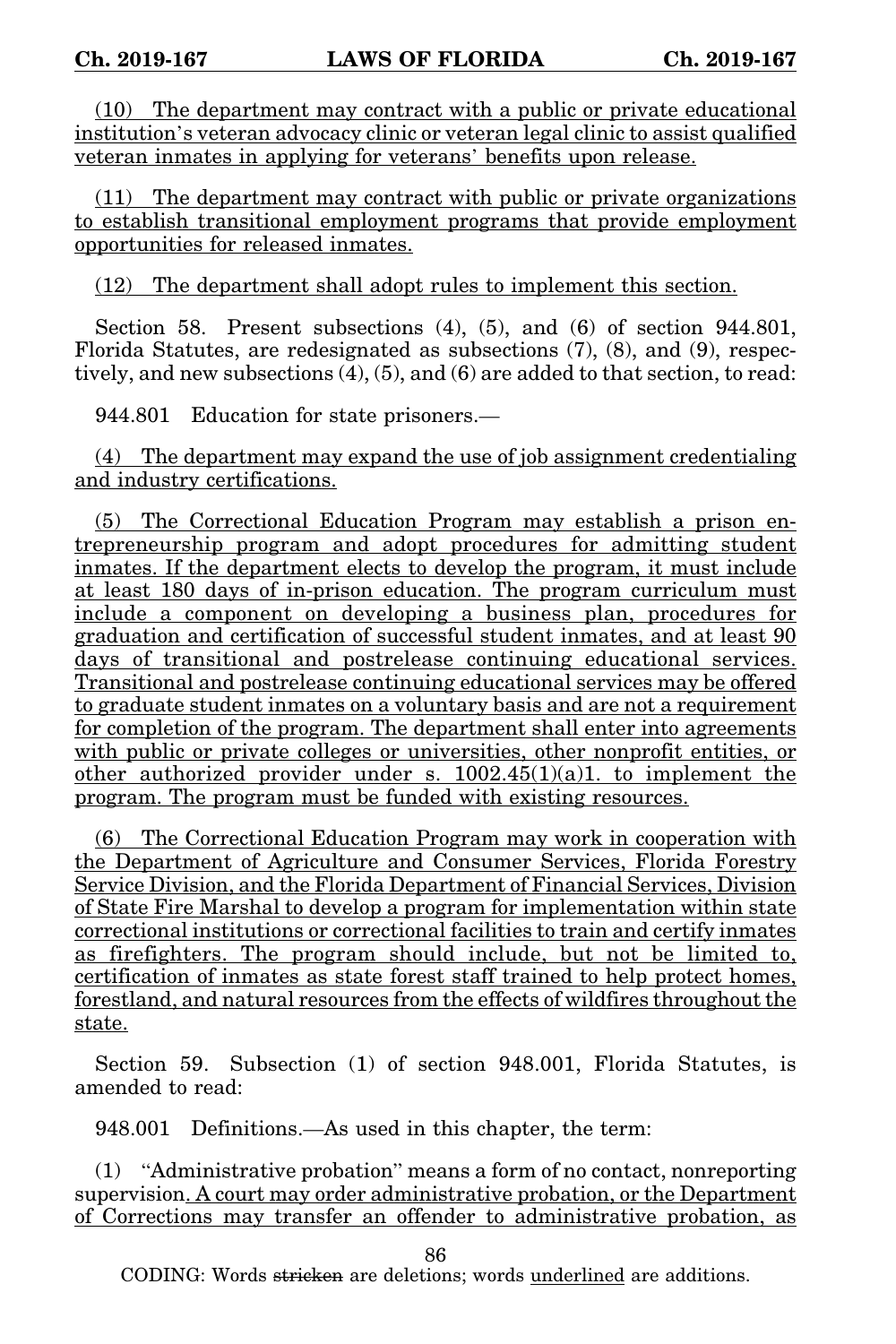provided in s. 948.013 in which an offender who presents a low risk of harm to the community may, upon satisfactory completion of half the term of probation, be transferred by the Department of Corrections to this type of reduced level of supervision, as provided in s. 948.013.

Section 60. Subsection (1) of section 948.013, Florida Statutes, is amended to read:

948.013 Administrative probation.—

(1) The Department of Corrections may transfer an offender to administrative probation if he or she presents a low risk of harm to the community and has satisfactorily completed at least half of his or her probation term. The department of Corrections may establish procedures for transferring an offender to administrative probation. The department may collect an initial processing fee of up to \$50 for each probationer transferred to administrative probation. The offender is exempt from further payment for the cost of supervision as required in s. 948.09.

Section 61. Subsections  $(4)$ ,  $(5)$ , and  $(6)$  are added to section 948.04, Florida Statutes, to read:

948.04 Period of probation; duty of probationer; early termination; conversion of term.—

(4) Except as provided in subsection (5), for defendants sentenced to probation on or after October 1, 2019, the court, upon motion by the probationer or the probation officer, shall either early terminate the probationer's supervision or convert the supervisory term to administrative probation if all of the following requirements are met:

(a) The probationer has completed at least half of the term of probation to which he or she was sentenced.

(b) The probationer has successfully completed all other conditions of probation.

(c) The court has not found the probationer in violation of probation pursuant to a filed affidavit of violation of probation at any point during the current supervisory term.

(d) The parties did not specifically exclude the possibility of early termination or conversion to administrative probation as part of a negotiated sentence.

(e) The probationer does not qualify as a violent felony offender of special concern under s. 948.06(8)(b).

(5) Upon making written findings that continued reporting probation is necessary to protect the community or the interests of justice, the court may decline to early terminate the probationary term or convert the term to

87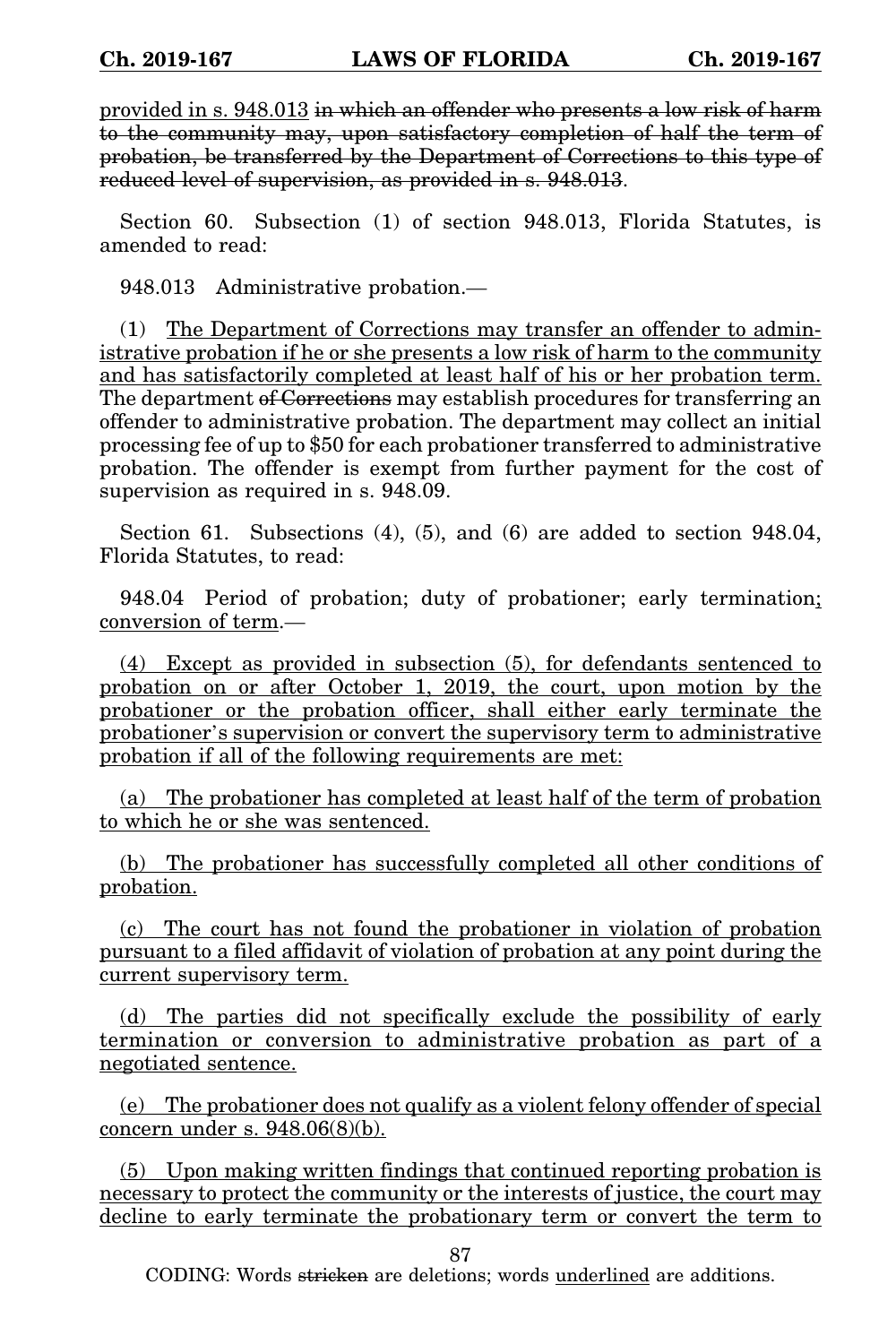administrative probation for a probationer who is otherwise eligible under subsection (4).

(6) Subsections (4) and (5) do not apply to an offender on community control. If an offender on community control is subsequently placed on probation, he or she must complete half of the probationary term to which he or she was sentenced, without receiving credit for time served on community control, before being eligible for mandatory early termination or conversion to administrative probation under this section.

Section 62. Section 948.05, Florida Statutes, is amended to read:

948.05 Court to admonish or commend probationer or offender in community control; graduated incentives.—

(1) A court may at any time cause a probationer or offender in community control to appear before it to be admonished or commended, and, when satisfied that its action will be for the best interests of justice and the welfare of society, it may discharge the probationer or offender in community control from further supervision.

(2) The department shall implement a system of graduated incentives to promote compliance with the terms of supervision and prioritize the highest levels of supervision for probationers or offenders presenting the greatest risk of recidivism.

(a) As part of the graduated incentives system, the department may, without leave of court, offer the following incentives to a compliant probationer or offender in community control:

1. Up to 25 percent reduction of required community service hours;

2. Waiver of supervision fees;

3. Reduction in frequency of reporting;

4. Permission to report by mail or telephone; or

5. Transfer of an eligible offender to administrative probation as authorized under s. 948.013.

(b) The department may also incentivize positive behavior and compliance with recommendations to the court to modify the terms of supervision, including recommending:

1. Permission to travel;

2. Reduction of supervision type;

3. Modification or cessation of curfew;

4. Reduction or cessation of substance abuse testing; or

88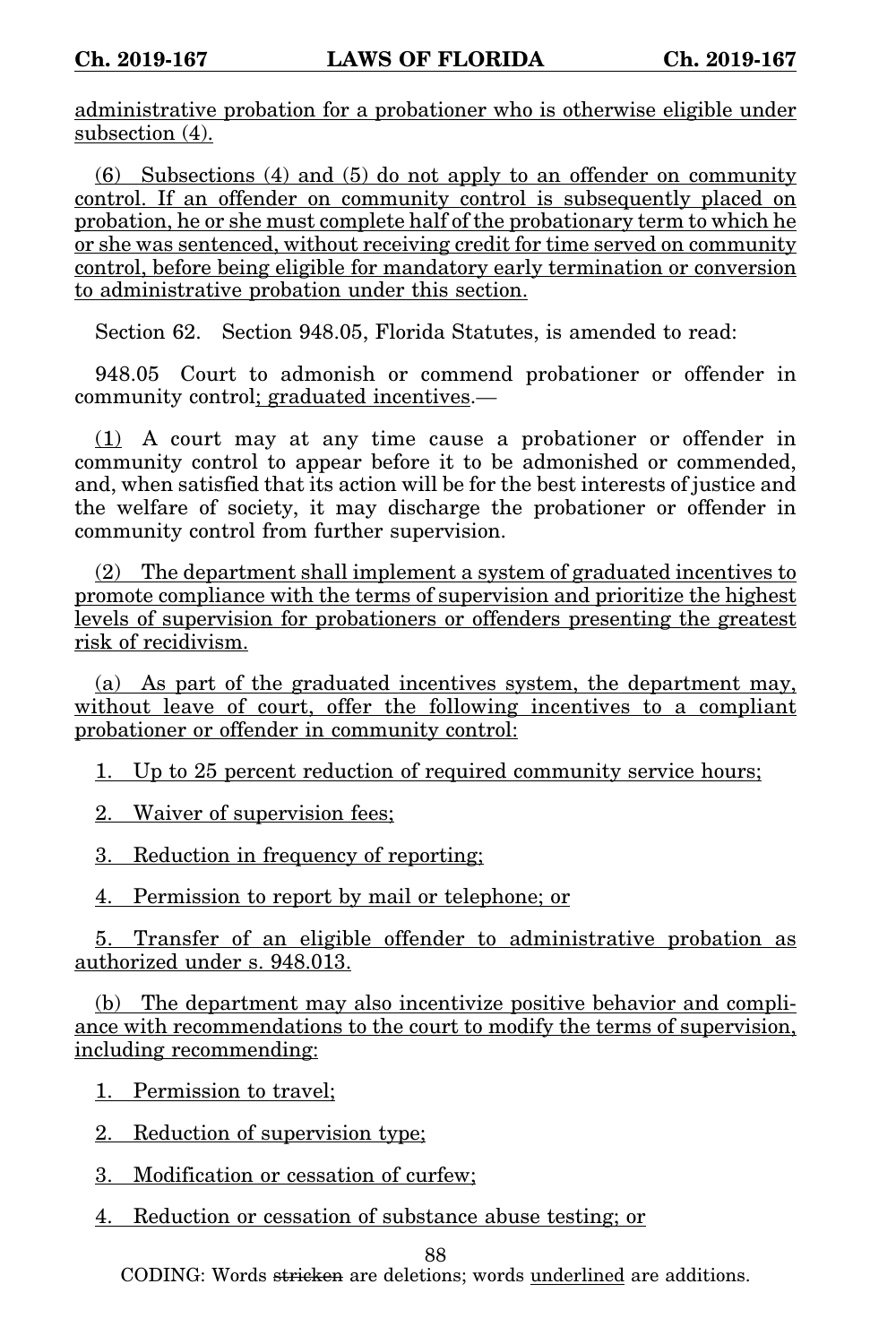5. Early termination of supervision.

(c) A probationer or offender who commits a subsequent violation of probation may forfeit any previously earned probation incentive, as determined appropriate by his or her probation officer.

Section 63. Present paragraphs  $(c)$  through  $(g)$  of subsection  $(1)$  of section 948.06, Florida Statutes, are redesignated as paragraphs (d) through (h), respectively, a new paragraph (c) is added to that subsection, and present paragraph (h) of that subsection is amended, present paragraphs (f) through (j) of subsection (2) are redesignated as paragraphs (g) through (k), respectively, and a new paragraph (f) is added to that subsection, and subsection (9) is added to that section, to read:

948.06 Violation of probation or community control; revocation; modification; continuance; failure to pay restitution or cost of supervision.—

(1)

(c) If a probationer or offender on community control commits a technical violation, the probation officer shall determine whether the probationer or offender on community control is eligible for the alternative sanctioning program under subsection (9). If the probation officer determines that the probationer or offender on community control is eligible, the probation officer may proceed with the alternative sanctioning program in lieu of filing an affidavit of violation with the court. For purposes of this section, the term "technical violation" means an alleged violation of supervision that is not a new felony offense, misdemeanor offense, or criminal traffic offense.

(h)1. The chief judge of each judicial circuit, in consultation with the state attorney, the public defender, and the department, may establish an alternative sanctioning program in which the department, after receiving court approval, may enforce specified sanctions for certain technical violations of supervision. For purposes of this paragraph, the term "technical violation" means any alleged violation of supervision that is not a new felony offense, misdemeanor offense, or criminal traffic offense.

2. To establish an alternative sanctioning program, the chief judge must issue an administrative order specifying:

a. Eligibility criteria.

b. The technical violations that are eligible for the program.

c. The sanctions that may be recommended by a probation officer for each technical violation.

d. The process for reporting technical violations through the alternative sanctioning program, including approved forms.

89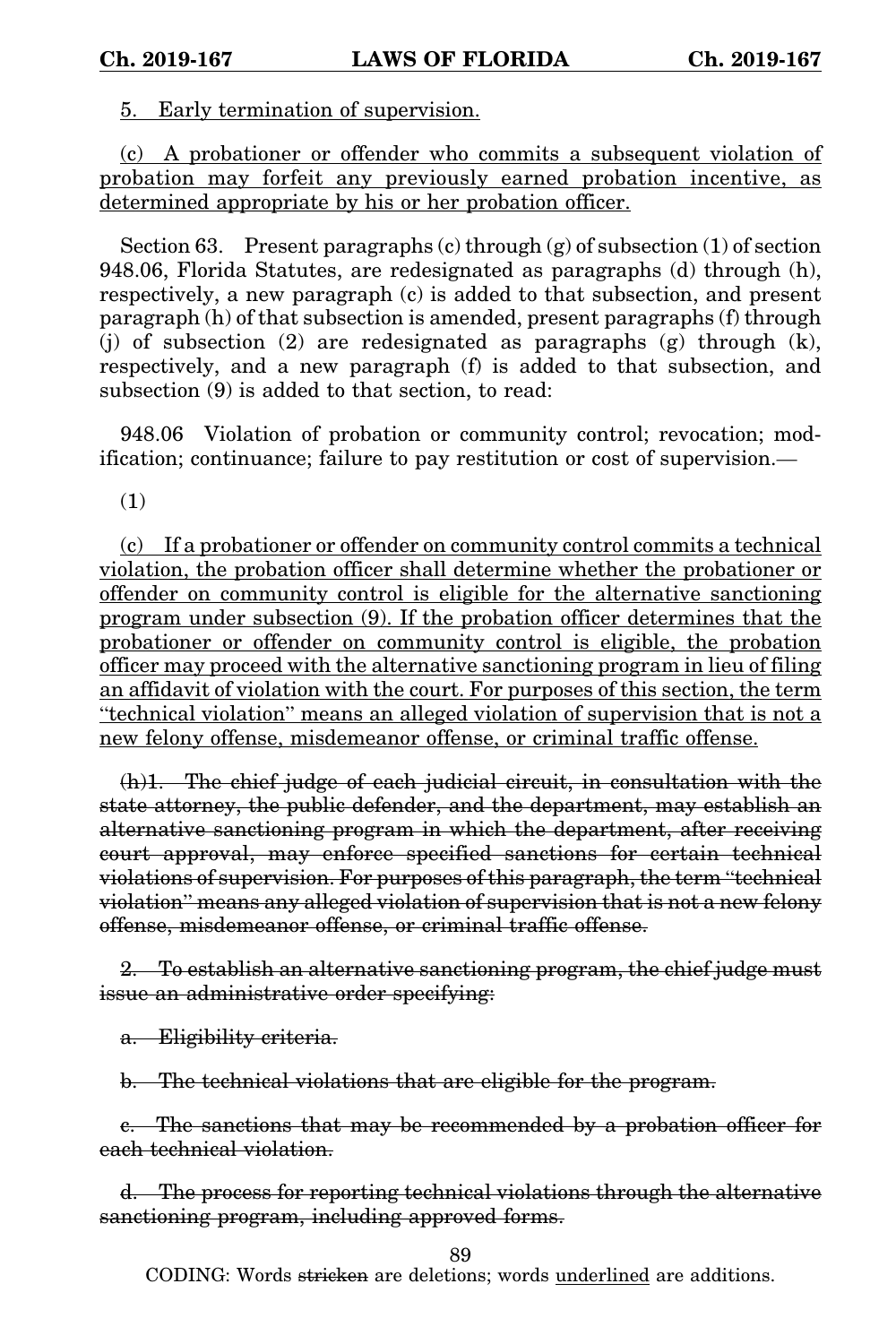3. If an offender is alleged to have committed a technical violation of supervision that is eligible for the program, the offender may:

a. Waive participation in the alternative sanctioning program, in which case the probation officer may submit a violation report, affidavit, and warrant to the court in accordance with this section; or

b. Elect to participate in the alternative sanctioning program after receiving written notice of an alleged technical violation and a disclosure of the evidence against the offender, admit to the technical violation, agree to comply with the probation officer's recommended sanction if subsequently ordered by the court, and agree to waive the right to:

(I) Be represented by legal counsel.

(II) Require the state to prove his or her guilt before a neutral and detached hearing body.

(III) Subpoena witnesses and present to a judge evidence in his or her defense.

(IV) Confront and cross-examine adverse witnesses.

(V) Receive a written statement from a factfinder as to the evidence relied on and the reasons for the sanction imposed.

4. If the offender admits to committing the technical violation and agrees with the probation officer's recommended sanction, the probation officer must, before imposing the sanction, submit the recommended sanction to the court as well as documentation reflecting the offender's admission to the technical violation and agreement with the recommended sanction.

5. The court may impose the recommended sanction or may direct the department to submit a violation report, affidavit, and warrant to the court in accordance with this section.

6. An offender's participation in an alternative sanctioning program is voluntary. The offender may elect to waive or discontinue participation in an alternative sanctioning program at any time before the issuance of a court order imposing the recommended sanction.

7. If an offender waives or discontinues participation in an alternative sanctioning program, the probation officer may submit a violation report, affidavit, and warrant to the court in accordance with this section. The offender's prior admission to the technical violation may not be used as evidence in subsequent proceedings.

(2)

90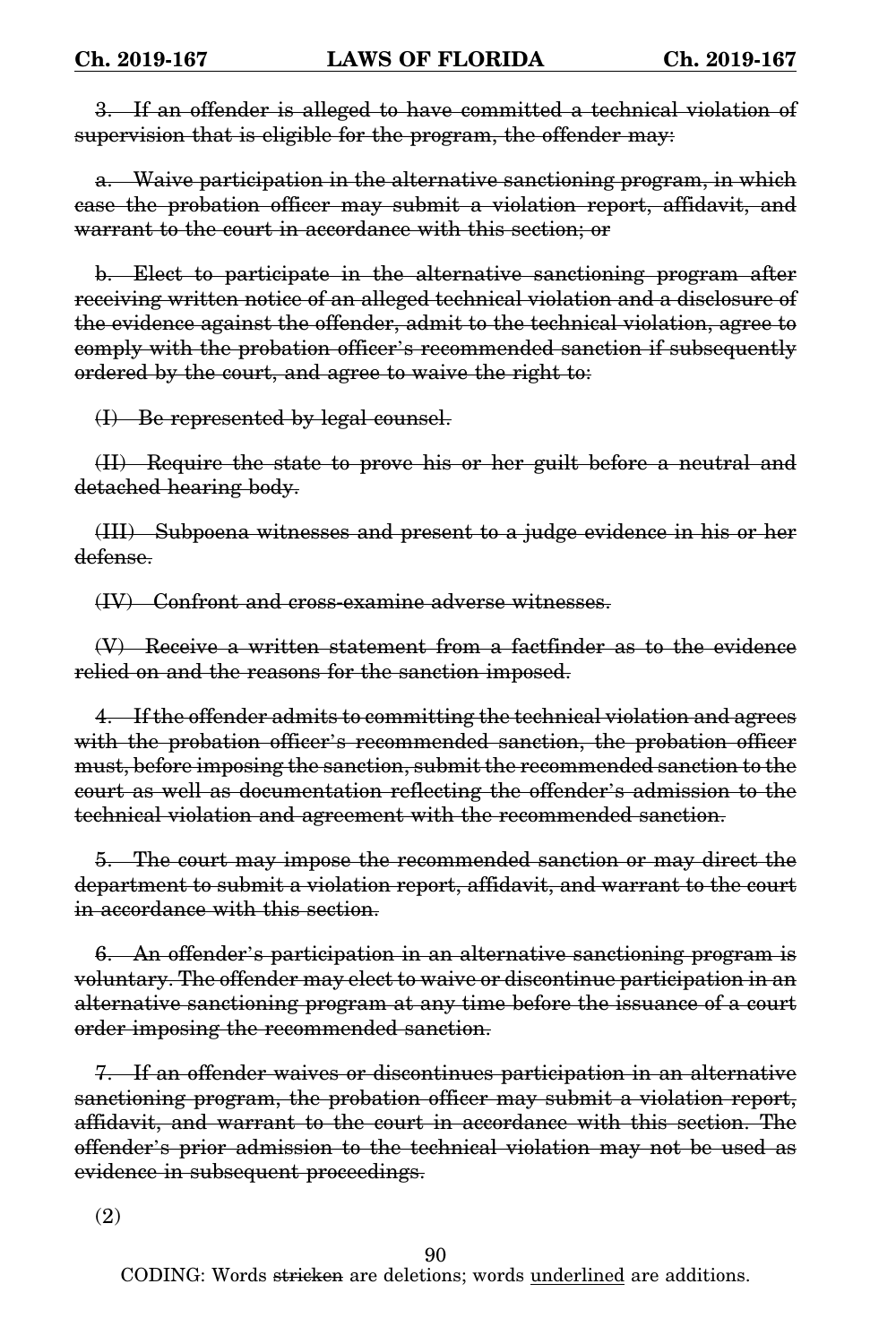(f)1. Except as provided in subparagraph 3. or upon waiver by the probationer, the court shall modify or continue a probationary term upon finding a probationer in violation when any of the following applies:

a. The term of supervision is probation.

b. The probationer does not qualify as a violent felony offender of special concern, as defined in paragraph (8)(b).

c. The violation is a low-risk technical violation, as defined in paragraph  $(9)(b)$ .

d. The court has not previously found the probationer in violation of his or her probation pursuant to a filed violation of probation affidavit during the current term of supervision. A probationer who has successfully completed sanctions through the alternative sanctioning program is eligible for mandatory modification or continuation of his or her probation.

2. Upon modifying probation under subparagraph 1., the court may include in the sentence a maximum of 90 days in county jail as a special condition of probation.

3. Notwithstanding s. 921.0024, if a probationer has less than 90 days of supervision remaining on his or her term of probation and meets the criteria for mandatory modification or continuation in subparagraph 1., the court may revoke probation and sentence the probationer to a maximum of 90 days in county jail.

4. For purposes of imposing a jail sentence under this paragraph only, the court may grant credit only for time served in the county jail since the probationer's most recent arrest for the violation. However, the court may not order the probationer to a total term of incarceration greater than the maximum provided by s. 775.082.

(9)(a) Each judicial circuit shall establish an alternative sanctioning program as provided in this subsection. The chief judge of each judicial circuit may, by administrative order, define additional sanctions or eligibility criteria and specify the process for reporting technical violations through the alternative sanctioning program. Any sanctions recommended for imposition through an alternative sanctions program must be submitted to the court by the probation officer for approval before imposing the sanction.

(b) As used in this subsection, the term "low-risk violation," when committed by a probationer, means any of the following:

1. A positive drug or alcohol test result.

2. Failure to report to the probation office.

3. Failure to report a change in address or other required information.

91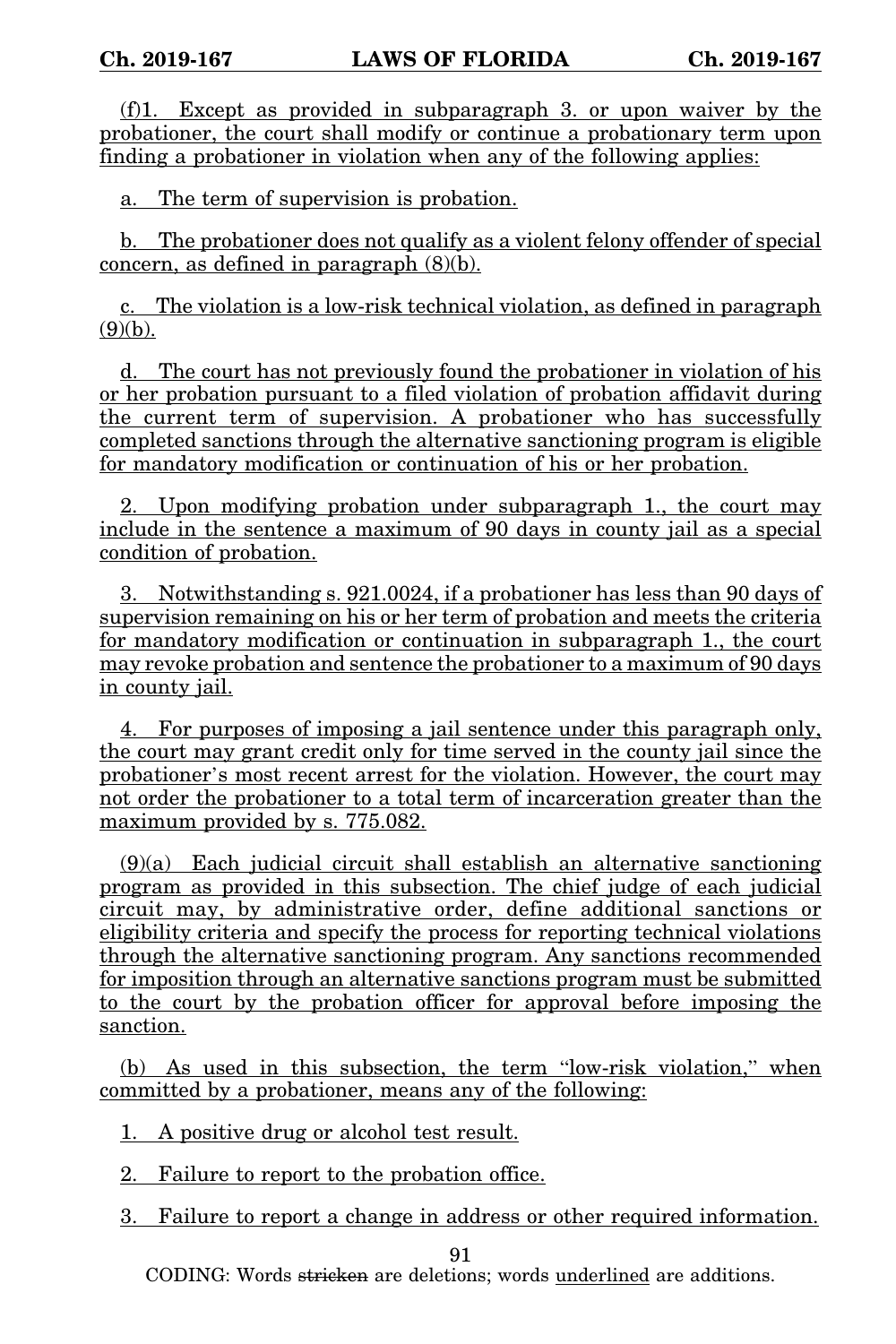4. Failure to attend a required class, treatment or counseling session, or meeting.

5. Failure to submit to a drug or alcohol test.

6. A violation of curfew.

7. Failure to meet a monthly quota on any required probation condition, including, but not limited to, making restitution payments, paying court costs, or completing community service hours.

8. Leaving the county without permission.

9. Failure to report a change in employment.

10. Associating with a person engaged in criminal activity.

11. Any other violation as determined by administrative order of the chief judge of the circuit.

(c) As used in this subsection, the term "moderate-risk violation" means any of the following:

1. A violation identified in paragraph (b), when committed by an offender on community control.

2. Failure to remain at an approved residence by an offender on community control.

3. A third violation identified in paragraph (b) by a probationer within the current term of supervision.

4. Any other violation as determined by administrative order of the chief judge of the circuit.

(d) A probationer or offender on community control is not eligible for an alternative sanction if:

1. He or she is a violent felony offender of special concern as defined in paragraph (8)(b);

2. The violation is a felony, misdemeanor, or criminal traffic offense;

3. The violation is absconding;

4. The violation is of a stay-away order or no-contact order;

5. The violation is not identified as low-risk or moderate-risk under this subsection or by administrative order;

6. He or she has a prior moderate-risk level violation during the current term of supervision;

92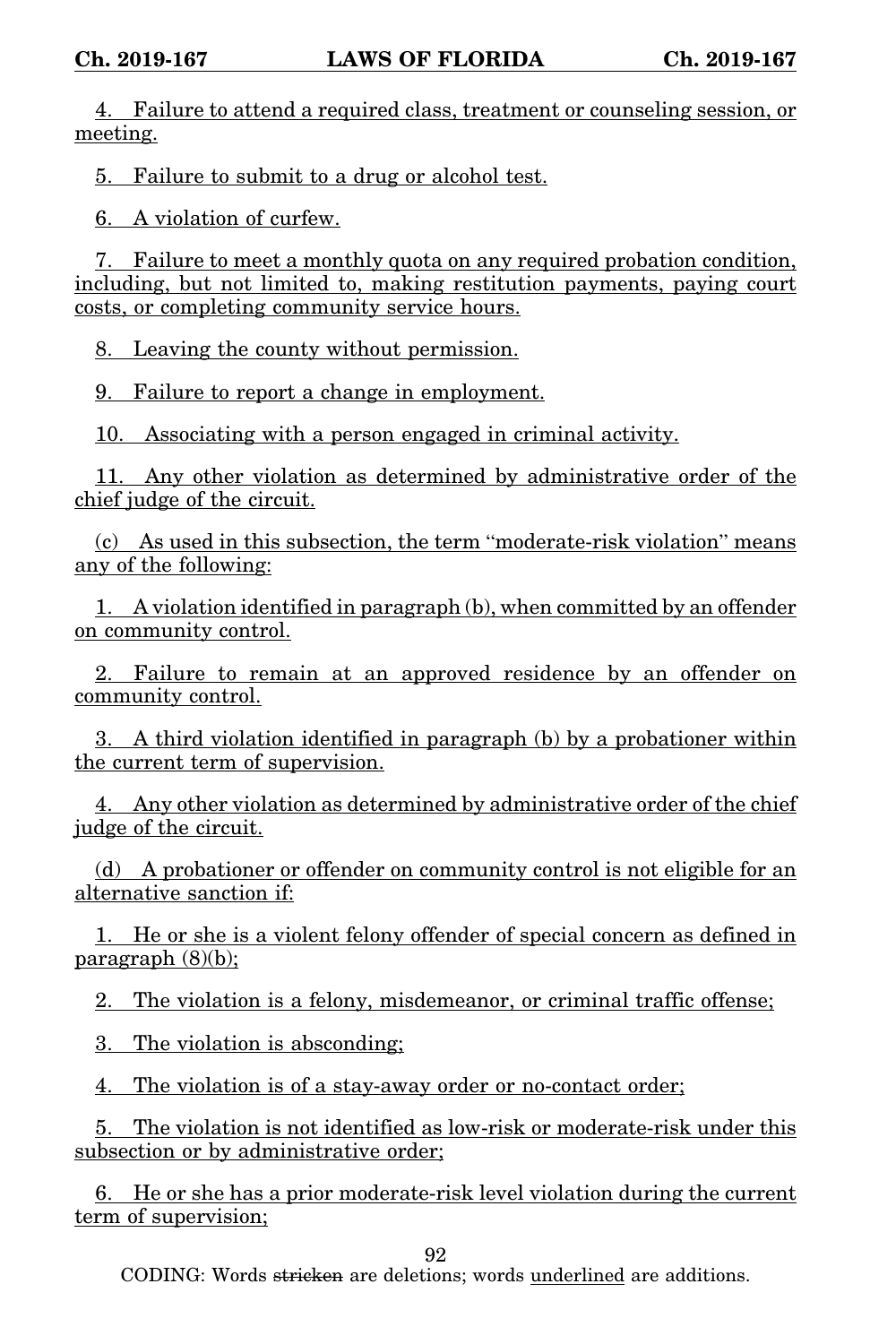7. He or she has three prior low-risk level violations during the same term of supervision;

8. The term of supervision is scheduled to terminate in less than 90 days; or

9. The terms of the sentence prohibit alternative sanctioning.

(e) For a first or second low-risk violation, as defined in paragraph (b), within the current term of supervision, a probation officer may offer an eligible probationer one or more of the following as an alternative sanction:

1. Up to 5 days in the county jail.

2. Up to 50 additional community service hours.

3. Counseling or treatment.

4. Support group attendance.

5. Drug testing.

6. Loss of travel or other privileges.

7. Curfew for up to 30 days.

8. House arrest for up to 30 days.

9.a. Any other sanction as determined by administrative order of the chief judge of the circuit.

b. However, in no circumstance shall participation in an alternative sanctioning program convert a withheld adjudication to an adjudication of guilt.

(f) For a first moderate-risk violation, as defined in paragraph (c), within the current term of supervision, a probation officer, with a supervisor's approval, may offer an eligible probationer or offender on community control one or more of the following as an alternative sanction:

1. Up to 21 days in the county jail.

2. Curfew for up to 90 days.

3. House arrest for up to 90 days.

4. Electronic monitoring for up to 90 days.

5. Residential treatment for up to 90 days.

6. Any other sanction available for a low-risk violation.

93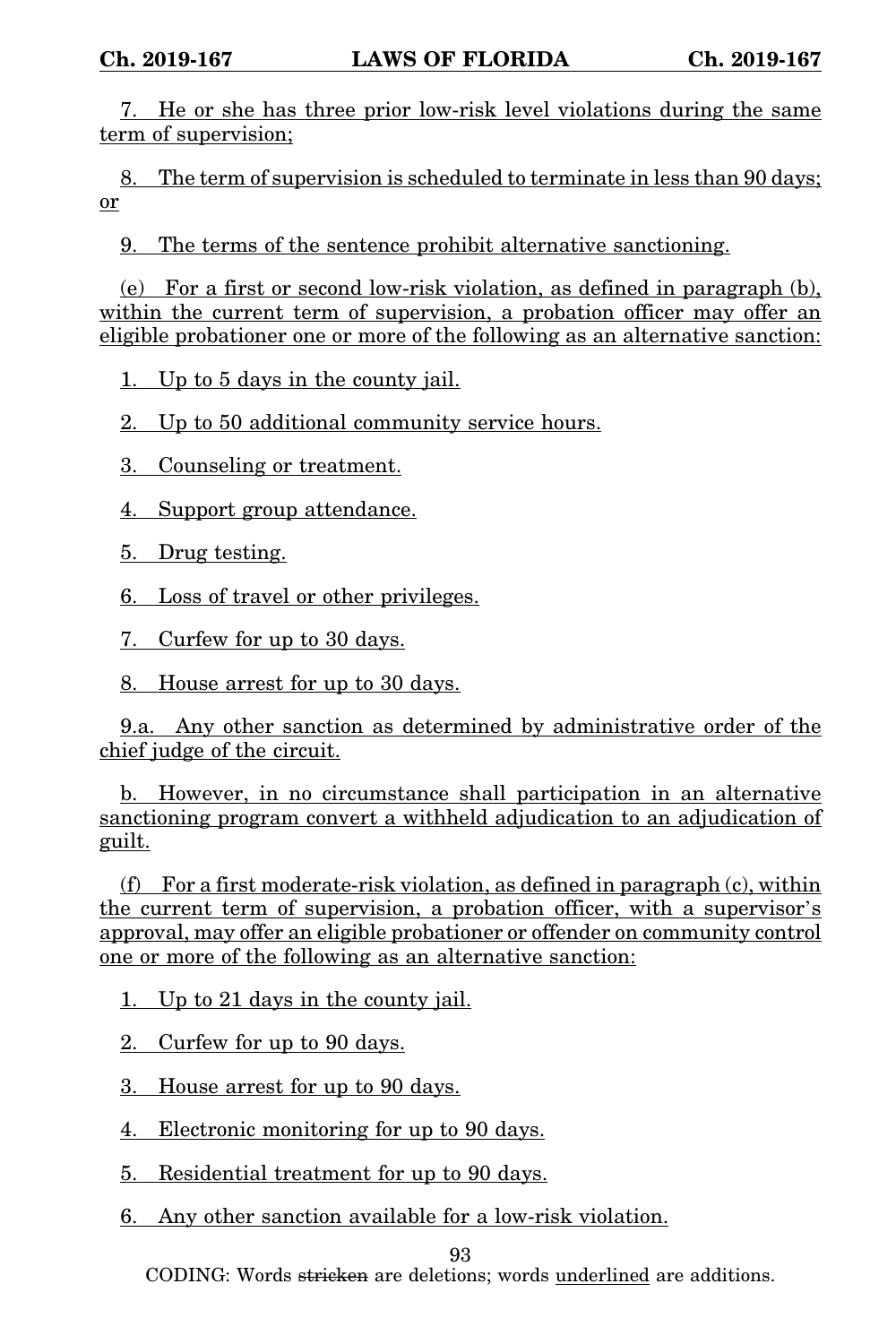7.a. Any other sanction as determined by administrative order of the chief judge of the circuit.

b. However, in no circumstance shall participation in an alternative sanctioning program convert a withheld adjudication to an adjudication of guilt.

(g) The participation of a probationer or an offender on community control in the program is voluntary. The probationer or offender on community control may waive or discontinue participation in the program at any time before the court imposes a recommended sanction.

(h)1. If a probationer or offender on community control is eligible for the alternative sanctioning program under this subsection, he or she may:

a. Waive participation in the program, in which case the probation officer may submit a violation report, affidavit, and warrant to the court; or

b. Elect to participate in the program after receiving written notice of an alleged technical violation and disclosure of the evidence against him or her, and admit the technical violation, agree to comply with the probation officer's recommended sanction if subsequently ordered by the court, and agree to waive the right to:

(I) Be represented by legal counsel.

(II) Require the state to prove his or her guilt before a neutral and detached hearing body.

(III) Subpoena witnesses and present to a judge evidence in his or her defense.

(IV) Confront and cross-examine adverse witnesses.

(V) Receive a written statement from a judge as to the evidence relied on and the reasons for the sanction imposed.

2. If the probationer or offender on community control admits to committing the technical violation and agrees with the probation officer's recommended sanction, the probation officer must, before imposing the sanction, submit the recommended sanction to the court with documentation reflecting the probationer's admission to the technical violation and agreement with the recommended sanction.

(i) The court may impose the recommended sanction or direct the department to submit a violation report, affidavit, and warrant to the court.

(j) If a probationer or offender on community control waives or discontinues participation in the program or fails to successfully complete all alternative sanctions within 90 days after imposition or within the timeframe specified in the agreed-upon sanction, the probation officer may

94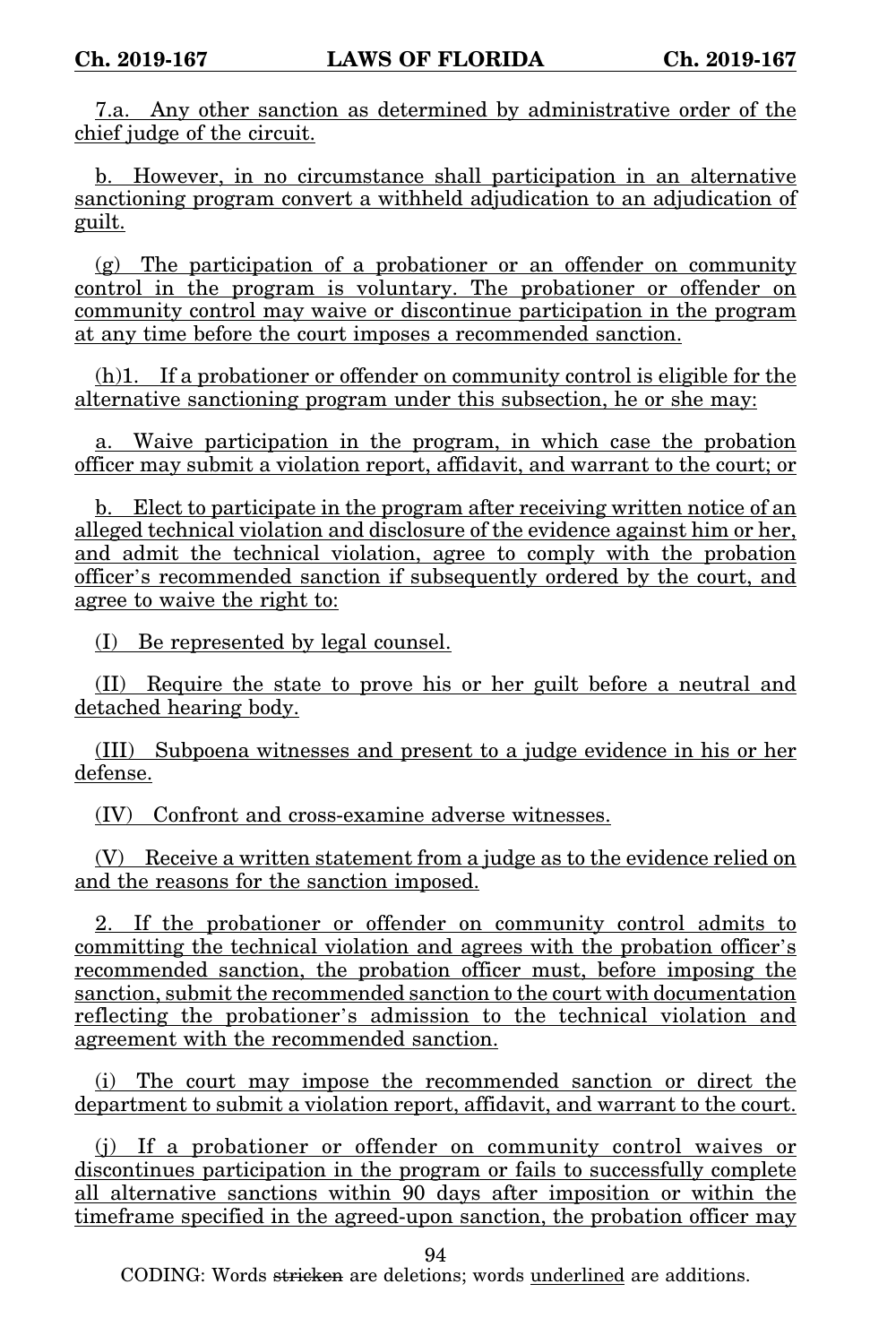submit a violation report, affidavit, and warrant to the court. A prior admission by the probationer or offender on community control to a technical violation may not be used as evidence in subsequent proceedings.

Section 64. Subsection (6) of section 948.08, Florida Statutes, is amended to read:

948.08 Pretrial intervention program.—

 $(6)(a)$  For purposes of this subsection, the term "nonviolent felony" means a third degree felony violation of chapter 810 or any other felony offense that is not a forcible felony as defined in s. 776.08.

(b) Notwithstanding any provision of this section, a person who is charged with a nonviolent felony and is identified as having a substance abuse problem or is charged with a felony of the second or third degree for purchase or possession of a controlled substance under chapter 893, prostitution, tampering with evidence, solicitation for purchase of a controlled substance, or obtaining a prescription by fraud; who has not been charged with a crime involving violence, including, but not limited to, murder, sexual battery, robbery, carjacking, home-invasion robbery, or any other crime involving violence; and who has not previously been convicted of a felony is eligible for voluntary admission into a pretrial substance abuse education and treatment intervention program, including a treatment-based drug court program established pursuant to s. 397.334, approved by the chief judge of the circuit, for a period of not less than 1 year in duration, if he or she:

1. Is identified as having a substance abuse problem and is amenable to treatment.

2. Is charged with a nonviolent felony.

3. Has never been charged with a crime involving violence, including, but not limited to, murder, sexual battery, robbery, carjacking, home-invasion robbery, or any other crime involving violence.

4. Has two or fewer felony convictions, provided that the prior convictions are for nonviolent felonies.

(c) Upon motion of either party or the court's own motion, and with the agreement of the defendant, the court shall admit an eligible person into a pretrial substance abuse education and treatment intervention program, except:

1. If a defendant was previously offered admission to a pretrial substance abuse education and treatment intervention program at any time before prior to trial and the defendant rejected that offer on the record, then the court or the state attorney may deny the defendant's admission to such a program.

95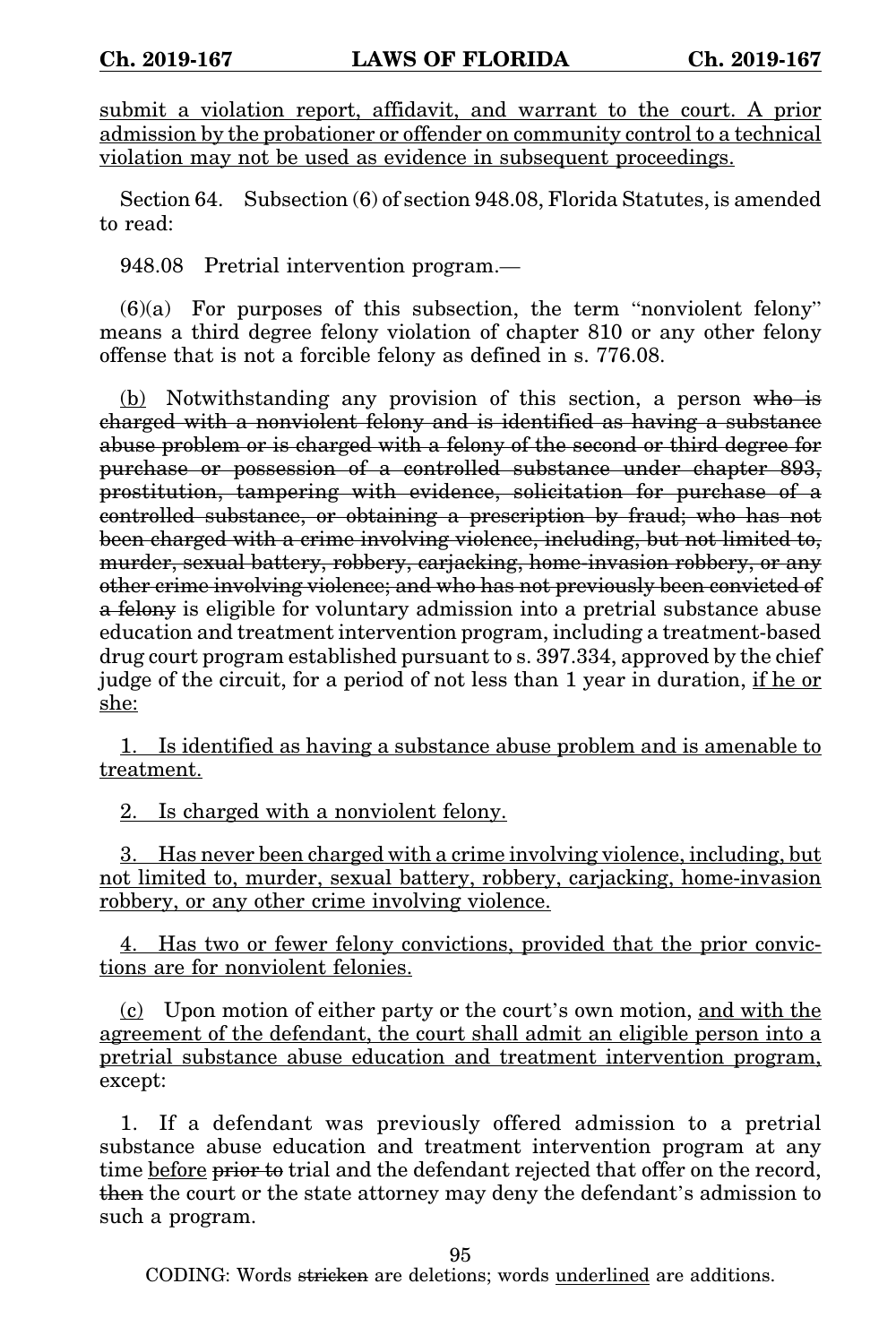2. If the state attorney believes that the facts and circumstances of the case suggest the defendant's involvement in the dealing and selling of controlled substances, the court shall hold a preadmission hearing. If the state attorney establishes, by a preponderance of the evidence at such hearing, that the defendant was involved in the dealing or selling of controlled substances, the court shall deny the defendant's admission into a pretrial intervention program.

3. If the defendant has two or fewer prior felony convictions as provided in subparagraph (b)4., the court, in its discretion, may deny admission to such a program.

 $(d)(b)$  While enrolled in a pretrial intervention program authorized by this subsection, the participant is subject to a coordinated strategy developed by a drug court team under s. 397.334(4). The coordinated strategy may include a protocol of sanctions that may be imposed upon the participant for noncompliance with program rules. The protocol of sanctions may include, but is not limited to, placement in a substance abuse treatment program offered by a licensed service provider as defined in s. 397.311 or in a jail-based treatment program or serving a period of incarceration within the time limits established for contempt of court. The coordinated strategy must be provided in writing to the participant before the participant agrees to enter into a pretrial treatment-based drug court program or other pretrial intervention program. Any person whose charges are dismissed after successful completion of the treatment-based drug court program, if otherwise eligible, may have his or her arrest record and plea of nolo contendere to the dismissed charges expunged under s. 943.0585.

 $(e)(e)$  At the end of the pretrial intervention period, the court shall consider the recommendation of the administrator pursuant to subsection (5) and the recommendation of the state attorney as to disposition of the pending charges. The court shall determine, by written finding, whether the defendant has successfully completed the pretrial intervention program. Notwithstanding the coordinated strategy developed by a drug court team pursuant to s. 397.334(4), if the court finds that the defendant has not successfully completed the pretrial intervention program, the court may order the person to continue in education and treatment, which may include substance abuse treatment programs offered by licensed service providers as defined in s. 397.311 or jail-based treatment programs, or order that the charges revert to normal channels for prosecution. The court shall dismiss the charges upon a finding that the defendant has successfully completed the pretrial intervention program.

(f)(d) Any entity, whether public or private, providing a pretrial substance abuse education and treatment intervention program under this subsection must contract with the county or appropriate governmental entity, and the terms of the contract must include, but need not be limited to, the requirements established for private entities under s. 948.15(3).

Section 65. Section 948.081, Florida Statutes, is created to read:

96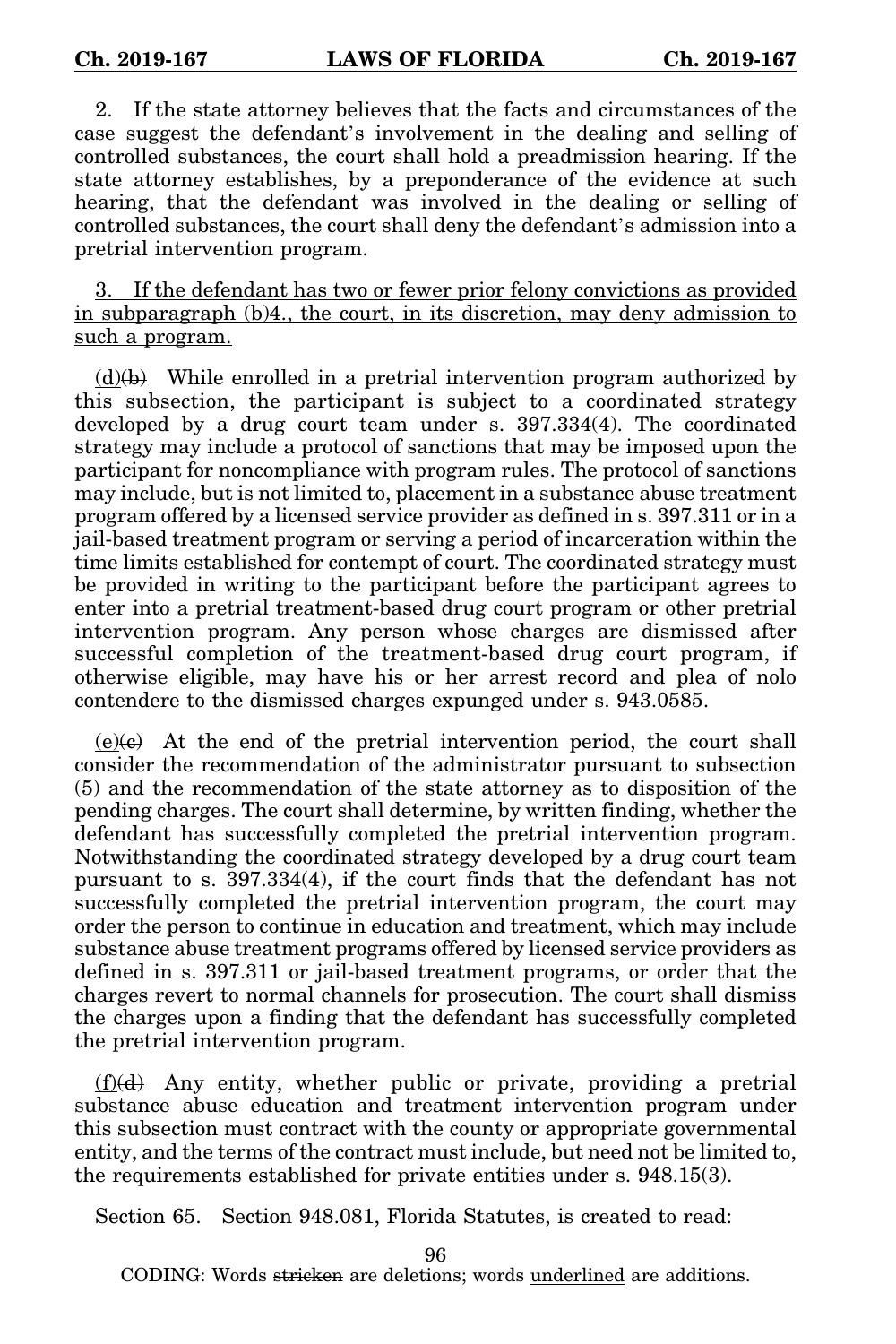948.081 Community court programs.—

(1) Each judicial circuit may establish a community court program for defendants charged with certain misdemeanor offenses. Each community court shall, at a minimum:

(a) Adopt a nonadversarial approach.

(b) Establish an advisory committee to recommend solutions and sanctions in each case.

(c) Provide for judicial leadership and interaction.

(d) In each particular case, consider the needs of the victim, consider individualized treatment services for the defendant, and monitor the defendant's compliance.

(2) The chief judge of the judicial circuit, by administrative order, shall specify each misdemeanor offense eligible for the community court program. In making such determination, the chief judge shall consider the particular needs and concerns of the communities within the judicial circuit.

(3) A defendant's entry into any community court program must be voluntary.

(4) The chief judge shall appoint a community court resource coordinator, who shall:

(a) Coordinate the responsibilities of the participating agencies and service providers.

(b) Provide case management services.

(c) Monitor compliance by defendants with court requirements.

(d) Manage the collection of data for program evaluation and accountability.

(5) The chief judge of the judicial circuit shall appoint members to an advisory committee for each community court. The members of the advisory committee must include, at a minimum:

(a) The chief judge or a community court judge designated by the chief judge, who shall serve as chair.

(b) The state attorney or his or her designee.

(c) The public defender or his or her designee.

(d) The community court resource coordinator.

97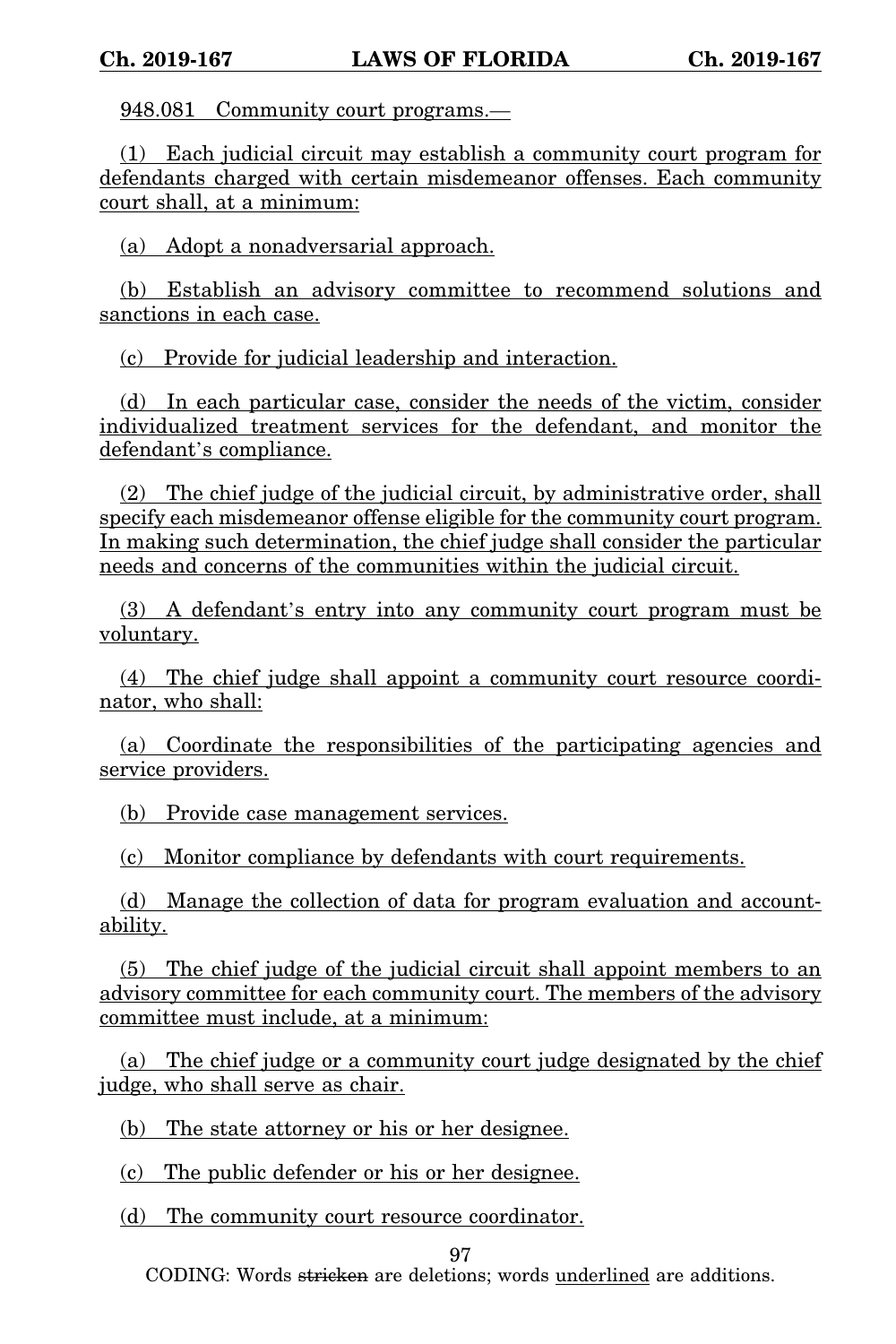The committee may also include community stakeholders, treatment representatives, and other persons the chair deems appropriate.

(6) The advisory committee shall review each defendant's case. Each committee member may make recommendations to the judge, including appropriate sanctions and treatment solutions for the defendant. The judge shall consider such recommendations and make the final decision concerning sanctions and treatment with respect to each defendant.

(7) Each judicial circuit shall report client-level and programmatic data to the Office of the State Courts Administrator annually for program evaluation. Client-level data include primary offenses resulting in the community court referral or sentence, treatment compliance, completion status, reasons for failing to complete the program, offenses committed during treatment and sanctions imposed, frequency of court appearances, and units of service. Programmatic data include referral and screening procedures, eligibility criteria, type and duration of treatment offered, and residential treatment resources.

(8) The Department of Corrections, the Department of Juvenile Justice, the Department of Health, the Department of Law Enforcement, the Department of Education, law enforcement agencies, and other governmental entities involved in the criminal justice system shall support such community court programs.

(9) Community court program funding must be secured from sources other than the state for costs not assumed by the state under s. 29.004. However, this subsection does not preclude the use of funds provided for treatment and other services through state executive branch agencies.

Section 66. Section 951.22, Florida Statutes, is amended to read:

951.22 County detention facilities; contraband articles.—

(1) It is unlawful, except through regular channels as duly authorized by the sheriff or officer in charge, to introduce into or possess upon the grounds of any county detention facility as defined in s. 951.23 or to give to or receive from any inmate of any such facility wherever said inmate is located at the time or to take or to attempt to take or send therefrom any of the following articles, which are hereby declared to be contraband:

(a) for the purposes of this act, to wit: Any written or recorded communication. This paragraph does not apply to any document or correspondence exchanged between a lawyer, paralegal, or other legal staff and an inmate at a detention facility if the document or correspondence is otherwise lawfully possessed and disseminated and relates to the legal representation of the inmate.;

(b) Any currency or coin.;

 $(c)$  Any article of food or clothing.;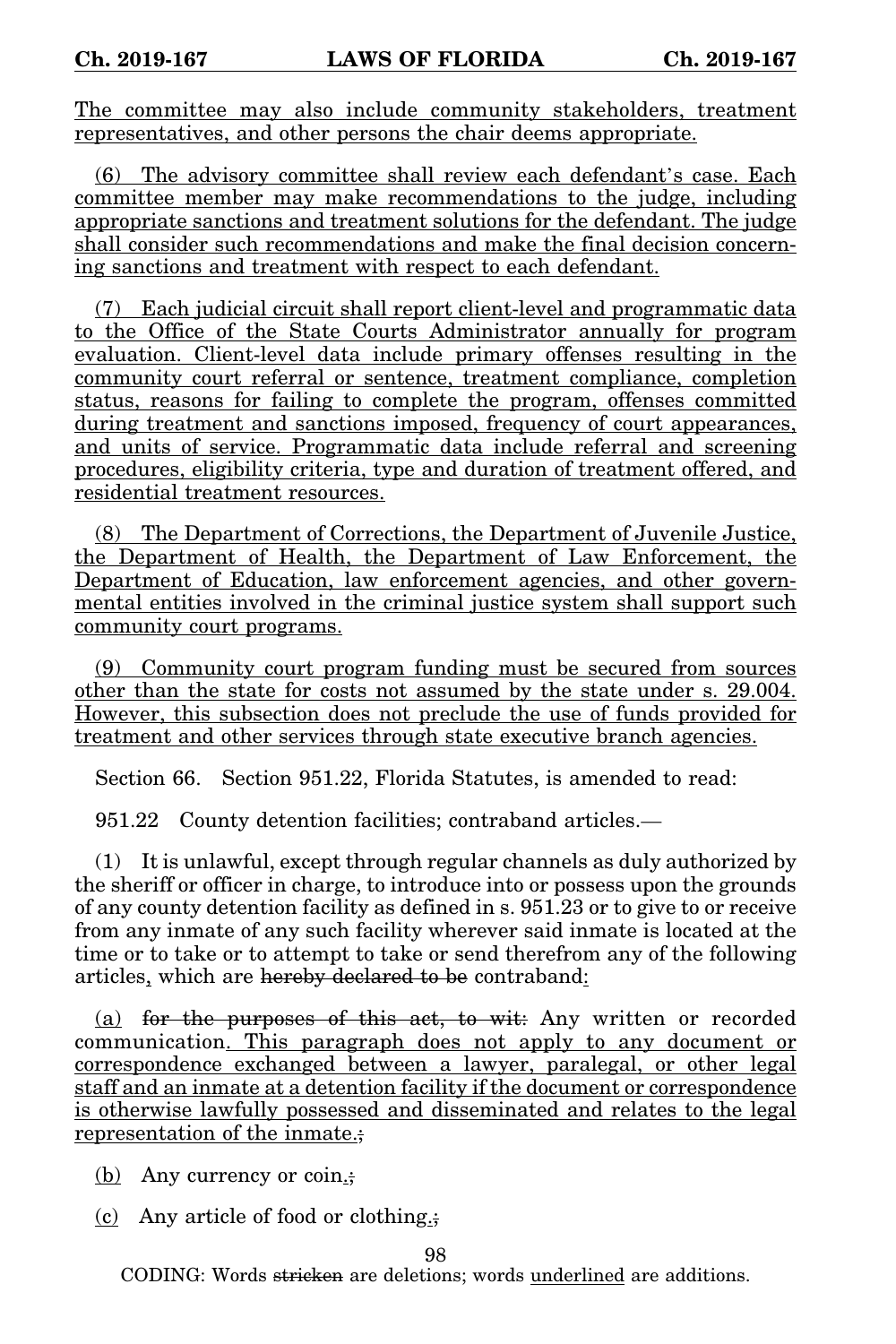(d) Any tobacco products as defined in s.  $210.25(12)$ .

(e) Any cigarette as defined in s.  $210.01(1)$ .;

(f) Any cigar.;

 $(g)$  Any intoxicating beverage or beverage that which causes or may cause an intoxicating effect.;

(h) Any narcotic, hypnotic, or excitative drug or drug of any kind or nature, including nasal inhalators, sleeping pills, barbiturates, and controlled substances as defined in s.  $893.02(4)$ .;

(i) Any firearm or any instrumentality customarily used or which is intended to be used as a dangerous weapon<sub>it</sub> and

(j) Any instrumentality of any nature which that may be or is intended to be used as an aid in effecting or attempting to effect an escape from a county facility.

(k) Any cellular telephone or other portable communication device as described in s.  $944.47(1)(a)6$ . The term does not include any device that has communication capabilities which has been approved or issued by the sheriff or officer in charge for investigative or institutional security purposes or for conducting other official business.

(2) A person who Whoever violates paragraph  $(1)(a)$ , paragraph  $(1)(b)$ , paragraph  $(1)(c)$ , paragraph  $(1)(d)$ , paragraph  $(1)(e)$ , paragraph  $(1)(f)$ , or paragraph  $(1)(g)$  commits a misdemeanor of the first degree, punishable as provided in s. 775.082 or s. 775.083. A person who violates paragraph  $(1)(h)$ , paragraph  $(1)(i)$ , paragraph  $(1)(i)$ , or paragraph  $(1)(k)$  commits subsection  $(1)$ shall be guilty of a felony of the third degree, punishable as provided in s. 775.082, s. 775.083, or s. 775.084.

Section 67. Subsection (1) of section 958.04, Florida Statutes, is amended to read:

958.04 Judicial disposition of youthful offenders.—

(1) The court may sentence as a youthful offender any person:

(a) Who is at least 18 years of age or who has been transferred for prosecution to the criminal division of the circuit court pursuant to chapter 985;

(b) Who is found guilty of or who has tendered, and the court has accepted, a plea of nolo contendere or guilty to a crime that is, under the laws of this state, a felony if such crime was committed before the defendant turned 21 years of age the offender is younger than 21 years of age at the time sentence is imposed; and

99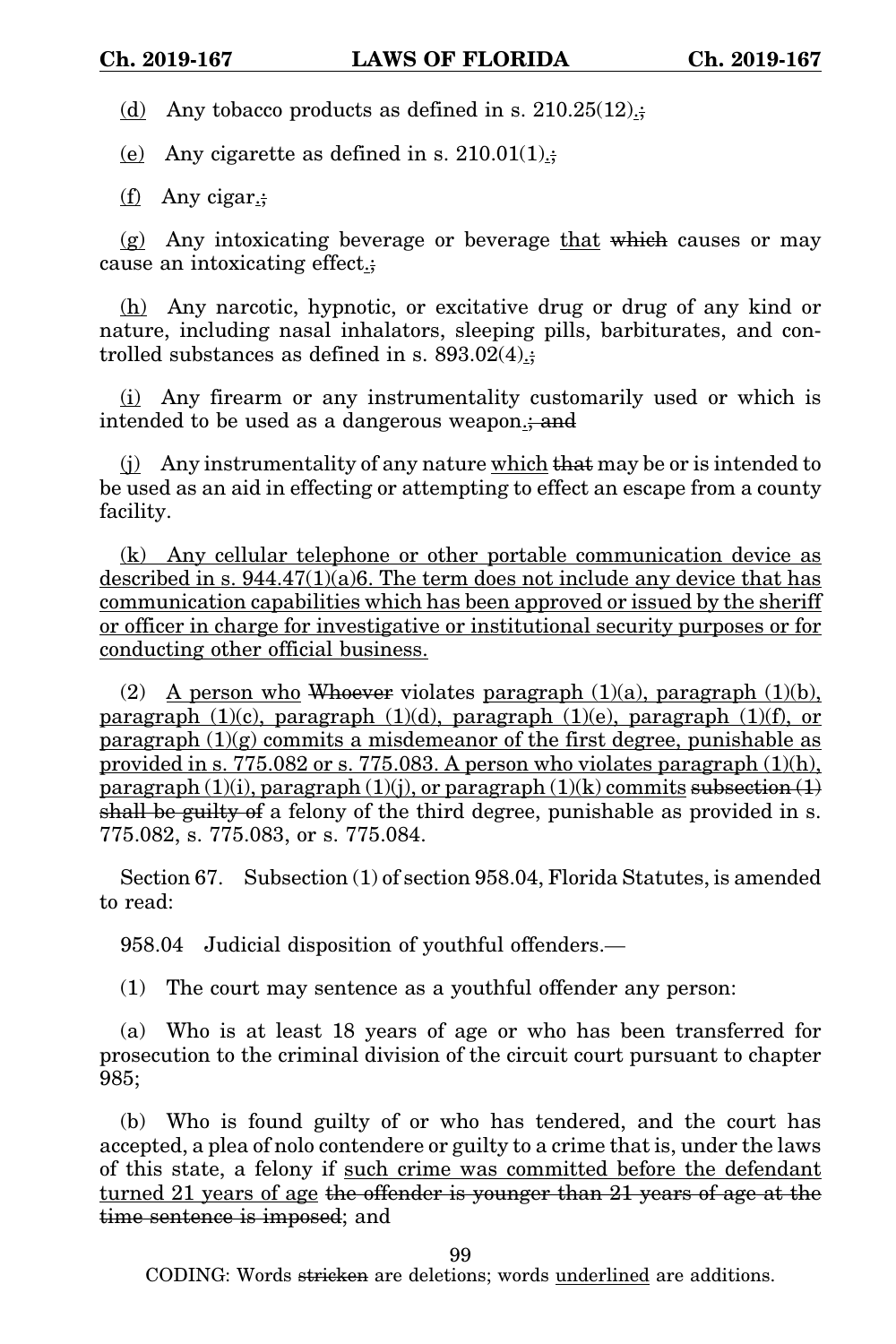(c) Who has not previously been classified as a youthful offender under the provisions of this act; however, a person who has been found guilty of a capital or life felony may not be sentenced as a youthful offender under this act.

Section 68. Section 960.07, Florida Statutes, is amended to read:

960.07 Filing of claims for compensation.—

(1) A claim for compensation may be filed by a person eligible for compensation as provided in s. 960.065 or, if such person is a minor, by his or her parent or guardian or, if the person entitled to make a claim is mentally incompetent, by the person's guardian or such other individual authorized to administer his or her estate.

(2) Except as provided in subsections subsection (3) and (4), a claim must be filed in accordance with this subsection. not later than 1 year after:

(a)1. A claim arising from a crime occurring before October 1, 2019, must be filed within 1 year after:

a. The occurrence of the crime upon which the claim is based.

b.(b) The death of the victim or intervenor.

 $c.\overline{(e)}$  The death of the victim or intervenor is determined to be the result of a crime, and the crime occurred after June 30, 1994.

2. However, For good cause the department may extend the time for filing a claim under subparagraph 1. for a period not exceeding 2 years after such occurrence.

(b)1. A claim arising from a crime occurring on or after October 1, 2019, must be filed within 3 years after the later of:

a. The occurrence of the crime upon which the claim is based;

b. The death of the victim or intervenor; or

c. The death of the victim or intervenor is determined to be the result of the crime.

2. For good cause the department may extend the time for filing a claim under subparagraph 1. for a period not to exceed 5 years after such occurrence.

(3) Notwithstanding the provisions of subsection (2) and regardless of when the crime occurred, if the victim or intervenor was under the age of 18 at the time the crime upon which the claim is based occurred, a claim may be filed in accordance with this subsection.

100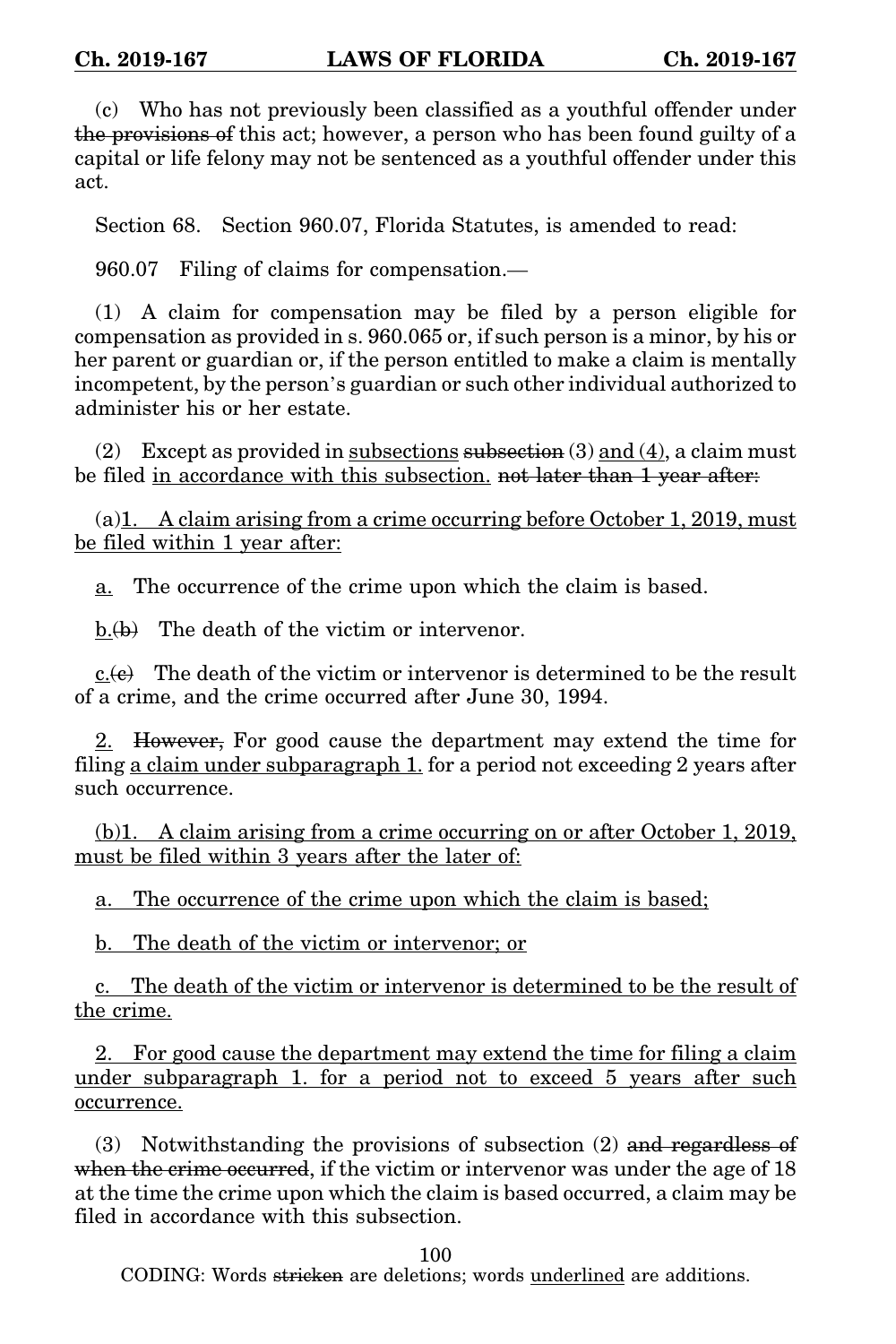(a) The victim's or intervenor's parent or guardian may file a claim on behalf of the victim or intervenor while the victim or intervenor is less than 18 years of age; or

(b) For a claim arising from a crime that occurred before October 1, 2019, when a victim or intervenor who was under the age of 18 at the time the crime occurred reaches the age of 18, the victim or intervenor has 1 year within which to file a claim; or

(c) For a claim arising from a crime occurring on or after October 1, 2019, when a victim or intervenor who was under the age of 18 at the time the crime occurred reaches the age of 18, the victim or intervenor has 3 years to file a claim.

For good cause, the department may extend the time period allowed for filing a claim under paragraph (b) for an additional period not to exceed 1 year or under paragraph (c) for an additional period not to exceed 2 years.

(4) The provisions of subsection (2) notwithstanding, and regardless of when the crime occurred, a victim of a sexually violent offense as defined in s. 394.912, may file a claim for compensation for counseling or other mental health services within:

(a) One 1 year after the filing of a petition under s. 394.914, to involuntarily civilly commit the individual who perpetrated the sexually violent offense, if the claim arises from a crime committed before October 1, 2019; or

(b) Three years after the filing of petition under s. 394.914, to involuntarily civilly commit the individual who perpetrated the sexually violent offense, if the claim arises from a crime committed on or after October 1, 2019.

Section 69. Paragraph (b) of subsection (1) of section 960.13, Florida Statutes, is amended to read:

960.13 Awards.—

(1)

(b) In no case may an award be made when the record shows that such report was made more than:

1. Seventy-two 72 hours after the occurrence of such crime, if the crime occurred before October 1, 2019; or

2. Five days after the occurrence of such crime, if the crime occurred on or after October 1, 2019,

unless the department, for good cause shown, finds the delay to have been justified. The department, upon finding that any claimant or award

101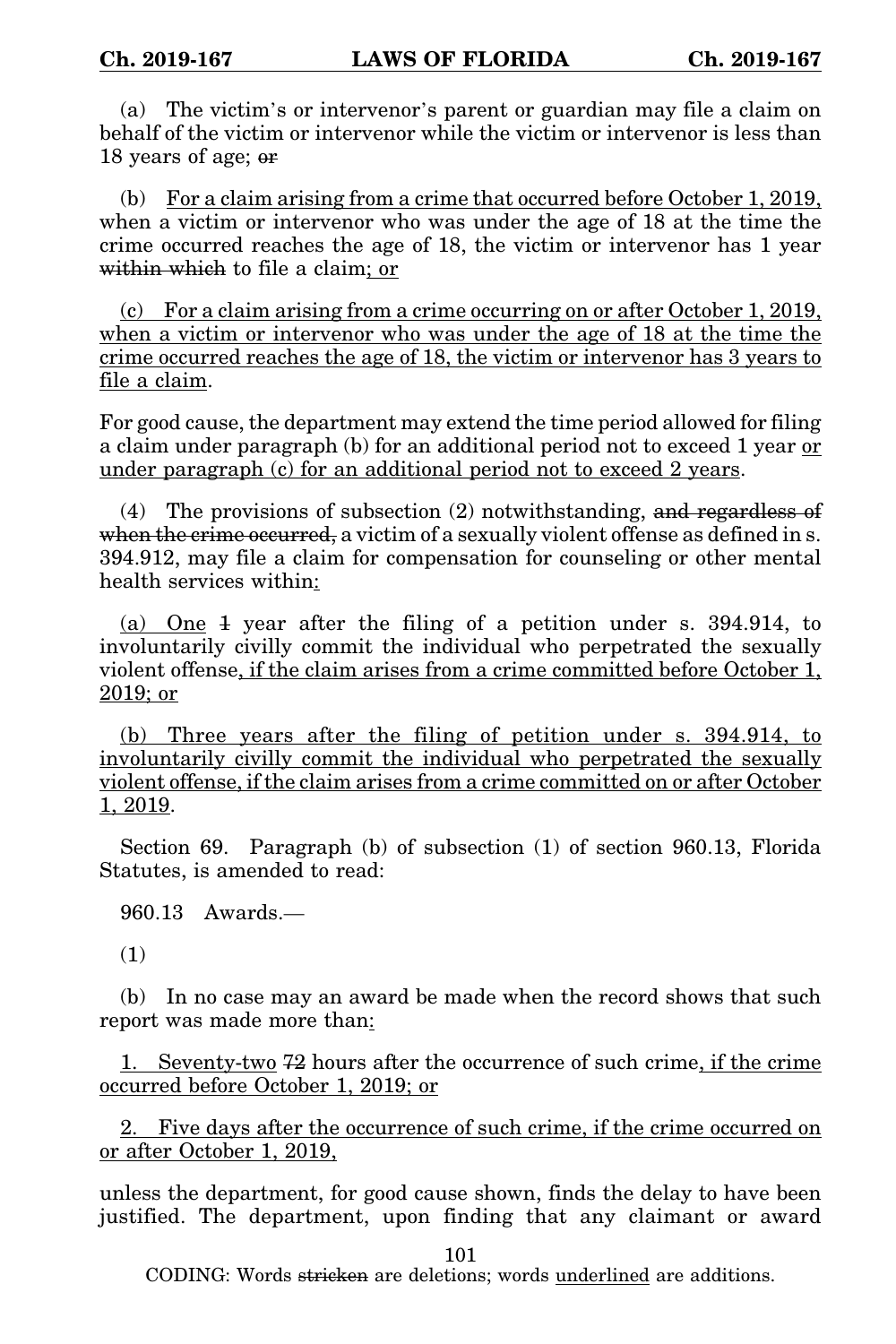recipient has not duly cooperated with the state attorney, all law enforcement agencies, and the department, may deny, reduce, or withdraw any award, as the case may be.

Section 70. Subsection (1) of section 960.195, Florida Statutes, is amended to read:

960.195 Awards to elderly persons or disabled adults for property loss.

(1) Notwithstanding the criteria in s. 960.13, for crime victim compensation awards, the department may award a maximum of \$500 on any one claim and a lifetime maximum of \$1,000 on all claims to elderly persons or disabled adults who suffer a property loss that causes a substantial diminution in their quality of life when:

(a) There is proof that a criminal or delinquent act was committed;

(b) The criminal or delinquent act is reported to law enforcement authorities within:

1. Seventy-two 72 hours, if such crime or act occurred before October 1, 2019; or

2. Five days, if such crime or act occurred on or after October 1, 2019,

unless the department, for good cause shown, finds the delay to have been justified;

(c) There is proof that the tangible personal property in question belonged to the claimant;

(d) The claimant did not contribute to the criminal or delinquent act;

(e) There is no other source of reimbursement or indemnification available to the claimant; and

(f) The claimant would not be able to replace the tangible personal property in question without incurring a serious financial hardship.

Section 71. Section 960.196, Florida Statutes, is amended to read:

960.196 Relocation assistance for victims of human trafficking.—

(1) Notwithstanding the criteria specified in ss. 960.07(2) and 960.13 for crime victim compensation awards, the department may award a one-time payment of up to \$1,500 for any one claim and a lifetime maximum of \$3,000 to a victim of human trafficking who needs urgent assistance to escape from an unsafe environment directly related to the human trafficking offense.

(2) In order for an award to be granted to a victim for relocation assistance:

102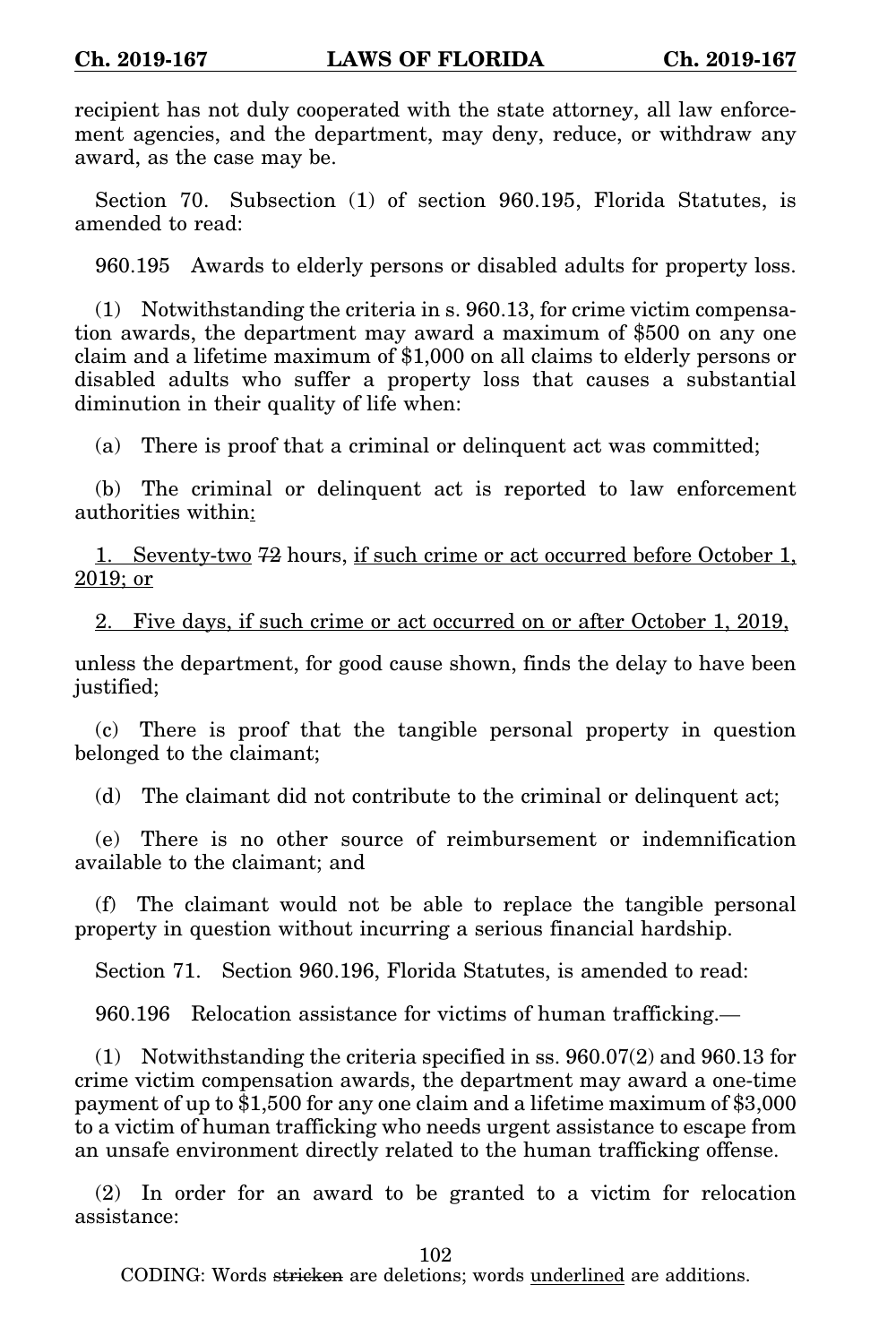(a) There must be proof that a human trafficking offense, as described in s.  $787.06(3)(b)$ , (d), (f), or (g), was committed.

 $(b)$ 1. For a crime occurring before October 1, 2019, the crime must be reported to the proper authorities and the claim must be filed within 1 year, or 2 years with good cause, after the date of the last human trafficking offense, as described in s.  $787.06(3)(b)$ , (d), (f), or (g).

2. For a crime occurring on or after October 1, 2019, the crime must be reported to the proper authorities and the claim must be filed within 3 years, or 5 years with good cause, after the date of the last human trafficking offense, as described in s.  $787.06(3)(b)$ , (d), (f), or (g).

3. In a case that exceeds the reporting and filing 2-year requirement due to an active and ongoing investigation, a state attorney, statewide prosecutor, or federal prosecutor may certify in writing a human trafficking victim's need to relocate from an unsafe environment due to the threat of future violence which is directly related to the human trafficking offense.

(c) The victim's need must be certified by a certified domestic violence or rape crisis center in this state, except as provided in paragraph (b). The center's certification must assert that the victim is cooperating with the proper authorities and must include documentation that the victim has developed a safety plan.

(3) Relocation payments for a human trafficking claim shall be denied if the department has previously approved or paid out a domestic violence or sexual battery relocation claim under s. 960.198 or s. 960.199 to the same victim regarding the same incident.

Section 72. Subsection (2) of section 960.28, Florida Statutes, is amended to read:

960.28 Payment for victims' initial forensic physical examinations.—

(2) The Crime Victims' Services Office of the department shall pay for medical expenses connected with an initial forensic physical examination of a victim of sexual battery as defined in chapter 794 or a lewd or lascivious offense as defined in chapter 800. Such payment shall be made regardless of whether the victim is covered by health or disability insurance and whether the victim participates in the criminal justice system or cooperates with law enforcement. The payment shall be made only out of moneys allocated to the Crime Victims' Services Office for the purposes of this section, and the payment may not exceed \$1,000 \$500 with respect to any violation. The department shall develop and maintain separate protocols for the initial forensic physical examination of adults and children. Payment under this section is limited to medical expenses connected with the initial forensic physical examination, and payment may be made to a medical provider using an examiner qualified under part I of chapter 464, excluding s. 464.003(14); chapter 458; or chapter 459. Payment made to the medical

103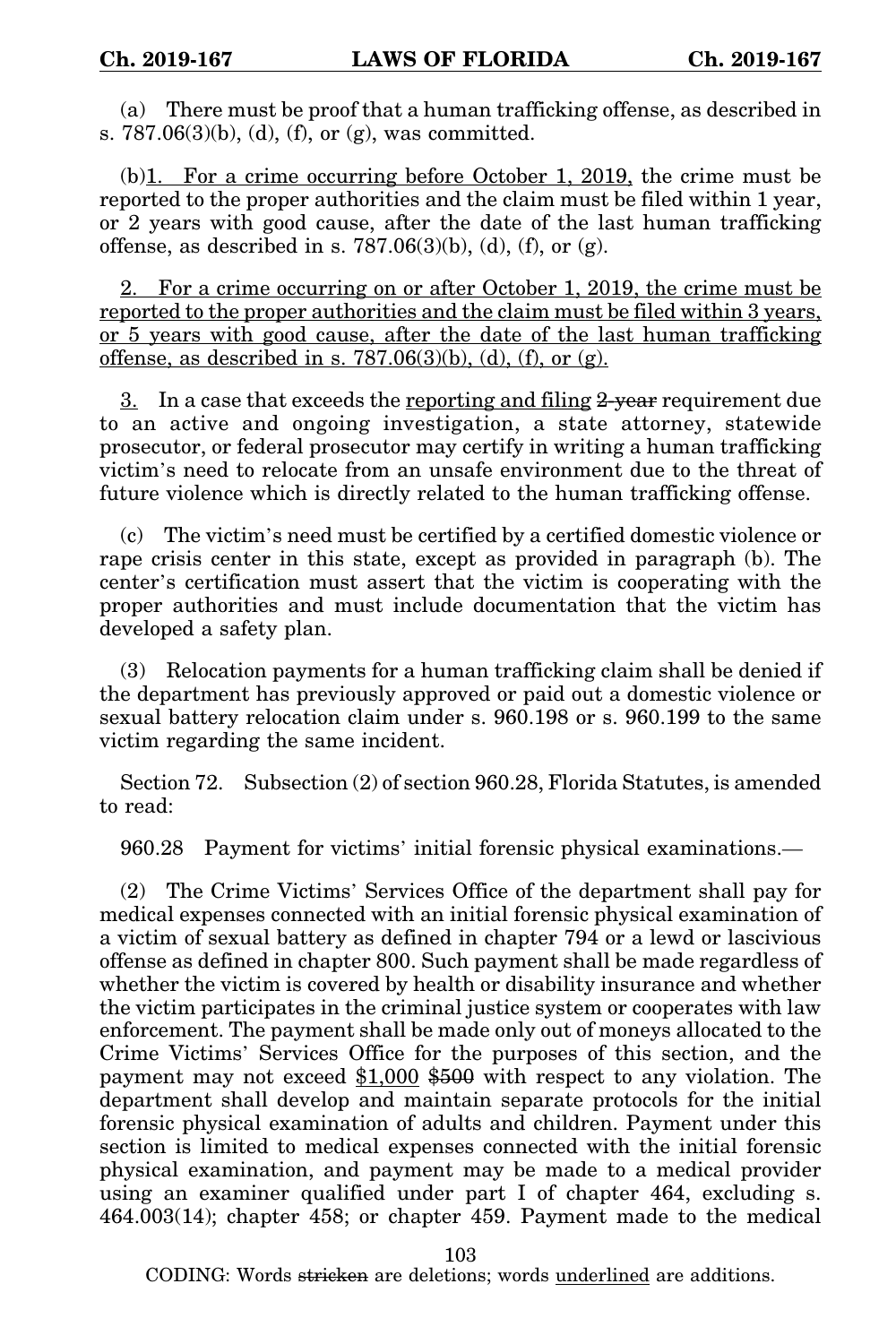provider by the department shall be considered by the provider as payment in full for the initial forensic physical examination associated with the collection of evidence. The victim may not be required to pay, directly or indirectly, the cost of an initial forensic physical examination performed in accordance with this section.

Section 73. Effective upon this act becoming a law, paragraphs  $(c)$ ,  $(d)$ , and (f) of subsection (2) of section 985.12, Florida Statutes, are amended to read:

985.12 Civil citation or similar prearrest diversion programs.—

(2) JUDICIAL CIRCUIT CIVIL CITATION OR SIMILAR PREARREST DIVERSION PROGRAM DEVELOPMENT, IMPLEMENTATION, AND OPERATION.—

(c) The state attorney of each circuit shall operate a civil citation or similar prearrest diversion program in each circuit. A sheriff, police department, county, municipality, locally authorized entity, or public or private educational institution may continue to operate an independent civil citation or similar prearrest diversion program that is in operation as of October 1, 2018, if the independent program is reviewed by the state attorney of the applicable circuit and he or she determines that the independent program is substantially similar to the civil citation or similar prearrest diversion program developed by the circuit. If the state attorney determines that the independent program is not substantially similar to the civil citation or similar prearrest diversion program developed by the circuit, the operator of the independent diversion program may revise the program and the state attorney may conduct an additional review of the independent program.

(d) A judicial circuit may model an existing sheriff's, police department's, county's, municipality's, locally authorized entity's, or public or private educational institution's independent civil citation or similar prearrest diversion program in developing the civil citation or similar prearrest diversion program for the circuit.

(f) Each civil citation or similar prearrest diversion program shall enter the appropriate youth data into the Juvenile Justice Information System Prevention Web within 7 days after the admission of the youth into the program A copy of each civil citation or similar prearrest diversion program notice issued under this section shall be provided to the department, and the department shall enter appropriate information into the juvenile offender information system.

Section 74. Effective upon this act becoming a law, subsection (2) and paragraph (c) of subsection (3) of section 985.126, Florida Statutes, are amended to read:

CODING: Words stricken are deletions; words underlined are additions.

104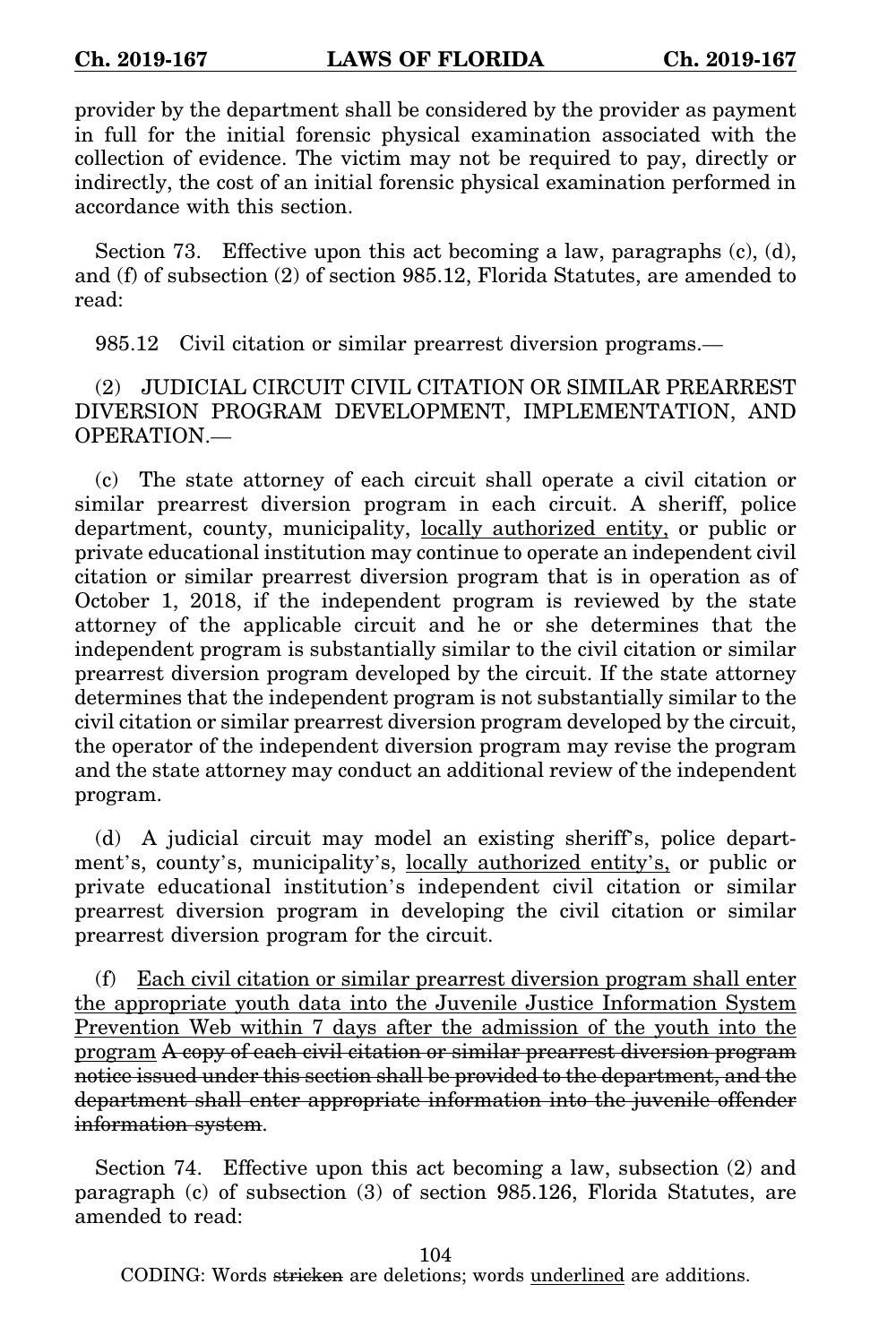985.126 Diversion programs; data collection; denial of participation or expunged record.—

(2) Upon issuance of documentation requiring a minor to participate in a diversion program, before or without an arrest, the issuing law enforcement officer shall send a copy of such documentation to the entity designated to operate the diversion program and to the department, which shall enter such information into the Juvenile Justice Information System Prevention Web within 7 days after the youth's admission into the program.

(3)

(c) The data required pursuant to paragraph (a) shall be entered into the Juvenile Justice Information System Prevention Web within 7 days after the youth's admission into the program submitted to the department quarterly.

Section 75. Effective upon this act becoming a law, paragraph (f) of subsection (1) of section 985.145, Florida Statutes, is amended to read:

985.145 Responsibilities of the department during intake; screenings and assessments.—

(1) The department shall serve as the primary case manager for the purpose of managing, coordinating, and monitoring the services provided to the child. Each program administrator within the Department of Children and Families shall cooperate with the primary case manager in carrying out the duties and responsibilities described in this section. In addition to duties specified in other sections and through departmental rules, the department shall be responsible for the following:

(f) *Prevention web*.—For a child with a first-time misdemeanor offense, the department shall enter all related information into the Juvenile Justice Information System Prevention Web until such time as formal charges are filed. If formal charges are not filed, the information shall remain in the Juvenile Justice Information System Prevention Web until removed pursuant to department policies.

Section 76. Subsection (2) of section 985.557, Florida Statutes, is amended to read:

985.557 Direct filing of an information; discretionary and mandatory criteria.—

(2) MANDATORY DIRECT FILE.—

 $(a)$  With respect to any child who was 16 or 17 years of age at the time the alleged offense was committed, the state attorney shall file an information if the child has been previously adjudicated delinquent for an act classified as a felony, which adjudication was for the commission of, attempt to commit, or conspiracy to commit murder, sexual battery, armed or strong-armed robbery, carjacking, home-invasion robbery, aggravated battery, or

105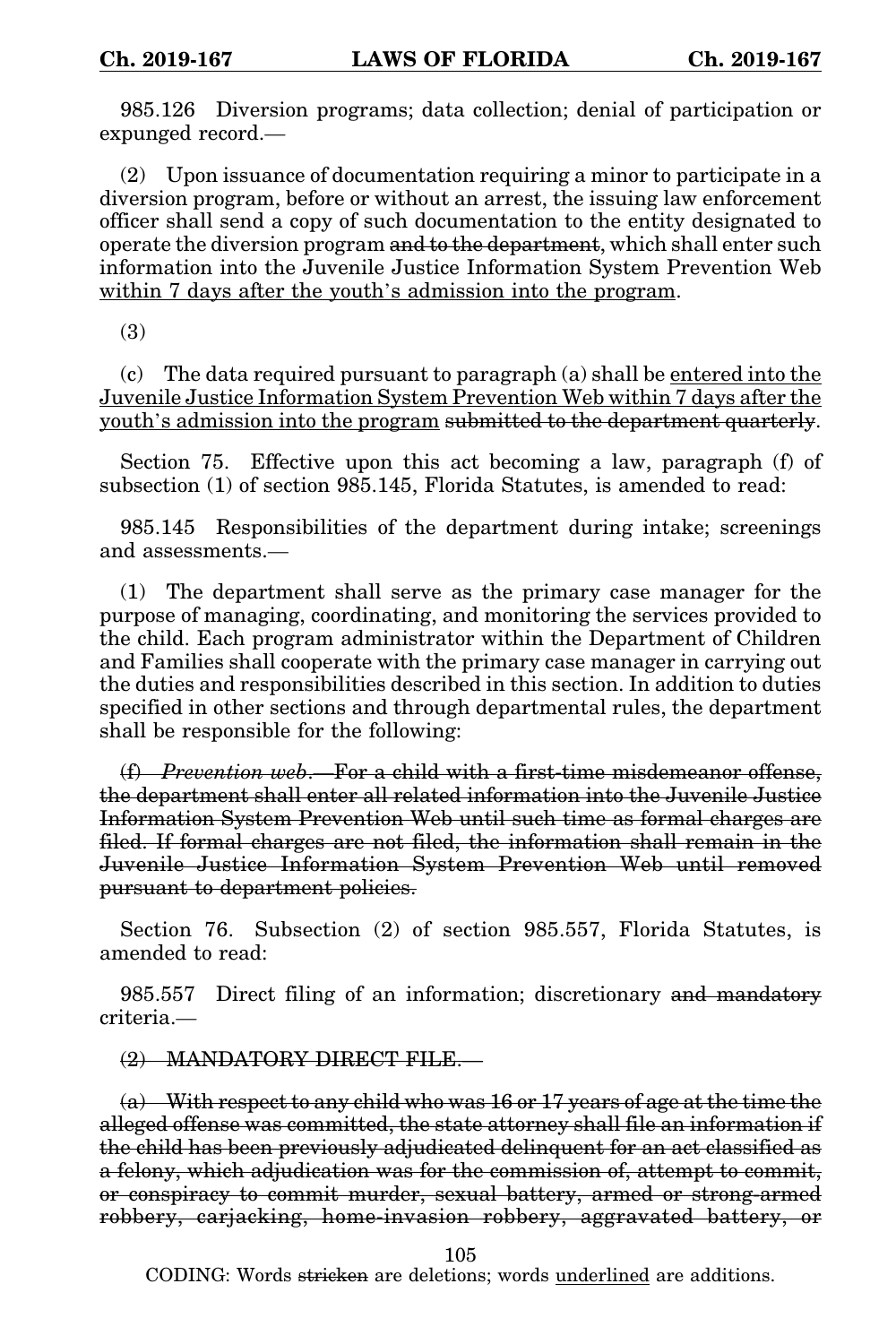aggravated assault, and the child is currently charged with a second or subsequent violent crime against a person.

(b) With respect to any child 16 or 17 years of age at the time an offense classified as a forcible felony, as defined in s. 776.08, was committed, the state attorney shall file an information if the child has previously been adjudicated delinquent or had adjudication withheld for three acts classified as felonies each of which occurred at least 45 days apart from each other. This paragraph does not apply when the state attorney has good cause to believe that exceptional circumstances exist which preclude the just prosecution of the juvenile in adult court.

(c) The state attorney must file an information if a child, regardless of the child's age at the time the alleged offense was committed, is alleged to have committed an act that would be a violation of law if the child were an adult, that involves stealing a motor vehicle, including, but not limited to, a violation of s. 812.133, relating to carjacking, or s. 812.014(2)(c)6., relating to grand theft of a motor vehicle, and while the child was in possession of the stolen motor vehicle the child caused serious bodily injury to or the death of a person who was not involved in the underlying offense. For purposes of this section, the driver and all willing passengers in the stolen motor vehicle at the time such serious bodily injury or death is inflicted shall also be subject to mandatory transfer to adult court. "Stolen motor vehicle," for the purposes of this section, means a motor vehicle that has been the subject of any criminal wrongful taking. For purposes of this section, "willing passengers" means all willing passengers who have participated in the underlying offense.

 $(d)1.$  With respect to any child who was 16 or 17 years of age at the time the alleged offense was committed, the state attorney shall file an information if the child has been charged with committing or attempting to commit an offense listed in s. 775.087(2)(a)1.a.-p., and, during the commission of or attempt to commit the offense, the child:

a. Actually possessed a firearm or destructive device, as those terms are defined in s. 790.001.

b. Discharged a firearm or destructive device, as described in s. 775.087(2)(a)2.

c. Discharged a firearm or destructive device, as described in s.  $775.087(2)(a)3$ , and, as a result of the discharge, death or great bodily harm was inflicted upon any person.

2. Upon transfer, any child who is:

a. Charged under sub-subparagraph 1.a. and who has been previously adjudicated or had adjudication withheld for a forcible felony offense or any offense involving a firearm, or who has been previously placed in a

106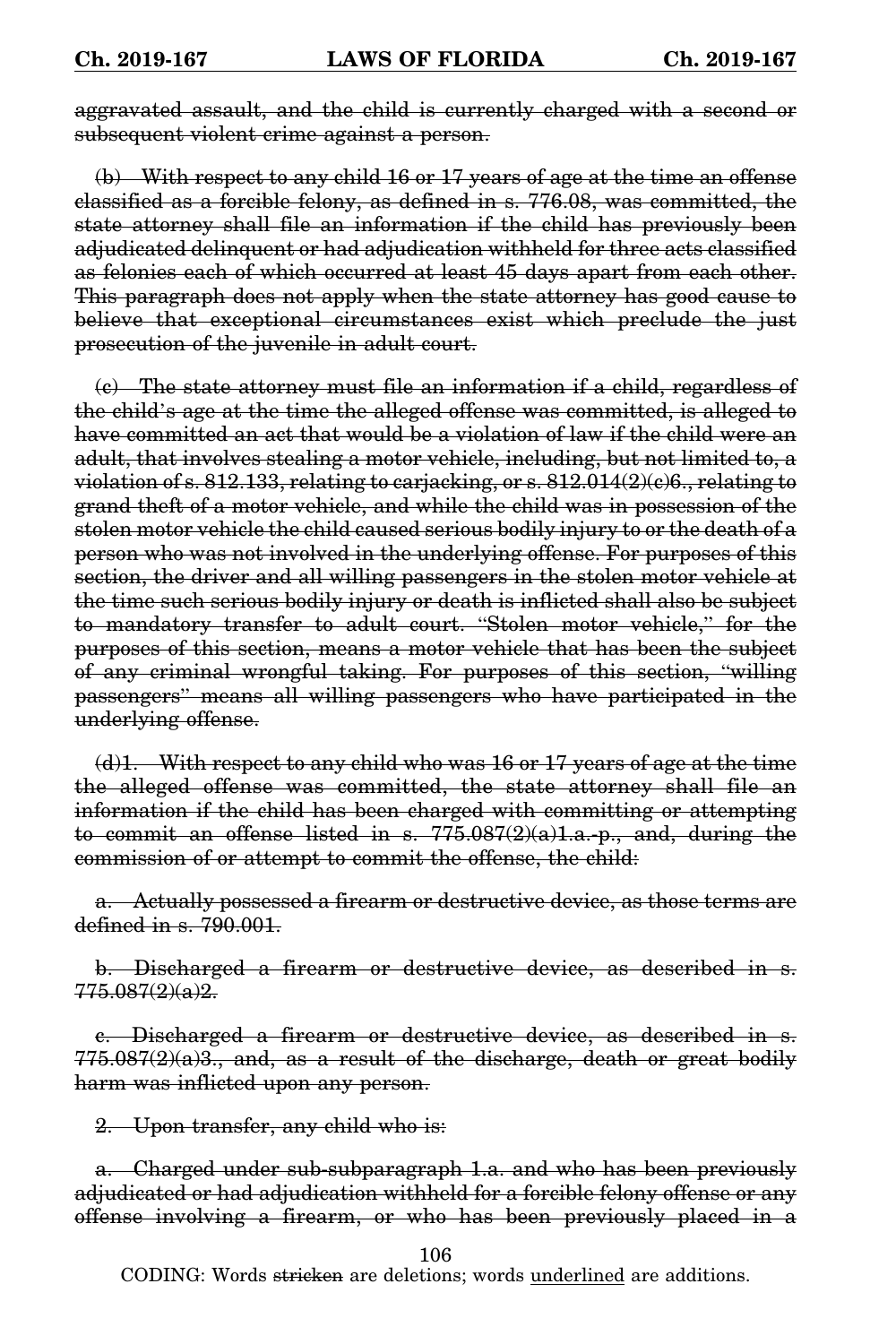residential commitment program, shall be subject to sentencing under s.  $775.087(2)(a)$ , notwithstanding s. 985.565.

b. Charged under sub-subparagraph 1.b. or sub-subparagraph 1.c., shall be subject to sentencing under s.  $775.087(2)(a)$ , notwithstanding s. 985.565.

3. Upon transfer, any child who is charged under this paragraph, but who does not meet the requirements specified in subparagraph 2, shall be sentenced under s. 985.565; however, if the court imposes a juvenile sanction, the court must commit the child to a high-risk or maximum-risk juvenile facility.

4. This paragraph shall not apply if the state attorney has good cause to believe that exceptional circumstances exist that preclude the just prosecution of the child in adult court.

5. The Department of Corrections shall make every reasonable effort to ensure that any child 16 or 17 years of age who is convicted and sentenced under this paragraph be completely separated such that there is no physical contact with adult offenders in the facility, to the extent that it is consistent with chapter 958.

Section 77. Subsection (3) of section 776.09, Florida Statutes, is amended to read:

776.09 Retention of records pertaining to persons found to be acting in lawful self-defense; expunction of criminal history records.—

(3) Under either condition described in subsection  $(1)$  or subsection  $(2)$ , the person accused may apply for a certificate of eligibility to expunge the associated criminal history record, pursuant to s. 943.0578 s. 943.0585(5), notwithstanding the eligibility requirements prescribed in  $\sin 943.0585(1)$  s.  $943.0585(1)(b)$  or  $(2)$ .

Section 78. Paragraph (c) of subsection (3) of section 943.053, Florida Statutes, is amended to read:

943.053 Dissemination of criminal justice information; fees.—

(3)

(c)1. Criminal history information relating to juveniles, including criminal history information consisting in whole or in part of information that is confidential and exempt under paragraph (b), shall be available to:

a. A criminal justice agency for criminal justice purposes on a priority basis and free of charge;

b. The person to whom the record relates, or his or her attorney;

107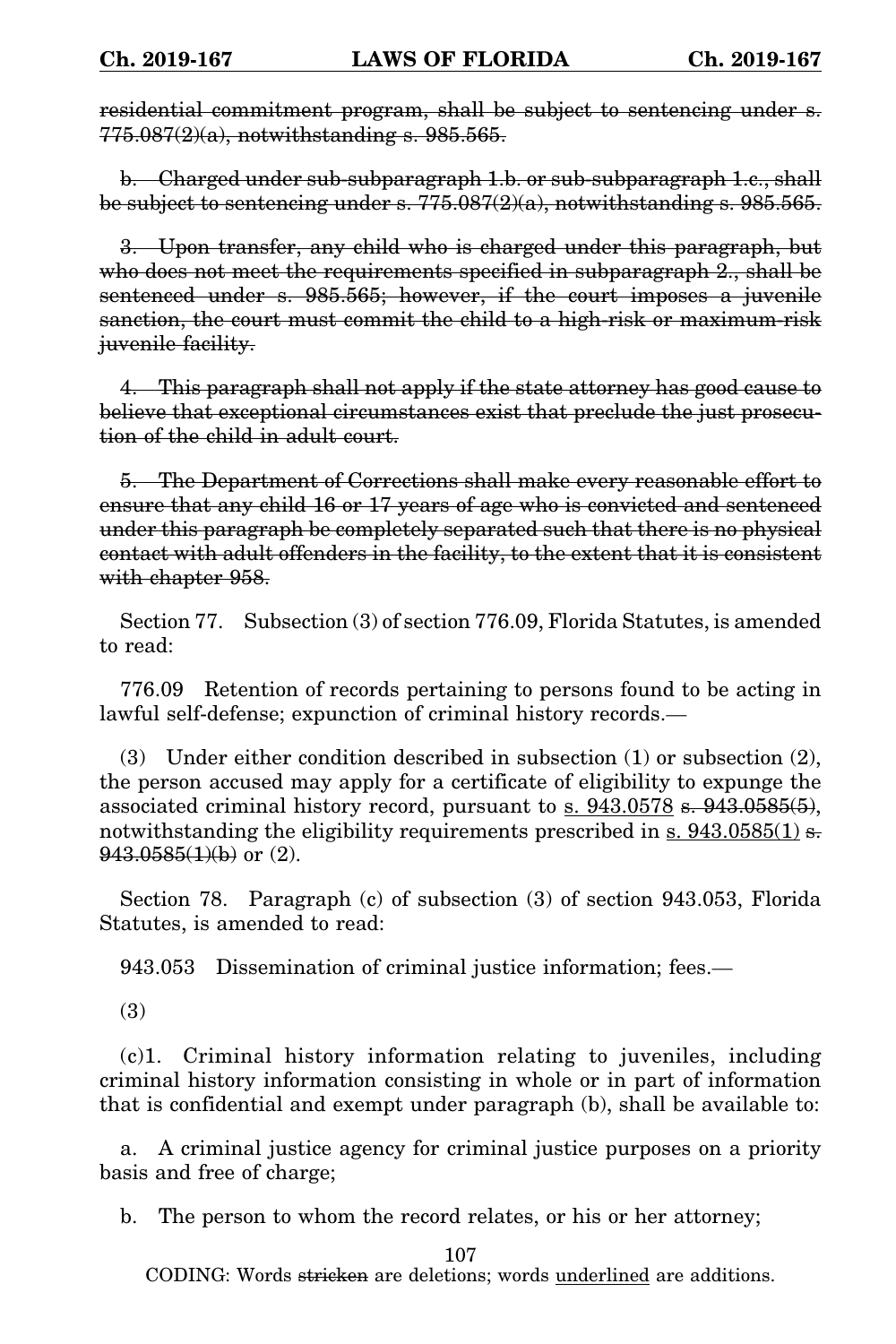c. The parent, guardian, or legal custodian of the person to whom the record relates, provided such person has not reached the age of majority, been emancipated by a court, or been legally married; or

d. An agency or entity specified in s.  $943.0585(6)$  s.  $943.0585(4)$  or s.  $943.059(6)$  s.  $943.059(4)$ , for the purposes specified therein, and to any person within such agency or entity who has direct responsibility for employment, access authorization, or licensure decisions.

2. After providing the program with all known personal identifying information, the criminal history information relating to a juvenile which is not confidential and exempt under this subsection may be released to the private sector and noncriminal justice agencies not specified in s. 943.0585(6) <del>s. 943.0585(4)</del> or s. 943.059(6) s. 943.059(4) in the same manner as provided in paragraph (a). Criminal history information relating to a juvenile which is not confidential and exempt under this subsection is the entire criminal history information relating to a juvenile who satisfies any of the criteria listed in sub-subparagraphs (b)1.a.-d., except for any portion of such juvenile's criminal history record which has been expunged or sealed under any law applicable to such record.

3. All criminal history information relating to juveniles, other than that provided to criminal justice agencies for criminal justice purposes, shall be provided upon tender of fees as established in this subsection and in the manner prescribed by rule of the Department of Law Enforcement.

Section 79. Paragraph (b) of subsection (2) of section 943.0582, Florida Statutes, is amended to read:

943.0582 Diversion program expunction.—

(2) As used in this section, the term:

(b) "Expunction" has the same meaning ascribed in and effect as s. 943.0585, except that:

1. Section 943.0585(6)(b) does The provisions of s.  $943.0585(4)(a)$  do not apply, except that the criminal history record of a person whose record is expunged pursuant to this section shall be made available only to criminal justice agencies for the purpose of:

a. Determining eligibility for diversion programs;

b. A criminal investigation; or

c. Making a prosecutorial decision under s. 985.15.

2. Records maintained by local criminal justice agencies in the county in which the arrest occurred that are eligible for expunction pursuant to this section shall be sealed as the term is used in s. 943.059.

108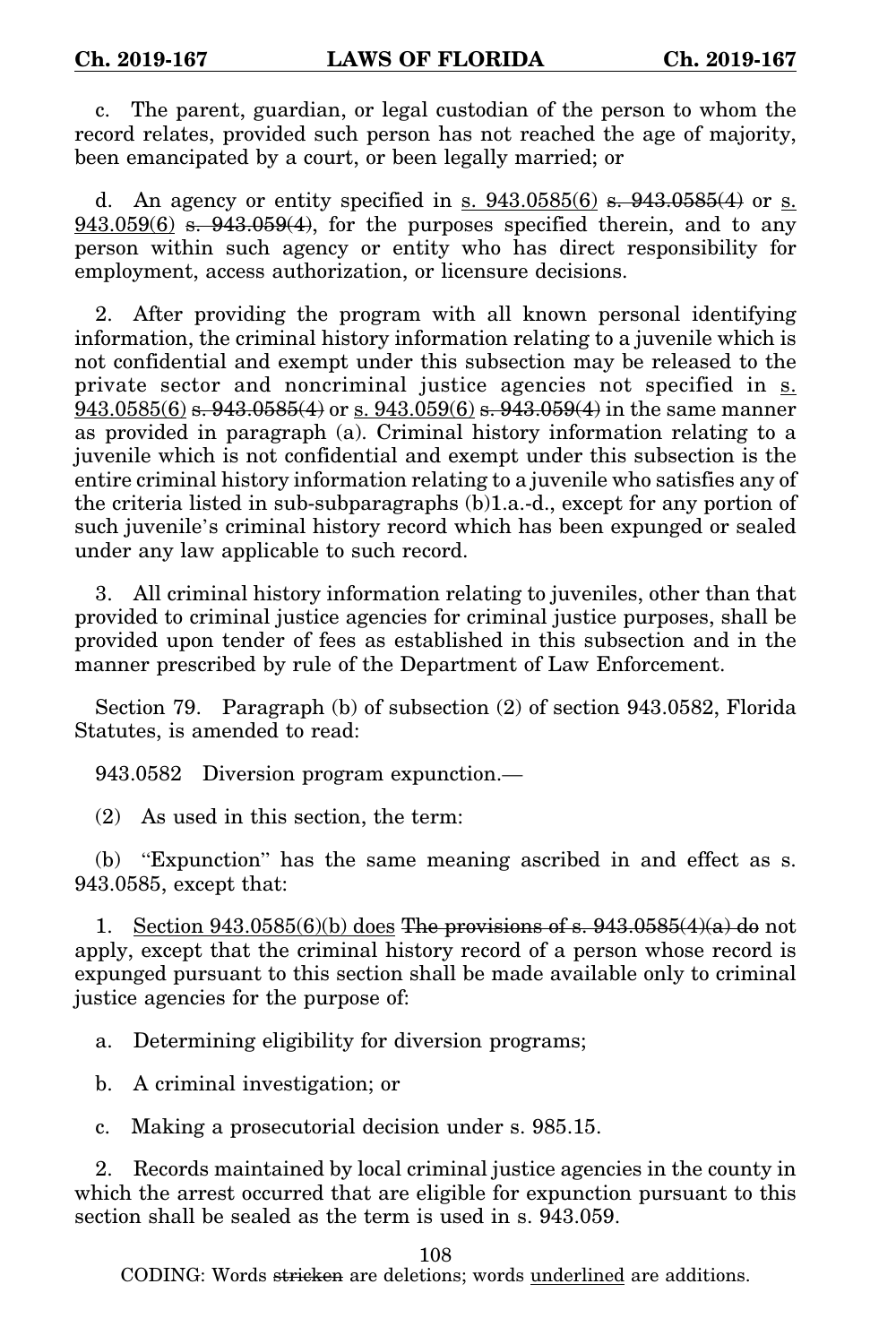Section 80. Paragraphs (a) and (b) of subsection (4) of section 985.565, Florida Statutes, are amended to read:

985.565 Sentencing powers; procedures; alternatives for juveniles prosecuted as adults.—

(4) SENTENCING ALTERNATIVES.—

(a) *Adult sanctions.*—

1. Cases prosecuted on indictment.—If the child is found to have committed the offense punishable by death or life imprisonment, the child shall be sentenced as an adult. If the juvenile is not found to have committed the indictable offense but is found to have committed a lesser included offense or any other offense for which he or she was indicted as a part of the criminal episode, the court may sentence as follows:

- a. As an adult;
- b. Under chapter 958; or
- c. As a juvenile under this section.

2. Other cases.—If a child who has been transferred for criminal prosecution pursuant to information or waiver of juvenile court jurisdiction is found to have committed a violation of state law or a lesser included offense for which he or she was charged as a part of the criminal episode, the court may sentence as follows:

a. As an adult;

- b. Under chapter 958; or
- c. As a juvenile under this section.

3. Notwithstanding any other provision to the contrary, if the state attorney is required to file a motion to transfer and certify the juvenile for prosecution as an adult under s.  $985.556(3)$  and that motion is granted, or if the state attorney is required to file an information under s.  $985.557(2)(a)$  or (b), the court must impose adult sanctions.

4. Any sentence imposing adult sanctions is presumed appropriate, and the court is not required to set forth specific findings or enumerate the criteria in this subsection as any basis for its decision to impose adult sanctions.

5. When a child has been transferred for criminal prosecution as an adult and has been found to have committed a violation of state law, the disposition of the case may include the enforcement of any restitution ordered in any juvenile proceeding.

109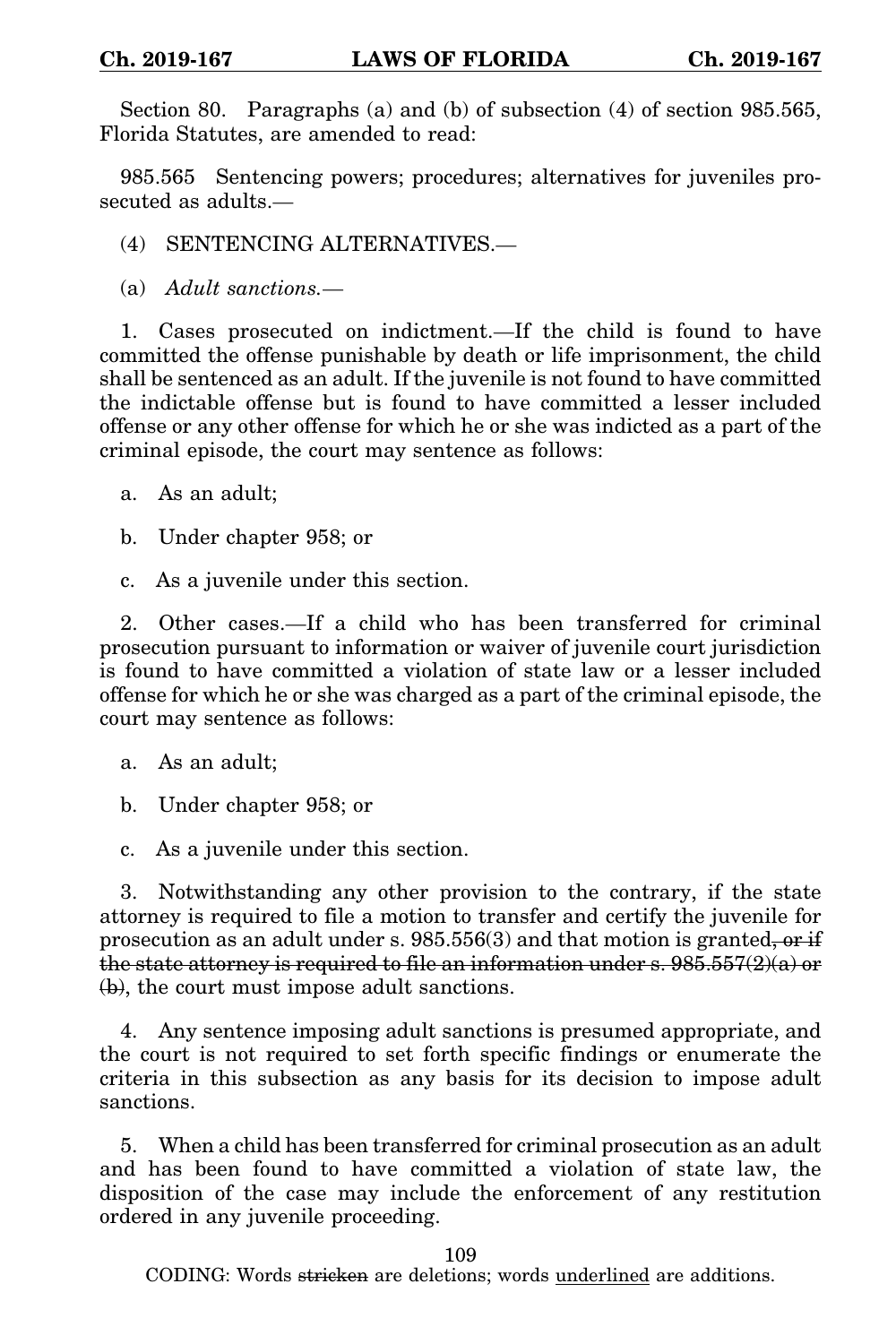(b) *Juvenile sanctions.*—For juveniles transferred to adult court but who do not qualify for such transfer under s.  $985.556(3)$  or s.  $985.557(2)(a)$  or (b), the court may impose juvenile sanctions under this paragraph. If juvenile sentences are imposed, the court shall, under this paragraph, adjudge the child to have committed a delinquent act. Adjudication of delinquency may shall not be deemed a conviction, nor shall it operate to impose any of the civil disabilities ordinarily resulting from a conviction. The court shall impose an adult sanction or a juvenile sanction and may not sentence the child to a combination of adult and juvenile punishments. An adult sanction or a juvenile sanction may include enforcement of an order of restitution or probation previously ordered in any juvenile proceeding. However, if the court imposes a juvenile sanction and the department determines that the sanction is unsuitable for the child, the department shall return custody of the child to the sentencing court for further proceedings, including the imposition of adult sanctions. Upon adjudicating a child delinquent under subsection (1), the court may:

1. Place the child in a probation program under the supervision of the department for an indeterminate period of time until the child reaches the age of 19 years or sooner if discharged by order of the court.

2. Commit the child to the department for treatment in an appropriate program for children for an indeterminate period of time until the child is 21 or sooner if discharged by the department. The department shall notify the court of its intent to discharge no later than 14 days before prior to discharge. Failure of the court to timely respond to the department's notice shall be considered approval for discharge.

3. Order disposition under ss. 985.435, 985.437, 985.439, 985.441, 985.45, and 985.455 as an alternative to youthful offender or adult sentencing if the court determines not to impose youthful offender or adult sanctions.

It is the intent of the Legislature that the criteria and guidelines in this subsection are mandatory and that a determination of disposition under this subsection is subject to the right of the child to appellate review under s. 985.534.

Section 81. Subsection (3) of section 921.0022, Florida Statutes, is amended to read:

921.0022 Criminal Punishment Code; offense severity ranking chart.—

- (3) OFFENSE SEVERITY RANKING CHART
- (a) LEVEL 1

## 110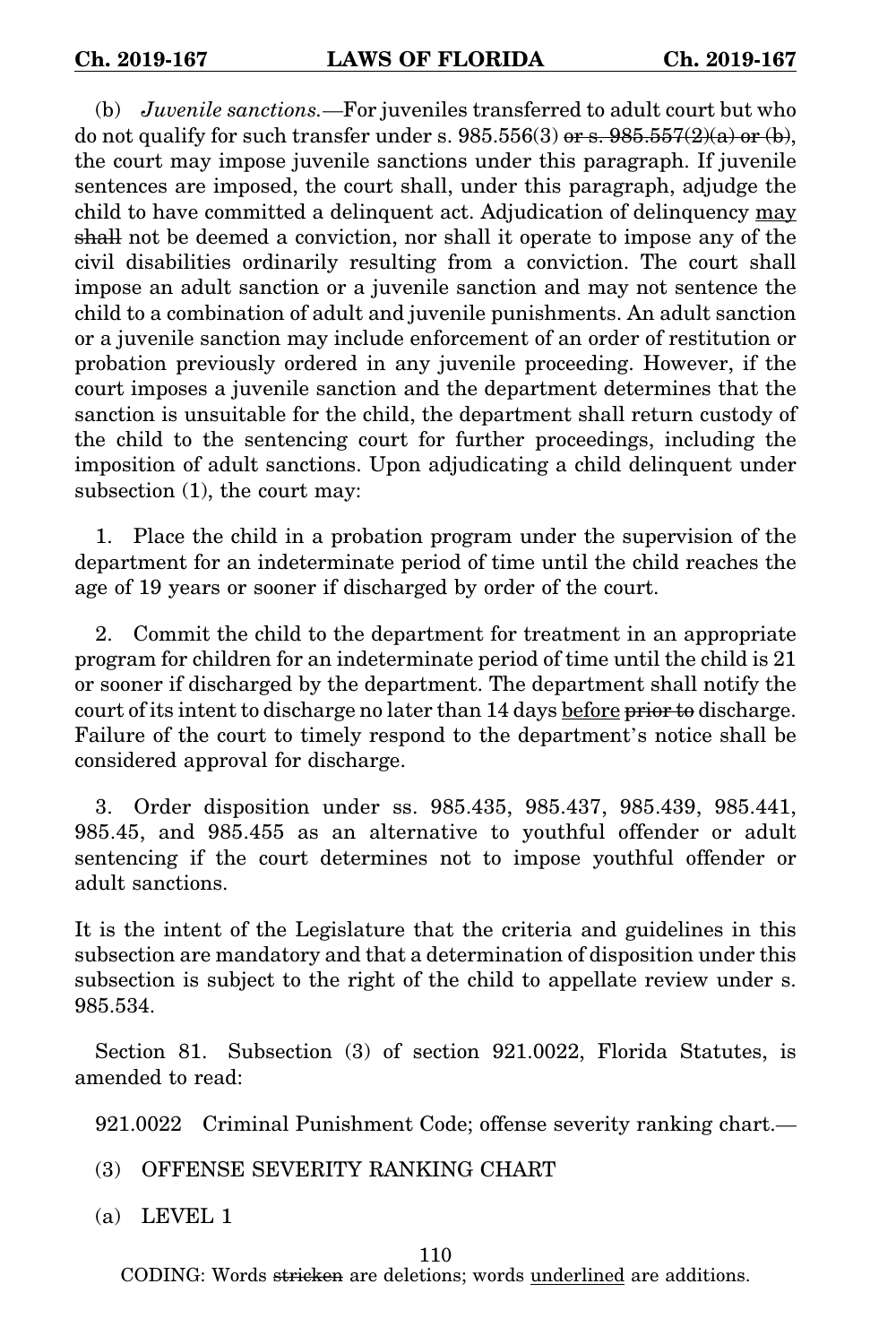| Florida<br>Statute      | Felony<br>Degree | Description                                                                                                                   |
|-------------------------|------------------|-------------------------------------------------------------------------------------------------------------------------------|
| 24.118(3)(a)            | 3rd              | Counterfeit or altered state lottery ticket.                                                                                  |
| 212.054(2)(b)           | 3rd              | Discretionary sales surtax; limitations, ad-<br>ministration, and collection.                                                 |
| 212.15(2)(b)            | 3rd              | Failure to remit sales taxes, amount \$1,000 or<br>more greater than \$300 but less than \$20,000.                            |
| 316.1935(1)             | 3rd              | Fleeing or attempting to elude law enforce-<br>ment officer.                                                                  |
| 319.30(5)               | 3rd              | Sell, exchange, give away certificate of title or<br>identification number plate.                                             |
| 319.35(1)(a)            | 3rd              | Tamper, adjust, change, etc., an odometer.                                                                                    |
| 320.26(1)(a)            | 3rd              | Counterfeit, manufacture, or sell registration<br>license plates or validation stickers.                                      |
| 322.212<br>$(1)(a)-(c)$ | 3rd              | Possession of forged, stolen, counterfeit, or<br>unlawfully issued driver license; possession of<br>simulated identification. |
| 322.212(4)              | 3rd              | Supply or aid in supplying unauthorized<br>driver license or identification card.                                             |
| 322.212(5)(a)           | 3rd              | False application for driver license or identi-<br>fication card.                                                             |
| 414.39(3)(a)            | 3rd              | Fraudulent misappropriation of public assis-<br>tance funds by employee/official, value more<br>than \$200.                   |
| 443.071(1)              | 3rd              | False statement or representation to obtain<br>or increase reemployment assistance bene-<br>fits.                             |
| 509.151(1)              | 3rd              | Defraud an innkeeper, food or lodging value<br>\$1,000 or more greater than \$300.                                            |
| 517.302(1)              | 3rd              | Violation of the Florida Securities and In-<br>vestor Protection Act.                                                         |
| 562.27(1)               | 3rd              | Possess still or still apparatus.                                                                                             |
| 713.69                  | 3rd              | Tenant removes property upon which lien has<br>accrued, value \$1,000 or more than \$50.                                      |
| 812.014(3)(c)           | 3rd              | Petit theft (3rd conviction); theft of any<br>property not specified in subsection (2).                                       |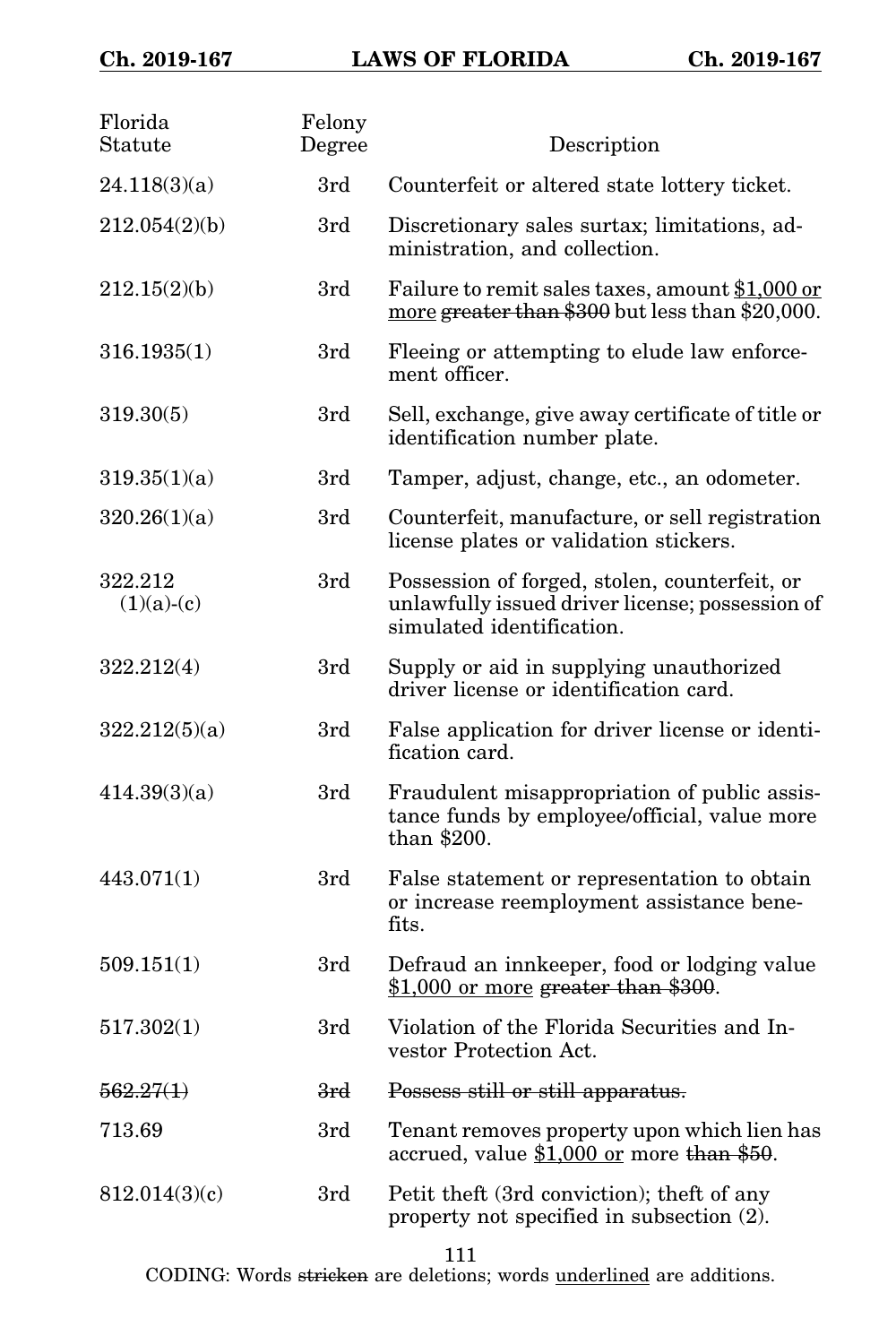| Florida<br>Statute          | Felony<br>Degree | Description                                                                                                                                               |
|-----------------------------|------------------|-----------------------------------------------------------------------------------------------------------------------------------------------------------|
| 812.081(2)                  | 3rd              | Unlawfully makes or causes to be made a<br>reproduction of a trade secret.                                                                                |
| 815.04(5)(a)                | 3rd              | Offense against intellectual property (i.e.,<br>computer programs, data).                                                                                 |
| 817.52(2)                   | 3rd              | Hiring with intent to defraud, motor vehicle<br>services.                                                                                                 |
| 817.569(2)                  | 3rd              | Use of public record or public records infor-<br>mation or providing false information to<br>facilitate commission of a felony.                           |
| 826.01                      | 3rd              | Bigamy.                                                                                                                                                   |
| 828.122(3)                  | 3rd              | Fighting or baiting animals.                                                                                                                              |
| 831.04(1)                   | 3rd              | Any erasure, alteration, etc., of any replace-<br>ment deed, map, plat, or other document<br>listed in $s. 92.28$ .                                       |
| 831.31(1)(a)                | 3rd              | Sell, deliver, or possess counterfeit controlled<br>substances, all but s. 893.03(5) drugs.                                                               |
| 832.041(1)                  | 3rd              | Stopping payment with intent to defraud<br>\$150 or more.                                                                                                 |
| 832.05 $(2)(b)$ &<br>(4)(c) | 3rd              | Knowing, making, issuing worthless checks<br>\$150 or more or obtaining property in return<br>for worthless check \$150 or more.                          |
| 838.15(2)                   | 3rd              | Commercial bribe receiving.                                                                                                                               |
| 838.16                      | 3rd              | Commercial bribery.                                                                                                                                       |
| 843.18                      | 3rd              | Fleeing by boat to elude a law enforcement<br>officer.                                                                                                    |
| 847.011(1)(a)               | 3rd              | Sell, distribute, etc., obscene, lewd, etc.,<br>material (2nd conviction).                                                                                |
| 849.01                      | <del>3rd</del>   | Keeping gambling house.                                                                                                                                   |
| $849.09(1)(a)-(d)$          | 3rd              | Lottery; set up, promote, etc., or assist<br>therein, conduct or advertise drawing for<br>prizes, or dispose of property or money by<br>means of lottery. |
| 849.23                      | 3rd              | Gambling-related machines; "common offen-<br>der" as to property rights.                                                                                  |
| 849.25(2)                   | 3rd              | Engaging in bookmaking.                                                                                                                                   |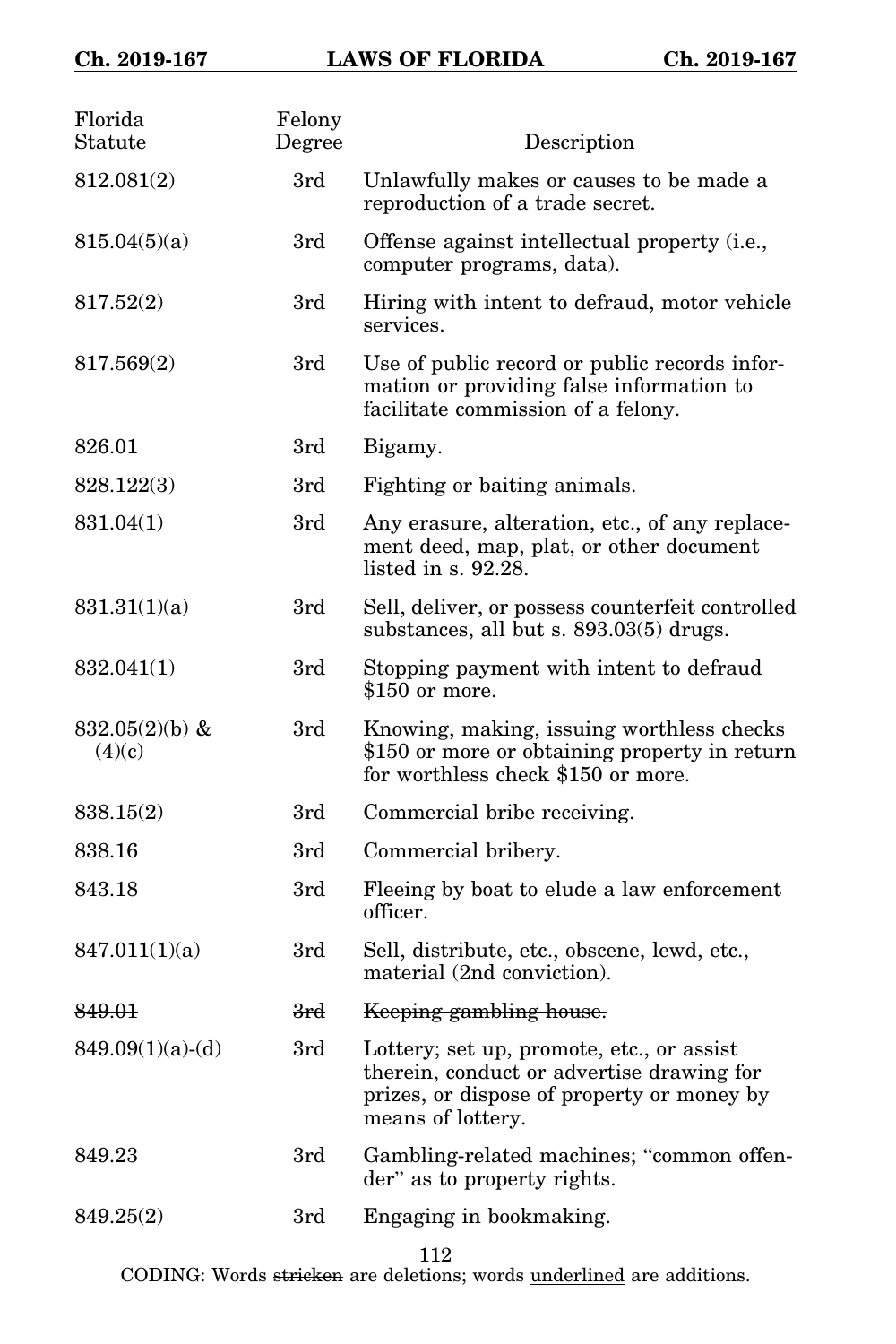| Florida<br>Statute   | Felony<br>Degree | Description                                                                                                                                         |
|----------------------|------------------|-----------------------------------------------------------------------------------------------------------------------------------------------------|
| 860.08               | 3rd              | Interfere with a railroad signal.                                                                                                                   |
| 860.13(1)(a)         | 3rd              | Operate aircraft while under the influence.                                                                                                         |
| 893.13(2)(a)2.       | 3rd              | Purchase of cannabis.                                                                                                                               |
| 893.13(6)(a)         | 3rd              | Possession of cannabis (more than 20 grams).                                                                                                        |
| 934.03(1)(a)         | 3rd              | Intercepts, or procures any other person to<br>intercept, any wire or oral communication.                                                           |
| LEVEL 2<br>(b)       |                  |                                                                                                                                                     |
| Florida<br>Statute   | Felony<br>Degree | Description                                                                                                                                         |
| 379.2431<br>(1)(e)3. | 3rd              | Possession of 11 or fewer marine turtle eggs<br>in violation of the Marine Turtle Protection<br>Act.                                                |
| 379.2431<br>(1)(e)4. | 3rd              | Possession of more than 11 marine turtle eggs<br>in violation of the Marine Turtle Protection<br>Act.                                               |
| 403.413(6)(c)        | 3rd              | Dumps waste litter exceeding 500 lbs. in<br>weight or 100 cubic feet in volume or any<br>quantity for commercial purposes, or hazar-<br>dous waste. |
| 517.07(2)            | 3rd              | Failure to furnish a prospectus meeting<br>requirements.                                                                                            |
| 590.28(1)            | 3rd              | Intentional burning of lands.                                                                                                                       |
| 784.05(3)            | 3rd              | Storing or leaving a loaded firearm within<br>reach of minor who uses it to inflict injury or<br>death.                                             |
| 787.04(1)            | 3rd              | In violation of court order, take, entice, etc.,<br>minor beyond state limits.                                                                      |
| 806.13(1)(b)3.       | 3rd              | Criminal mischief; damage \$1,000 or more to<br>public communication or any other public<br>service.                                                |
| 810.061(2)           | 3rd              | Impairing or impeding telephone or power to<br>a dwelling; facilitating or furthering burglary.                                                     |
| 810.09(2)(e)         | 3rd              | Trespassing on posted commercial horticul-<br>ture property.                                                                                        |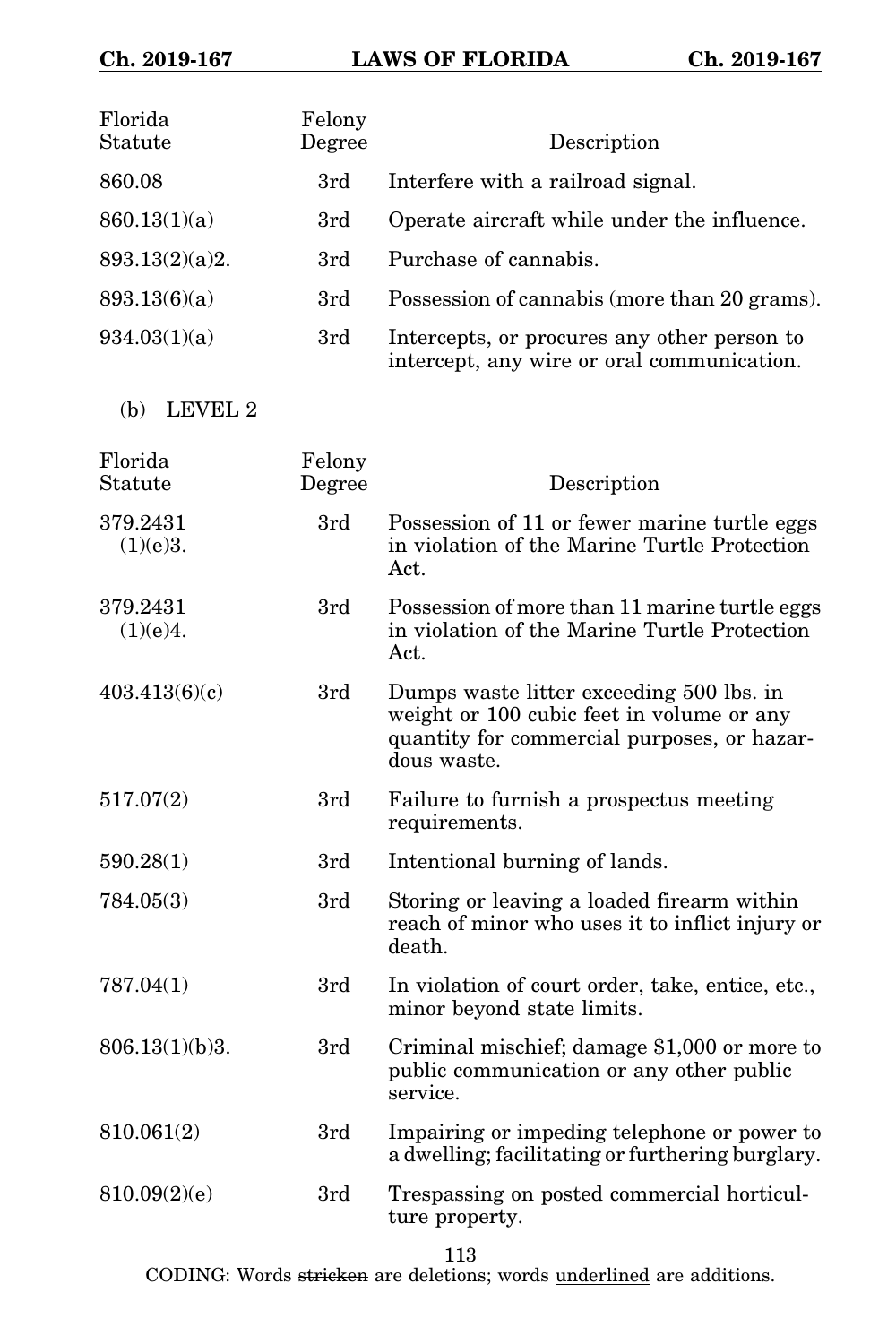## **Ch. 2019-167 LAWS OF FLORIDA Ch. 2019-167**

| Florida<br>Statute | Felony<br>Degree | Description                                                                                                            |
|--------------------|------------------|------------------------------------------------------------------------------------------------------------------------|
| 812.014(2)(c)1.    | 3rd              | Grand theft, 3rd degree; \$750 \$300 or more<br>but less than $$5,000$ .                                               |
| 812.014(2)(d)      | 3rd              | Grand theft, 3rd degree; \$100 or more but less<br>than \$750 \$300, taken from unenclosed cur-<br>tilage of dwelling. |
| 812.015(7)         | 3rd              | Possession, use, or attempted use of an<br>antishoplifting or inventory control device<br>countermeasure.              |
| 817.234(1)(a)2.    | 3rd              | False statement in support of insurance<br>claim.                                                                      |
| 817.481(3)(a)      | 3rd              | Obtain credit or purchase with false, expired,<br>counterfeit, etc., credit card, value over \$300.                    |
| 817.52(3)          | 3rd              | Failure to redeliver hired vehicle.                                                                                    |
| 817.54             | 3rd              | With intent to defraud, obtain mortgage note,<br>etc., by false representation.                                        |
| 817.60(5)          | 3rd              | Dealing in credit cards of another.                                                                                    |
| 817.60(6)(a)       | 3rd              | Forgery; purchase goods, services with false<br>card.                                                                  |
| 817.61             | 3rd              | Fraudulent use of credit cards over \$100 or<br>more within 6 months.                                                  |
| 826.04             | 3rd              | Knowingly marries or has sexual intercourse<br>with person to whom related.                                            |
| 831.01             | 3rd              | Forgery.                                                                                                               |
| 831.02             | 3rd              | Uttering forged instrument; utters or pub-<br>lishes alteration with intent to defraud.                                |
| 831.07             | 3rd              | Forging bank bills, checks, drafts, or pro-<br>missory notes.                                                          |
| 831.08             | 3rd              | Possessing 10 or more forged notes, bills,<br>checks, or drafts.                                                       |
| 831.09             | 3rd              | Uttering forged notes, bills, checks, drafts, or<br>promissory notes.                                                  |
| 831.11             | 3rd              | Bringing into the state forged bank bills,<br>checks, drafts, or notes.                                                |
| 832.05(3)(a)       | 3rd              | Cashing or depositing item with intent to<br>defraud.                                                                  |

114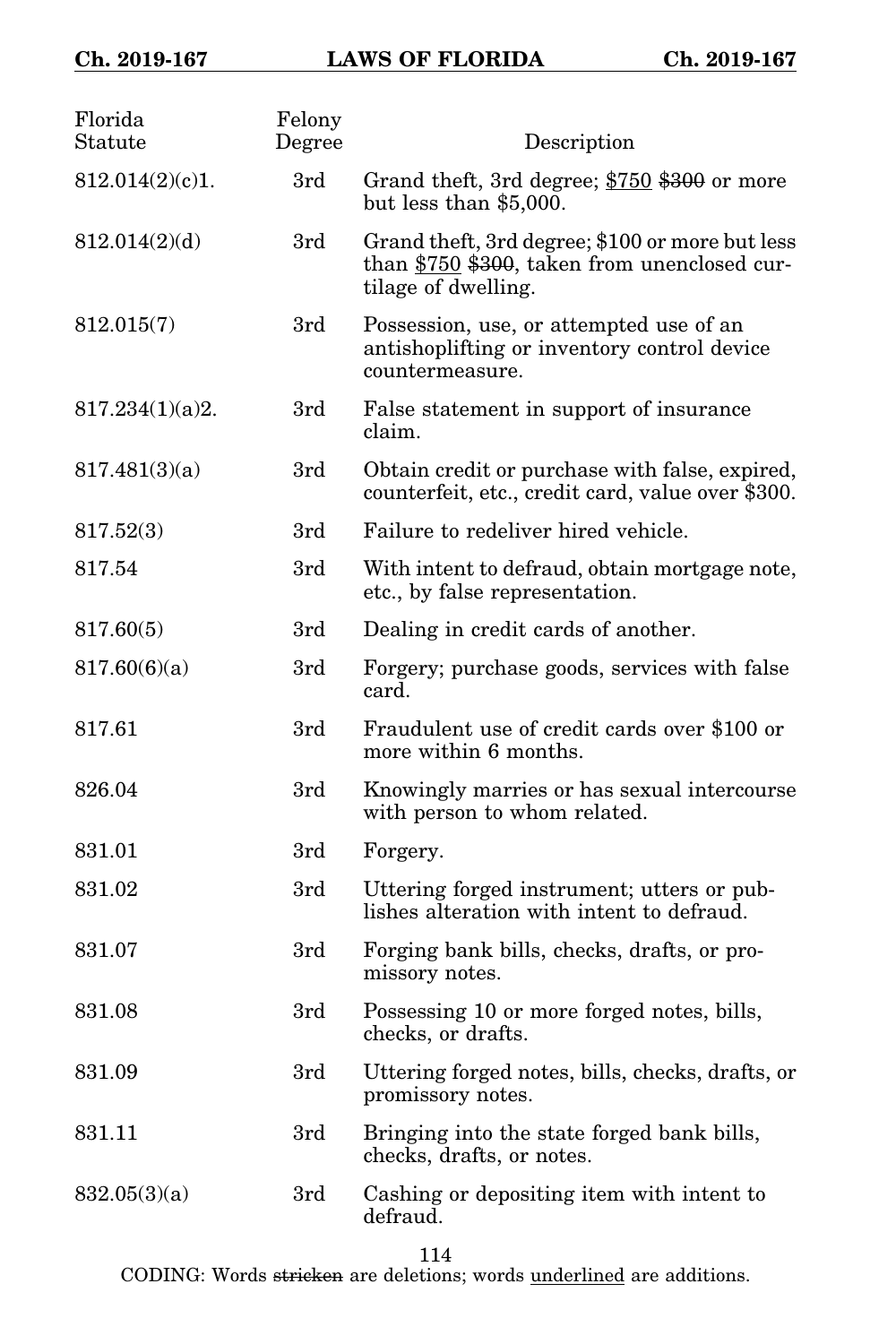| Florida<br>Statute      | Felony<br>Degree | Description                                                                                                                                                                     |
|-------------------------|------------------|---------------------------------------------------------------------------------------------------------------------------------------------------------------------------------|
| 843.08                  | 3rd              | False personation.                                                                                                                                                              |
| 893.13(2)(a)2.          | 3rd              | Purchase of any s. $893.03(1)(c)$ , $(2)(c)1$ , $(2)(c)$<br>$2., (2)(c)3., (2)(c)6., (2)(c)7., (2)(c)8., (2)(c)9.,$<br>$(2)(c)10$ , $(3)$ , or $(4)$ drugs other than cannabis. |
| 893.147(2)              | 3rd              | Manufacture or delivery of drug parapher-<br>nalia.                                                                                                                             |
| (c)<br>LEVEL 3          |                  |                                                                                                                                                                                 |
| Florida<br>Statute      | Felony<br>Degree | Description                                                                                                                                                                     |
| 119.10(2)(b)            | 3rd              | Unlawful use of confidential information from<br>police reports.                                                                                                                |
| 316.066<br>$(3)(b)-(d)$ | 3rd              | Unlawfully obtaining or using confidential<br>crash reports.                                                                                                                    |
| 316.193(2)(b)           | 3rd              | Felony DUI, 3rd conviction.                                                                                                                                                     |
| 316.1935(2)             | 3rd              | Fleeing or attempting to elude law enforce-<br>ment officer in patrol vehicle with siren and<br>lights activated.                                                               |
| 319.30(4)               | 3rd              | Possession by junkyard of motor vehicle with<br>identification number plate removed.                                                                                            |
| 319.33(1)(a)            | 3rd              | Alter or forge any certificate of title to a motor<br>vehicle or mobile home.                                                                                                   |
| 319.33(1)(c)            | 3rd              | Procure or pass title on stolen vehicle.                                                                                                                                        |
| 319.33(4)               | 3rd              | With intent to defraud, possess, sell, etc., a<br>blank, forged, or unlawfully obtained title or<br>registration.                                                               |
| 327.35(2)(b)            | 3rd              | Felony BUI.                                                                                                                                                                     |
| 328.05(2)               | 3rd              | Possess, sell, or counterfeit fictitious, stolen,<br>or fraudulent titles or bills of sale of vessels.                                                                          |
| 328.07(4)               | 3rd              | Manufacture, exchange, or possess vessel<br>with counterfeit or wrong ID number.                                                                                                |
| 376.302(5)              | 3rd              | Fraud related to reimbursement for cleanup<br>expenses under the Inland Protection Trust<br>Fund.                                                                               |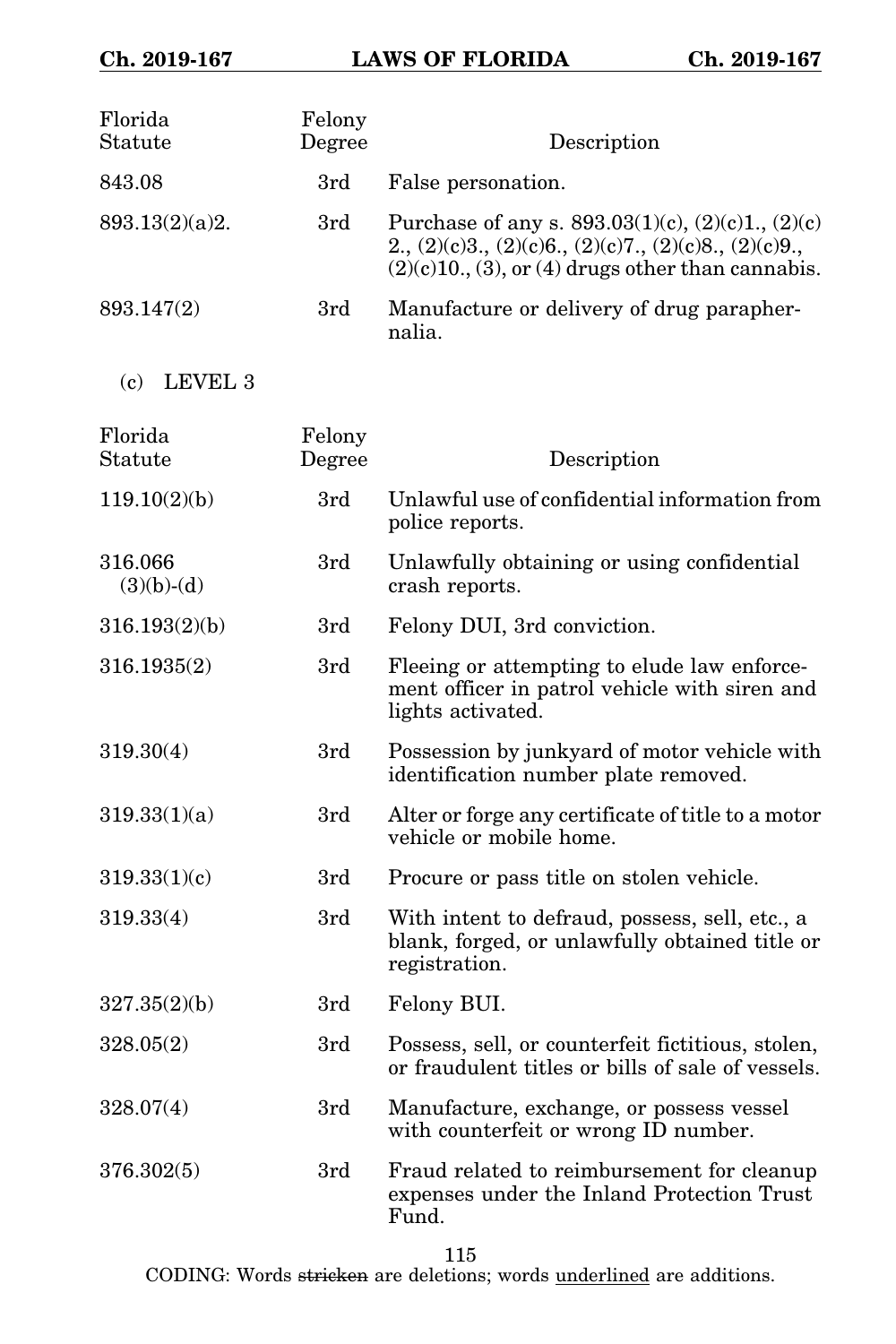| Florida<br>Statute         | Felony<br>Degree | Description                                                                                                                                                                                                                                                         |
|----------------------------|------------------|---------------------------------------------------------------------------------------------------------------------------------------------------------------------------------------------------------------------------------------------------------------------|
| 379.2431<br>(1)(e)5.       | 3rd              | Taking, disturbing, mutilating, destroying,<br>causing to be destroyed, transferring, selling,<br>offering to sell, molesting, or harassing mar-<br>ine turtles, marine turtle eggs, or marine<br>turtle nests in violation of the Marine Turtle<br>Protection Act. |
| 379.2431<br>(1)(e)6.       | 3rd              | Possessing any marine turtle species or<br>hatchling, or parts thereof, or the nest of any<br>marine turtle species described in the Marine<br>Turtle Protection Act.                                                                                               |
| 379.2431<br>(1)(e)7.       | 3rd              | Soliciting to commit or conspiring to commit a<br>violation of the Marine Turtle Protection Act.                                                                                                                                                                    |
| 400.9935(4)(a)<br>or $(b)$ | 3rd              | Operating a clinic, or offering services re-<br>quiring licensure, without a license.                                                                                                                                                                               |
| 400.9935(4)(e)             | 3rd              | Filing a false license application or other<br>required information or failing to report<br>information.                                                                                                                                                            |
| 440.1051(3)                | 3rd              | False report of workers' compensation fraud<br>or retaliation for making such a report.                                                                                                                                                                             |
| 501.001(2)(b)              | 2 <sub>nd</sub>  | Tampers with a consumer product or the<br>container using materially false/misleading<br>information.                                                                                                                                                               |
| 624.401(4)(a)              | 3rd              | Transacting insurance without a certificate of<br>authority.                                                                                                                                                                                                        |
| 624.401(4)(b)1.            | 3rd              | Transacting insurance without a certificate of<br>authority; premium collected less than<br>\$20,000.                                                                                                                                                               |
| 626.902 $(1)(a)$ &<br>(b)  | 3rd              | Representing an unauthorized insurer.                                                                                                                                                                                                                               |
| 697.08                     | 3rd              | Equity skimming.                                                                                                                                                                                                                                                    |
| 790.15(3)                  | 3rd              | Person directs another to discharge firearm<br>from a vehicle.                                                                                                                                                                                                      |
| 806.10(1)                  | 3rd              | Maliciously injure, destroy, or interfere with<br>vehicles or equipment used in firefighting.                                                                                                                                                                       |
| 806.10(2)                  | 3rd              | Interferes with or assaults firefighter in<br>performance of duty.                                                                                                                                                                                                  |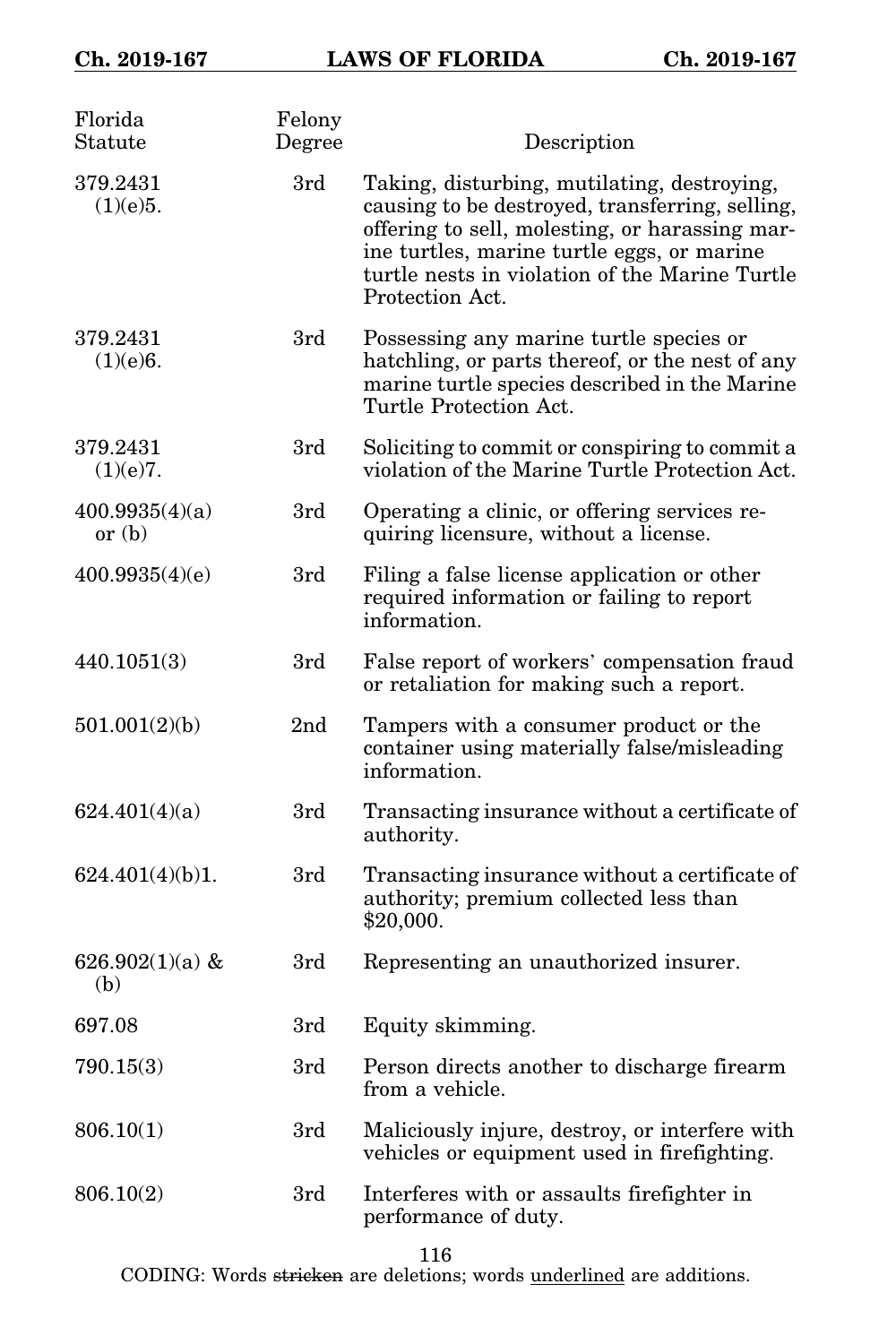| Florida<br>Statute          | Felony<br>Degree | Description                                                                                                                             |
|-----------------------------|------------------|-----------------------------------------------------------------------------------------------------------------------------------------|
| 810.09(2)(c)                | 3rd              | Trespass on property other than structure or<br>conveyance armed with firearm or dangerous<br>weapon.                                   |
| 812.014(2)(c)2.             | 3rd              | Grand theft; \$5,000 or more but less than<br>\$10,000.                                                                                 |
| 812.0145(2)(c)              | 3rd              | Theft from person 65 years of age or older;<br>\$300 or more but less than \$10,000.                                                    |
| 812.015(8)(b)               | 3rd              | Retail theft with intent to sell; conspires with<br>others.                                                                             |
| 815.04(5)(b)                | 2 <sub>nd</sub>  | Computer offense devised to defraud or ob-<br>tain property.                                                                            |
| 817.034(4)(a)3.             | 3rd              | Engages in scheme to defraud (Florida Com-<br>munications Fraud Act), property valued at<br>less than $$20,000$ .                       |
| 817.233                     | 3rd              | Burning to defraud insurer.                                                                                                             |
| 817.234<br>$(8)(b)$ & $(c)$ | 3rd              | Unlawful solicitation of persons involved in<br>motor vehicle accidents.                                                                |
| 817.234(11)(a)              | 3rd              | Insurance fraud; property value less than<br>\$20,000.                                                                                  |
| 817.236                     | 3rd              | Filing a false motor vehicle insurance appli-<br>cation.                                                                                |
| 817.2361                    | 3rd              | Creating, marketing, or presenting a false or<br>fraudulent motor vehicle insurance card.                                               |
| 817.413(2)                  | 3rd              | Sale of used goods of \$1,000 or more as new.                                                                                           |
| 831.28(2)(a)                | 3rd              | Counterfeiting a payment instrument with<br>intent to defraud or possessing a counterfeit<br>payment instrument with intent to defraud. |
| 831.29                      | 2 <sub>nd</sub>  | Possession of instruments for counterfeiting<br>driver licenses or identification cards.                                                |
| 838.021(3)(b)               | 3rd              | Threatens unlawful harm to public servant.                                                                                              |
| 843.19                      | 3rd              | Injure, disable, or kill police dog or horse.                                                                                           |
| 860.15(3)                   | 3rd              | Overcharging for repairs and parts.                                                                                                     |
| 870.01(2)                   | 3rd              | Riot; inciting or encouraging.                                                                                                          |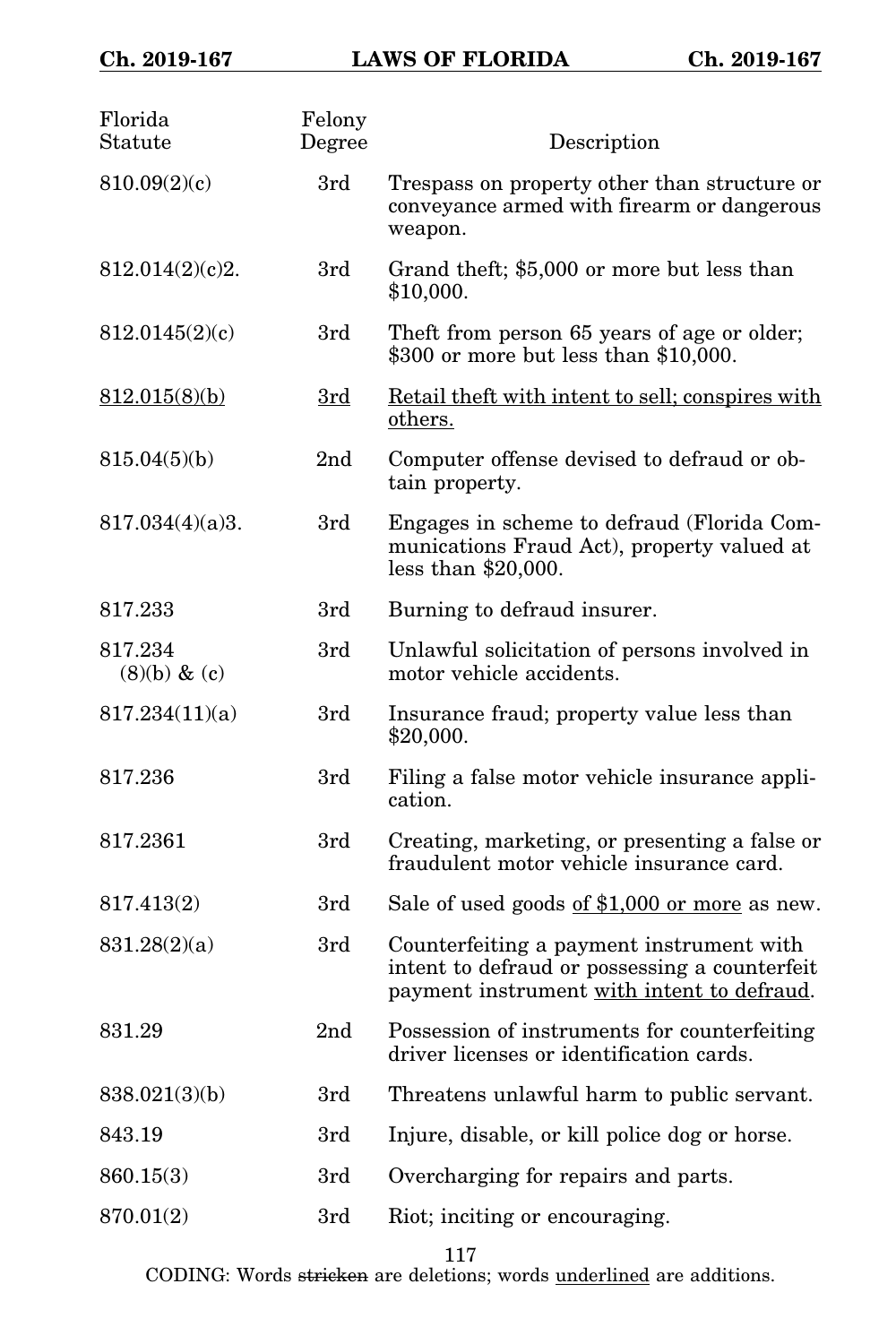| Florida<br>Statute | Felony<br>Degree | Description                                                                                                                                                                                                            |
|--------------------|------------------|------------------------------------------------------------------------------------------------------------------------------------------------------------------------------------------------------------------------|
| 893.13(1)(a)2.     | 3rd              | Sell, manufacture, or deliver cannabis (or<br>other s. 893.03(1)(c), (2)(c)1., (2)(c)2., (2)(c)3.,<br>$(2)(c)6, (2)(c)7, (2)(c)8, (2)(c)9, (2)(c)10, (3),$<br>or $(4)$ drugs).                                         |
| 893.13(1)(d)2.     | 2 <sub>nd</sub>  | Sell, manufacture, or deliver s. $893.03(1)(c)$ ,<br>$(2)(c)1, (2)(c)2, (2)(c)3, (2)(c)6, (2)(c)7, (2)(c)$<br>8., (2)(c)9., (2)(c)10., (3), or (4) drugs within<br>1,000 feet of university.                           |
| 893.13(1)(f)2.     | 2 <sub>nd</sub>  | Sell, manufacture, or deliver s. $893.03(1)(c)$ ,<br>$(2)(c)1, (2)(c)2, (2)(c)3, (2)(c)6, (2)(c)7, (2)(c)$<br>8., $(2)(c)9$ ., $(2)(c)10$ ., $(3)$ , or $(4)$ drugs within<br>1,000 feet of public housing facility.   |
| 893.13(4)(c)       | 3rd              | Use or hire of minor; deliver to minor other<br>controlled substances.                                                                                                                                                 |
| 893.13(6)(a)       | 3rd              | Possession of any controlled substance other<br>than felony possession of cannabis.                                                                                                                                    |
| 893.13(7)(a)8.     | 3rd              | Withhold information from practitioner re-<br>garding previous receipt of or prescription for<br>a controlled substance.                                                                                               |
| 893.13(7)(a)9.     | 3rd              | Obtain or attempt to obtain controlled sub-<br>stance by fraud, forgery, misrepresentation,<br>etc.                                                                                                                    |
| 893.13(7)(a)10.    | 3rd              | Affix false or forged label to package of<br>controlled substance.                                                                                                                                                     |
| 893.13(7)(a)11.    | 3rd              | Furnish false or fraudulent material infor-<br>mation on any document or record required<br>by chapter 893.                                                                                                            |
| 893.13(8)(a)1.     | 3rd              | Knowingly assist a patient, other person, or<br>owner of an animal in obtaining a controlled<br>substance through deceptive, untrue, or<br>fraudulent representations in or related to<br>the practitioner's practice. |
| 893.13(8)(a)2.     | 3rd              | Employ a trick or scheme in the practitioner's<br>practice to assist a patient, other person, or<br>owner of an animal in obtaining a controlled<br>substance.                                                         |
| 893.13(8)(a)3.     | 3rd              | Knowingly write a prescription for a con-<br>trolled substance for a fictitious person.                                                                                                                                |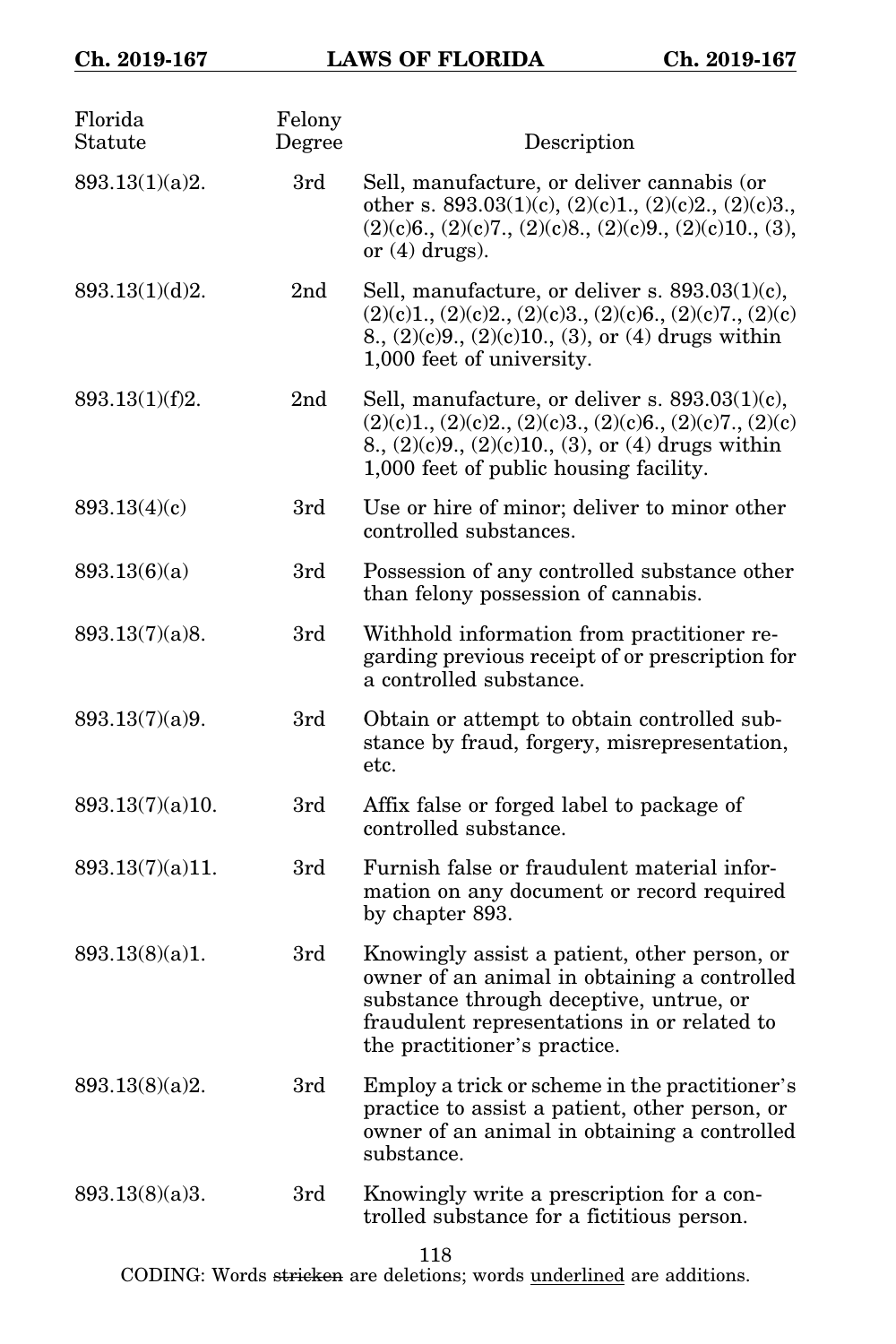| Florida<br>Statute      | Felony<br>Degree | Description                                                                                                                                                                                         |
|-------------------------|------------------|-----------------------------------------------------------------------------------------------------------------------------------------------------------------------------------------------------|
| 893.13(8)(a)4.          | 3rd              | Write a prescription for a controlled sub-<br>stance for a patient, other person, or an<br>animal if the sole purpose of writing the<br>prescription is a monetary benefit for the<br>practitioner. |
| 918.13(1)(a)            | 3rd              | Alter, destroy, or conceal investigation evi-<br>dence.                                                                                                                                             |
| 944.47<br>(1)(a)1. & 2. | 3rd              | Introduce contraband to correctional facility.                                                                                                                                                      |
| 944.47(1)(c)            | 2 <sub>nd</sub>  | Possess contraband while upon the grounds of<br>a correctional institution.                                                                                                                         |
| 985.721                 | 3rd              | Escapes from a juvenile facility (secure de-<br>tention or residential commitment facility).                                                                                                        |
| LEVEL 4<br>(d)          |                  |                                                                                                                                                                                                     |
| Florida<br>Statute      | Felony<br>Degree | Description                                                                                                                                                                                         |
| 316.1935(3)(a)          | 2 <sub>nd</sub>  | Driving at high speed or with wanton dis-<br>regard for safety while fleeing or attempting<br>to elude law enforcement officer who is in a<br>patrol vehicle with siren and lights activated.       |
| 499.0051(1)             | 3rd              | Failure to maintain or deliver transaction<br>history, transaction information, or transac-<br>tion statements.                                                                                     |
| 499.0051(5)             | 2 <sub>nd</sub>  | Knowing sale or delivery, or possession with<br>intent to sell, contraband prescription drugs.                                                                                                      |
| 517.07(1)               | 3rd              | Failure to register securities.                                                                                                                                                                     |
| 517.12(1)               | 3rd              | Failure of dealer, associated person, or issuer<br>of securities to register.                                                                                                                       |
| 784.07(2)(b)            | 3rd              | Battery of law enforcement officer, firefigh-<br>ter, etc.                                                                                                                                          |
| 784.074(1)(c)           | 3rd              | Battery of sexually violent predators facility<br>staff.                                                                                                                                            |
| 784.075                 | 3rd              | Battery on detention or commitment facility<br>staff.                                                                                                                                               |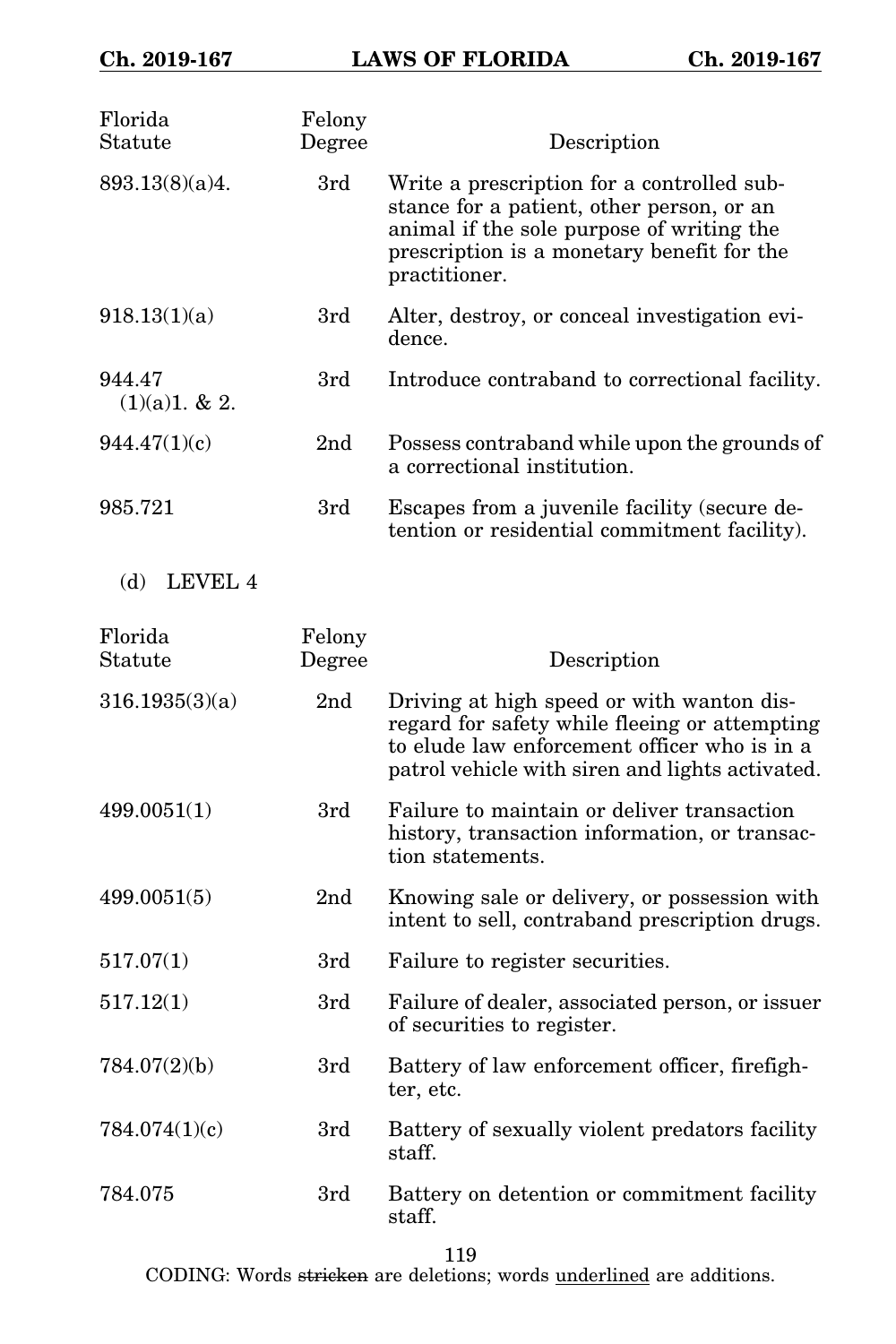| Florida<br>Statute | Felony<br>Degree | Description                                                                                                                                    |
|--------------------|------------------|------------------------------------------------------------------------------------------------------------------------------------------------|
| 784.078            | 3rd              | Battery of facility employee by throwing,<br>tossing, or expelling certain fluids or materi-<br>als.                                           |
| 784.08(2)(c)       | 3rd              | Battery on a person 65 years of age or older.                                                                                                  |
| 784.081(3)         | 3rd              | Battery on specified official or employee.                                                                                                     |
| 784.082(3)         | 3rd              | Battery by detained person on visitor or other<br>detainee.                                                                                    |
| 784.083(3)         | 3rd              | Battery on code inspector.                                                                                                                     |
| 784.085            | 3rd              | Battery of child by throwing, tossing, pro-<br>jecting, or expelling certain fluids or materi-<br>als.                                         |
| 787.03(1)          | 3rd              | Interference with custody; wrongly takes<br>minor from appointed guardian.                                                                     |
| 787.04(2)          | 3rd              | Take, entice, or remove child beyond state<br>limits with criminal intent pending custody<br>proceedings.                                      |
| 787.04(3)          | 3rd              | Carrying child beyond state lines with crim-<br>inal intent to avoid producing child at custody<br>hearing or delivering to designated person. |
| 787.07             | 3rd              | Human smuggling.                                                                                                                               |
| 790.115(1)         | 3rd              | Exhibiting firearm or weapon within 1,000<br>feet of a school.                                                                                 |
| 790.115(2)(b)      | 3rd              | Possessing electric weapon or device, de-<br>structive device, or other weapon on school<br>property.                                          |
| 790.115(2)(c)      | 3rd              | Possessing firearm on school property.                                                                                                         |
| 800.04(7)(c)       | 3rd              | Lewd or lascivious exhibition; offender less<br>than 18 years.                                                                                 |
| 810.02(4)(a)       | 3rd              | Burglary, or attempted burglary, of an un-<br>occupied structure; unarmed; no assault or<br>battery.                                           |
| 810.02(4)(b)       | 3rd              | Burglary, or attempted burglary, of an un-<br>occupied conveyance; unarmed; no assault or<br>battery.                                          |
| 810.06             | 3rd              | Burglary; possession of tools.                                                                                                                 |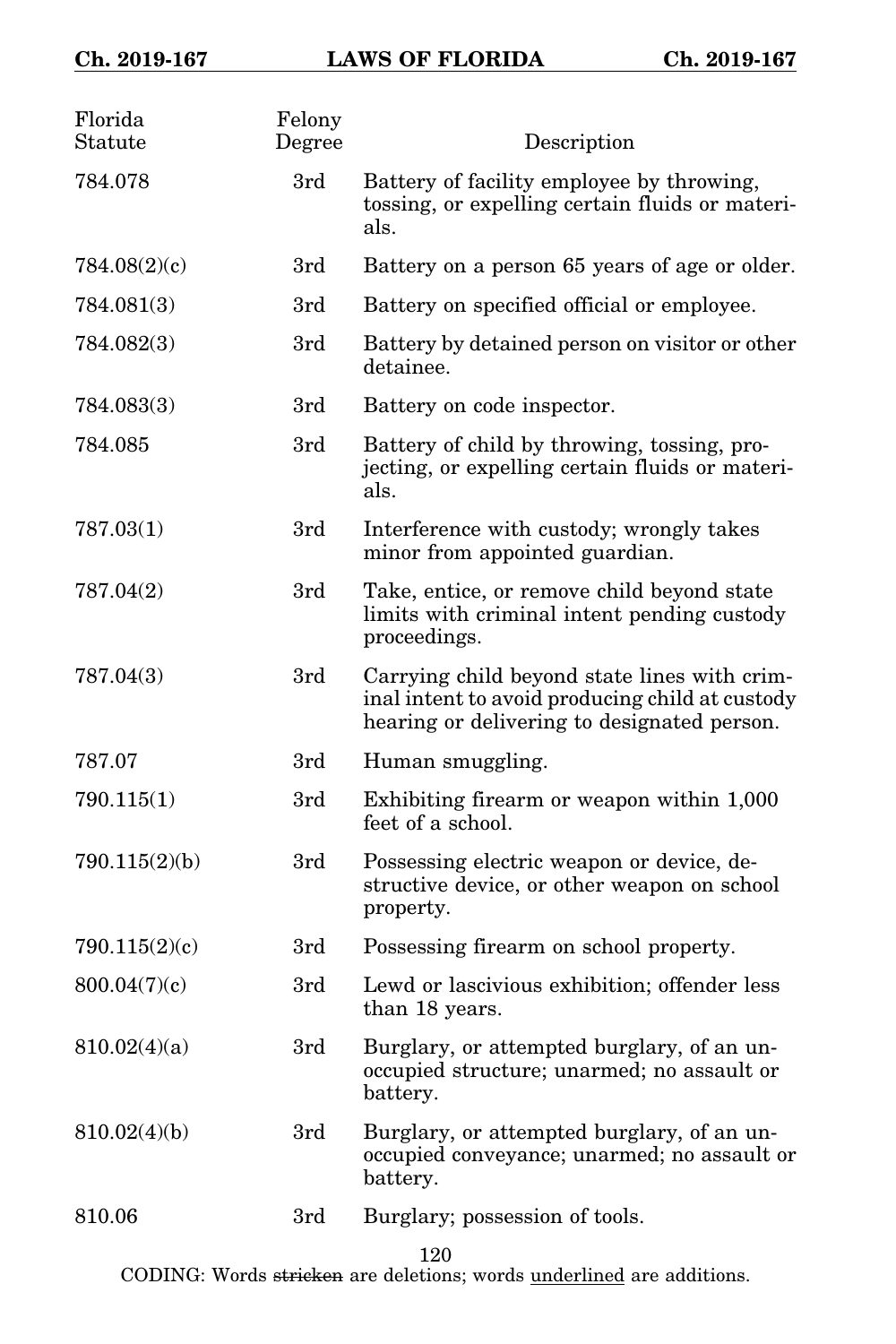| Florida<br>Statute        | Felony<br>Degree | Description                                                                                                             |
|---------------------------|------------------|-------------------------------------------------------------------------------------------------------------------------|
| 810.08(2)(c)              | 3rd              | Trespass on property, armed with firearm or<br>dangerous weapon.                                                        |
| 812.014(2)(c)3.           | 3rd              | Grand theft, 3rd degree \$10,000 or more but<br>less than $$20,000$ .                                                   |
| 812.014<br>$(2)(c)4.-10.$ | 3rd              | Grand theft, 3rd degree; specified items, a<br>will, firearm, motor vehicle, livestock, etc.                            |
| 812.0195(2)               | 3rd              | Dealing in stolen property by use of the<br>Internet; property stolen \$300 or more.                                    |
| 817.505(4)(a)             | 3rd              | Patient brokering.                                                                                                      |
| 817.563(1)                | 3rd              | Sell or deliver substance other than con-<br>trolled substance agreed upon, excluding s.<br>893.03(5) drugs.            |
| 817.568(2)(a)             | 3rd              | Fraudulent use of personal identification<br>information.                                                               |
| 817.625(2)(a)             | 3rd              | Fraudulent use of scanning device, skimming<br>device, or reencoder.                                                    |
| 817.625(2)(c)             | 3rd              | Possess, sell, or deliver skimming device.                                                                              |
| 828.125(1)                | 2nd              | Kill, maim, or cause great bodily harm or<br>permanent breeding disability to any regis-<br>tered horse or cattle.      |
| 837.02(1)                 | 3rd              | Perjury in official proceedings.                                                                                        |
| 837.021(1)                | 3rd              | Make contradictory statements in official<br>proceedings.                                                               |
| 838.022                   | 3rd              | Official misconduct.                                                                                                    |
| 839.13(2)(a)              | 3rd              | Falsifying records of an individual in the care<br>and custody of a state agency.                                       |
| 839.13(2)(c)              | 3rd              | Falsifying records of the Department of<br>Children and Families.                                                       |
| 843.021                   | 3rd              | Possession of a concealed handcuff key by a<br>person in custody.                                                       |
| 843.025                   | 3rd              | Deprive law enforcement, correctional, or<br>correctional probation officer of means of<br>protection or communication. |
| 843.15(1)(a)              | 3rd              | Failure to appear while on bail for felony<br>(bond estreature or bond jumping).                                        |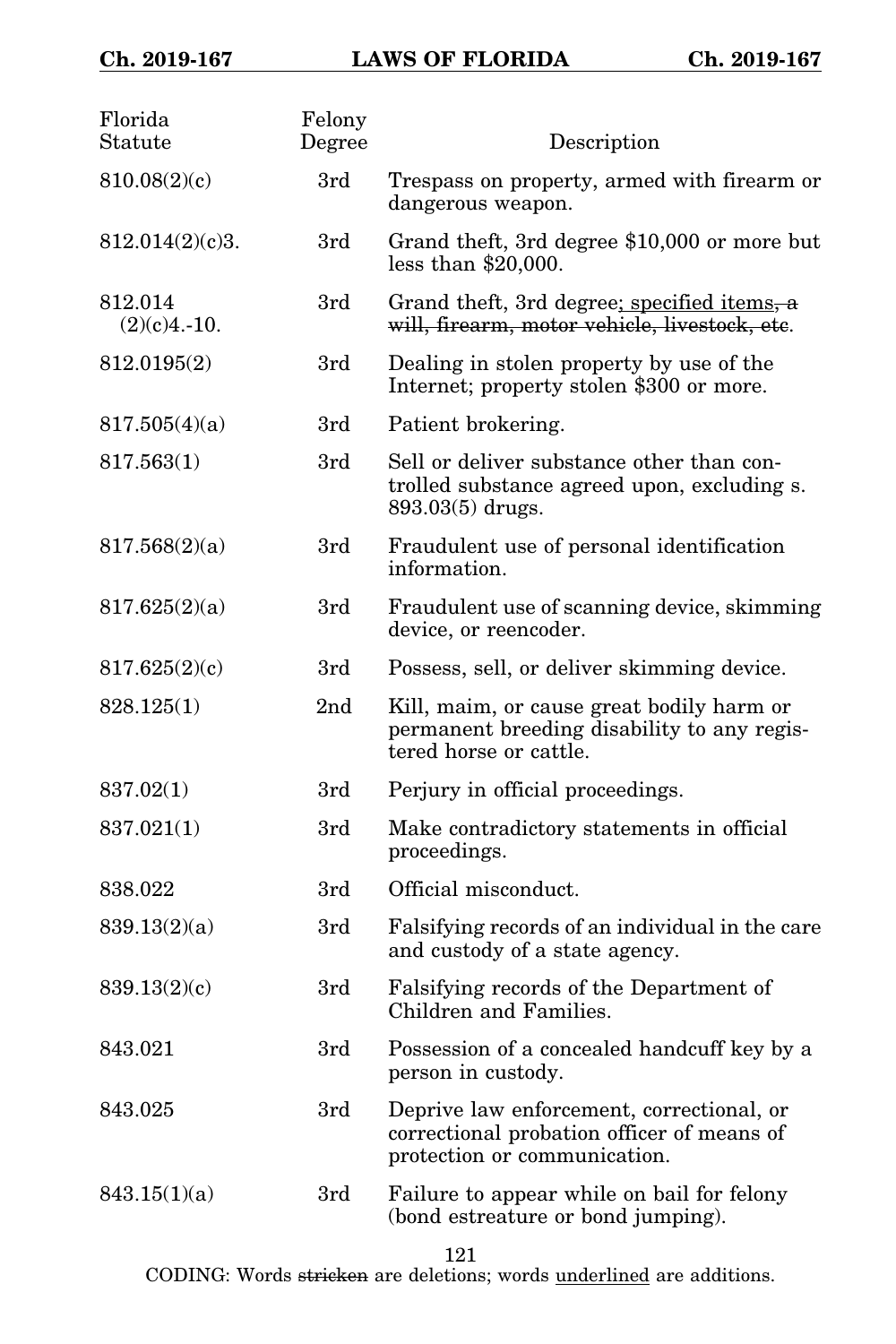| Florida<br>Statute                  | Felony<br>Degree | Description                                                                                                                                                                          |
|-------------------------------------|------------------|--------------------------------------------------------------------------------------------------------------------------------------------------------------------------------------|
| 847.0135(5)(c)                      | 3rd              | Lewd or lascivious exhibition using computer;<br>offender less than 18 years.                                                                                                        |
| 874.05(1)(a)                        | 3rd              | Encouraging or recruiting another to join a<br>criminal gang.                                                                                                                        |
| 893.13(2)(a)1.                      | 2 <sub>nd</sub>  | Purchase of cocaine (or other s. $893.03(1)(a)$ ,<br>(b), or (d), $(2)(a)$ , $(2)(b)$ , or $(2)(c)5$ . drugs).                                                                       |
| 914.14(2)                           | 3rd              | Witnesses accepting bribes.                                                                                                                                                          |
| 914.22(1)                           | 3rd              | Force, threaten, etc., witness, victim, or<br>informant.                                                                                                                             |
| 914.23(2)                           | 3rd              | Retaliation against a witness, victim, or<br>informant, no bodily injury.                                                                                                            |
| 918.12                              | 3rd              | Tampering with jurors.                                                                                                                                                               |
| 934.215                             | 3rd              | Use of two-way communications device to<br>facilitate commission of a crime.                                                                                                         |
| 944.47(1)(a)6.                      | 3rd              | Introduction of contraband (cellular tele-<br>phone or other portable communication de-<br>vice) into correctional institution.                                                      |
| $951.22(1)(h)$ ,<br>$(i)$ , & $(k)$ | 3rd              | Intoxicating drug, instrumentality or other<br>device to aid escape, or cellular telephone or<br>other portable communication device intro-<br>duced into county detention facility. |
|                                     |                  |                                                                                                                                                                                      |

(e) LEVEL 5

| Florida<br>Statute | Felony<br>Degree | Description                                                                                                    |
|--------------------|------------------|----------------------------------------------------------------------------------------------------------------|
| 316.027(2)(a)      | 3rd              | Accidents involving personal injuries other<br>than serious bodily injury, failure to stop;<br>leaving scene.  |
| 316.1935(4)(a)     | 2nd              | Aggravated fleeing or eluding.                                                                                 |
| 316.80(2)          | 2 <sub>nd</sub>  | Unlawful conveyance of fuel; obtaining fuel<br>fraudulently.                                                   |
| 322.34(6)          | 3rd              | Careless operation of motor vehicle with<br>suspended license, resulting in death or<br>serious bodily injury. |
| 327.30(5)          | 3rd              | Vessel accidents involving personal injury;<br>leaving scene.                                                  |

122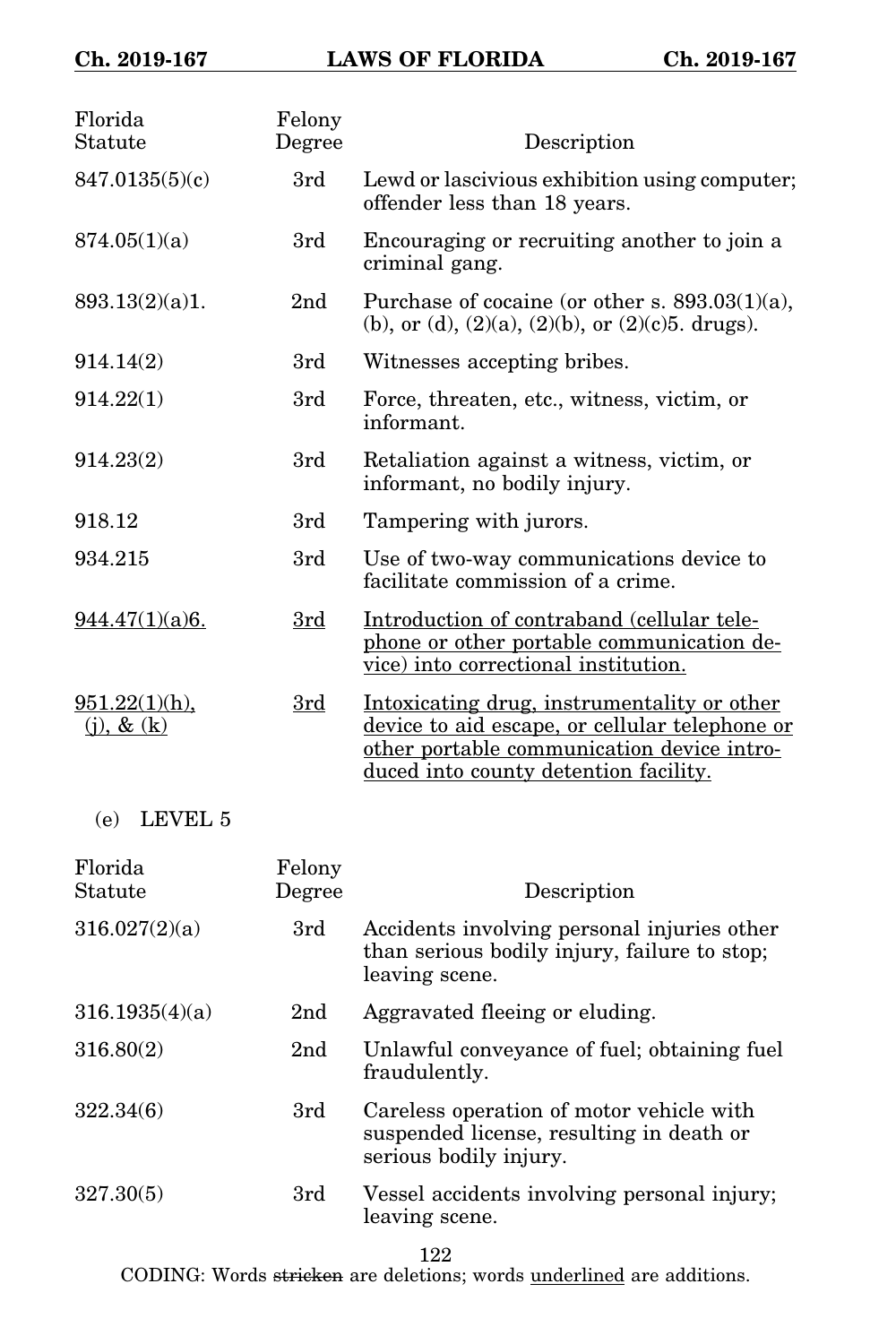| Florida<br>Statute | Felony<br>Degree | Description                                                                                                                                                                                                                                                                                                                                                                                                                                                                                                                                                                           |
|--------------------|------------------|---------------------------------------------------------------------------------------------------------------------------------------------------------------------------------------------------------------------------------------------------------------------------------------------------------------------------------------------------------------------------------------------------------------------------------------------------------------------------------------------------------------------------------------------------------------------------------------|
| 379.365(2)(c)1.    | 3rd              | Violation of rules relating to: willful moles-<br>tation of stone crab traps, lines, or buoys;<br>illegal bartering, trading, or sale, conspiring<br>or aiding in such barter, trade, or sale, or<br>supplying, agreeing to supply, aiding in<br>supplying, or giving away stone crab trap tags<br>or certificates; making, altering, forging,<br>counterfeiting, or reproducing stone crab trap<br>tags; possession of forged, counterfeit, or<br>imitation stone crab trap tags; and engaging<br>in the commercial harvest of stone crabs<br>while license is suspended or revoked. |
| 379.367(4)         | 3rd              | Willful molestation of a commercial harvest-<br>er's spiny lobster trap, line, or buoy.                                                                                                                                                                                                                                                                                                                                                                                                                                                                                               |
| 379.407(5)(b)3.    | 3rd              | Possession of 100 or more undersized spiny<br>lobsters.                                                                                                                                                                                                                                                                                                                                                                                                                                                                                                                               |
| 381.0041(11)(b)    | 3rd              | Donate blood, plasma, or organs knowing HIV<br>positive.                                                                                                                                                                                                                                                                                                                                                                                                                                                                                                                              |
| 440.10(1)(g)       | 2 <sub>nd</sub>  | Failure to obtain workers' compensation<br>coverage.                                                                                                                                                                                                                                                                                                                                                                                                                                                                                                                                  |
| 440.105(5)         | 2nd              | Unlawful solicitation for the purpose of<br>making workers' compensation claims.                                                                                                                                                                                                                                                                                                                                                                                                                                                                                                      |
| 440.381(2)         | 2 <sub>nd</sub>  | Submission of false, misleading, or incom-<br>plete information with the purpose of avoid-<br>ing or reducing workers' compensation pre-<br>miums.                                                                                                                                                                                                                                                                                                                                                                                                                                    |
| 624.401(4)(b)2.    | 2 <sub>nd</sub>  | Transacting insurance without a certificate or<br>authority; premium collected \$20,000 or more<br>but less than \$100,000.                                                                                                                                                                                                                                                                                                                                                                                                                                                           |
| 626.902(1)(c)      | 2 <sub>nd</sub>  | Representing an unauthorized insurer; re-<br>peat offender.                                                                                                                                                                                                                                                                                                                                                                                                                                                                                                                           |
| 790.01(2)          | 3rd              | Carrying a concealed firearm.                                                                                                                                                                                                                                                                                                                                                                                                                                                                                                                                                         |
| 790.162            | 2nd              | Threat to throw or discharge destructive<br>device.                                                                                                                                                                                                                                                                                                                                                                                                                                                                                                                                   |
| 790.163(1)         | 2 <sub>nd</sub>  | False report of bomb, explosive, weapon of<br>mass destruction, or use of firearms in violent<br>manner.                                                                                                                                                                                                                                                                                                                                                                                                                                                                              |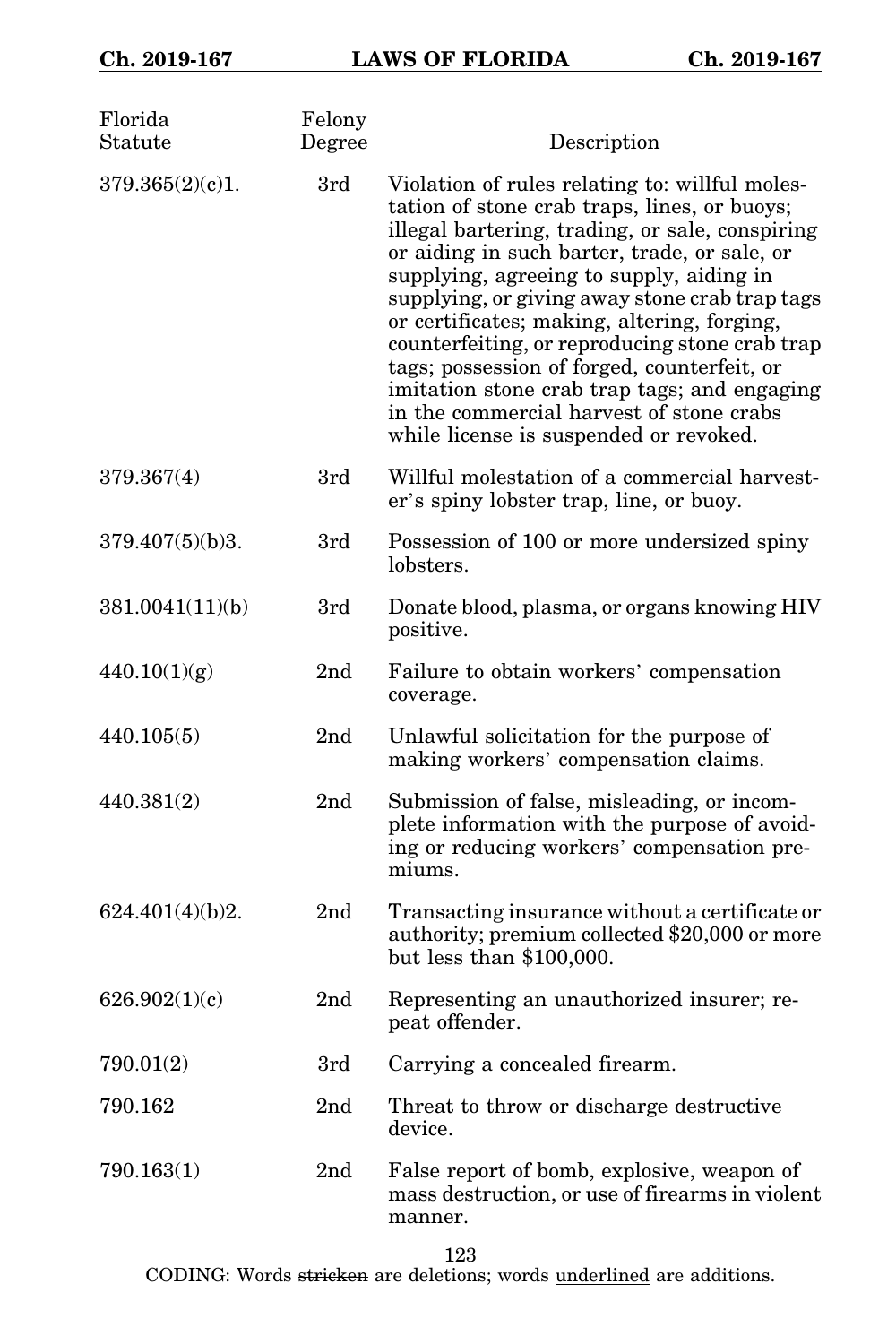| Florida<br>Statute                     | Felony<br>Degree | Description                                                                                                                                                                                                                                        |
|----------------------------------------|------------------|----------------------------------------------------------------------------------------------------------------------------------------------------------------------------------------------------------------------------------------------------|
| 790.221(1)                             | 2nd              | Possession of short-barreled shotgun or ma-<br>chine gun.                                                                                                                                                                                          |
| 790.23                                 | 2 <sub>nd</sub>  | Felons in possession of firearms, ammunition,<br>or electronic weapons or devices.                                                                                                                                                                 |
| 796.05(1)                              | 2 <sub>nd</sub>  | Live on earnings of a prostitute; 1st offense.                                                                                                                                                                                                     |
| 800.04(6)(c)                           | 3rd              | Lewd or lascivious conduct; offender less than<br>18 years of age.                                                                                                                                                                                 |
| 800.04(7)(b)                           | 2nd              | Lewd or lascivious exhibition; offender 18<br>years of age or older.                                                                                                                                                                               |
| 806.111(1)                             | 3rd              | Possess, manufacture, or dispense fire bomb<br>with intent to damage any structure or<br>property.                                                                                                                                                 |
| 812.0145(2)(b)                         | 2nd              | Theft from person 65 years of age or older;<br>\$10,000 or more but less than \$50,000.                                                                                                                                                            |
| $812.015(8)(a)$ , (c),<br>(d), $& (e)$ | 3rd              | Retail theft; property stolen is valued at \$750<br>\$300 or more and one or more specified acts.                                                                                                                                                  |
| 812.019(1)                             | 2 <sub>nd</sub>  | Stolen property; dealing in or trafficking in.                                                                                                                                                                                                     |
| 812.131(2)(b)                          | 3rd              | Robbery by sudden snatching.                                                                                                                                                                                                                       |
| 812.16(2)                              | 3rd              | Owning, operating, or conducting a chop<br>shop.                                                                                                                                                                                                   |
| 817.034(4)(a)2.                        | 2 <sub>nd</sub>  | Communications fraud, value \$20,000 to<br>\$50,000.                                                                                                                                                                                               |
| 817.234(11)(b)                         | 2nd              | Insurance fraud; property value \$20,000 or<br>more but less than \$100,000.                                                                                                                                                                       |
| 817.2341(1),<br>$(2)(a) \& (3)(a)$     | 3rd              | Filing false financial statements, making<br>false entries of material fact or false state-<br>ments regarding property values relating to<br>the solvency of an insuring entity.                                                                  |
| 817.568(2)(b)                          | 2nd              | Fraudulent use of personal identification<br>information; value of benefit, services re-<br>ceived, payment avoided, or amount of injury<br>or fraud, \$5,000 or more or use of personal<br>identification information of 10 or more per-<br>sons. |
| 817.611(2)(a)                          | 2nd              | Traffic in or possess 5 to 14 counterfeit credit<br>cards or related documents.                                                                                                                                                                    |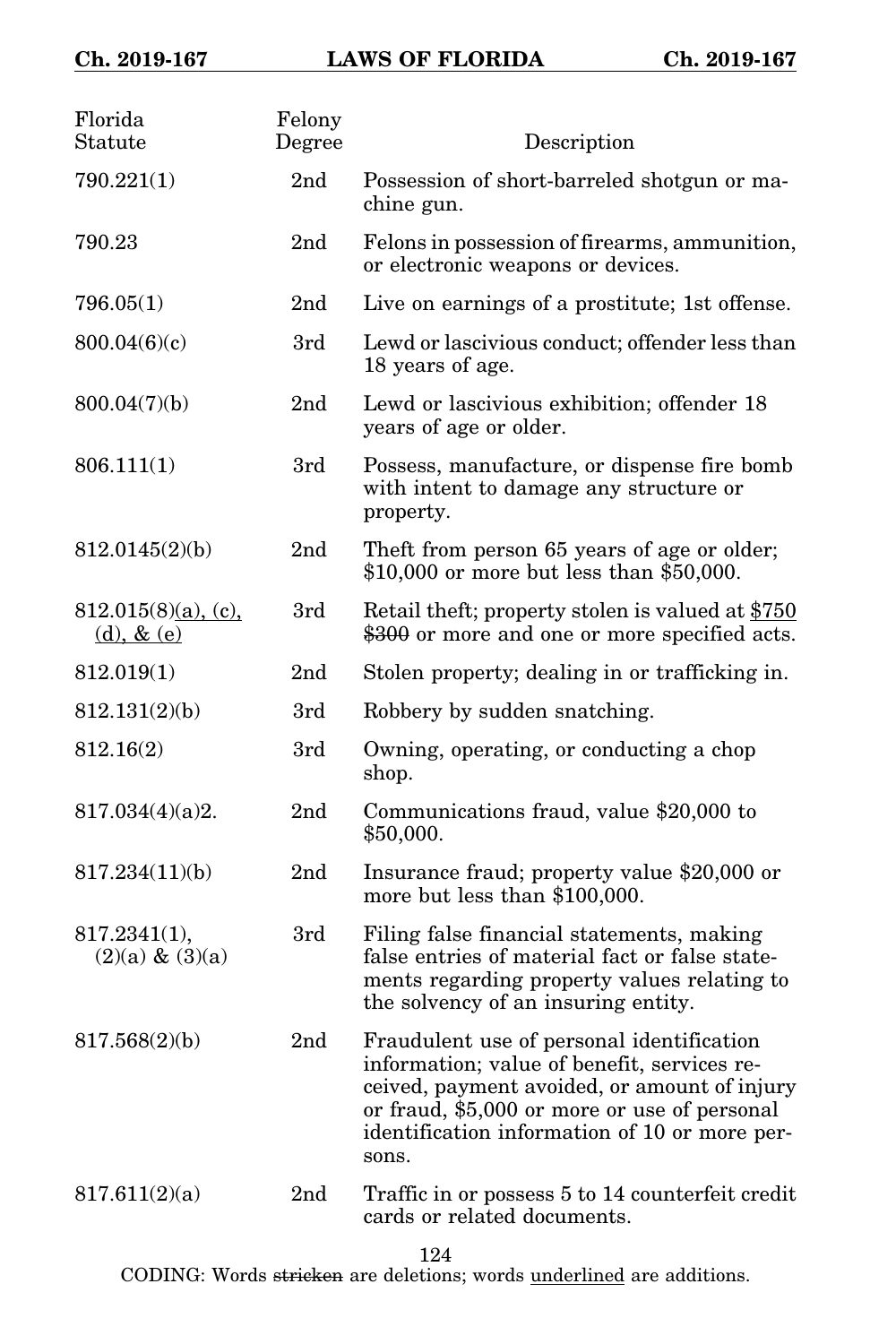| Florida<br>Statute        | Felony<br>Degree | Description                                                                                                                              |
|---------------------------|------------------|------------------------------------------------------------------------------------------------------------------------------------------|
| 817.625(2)(b)             | 2 <sub>nd</sub>  | Second or subsequent fraudulent use of<br>scanning device, skimming device, or reen-<br>coder.                                           |
| 825.1025(4)               | 3rd              | Lewd or lascivious exhibition in the presence<br>of an elderly person or disabled adult.                                                 |
| 827.071(4)                | 2 <sub>nd</sub>  | Possess with intent to promote any photo-<br>graphic material, motion picture, etc., which<br>includes sexual conduct by a child.        |
| 827.071(5)                | 3rd              | Possess, control, or intentionally view any<br>photographic material, motion picture, etc.,<br>which includes sexual conduct by a child. |
| 828.12(2)                 | 3rd              | Tortures any animal with intent to inflict<br>intense pain, serious physical injury, or<br>death.                                        |
| 839.13(2)(b)              | 2 <sub>nd</sub>  | Falsifying records of an individual in the care<br>and custody of a state agency involving great<br>bodily harm or death.                |
| 843.01                    | 3rd              | Resist officer with violence to person; resist<br>arrest with violence.                                                                  |
| 847.0135(5)(b)            | 2 <sub>nd</sub>  | Lewd or lascivious exhibition using computer;<br>offender 18 years or older.                                                             |
| 847.0137<br>$(2)$ & $(3)$ | 3rd              | Transmission of pornography by electronic<br>device or equipment.                                                                        |
| 847.0138<br>$(2)$ & $(3)$ | 3rd              | Transmission of material harmful to minors<br>to a minor by electronic device or equipment.                                              |
| 874.05(1)(b)              | 2nd              | Encouraging or recruiting another to join a<br>criminal gang; second or subsequent offense.                                              |
| 874.05(2)(a)              | 2nd              | Encouraging or recruiting person under 13<br>years of age to join a criminal gang.                                                       |
| 893.13(1)(a)1.            | 2 <sub>nd</sub>  | Sell, manufacture, or deliver cocaine (or other<br>s. 893.03(1)(a), (1)(b), (1)(d), (2)(a), (2)(b), or<br>$(2)(c)5.$ drugs).             |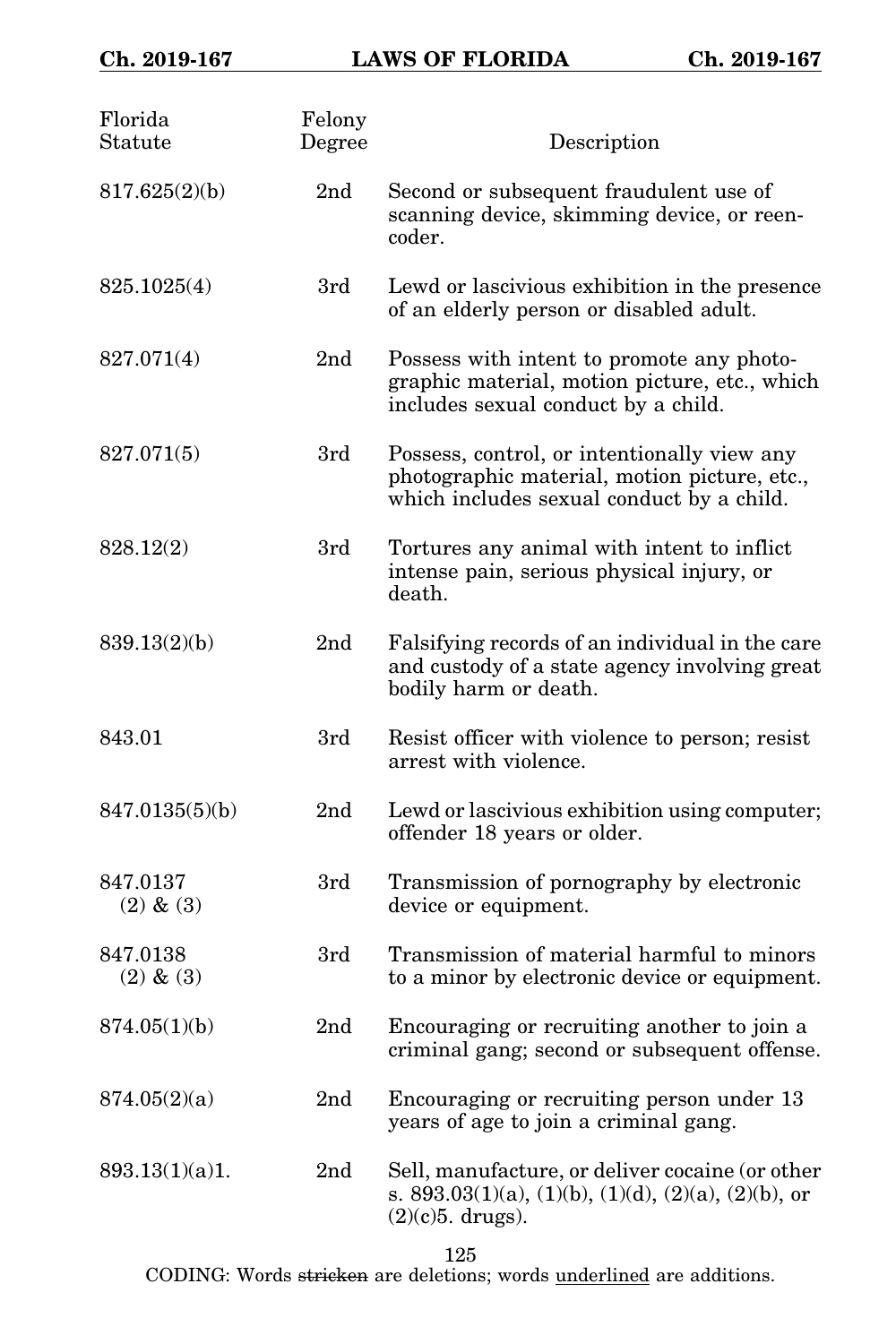| Florida<br>Statute | Felony<br>Degree | Description                                                                                                                                                                                                                                                                                                                                            |
|--------------------|------------------|--------------------------------------------------------------------------------------------------------------------------------------------------------------------------------------------------------------------------------------------------------------------------------------------------------------------------------------------------------|
| 893.13(1)(c)2.     | 2 <sub>nd</sub>  | Sell, manufacture, or deliver cannabis (or<br>other s. $893.03(1)(c)$ , $(2)(c)1$ ., $(2)(c)2$ ., $(2)(c)3$ .<br>$(2)(c)6, (2)(c)7, (2)(c)8, (2)(c)9, (2)(c)10, (3),$<br>or $(4)$ drugs) within 1,000 feet of a child care<br>facility, school, or state, county, or municipal<br>park or publicly owned recreational facility or<br>community center. |
| 893.13(1)(d)1.     | 1st              | Sell, manufacture, or deliver cocaine (or other<br>s. 893.03(1)(a), (1)(b), (1)(d), (2)(a), (2)(b), or<br>$(2)(c)$ 5. drugs) within 1,000 feet of university.                                                                                                                                                                                          |
| 893.13(1)(e)2.     | 2nd              | Sell, manufacture, or deliver cannabis or<br>other drug prohibited under s. 893.03(1)(c),<br>$(2)(c)1, (2)(c)2, (2)(c)3, (2)(c)6, (2)(c)7, (2)(c)$<br>8., $(2)(c)9$ ., $(2)(c)10$ ., $(3)$ , or $(4)$ within 1,000<br>feet of property used for religious services or a<br>specified business site.                                                    |
| 893.13(1)(f)1.     | $1\mathrm{st}$   | Sell, manufacture, or deliver cocaine (or other<br>s. $893.03(1)(a)$ , $(1)(b)$ , $(1)(d)$ , or $(2)(a)$ , $(2)(b)$ , or<br>$(2)(c)5.$ drugs) within 1,000 feet of public<br>housing facility.                                                                                                                                                         |
| 893.13(4)(b)       | 2 <sub>nd</sub>  | Use or hire of minor; deliver to minor other<br>controlled substance.                                                                                                                                                                                                                                                                                  |
| 893.1351(1)        | 3rd              | Ownership, lease, or rental for trafficking in<br>or manufacturing of controlled substance.                                                                                                                                                                                                                                                            |
| (f)<br>LEVEL 6     |                  |                                                                                                                                                                                                                                                                                                                                                        |
| Florida<br>Statute | Felony<br>Degree | Description                                                                                                                                                                                                                                                                                                                                            |
| 316.027(2)(b)      | 2 <sub>nd</sub>  | Leaving the scene of a crash involving serious<br>bodily injury.                                                                                                                                                                                                                                                                                       |

| 316.193(2)(b) | Felony DUI, 4th or subsequent conviction. |  |  |
|---------------|-------------------------------------------|--|--|
|               |                                           |  |  |

- 400.9935(4)(c) 2nd Operating a clinic, or offering services requiring licensure, without a license.
- 499.0051(2) 2nd Knowing forgery of transaction history, transaction information, or transaction statement.
- 499.0051(3) 2nd Knowing purchase or receipt of prescription drug from unauthorized person.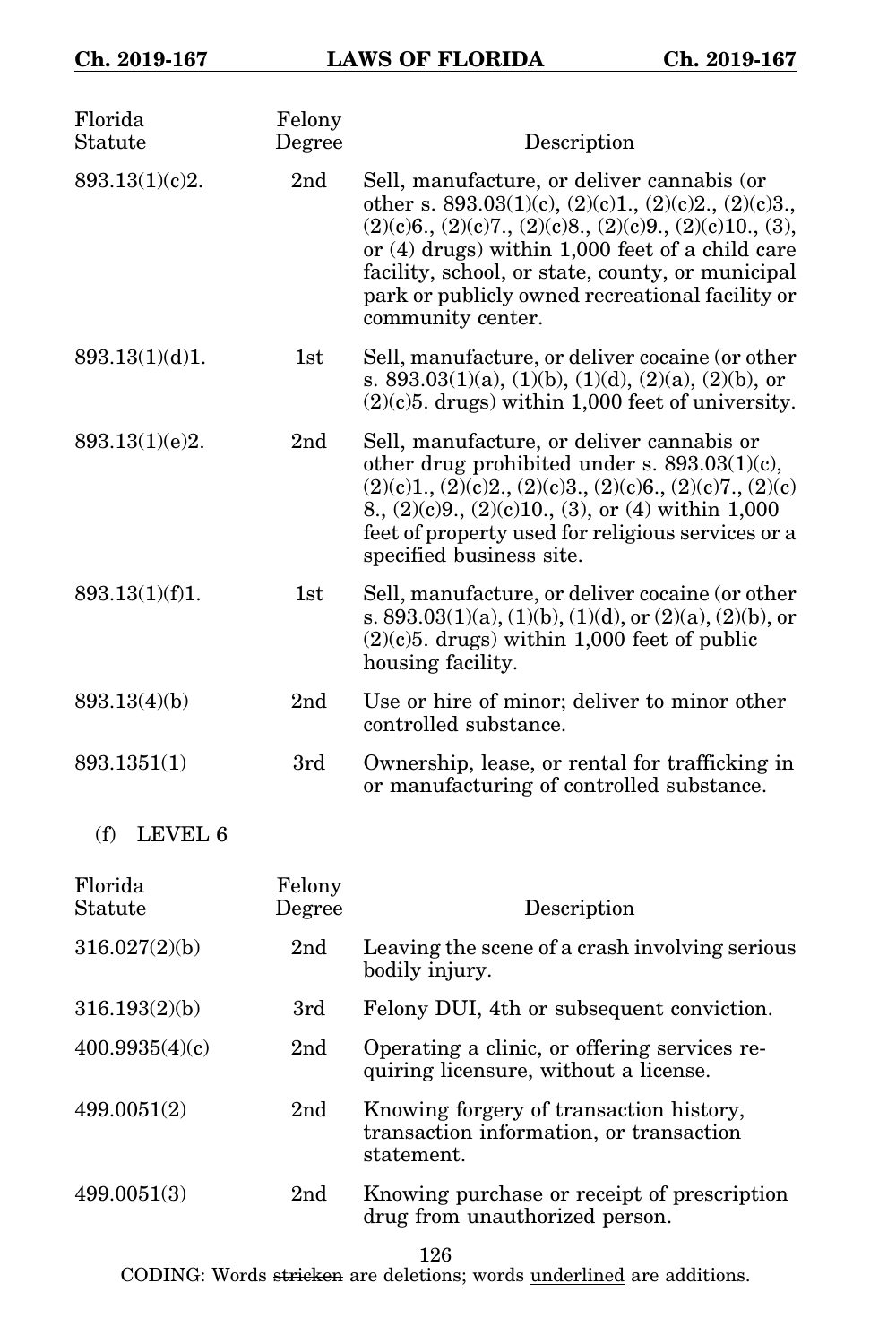| Florida<br>Statute | Felony<br>Degree | Description                                                                                                                                                     |
|--------------------|------------------|-----------------------------------------------------------------------------------------------------------------------------------------------------------------|
| 499.0051(4)        | 2 <sub>nd</sub>  | Knowing sale or transfer of prescription drug<br>to unauthorized person.                                                                                        |
| 775.0875(1)        | 3rd              | Taking firearm from law enforcement officer.                                                                                                                    |
| 784.021(1)(a)      | 3rd              | Aggravated assault; deadly weapon without<br>intent to kill.                                                                                                    |
| 784.021(1)(b)      | 3rd              | Aggravated assault; intent to commit felony.                                                                                                                    |
| 784.041            | 3rd              | Felony battery; domestic battery by strangu-<br>lation.                                                                                                         |
| 784.048(3)         | 3rd              | Aggravated stalking; credible threat.                                                                                                                           |
| 784.048(5)         | 3rd              | Aggravated stalking of person under 16.                                                                                                                         |
| 784.07(2)(c)       | 2 <sub>nd</sub>  | Aggravated assault on law enforcement offi-<br>cer.                                                                                                             |
| 784.074(1)(b)      | 2 <sub>nd</sub>  | Aggravated assault on sexually violent pre-<br>dators facility staff.                                                                                           |
| 784.08(2)(b)       | 2 <sub>nd</sub>  | Aggravated assault on a person 65 years of<br>age or older.                                                                                                     |
| 784.081(2)         | 2 <sub>nd</sub>  | Aggravated assault on specified official or<br>employee.                                                                                                        |
| 784.082(2)         | 2 <sub>nd</sub>  | Aggravated assault by detained person on<br>visitor or other detainee.                                                                                          |
| 784.083(2)         | 2 <sub>nd</sub>  | Aggravated assault on code inspector.                                                                                                                           |
| 787.02(2)          | 3rd              | False imprisonment; restraining with pur-<br>pose other than those in s. 787.01.                                                                                |
| 790.115(2)(d)      | 2 <sub>nd</sub>  | Discharging firearm or weapon on school<br>property.                                                                                                            |
| 790.161(2)         | 2 <sub>nd</sub>  | Make, possess, or throw destructive device<br>with intent to do bodily harm or damage<br>property.                                                              |
| 790.164(1)         | 2nd              | False report concerning bomb, explosive,<br>weapon of mass destruction, act of arson or<br>violence to state property, or use of firearms<br>in violent manner. |
| 790.19             | 2nd              | Shooting or throwing deadly missiles into<br>dwellings, vessels, or vehicles.                                                                                   |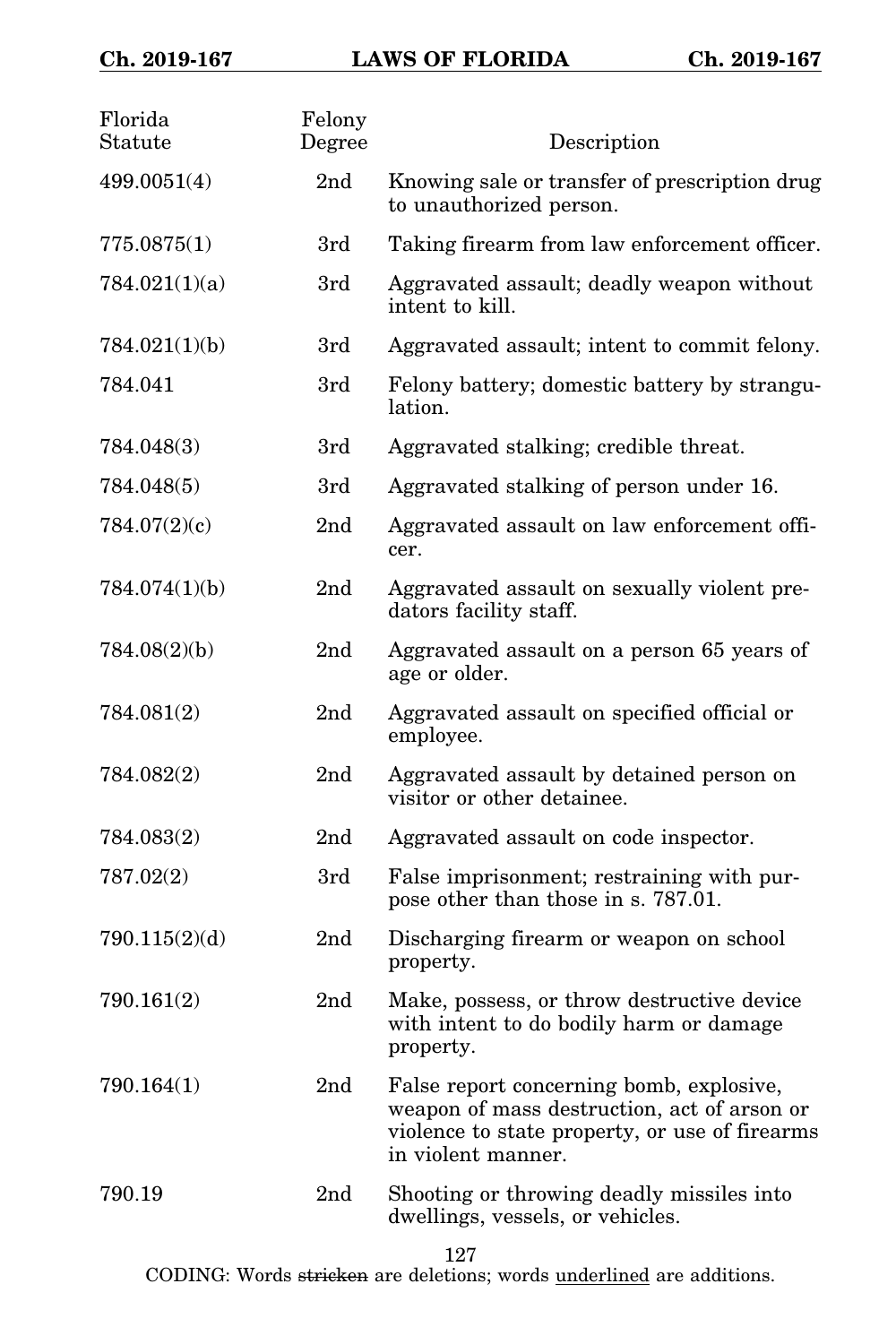| Florida<br>Statute | Felony<br>Degree | Description                                                                                                                       |
|--------------------|------------------|-----------------------------------------------------------------------------------------------------------------------------------|
| 794.011(8)(a)      | 3rd              | Solicitation of minor to participate in sexual<br>activity by custodial adult.                                                    |
| 794.05(1)          | 2nd              | Unlawful sexual activity with specified<br>minor.                                                                                 |
| 800.04(5)(d)       | 3rd              | Lewd or lascivious molestation; victim 12<br>years of age or older but less than 16 years of<br>age; offender less than 18 years. |
| 800.04(6)(b)       | 2nd              | Lewd or lascivious conduct; offender 18 years<br>of age or older.                                                                 |
| 806.031(2)         | 2nd              | Arson resulting in great bodily harm to fire-<br>fighter or any other person.                                                     |
| 810.02(3)(c)       | 2nd              | Burglary of occupied structure; unarmed; no<br>assault or battery.                                                                |
| 810.145(8)(b)      | 2 <sub>nd</sub>  | Video voyeurism; certain minor victims; 2nd<br>or subsequent offense.                                                             |
| 812.014(2)(b)1.    | 2nd              | Property stolen \$20,000 or more, but less than<br>\$100,000, grand theft in 2nd degree.                                          |
| 812.014(6)         | 2 <sub>nd</sub>  | Theft; property stolen \$3,000 or more; coor-<br>dination of others.                                                              |
| 812.015(9)(a)      | 2nd              | Retail theft; property stolen \$750 \$300 or<br>more; second or subsequent conviction.                                            |
| 812.015(9)(b)      | 2 <sub>nd</sub>  | Retail theft; aggregated property stolen<br>within $30 \text{ days}$ is \$3,000 or more; coordination<br>of others.               |
| 812.13(2)(c)       | 2 <sub>nd</sub>  | Robbery, no firearm or other weapon (strong-<br>arm robbery).                                                                     |
| 817.4821(5)        | 2nd              | Possess cloning paraphernalia with intent to<br>create cloned cellular telephones.                                                |
| 817.505(4)(b)      | 2 <sub>nd</sub>  | Patient brokering; 10 or more patients.                                                                                           |
| 825.102(1)         | 3rd              | Abuse of an elderly person or disabled adult.                                                                                     |
| 825.102(3)(c)      | 3rd              | Neglect of an elderly person or disabled adult.                                                                                   |
| 825.1025(3)        | 3rd              | Lewd or lascivious molestation of an elderly<br>person or disabled adult.                                                         |
| 825.103(3)(c)      | 3rd              | Exploiting an elderly person or disabled adult<br>and property is valued at less than \$10,000.                                   |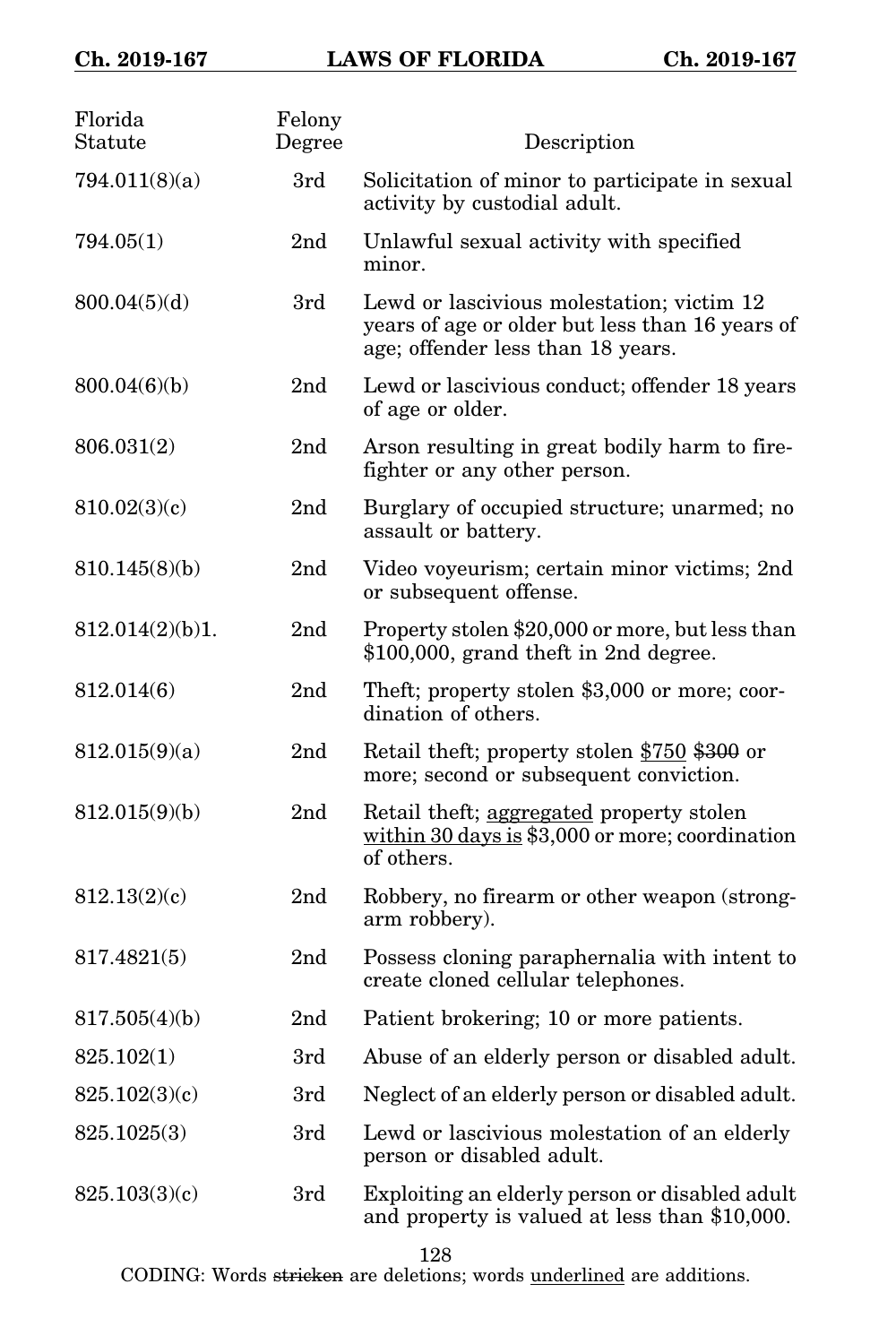| Florida<br>Statute        | Felony<br>Degree | Description                                                                                                                                                                |
|---------------------------|------------------|----------------------------------------------------------------------------------------------------------------------------------------------------------------------------|
| 827.03(2)(c)              | 3rd              | Abuse of a child.                                                                                                                                                          |
| 827.03(2)(d)              | 3rd              | Neglect of a child.                                                                                                                                                        |
| $827.071(2)$ & (3)        | 2 <sub>nd</sub>  | Use or induce a child in a sexual performance,<br>or promote or direct such performance.                                                                                   |
| 836.05                    | 2nd              | Threats; extortion.                                                                                                                                                        |
| 836.10                    | 2 <sub>nd</sub>  | Written threats to kill, do bodily injury, or<br>conduct a mass shooting or an act of terror-<br>ism.                                                                      |
| 843.12                    | 3rd              | Aids or assists person to escape.                                                                                                                                          |
| 847.011                   | 3rd              | Distributing, offering to distribute, or pos-<br>sessing with intent to distribute obscene<br>materials depicting minors.                                                  |
| 847.012                   | 3rd              | Knowingly using a minor in the production of<br>materials harmful to minors.                                                                                               |
| 847.0135(2)               | 3rd              | Facilitates sexual conduct of or with a minor<br>or the visual depiction of such conduct.                                                                                  |
| 914.23                    | 2 <sub>nd</sub>  | Retaliation against a witness, victim, or<br>informant, with bodily injury.                                                                                                |
| 944.35(3)(a)2.            | 3rd              | Committing malicious battery upon or in-<br>flicting cruel or inhuman treatment on an<br>inmate or offender on community supervi-<br>sion, resulting in great bodily harm. |
| 944.40                    | 2 <sub>nd</sub>  | Escapes.                                                                                                                                                                   |
| 944.46                    | 3rd              | Harboring, concealing, aiding escaped pris-<br>oners.                                                                                                                      |
| 944.47(1)(a)5.            | 2 <sub>nd</sub>  | Introduction of contraband (firearm, weapon,<br>or explosive) into correctional facility.                                                                                  |
| 951.22(1)(i)<br>951.22(1) | 3rd              | Intoxicating drug, Firearm, or weapon intro-<br>duced into county detention facility.                                                                                      |
| LEVEL 7<br>(g)            |                  |                                                                                                                                                                            |
| Florida<br>Statute        | Felony<br>Degree | Description                                                                                                                                                                |
| 316.027(2)(c)             | 1st              | Accident involving death, failure to stop;                                                                                                                                 |

leaving scene. 129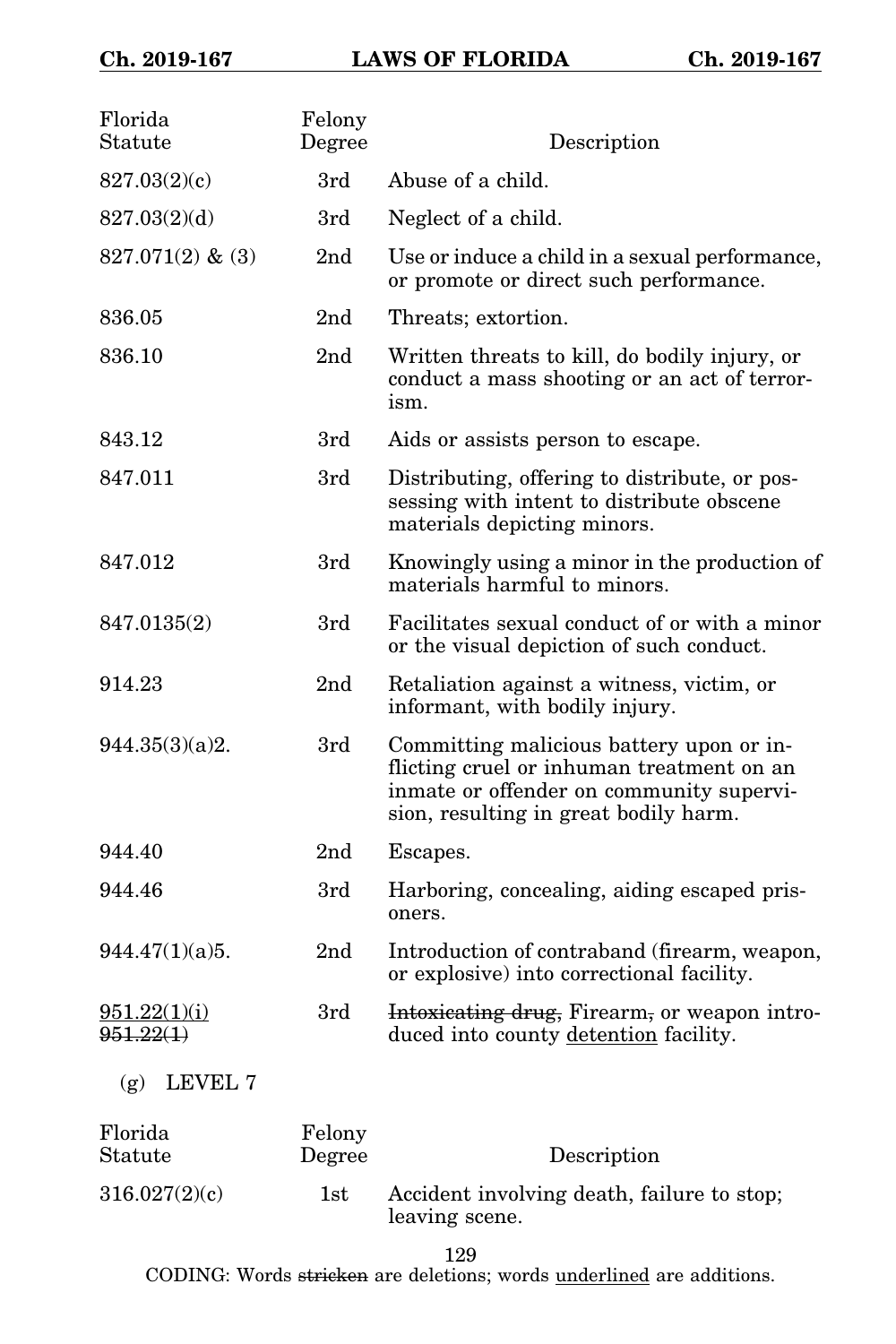## **Ch. 2019-167 LAWS OF FLORIDA Ch. 2019-167**

| Ch. 2019-167 |  |  |  |
|--------------|--|--|--|
|--------------|--|--|--|

| Florida<br>Statute    | Felony<br>Degree | Description                                                                                                                                                                                                                                                 |
|-----------------------|------------------|-------------------------------------------------------------------------------------------------------------------------------------------------------------------------------------------------------------------------------------------------------------|
| 316.193(3)(c)2.       | 3rd              | DUI resulting in serious bodily injury.                                                                                                                                                                                                                     |
| 316.1935(3)(b)        | 1st              | Causing serious bodily injury or death to<br>another person; driving at high speed or with<br>wanton disregard for safety while fleeing or<br>attempting to elude law enforcement officer<br>who is in a patrol vehicle with siren and lights<br>activated. |
| 327.35(3)(c)2.        | 3rd              | Vessel BUI resulting in serious bodily injury.                                                                                                                                                                                                              |
| 402.319(2)            | 2 <sub>nd</sub>  | Misrepresentation and negligence or inten-<br>tional act resulting in great bodily harm,<br>permanent disfiguration, permanent disabil-<br>ity, or death.                                                                                                   |
| 409.920<br>(2)(b)1.a. | 3rd              | Medicaid provider fraud; \$10,000 or less.                                                                                                                                                                                                                  |
| 409.920<br>(2)(b)1.b. | 2nd              | Medicaid provider fraud; more than \$10,000,<br>but less than \$50,000.                                                                                                                                                                                     |
| 456.065(2)            | 3rd              | Practicing a health care profession without a<br>license.                                                                                                                                                                                                   |
| 456.065(2)            | 2nd              | Practicing a health care profession without a<br>license which results in serious bodily injury.                                                                                                                                                            |
| 458.327(1)            | 3rd              | Practicing medicine without a license.                                                                                                                                                                                                                      |
| 459.013(1)            | 3rd              | Practicing osteopathic medicine without a<br>license.                                                                                                                                                                                                       |
| 460.411(1)            | 3rd              | Practicing chiropractic medicine without a<br>license.                                                                                                                                                                                                      |
| 461.012(1)            | 3rd              | Practicing podiatric medicine without a li-<br>cense.                                                                                                                                                                                                       |
| 462.17                | 3rd              | Practicing naturopathy without a license.                                                                                                                                                                                                                   |
| 463.015(1)            | 3rd              | Practicing optometry without a license.                                                                                                                                                                                                                     |
| 464.016(1)            | 3rd              | Practicing nursing without a license.                                                                                                                                                                                                                       |
| 465.015(2)            | 3rd              | Practicing pharmacy without a license.                                                                                                                                                                                                                      |
| 466.026(1)            | 3rd              | Practicing dentistry or dental hygiene with-<br>out a license.                                                                                                                                                                                              |
| 467.201               | 3rd              | Practicing midwifery without a license.                                                                                                                                                                                                                     |

130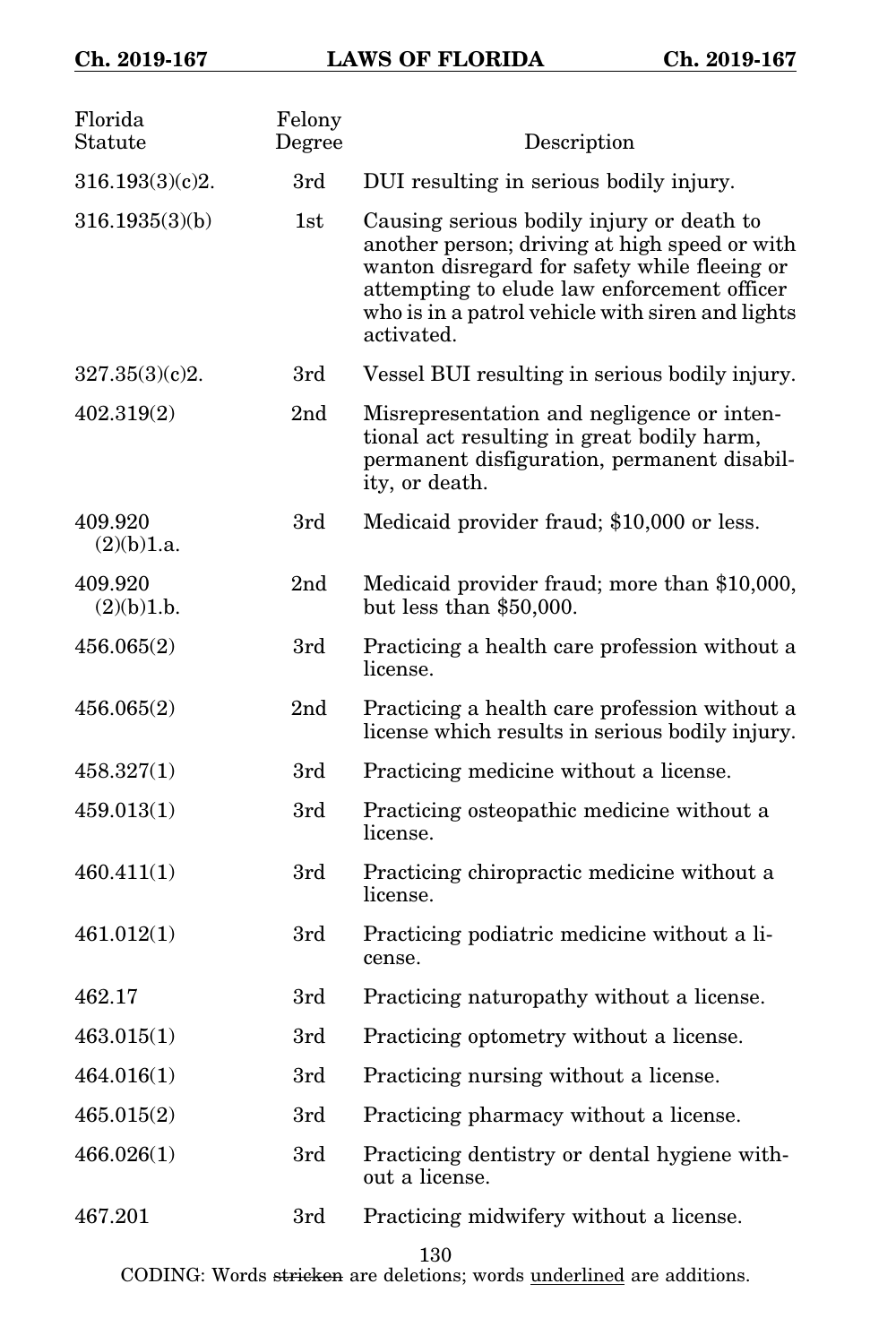| Florida<br>Statute | Felony<br>Degree | Description                                                                                                                                                            |
|--------------------|------------------|------------------------------------------------------------------------------------------------------------------------------------------------------------------------|
| 468.366            | 3rd              | Delivering respiratory care services without a<br>license.                                                                                                             |
| 483.828(1)         | 3rd              | Practicing as clinical laboratory personnel<br>without a license.                                                                                                      |
| 483.901(7)         | 3rd              | Practicing medical physics without a license.                                                                                                                          |
| 484.013(1)(c)      | 3rd              | Preparing or dispensing optical devices<br>without a prescription.                                                                                                     |
| 484.053            | 3rd              | Dispensing hearing aids without a license.                                                                                                                             |
| 494.0018(2)        | 1st              | Conviction of any violation of chapter 494 in<br>which the total money and property unlaw-<br>fully obtained exceeded \$50,000 and there<br>were five or more victims. |
| 560.123(8)(b)1.    | 3rd              | Failure to report currency or payment in-<br>struments exceeding \$300 but less than<br>\$20,000 by a money services business.                                         |
| 560.125(5)(a)      | 3rd              | Money services business by unauthorized<br>person, currency or payment instruments<br>exceeding \$300 but less than \$20,000.                                          |
| 655.50(10)(b)1.    | 3rd              | Failure to report financial transactions ex-<br>ceeding $$300$ but less than $$20,000$ by fi-<br>nancial institution.                                                  |
| 775.21(10)(a)      | 3rd              | Sexual predator; failure to register; failure to<br>renew driver license or identification card;<br>other registration violations.                                     |
| 775.21(10)(b)      | 3rd              | Sexual predator working where children<br>regularly congregate.                                                                                                        |
| 775.21(10)(g)      | 3rd              | Failure to report or providing false informa-<br>tion about a sexual predator; harbor or con-<br>ceal a sexual predator.                                               |
| 782.051(3)         | 2 <sub>nd</sub>  | Attempted felony murder of a person by a<br>person other than the perpetrator or the<br>perpetrator of an attempted felony.                                            |
| 782.07(1)          | 2 <sub>nd</sub>  | Killing of a human being by the act, pro-<br>curement, or culpable negligence of another<br>(manslaughter).                                                            |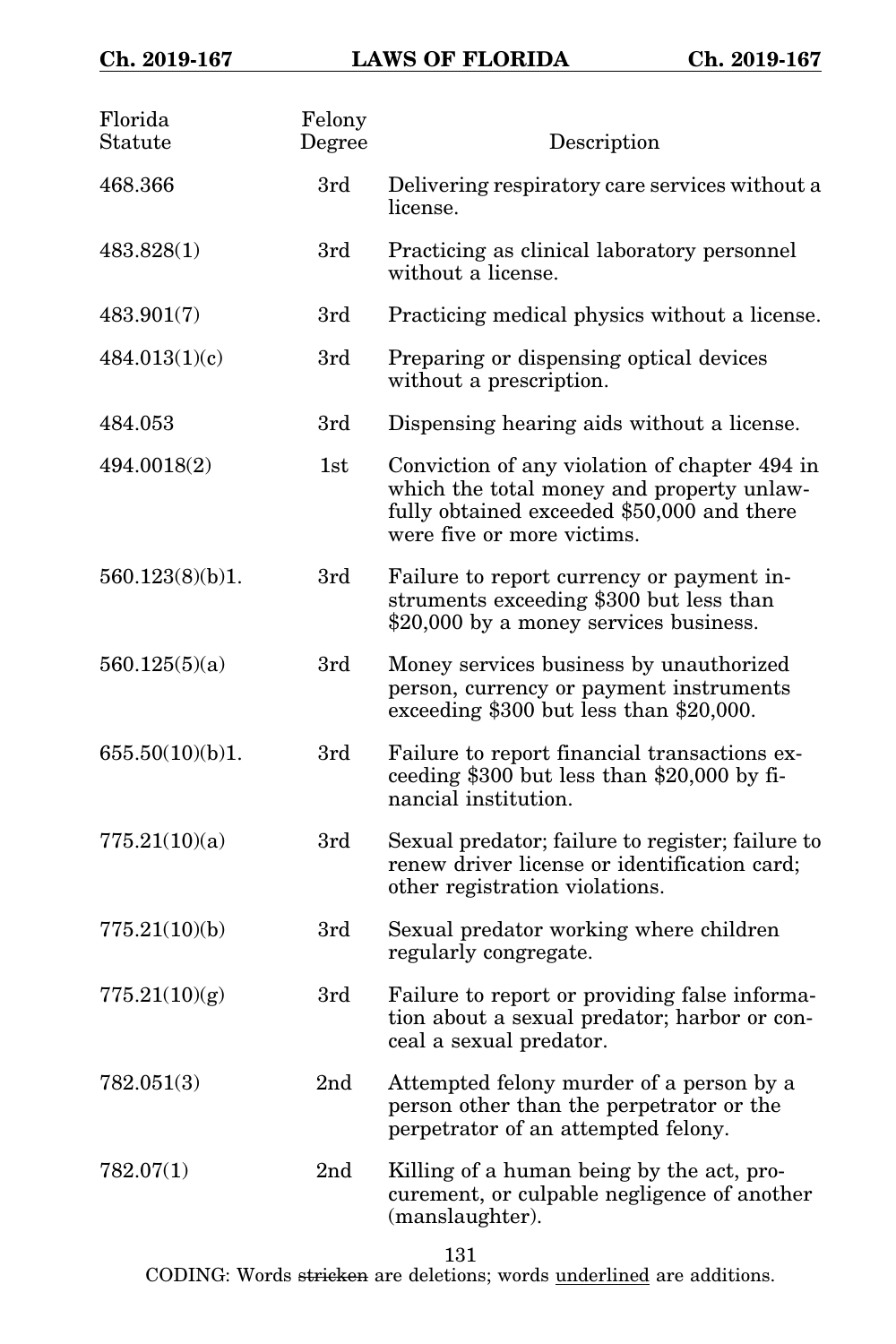| Florida<br>Statute | Felony<br>Degree | Description                                                                                                                                      |
|--------------------|------------------|--------------------------------------------------------------------------------------------------------------------------------------------------|
| 782.071            | 2 <sub>nd</sub>  | Killing of a human being or unborn child by<br>the operation of a motor vehicle in a reckless<br>manner (vehicular homicide).                    |
| 782.072            | 2nd              | Killing of a human being by the operation of a<br>vessel in a reckless manner (vessel homicide).                                                 |
| 784.045(1)(a)1.    | 2 <sub>nd</sub>  | Aggravated battery; intentionally causing<br>great bodily harm or disfigurement.                                                                 |
| 784.045(1)(a)2.    | 2 <sub>nd</sub>  | Aggravated battery; using deadly weapon.                                                                                                         |
| 784.045(1)(b)      | 2 <sub>nd</sub>  | Aggravated battery; perpetrator aware victim<br>pregnant.                                                                                        |
| 784.048(4)         | 3rd              | Aggravated stalking; violation of injunction<br>or court order.                                                                                  |
| 784.048(7)         | 3rd              | Aggravated stalking; violation of court order.                                                                                                   |
| 784.07(2)(d)       | 1st              | Aggravated battery on law enforcement offi-<br>cer.                                                                                              |
| 784.074(1)(a)      | 1st              | Aggravated battery on sexually violent pre-<br>dators facility staff.                                                                            |
| 784.08(2)(a)       | 1st              | Aggravated battery on a person 65 years of<br>age or older.                                                                                      |
| 784.081(1)         | 1st              | Aggravated battery on specified official or<br>employee.                                                                                         |
| 784.082(1)         | 1st              | Aggravated battery by detained person on<br>visitor or other detainee.                                                                           |
| 784.083(1)         | 1st              | Aggravated battery on code inspector.                                                                                                            |
| 787.06(3)(a)2.     | 1st              | Human trafficking using coercion for labor<br>and services of an adult.                                                                          |
| 787.06(3)(e)2.     | 1st              | Human trafficking using coercion for labor<br>and services by the transfer or transport of an<br>adult from outside Florida to within the state. |
| 790.07(4)          | 1st              | Specified weapons violation subsequent to<br>previous conviction of s. 790.07(1) or $(2)$ .                                                      |
| 790.16(1)          | 1st              | Discharge of a machine gun under specified<br>circumstances.                                                                                     |
| 790.165(2)         | 2nd              | Manufacture, sell, possess, or deliver hoax<br>bomb.                                                                                             |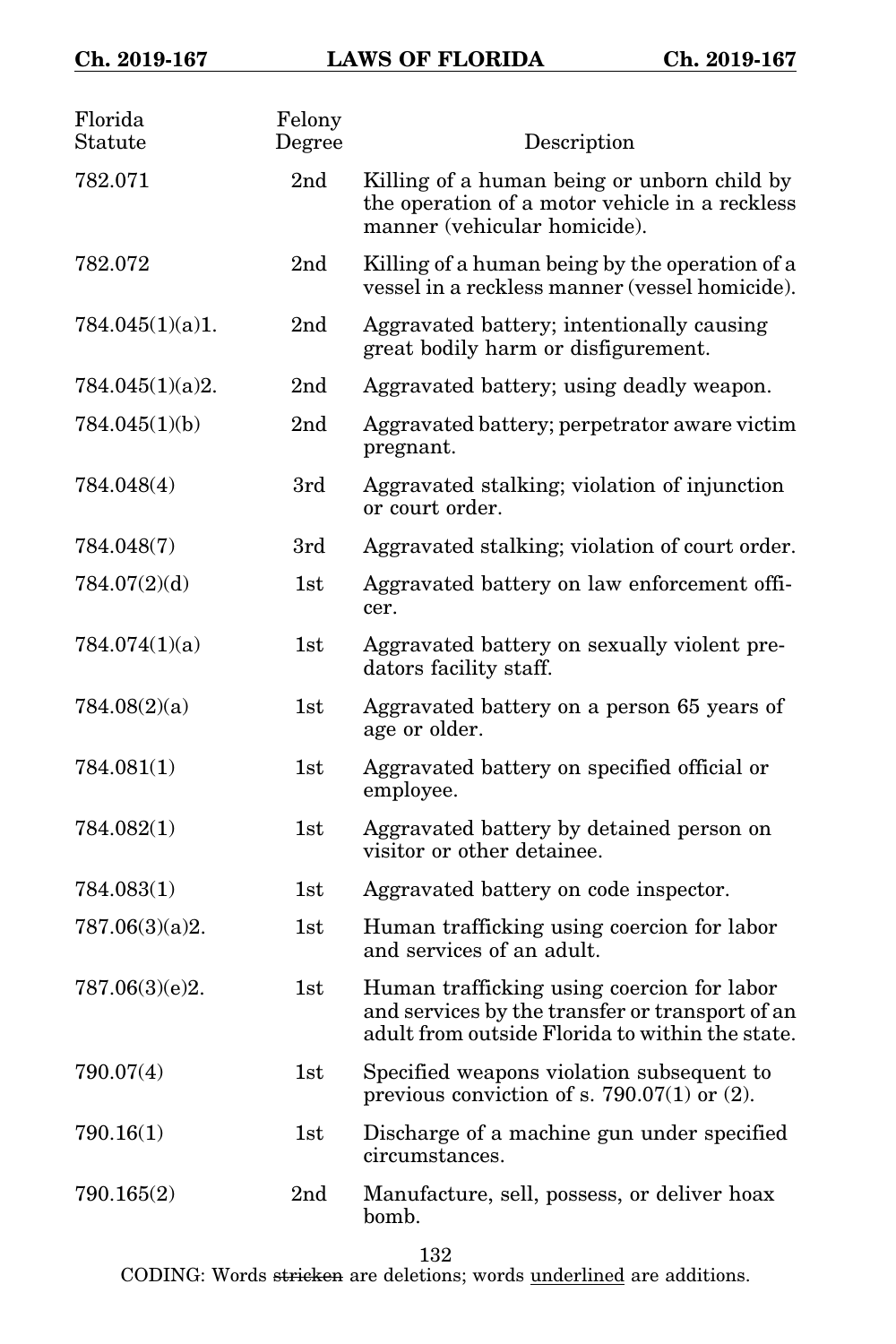| Florida<br>Statute | Felony<br>Degree | Description                                                                                                                                                                   |
|--------------------|------------------|-------------------------------------------------------------------------------------------------------------------------------------------------------------------------------|
| 790.165(3)         | 2 <sub>nd</sub>  | Possessing, displaying, or threatening to use<br>any hoax bomb while committing or at-<br>tempting to commit a felony.                                                        |
| 790.166(3)         | 2 <sub>nd</sub>  | Possessing, selling, using, or attempting to<br>use a hoax weapon of mass destruction.                                                                                        |
| 790.166(4)         | 2 <sub>nd</sub>  | Possessing, displaying, or threatening to use<br>a hoax weapon of mass destruction while<br>committing or attempting to commit a felony.                                      |
| 790.23             |                  | 1st, PBL Possession of a firearm by a person who<br>qualifies for the penalty enhancements pro-<br>vided for in $s. 874.04$ .                                                 |
| 794.08(4)          | 3rd              | Female genital mutilation; consent by a<br>parent, guardian, or a person in custodial<br>authority to a victim younger than 18 years of<br>age.                               |
| 796.05(1)          | 1st              | Live on earnings of a prostitute; 2nd offense.                                                                                                                                |
| 796.05(1)          | 1st              | Live on earnings of a prostitute; 3rd and<br>subsequent offense.                                                                                                              |
| 800.04(5)(c)1.     | 2 <sub>nd</sub>  | Lewd or lascivious molestation; victim<br>younger than 12 years of age; offender<br>younger than 18 years of age.                                                             |
| 800.04(5)(c)2.     | 2 <sub>nd</sub>  | Lewd or lascivious molestation; victim 12<br>years of age or older but younger than 16<br>years of age; offender 18 years of age or older.                                    |
| 800.04(5)(e)       | 1st              | Lewd or lascivious molestation; victim 12<br>years of age or older but younger than 16<br>years; offender 18 years or older; prior con-<br>viction for specified sex offense. |
| 806.01(2)          | 2 <sub>nd</sub>  | Maliciously damage structure by fire or ex-<br>plosive.                                                                                                                       |
| 810.02(3)(a)       | 2 <sub>nd</sub>  | Burglary of occupied dwelling; unarmed; no<br>assault or battery.                                                                                                             |
| 810.02(3)(b)       | 2nd              | Burglary of unoccupied dwelling; unarmed;<br>no assault or battery.                                                                                                           |
| 810.02(3)(d)       | 2nd              | Burglary of occupied conveyance; unarmed;<br>no assault or battery.                                                                                                           |
| 810.02(3)(e)       | 2nd              | Burglary of authorized emergency vehicle.                                                                                                                                     |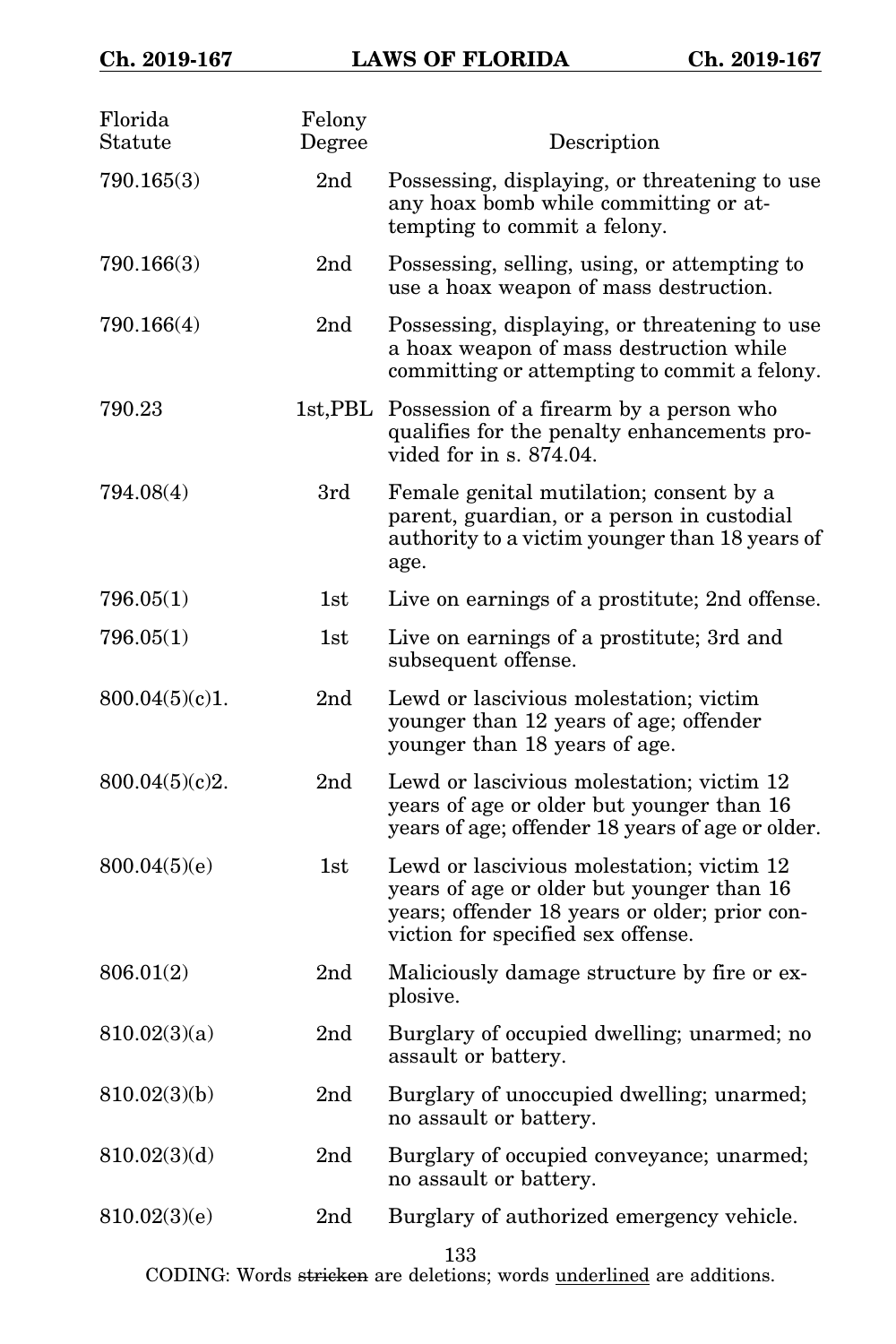| Florida<br>Statute             | Felony<br>Degree | Description                                                                                                                                                                                                      |
|--------------------------------|------------------|------------------------------------------------------------------------------------------------------------------------------------------------------------------------------------------------------------------|
| 812.014(2)(a)1.                | 1st              | Property stolen, valued at \$100,000 or more<br>or a semitrailer deployed by a law enforce-<br>ment officer; property stolen while causing<br>other property damage; 1st degree grand<br>theft.                  |
| 812.014(2)(b)2.                | 2nd              | Property stolen, cargo valued at less than<br>\$50,000, grand theft in 2nd degree.                                                                                                                               |
| 812.014(2)(b)3.                | 2 <sub>nd</sub>  | Property stolen, emergency medical equip-<br>ment; 2nd degree grand theft.                                                                                                                                       |
| 812.014(2)(b)4.                | 2 <sub>nd</sub>  | Property stolen, law enforcement equipment<br>from authorized emergency vehicle.                                                                                                                                 |
| 812.0145(2)(a)                 | 1st              | Theft from person 65 years of age or older;<br>\$50,000 or more.                                                                                                                                                 |
| 812.019(2)                     | 1st              | Stolen property; initiates, organizes, plans,<br>etc., the theft of property and traffics in stolen<br>property.                                                                                                 |
| 812.131(2)(a)                  | 2 <sub>nd</sub>  | Robbery by sudden snatching.                                                                                                                                                                                     |
| 812.133(2)(b)                  | 1st              | Carjacking; no firearm, deadly weapon, or<br>other weapon.                                                                                                                                                       |
| 817.034(4)(a)1.                | 1st              | Communications fraud, value greater than<br>\$50,000.                                                                                                                                                            |
| 817.234(8)(a)                  | 2nd              | Solicitation of motor vehicle accident victims<br>with intent to defraud.                                                                                                                                        |
| 817.234(9)                     | 2nd              | Organizing, planning, or participating in an<br>intentional motor vehicle collision.                                                                                                                             |
| 817.234(11)(c)                 | 1st              | Insurance fraud; property value \$100,000 or<br>more.                                                                                                                                                            |
| 817.2341<br>$(2)(b) \& (3)(b)$ | 1st              | Making false entries of material fact or false<br>statements regarding property values relat-<br>ing to the solvency of an insuring entity which<br>are a significant cause of the insolvency of<br>that entity. |
| 817.535(2)(a)                  | 3rd              | Filing false lien or other unauthorized docu-<br>ment.                                                                                                                                                           |
| 817.611(2)(b)                  | 2 <sub>nd</sub>  | Traffic in or possess 15 to 49 counterfeit credit<br>cards or related documents.                                                                                                                                 |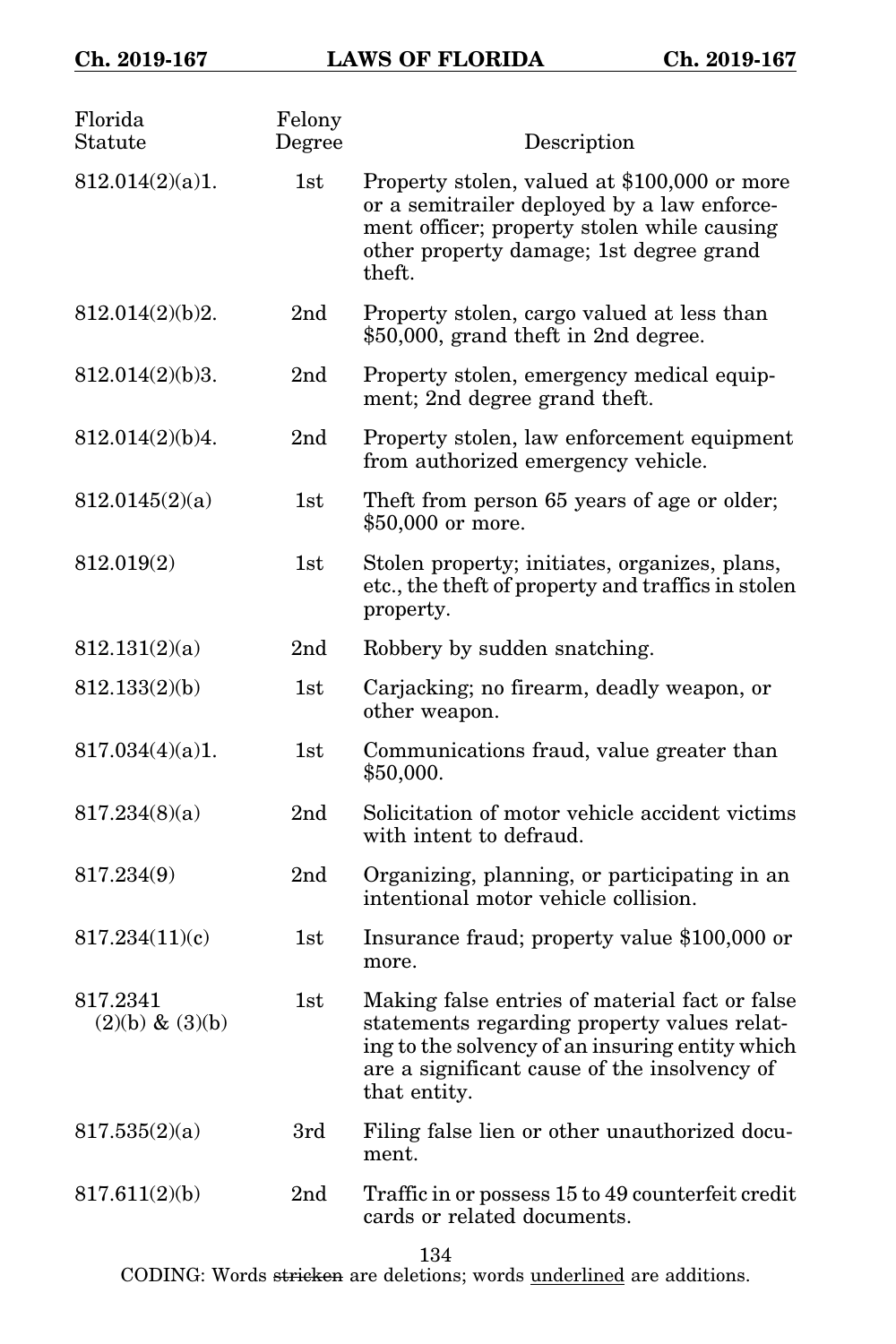| Florida<br>Statute | Felony<br>Degree | Description                                                                                                                       |
|--------------------|------------------|-----------------------------------------------------------------------------------------------------------------------------------|
| 825.102(3)(b)      | 2 <sub>nd</sub>  | Neglecting an elderly person or disabled adult<br>causing great bodily harm, disability, or<br>disfigurement.                     |
| 825.103(3)(b)      | 2nd              | Exploiting an elderly person or disabled adult<br>and property is valued at \$10,000 or more, but<br>less than $$50,000$ .        |
| 827.03(2)(b)       | 2nd              | Neglect of a child causing great bodily harm,<br>disability, or disfigurement.                                                    |
| 827.04(3)          | 3rd              | Impregnation of a child under 16 years of age<br>by person 21 years of age or older.                                              |
| 837.05(2)          | 3rd              | Giving false information about alleged capital<br>felony to a law enforcement officer.                                            |
| 838.015            | 2 <sub>nd</sub>  | Bribery.                                                                                                                          |
| 838.016            | 2nd              | Unlawful compensation or reward for official<br>behavior.                                                                         |
| 838.021(3)(a)      | 2nd              | Unlawful harm to a public servant.                                                                                                |
| 838.22             | 2 <sub>nd</sub>  | Bid tampering.                                                                                                                    |
| 843.0855(2)        | 3rd              | Impersonation of a public officer or employee.                                                                                    |
| 843.0855(3)        | 3rd              | Unlawful simulation of legal process.                                                                                             |
| 843.0855(4)        | 3rd              | Intimidation of a public officer or employee.                                                                                     |
| 847.0135(3)        | 3rd              | Solicitation of a child, via a computer service,<br>to commit an unlawful sex act.                                                |
| 847.0135(4)        | 2 <sub>nd</sub>  | Traveling to meet a minor to commit an<br>unlawful sex act.                                                                       |
| 872.06             | 2 <sub>nd</sub>  | Abuse of a dead human body.                                                                                                       |
| 874.05(2)(b)       | 1st              | Encouraging or recruiting person under 13 to<br>join a criminal gang; second or subsequent<br>offense.                            |
| 874.10             |                  | 1st, PBL Knowingly initiates, organizes, plans, fi-<br>nances, directs, manages, or supervises<br>criminal gang-related activity. |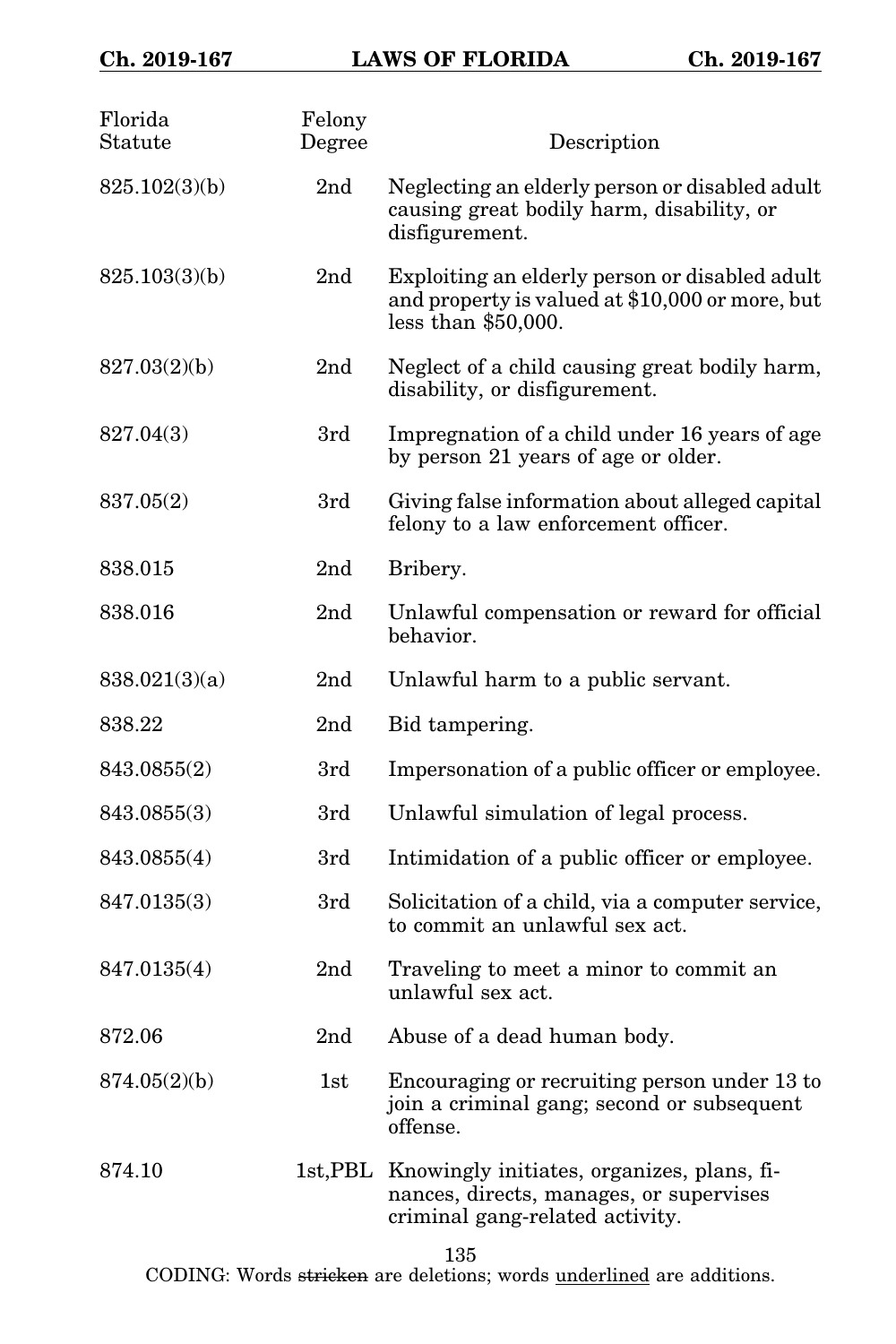| Florida<br>Statute       | Felony<br>Degree | Description                                                                                                                                                                                                                                                                                                               |
|--------------------------|------------------|---------------------------------------------------------------------------------------------------------------------------------------------------------------------------------------------------------------------------------------------------------------------------------------------------------------------------|
| 893.13(1)(c)1.           | 1st              | Sell, manufacture, or deliver cocaine (or other<br>drug prohibited under s. $893.03(1)(a)$ , $(1)(b)$ ,<br>$(1)(d)$ , $(2)(a)$ , $(2)(b)$ , or $(2)(c)5$ .) within 1,000<br>feet of a child care facility, school, or state,<br>county, or municipal park or publicly owned<br>recreational facility or community center. |
| 893.13(1)(e)1.           | 1st              | Sell, manufacture, or deliver cocaine or other<br>drug prohibited under s. $893.03(1)(a)$ , $(1)(b)$ ,<br>$(1)(d)$ , $(2)(a)$ , $(2)(b)$ , or $(2)(c)5$ ., within 1,000<br>feet of property used for religious services or a<br>specified business site.                                                                  |
| 893.13(4)(a)             | 1st              | Use or hire of minor; deliver to minor other<br>controlled substance.                                                                                                                                                                                                                                                     |
| 893.135(1)(a)1.          | 1st              | Trafficking in cannabis, more than 25 lbs.,<br>less than 2,000 lbs.                                                                                                                                                                                                                                                       |
| 893.135<br>(1)(b)1.a.    | 1st              | Trafficking in cocaine, more than 28 grams,<br>less than 200 grams.                                                                                                                                                                                                                                                       |
| 893.135<br>(1)(c)1.a.    | 1st              | Trafficking in illegal drugs, more than 4<br>grams, less than 14 grams.                                                                                                                                                                                                                                                   |
| 893.135<br>(1)(c)2.a.    | 1st              | Trafficking in hydrocodone, 28 14 grams or<br>more, less than 50 28 grams.                                                                                                                                                                                                                                                |
| 893.135<br>(1)(c)2.b.    | 1st              | Trafficking in hydrocodone, 50 28 grams or<br>more, less than $100\,50$ grams.                                                                                                                                                                                                                                            |
| 893.135<br>(1)(c)3.a.    | 1st              | Trafficking in oxycodone, 7 grams or more,<br>less than 14 grams.                                                                                                                                                                                                                                                         |
| 893.135<br>(1)(c)3.b.    | 1st              | Trafficking in oxycodone, 14 grams or more,<br>less than 25 grams.                                                                                                                                                                                                                                                        |
| 893.135<br>(1)(c)4.b.(I) | 1st              | Trafficking in fentanyl, 4 grams or more, less<br>than 14 grams.                                                                                                                                                                                                                                                          |
| 893.135<br>(1)(d)1.a.    | 1st              | Trafficking in phencyclidine, 28 grams or<br>more, less than 200 grams.                                                                                                                                                                                                                                                   |
| 893.135(1)(e)1.          | 1st              | Trafficking in methaqualone, 200 grams or<br>more, less than 5 kilograms.                                                                                                                                                                                                                                                 |
| 893.135(1)(f)1.          | 1st              | Trafficking in amphetamine, 14 grams or<br>more, less than 28 grams.                                                                                                                                                                                                                                                      |
| 893.135<br>(1)(g)1.a.    | 1st              | Trafficking in flunitrazepam, 4 grams or<br>more, less than 14 grams.                                                                                                                                                                                                                                                     |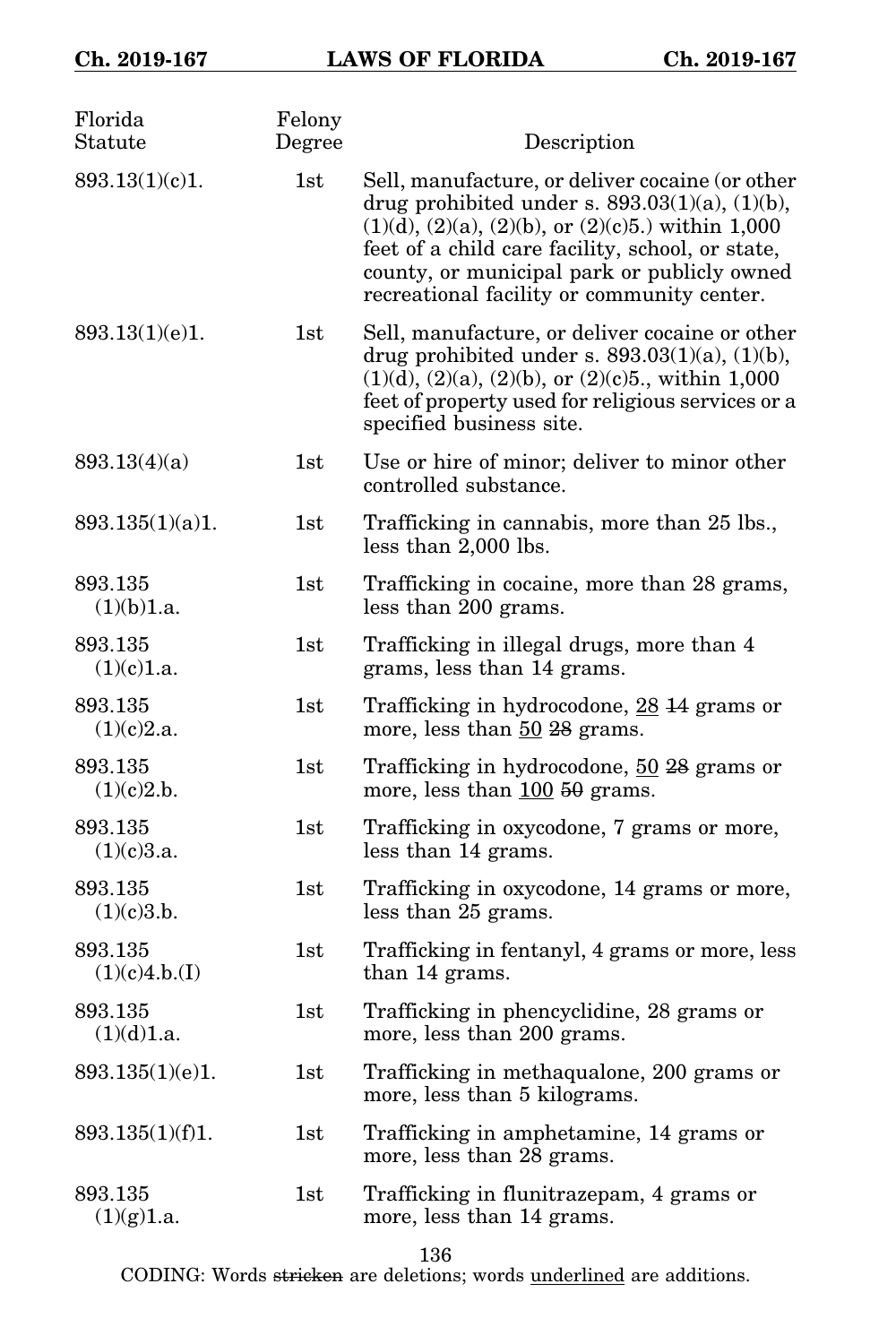| Florida<br>Statute    | Felony<br>Degree | Description                                                                                                                                        |
|-----------------------|------------------|----------------------------------------------------------------------------------------------------------------------------------------------------|
| 893.135<br>(1)(h)1.a. | 1st              | Trafficking in gamma-hydroxybutyric acid<br>(GHB), 1 kilogram or more, less than 5<br>kilograms.                                                   |
| 893.135<br>(1)(j)1.a. | 1st              | Trafficking in 1,4-Butanediol, 1 kilogram or<br>more, less than 5 kilograms.                                                                       |
| 893.135<br>(1)(k)2.a. | 1st              | Trafficking in Phenethylamines, 10 grams or<br>more, less than 200 grams.                                                                          |
| 893.135<br>(1)(m)2.a. | 1st              | Trafficking in synthetic cannabinoids, 280<br>grams or more, less than 500 grams.                                                                  |
| 893.135<br>(1)(m)2.b. | 1st              | Trafficking in synthetic cannabinoids, 500<br>grams or more, less than 1,000 grams.                                                                |
| 893.135<br>(1)(n)2.a. | 1st              | Trafficking in n-benzyl phenethylamines, 14<br>grams or more, less than 100 grams.                                                                 |
| 893.1351(2)           | 2nd              | Possession of place for trafficking in or<br>manufacturing of controlled substance.                                                                |
| 896.101(5)(a)         | 3rd              | Money laundering, financial transactions<br>exceeding \$300 but less than \$20,000.                                                                |
| 896.104(4)(a)1.       | 3rd              | Structuring transactions to evade reporting<br>or registration requirements, financial<br>transactions exceeding \$300 but less than<br>\$20,000.  |
| 943.0435(4)(c)        | 2 <sub>nd</sub>  | Sexual offender vacating permanent resi-<br>dence; failure to comply with reporting re-<br>quirements.                                             |
| 943.0435(8)           | 2 <sub>nd</sub>  | Sexual offender; remains in state after in-<br>dicating intent to leave; failure to comply with<br>reporting requirements.                         |
| 943.0435(9)(a)        | 3rd              | Sexual offender; failure to comply with re-<br>porting requirements.                                                                               |
| 943.0435(13)          | 3rd              | Failure to report or providing false informa-<br>tion about a sexual offender; harbor or conceal<br>a sexual offender.                             |
| 943.0435(14)          | 3rd              | Sexual offender; failure to report and rereg-<br>ister; failure to respond to address verifica-<br>tion; providing false registration information. |
| 944.607(9)            | 3rd              | Sexual offender; failure to comply with re-<br>porting requirements.                                                                               |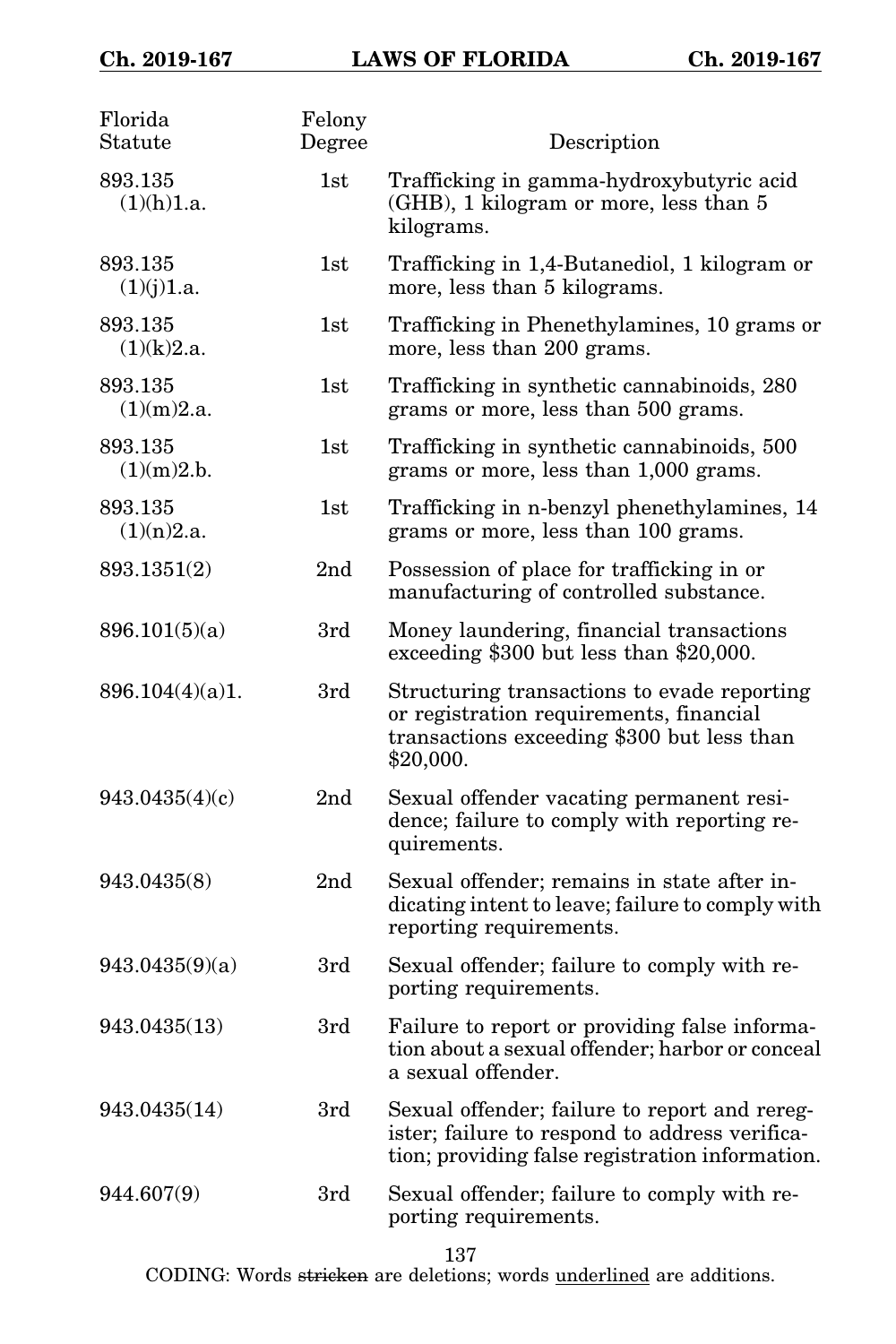| Florida<br>Statute    | Felony<br>Degree | Description                                                                                                                                        |
|-----------------------|------------------|----------------------------------------------------------------------------------------------------------------------------------------------------|
| 944.607(10)(a)        | 3rd              | Sexual offender; failure to submit to the<br>taking of a digitized photograph.                                                                     |
| 944.607(12)           | 3rd              | Failure to report or providing false informa-<br>tion about a sexual offender; harbor or conceal<br>a sexual offender.                             |
| 944.607(13)           | 3rd              | Sexual offender; failure to report and rereg-<br>ister; failure to respond to address verifica-<br>tion; providing false registration information. |
| 985.4815(10)          | 3rd              | Sexual offender; failure to submit to the<br>taking of a digitized photograph.                                                                     |
| 985.4815(12)          | 3rd              | Failure to report or providing false informa-<br>tion about a sexual offender; harbor or conceal<br>a sexual offender.                             |
| 985.4815(13)          | 3rd              | Sexual offender; failure to report and rereg-<br>ister; failure to respond to address verifica-<br>tion; providing false registration information. |
| LEVEL 8<br>(h)        |                  |                                                                                                                                                    |
| Florida<br>Statute    | Felony<br>Degree | Description                                                                                                                                        |
| 316.193<br>(3)(c)3.a. | 2 <sub>nd</sub>  | DUI manslaughter.                                                                                                                                  |
| 316.1935(4)(b)        | 1st              | Aggravated fleeing or attempted eluding with<br>serious bodily injury or death.                                                                    |
| 327.35(3)(c)3.        | 2 <sub>nd</sub>  | Vessel BUI manslaughter.                                                                                                                           |
| 499.0051(6)           | 1st              | Knowing trafficking in contraband prescrip-<br>tion drugs.                                                                                         |
| 499.0051(7)           | 1st              | Knowing forgery of prescription labels or<br>prescription drug labels.                                                                             |

560.123(8)(b)2. 2nd Failure to report currency or payment instruments totaling or exceeding \$20,000, but less than \$100,000 by money transmitter.

560.125(5)(b) 2nd Money transmitter business by unauthorized person, currency or payment instruments totaling or exceeding \$20,000, but less than \$100,000.

138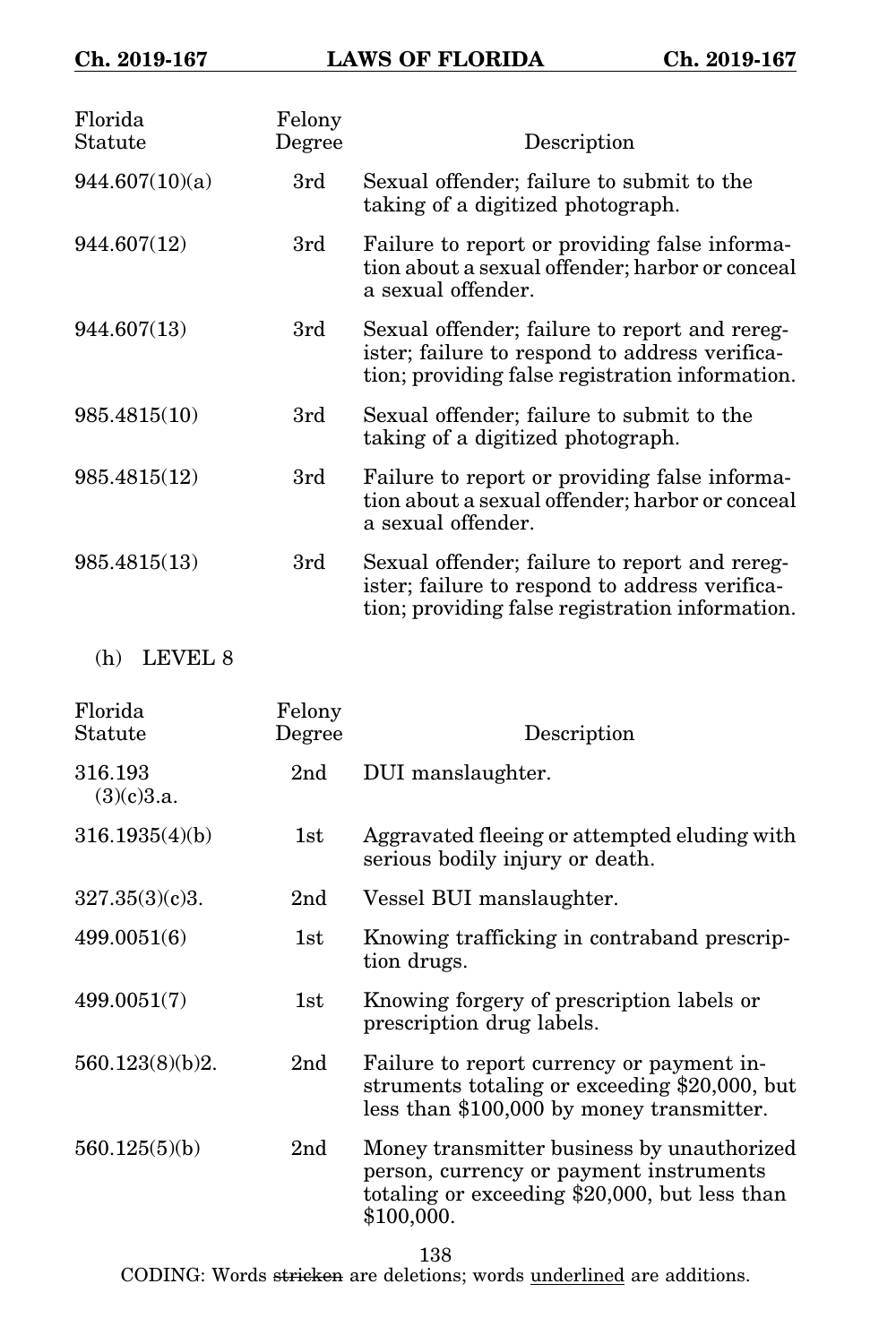| Florida<br>${\rm Statute}$ | Felony<br>Degree | Description                                                                                                                                                                                                                                                                        |
|----------------------------|------------------|------------------------------------------------------------------------------------------------------------------------------------------------------------------------------------------------------------------------------------------------------------------------------------|
| 655.50(10)(b)2.            | 2 <sub>nd</sub>  | Failure to report financial transactions to-<br>taling or exceeding \$20,000, but less than<br>\$100,000 by financial institutions.                                                                                                                                                |
| 777.03(2)(a)               | 1st              | Accessory after the fact, capital felony.                                                                                                                                                                                                                                          |
| 782.04(4)                  | 2 <sub>nd</sub>  | Killing of human without design when en-<br>gaged in act or attempt of any felony other<br>than arson, sexual battery, robbery, burglary,<br>kidnapping, aggravated fleeing or eluding<br>with serious bodily injury or death, aircraft<br>piracy, or unlawfully discharging bomb. |
| 782.051(2)                 | 1st              | Attempted felony murder while perpetrating<br>or attempting to perpetrate a felony not<br>enumerated in s. $782.04(3)$ .                                                                                                                                                           |
| 782.071(1)(b)              | 1st              | Committing vehicular homicide and failing to<br>render aid or give information.                                                                                                                                                                                                    |
| 782.072(2)                 | 1st              | Committing vessel homicide and failing to<br>render aid or give information.                                                                                                                                                                                                       |
| 787.06(3)(a)1.             | 1st              | Human trafficking for labor and services of a<br>child.                                                                                                                                                                                                                            |
| 787.06(3)(b)               | 1st              | Human trafficking using coercion for com-<br>mercial sexual activity of an adult.                                                                                                                                                                                                  |
| 787.06(3)(c)2.             | 1st              | Human trafficking using coercion for labor<br>and services of an unauthorized alien adult.                                                                                                                                                                                         |
| 787.06(3)(e)1.             | 1st              | Human trafficking for labor and services by<br>the transfer or transport of a child from<br>outside Florida to within the state.                                                                                                                                                   |
| 787.06(3)(f)2.             | 1st              | Human trafficking using coercion for com-<br>mercial sexual activity by the transfer or<br>transport of any adult from outside Florida to<br>within the state.                                                                                                                     |
| 790.161(3)                 | 1st              | Discharging a destructive device which re-<br>sults in bodily harm or property damage.                                                                                                                                                                                             |
| 794.011(5)(a)              | 1st              | Sexual battery; victim 12 years of age or older<br>but younger than 18 years; offender 18 years<br>or older; offender does not use physical force<br>likely to cause serious injury.                                                                                               |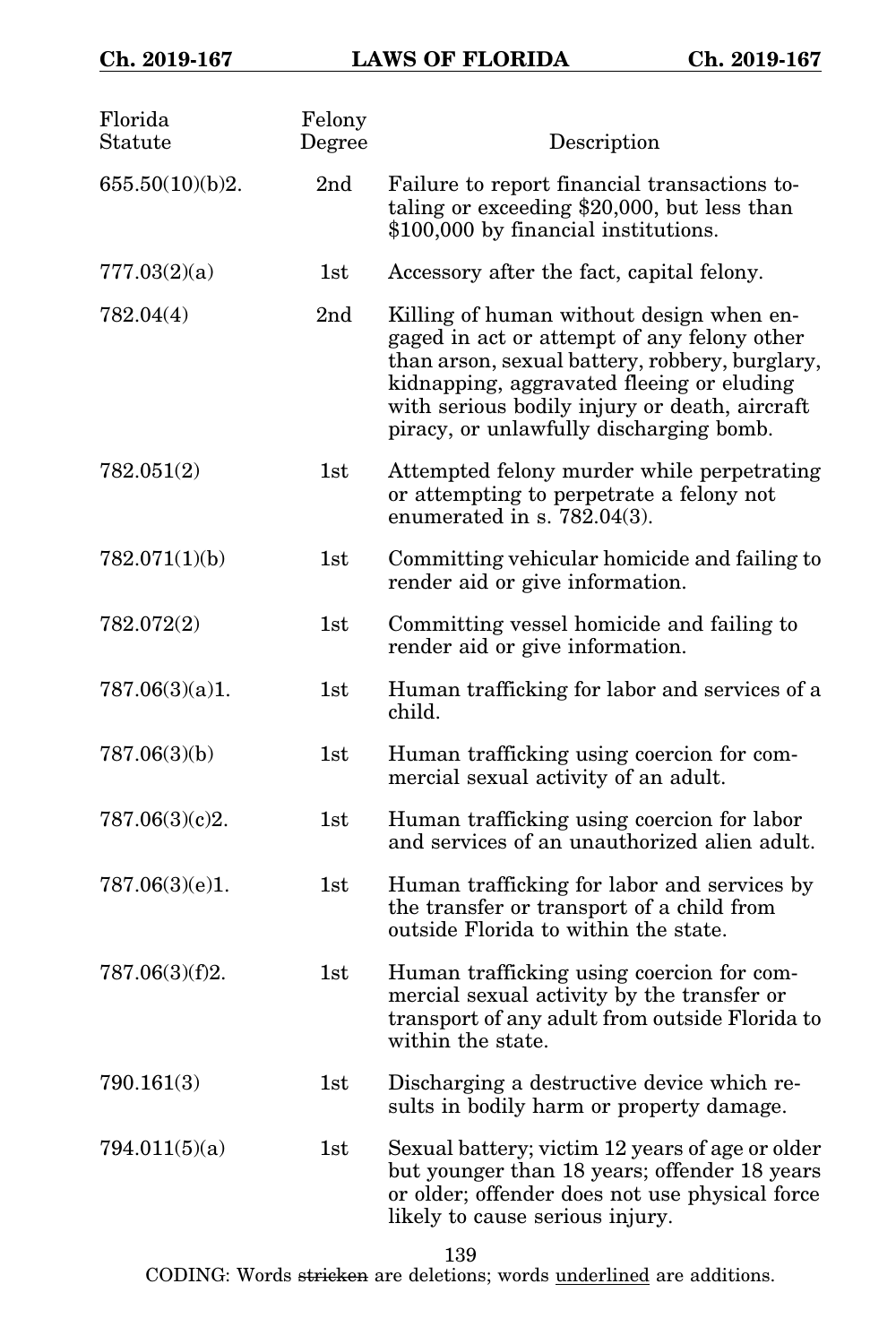| Florida<br>Statute | Felony<br>Degree | Description                                                                                                                                                                |
|--------------------|------------------|----------------------------------------------------------------------------------------------------------------------------------------------------------------------------|
| 794.011(5)(b)      | 2nd              | Sexual battery; victim and offender 18 years<br>of age or older; offender does not use physical<br>force likely to cause serious injury.                                   |
| 794.011(5)(c)      | 2 <sub>nd</sub>  | Sexual battery; victim 12 years of age or<br>older; offender younger than 18 years; offen-<br>der does not use physical force likely to cause<br>injury.                   |
| 794.011(5)(d)      | 1st              | Sexual battery; victim 12 years of age or<br>older; offender does not use physical force<br>likely to cause serious injury; prior conviction<br>for specified sex offense. |
| 794.08(3)          | 2 <sub>nd</sub>  | Female genital mutilation, removal of a<br>victim younger than 18 years of age from this<br>state.                                                                         |
| 800.04(4)(b)       | 2 <sub>nd</sub>  | Lewd or lascivious battery.                                                                                                                                                |
| 800.04(4)(c)       | 1st              | Lewd or lascivious battery; offender 18 years<br>of age or older; prior conviction for specified<br>sex offense.                                                           |
| 806.01(1)          | 1st              | Maliciously damage dwelling or structure by<br>fire or explosive, believing person in struc-<br>ture.                                                                      |
| 810.02(2)(a)       |                  | 1st, PBL Burglary with assault or battery.                                                                                                                                 |
| 810.02(2)(b)       |                  | 1st, PBL Burglary; armed with explosives or danger-<br>ous weapon.                                                                                                         |
| 810.02(2)(c)       | 1st              | Burglary of a dwelling or structure causing<br>structural damage or \$1,000 or more property<br>damage.                                                                    |
| 812.014(2)(a)2.    | 1st              | Property stolen; cargo valued at \$50,000 or<br>more, grand theft in 1st degree.                                                                                           |
| 812.13(2)(b)       | $_{\rm 1st}$     | Robbery with a weapon.                                                                                                                                                     |
| 812.135(2)(c)      | 1st              | Home-invasion robbery, no firearm, deadly<br>weapon, or other weapon.                                                                                                      |
| 817.505(4)(c)      | 1st              | Patient brokering; 20 or more patients.                                                                                                                                    |
| 817.535(2)(b)      | 2nd              | Filing false lien or other unauthorized docu-<br>ment; second or subsequent offense.                                                                                       |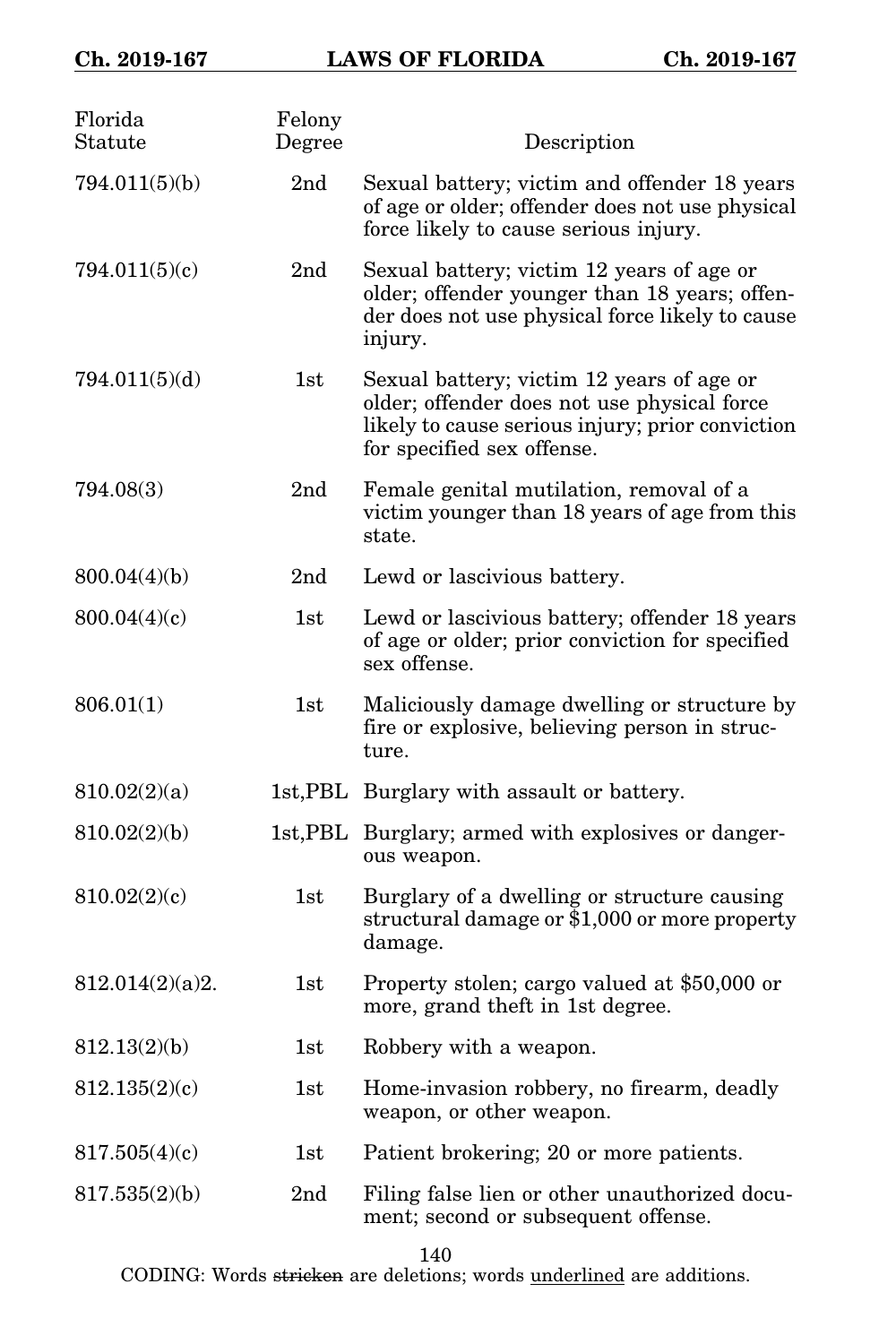| Florida<br>Statute | Felony<br>Degree | Description                                                                                                                                |
|--------------------|------------------|--------------------------------------------------------------------------------------------------------------------------------------------|
| 817.535(3)(a)      | 2 <sub>nd</sub>  | Filing false lien or other unauthorized docu-<br>ment; property owner is a public officer or<br>employee.                                  |
| 817.535(4)(a)1.    | 2 <sub>nd</sub>  | Filing false lien or other unauthorized docu-<br>ment; defendant is incarcerated or under<br>supervision.                                  |
| 817.535(5)(a)      | 2 <sub>nd</sub>  | Filing false lien or other unauthorized docu-<br>ment; owner of the property incurs financial<br>loss as a result of the false instrument. |
| 817.568(6)         | 2 <sub>nd</sub>  | Fraudulent use of personal identification<br>information of an individual under the age of<br>18.                                          |
| 817.611(2)(c)      | 1st              | Traffic in or possess 50 or more counterfeit<br>credit cards or related documents.                                                         |
| 825.102(2)         | 1st              | Aggravated abuse of an elderly person or<br>disabled adult.                                                                                |
| 825.1025(2)        | 2 <sub>nd</sub>  | Lewd or lascivious battery upon an elderly<br>person or disabled adult.                                                                    |
| 825.103(3)(a)      | 1st              | Exploiting an elderly person or disabled adult<br>and property is valued at \$50,000 or more.                                              |
| 837.02(2)          | 2 <sub>nd</sub>  | Perjury in official proceedings relating to<br>prosecution of a capital felony.                                                            |
| 837.021(2)         | 2 <sub>nd</sub>  | Making contradictory statements in official<br>proceedings relating to prosecution of a ca-<br>pital felony.                               |
| 860.121(2)(c)      | 1st              | Shooting at or throwing any object in path of<br>railroad vehicle resulting in great bodily<br>harm.                                       |
| 860.16             | 1st              | Aircraft piracy.                                                                                                                           |
| 893.13(1)(b)       | 1st              | Sell or deliver in excess of 10 grams of any<br>substance specified in s. $893.03(1)(a)$ or (b).                                           |
| 893.13(2)(b)       | 1st              | Purchase in excess of 10 grams of any sub-<br>stance specified in s. $893.03(1)(a)$ or (b).                                                |
| 893.13(6)(c)       | 1st              | Possess in excess of 10 grams of any sub-<br>stance specified in s. $893.03(1)(a)$ or (b).                                                 |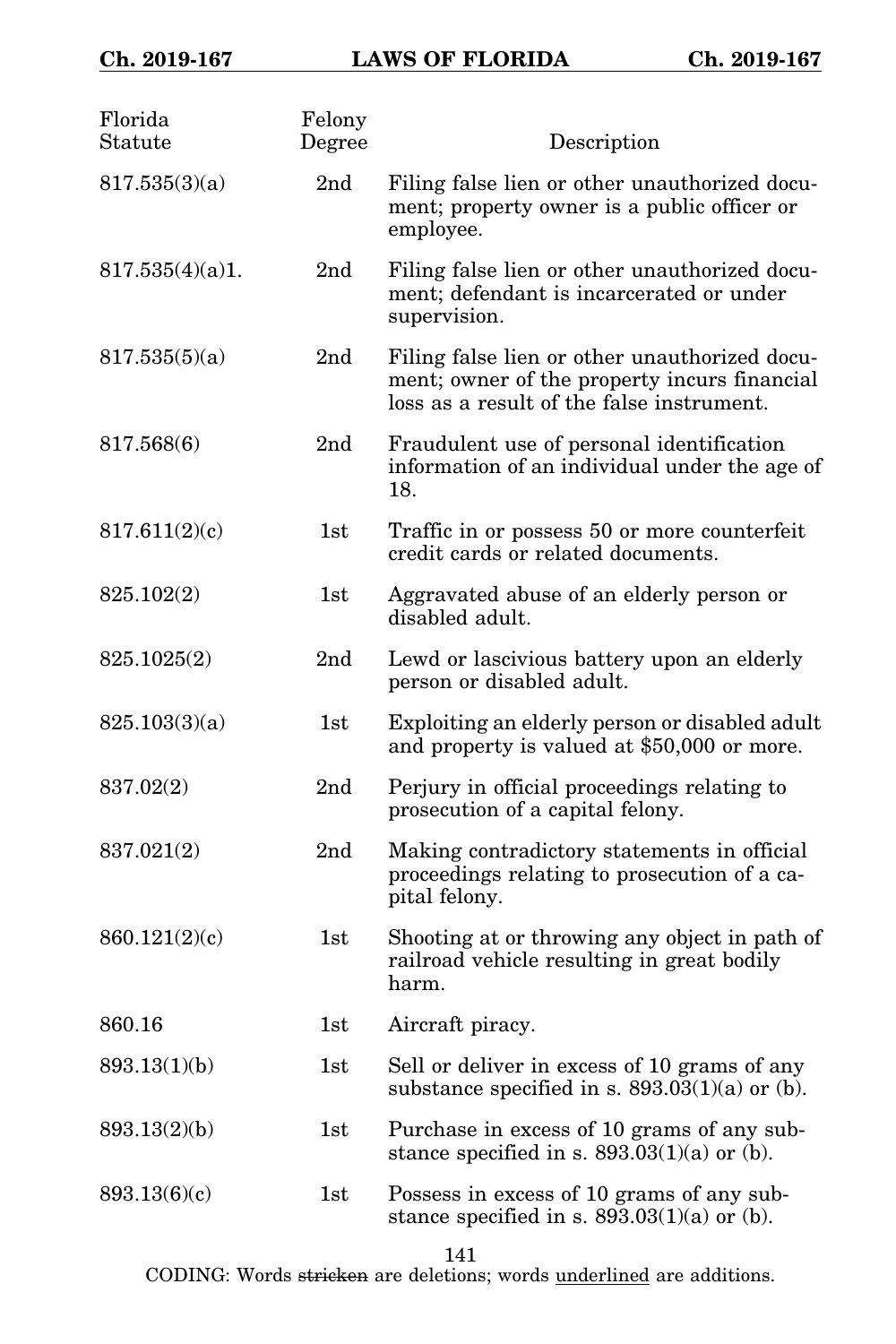| Florida<br>Statute        | Felony<br>Degree | Description                                                                                                  |
|---------------------------|------------------|--------------------------------------------------------------------------------------------------------------|
| 893.135(1)(a)2.           | 1st              | Trafficking in cannabis, more than 2,000 lbs.,<br>less than 10,000 lbs.                                      |
| 893.135<br>(1)(b)1.b.     | 1st              | Trafficking in cocaine, more than 200 grams,<br>less than 400 grams.                                         |
| 893.135<br>(1)(c)1.b.     | 1st              | Trafficking in illegal drugs, more than 14<br>grams, less than 28 grams.                                     |
| 893.135<br>(1)(c)2.c.     | 1st              | Trafficking in hydrocodone, 100 50 grams or<br>more, less than 300 200 grams.                                |
| 893.135<br>(1)(c)3.c.     | 1st              | Trafficking in oxycodone, 25 grams or more,<br>less than 100 grams.                                          |
| 893.135<br>(1)(c)4.b.(II) | 1st              | Trafficking in fentanyl, 14 grams or more,<br>less than 28 grams.                                            |
| 893.135<br>(1)(d)1.b.     | 1st              | Trafficking in phencyclidine, 200 grams or<br>more, less than 400 grams.                                     |
| 893.135<br>(1)(e)1.b.     | 1st              | Trafficking in methaqualone, 5 kilograms or<br>more, less than 25 kilograms.                                 |
| 893.135<br>(1)(f)1.b.     | 1st              | Trafficking in amphetamine, 28 grams or<br>more, less than 200 grams.                                        |
| 893.135<br>(1)(g)1.b.     | 1st              | Trafficking in flunitrazepam, 14 grams or<br>more, less than 28 grams.                                       |
| 893.135<br>(1)(h)1.b.     | 1st              | Trafficking in gamma-hydroxybutyric acid<br>(GHB), 5 kilograms or more, less than 10<br>kilograms.           |
| 893.135<br>(1)(j)1.b.     | 1st              | Trafficking in 1,4-Butanediol, 5 kilograms or<br>more, less than 10 kilograms.                               |
| 893.135<br>(1)(k)2.b.     | 1st              | Trafficking in Phenethylamines, 200 grams<br>or more, less than 400 grams.                                   |
| 893.135<br>(1)(m)2.c.     | 1st              | Trafficking in synthetic cannabinoids, 1,000<br>grams or more, less than 30 kilograms.                       |
| 893.135<br>(1)(n)2.b.     | 1st              | Trafficking in n-benzyl phenethylamines, 100<br>grams or more, less than 200 grams.                          |
| 893.1351(3)               | 1st              | Possession of a place used to manufacture<br>controlled substance when minor is present or<br>resides there. |
| 895.03(1)                 | 1st              | Use or invest proceeds derived from pattern of<br>racketeering activity.                                     |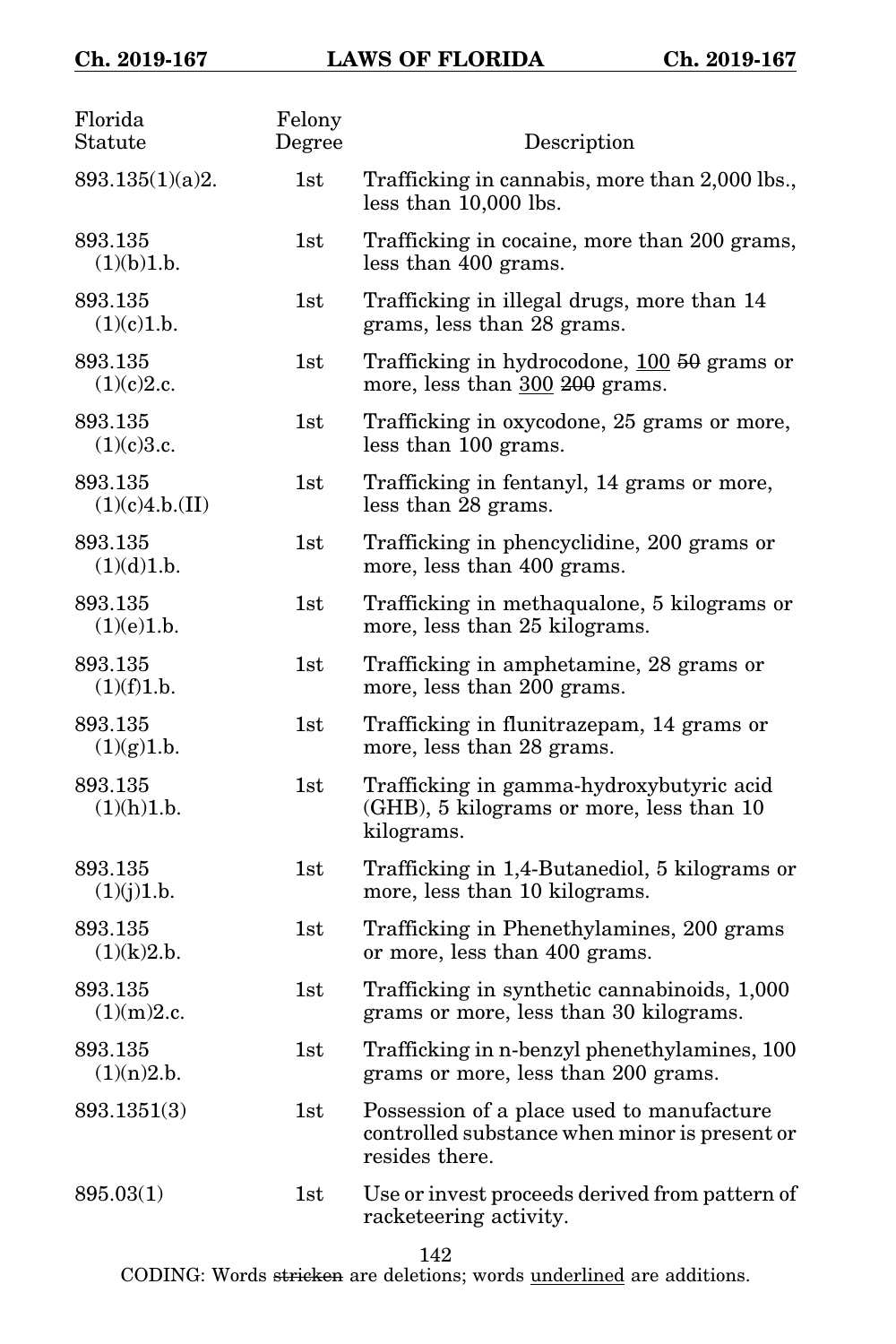| Florida<br>Statute    | Felony<br>Degree | Description                                                                                                                                                         |
|-----------------------|------------------|---------------------------------------------------------------------------------------------------------------------------------------------------------------------|
| 895.03(2)             | 1st              | Acquire or maintain through racketeering<br>activity any interest in or control of any<br>enterprise or real property.                                              |
| 895.03(3)             | 1st              | Conduct or participate in any enterprise<br>through pattern of racketeering activity.                                                                               |
| 896.101(5)(b)         | 2 <sub>nd</sub>  | Money laundering, financial transactions to-<br>taling or exceeding $$20,000$ , but less than<br>\$100,000.                                                         |
| 896.104(4)(a)2.       | 2 <sub>nd</sub>  | Structuring transactions to evade reporting<br>or registration requirements, financial<br>transactions totaling or exceeding \$20,000<br>but less than $$100,000$ . |
| LEVEL 9<br>(i)        |                  |                                                                                                                                                                     |
| Florida<br>Statute    | Felony<br>Degree | Description                                                                                                                                                         |
| 316.193<br>(3)(c)3.b. | 1st              | DUI manslaughter; failing to render aid or<br>give information.                                                                                                     |
| 327.35<br>(3)(c)3.b.  | 1st              | BUI manslaughter; failing to render aid or<br>give information.                                                                                                     |
| 409.920<br>(2)(b)1.c. | 1st              | Medicaid provider fraud; \$50,000 or more.                                                                                                                          |
| 499.0051(8)           | 1st              | Knowing sale or purchase of contraband<br>prescription drugs resulting in great bodily<br>harm.                                                                     |
| 560.123(8)(b)3.       | 1st              | Failure to report currency or payment in-<br>struments totaling or exceeding \$100,000 by<br>money transmitter.                                                     |
| 560.125(5)(c)         | 1st              | Money transmitter business by unauthorized<br>person, currency, or payment instruments<br>totaling or exceeding \$100,000.                                          |
| 655.50(10)(b)3.       | $1\mathrm{st}$   | Failure to report financial transactions to-<br>taling or exceeding \$100,000 by financial<br>institution.                                                          |
| 775.0844              | 1st              | Aggravated white collar crime.                                                                                                                                      |
| 782.04(1)             | 1st              | Attempt, conspire, or solicit to commit pre-<br>meditated murder.                                                                                                   |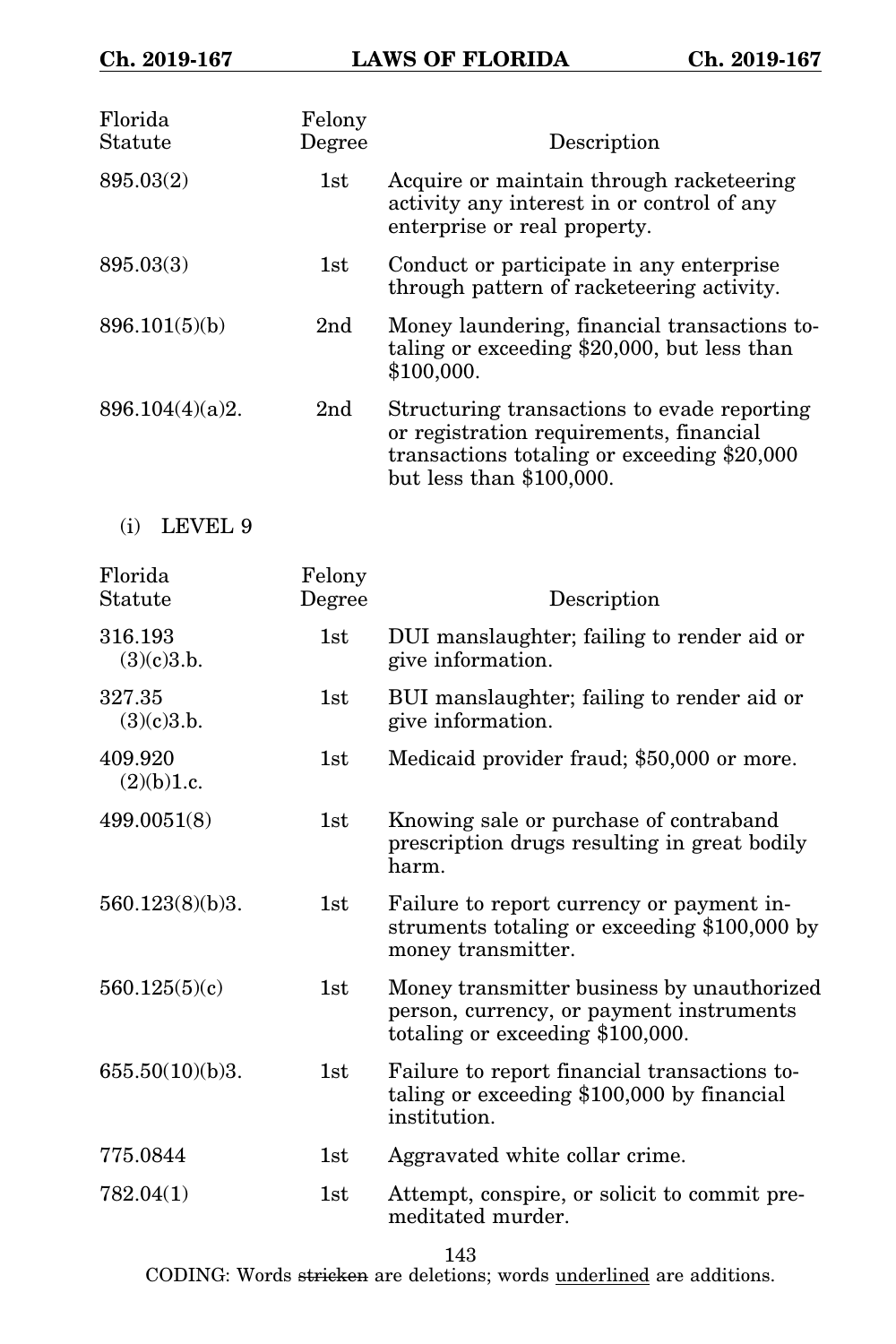| Florida<br>Statute | Felony<br>Degree    | Description                                                                                                                                                                                               |
|--------------------|---------------------|-----------------------------------------------------------------------------------------------------------------------------------------------------------------------------------------------------------|
| 782.04(3)          |                     | 1st, PBL Accomplice to murder in connection with<br>arson, sexual battery, robbery, burglary, ag-<br>gravated fleeing or eluding with serious<br>bodily injury or death, and other specified<br>felonies. |
| 782.051(1)         | 1st                 | Attempted felony murder while perpetrating<br>or attempting to perpetrate a felony enum-<br>erated in s. 782.04(3).                                                                                       |
| 782.07(2)          | 1st                 | Aggravated manslaughter of an elderly per-<br>son or disabled adult.                                                                                                                                      |
| 787.01(1)(a)1.     |                     | 1st, PBL Kidnapping; hold for ransom or reward or as a<br>shield or hostage.                                                                                                                              |
| 787.01(1)(a)2.     |                     | 1st, PBL Kidnapping with intent to commit or facil-<br>itate commission of any felony.                                                                                                                    |
| 787.01(1)(a)4.     | $1st, \mathrm{PBL}$ | Kidnapping with intent to interfere with<br>performance of any governmental or political<br>function.                                                                                                     |
| 787.02(3)(a)       |                     | 1st, PBL False imprisonment; child under age 13;<br>perpetrator also commits aggravated child<br>abuse, sexual battery, or lewd or lascivious<br>battery, molestation, conduct, or exhibition.            |
| 787.06(3)(c)1.     | 1st                 | Human trafficking for labor and services of an<br>unauthorized alien child.                                                                                                                               |
| 787.06(3)(d)       | 1st                 | Human trafficking using coercion for com-<br>mercial sexual activity of an unauthorized<br>adult alien.                                                                                                   |
| 787.06(3)(f)1.     |                     | 1st, PBL Human trafficking for commercial sexual<br>activity by the transfer or transport of any<br>child from outside Florida to within the state.                                                       |
| 790.161            | 1st                 | Attempted capital destructive device offense.                                                                                                                                                             |
| 790.166(2)         |                     | 1st, PBL Possessing, selling, using, or attempting to<br>use a weapon of mass destruction.                                                                                                                |
| 794.011(2)         | 1st                 | Attempted sexual battery; victim less than 12<br>years of age.                                                                                                                                            |
| 794.011(2)         | Life                | Sexual battery; offender younger than 18<br>years and commits sexual battery on a person<br>less than 12 years.                                                                                           |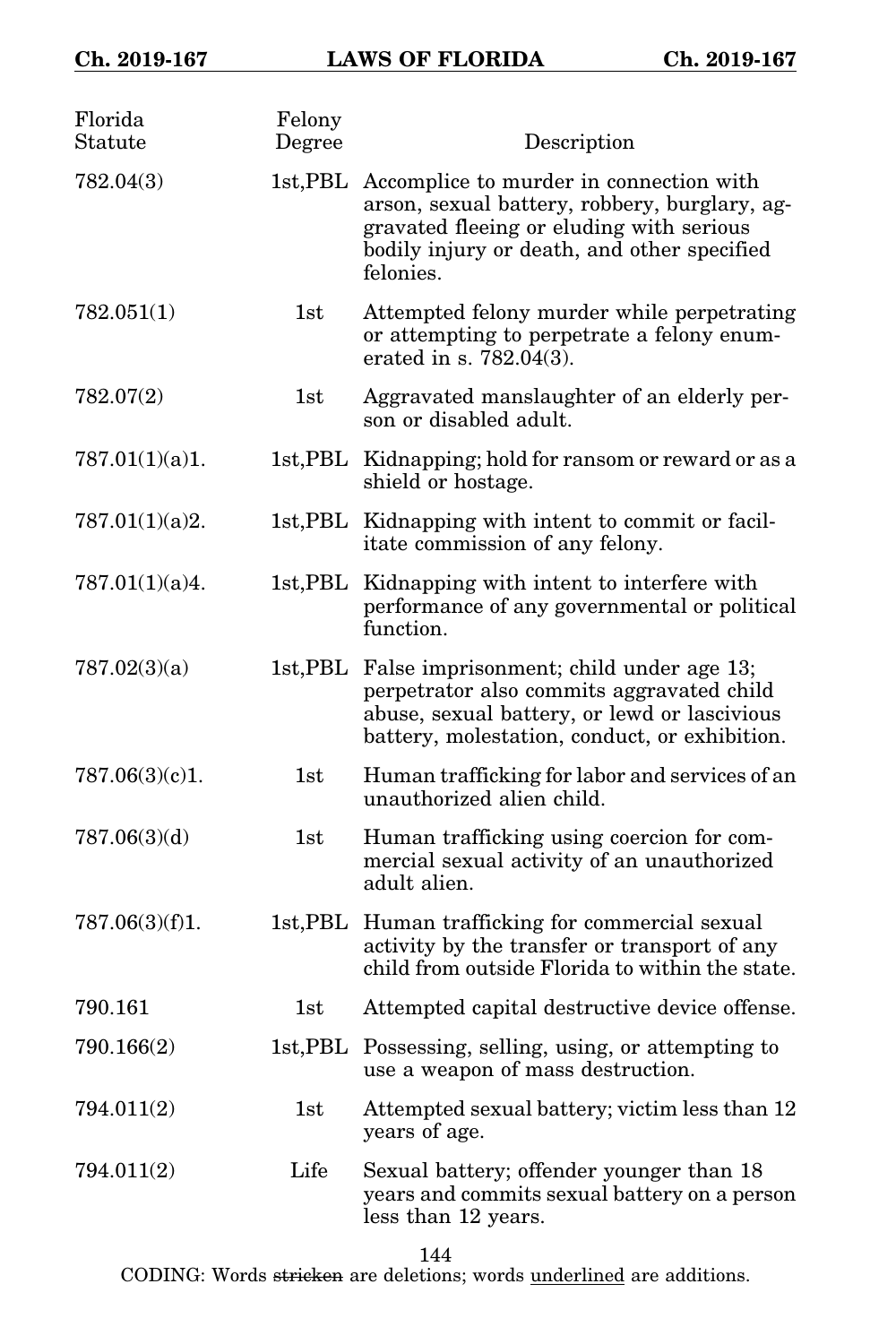| Florida<br>Statute | Felony<br>Degree    | Description                                                                                                                                                                         |
|--------------------|---------------------|-------------------------------------------------------------------------------------------------------------------------------------------------------------------------------------|
| 794.011(4)(a)      |                     | 1st, PBL Sexual battery, certain circumstances; victim<br>12 years of age or older but younger than 18<br>years; offender 18 years or older.                                        |
| 794.011(4)(b)      | 1st                 | Sexual battery, certain circumstances; victim<br>and offender 18 years of age or older.                                                                                             |
| 794.011(4)(c)      | 1st                 | Sexual battery, certain circumstances; victim<br>12 years of age or older; offender younger<br>than 18 years.                                                                       |
| 794.011(4)(d)      | $1st, \mathrm{PBL}$ | Sexual battery, certain circumstances; victim<br>12 years of age or older; prior conviction for<br>specified sex offenses.                                                          |
| 794.011(8)(b)      |                     | 1st, PBL Sexual battery; engage in sexual conduct with<br>minor 12 to 18 years by person in familial or<br>custodial authority.                                                     |
| 794.08(2)          | 1st                 | Female genital mutilation; victim younger<br>than 18 years of age.                                                                                                                  |
| 800.04(5)(b)       | Life                | Lewd or lascivious molestation; victim less<br>than 12 years; offender 18 years or older.                                                                                           |
| 812.13(2)(a)       |                     | 1st, PBL Robbery with firearm or other deadly weapon.                                                                                                                               |
| 812.133(2)(a)      |                     | 1st, PBL Carjacking; firearm or other deadly weapon.                                                                                                                                |
| 812.135(2)(b)      | 1st                 | Home-invasion robbery with weapon.                                                                                                                                                  |
| 817.535(3)(b)      | 1st                 | Filing false lien or other unauthorized docu-<br>ment; second or subsequent offense; property<br>owner is a public officer or employee.                                             |
| 817.535(4)(a)2.    | 1st                 | Filing false claim or other unauthorized<br>document; defendant is incarcerated or under<br>supervision.                                                                            |
| 817.535(5)(b)      | 1st                 | Filing false lien or other unauthorized docu-<br>ment; second or subsequent offense; owner of<br>the property incurs financial loss as a result of<br>the false instrument.         |
| 817.568(7)         | 2nd,<br>PBL         | Fraudulent use of personal identification<br>information of an individual under the age of<br>18 by his or her parent, legal guardian, or<br>person exercising custodial authority. |
| 827.03(2)(a)       | 1st                 | Aggravated child abuse.                                                                                                                                                             |

145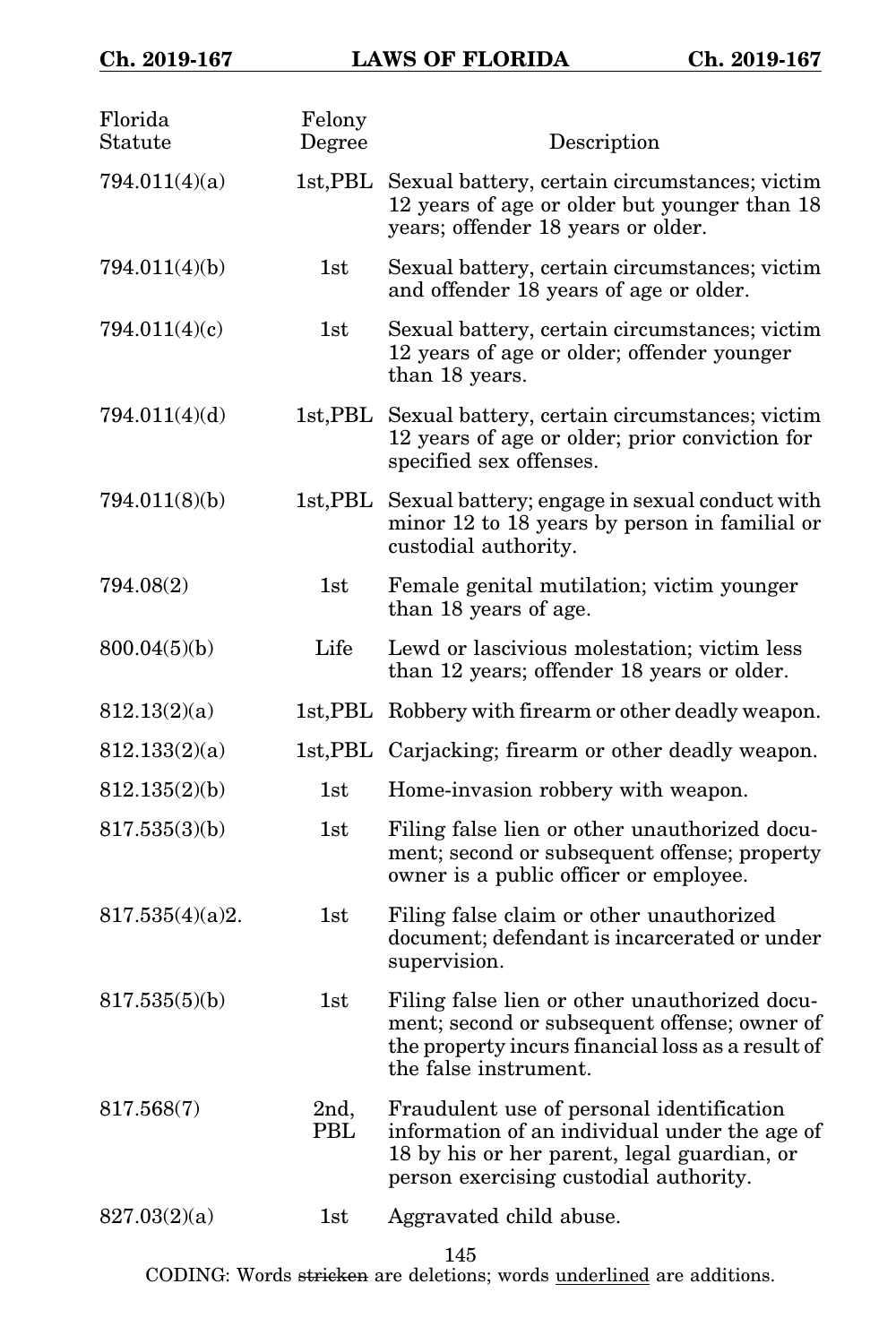| Florida<br>Statute         | Felony<br>Degree | Description                                                                                                                                                                          |
|----------------------------|------------------|--------------------------------------------------------------------------------------------------------------------------------------------------------------------------------------|
| 847.0145(1)                | 1st              | Selling, or otherwise transferring custody or<br>control, of a minor.                                                                                                                |
| 847.0145(2)                | 1st              | Purchasing, or otherwise obtaining custody or<br>control, of a minor.                                                                                                                |
| 859.01                     | 1st              | Poisoning or introducing bacteria, radioactive<br>materials, viruses, or chemical compounds<br>into food, drink, medicine, or water with<br>intent to kill or injure another person. |
| 893.135                    | 1st              | Attempted capital trafficking offense.                                                                                                                                               |
| 893.135(1)(a)3.            | 1st              | Trafficking in cannabis, more than 10,000 lbs.                                                                                                                                       |
| 893.135<br>(1)(b)1.c.      | 1st              | Trafficking in cocaine, more than 400 grams,<br>less than 150 kilograms.                                                                                                             |
| 893.135<br>(1)(c)1.c.      | 1st              | Trafficking in illegal drugs, more than 28<br>grams, less than 30 kilograms.                                                                                                         |
| 893.135<br>(1)(c)2.d.      | 1st              | Trafficking in hydrocodone, 300 200 grams or<br>more, less than 30 kilograms.                                                                                                        |
| 893.135<br>(1)(c)3.d.      | 1st              | Trafficking in oxycodone, 100 grams or more,<br>less than 30 kilograms.                                                                                                              |
| 893.135<br>(1)(c)4.b.(III) | 1st              | Trafficking in fentanyl, 28 grams or more.                                                                                                                                           |
| 893.135<br>(1)(d)1.c.      | 1st              | Trafficking in phencyclidine, 400 grams or<br>more.                                                                                                                                  |
| 893.135<br>(1)(e)1.c.      | 1st              | Trafficking in methaqualone, 25 kilograms or<br>more.                                                                                                                                |
| 893.135<br>(1)(f)1.c.      | 1st              | Trafficking in amphetamine, 200 grams or<br>more.                                                                                                                                    |
| 893.135<br>(1)(h)1.c.      | 1st              | Trafficking in gamma-hydroxybutyric acid<br>(GHB), 10 kilograms or more.                                                                                                             |
| 893.135<br>(1)(j)1.c.      | 1st              | Trafficking in 1,4-Butanediol, 10 kilograms or<br>more.                                                                                                                              |
| 893.135<br>(1)(k)2.c.      | 1st              | Trafficking in Phenethylamines, 400 grams<br>or more.                                                                                                                                |
| 893.135<br>(1)(m)2.d.      | 1st              | Trafficking in synthetic cannabinoids, 30<br>kilograms or more.                                                                                                                      |

146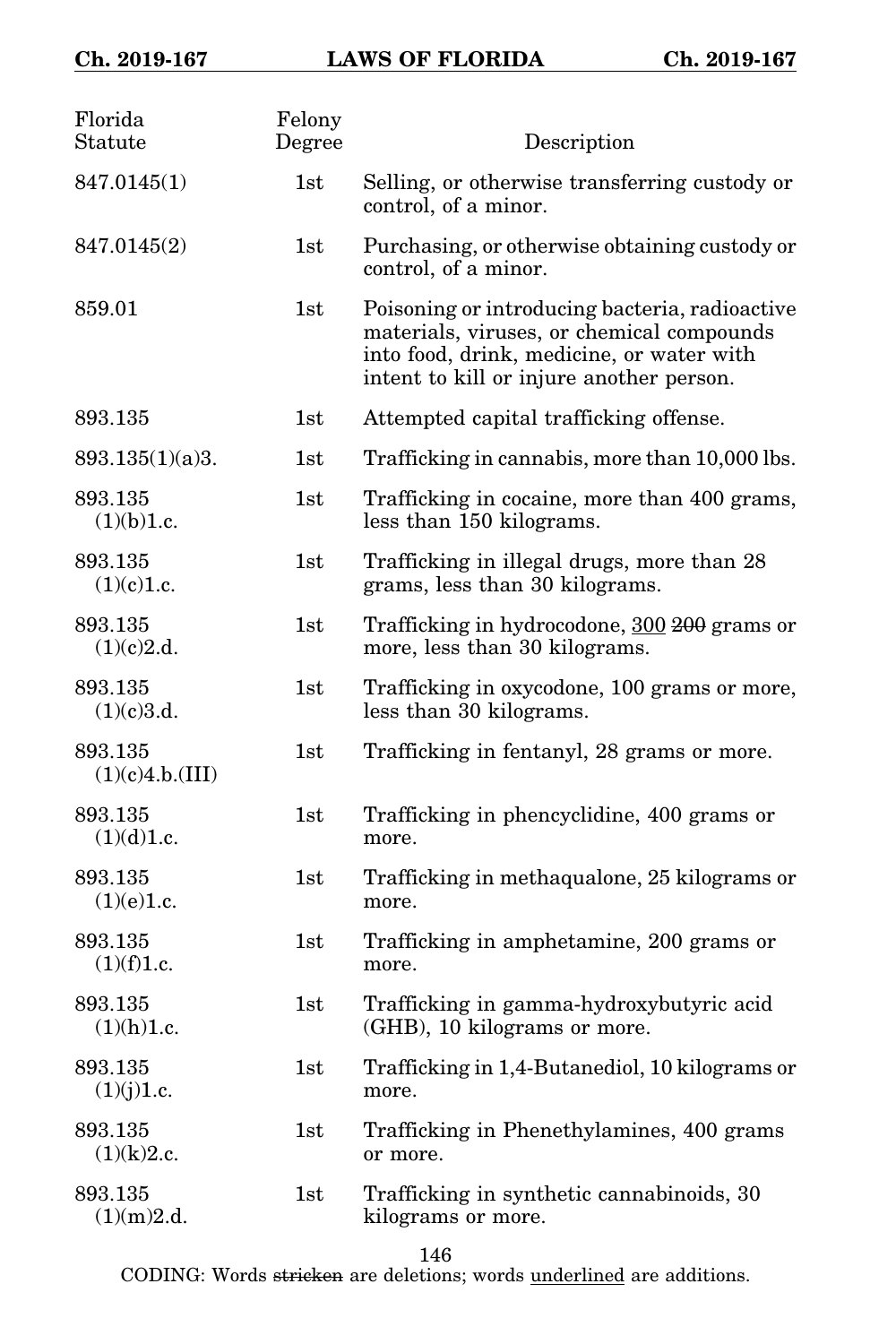| Florida<br>Statute    | Felony<br>Degree    | Description                                                                                                                                                                     |
|-----------------------|---------------------|---------------------------------------------------------------------------------------------------------------------------------------------------------------------------------|
| 893.135<br>(1)(n)2.c. | 1st                 | Trafficking in n-benzyl phenethylamines, 200<br>grams or more.                                                                                                                  |
| 896.101(5)(c)         | 1st                 | Money laundering, financial instruments to-<br>taling or exceeding \$100,000.                                                                                                   |
| 896.104(4)(a)3.       | 1st                 | Structuring transactions to evade reporting<br>or registration requirements, financial<br>transactions totaling or exceeding \$100,000.                                         |
| LEVEL 10<br>(i)       |                     |                                                                                                                                                                                 |
| Florida<br>Statute    | Felony<br>Degree    | Description                                                                                                                                                                     |
| 499.0051(9)           | 1st                 | Knowing sale or purchase of contraband<br>prescription drugs resulting in death.                                                                                                |
| 782.04(2)             |                     | 1st, PBL Unlawful killing of human; act is homicide,<br>unpremeditated.                                                                                                         |
| 782.07(3)             | 1st                 | Aggravated manslaughter of a child.                                                                                                                                             |
| 787.01(1)(a)3.        |                     | 1st, PBL Kidnapping; inflict bodily harm upon or<br>terrorize victim.                                                                                                           |
| 787.01(3)(a)          | Life                | Kidnapping; child under age 13, perpetrator<br>also commits aggravated child abuse, sexual<br>battery, or lewd or lascivious battery, moles-<br>tation, conduct, or exhibition. |
| 787.06(3)(g)          | Life                | Human trafficking for commercial sexual<br>activity of a child under the age of 18 or<br>mentally defective or incapacitated person.                                            |
| 787.06(4)(a)          | Life                | Selling or buying of minors into human<br>trafficking.                                                                                                                          |
| 794.011(3)            | Life                | Sexual battery; victim 12 years or older,<br>offender uses or threatens to use deadly<br>weapon or physical force to cause serious<br>injury.                                   |
| 812.135(2)(a)         | $1st, \mathsf{PBL}$ | Home-invasion robbery with firearm or other<br>deadly weapon.                                                                                                                   |
| 876.32                | 1st                 | Treason against the state.                                                                                                                                                      |

147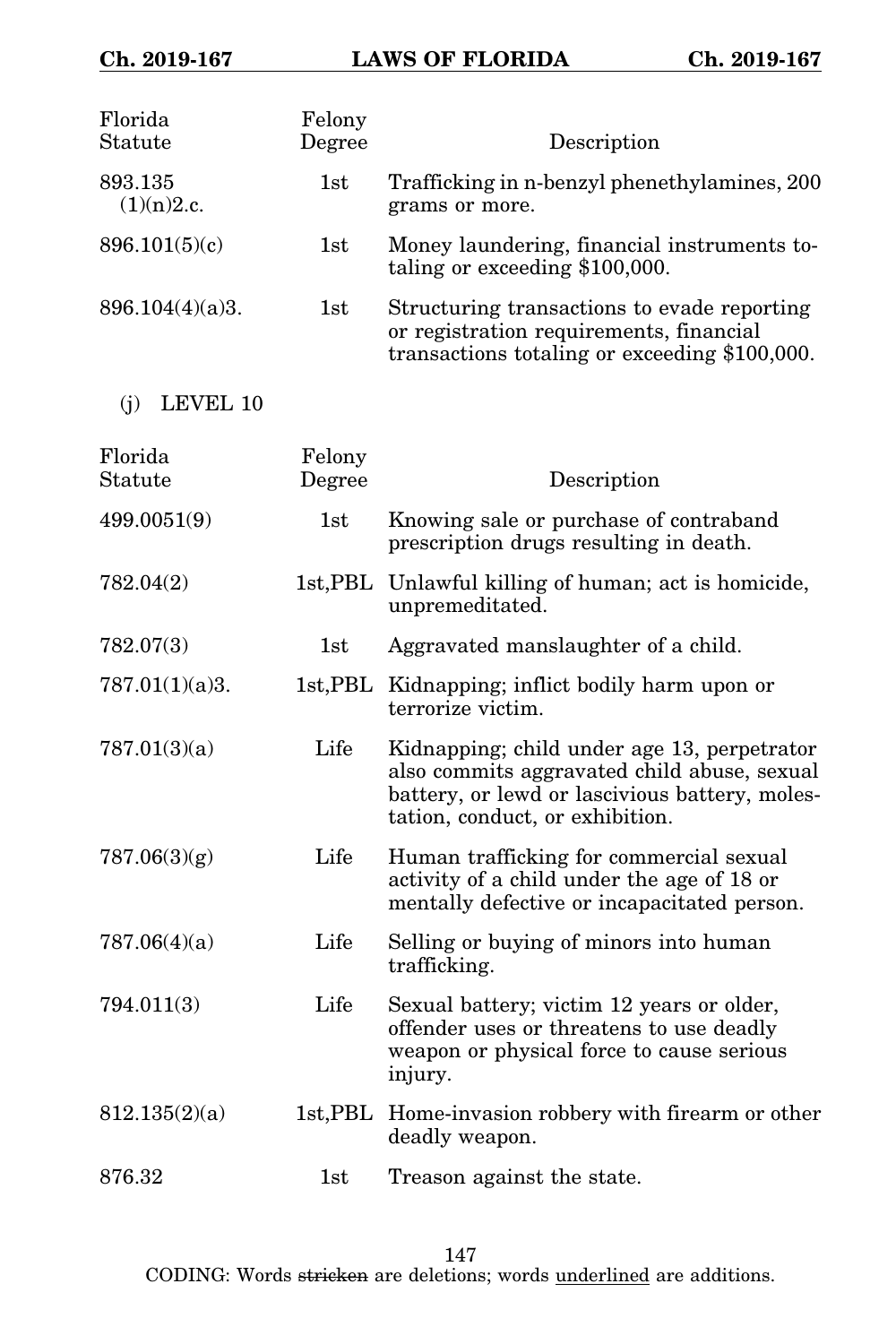Section 82. For the purpose of incorporating the amendment made by this act to section 322.056, Florida Statutes, in a reference thereto, subsection (11) of section 322.05, Florida Statutes, is reenacted to read:

322.05 Persons not to be licensed.—The department may not issue a license:

(11) To any person who is ineligible under s. 322.056.

Section 83. For the purpose of incorporating the amendment made by this act to section 322.34, Florida Statutes, in a reference thereto, paragraph (c) of subsection (2) of section 316.027, Florida Statutes, is reenacted to read:

316.027 Crash involving death or personal injuries.—

(2)

(c) The driver of a vehicle involved in a crash occurring on public or private property which results in the death of a person shall immediately stop the vehicle at the scene of the crash, or as close thereto as possible, and shall remain at the scene of the crash until he or she has fulfilled the requirements of s. 316.062. A person who is arrested for a violation of this paragraph and who has previously been convicted of a violation of this section, s. 316.061, s. 316.191, or s. 316.193, or a felony violation of s. 322.34, shall be held in custody until brought before the court for admittance to bail in accordance with chapter 903. A person who willfully violates this paragraph commits a felony of the first degree, punishable as provided in s. 775.082, s. 775.083, or s. 775.084, and shall be sentenced to a mandatory minimum term of imprisonment of 4 years. A person who willfully commits such a violation while driving under the influence as set forth in s. 316.193(1) shall be sentenced to a mandatory minimum term of imprisonment of 4 years.

Section 84. For the purpose of incorporating the amendment made by this act to section 322.34, Florida Statutes, in a reference thereto, paragraph (c) of subsection (4) of section 907.041, Florida Statutes, is reenacted to read:

907.041 Pretrial detention and release.—

(4) PRETRIAL DETENTION.—

(c) The court may order pretrial detention if it finds a substantial probability, based on a defendant's past and present patterns of behavior, the criteria in s. 903.046, and any other relevant facts, that any of the following circumstances exist:

1. The defendant has previously violated conditions of release and that no further conditions of release are reasonably likely to assure the defendant's appearance at subsequent proceedings;

148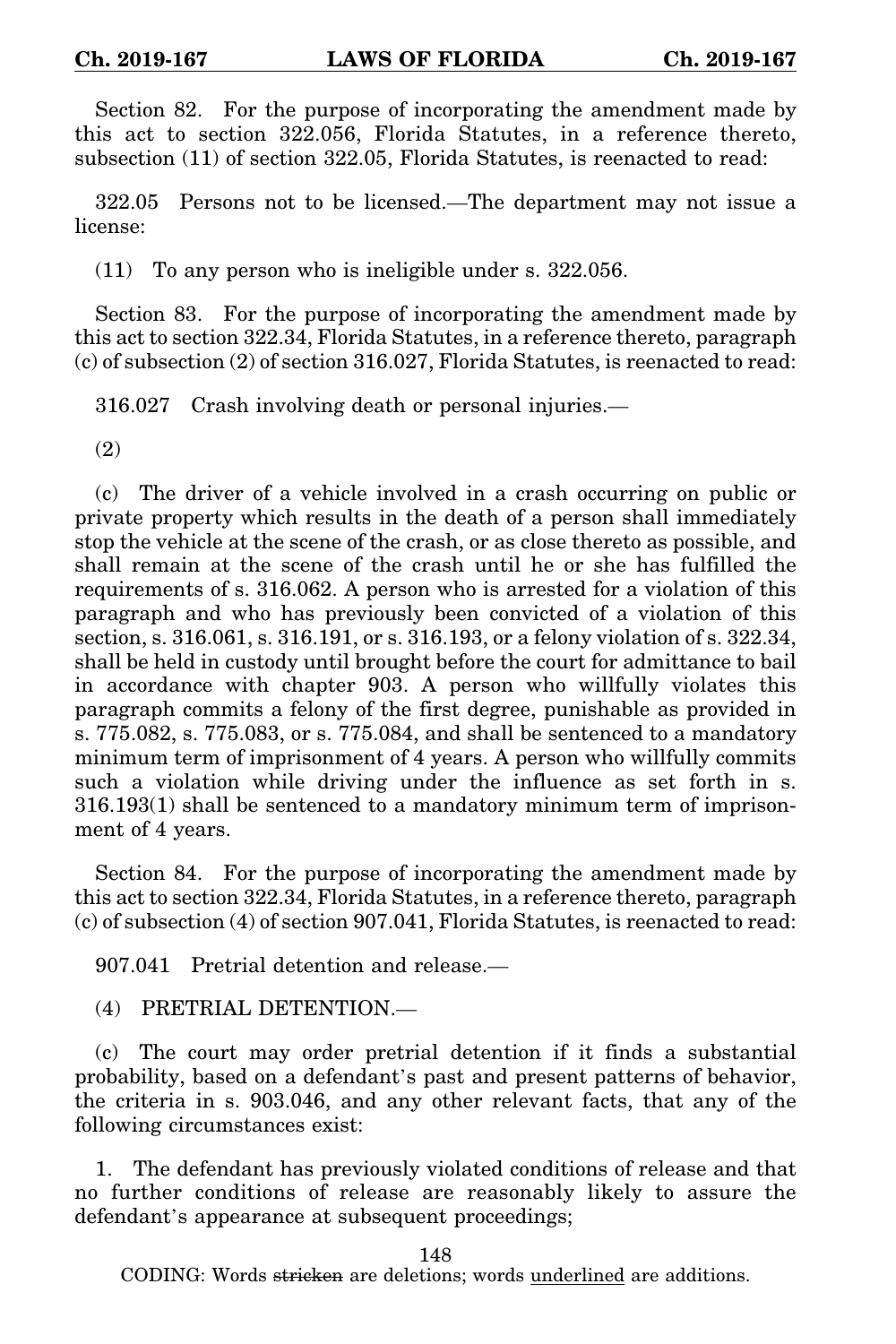2. The defendant, with the intent to obstruct the judicial process, has threatened, intimidated, or injured any victim, potential witness, juror, or judicial officer, or has attempted or conspired to do so, and that no condition of release will reasonably prevent the obstruction of the judicial process;

3. The defendant is charged with trafficking in controlled substances as defined by s. 893.135, that there is a substantial probability that the defendant has committed the offense, and that no conditions of release will reasonably assure the defendant's appearance at subsequent criminal proceedings;

4. The defendant is charged with DUI manslaughter, as defined by s. 316.193, and that there is a substantial probability that the defendant committed the crime and that the defendant poses a threat of harm to the community; conditions that would support a finding by the court pursuant to this subparagraph that the defendant poses a threat of harm to the community include, but are not limited to, any of the following:

a. The defendant has previously been convicted of any crime under s. 316.193, or of any crime in any other state or territory of the United States that is substantially similar to any crime under s. 316.193;

b. The defendant was driving with a suspended driver license when the charged crime was committed; or

c. The defendant has previously been found guilty of, or has had adjudication of guilt withheld for, driving while the defendant's driver license was suspended or revoked in violation of s. 322.34;

5. The defendant poses the threat of harm to the community. The court may so conclude, if it finds that the defendant is presently charged with a dangerous crime, that there is a substantial probability that the defendant committed such crime, that the factual circumstances of the crime indicate a disregard for the safety of the community, and that there are no conditions of release reasonably sufficient to protect the community from the risk of physical harm to persons;

6. The defendant was on probation, parole, or other release pending completion of sentence or on pretrial release for a dangerous crime at the time the current offense was committed;

7. The defendant has violated one or more conditions of pretrial release or bond for the offense currently before the court and the violation, in the discretion of the court, supports a finding that no conditions of release can reasonably protect the community from risk of physical harm to persons or assure the presence of the accused at trial; or

8.a. The defendant has ever been sentenced pursuant to s. 775.082(9) or s. 775.084 as a prison releasee reoffender, habitual violent felony offender, three-time violent felony offender, or violent career criminal, or the state attorney files a notice seeking that the defendant be sentenced pursuant to s.

149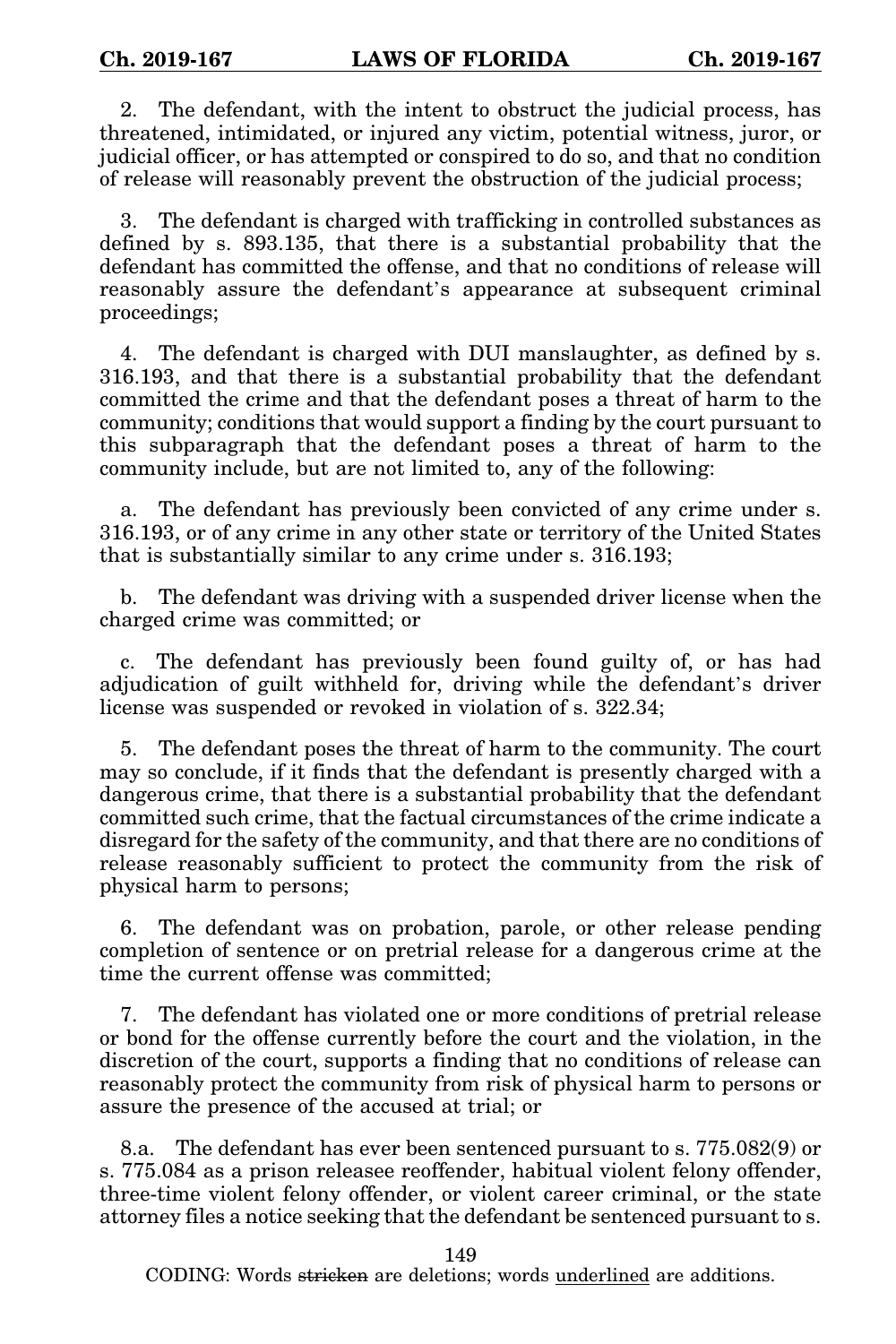775.082(9) or s. 775.084, as a prison releasee reoffender, habitual violent felony offender, three-time violent felony offender, or violent career criminal;

b. There is a substantial probability that the defendant committed the offense; and

c. There are no conditions of release that can reasonably protect the community from risk of physical harm or ensure the presence of the accused at trial.

Section 85. For the purpose of incorporating the amendment made by this act to section 509.151, Florida Statutes, in a reference thereto, section 509.161, Florida Statutes, is reenacted to read:

509.161 Rules of evidence in prosecutions.—In prosecutions under s. 509.151, proof that lodging, food, or other accommodations were obtained by false pretense; by false or fictitious show of baggage or other property; by absconding without paying or offering to pay for such food, lodging, or accommodations; or by surreptitiously removing or attempting to remove baggage shall constitute prima facie evidence of fraudulent intent. If the operator of the establishment has probable cause to believe, and does believe, that any person has obtained food, lodging, or other accommodations at such establishment with intent to defraud the operator thereof, the failure to make payment upon demand therefor, there being no dispute as to the amount owed, shall constitute prima facie evidence of fraudulent intent in such prosecutions.

Section 86. For the purpose of incorporating the amendment made by this act to section 784.048, Florida Statutes, in a reference thereto, paragraph (c) of subsection (2) of section 790.065, Florida Statutes, is reenacted to read:

790.065 Sale and delivery of firearms.—

(2) Upon receipt of a request for a criminal history record check, the Department of Law Enforcement shall, during the licensee's call or by return call, forthwith:

(c)1. Review any records available to it to determine whether the potential buyer or transferee has been indicted or has had an information filed against her or him for an offense that is a felony under either state or federal law, or, as mandated by federal law, has had an injunction for protection against domestic violence entered against the potential buyer or transferee under s. 741.30, has had an injunction for protection against repeat violence entered against the potential buyer or transferee under s. 784.046, or has been arrested for a dangerous crime as specified in s. 907.041(4)(a) or for any of the following enumerated offenses:

a. Criminal anarchy under ss. 876.01 and 876.02.

b. Extortion under s. 836.05.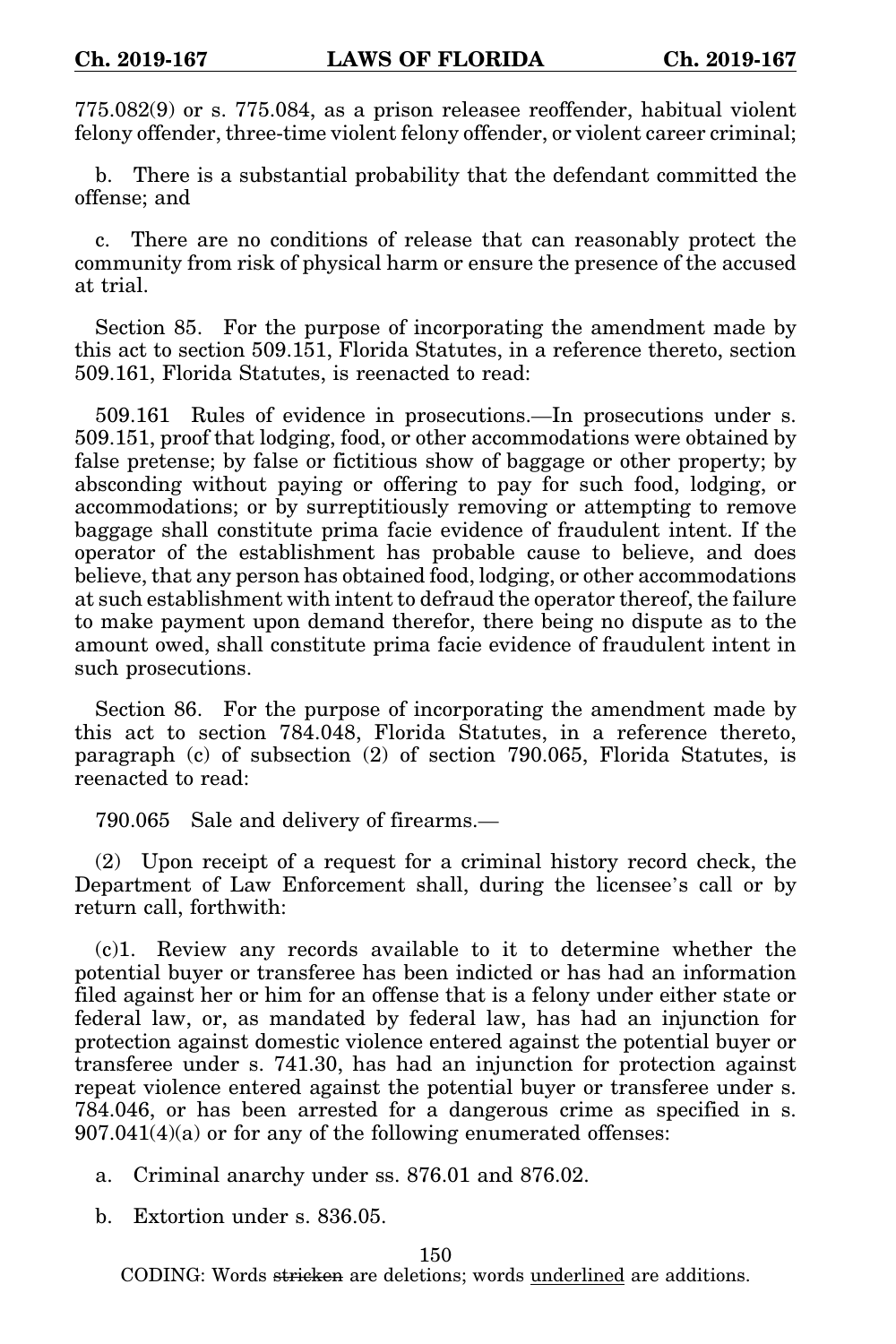c. Explosives violations under s. 552.22(1) and (2).

d. Controlled substances violations under chapter 893.

- e. Resisting an officer with violence under s. 843.01.
- f. Weapons and firearms violations under this chapter.
- g. Treason under s. 876.32.
- h. Assisting self-murder under s. 782.08.
- i. Sabotage under s. 876.38.
- j. Stalking or aggravated stalking under s. 784.048.

If the review indicates any such indictment, information, or arrest, the department shall provide to the licensee a conditional nonapproval number.

2. Within 24 working hours, the department shall determine the disposition of the indictment, information, or arrest and inform the licensee as to whether the potential buyer is prohibited from receiving or possessing a firearm. For purposes of this paragraph, "working hours" means the hours from 8 a.m. to 5 p.m. Monday through Friday, excluding legal holidays.

3. The office of the clerk of court, at no charge to the department, shall respond to any department request for data on the disposition of the indictment, information, or arrest as soon as possible, but in no event later than 8 working hours.

4. The department shall determine as quickly as possible within the allotted time period whether the potential buyer is prohibited from receiving or possessing a firearm.

5. If the potential buyer is not so prohibited, or if the department cannot determine the disposition information within the allotted time period, the department shall provide the licensee with a conditional approval number.

6. If the buyer is so prohibited, the conditional nonapproval number shall become a nonapproval number.

7. The department shall continue its attempts to obtain the disposition information and may retain a record of all approval numbers granted without sufficient disposition information. If the department later obtains disposition information which indicates:

a. That the potential buyer is not prohibited from owning a firearm, it shall treat the record of the transaction in accordance with this section; or

b. That the potential buyer is prohibited from owning a firearm, it shall immediately revoke the conditional approval number and notify local law enforcement.

151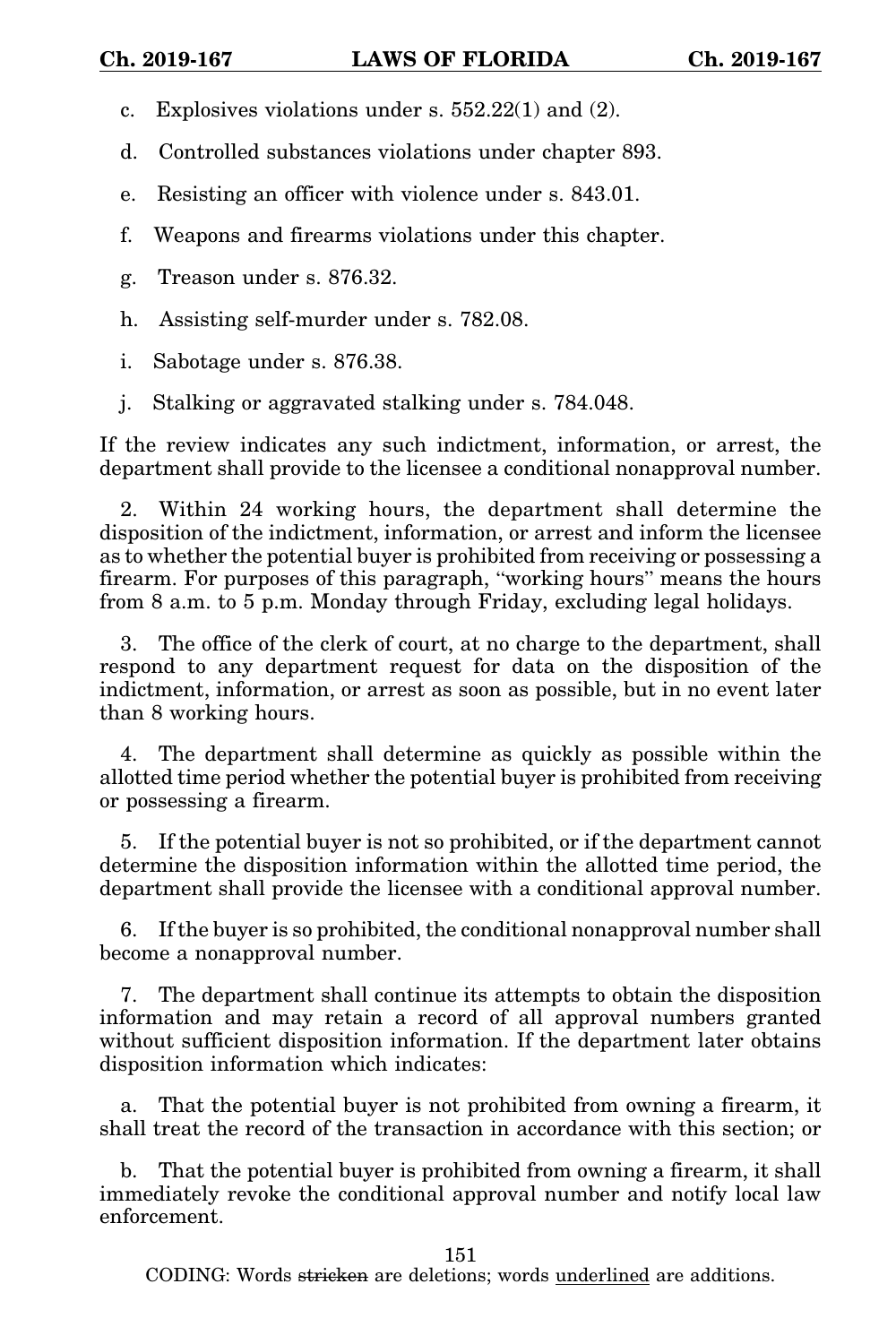8. During the time that disposition of the indictment, information, or arrest is pending and until the department is notified by the potential buyer that there has been a final disposition of the indictment, information, or arrest, the conditional nonapproval number shall remain in effect.

Section 87. For the purpose of incorporating the amendment made by this act to section 784.048, Florida Statutes, in a reference thereto, subsection (1) of section 794.056, Florida Statutes, is reenacted to read:

794.056 Rape Crisis Program Trust Fund.—

(1) The Rape Crisis Program Trust Fund is created within the Department of Health for the purpose of providing funds for rape crisis centers in this state. Trust fund moneys shall be used exclusively for the purpose of providing services for victims of sexual assault. Funds credited to the trust fund consist of those funds collected as an additional court assessment in each case in which a defendant pleads guilty or nolo contendere to, or is found guilty of, regardless of adjudication, an offense provided in s. 775.21(6) and (10)(a), (b), and (g); s. 784.011; s. 784.021; s. 784.03; s. 784.041; s. 784.045; s. 784.048; s. 784.07; s. 784.08; s. 784.081; s. 784.082; s. 784.083; s. 784.085; s. 787.01(3); s. 787.02(3); s. 787.025; s. 787.06; s. 787.07; s. 794.011; s. 794.05; s. 794.08; former s. 796.03; former s. 796.035; s. 796.04; s. 796.05; s. 796.06; s. 796.07 $(2)(a)$ -(d) and (i); s. 800.03; s. 800.04; s. 810.14; s. 810.145; s. 812.135; s. 817.025; s. 825.102; s. 825.1025; s. 827.071; s. 836.10; s. 847.0133; s. 847.0135(2); s. 847.0137; s. 847.0145; s. 943.0435(4)(c), (7), (8), (9)(a), (13), and  $(14)(c)$ ; or s. 985.701(1). Funds credited to the trust fund also shall include revenues provided by law, moneys appropriated by the Legislature, and grants from public or private entities.

Section 88. For the purpose of incorporating the amendment made by this act to section 784.048, Florida Statutes, in a reference thereto, subsection (4) of section 847.0141, Florida Statutes, is reenacted to read:

847.0141 Sexting; prohibited acts; penalties.—

(4) This section does not prohibit the prosecution of a minor for a violation of any law of this state if the photograph or video that depicts nudity also includes the depiction of sexual conduct or sexual excitement, and does not prohibit the prosecution of a minor for stalking under s. 784.048.

Section 89. For the purpose of incorporating the amendment made by this act to section 784.048, Florida Statutes, in a reference thereto, subsection (5) of section 901.41, Florida Statutes, is reenacted to read:

901.41 Prearrest diversion programs.—

(5) ELIGIBILITY.—A violent misdemeanor, a misdemeanor crime of domestic violence, as defined in s. 741.28, or a misdemeanor under s. 741.29, s. 741.31, s. 784.046, s. 784.047, s. 784.048, s. 784.0487, or s. 784.049 does not qualify for a civil citation or prearrest diversion program.

152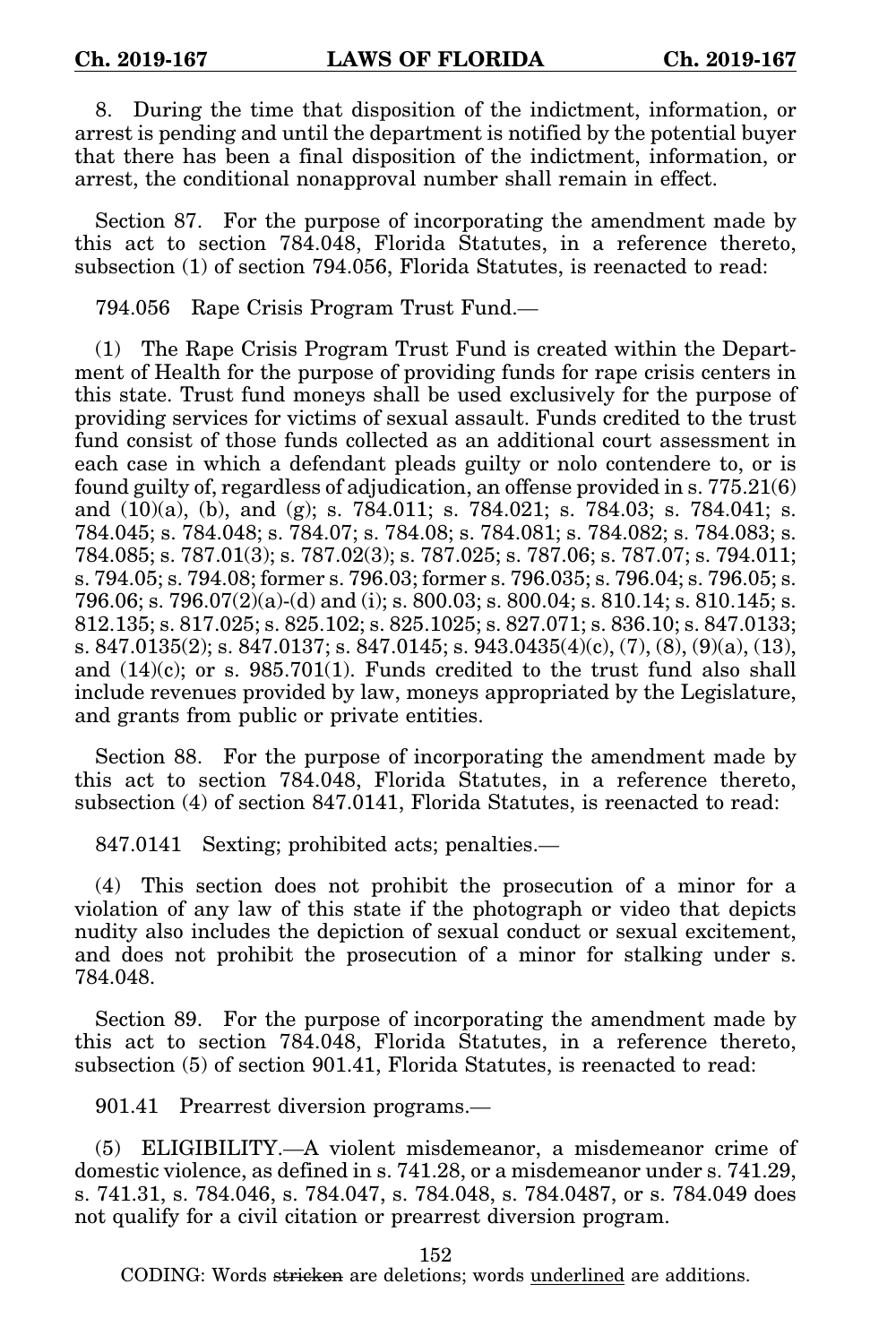Section 90. For the purpose of incorporating the amendment made by this act to section 784.048, Florida Statutes, in a reference thereto, section 938.08, Florida Statutes, is reenacted to read:

938.08 Additional cost to fund programs in domestic violence.—In addition to any sanction imposed for a violation of s. 784.011, s. 784.021, s. 784.03, s. 784.041, s. 784.045, s. 784.048, s. 784.07, s. 784.08, s. 784.081, s. 784.082, s. 784.083, s. 784.085, s. 794.011, or for any offense of domestic violence described in s. 741.28, the court shall impose a surcharge of \$201. Payment of the surcharge shall be a condition of probation, community control, or any other court-ordered supervision. The sum of \$85 of the surcharge shall be deposited into the Domestic Violence Trust Fund established in s. 741.01. The clerk of the court shall retain \$1 of each surcharge that the clerk of the court collects as a service charge of the clerk's office. The remainder of the surcharge shall be provided to the governing board of the county and must be used only to defray the costs of incarcerating persons sentenced under s. 741.283 and provide additional training to law enforcement personnel in combating domestic violence.

Section 91. For the purpose of incorporating the amendment made by this act to section 784.048, Florida Statutes, in a reference thereto, section 938.085, Florida Statutes, is reenacted to read:

938.085 Additional cost to fund rape crisis centers.—In addition to any sanction imposed when a person pleads guilty or nolo contendere to, or is found guilty of, regardless of adjudication, a violation of s. 775.21(6) and (10)(a), (b), and (g); s. 784.011; s. 784.021; s. 784.03; s. 784.041; s. 784.045; s. 784.048; s. 784.07; s. 784.08; s. 784.081; s. 784.082; s. 784.083; s. 784.085; s. 787.01(3); s. 787.02(3); 787.025; s. 787.06; s. 787.07; s. 794.011; s. 794.05; s. 794.08; former s. 796.03; former s. 796.035; s. 796.04; s. 796.05; s. 796.06; s. 796.07 $(2)(a)$ -(d) and (i); s. 800.03; s. 800.04; s. 810.14; s. 810.145; s. 812.135; s. 817.025; s. 825.102; s. 825.1025; s. 827.071; s. 836.10; s. 847.0133; s. 847.0135(2); s. 847.0137; s. 847.0145; s. 943.0435(4)(c), (7), (8), (9)(a), (13), and  $(14)(c)$ ; or s. 985.701(1), the court shall impose a surcharge of \$151. Payment of the surcharge shall be a condition of probation, community control, or any other court-ordered supervision. The sum of \$150 of the surcharge shall be deposited into the Rape Crisis Program Trust Fund established within the Department of Health by chapter 2003-140, Laws of Florida. The clerk of the court shall retain \$1 of each surcharge that the clerk of the court collects as a service charge of the clerk's office.

Section 92. For the purpose of incorporating the amendment made by this act to section 784.048, Florida Statutes, in a reference thereto, paragraph (c) of subsection (8) of section 948.06, Florida Statutes, is reenacted to read:

948.06 Violation of probation or community control; revocation; modification; continuance; failure to pay restitution or cost of supervision.—

(8)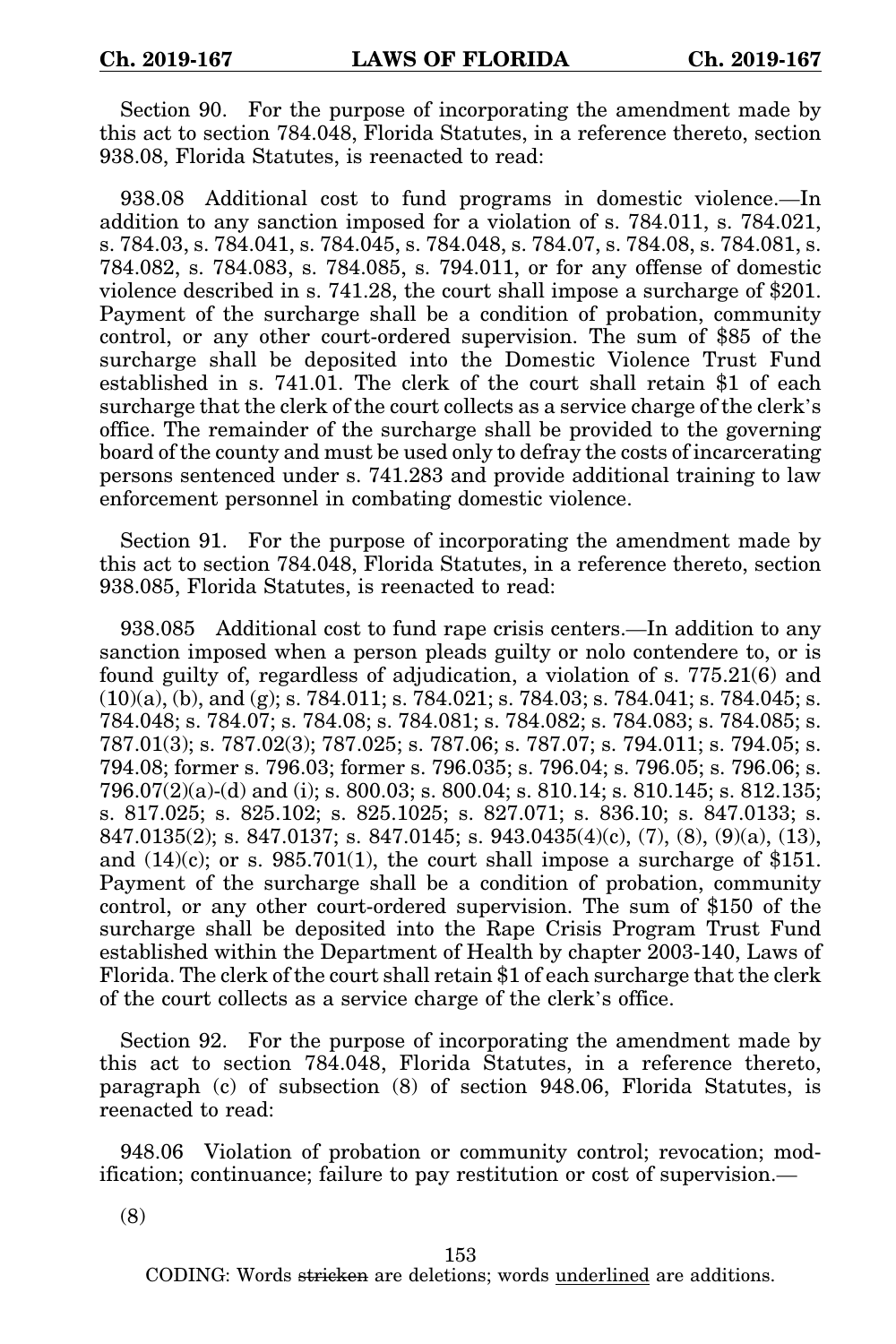(c) For purposes of this section, the term "qualifying offense" means any of the following:

1. Kidnapping or attempted kidnapping under s. 787.01, false imprisonment of a child under the age of 13 under s. 787.02(3), or luring or enticing a child under s. 787.025(2)(b) or (c).

2. Murder or attempted murder under s. 782.04, attempted felony murder under s. 782.051, or manslaughter under s. 782.07.

3. Aggravated battery or attempted aggravated battery under s. 784.045.

4. Sexual battery or attempted sexual battery under s. 794.011(2), (3), (4), or (8)(b) or (c).

5. Lewd or lascivious battery or attempted lewd or lascivious battery under s.  $800.04(4)$ , lewd or lascivious molestation under s.  $800.04(5)(b)$  or (c) 2., lewd or lascivious conduct under s. 800.04(6)(b), lewd or lascivious exhibition under s. 800.04(7)(b), or lewd or lascivious exhibition on computer under s. 847.0135(5)(b).

6. Robbery or attempted robbery under s. 812.13, carjacking or attempted carjacking under s. 812.133, or home invasion robbery or attempted home invasion robbery under s. 812.135.

7. Lewd or lascivious offense upon or in the presence of an elderly or disabled person or attempted lewd or lascivious offense upon or in the presence of an elderly or disabled person under s. 825.1025.

8. Sexual performance by a child or attempted sexual performance by a child under s. 827.071.

9. Computer pornography under s. 847.0135(2) or (3), transmission of child pornography under s. 847.0137, or selling or buying of minors under s. 847.0145.

10. Poisoning food or water under s. 859.01.

11. Abuse of a dead human body under s. 872.06.

12. Any burglary offense or attempted burglary offense that is either a first degree felony or second degree felony under s. 810.02(2) or (3).

13. Arson or attempted arson under s. 806.01(1).

14. Aggravated assault under s. 784.021.

15. Aggravated stalking under s. 784.048(3), (4), (5), or (7).

16. Aircraft piracy under s. 860.16.

# 154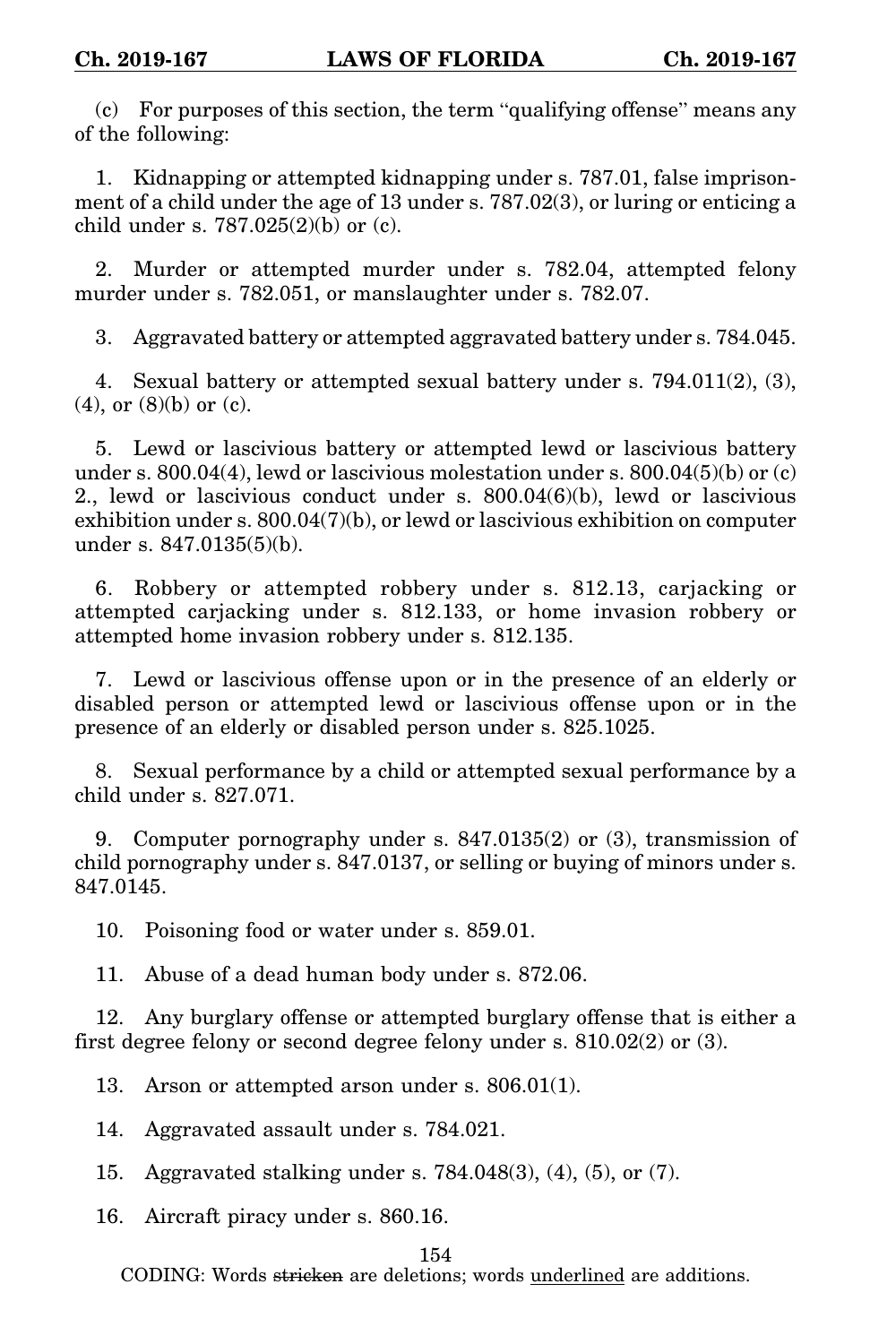17. Unlawful throwing, placing, or discharging of a destructive device or bomb under s. 790.161(2), (3), or (4).

18. Treason under s. 876.32.

19. Any offense committed in another jurisdiction which would be an offense listed in this paragraph if that offense had been committed in this state.

Section 93. For the purpose of incorporating the amendment made by this act to section 784.048, Florida Statutes, in a reference thereto, subsection (1) of section 948.062, Florida Statutes, is reenacted to read:

948.062 Reviewing and reporting serious offenses committed by offenders placed on probation or community control.—

(1) The department shall review the circumstances related to an offender placed on probation or community control who has been arrested while on supervision for the following offenses:

(a) Any murder as provided in s. 782.04;

(b) Any sexual battery as provided in s. 794.011 or s. 794.023;

(c) Any sexual performance by a child as provided in s. 827.071;

(d) Any kidnapping, false imprisonment, or luring of a child as provided in s. 787.01, s. 787.02, or s. 787.025;

(e) Any lewd and lascivious battery or lewd and lascivious molestation as provided in s.  $800.04(4)$  or  $(5)$ ;

(f) Any aggravated child abuse as provided in s.  $827.03(2)(a)$ ;

(g) Any robbery with a firearm or other deadly weapon, home invasion robbery, or carjacking as provided in s.  $812.13(2)(a)$ , s.  $812.135$ , or s.  $812.133$ ;

(h) Any aggravated stalking as provided in s.  $784.048(3)$ ,  $(4)$ , or  $(5)$ ;

(i) Any forcible felony as provided in s. 776.08, committed by a person on probation or community control who is designated as a sexual predator; or

(j) Any DUI manslaughter as provided in s. 316.193(3)(c), or vehicular or vessel homicide as provided in s. 782.071 or s. 782.072, committed by a person who is on probation or community control for an offense involving death or injury resulting from a driving incident.

Section 94. For the purpose of incorporating the amendment made by this act to section 784.048, Florida Statutes, in a reference thereto, paragraph (b) of subsection (1) of section 960.001, Florida Statutes, is reenacted to read:

155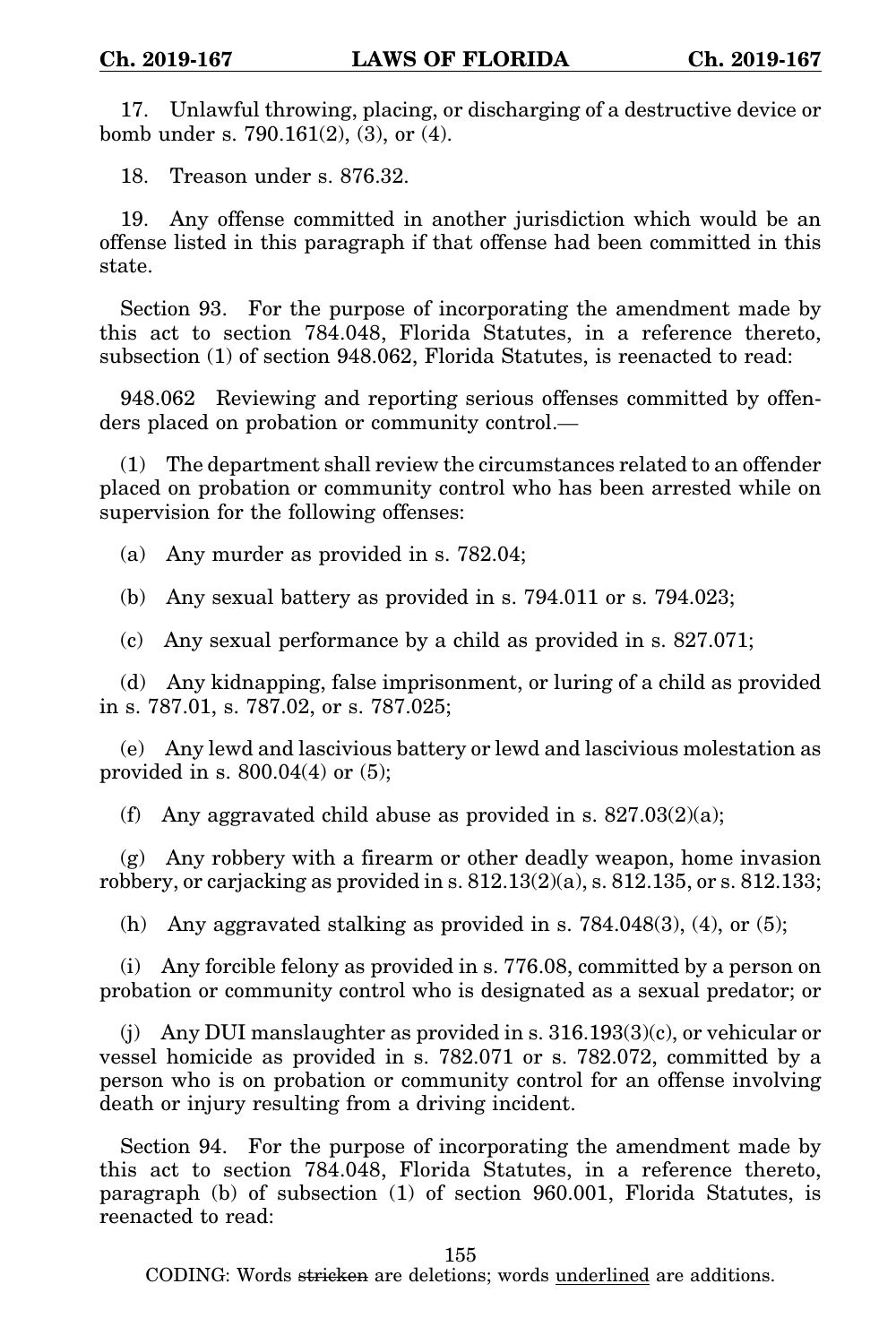960.001 Guidelines for fair treatment of victims and witnesses in the criminal justice and juvenile justice systems.—

(1) The Department of Legal Affairs, the state attorneys, the Department of Corrections, the Department of Juvenile Justice, the Florida Commission on Offender Review, the State Courts Administrator and circuit court administrators, the Department of Law Enforcement, and every sheriff's department, police department, or other law enforcement agency as defined in s. 943.10(4) shall develop and implement guidelines for the use of their respective agencies, which guidelines are consistent with the purposes of this act and s. 16(b), Art. I of the State Constitution and are designed to implement s. 16(b), Art. I of the State Constitution and to achieve the following objectives:

(b) *Information for purposes of notifying victim or appropriate next of kin of victim or other designated contact of victim.*—In the case of a homicide, pursuant to chapter 782; or a sexual offense, pursuant to chapter 794; or an attempted murder or sexual offense, pursuant to chapter 777; or stalking, pursuant to s. 784.048; or domestic violence, pursuant to s. 25.385:

1. The arresting law enforcement officer or personnel of an organization that provides assistance to a victim or to the appropriate next of kin of the victim or other designated contact must request that the victim or appropriate next of kin of the victim or other designated contact complete a victim notification card. However, the victim or appropriate next of kin of the victim or other designated contact may choose not to complete the victim notification card.

2. Unless the victim or the appropriate next of kin of the victim or other designated contact waives the option to complete the victim notification card, a copy of the victim notification card must be filed with the incident report or warrant in the sheriff's office of the jurisdiction in which the incident report or warrant originated. The notification card shall, at a minimum, consist of:

a. The name, address, and phone number of the victim; or

b. The name, address, and phone number of the appropriate next of kin of the victim; or

c. The name, address, and telephone number of a designated contact other than the victim or appropriate next of kin of the victim; and

d. Any relevant identification or case numbers assigned to the case.

3. The chief administrator, or a person designated by the chief administrator, of a county jail, municipal jail, juvenile detention facility, or residential commitment facility shall make a reasonable attempt to notify the alleged victim or appropriate next of kin of the alleged victim or other designated contact within 4 hours following the release of the defendant on bail or, in the case of a juvenile offender, upon the release from residential

156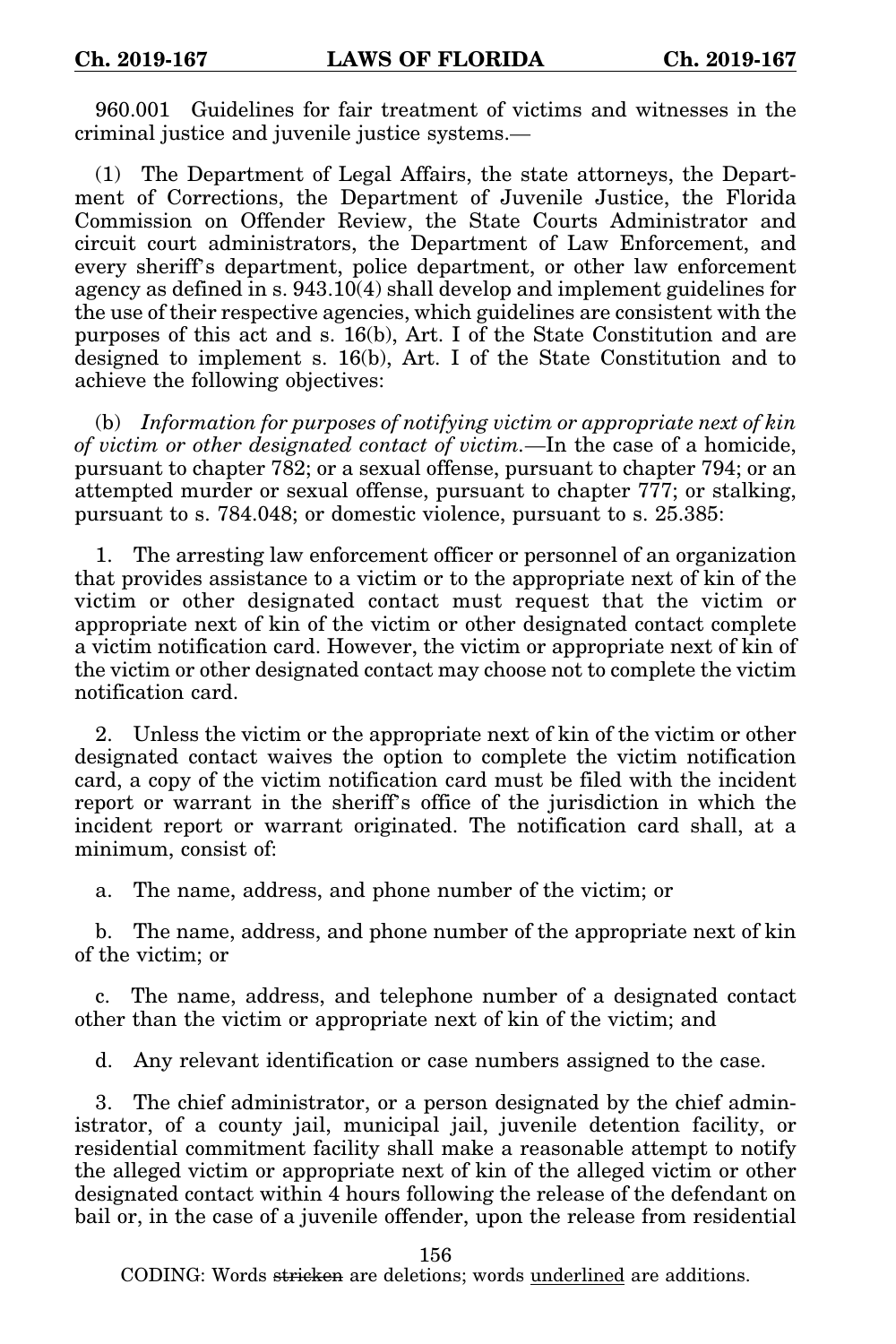detention or commitment. If the chief administrator, or designee, is unable to contact the alleged victim or appropriate next of kin of the alleged victim or other designated contact by telephone, the chief administrator, or designee, must send to the alleged victim or appropriate next of kin of the alleged victim or other designated contact a written notification of the defendant's release.

4. Unless otherwise requested by the victim or the appropriate next of kin of the victim or other designated contact, the information contained on the victim notification card must be sent by the chief administrator, or designee, of the appropriate facility to the subsequent correctional or residential commitment facility following the sentencing and incarceration of the defendant, and unless otherwise requested by the victim or the appropriate next of kin of the victim or other designated contact, he or she must be notified of the release of the defendant from incarceration as provided by law.

5. If the defendant was arrested pursuant to a warrant issued or taken into custody pursuant to s. 985.101 in a jurisdiction other than the jurisdiction in which the defendant is being released, and the alleged victim or appropriate next of kin of the alleged victim or other designated contact does not waive the option for notification of release, the chief correctional officer or chief administrator of the facility releasing the defendant shall make a reasonable attempt to immediately notify the chief correctional officer of the jurisdiction in which the warrant was issued or the juvenile was taken into custody pursuant to s. 985.101, and the chief correctional officer of that jurisdiction shall make a reasonable attempt to notify the alleged victim or appropriate next of kin of the alleged victim or other designated contact, as provided in this paragraph, that the defendant has been or will be released.

Section 95. For the purpose of incorporating the amendment made by this act to section 784.048, Florida Statutes, in a reference thereto, paragraph (b) of subsection (3) of section 985.265, Florida Statutes, is reenacted to read:

985.265 Detention transfer and release; education; adult jails.—

(3)

(b) When a juvenile is released from secure detention or transferred to nonsecure detention, detention staff shall immediately notify the appropriate law enforcement agency, school personnel, and victim if the juvenile is charged with committing any of the following offenses or attempting to commit any of the following offenses:

- 1. Murder, under s. 782.04;
- 2. Sexual battery, under chapter 794;
- 3. Stalking, under s. 784.048; or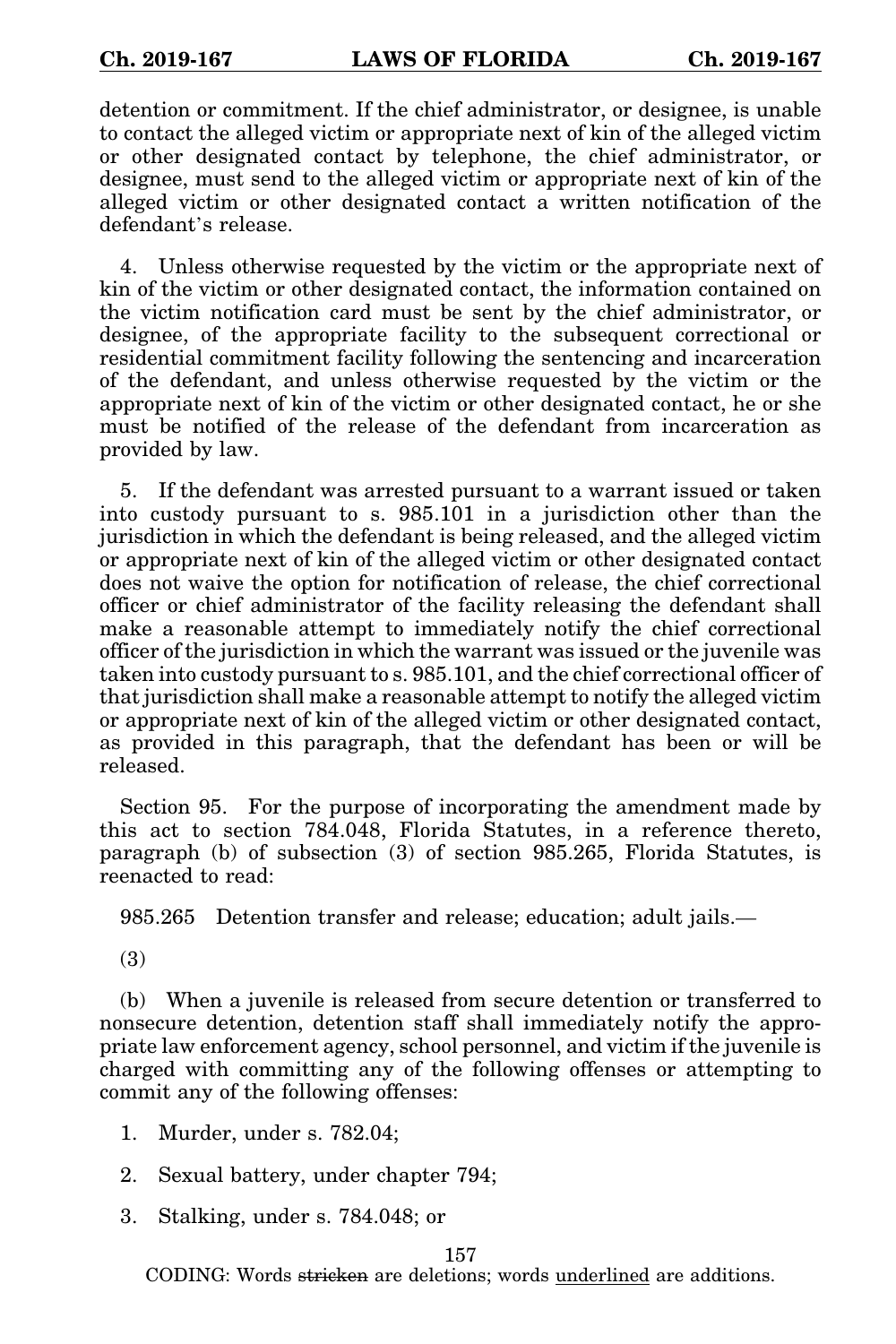4. Domestic violence, as defined in s. 741.28.

Section 96. For the purpose of incorporating the amendment made by this act to section 784.048, Florida Statutes, in a reference thereto, paragraph (e) of subsection (3) of section 1006.147, Florida Statutes, is reenacted to read:

1006.147 Bullying and harassment prohibited.—

(3) For purposes of this section:

(e) Definitions in s. 815.03 and the definition in s.  $784.048(1)(d)$  relating to stalking are applicable to this section.

Section 97. For the purpose of incorporating the amendment made by this act to section 806.13, Florida Statutes, in a reference thereto, subsection (1) of section 316.0775, Florida Statutes, is reenacted to read:

316.0775 Interference with official traffic control devices or railroad signs or signals.—

(1) A person may not, without lawful authority, attempt to or in fact alter, deface, injure, knock down, or remove any official traffic control device or any railroad sign or signal or any inscription, shield, or insignia thereon, or any other part thereof. A violation of this subsection is a criminal violation pursuant to s. 318.17 and shall be punishable as set forth in s. 806.13 related to criminal mischief and graffiti, beginning on or after July 1, 2000.

Section 98. For the purpose of incorporating the amendment made by this act to section 812.014, Florida Statutes, in a reference thereto, subsection (10) of section 95.18, Florida Statutes, is reenacted to read:

95.18 Real property actions; adverse possession without color of title.

(10) A person who occupies or attempts to occupy a residential structure solely by claim of adverse possession under this section and offers the property for lease to another commits theft under s. 812.014.

Section 99. For the purpose of incorporating the amendment made by this act to section 812.014, Florida Statutes, in a reference thereto, paragraph (c) of subsection (3) of section 373.6055, Florida Statutes, is reenacted to read:

373.6055 Criminal history checks for certain water management district employees and others.—

(3)

(c) In addition to other requirements for employment or access established by any water management district pursuant to its water management district's security plan for buildings, facilities, and structures, each water management district's security plan shall provide that:

158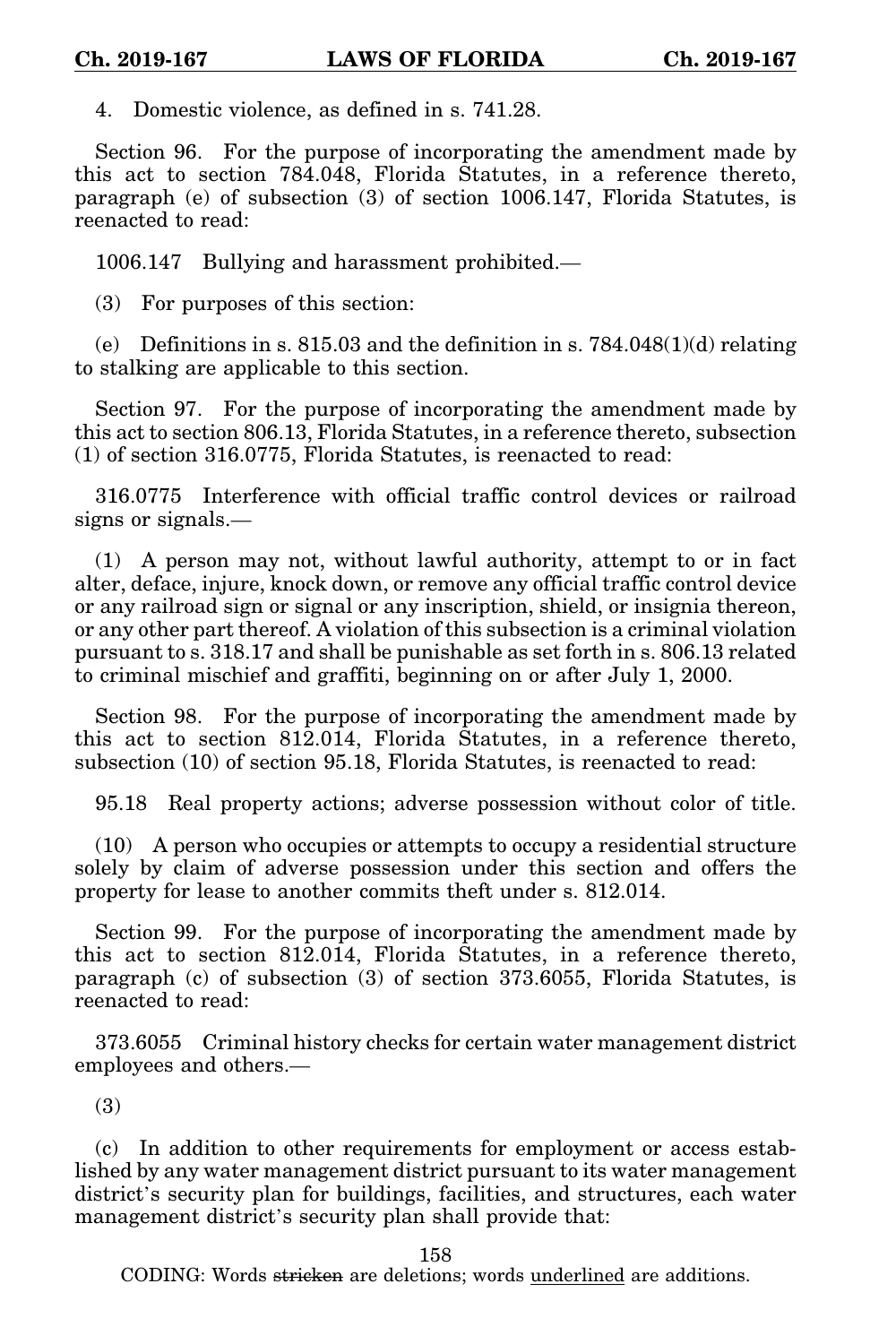1. Any person who has within the past 7 years been convicted, regardless of whether adjudication was withheld, for a forcible felony as defined in s. 776.08; an act of terrorism as defined in s. 775.30; planting of a hoax bomb as provided in s. 790.165; any violation involving the manufacture, possession, sale, delivery, display, use, or attempted or threatened use of a weapon of mass destruction or hoax weapon of mass destruction as provided in s. 790.166; dealing in stolen property; any violation of s. 893.135; any violation involving the sale, manufacturing, delivery, or possession with intent to sell, manufacture, or deliver a controlled substance; burglary; robbery; any felony violation of s. 812.014; any violation of s. 790.07; any crime an element of which includes use or possession of a firearm; any conviction for any similar offenses under the laws of another jurisdiction; or conviction for conspiracy to commit any of the listed offenses may not be qualified for initial employment within or authorized regular access to buildings, facilities, or structures defined in the water management district's security plan as restricted access areas.

2. Any person who has at any time been convicted of any of the offenses listed in subparagraph 1. may not be qualified for initial employment within or authorized regular access to buildings, facilities, or structures defined in the water management district's security plan as restricted access areas unless, after release from incarceration and any supervision imposed as a sentence, the person remained free from a subsequent conviction, regardless of whether adjudication was withheld, for any of the listed offenses for a period of at least 7 years prior to the employment or access date under consideration.

Section 100. For the purpose of incorporating the amendment made by this act to section 812.014, Florida Statutes, in a reference thereto, subsection (3) of section 400.9935, Florida Statutes, is reenacted to read:

400.9935 Clinic responsibilities.—

(3) A charge or reimbursement claim made by or on behalf of a clinic that is required to be licensed under this part but that is not so licensed, or that is otherwise operating in violation of this part, regardless of whether a service is rendered or whether the charge or reimbursement claim is paid, is an unlawful charge and is noncompensable and unenforceable. A person who knowingly makes or causes to be made an unlawful charge commits theft within the meaning of and punishable as provided in s. 812.014.

Section 101. For the purpose of incorporating the amendment made by this act to section 812.014, Florida Statutes, in a reference thereto, subsection (10) of section 550.6305, Florida Statutes, is reenacted to read:

550.6305 Intertrack wagering; guest track payments; accounting rules.

(10) All races or games conducted at a permitholder's facility, all broadcasts of such races or games, and all broadcast rights relating thereto are owned by the permitholder at whose facility such races or games are

159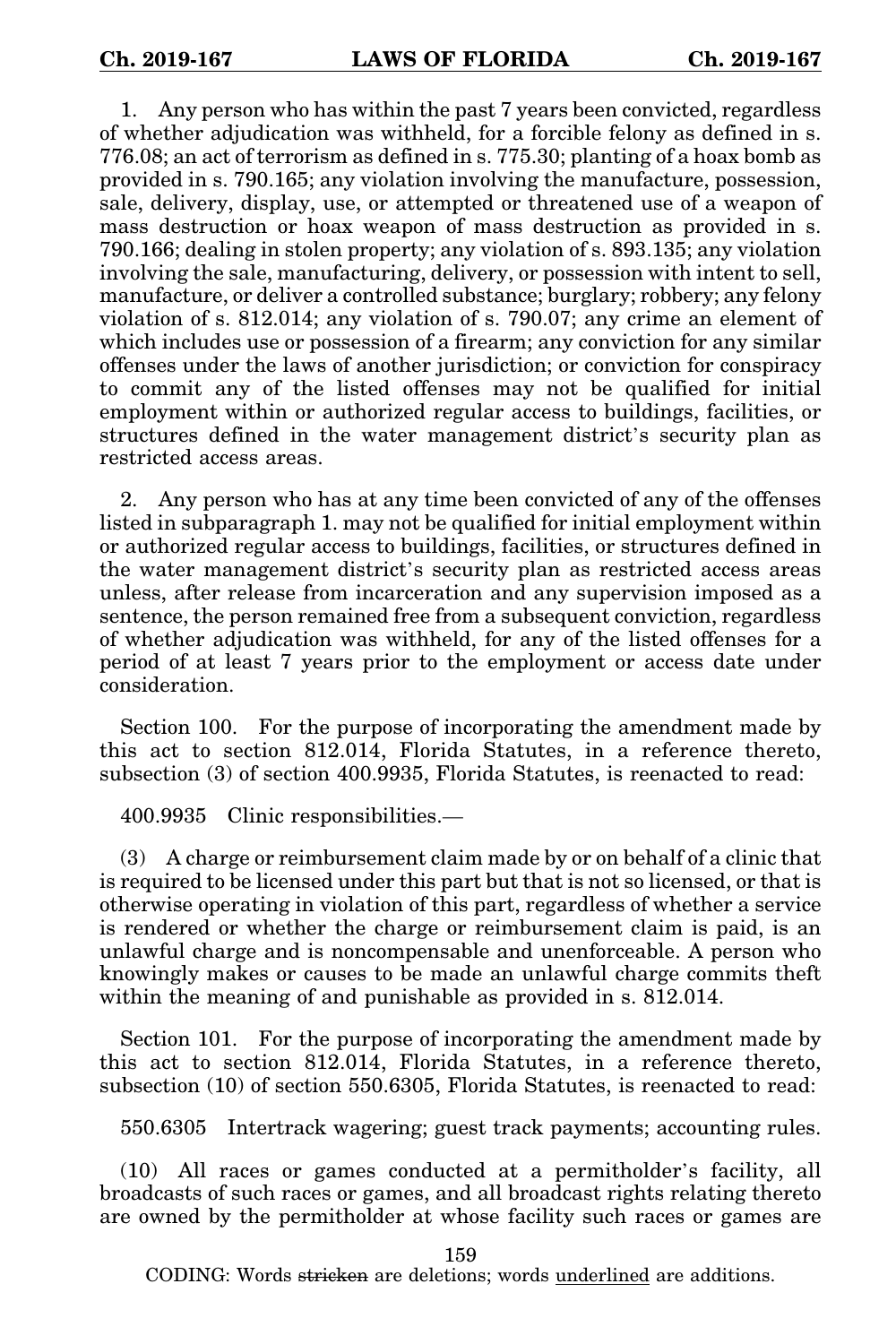conducted and constitute the permitholder's property as defined in s. 812.012(4). Transmission, reception of a transmission, exhibition, use, or other appropriation of such races or games, broadcasts of such races or games, or broadcast rights relating thereto without the written consent of the permitholder constitutes a theft of such property under s. 812.014; and in addition to the penal sanctions contained in s. 812.014, the permitholder has the right to avail itself of the civil remedies specified in ss. 772.104, 772.11, and 812.035 in addition to any other remedies available under applicable state or federal law.

Section 102. For the purpose of incorporating the amendment made by this act to section 812.014, Florida Statutes, in a reference thereto, subsection (2) of section 627.743, Florida Statutes, is reenacted to read:

627.743 Payment of third-party claims.—

(2) When making any payment on a third party claim for damage to an automobile for a partial loss, the insurer shall have printed on the loss estimate, if prepared by the insurer, the following: "Failure to use the insurance proceeds in accordance with the security agreement, if any, could be a violation of s. 812.014, Florida Statutes. If you have any questions, contact your lending institution." However, this subsection does not apply if the insurer does not prepare the loss estimate.

Section 103. For the purpose of incorporating the amendment made by this act to section 812.014, Florida Statutes, in a reference thereto, subsection (2) of section 634.421, Florida Statutes, is reenacted to read:

634.421 Reporting and accounting for funds.—

(2) Any sales representative who, not being entitled thereto, diverts or appropriates funds or any portion thereof to her or his own use commits theft as provided in s. 812.014.

Section 104. For the purpose of incorporating the amendment made by this act to section 812.014, Florida Statutes, in a reference thereto, subsection (2) of section 642.038, Florida Statutes, is reenacted to read:

642.038 Reporting and accounting for funds.—

(2) Any sales representative who, not being entitled thereto, diverts or appropriates such funds or any portion thereof to his or her own use commits theft as provided in s. 812.014.

Section 105. For the purpose of incorporating the amendment made by this act to section 812.014, Florida Statutes, in a reference thereto, subsection (4) of section 705.102, Florida Statutes, is reenacted to read:

705.102 Reporting lost or abandoned property.—

160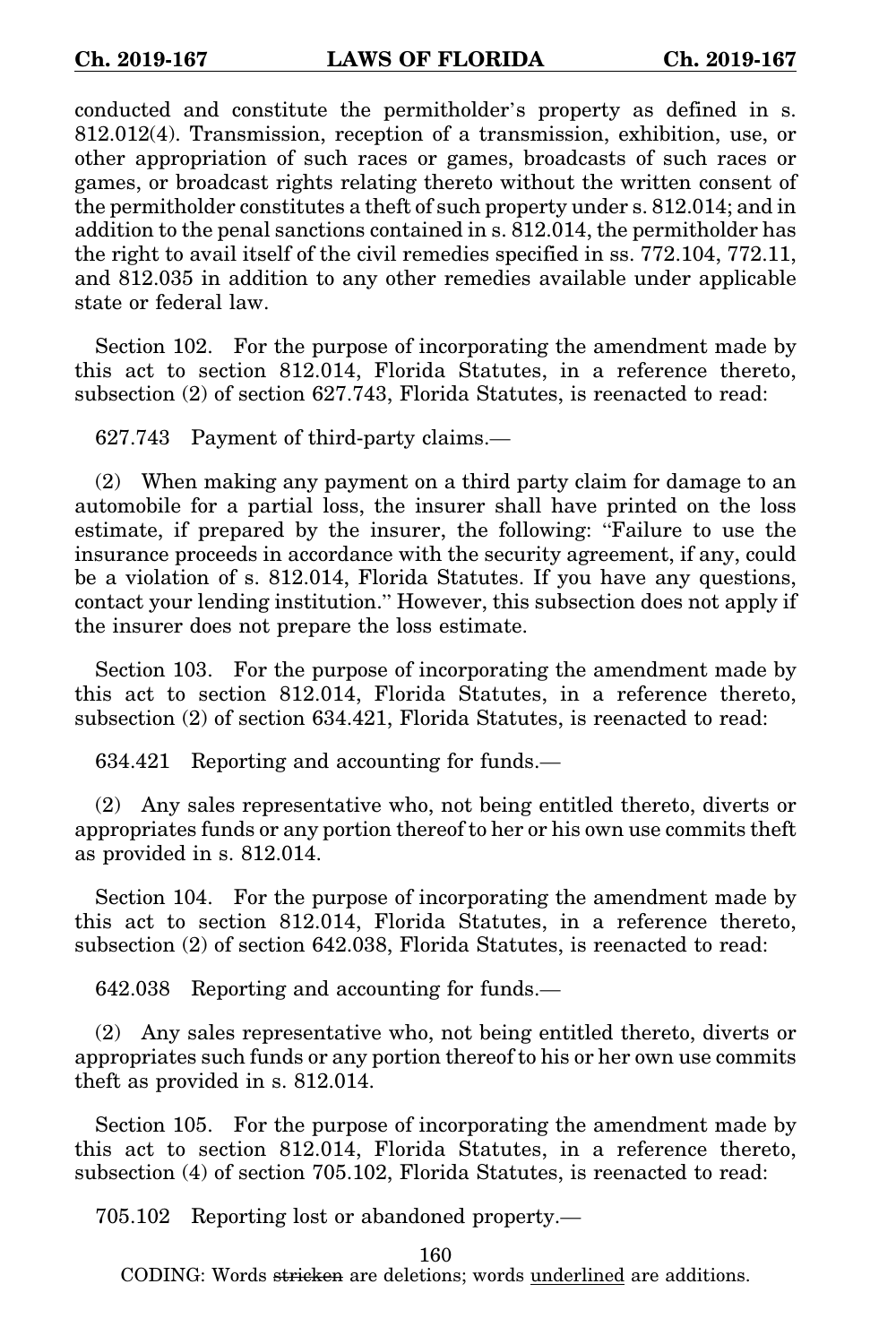(4) Any person who unlawfully appropriates such lost or abandoned property to his or her own use or refuses to deliver such property when required commits theft as defined in s. 812.014, punishable as provided in s. 775.082, s. 775.083, or s. 775.084.

Section 106. For the purpose of incorporating the amendment made by this act to section 812.014, Florida Statutes, in a reference thereto, subsection (7) of section 812.14, Florida Statutes, is reenacted to read:

812.14 Trespass and larceny with relation to utility fixtures; theft of utility services.—

(7) An owner, lessor, or sublessor who willfully violates subsection (5) commits a misdemeanor of the first degree, punishable as provided in s. 775.082 or s. 775.083. Prosecution for a violation of subsection (5) does not preclude prosecution for theft pursuant to subsection (8) or s. 812.014.

Section 107. For the purpose of incorporating the amendment made by this act to section 812.014, Florida Statutes, in a reference thereto, subsection (3) of section 893.138, Florida Statutes, is reenacted to read:

893.138 Local administrative action to abate drug-related, prostitutionrelated, or stolen-property-related public nuisances and criminal gang activity.—

(3) Any pain-management clinic, as described in s. 458.3265 or s. 459.0137, which has been used on more than two occasions within a 6 month period as the site of a violation of:

(a) Section 784.011, s. 784.021, s. 784.03, or s. 784.045, relating to assault and battery;

(b) Section 810.02, relating to burglary;

(c) Section 812.014, relating to theft;

(d) Section 812.131, relating to robbery by sudden snatching; or

(e) Section 893.13, relating to the unlawful distribution of controlled substances,

may be declared to be a public nuisance, and such nuisance may be abated pursuant to the procedures provided in this section.

Section 108. For the purpose of incorporating the amendment made by this act to section 812.015, Florida Statutes, in a reference thereto, subsection (5) of section 538.09, Florida Statutes, is reenacted to read:

538.09 Registration.—

(5) In addition to the fine provided in subsection (4), registration under this section may be denied or any registration granted may be revoked,

161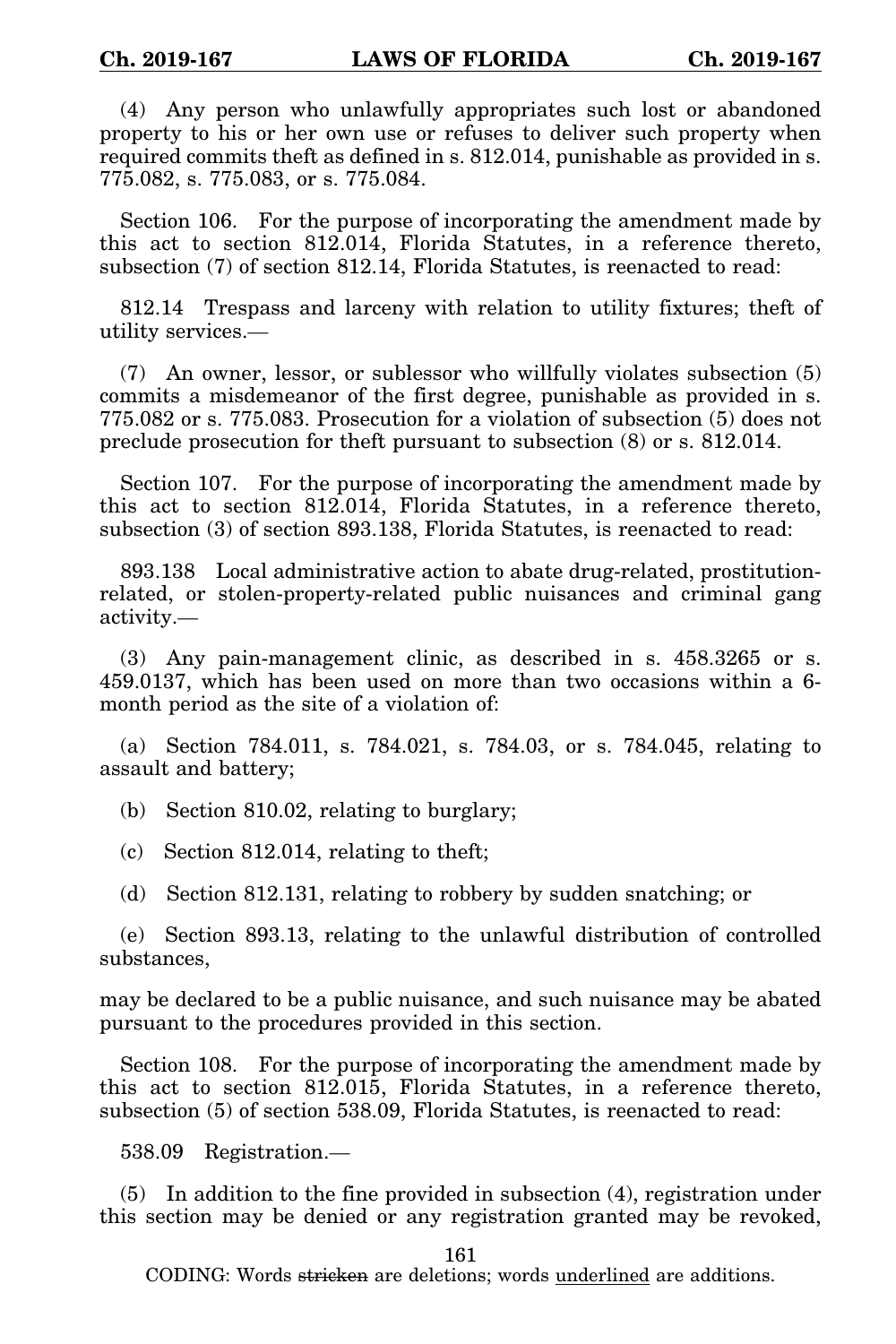restricted, or suspended by the department if the department determines that the applicant or registrant:

(a) Has violated any provision of this chapter or any rule or order made pursuant to this chapter;

(b) Has made a material false statement in the application for registration;

(c) Has been guilty of a fraudulent act in connection with any purchase or sale or has been or is engaged in or is about to engage in any practice, purchase, or sale which is fraudulent or in violation of the law;

(d) Has made a misrepresentation or false statement to, or concealed any essential or material fact from, any person in making any purchase or sale;

(e) Is making purchases or sales through any business associate not registered in compliance with the provisions of this chapter;

(f) Has, within the preceding 10-year period for new registrants who apply for registration on or after October 1, 2006, been convicted of, or has entered a plea of guilty or nolo contendere to, or had adjudication withheld for, a crime against the laws of this state or any other state or of the United States which relates to registration as a secondhand dealer or which involves theft, larceny, dealing in stolen property, receiving stolen property, burglary, embezzlement, obtaining property by false pretenses, possession of altered property, any felony drug offense, any violation of s. 812.015, or any fraudulent dealing;

(g) Has had a final judgment entered against her or him in a civil action upon grounds of fraud, embezzlement, misrepresentation, or deceit; or

(h) Has failed to pay any sales tax owed to the Department of Revenue.

In the event the department determines to deny an application or revoke a registration, it shall enter a final order with its findings on the register of secondhand dealers and their business associates, if any; and denial, suspension, or revocation of the registration of a secondhand dealer shall also deny, suspend, or revoke the registration of such secondhand dealer's business associates.

Section 109. For the purpose of incorporating the amendment made by this act to section 812.015, Florida Statutes, in a reference thereto, subsection (2) of section 538.23, Florida Statutes, is reenacted to read:

538.23 Violations and penalties.—

(2) A secondary metals recycler is presumed to know upon receipt of stolen regulated metals property in a purchase transaction that the regulated metals property has been stolen from another if the secondary metals recycler knowingly and intentionally fails to maintain the

162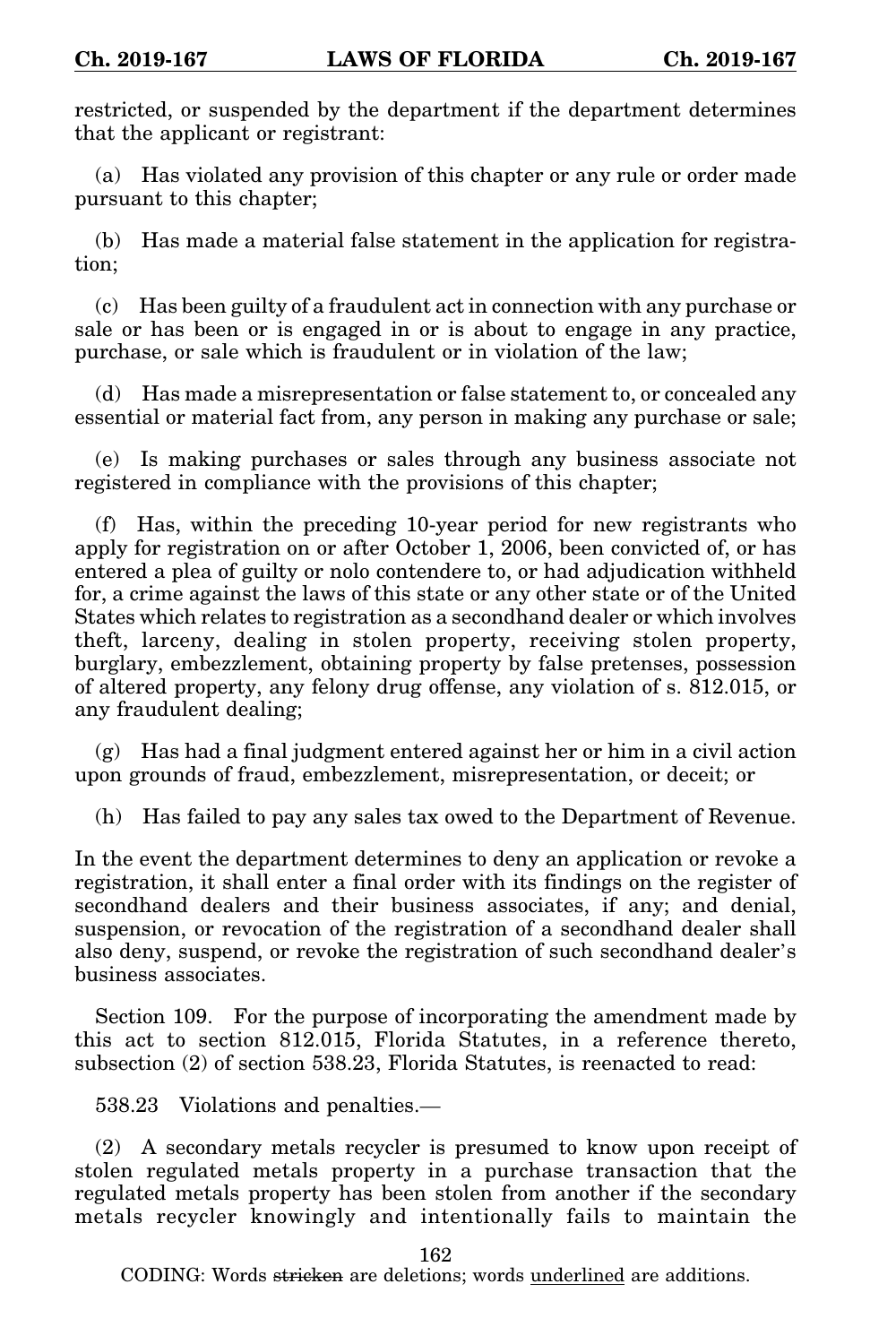information required in s. 538.19 and shall, upon conviction of a violation of s. 812.015, be punished as provided in s. 812.014(2) or (3).

Section 110. For the purpose of incorporating the amendment made by this act to section 815.03, Florida Statutes, in a reference thereto, paragraph (e) of subsection (3) of section 1006.147, Florida Statutes, is reenacted to read:

1006.147 Bullying and harassment prohibited.—

(3) For purposes of this section:

(e) Definitions in s. 815.03 and the definition in s.  $784.048(1)(d)$  relating to stalking are applicable to this section.

Section 111. For the purpose of incorporating the amendment made by this act to section 815.06, Florida Statutes, in a reference thereto, subsection (2) of section 316.80, Florida Statutes, is reenacted to read:

316.80 Unlawful conveyance of fuel; obtaining fuel fraudulently.—

(2) A person who violates subsection (1) commits a felony of the second degree, punishable as provided in s. 775.082, s. 775.083, or s. 775.084, if he or she has attempted to or has fraudulently obtained motor or diesel fuel by:

(a) Presenting a credit card or a credit card account number in violation of ss. 817.57-817.685;

(b) Using unauthorized access to any computer network in violation of s. 815.06; or

(c) Using a fraudulently scanned or lost or stolen payment access device, whether credit card or contactless device.

Section 112. For the purpose of incorporating the amendment made by this act to section 815.06, Florida Statutes, in references thereto, subsections (1) and (2) of section 775.30, Florida Statutes, are reenacted to read:

775.30 Terrorism; defined; penalties.—

(1) As used in this chapter and the Florida Criminal Code, the terms "terrorism" or "terrorist activity" mean an activity that:

(a) Involves:

1. A violent act or an act dangerous to human life which is a violation of the criminal laws of this state or of the United States; or

2. A violation of s. 815.06; and

(b) Is intended to:

## 163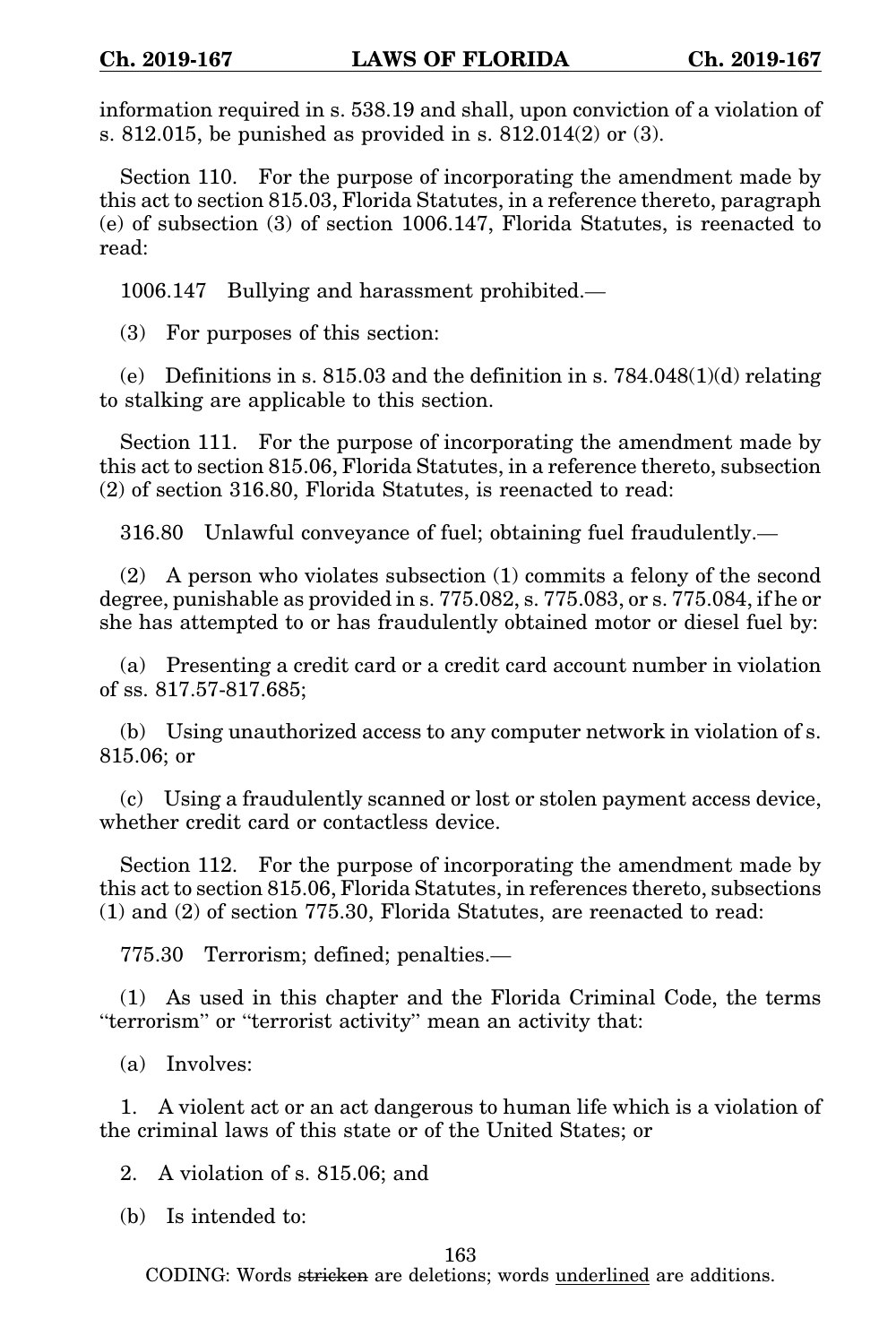1. Intimidate, injure, or coerce a civilian population;

2. Influence the policy of a government by intimidation or coercion; or

3. Affect the conduct of government through destruction of property, assassination, murder, kidnapping, or aircraft piracy.

(2) A person who violates s.  $782.04(1)(a)1$ . or (2), s.  $782.065$ , s.  $782.07(1)$ , s. 782.09, s. 784.045, s. 784.07, s. 787.01, s. 787.02, s. 787.07, s. 790.115, s. 790.15, s. 790.16, s. 790.161, s. 790.1615, s. 790.162, s. 790.166, s. 790.19, s. 806.01, s. 806.031, s. 806.111, s. 815.06, s. 815.061, s. 859.01, or s. 876.34, in furtherance of intimidating or coercing the policy of a government, or in furtherance of affecting the conduct of a government by mass destruction, assassination, or kidnapping, commits the crime of terrorism, a felony of the first degree, punishable as provided in s. 775.082, s. 775.083, or s. 775.084.

Section 113. For the purpose of incorporating the amendment made by this act to section 815.06, Florida Statutes, in a reference thereto, subsection (2) of section 775.33, Florida Statutes, is reenacted to read:

775.33 Providing material support or resources for terrorism or to terrorist organizations.—

(2) A person commits a felony of the first degree, punishable as provided in s. 775.082, s. 775.083, or s. 775.084, if the person:

(a) Provides material support or resources or conceals or disguises the nature, location, source, or ownership of the material support or resources, knowing or intending that the support or resources are to be used in preparation for or in carrying out a violation of s. 775.30, s. 775.32, s. 775.34, s. 775.35, s. 790.16, s. 790.161 $(2)$ ,  $(3)$ , or  $(4)$ , s. 790.166, s. 790.19, s. 815.06, s. 859.01, s. 860.121, s. 860.16, s. 876.32, s. 876.34, or s. 876.36;

(b) Conceals an escape from the commission of a violation of paragraph  $(a)$ ; or

(c) Attempts or conspires to commit a violation of paragraph (a).

Section 114. For the purpose of incorporating the amendment made by this act to section 815.06, Florida Statutes, in a reference thereto, subsection (5) of section 782.04, Florida Statutes, is reenacted to read:

782.04 Murder.—

(5) As used in this section, the term "terrorism" means an activity that:

(a)1. Involves a violent act or an act dangerous to human life which is a violation of the criminal laws of this state or of the United States; or

2. Involves a violation of s. 815.06; and

(b) Is intended to: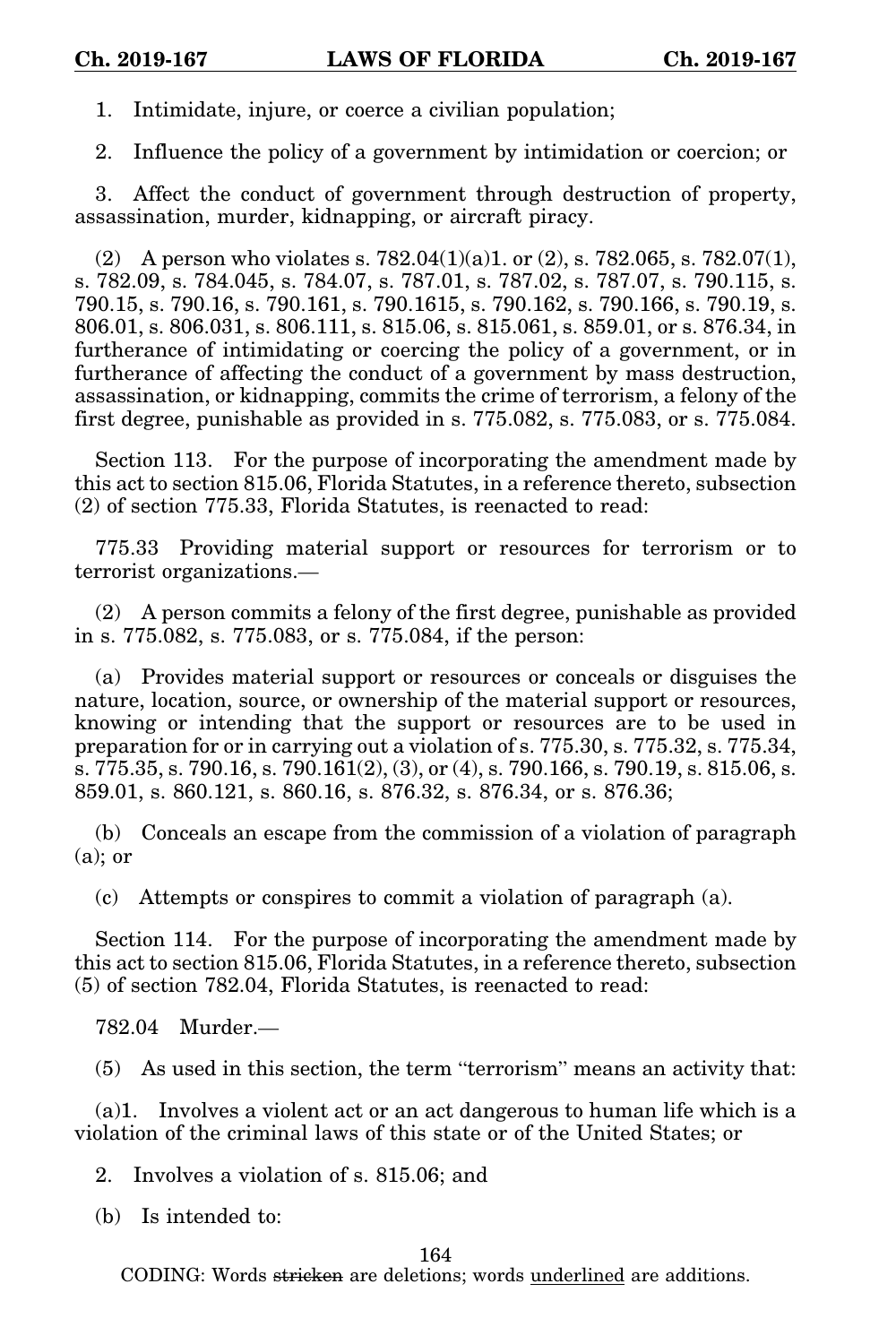1. Intimidate, injure, or coerce a civilian population;

2. Influence the policy of a government by intimidation or coercion; or

3. Affect the conduct of government through destruction of property, assassination, murder, kidnapping, or aircraft piracy.

Section 115. For the purpose of incorporating the amendment made by this act to section 815.06, Florida Statutes, in a reference thereto, subsection (3) of section 934.07, Florida Statutes, is reenacted to read:

934.07 Authorization for interception of wire, oral, or electronic communications.—

(3) As used in this section, the term "terrorism" means an activity that:

(a)1. Involves a violent act or an act dangerous to human life which is a violation of the criminal laws of this state or of the United States; or

2. Involves a violation of s. 815.06; and

(b) Is intended to:

1. Intimidate, injure, or coerce a civilian population;

2. Influence the policy of a government by intimidation or coercion; or

3. Affect the conduct of government through destruction of property, assassination, murder, kidnapping, or aircraft piracy.

Section 116. For the purpose of incorporating the amendment made by this act to section 849.01, Florida Statutes, in a reference thereto, section 849.02, Florida Statutes, is reenacted to read:

849.02 Agents or employees of keeper of gambling house.—Whoever acts as servant, clerk, agent, or employee of any person in the violation of s. 849.01 shall be punished in the manner and to the extent therein mentioned.

Section 117. For the purpose of incorporating the amendment made by this act to section 893.135, Florida Statutes, in a reference thereto, paragraph (c) of subsection (3) of section 373.6055, Florida Statutes, is reenacted to read:

373.6055 Criminal history checks for certain water management district employees and others.—

(3)

(c) In addition to other requirements for employment or access established by any water management district pursuant to its water management district's security plan for buildings, facilities, and structures, each water management district's security plan shall provide that:

165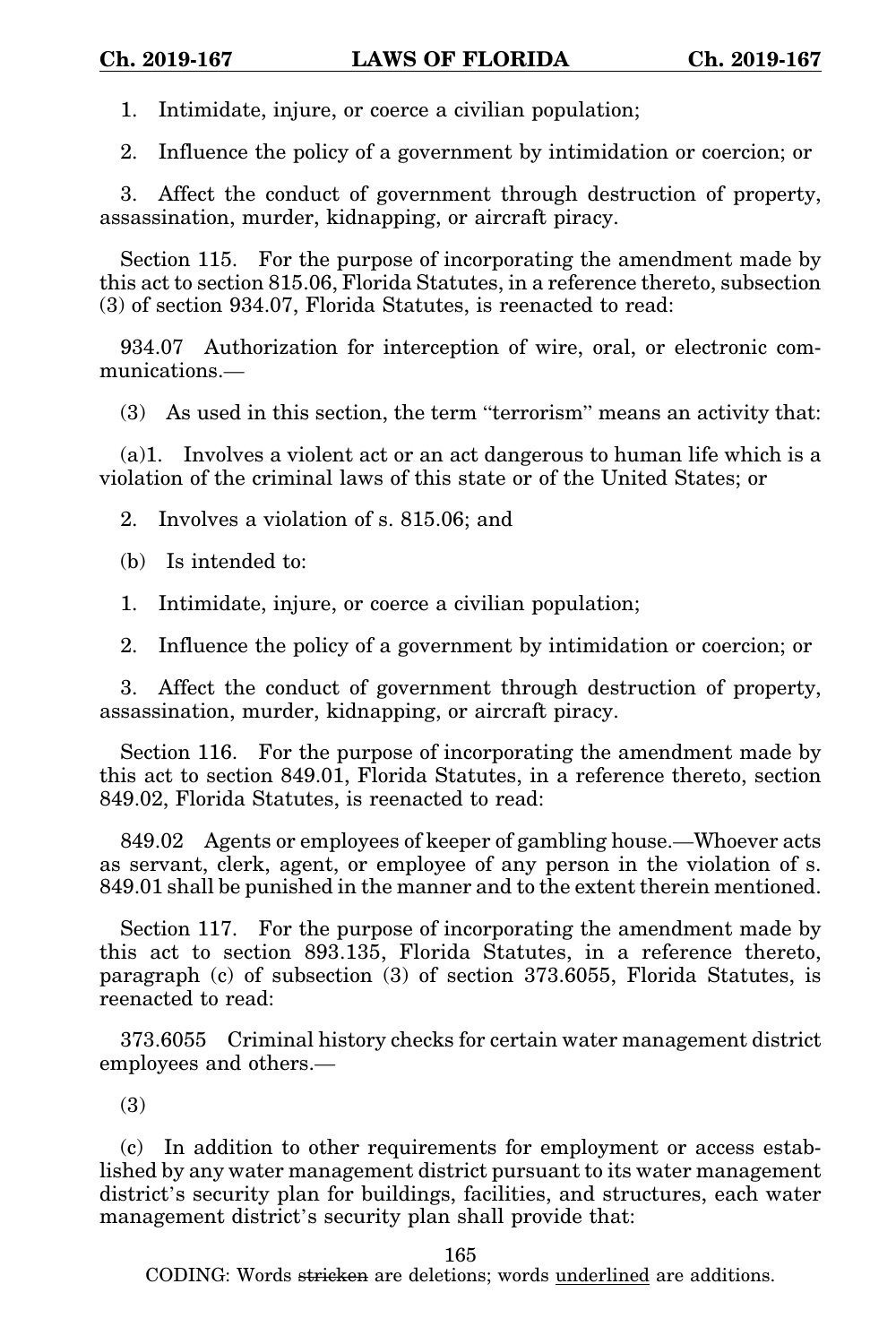1. Any person who has within the past 7 years been convicted, regardless of whether adjudication was withheld, for a forcible felony as defined in s. 776.08; an act of terrorism as defined in s. 775.30; planting of a hoax bomb as provided in s. 790.165; any violation involving the manufacture, possession, sale, delivery, display, use, or attempted or threatened use of a weapon of mass destruction or hoax weapon of mass destruction as provided in s. 790.166; dealing in stolen property; any violation of s. 893.135; any violation involving the sale, manufacturing, delivery, or possession with intent to sell, manufacture, or deliver a controlled substance; burglary; robbery; any felony violation of s. 812.014; any violation of s. 790.07; any crime an element of which includes use or possession of a firearm; any conviction for any similar offenses under the laws of another jurisdiction; or conviction for conspiracy to commit any of the listed offenses may not be qualified for initial employment within or authorized regular access to buildings, facilities, or structures defined in the water management district's security plan as restricted access areas.

2. Any person who has at any time been convicted of any of the offenses listed in subparagraph 1. may not be qualified for initial employment within or authorized regular access to buildings, facilities, or structures defined in the water management district's security plan as restricted access areas unless, after release from incarceration and any supervision imposed as a sentence, the person remained free from a subsequent conviction, regardless of whether adjudication was withheld, for any of the listed offenses for a period of at least 7 years prior to the employment or access date under consideration.

Section 118. For the purpose of incorporating the amendment made by this act to section 893.135, Florida Statutes, in a reference thereto, subsection (6) of section 397.4073, Florida Statutes, is reenacted to read:

397.4073 Background checks of service provider personnel.—

(6) DISQUALIFICATION FROM RECEIVING STATE FUNDS.—State funds may not be disseminated to any service provider owned or operated by an owner, director, or chief financial officer who has been convicted of, has entered a plea of guilty or nolo contendere to, or has had adjudication withheld for, a violation of s. 893.135 pertaining to trafficking in controlled substances, or a violation of the law of another state, the District of Columbia, the United States or any possession or territory thereof, or any foreign jurisdiction which is substantially similar in elements and penalties to a trafficking offense in this state, unless the owner's or director's civil rights have been restored.

Section 119. For the purpose of incorporating the amendment made by this act to section 893.135, Florida Statutes, in a reference thereto, subsection (1) of section 414.095, Florida Statutes, is reenacted to read:

414.095 Determining eligibility for temporary cash assistance.—

166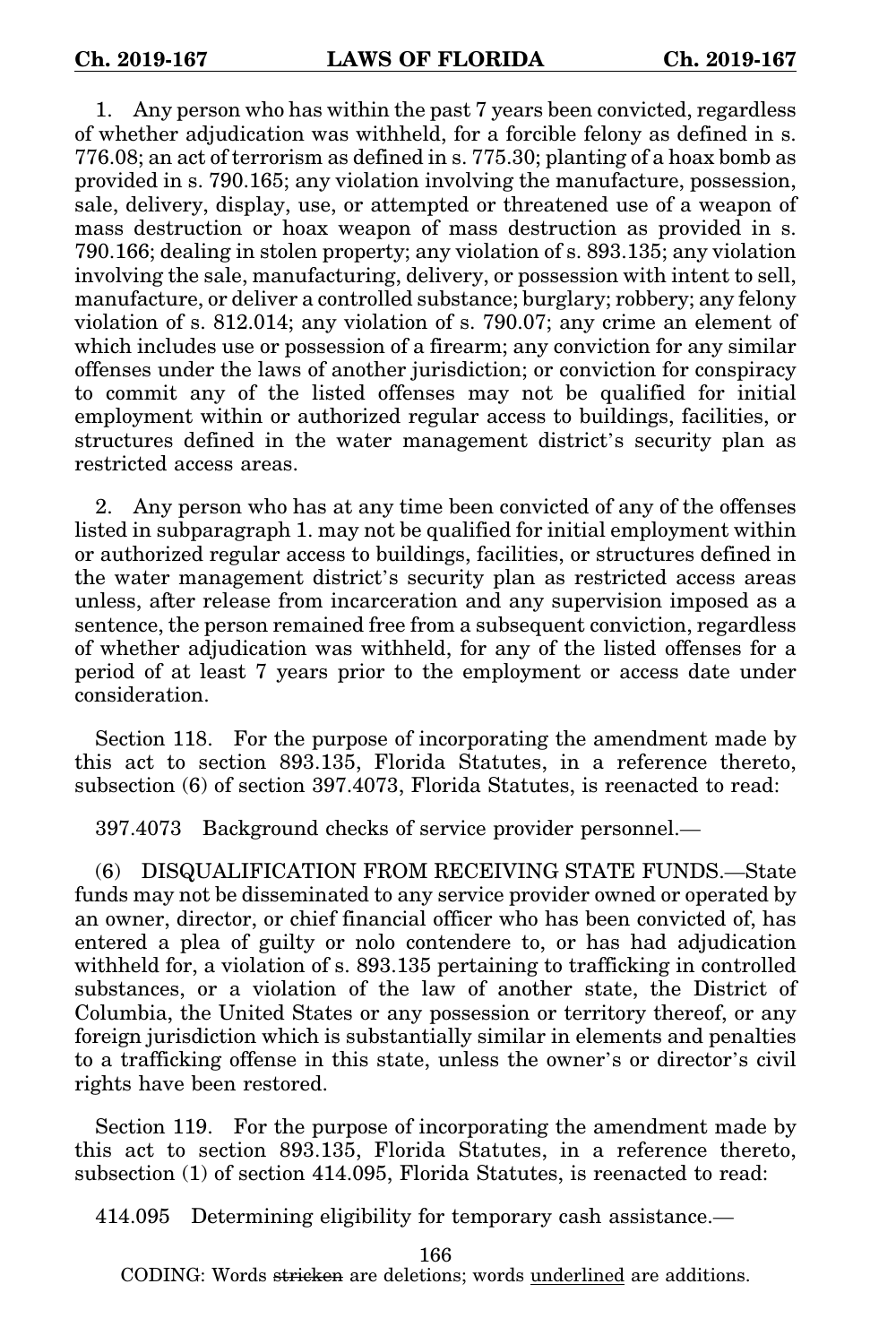(1) ELIGIBILITY.—An applicant must meet eligibility requirements of this section before receiving services or temporary cash assistance under this chapter, except that an applicant shall be required to register for work and engage in work activities in accordance with s. 445.024, as designated by the local workforce development board, and may receive support services or child care assistance in conjunction with such requirement. The department shall make a determination of eligibility based on the criteria listed in this chapter. The department shall monitor continued eligibility for temporary cash assistance through periodic reviews consistent with the food assistance eligibility process. Benefits may not be denied to an individual solely based on a felony drug conviction, unless the conviction is for trafficking pursuant to s. 893.135. To be eligible under this section, an individual convicted of a drug felony must be satisfactorily meeting the requirements of the temporary cash assistance program, including all substance abuse treatment requirements. Within the limits specified in this chapter, the state opts out of the provision of Pub. L. No. 104-193, s. 115, that eliminates eligibility for temporary cash assistance and food assistance for any individual convicted of a controlled substance felony.

Section 120. For the purpose of incorporating the amendment made by this act to section 893.135, Florida Statutes, in a reference thereto, subsection (2) of section 772.12, Florida Statutes, is reenacted to read:

772.12 Drug Dealer Liability Act.—

(2) A person, including any governmental entity, has a cause of action for threefold the actual damages sustained and is entitled to minimum damages in the amount of \$1,000 and reasonable attorney's fees and court costs in the trial and appellate courts, if the person proves by the greater weight of the evidence that:

(a) The person was injured because of the defendant's actions that resulted in the defendant's conviction for:

1. A violation of s. 893.13, except for a violation of s. 893.13 $(2)(a)$  or  $(b)$ ,  $(3)$ ,  $(5)$ ,  $(6)(a)$ ,  $(b)$ , or  $(c)$ ,  $(7)$ ; or

2. A violation of s. 893.135; and

(b) The person was not injured by reason of his or her participation in the same act or transaction that resulted in the defendant's conviction for any offense described in subparagraph (a)1.

Section 121. For the purpose of incorporating the amendment made by this act to section 893.135, Florida Statutes, in references thereto, paragraph (a) of subsection  $(2)$  and paragraph  $(a)$  of subsection  $(3)$  of section 775.087, Florida Statutes, are reenacted to read:

775.087 Possession or use of weapon; aggravated battery; felony reclassification; minimum sentence.—

167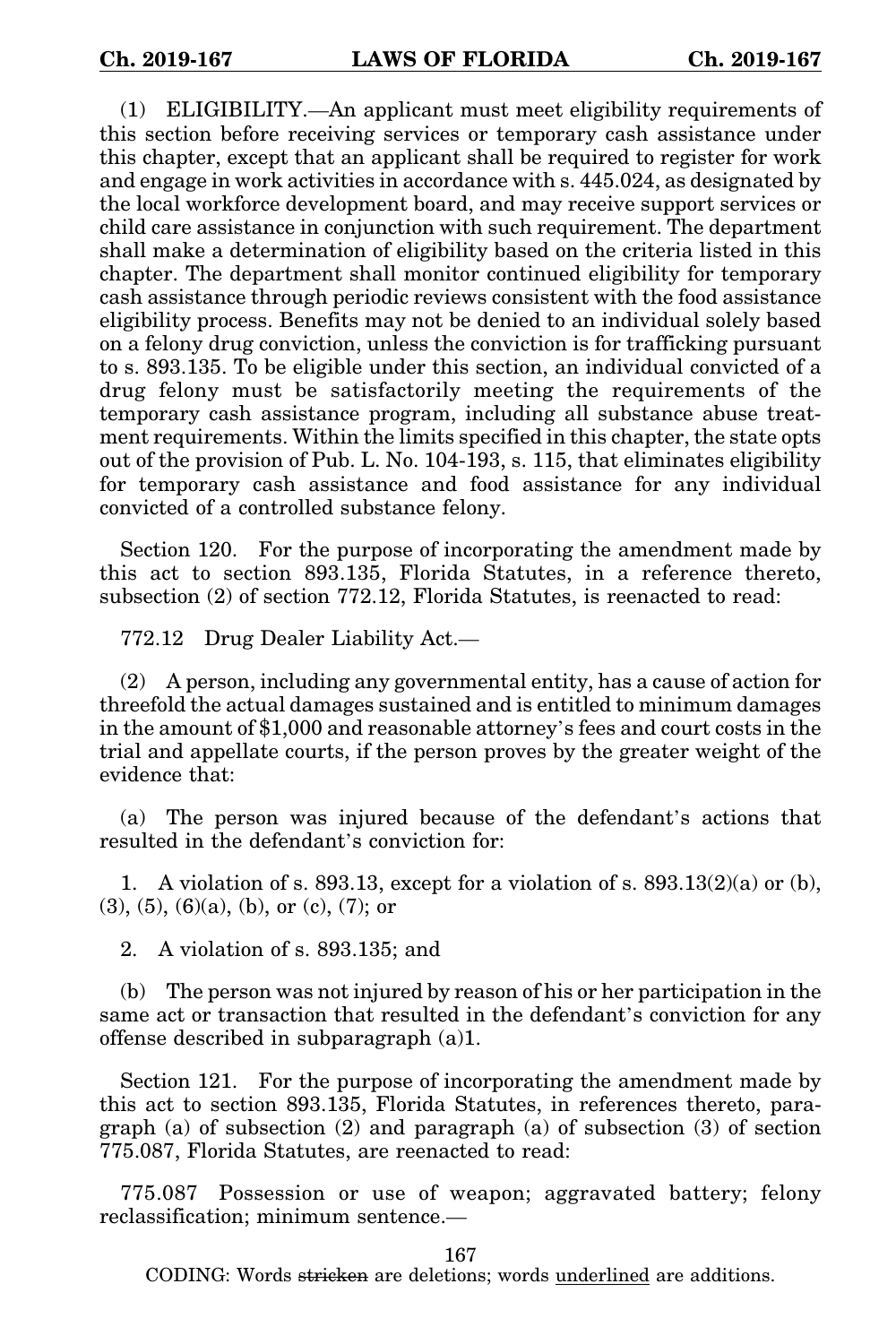$(2)(a)1$ . Any person who is convicted of a felony or an attempt to commit a felony, regardless of whether the use of a weapon is an element of the felony, and the conviction was for:

- a. Murder;
- b. Sexual battery;
- c. Robbery;
- d. Burglary;
- e. Arson;
- f. Aggravated battery;
- g. Kidnapping;
- h. Escape;
- i. Aircraft piracy;
- j. Aggravated child abuse;
- k. Aggravated abuse of an elderly person or disabled adult;

l. Unlawful throwing, placing, or discharging of a destructive device or bomb;

m. Carjacking;

n. Home-invasion robbery;

o. Aggravated stalking;

p. Trafficking in cannabis, trafficking in cocaine, capital importation of cocaine, trafficking in illegal drugs, capital importation of illegal drugs, trafficking in phencyclidine, capital importation of phencyclidine, trafficking in methaqualone, capital importation of methaqualone, trafficking in amphetamine, capital importation of amphetamine, trafficking in flunitrazepam, trafficking in gamma-hydroxybutyric acid (GHB), trafficking in 1,4- Butanediol, trafficking in Phenethylamines, or other violation of s. 893.135(1); or

q. Possession of a firearm by a felon

and during the commission of the offense, such person actually possessed a "firearm" or "destructive device" as those terms are defined in s. 790.001, shall be sentenced to a minimum term of imprisonment of 10 years, except that a person who is convicted for possession of a firearm by a felon or burglary of a conveyance shall be sentenced to a minimum term of imprisonment of 3 years if such person possessed a "firearm" or "destructive

168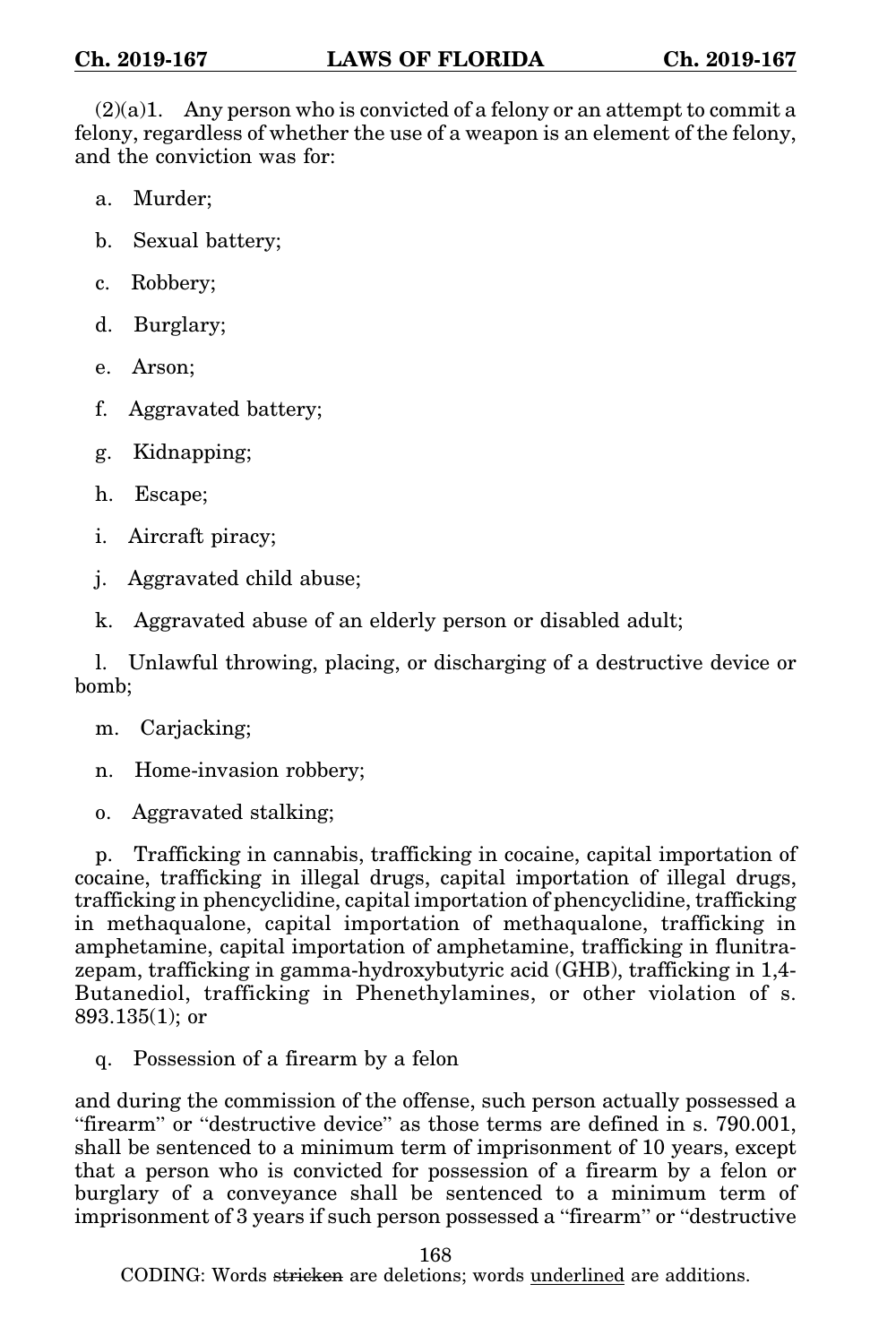device" during the commission of the offense. However, if an offender who is convicted of the offense of possession of a firearm by a felon has a previous conviction of committing or attempting to commit a felony listed in s. 775.084(1)(b)1. and actually possessed a firearm or destructive device during the commission of the prior felony, the offender shall be sentenced to a minimum term of imprisonment of 10 years.

2. Any person who is convicted of a felony or an attempt to commit a felony listed in sub-subparagraphs (a)1.a.-p., regardless of whether the use of a weapon is an element of the felony, and during the course of the commission of the felony such person discharged a "firearm" or "destructive device" as defined in s. 790.001 shall be sentenced to a minimum term of imprisonment of 20 years.

3. Any person who is convicted of a felony or an attempt to commit a felony listed in sub-subparagraphs (a)1.a.-p., regardless of whether the use of a weapon is an element of the felony, and during the course of the commission of the felony such person discharged a "firearm" or "destructive device" as defined in s. 790.001 and, as the result of the discharge, death or great bodily harm was inflicted upon any person, the convicted person shall be sentenced to a minimum term of imprisonment of not less than 25 years and not more than a term of imprisonment of life in prison.

 $(3)(a)1$ . Any person who is convicted of a felony or an attempt to commit a felony, regardless of whether the use of a firearm is an element of the felony, and the conviction was for:

- a. Murder;
- b. Sexual battery;
- c. Robbery;
- d. Burglary;
- e. Arson;
- f. Aggravated battery;
- g. Kidnapping;
- h. Escape;

i. Sale, manufacture, delivery, or intent to sell, manufacture, or deliver any controlled substance;

- j. Aircraft piracy;
- k. Aggravated child abuse;
- l. Aggravated abuse of an elderly person or disabled adult;

169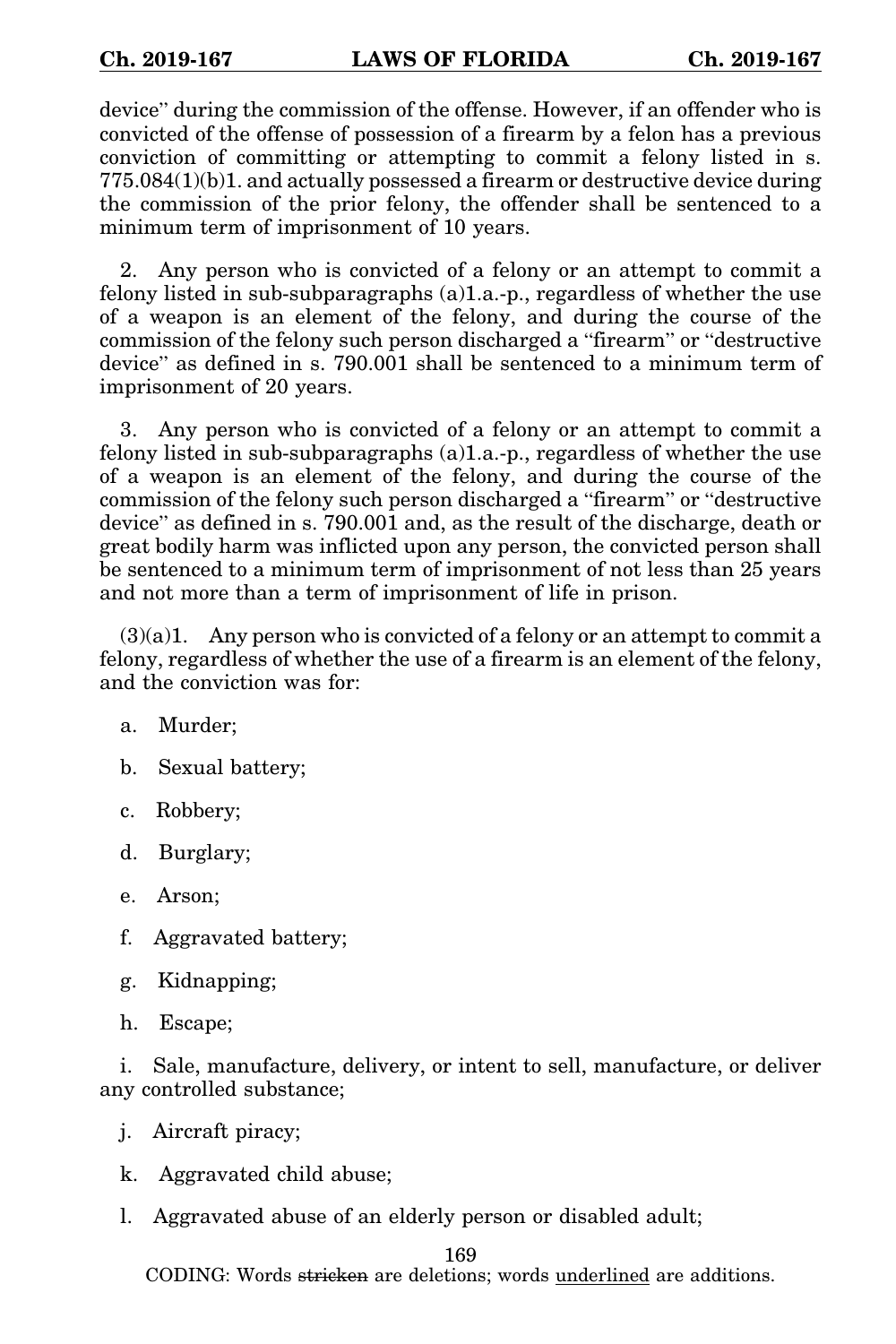m. Unlawful throwing, placing, or discharging of a destructive device or bomb;

n. Carjacking;

o. Home-invasion robbery;

p. Aggravated stalking; or

q. Trafficking in cannabis, trafficking in cocaine, capital importation of cocaine, trafficking in illegal drugs, capital importation of illegal drugs, trafficking in phencyclidine, capital importation of phencyclidine, trafficking in methaqualone, capital importation of methaqualone, trafficking in amphetamine, capital importation of amphetamine, trafficking in flunitrazepam, trafficking in gamma-hydroxybutyric acid (GHB), trafficking in 1,4- Butanediol, trafficking in Phenethylamines, or other violation of s. 893.135(1);

and during the commission of the offense, such person possessed a semiautomatic firearm and its high-capacity detachable box magazine or a machine gun as defined in s. 790.001, shall be sentenced to a minimum term of imprisonment of 15 years.

2. Any person who is convicted of a felony or an attempt to commit a felony listed in subparagraph  $(a)1$ , regardless of whether the use of a weapon is an element of the felony, and during the course of the commission of the felony such person discharged a semiautomatic firearm and its highcapacity box magazine or a "machine gun" as defined in s. 790.001 shall be sentenced to a minimum term of imprisonment of 20 years.

3. Any person who is convicted of a felony or an attempt to commit a felony listed in subparagraph (a)1., regardless of whether the use of a weapon is an element of the felony, and during the course of the commission of the felony such person discharged a semiautomatic firearm and its highcapacity box magazine or a "machine gun" as defined in s. 790.001 and, as the result of the discharge, death or great bodily harm was inflicted upon any person, the convicted person shall be sentenced to a minimum term of imprisonment of not less than 25 years and not more than a term of imprisonment of life in prison.

Section 122. For the purpose of incorporating the amendment made by this act to section 893.135, Florida Statutes, in references thereto, paragraph (a) of subsection (1) and subsections (3) and (4) of section 782.04, Florida Statutes, are reenacted to read:

782.04 Murder.—

 $(1)(a)$  The unlawful killing of a human being:

1. When perpetrated from a premeditated design to effect the death of the person killed or any human being;

170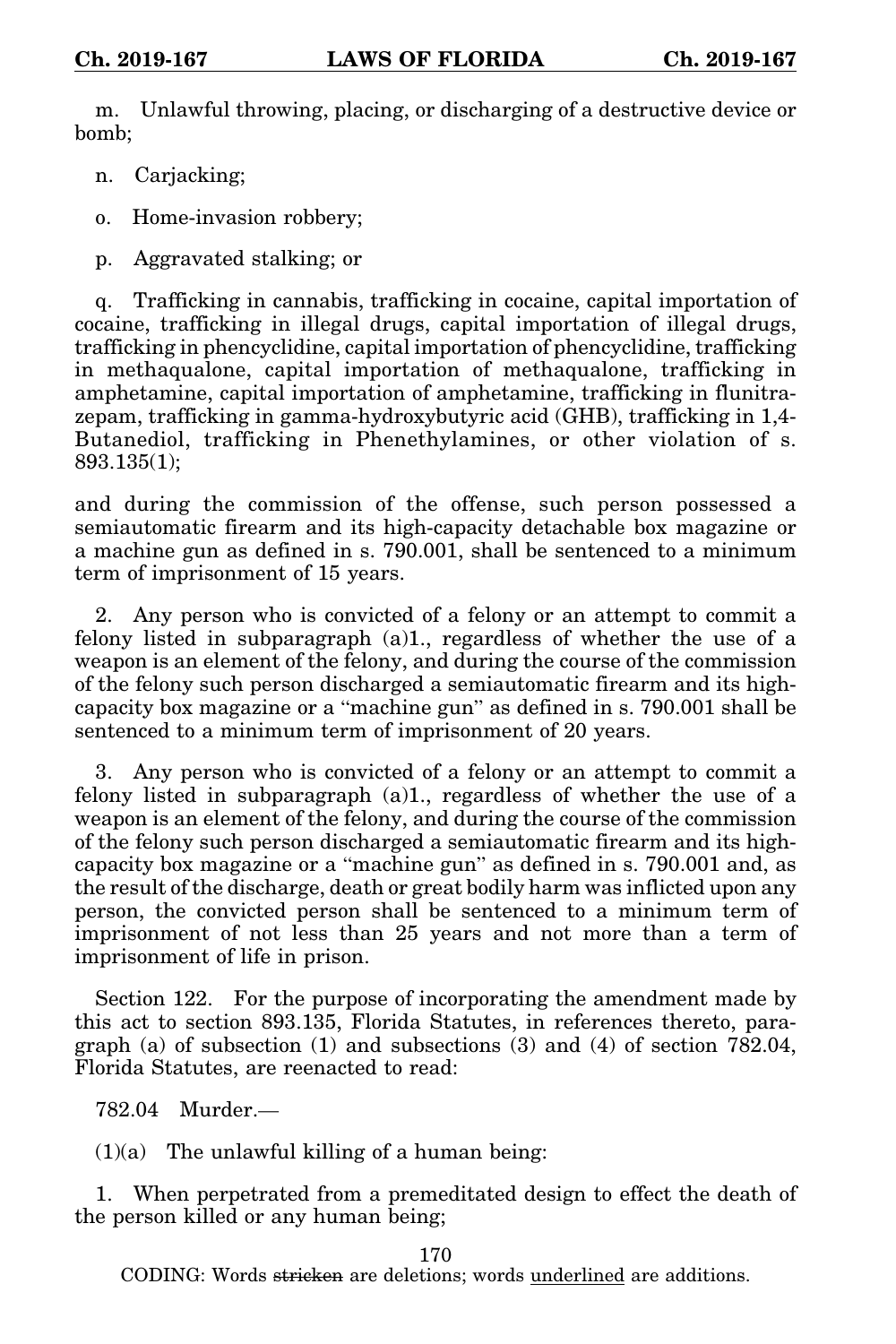2. When committed by a person engaged in the perpetration of, or in the attempt to perpetrate, any:

a. Trafficking offense prohibited by s. 893.135(1),

b. Arson,

c. Sexual battery,

d. Robbery,

e. Burglary,

f. Kidnapping,

g. Escape,

h. Aggravated child abuse,

i. Aggravated abuse of an elderly person or disabled adult,

j. Aircraft piracy,

k. Unlawful throwing, placing, or discharging of a destructive device or bomb,

l. Carjacking,

m. Home-invasion robbery,

n. Aggravated stalking,

o. Murder of another human being,

p. Resisting an officer with violence to his or her person,

q. Aggravated fleeing or eluding with serious bodily injury or death,

r. Felony that is an act of terrorism or is in furtherance of an act of terrorism, including a felony under s. 775.30, s. 775.32, s. 775.33, s. 775.34, or s. 775.35, or

s. Human trafficking; or

3. Which resulted from the unlawful distribution by a person 18 years of age or older of any of the following substances, or mixture containing any of the following substances, when such substance or mixture is proven to be the proximate cause of the death of the user:

a. A substance controlled under s. 893.03(1);

b. Cocaine, as described in s.  $893.03(2)(a)4$ .;

171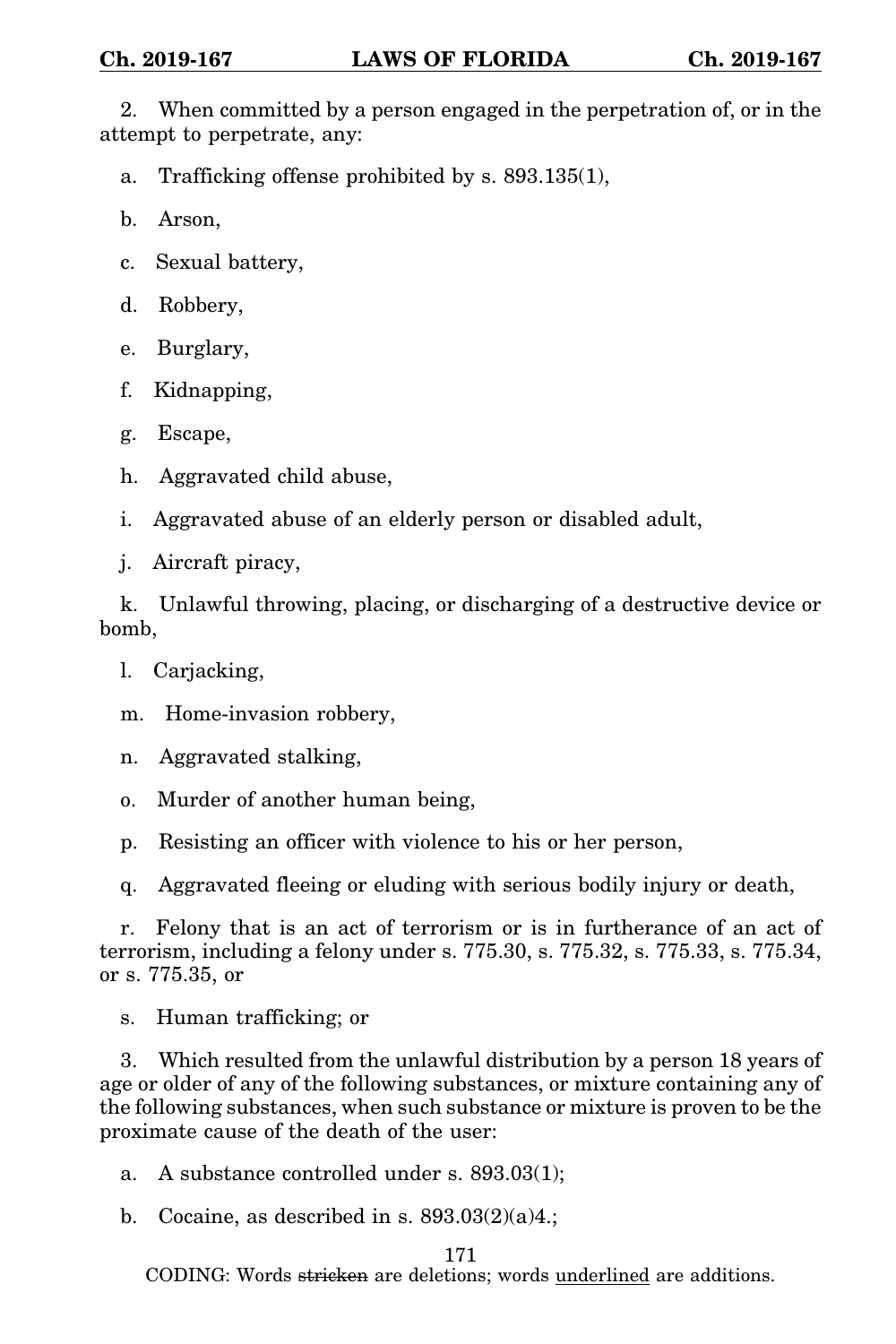c. Opium or any synthetic or natural salt, compound, derivative, or preparation of opium;

d. Methadone;

e. Alfentanil, as described in s.  $893.03(2)(b)1$ .;

f. Carfentanil, as described in s.  $893.03(2)(b)6$ .;

g. Fentanyl, as described in s.  $893.03(2)(b)9$ .;

h. Sufentanil, as described in s. 893.03(2)(b)30.; or

i. A controlled substance analog, as described in s. 893.0356, of any substance specified in sub-subparagraphs a.-h.,

is murder in the first degree and constitutes a capital felony, punishable as provided in s. 775.082.

(3) When a human being is killed during the perpetration of, or during the attempt to perpetrate, any:

(a) Trafficking offense prohibited by s. 893.135(1),

- (b) Arson,
- (c) Sexual battery,
- (d) Robbery,
- (e) Burglary,
- (f) Kidnapping,
- (g) Escape,
- (h) Aggravated child abuse,
- (i) Aggravated abuse of an elderly person or disabled adult,
- (j) Aircraft piracy,

(k) Unlawful throwing, placing, or discharging of a destructive device or bomb,

(l) Carjacking,

(m) Home-invasion robbery,

- (n) Aggravated stalking,
- (o) Murder of another human being,

## 172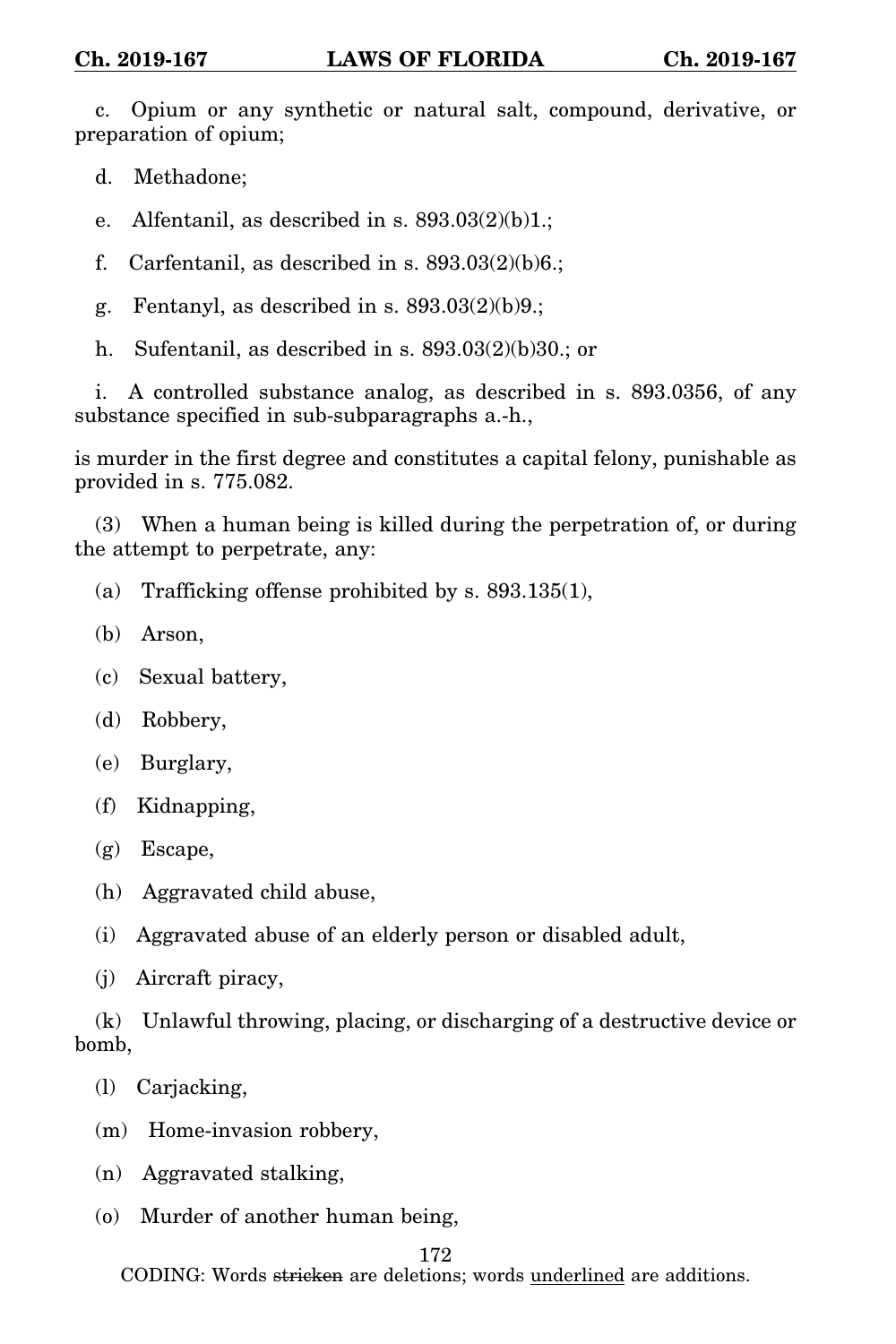- (p) Aggravated fleeing or eluding with serious bodily injury or death,
- (q) Resisting an officer with violence to his or her person, or

(r) Felony that is an act of terrorism or is in furtherance of an act of terrorism, including a felony under s. 775.30, s. 775.32, s. 775.33, s. 775.34, or s. 775.35,

by a person other than the person engaged in the perpetration of or in the attempt to perpetrate such felony, the person perpetrating or attempting to perpetrate such felony commits murder in the second degree, which constitutes a felony of the first degree, punishable by imprisonment for a term of years not exceeding life or as provided in s. 775.082, s. 775.083, or s. 775.084.

(4) The unlawful killing of a human being, when perpetrated without any design to effect death, by a person engaged in the perpetration of, or in the attempt to perpetrate, any felony other than any:

- (a) Trafficking offense prohibited by s. 893.135(1),
- (b) Arson,
- (c) Sexual battery,
- (d) Robbery,
- (e) Burglary,
- (f) Kidnapping,
- $(g)$  Escape,
- (h) Aggravated child abuse,
- (i) Aggravated abuse of an elderly person or disabled adult,
- (j) Aircraft piracy,

(k) Unlawful throwing, placing, or discharging of a destructive device or bomb,

(l) Unlawful distribution of any substance controlled under s. 893.03(1), cocaine as described in s.  $893.03(2)(a)4$ , or opium or any synthetic or natural salt, compound, derivative, or preparation of opium by a person 18 years of age or older, when such drug is proven to be the proximate cause of the death of the user,

- (m) Carjacking,
- (n) Home-invasion robbery,
- (o) Aggravated stalking,

173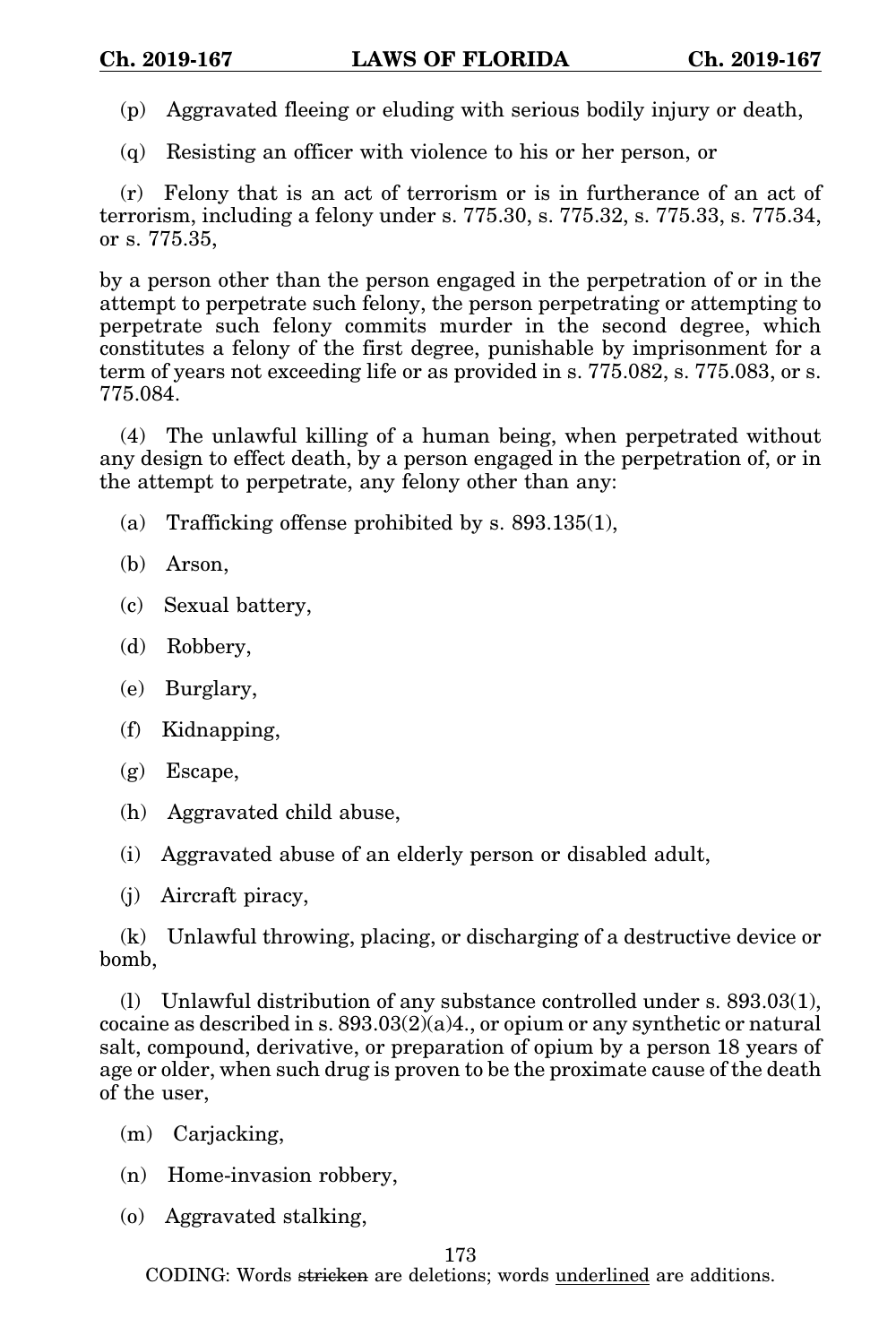(p) Murder of another human being,

(q) Aggravated fleeing or eluding with serious bodily injury or death,

(r) Resisting an officer with violence to his or her person, or

(s) Felony that is an act of terrorism or is in furtherance of an act of terrorism, including a felony under s. 775.30, s. 775.32, s. 775.33, s. 775.34, or s. 775.35,

is murder in the third degree and constitutes a felony of the second degree, punishable as provided in s. 775.082, s. 775.083, or s. 775.084.

Section 123. For the purpose of incorporating the amendment made by this act to section 893.135, Florida Statutes, in a reference thereto, subsection (3) of section 810.02, Florida Statutes, is reenacted to read:

810.02 Burglary.—

(3) Burglary is a felony of the second degree, punishable as provided in s. 775.082, s. 775.083, or s. 775.084, if, in the course of committing the offense, the offender does not make an assault or battery and is not and does not become armed with a dangerous weapon or explosive, and the offender enters or remains in a:

(a) Dwelling, and there is another person in the dwelling at the time the offender enters or remains;

(b) Dwelling, and there is not another person in the dwelling at the time the offender enters or remains;

(c) Structure, and there is another person in the structure at the time the offender enters or remains;

(d) Conveyance, and there is another person in the conveyance at the time the offender enters or remains;

(e) Authorized emergency vehicle, as defined in s. 316.003; or

(f) Structure or conveyance when the offense intended to be committed therein is theft of a controlled substance as defined in s. 893.02. Notwithstanding any other law, separate judgments and sentences for burglary with the intent to commit theft of a controlled substance under this paragraph and for any applicable possession of controlled substance offense under s. 893.13 or trafficking in controlled substance offense under s. 893.135 may be imposed when all such offenses involve the same amount or amounts of a controlled substance.

However, if the burglary is committed within a county that is subject to a state of emergency declared by the Governor under chapter 252 after the declaration of emergency is made and the perpetration of the burglary is facilitated by conditions arising from the emergency, the burglary is a felony

174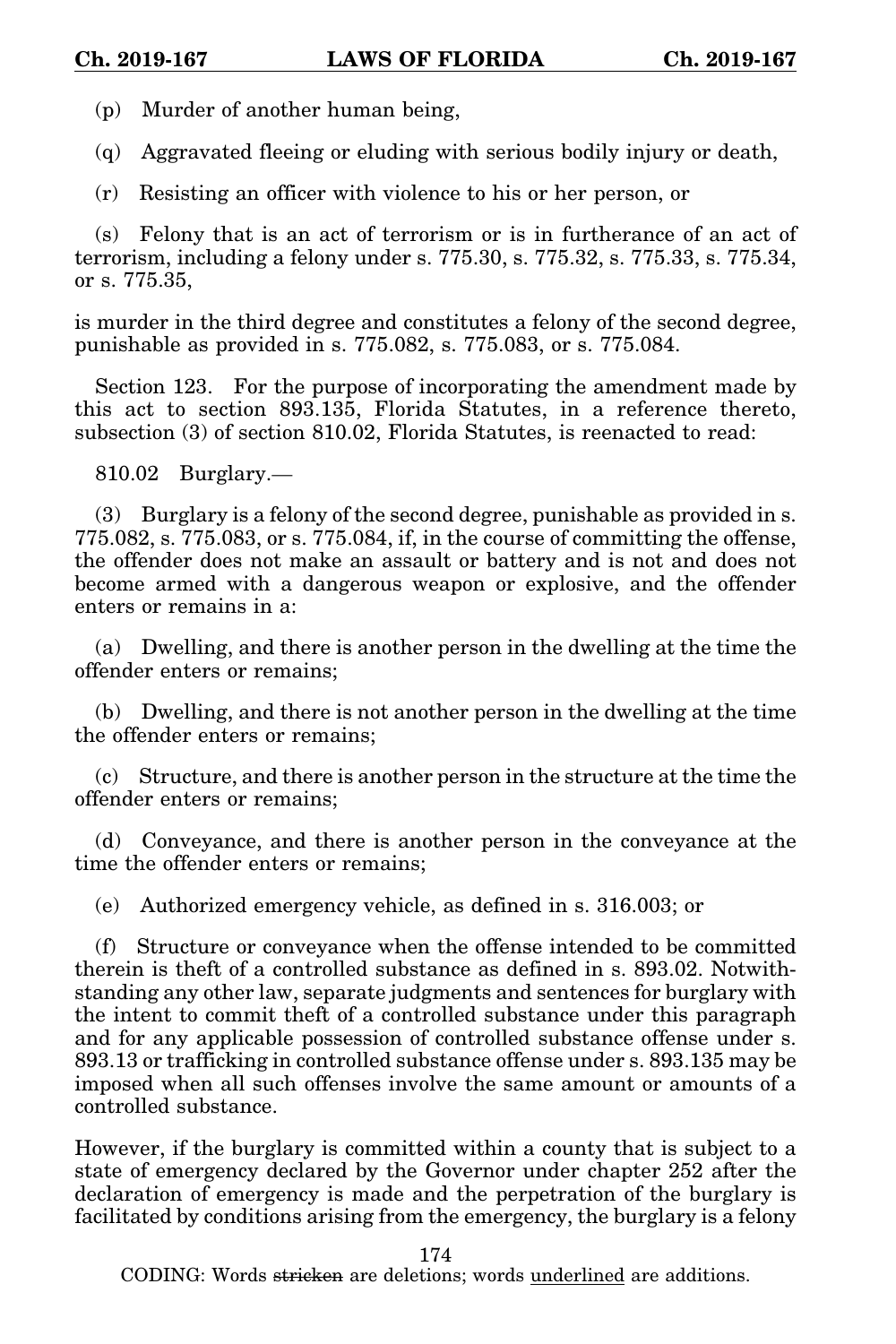of the first degree, punishable as provided in s. 775.082, s. 775.083, or s. 775.084. As used in this subsection, the term "conditions arising from the emergency" means civil unrest, power outages, curfews, voluntary or mandatory evacuations, or a reduction in the presence of or response time for first responders or homeland security personnel. A person arrested for committing a burglary within a county that is subject to such a state of emergency may not be released until the person appears before a committing magistrate at a first appearance hearing. For purposes of sentencing under chapter 921, a felony offense that is reclassified under this subsection is ranked one level above the ranking under s. 921.0022 or s. 921.0023 of the offense committed.

Section 124. For the purpose of incorporating the amendment made by this act to section 893.135, Florida Statutes, in a reference thereto, paragraph (d) of subsection (8) of section 893.13, Florida Statutes, is reenacted to read:

893.13 Prohibited acts; penalties.—

(8)

(d) Notwithstanding paragraph (c), if a prescribing practitioner has violated paragraph (a) and received \$1,000 or more in payment for writing one or more prescriptions or, in the case of a prescription written for a controlled substance described in s. 893.135, has written one or more prescriptions for a quantity of a controlled substance which, individually or in the aggregate, meets the threshold for the offense of trafficking in a controlled substance under s. 893.135, the violation is reclassified as a felony of the second degree and ranked in level 4 of the Criminal Punishment Code.

Section 125. For the purpose of incorporating the amendment made by this act to section 893.135, Florida Statutes, in references thereto, subsections (1) and (2) of section 893.1351, Florida Statutes, are reenacted to read:

893.1351 Ownership, lease, rental, or possession for trafficking in or manufacturing a controlled substance.—

(1) A person may not own, lease, or rent any place, structure, or part thereof, trailer, or other conveyance with the knowledge that the place, structure, trailer, or conveyance will be used for the purpose of trafficking in a controlled substance, as provided in s. 893.135; for the sale of a controlled substance, as provided in s. 893.13; or for the manufacture of a controlled substance intended for sale or distribution to another. A person who violates this subsection commits a felony of the third degree, punishable as provided in s. 775.082, s. 775.083, or s. 775.084.

(2) A person may not knowingly be in actual or constructive possession of any place, structure, or part thereof, trailer, or other conveyance with the knowledge that the place, structure, or part thereof, trailer, or conveyance will be used for the purpose of trafficking in a controlled substance, as

175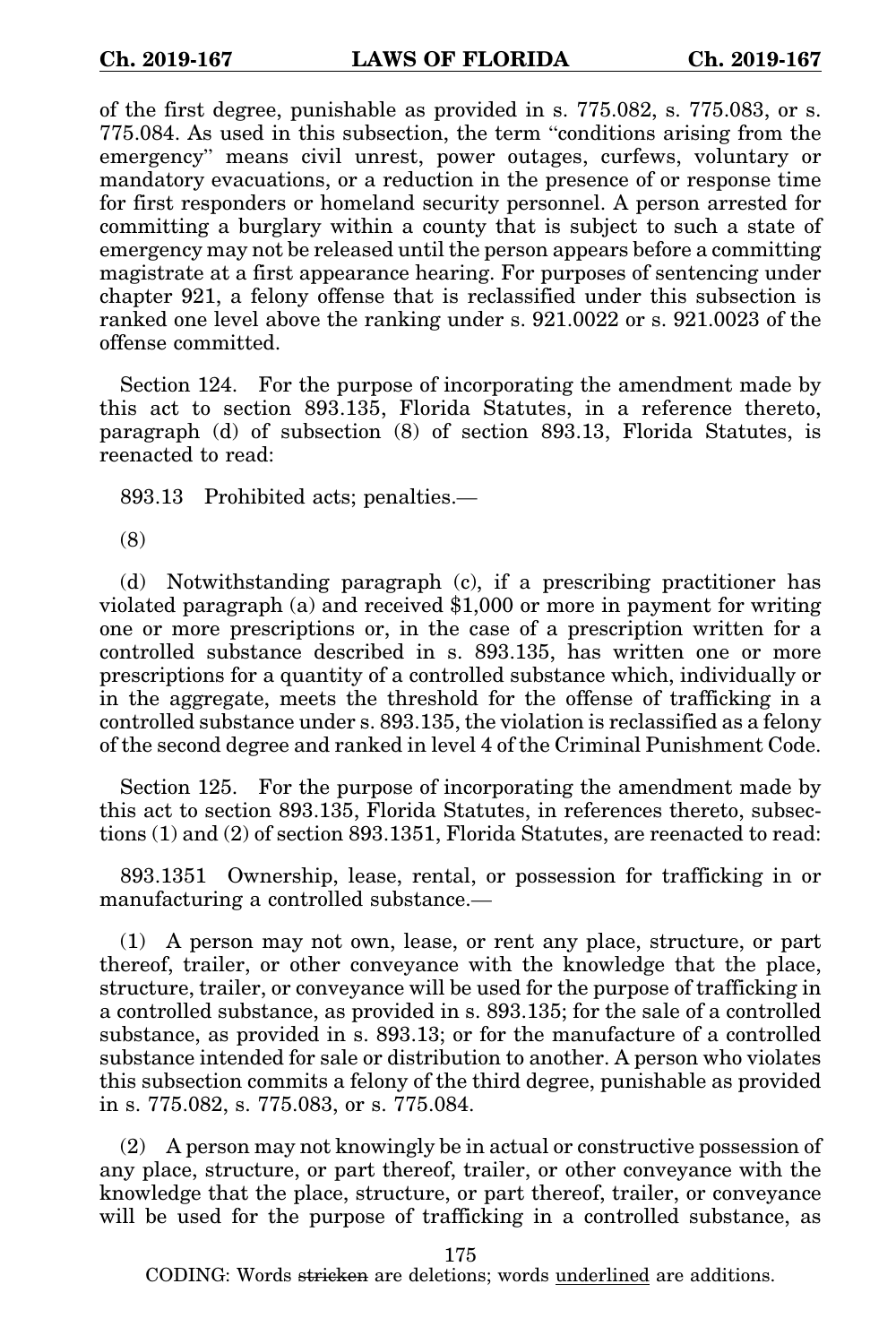provided in s. 893.135; for the sale of a controlled substance, as provided in s. 893.13; or for the manufacture of a controlled substance intended for sale or distribution to another. A person who violates this subsection commits a felony of the second degree, punishable as provided in s. 775.082, s. 775.083, or s. 775.084.

Section 126. For the purpose of incorporating the amendment made by this act to section 893.135, Florida Statutes, in a reference thereto, paragraph (e) of subsection (3) of section 900.05, Florida Statutes, is reenacted to read:

900.05 Criminal justice data collection.—

(3) DATA COLLECTION AND REPORTING.—Beginning January 1, 2019, an entity required to collect data in accordance with this subsection shall collect the specified data required of the entity on a biweekly basis. Each entity shall report the data collected in accordance with this subsection to the Department of Law Enforcement on a monthly basis.

(e) *Department of Corrections.*—The Department of Corrections shall collect the following data:

1. Information related to each inmate, including:

a. Identifying information, including name, date of birth, race or ethnicity, and identification number assigned by the department.

b. Number of children.

c. Education level, including any vocational training.

d. Date the inmate was admitted to the custody of the department.

e. Current institution placement and the security level assigned to the institution.

f. Custody level assignment.

g. Qualification for a flag designation as defined in this section, including sexual offender flag, habitual offender flag, gang affiliation flag, or concurrent or consecutive sentence flag.

h. County that committed the prisoner to the custody of the department.

i. Whether the reason for admission to the department is for a new conviction or a violation of probation, community control, or parole. For an admission for a probation, community control, or parole violation, the department shall report whether the violation was technical or based on a new violation of law.

176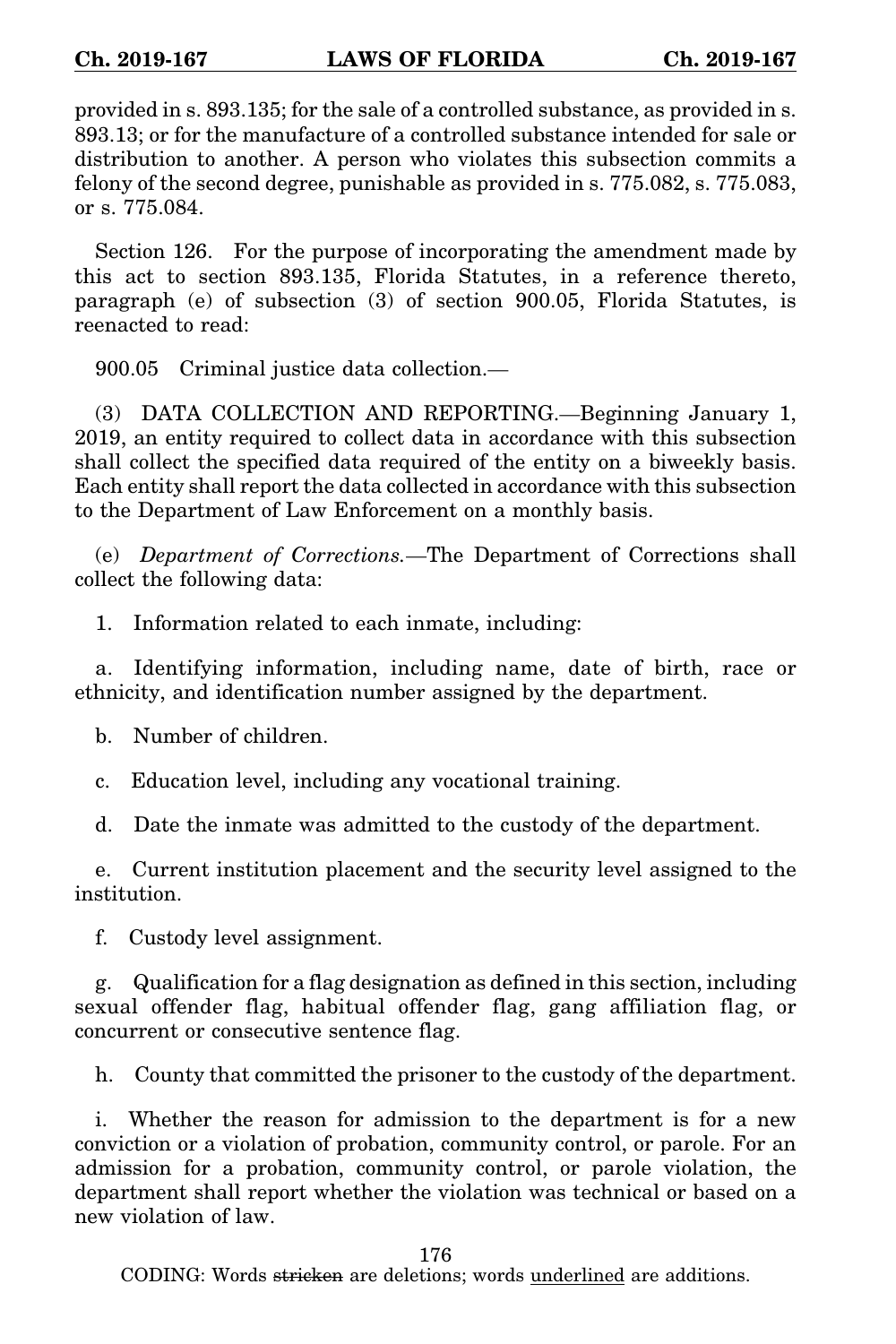j. Specific statutory citation for which the inmate was committed to the department, including, for an inmate convicted of drug trafficking under s. 893.135, the statutory citation for each specific drug trafficked.

k. Length of sentence or concurrent or consecutive sentences served.

l. Tentative release date.

m. Gain time earned in accordance with s. 944.275.

n. Prior incarceration within the state.

o. Disciplinary violation and action.

p. Participation in rehabilitative or educational programs while in the custody of the department.

2. Information about each state correctional institution or facility, including:

a. Budget for each state correctional institution or facility.

b. Daily prison population of all inmates incarcerated in a state correctional institution or facility.

c. Daily number of correctional officers for each state correctional institution or facility.

3. Information related to persons supervised by the department on probation or community control, including:

a. Identifying information for each person supervised by the department on probation or community control, including his or her name, date of birth, race or ethnicity, sex, and department-assigned case number.

b. Length of probation or community control sentence imposed and amount of time that has been served on such sentence.

c. Projected termination date for probation or community control.

d. Revocation of probation or community control due to a violation, including whether the revocation is due to a technical violation of the conditions of supervision or from the commission of a new law violation.

4. Per diem rates for:

a. Prison bed.

b. Probation.

c. Community control.

## 177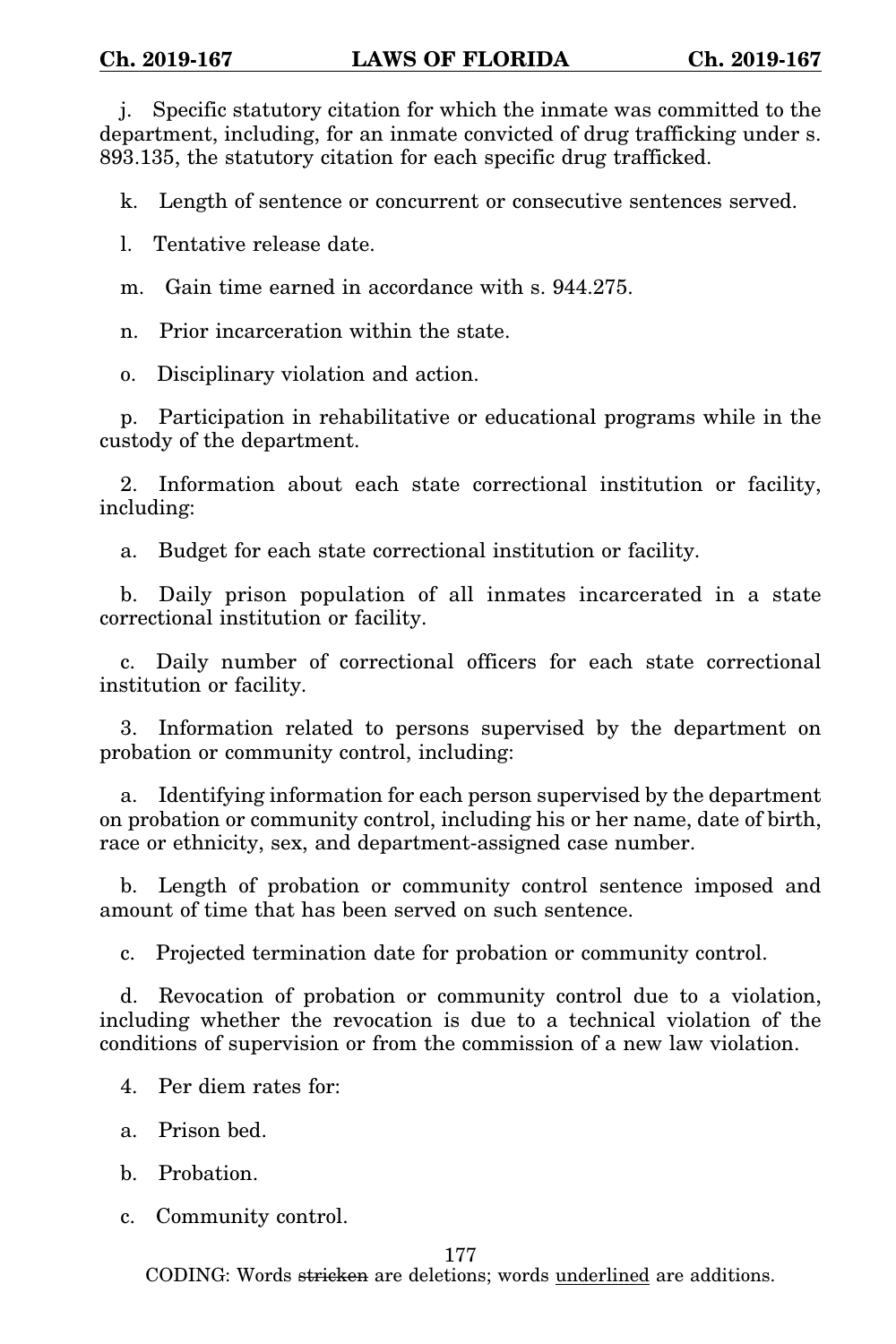This information only needs to be reported once annually at the time the most recent per diem rate is published.

Section 127. For the purpose of incorporating the amendment made by this act to section 893.135, Florida Statutes, in a reference thereto, section 903.133, Florida Statutes, is reenacted to read:

903.133 Bail on appeal; prohibited for certain felony convictions.— Notwithstanding the provisions of s. 903.132, no person adjudged guilty of a felony of the first degree for a violation of s.  $782.04(2)$  or  $(3)$ , s.  $787.01$ , s. 794.011(4), s. 806.01, s. 893.13, or s. 893.135, or adjudged guilty of a violation of s. 794.011(2) or (3), shall be admitted to bail pending review either by posttrial motion or appeal.

Section 128. For the purpose of incorporating the amendment made by this act to section 893.135, Florida Statutes, in a reference thereto, paragraph (c) of subsection (4) of section 907.041, Florida Statutes, is reenacted to read:

907.041 Pretrial detention and release.—

(4) PRETRIAL DETENTION.—

(c) The court may order pretrial detention if it finds a substantial probability, based on a defendant's past and present patterns of behavior, the criteria in s. 903.046, and any other relevant facts, that any of the following circumstances exist:

1. The defendant has previously violated conditions of release and that no further conditions of release are reasonably likely to assure the defendant's appearance at subsequent proceedings;

2. The defendant, with the intent to obstruct the judicial process, has threatened, intimidated, or injured any victim, potential witness, juror, or judicial officer, or has attempted or conspired to do so, and that no condition of release will reasonably prevent the obstruction of the judicial process;

3. The defendant is charged with trafficking in controlled substances as defined by s. 893.135, that there is a substantial probability that the defendant has committed the offense, and that no conditions of release will reasonably assure the defendant's appearance at subsequent criminal proceedings;

4. The defendant is charged with DUI manslaughter, as defined by s. 316.193, and that there is a substantial probability that the defendant committed the crime and that the defendant poses a threat of harm to the community; conditions that would support a finding by the court pursuant to this subparagraph that the defendant poses a threat of harm to the community include, but are not limited to, any of the following:

178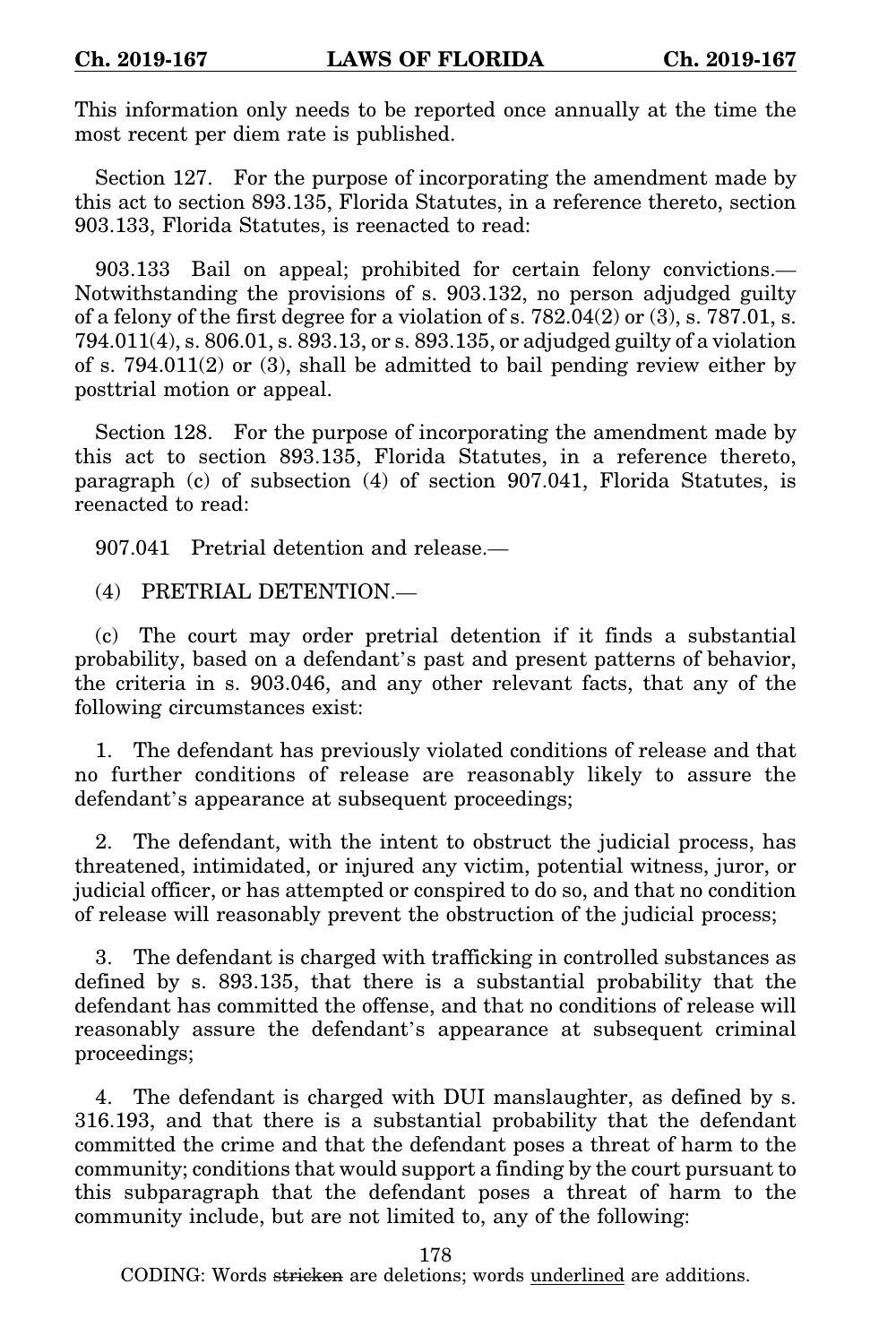a. The defendant has previously been convicted of any crime under s. 316.193, or of any crime in any other state or territory of the United States that is substantially similar to any crime under s. 316.193;

b. The defendant was driving with a suspended driver license when the charged crime was committed; or

c. The defendant has previously been found guilty of, or has had adjudication of guilt withheld for, driving while the defendant's driver license was suspended or revoked in violation of s. 322.34;

5. The defendant poses the threat of harm to the community. The court may so conclude, if it finds that the defendant is presently charged with a dangerous crime, that there is a substantial probability that the defendant committed such crime, that the factual circumstances of the crime indicate a disregard for the safety of the community, and that there are no conditions of release reasonably sufficient to protect the community from the risk of physical harm to persons;

6. The defendant was on probation, parole, or other release pending completion of sentence or on pretrial release for a dangerous crime at the time the current offense was committed;

7. The defendant has violated one or more conditions of pretrial release or bond for the offense currently before the court and the violation, in the discretion of the court, supports a finding that no conditions of release can reasonably protect the community from risk of physical harm to persons or assure the presence of the accused at trial; or

8.a. The defendant has ever been sentenced pursuant to s. 775.082(9) or s. 775.084 as a prison releasee reoffender, habitual violent felony offender, three-time violent felony offender, or violent career criminal, or the state attorney files a notice seeking that the defendant be sentenced pursuant to s. 775.082(9) or s. 775.084, as a prison releasee reoffender, habitual violent felony offender, three-time violent felony offender, or violent career criminal;

b. There is a substantial probability that the defendant committed the offense; and

c. There are no conditions of release that can reasonably protect the community from risk of physical harm or ensure the presence of the accused at trial.

Section 129. For the purpose of incorporating the amendment made by this act to section 893.135, Florida Statutes, in a reference thereto, subsection (9) of section 921.141, Florida Statutes, is reenacted to read:

921.141 Sentence of death or life imprisonment for capital felonies; further proceedings to determine sentence.—

179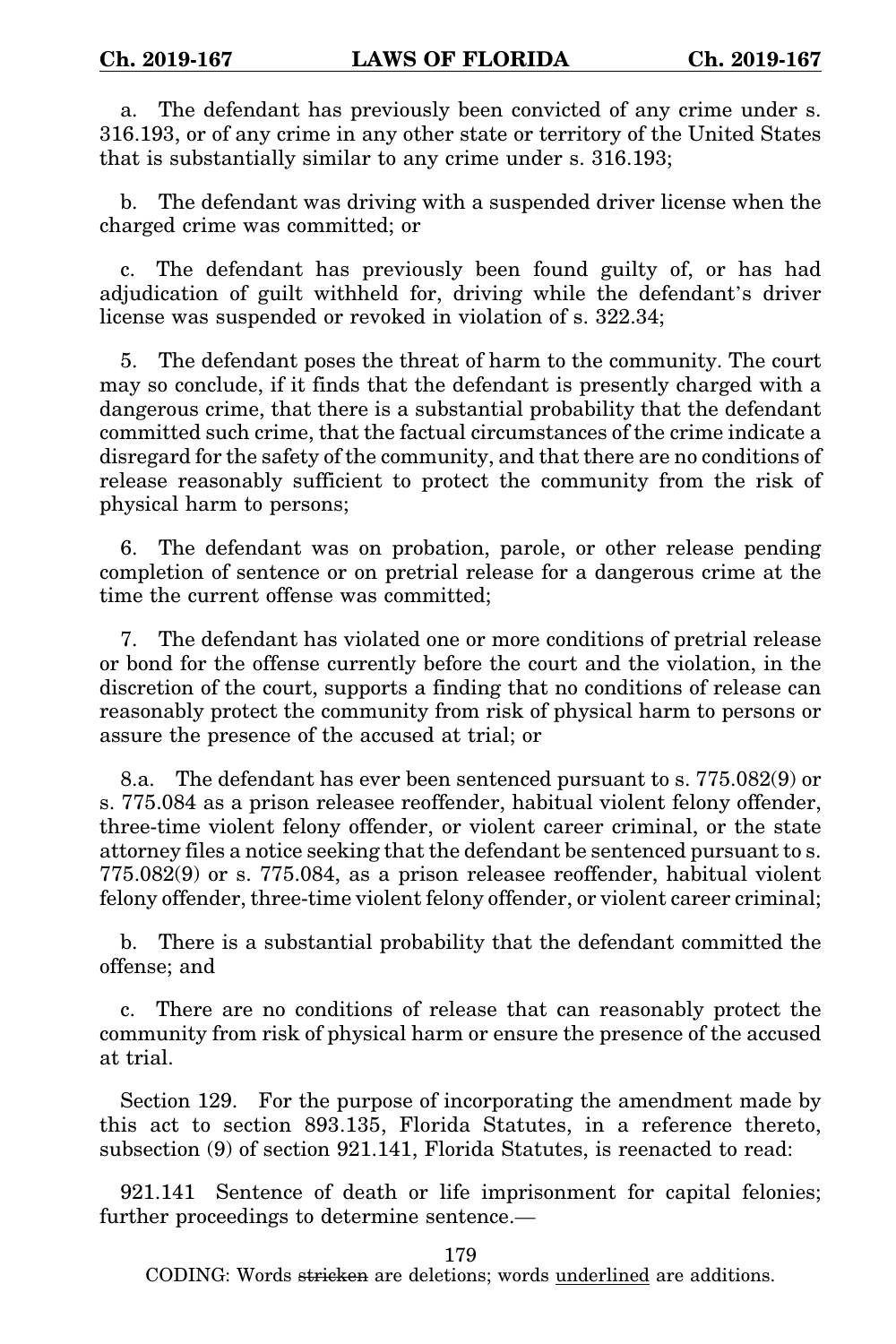(9) APPLICABILITY.—This section does not apply to a person convicted or adjudicated guilty of a capital drug trafficking felony under s. 893.135.

Section 130. For the purpose of incorporating the amendment made by this act to section 893.135, Florida Statutes, in a reference thereto, subsection (2) of section 921.142, Florida Statutes, is reenacted to read:

921.142 Sentence of death or life imprisonment for capital drug trafficking felonies; further proceedings to determine sentence.—

(2) SEPARATE PROCEEDINGS ON ISSUE OF PENALTY.—Upon conviction or adjudication of guilt of a defendant of a capital felony under s. 893.135, the court shall conduct a separate sentencing proceeding to determine whether the defendant should be sentenced to death or life imprisonment as authorized by s. 775.082. The proceeding shall be conducted by the trial judge before the trial jury as soon as practicable. If, through impossibility or inability, the trial jury is unable to reconvene for a hearing on the issue of penalty, having determined the guilt of the accused, the trial judge may summon a special juror or jurors as provided in chapter 913 to determine the issue of the imposition of the penalty. If the trial jury has been waived, or if the defendant pleaded guilty, the sentencing proceeding shall be conducted before a jury impaneled for that purpose, unless waived by the defendant. In the proceeding, evidence may be presented as to any matter that the court deems relevant to the nature of the crime and the character of the defendant and shall include matters relating to any of the aggravating factors enumerated in subsection (7) and for which notice has been provided pursuant to s.  $782.04(1)(b)$  or mitigating circumstances enumerated in subsection (8). Any such evidence that the court deems to have probative value may be received, regardless of its admissibility under the exclusionary rules of evidence, provided the defendant is accorded a fair opportunity to rebut any hearsay statements. However, this subsection shall not be construed to authorize the introduction of any evidence secured in violation of the Constitution of the United States or the Constitution of the State of Florida. The state and the defendant or the defendant's counsel shall be permitted to present argument for or against sentence of death.

Section 131. For the purpose of incorporating the amendment made by this act to section 944.704, Florida Statutes, in a reference thereto, paragraph (a) of subsection (3) of section 944.026, Florida Statutes, is reenacted to read:

944.026 Community-based facilities and programs.—

(3)(a) The department shall develop and implement procedures to diagnose offenders prior to sentencing, for the purpose of recommending to the sentencing court suitable candidates for placement in a communitybased residential drug treatment facility or probation and restitution center as provided in this section. The department shall also develop and implement procedures to properly identify inmates prior to release who

180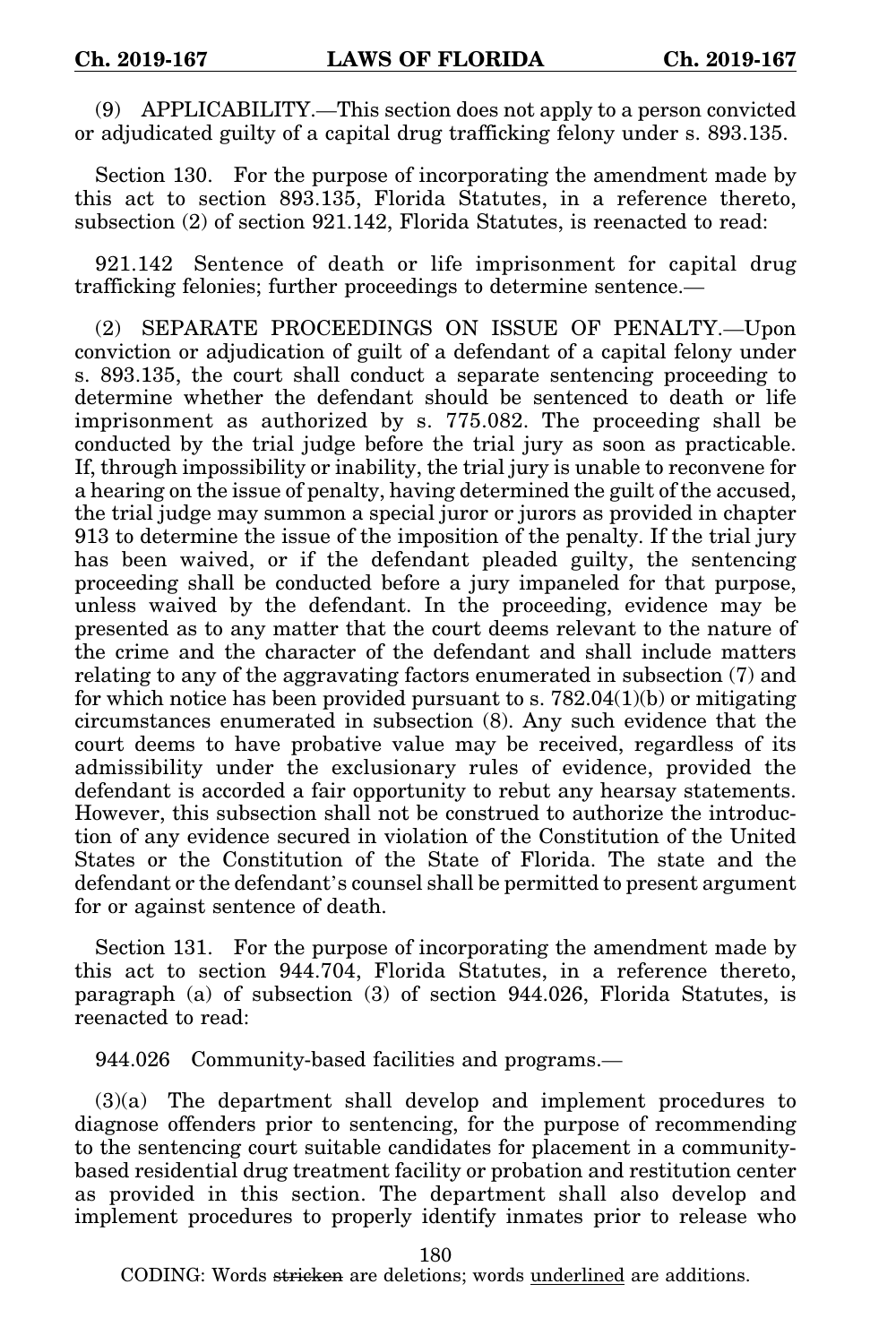demonstrate the need for or interest in and suitability for placement in a community-based substance abuse transition housing program as provided in this section and pursuant to ss. 944.4731 and 944.704.

Section 132. For the purpose of incorporating the amendment made by this act to section 944.705, Florida Statutes, in a reference thereto, subsection (6) of section 944.4731, Florida Statutes, is reenacted to read:

944.4731 Addiction-Recovery Supervision Program.—

(6) Six months before an offender is released, the chaplain and transition assistance specialist at the institution where the offender is incarcerated shall initiate the prerelease screening process in addition to the basic release orientation required under s. 944.705.

(a) The transition assistance specialist and the chaplain shall provide a list of contracted private providers, including faith-based providers, to the offender and facilitate the application process. The transition assistance specialist shall inform the offender of program availability and assess the offender's need and suitability for substance abuse transition housing assistance. If an offender is approved for placement, the specialist shall assist the offender and coordinate the release of the offender with the selected program. If an offender requests and is approved for placement in a contracted faith-based substance abuse transition housing program, the specialist must consult with the chaplain prior to such placement. A right to substance abuse program services is not stated, intended, or otherwise implied by this section.

(b) If an offender has participated in a faith-based program while incarcerated or housed at a community correctional center and the same or a similar faith-based provider offers a contracted substance abuse transition housing program, the department shall make every attempt to maintain this continuum of care.

Section 133. For the purpose of incorporating the amendment made by this act to section 944.801, Florida Statutes, in a reference thereto, subsection (2) of section 447.203, Florida Statutes, is reenacted to read:

447.203 Definitions.—As used in this part:

(2) "Public employer" or "employer" means the state or any county, municipality, or special district or any subdivision or agency thereof which the commission determines has sufficient legal distinctiveness properly to carry out the functions of a public employer. With respect to all public employees determined by the commission as properly belonging to a statewide bargaining unit composed of State Career Service System employees or Selected Professional Service employees, the Governor shall be deemed to be the public employer; and the Board of Governors of the State University System, or the board's designee, shall be deemed to be the public employer with respect to all public employees of each constituent state

181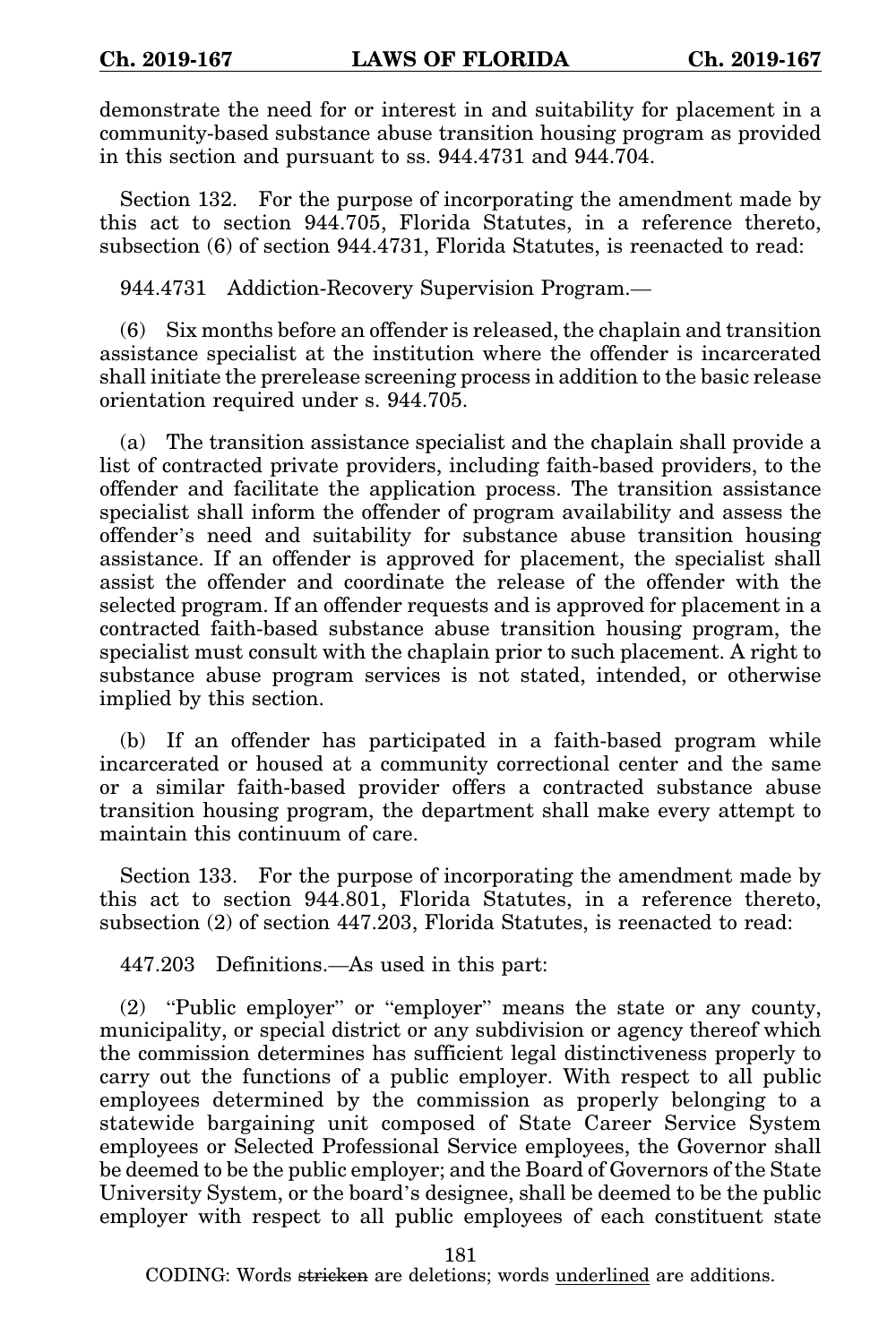university. The board of trustees of a community college shall be deemed to be the public employer with respect to all employees of the community college. The district school board shall be deemed to be the public employer with respect to all employees of the school district. The Board of Trustees of the Florida School for the Deaf and the Blind shall be deemed to be the public employer with respect to the academic and academic administrative personnel of the Florida School for the Deaf and the Blind. The Governor shall be deemed to be the public employer with respect to all employees in the Correctional Education Program of the Department of Corrections established pursuant to s. 944.801.

Section 134. For the purpose of incorporating the amendment made by this act to section 948.013, Florida Statutes, in a reference thereto, paragraph (n) of subsection (1) of section 921.187, Florida Statutes, is reenacted to read:

921.187 Disposition and sentencing; alternatives; restitution.—

(1) The alternatives provided in this section for the disposition of criminal cases shall be used in a manner that will best serve the needs of society, punish criminal offenders, and provide the opportunity for rehabilitation. If the offender does not receive a state prison sentence, the court may:

(n) Impose split probation whereby upon satisfactory completion of half the term of probation, the Department of Corrections may place the offender on administrative probation pursuant to s. 948.013 for the remainder of the term of supervision.

Section 135. For the purpose of incorporating the amendment made by this act to section 948.06, Florida Statutes, in a reference thereto, paragraph (b) of subsection (2) of section 948.012, Florida Statutes, is reenacted to read:

948.012 Split sentence of probation or community control and imprisonment.—

(2) The court may also impose a split sentence whereby the defendant is sentenced to a term of probation which may be followed by a period of incarceration or, with respect to a felony, into community control, as follows:

(b) If the offender does not meet the terms and conditions of probation or community control, the court may revoke, modify, or continue the probation or community control as provided in s. 948.06. If the probation or community control is revoked, the court may impose any sentence that it could have imposed at the time the offender was placed on probation or community control. The court may not provide credit for time served for any portion of a probation or community control term toward a subsequent term of probation or community control. However, the court may not impose a subsequent term of probation or community control which, when combined with any amount of time served on preceding terms of probation or community control

182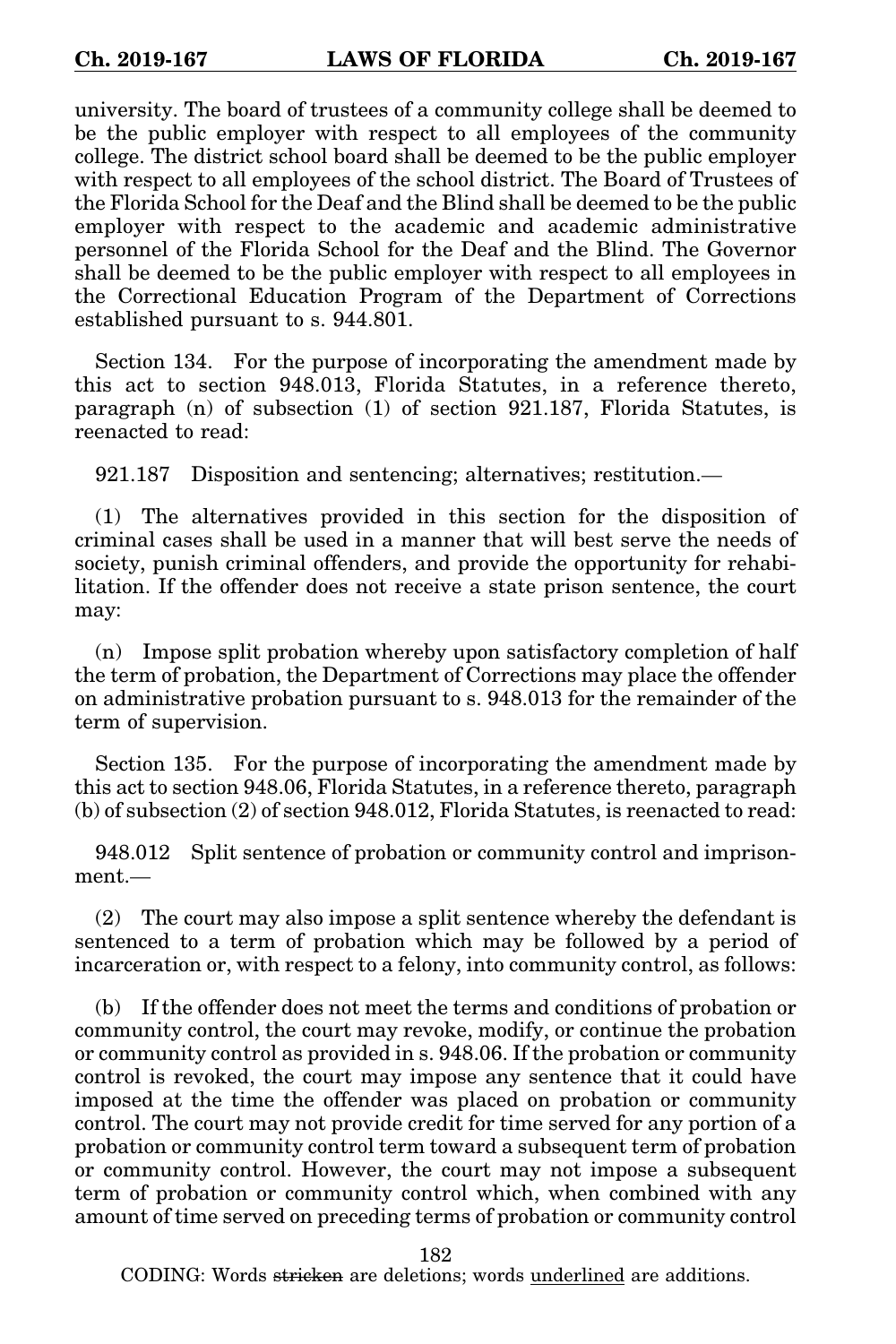for offenses pending before the court for sentencing, would exceed the maximum penalty allowable as provided in s. 775.082. Such term of incarceration shall be served under applicable law or county ordinance governing service of sentences in state or county jurisdiction. This paragraph does not prohibit any other sanction provided by law.

Section 136. For the purpose of incorporating the amendment made by this act to section 948.06, Florida Statutes, in a reference thereto, subsection (3) of section 948.10, Florida Statutes, is reenacted to read:

948.10 Community control programs; home confinement.—

(3) Procedures governing violations of community control are the same as those described in s. 948.06 with respect to probation.

Section 137. For the purpose of incorporating the amendment made by this act to section 948.06, Florida Statutes, in a reference thereto, subsection (3) of section 948.20, Florida Statutes, is reenacted to read:

948.20 Drug offender probation.—

(3) Offenders placed on drug offender probation are subject to revocation of probation as provided in s. 948.06.

Section 138. For the purpose of incorporating the amendment made by this act to section 948.06, Florida Statutes, in a reference thereto, section 958.14, Florida Statutes, is reenacted to read:

958.14 Violation of probation or community control program.—A violation or alleged violation of probation or the terms of a community control program shall subject the youthful offender to the provisions of s. 948.06. However, no youthful offender shall be committed to the custody of the department for a substantive violation for a period longer than the maximum sentence for the offense for which he or she was found guilty, with credit for time served while incarcerated, or for a technical or nonsubstantive violation for a period longer than 6 years or for a period longer than the maximum sentence for the offense for which he or she was found guilty, whichever is less, with credit for time served while incarcerated.

Section 139. For the purpose of incorporating the amendment made by this act to section 948.08, Florida Statutes, in a reference thereto, paragraph (b) of subsection (4) of section 796.07, Florida Statutes, is reenacted to read:

796.07 Prohibiting prostitution and related acts.—

(4)

(b) A person who is charged with a third or subsequent violation of this section, other than paragraph (2)(f), shall be offered admission to a pretrial

183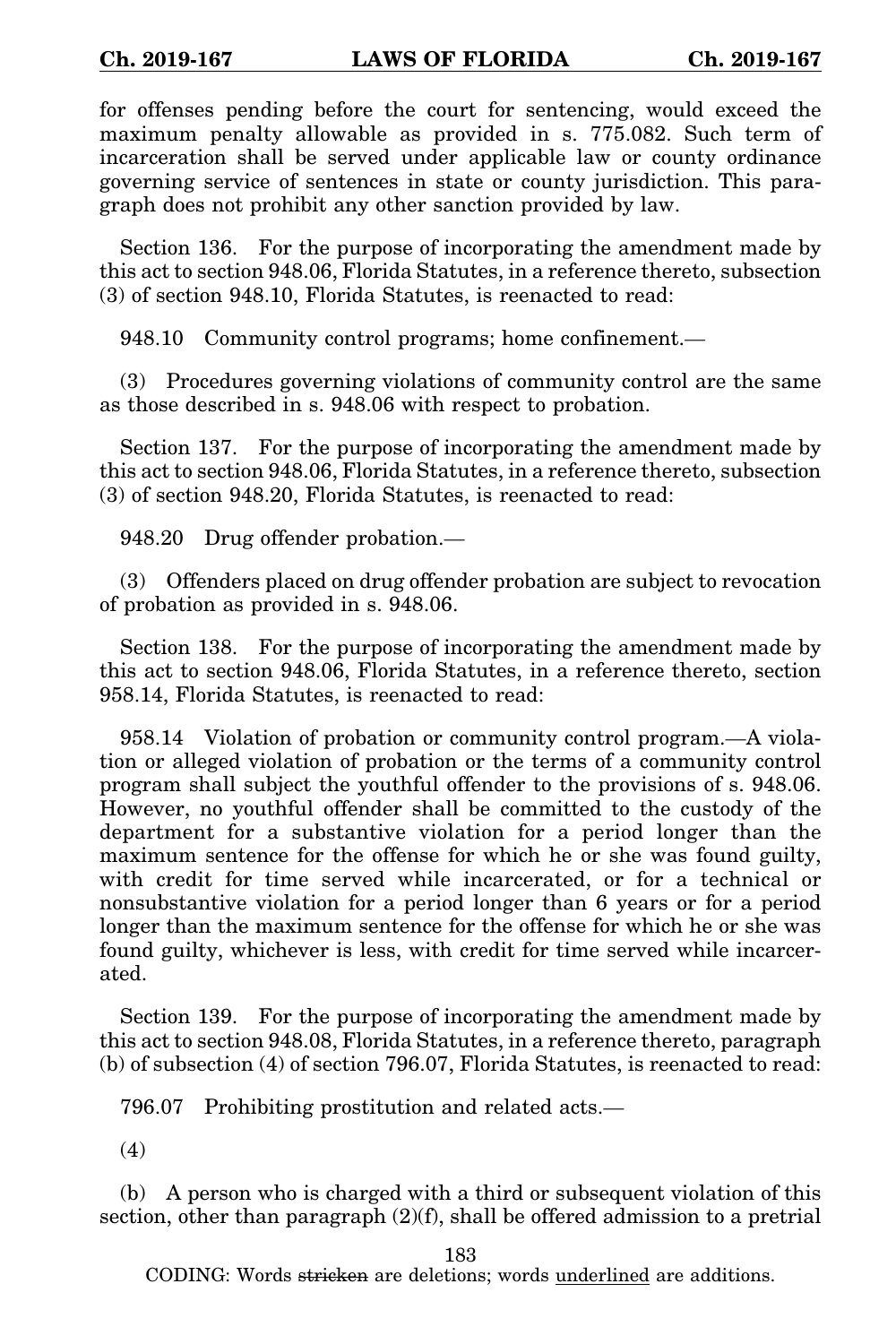intervention program or a substance abuse treatment program as provided in s. 948.08.

Section 140. For the purpose of incorporating the amendment made by this act to section 948.08, Florida Statutes, in a reference thereto, paragraph (b) of subsection (3) of section 944.026, Florida Statutes, is reenacted to read:

944.026 Community-based facilities and programs.—

(3)

(b) Pretrial intervention programs in appropriate counties to provide early counseling and supervision services to specified offenders as provided in s. 948.08.

Section 141. For the purpose of incorporating the amendment made by this act to section 948.08, Florida Statutes, in a reference thereto, subsection (1) of section 948.036, Florida Statutes, is reenacted to read:

948.036 Work programs as a condition of probation, community control, or other court-ordered community supervision.—

(1) Whenever an offender is required by the court to participate in any work program under the provisions of this chapter, enters into the pretrial intervention program pursuant to s. 948.08, or volunteers to work in a supervised work program conducted by a specified state, county, municipal, or community service organization or to work for the victim, either as an alternative to monetary restitution or as a part of the rehabilitative or community control program, the offender shall be considered an employee of the state for the purposes of chapter 440.

Section 142. For the purpose of incorporating the amendments made by this act to section 948.08, Florida Statutes, in a reference thereto, subsection (2) of section 394.47892, Florida Statutes, is reenacted to read:

394.47892 Mental health court programs.—

(2) Mental health court programs may include pretrial intervention programs as provided in ss. 948.08, 948.16, and 985.345, postadjudicatory mental health court programs as provided in ss. 948.01 and 948.06, and review of the status of compliance or noncompliance of sentenced defendants through a mental health court program.

Section 143. For the purpose of incorporating the amendments made by this act to section 948.08, Florida Statutes, in a reference thereto, subsection (5) of section 397.334, Florida Statutes, is reenacted to read:

397.334 Treatment-based drug court programs.—

(5) Treatment-based drug court programs may include pretrial intervention programs as provided in ss. 948.08, 948.16, and 985.345, treatment-

184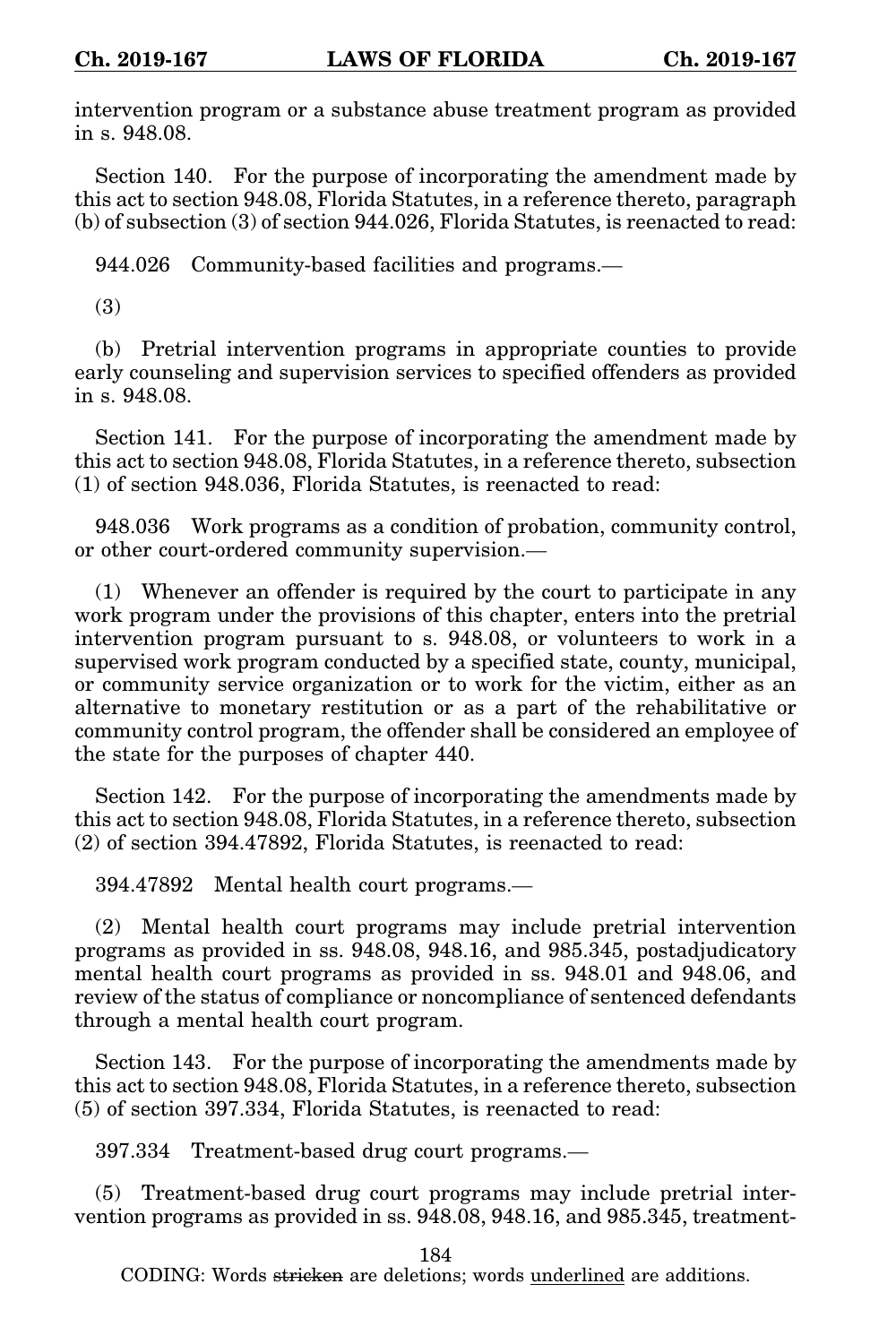based drug court programs authorized in chapter 39, postadjudicatory programs as provided in ss. 948.01, 948.06, and 948.20, and review of the status of compliance or noncompliance of sentenced offenders through a treatment-based drug court program. While enrolled in a treatment-based drug court program, the participant is subject to a coordinated strategy developed by a drug court team under subsection (4). The coordinated strategy may include a protocol of sanctions that may be imposed upon the participant for noncompliance with program rules. The protocol of sanctions may include, but is not limited to, placement in a substance abuse treatment program offered by a licensed service provider as defined in s. 397.311 or in a jail-based treatment program or serving a period of secure detention under chapter 985 if a child or a period of incarceration within the time limits established for contempt of court if an adult. The coordinated strategy must be provided in writing to the participant before the participant agrees to enter into a treatment-based drug court program.

Section 144. For the purpose of incorporating the amendments made by this act to section 948.08, Florida Statutes, in a reference thereto, paragraph (a) of subsection (5) of section 910.035, Florida Statutes, is reenacted to read:

910.035 Transfer from county for plea, sentence, or participation in a problem-solving court.—

(5) TRANSFER FOR PARTICIPATION IN A PROBLEM-SOLVING COURT.—

(a) For purposes of this subsection, the term "problem-solving court" means a drug court pursuant to s. 948.01, s. 948.06, s. 948.08, s. 948.16, or s. 948.20; a military veterans' and servicemembers' court pursuant to s. 394.47891, s. 948.08, s. 948.16, or s. 948.21; a mental health court program pursuant to s. 394.47892, s. 948.01, s. 948.06, s. 948.08, or s. 948.16; or a delinquency pretrial intervention court program pursuant to s. 985.345.

Section 145. For the purpose of incorporating the amendment made by this act to section 958.04, Florida Statutes, in a reference thereto, subsection (5) of section 958.03, Florida Statutes, is reenacted to read:

958.03 Definitions.—As used in this act:

(5) "Youthful offender" means any person who is sentenced as such by the court or is classified as such by the department pursuant to s. 958.04.

Section 146. For the purpose of incorporating the amendment made by this act to section 958.04, Florida Statutes, in a reference thereto, paragraph (a) of subsection (8) of section 958.045, Florida Statutes, is reenacted to read:

958.045 Youthful offender basic training program.—

(8)(a) The Assistant Secretary for Youthful Offenders shall continuously screen all institutions, facilities, and programs for any inmate who meets the eligibility requirements for youthful offender designation specified in s.

185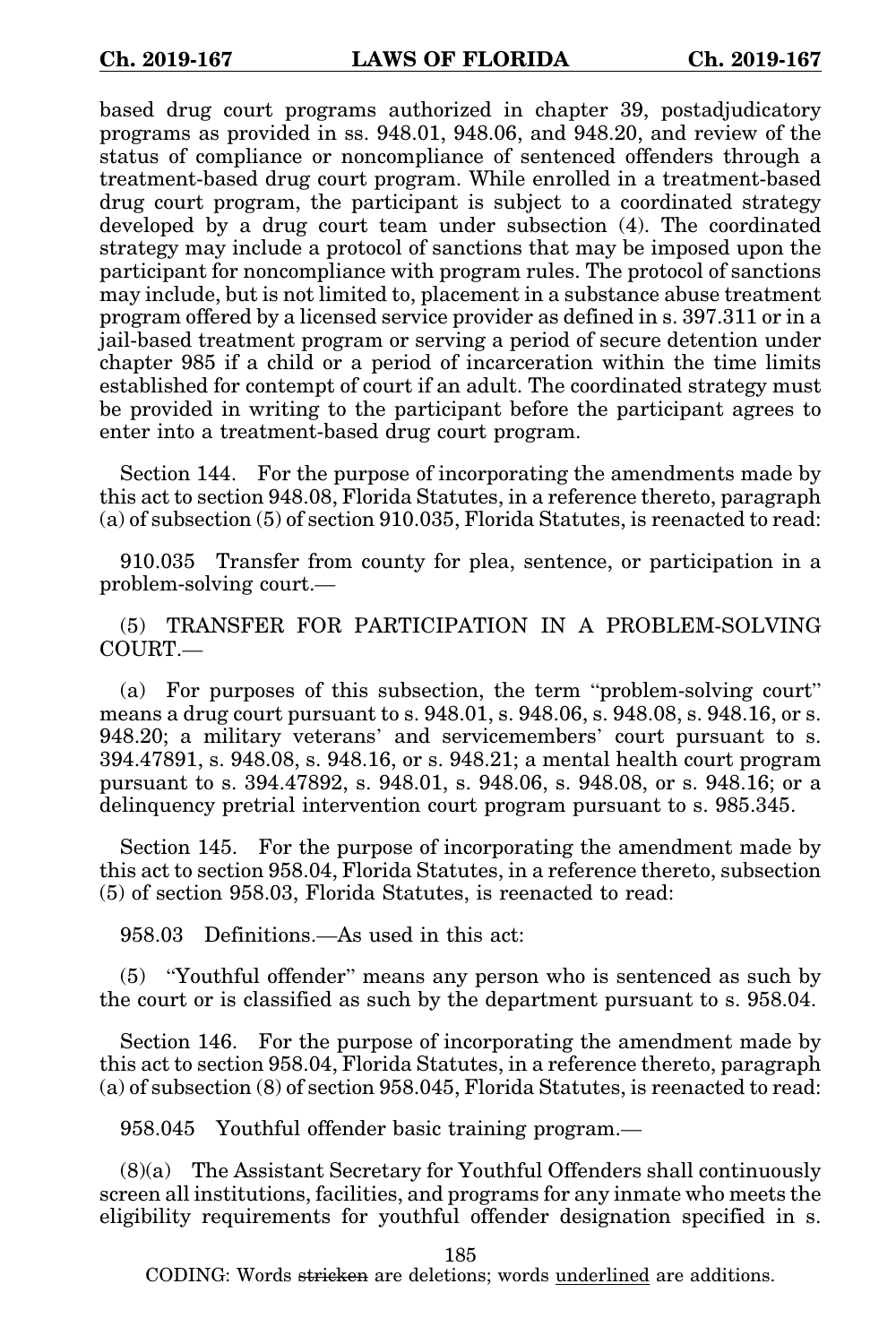958.04, whose age does not exceed 24 years. The department may classify and assign as a youthful offender any inmate who meets the criteria of s. 958.04.

Section 147. For the purpose of incorporating the amendment made by this act to section 958.04, Florida Statutes, in a reference thereto, section 958.046, Florida Statutes, is reenacted to read:

958.046 Placement in county-operated boot camp programs for youthful offenders.—In counties where there are county-operated youthful offender boot camp programs, other than boot camps described in s. 958.04, the court may sentence a youthful offender to such a boot camp. In county-operated youthful offender boot camp programs, juvenile offenders shall not be commingled with youthful offenders.

Section 148. For the purpose of incorporating the amendment made by this act to section 958.04, Florida Statutes, in a reference thereto, paragraph (c) of subsection (4) of section 985.565, Florida Statutes, is reenacted to read:

985.565 Sentencing powers; procedures; alternatives for juveniles prosecuted as adults.—

(4) SENTENCING ALTERNATIVES.—

(c) *Adult sanctions upon failure of juvenile sanctions.*—If a child proves not to be suitable to a commitment program, juvenile probation program, or treatment program under paragraph (b), the department shall provide the sentencing court with a written report outlining the basis for its objections to the juvenile sanction and shall simultaneously provide a copy of the report to the state attorney and the defense counsel. The department shall schedule a hearing within 30 days. Upon hearing, the court may revoke the previous adjudication, impose an adjudication of guilt, and impose any sentence which it may lawfully impose, giving credit for all time spent by the child in the department. The court may also classify the child as a youthful offender under s. 958.04, if appropriate. For purposes of this paragraph, a child may be found not suitable to a commitment program, community control program, or treatment program under paragraph (b) if the child commits a new violation of law while under juvenile sanctions, if the child commits any other violation of the conditions of juvenile sanctions, or if the child's actions are otherwise determined by the court to demonstrate a failure of juvenile sanctions.

It is the intent of the Legislature that the criteria and guidelines in this subsection are mandatory and that a determination of disposition under this subsection is subject to the right of the child to appellate review under s. 985.534.

Section 149. For the purpose of incorporating the amendment made by this act to section 985.557, Florida Statutes, in a reference thereto, subsection (3) of section 985.556, Florida Statutes, is reenacted to read:

186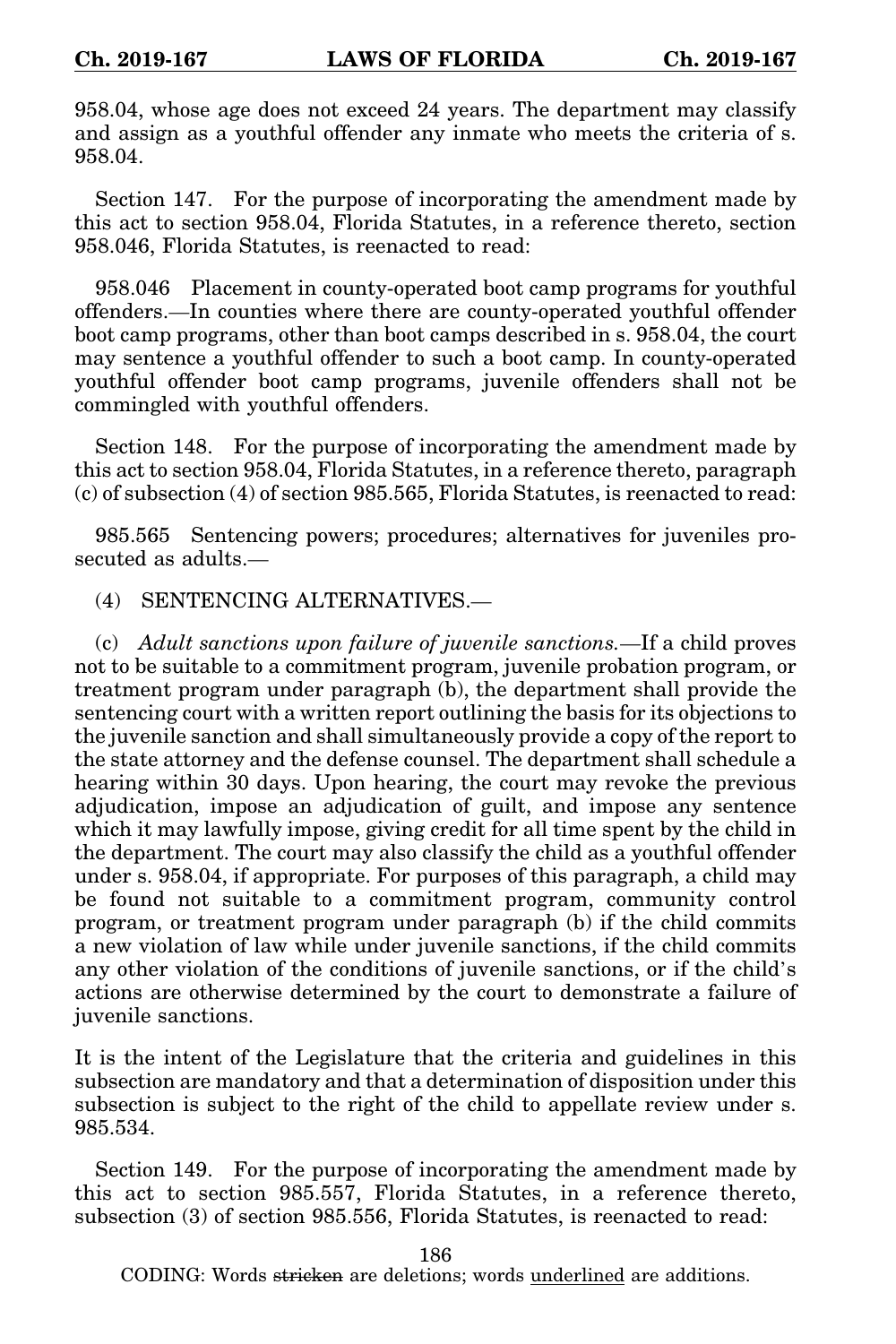985.556 Waiver of juvenile court jurisdiction; hearing.—

(3) INVOLUNTARY MANDATORY WAIVER.—

(a) If the child was 14 years of age or older, and if the child has been previously adjudicated delinquent for an act classified as a felony, which adjudication was for the commission of, attempt to commit, or conspiracy to commit murder, sexual battery, armed or strong-armed robbery, carjacking, home-invasion robbery, aggravated battery, aggravated assault, or burglary with an assault or battery, and the child is currently charged with a second or subsequent violent crime against a person; or

(b) If the child was 14 years of age or older at the time of commission of a fourth or subsequent alleged felony offense and the child was previously adjudicated delinquent or had adjudication withheld for or was found to have committed, or to have attempted or conspired to commit, three offenses that are felony offenses if committed by an adult, and one or more of such felony offenses involved the use or possession of a firearm or violence against a person;

the state attorney shall request the court to transfer and certify the child for prosecution as an adult or shall provide written reasons to the court for not making such request, or proceed under s. 985.557(1). Upon the state attorney's request, the court shall either enter an order transferring the case and certifying the case for trial as if the child were an adult or provide written reasons for not issuing such an order.

Section 150. For the purpose of incorporating the amendment made by this act to section 985.557, Florida Statutes, in a reference thereto, subsection (1) of section 985.15, Florida Statutes, is reenacted to read:

985.15 Filing decisions.—

(1) The state attorney may in all cases take action independent of the action or lack of action of the juvenile probation officer and shall determine the action that is in the best interest of the public and the child. If the child meets the criteria requiring prosecution as an adult under s. 985.556, the state attorney shall request the court to transfer and certify the child for prosecution as an adult or shall provide written reasons to the court for not making such a request. In all other cases, the state attorney may:

- (a) File a petition for dependency;
- (b) File a petition under chapter 984;
- (c) File a petition for delinquency;

(d) File a petition for delinquency with a motion to transfer and certify the child for prosecution as an adult;

(e) File an information under s. 985.557;

187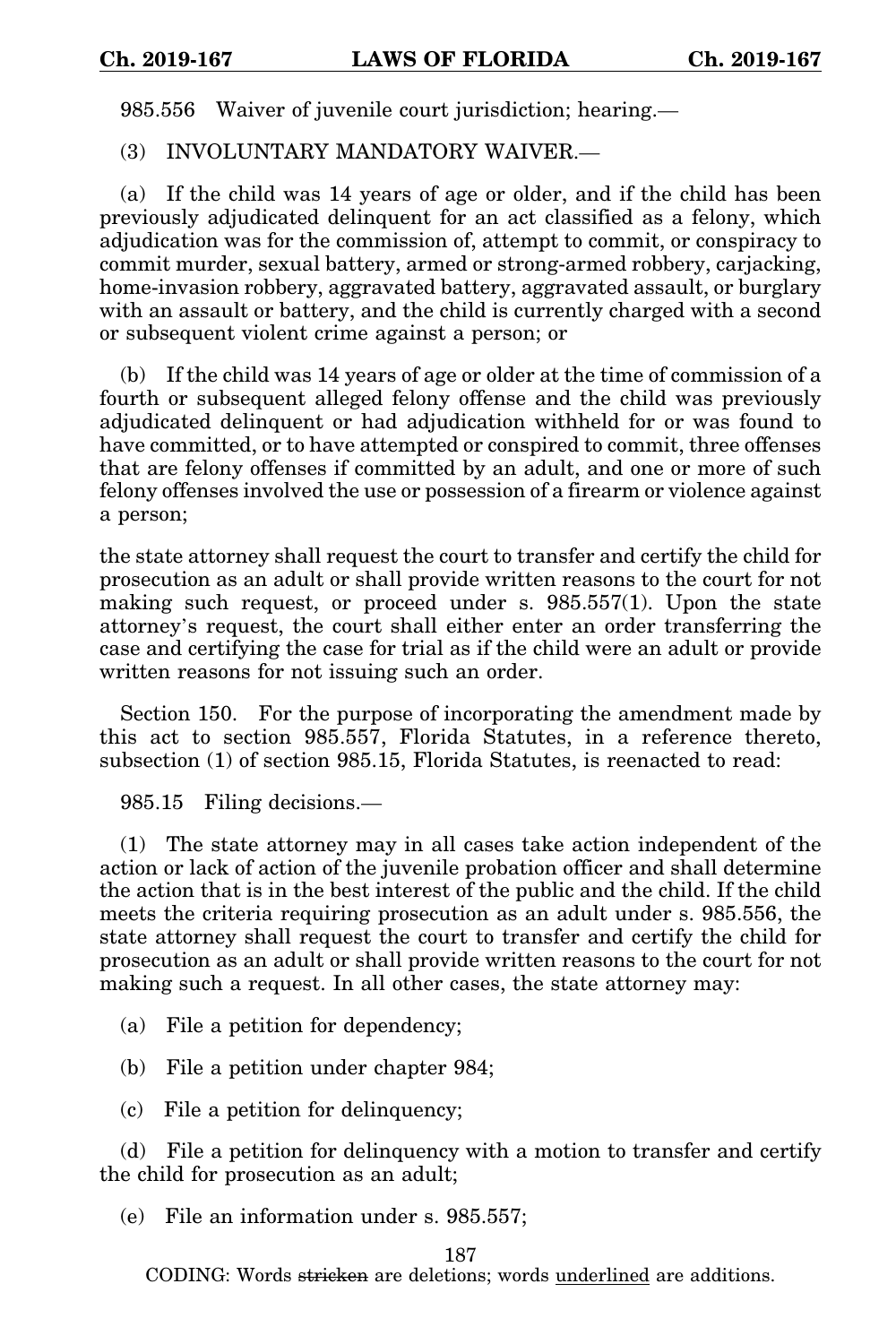(f) Refer the case to a grand jury;

(g) Refer the child to a diversionary, pretrial intervention, arbitration, or mediation program, or to some other treatment or care program if such program commitment is voluntarily accepted by the child or the child's parents or legal guardian; or

(h) Decline to file.

Section 151. For the purpose of incorporating the amendment made by this act to section 985.557, Florida Statutes, in a reference thereto, paragraph (c) of subsection (2) of section 985.26, Florida Statutes, is reenacted to read:

985.26 Length of detention.—

(2)

(c) A prolific juvenile offender under s.  $985.255(1)(j)$  shall be placed on nonsecure detention care with electronic monitoring or in secure detention care under a special detention order until disposition. If secure detention care is ordered by the court, it must be authorized under this part and may not exceed:

1. Twenty-one days unless an adjudicatory hearing for the case has been commenced in good faith by the court or the period is extended by the court pursuant to paragraph (b); or

2. Fifteen days after the entry of an order of adjudication.

As used in this paragraph, the term "disposition" means a declination to file under s.  $985.15(1)(h)$ , the entry of nolle prosequi for the charges, the filing of an indictment under s. 985.56 or an information under s. 985.557, a dismissal of the case, or an order of final disposition by the court.

Section 152. Criminal Punishment Code Task Force.-

(1) The Task Force on the Criminal Punishment Code, a task force as defined in s. 20.03(8), Florida Statutes, is created adjunct to the Department of Legal Affairs for the purpose of reviewing, evaluating, and making recommendations regarding sentencing for and ranking of noncapital felony offenses under the Criminal Punishment Code. The task force shall include an analysis of best practices in its review.

(2) The task force is composed of the following members:

(a) The Attorney General, or a designee of the Attorney General, who shall serve as chair of the task force.

(b) The Secretary of the Department of Corrections, or a designee of the secretary.

188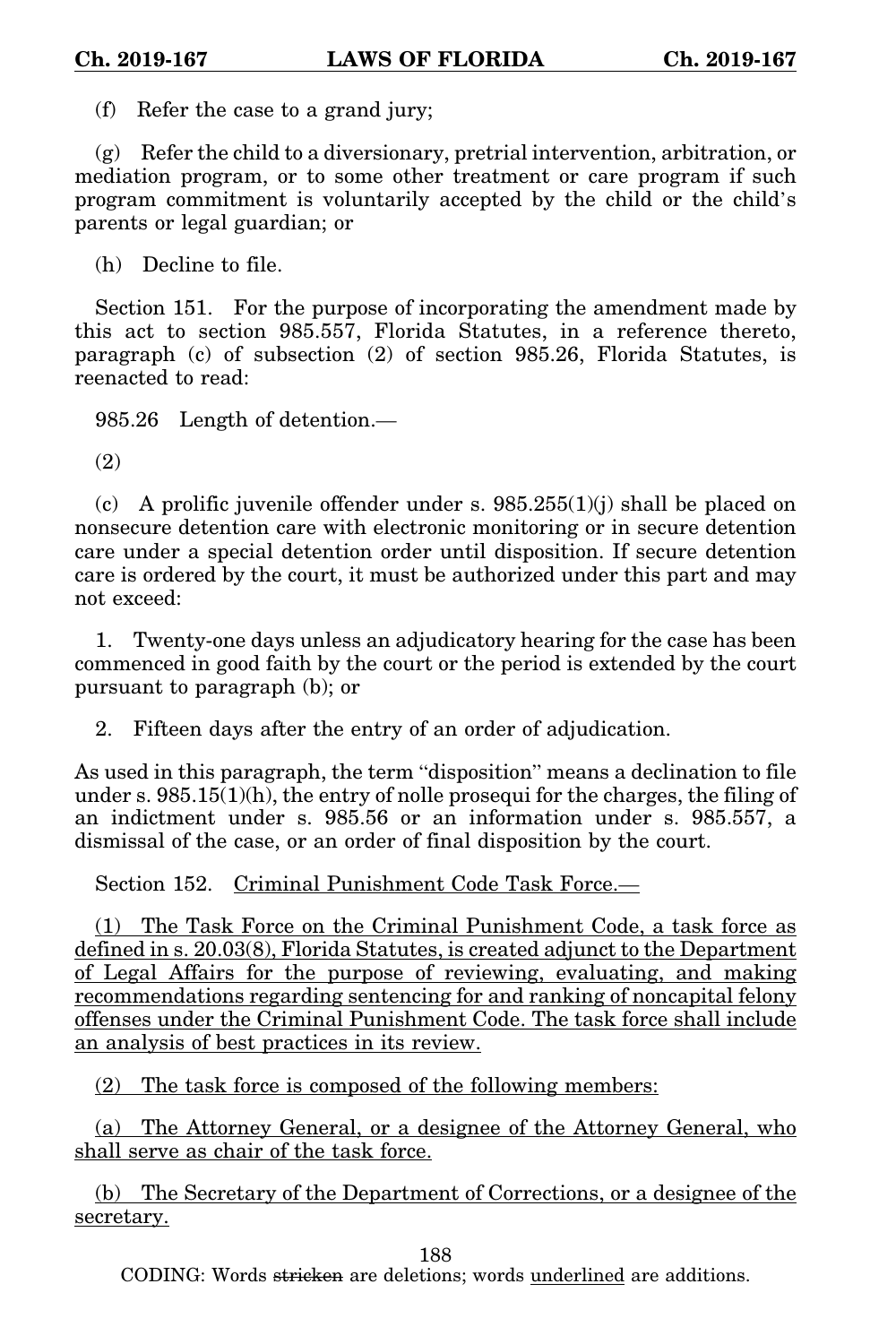(c) The Secretary of the Department of Juvenile Justice, or a designee of the secretary.

(d) Two members appointed by the President of the Senate, one of whom must be a public defender.

(e) Two members appointed by the Speaker of the House of Representatives, one of whom must be a state attorney.

(f) Two members appointed by the Chief Justice of the Supreme Court, one of whom must be a circuit judge currently assigned to a felony division.

(g) Six members appointed by the Governor, two of whom must be professors at a Florida College System institution or state university.

Any vacancies on the task force shall be filled in the same manner as the original appointments. Appointments to the task force shall be made no later than July 15, 2019.

(3) The task force shall meet throughout its duration and is encouraged to take input from all stakeholders involved in the criminal justice system. The first meeting of the task force shall occur no later than August 15, 2019. The Attorney General shall designate staff of the Department of Legal Affairs to provide support to the task force.

(4) Upon the Attorney General's request, the Department of Corrections and the Office of the State Courts Administrator may, when resources permit, provide reasonable data collection and analysis, research, and support services to the task force.

(5) Members of the task force may not receive compensation other than their usual salaries received from their employers, but are entitled to reimbursement for per diem and travel expenses from their employers in accordance with s. 112.061, Florida Statutes.

(6) The task force shall submit a report to the Governor, the President of the Senate, the Speaker of the House of Representatives, and the Chief Justice of the Supreme Court no later than June 30, 2020, which must include, at a minimum, the issues considered by the task force, any recommendations for legislative changes, and an analysis of the expected impact of such recommendations if enacted by the Legislature. The task force is dissolved upon submission of the report.

(7) This section expires July 1, 2020.

Section 153. Section 1009.02, Florida Statutes, is created to read:

1009.02 Eligibility for educational scholarships upon completion of all terms of sentence.—Notwithstanding any other provision of this chapter, upon the completion of all terms of a sentence for a criminal conviction a person is eligible to be awarded any scholarship, grant, or other aid for

189